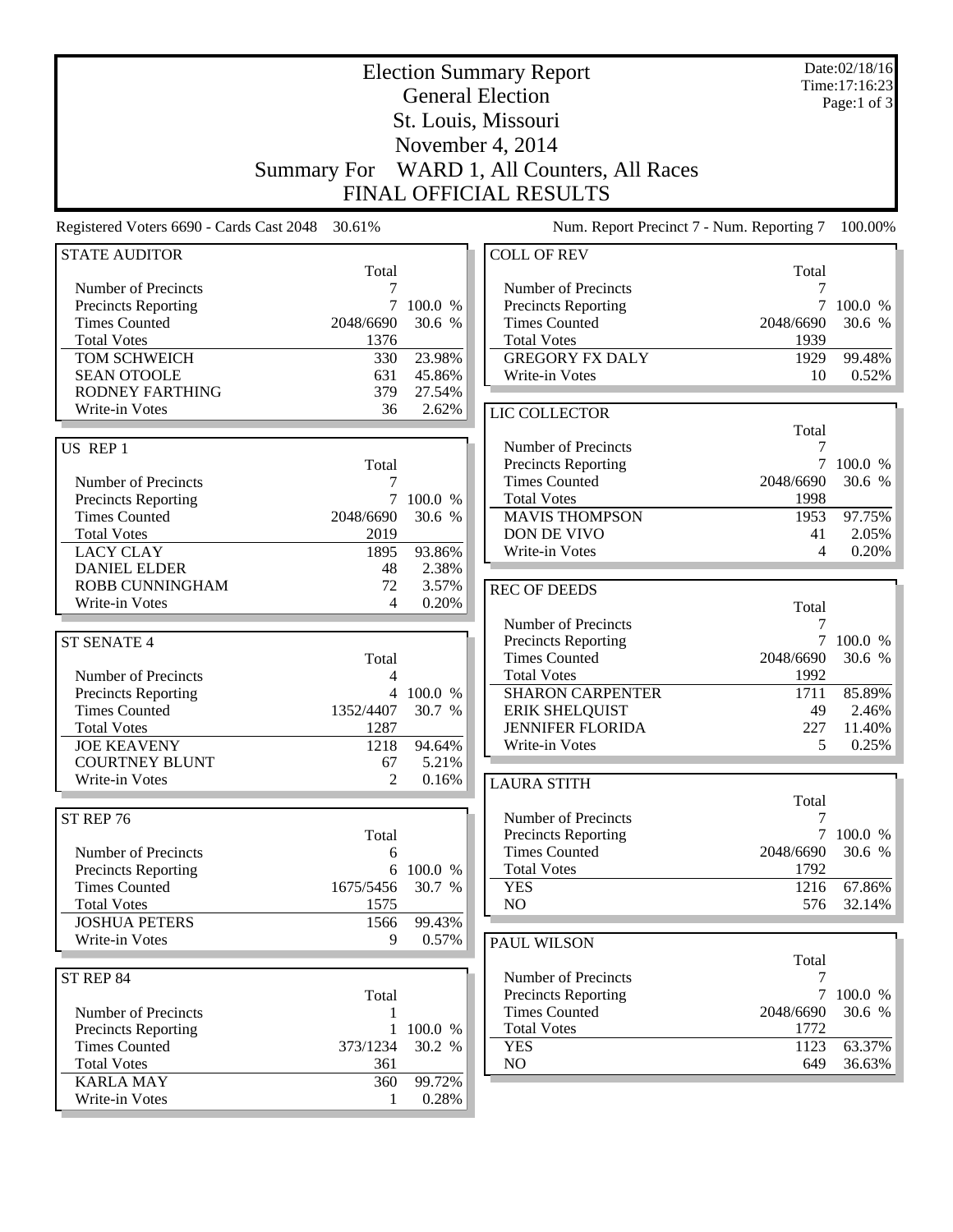| <b>Election Summary Report</b><br><b>General Election</b> |                    |                  |                                           |             | Date:02/18/16<br>Time:17:16:23 |
|-----------------------------------------------------------|--------------------|------------------|-------------------------------------------|-------------|--------------------------------|
|                                                           |                    |                  | St. Louis, Missouri                       |             | Page:2 of 3                    |
|                                                           |                    |                  | November 4, 2014                          |             |                                |
|                                                           | <b>Summary For</b> |                  | WARD 1, All Counters, All Races           |             |                                |
|                                                           |                    |                  | <b>FINAL OFFICIAL RESULTS</b>             |             |                                |
|                                                           |                    |                  |                                           |             |                                |
| Registered Voters 6690 - Cards Cast 2048                  | 30.61%             |                  | Num. Report Precinct 7 - Num. Reporting 7 |             | 100.00%                        |
| <b>ANGELA QUIGLESS</b>                                    | Total              |                  | <b>MICHAEL STELZER</b>                    | Total       |                                |
| Number of Precincts                                       |                    |                  | Number of Precincts                       | 7           |                                |
| Precincts Reporting                                       | 7                  | 100.0 %          | <b>Precincts Reporting</b>                | 7           | 100.0 %                        |
| <b>Times Counted</b>                                      | 2048/6690          | 30.6 %           | <b>Times Counted</b>                      | 2048/6690   | 30.6 %                         |
| <b>Total Votes</b>                                        | 1877               |                  | <b>Total Votes</b>                        | 1721        |                                |
| <b>YES</b>                                                | 1428               | 76.08%           | <b>YES</b>                                | 1003        | 58.28%                         |
| N <sub>O</sub>                                            | 449                | 23.92%           | NO                                        | 718         | 41.72%                         |
| <b>LISA VAN AMBURG</b>                                    |                    |                  | <b>STEVEN OHMER</b>                       |             |                                |
|                                                           | Total              |                  |                                           | Total       |                                |
| Number of Precincts                                       | 7                  |                  | Number of Precincts                       | 7           |                                |
| Precincts Reporting                                       | $7^{\circ}$        | 100.0 %          | Precincts Reporting                       |             | 7 100.0 %                      |
| <b>Times Counted</b>                                      | 2048/6690          | 30.6 %           | <b>Times Counted</b>                      | 2048/6690   | 30.6 %                         |
| <b>Total Votes</b>                                        | 1737               |                  | <b>Total Votes</b>                        | 1789        |                                |
| <b>YES</b>                                                | 1147               | 66.03%           | <b>YES</b>                                | 1212        | 67.75%                         |
| NO                                                        | 590                | 33.97%           | NO                                        | 577         | 32.25%                         |
| <b>DAVID DOWD</b>                                         |                    |                  | <b>ELIZABETH HOGAN</b>                    |             |                                |
|                                                           | Total              |                  |                                           | Total       |                                |
| Number of Precincts                                       | 7                  |                  | Number of Precincts                       | 7           |                                |
| Precincts Reporting                                       |                    | 7 100.0 %        | Precincts Reporting                       |             | 7 100.0 %                      |
| <b>Times Counted</b>                                      | 2048/6690          | 30.6 %           | <b>Times Counted</b>                      | 2048/6690   | 30.6 %                         |
| <b>Total Votes</b>                                        | 1832               |                  | <b>Total Votes</b>                        | 1740        |                                |
| <b>YES</b>                                                | 1287               | 70.25%           | <b>YES</b>                                | 1100        | 63.22%                         |
| NO                                                        | 545                | 29.75%           | NO                                        | 640         | 36.78%                         |
| <b>JULIAN BUSH</b>                                        |                    |                  | <b>TIMOTHY WILSON</b>                     |             |                                |
|                                                           | Total              |                  |                                           | Total       |                                |
| Number of Precincts                                       | 7                  |                  | Number of Precincts                       | 7           |                                |
| Precincts Reporting                                       | $\tau$             | 100.0 %          | Precincts Reporting                       |             | 7 100.0 %                      |
|                                                           |                    |                  |                                           |             | 30.6 %                         |
| <b>Times Counted</b>                                      | 2048/6690          | 30.6 %           | <b>Times Counted</b>                      | 2048/6690   |                                |
| <b>Total Votes</b>                                        | 1735               |                  | <b>Total Votes</b>                        | 1800        |                                |
| <b>YES</b>                                                | 1028               | 59.25%           | <b>YES</b>                                | 1293        | 71.83%                         |
| NO                                                        | 707                | 40.75%           | NO                                        | 507         | 28.17%                         |
|                                                           |                    |                  |                                           |             |                                |
| <b>JOHN RILEY</b>                                         | Total              |                  | PAULA BRYANT                              | Total       |                                |
| Number of Precincts                                       | 7                  |                  | Number of Precincts                       | 7           |                                |
| <b>Precincts Reporting</b>                                | 7                  | 100.0 %          | Precincts Reporting                       | 7           | 100.0 %                        |
| <b>Times Counted</b>                                      | 2048/6690          | 30.6 %           | <b>Times Counted</b>                      | 2048/6690   | 30.6 %                         |
| <b>Total Votes</b>                                        | 1731               |                  | <b>Total Votes</b>                        | 1827        |                                |
| <b>YES</b><br>NO                                          | 1060<br>671        | 61.24%<br>38.76% | <b>YES</b><br>NO                          | 1412<br>415 | 77.29%<br>22.71%               |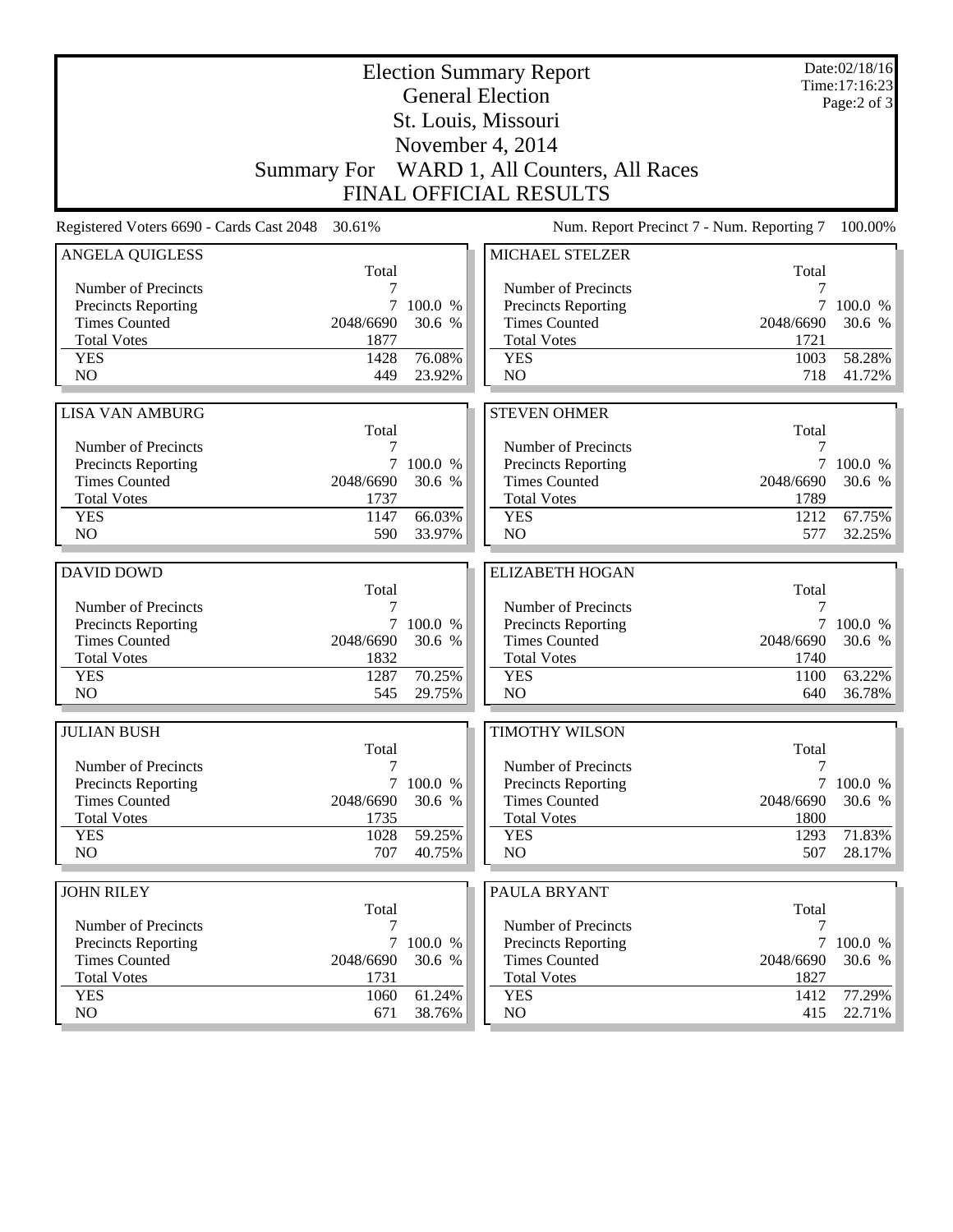|                                          |                    | Date:02/18/16<br>Time: 17:16:23 |                                                |              |                  |
|------------------------------------------|--------------------|---------------------------------|------------------------------------------------|--------------|------------------|
|                                          |                    |                                 | <b>General Election</b><br>St. Louis, Missouri |              | Page: $3$ of $3$ |
|                                          |                    |                                 | November 4, 2014                               |              |                  |
|                                          |                    |                                 |                                                |              |                  |
|                                          | <b>Summary For</b> |                                 | WARD 1, All Counters, All Races                |              |                  |
|                                          |                    |                                 | <b>FINAL OFFICIAL RESULTS</b>                  |              |                  |
| Registered Voters 6690 - Cards Cast 2048 | 30.61%             |                                 | Num. Report Precinct 7 - Num. Reporting 7      |              | 100.00%          |
| MICHAEL NOBLE                            |                    |                                 | <b>CON AMEND 3</b>                             |              |                  |
| Number of Precincts                      | Total<br>7         |                                 | Number of Precincts                            | Total<br>7   |                  |
| <b>Precincts Reporting</b>               | 7                  | 100.0 %                         | <b>Precincts Reporting</b>                     | 7            | 100.0 %          |
| <b>Times Counted</b>                     | 2048/6690          | 30.6 %                          | <b>Times Counted</b>                           | 2048/6690    | 30.6 %           |
| <b>Total Votes</b>                       | 1724               |                                 | <b>Total Votes</b>                             | 1973         |                  |
| <b>YES</b>                               | 1082               | 62.76%                          | <b>YES</b>                                     | 503          | 25.49%           |
| N <sub>O</sub>                           | 642                | 37.24%                          | NO                                             | 1470         | 74.51%           |
| <b>THERESA BURKE</b>                     |                    |                                 | <b>CON AMEND 6</b>                             |              |                  |
|                                          | Total              |                                 |                                                | Total        |                  |
| Number of Precincts                      | 7                  |                                 | Number of Precincts                            | 7            |                  |
| Precincts Reporting                      | 7                  | 100.0 %                         | Precincts Reporting                            | 7            | 100.0 %          |
| <b>Times Counted</b>                     | 2048/6690          | 30.6 %                          | <b>Times Counted</b>                           | 2048/6690    | 30.6 %           |
| <b>Total Votes</b>                       | 1800               |                                 | <b>Total Votes</b>                             | 1915         |                  |
| <b>YES</b>                               | 1010               | 56.11%                          | <b>YES</b>                                     | 799          | 41.72%           |
| NO                                       | 790                | 43.89%                          | NO                                             | 1116         | 58.28%           |
| <b>BARBARA PEEBLES</b>                   |                    |                                 | <b>CON AMEND 10</b>                            |              |                  |
|                                          | Total              |                                 |                                                | Total        |                  |
| Number of Precincts                      | 7                  |                                 | Number of Precincts                            | 7            |                  |
| Precincts Reporting                      |                    | 7 100.0 %                       | Precincts Reporting                            |              | 7 100.0 %        |
| <b>Times Counted</b>                     | 2048/6690          | 30.6 %                          | <b>Times Counted</b>                           | 2048/6690    | 30.6 %           |
| <b>Total Votes</b>                       | 1829               |                                 | <b>Total Votes</b>                             | 1936         |                  |
| <b>YES</b><br>NO                         | 1413<br>416        | 77.26%<br>22.74%                | <b>YES</b><br>NO                               | 819<br>1117  | 42.30%<br>57.70% |
|                                          |                    |                                 |                                                |              |                  |
| <b>CHRIS MCGRAUGH</b>                    |                    |                                 | <b>BOARD OF ED</b>                             |              |                  |
|                                          | Total              |                                 |                                                | Total        |                  |
| Number of Precincts                      | 7                  |                                 | Number of Precincts                            | 7            |                  |
| <b>Precincts Reporting</b>               |                    | 7 100.0 %                       | Precincts Reporting                            |              | 7 100.0 %        |
| <b>Times Counted</b>                     | 2048/6690          | 30.6 %                          | <b>Times Counted</b>                           | 2048/6690    | 30.6 %           |
| <b>Total Votes</b>                       | 1728               |                                 | <b>Total Votes</b>                             | 2202         |                  |
| <b>YES</b><br>NO                         | 994<br>734         | 57.52%<br>42.48%                | <b>BILL HAAS</b><br><b>DONNA JONES</b>         | 992<br>1172  | 45.05%<br>53.22% |
|                                          |                    |                                 | Write-in Votes                                 | 38           | 1.73%            |
| <b>CON AMEND 2</b>                       |                    |                                 |                                                |              |                  |
|                                          | Total              |                                 | <b>CHARTER AMEND</b>                           |              |                  |
| Number of Precincts                      | 7                  |                                 |                                                | Total        |                  |
| <b>Precincts Reporting</b>               | 7                  | 100.0 %                         | Number of Precincts                            | 7            |                  |
| <b>Times Counted</b>                     | 2048/6690          | 30.6 %                          | Precincts Reporting                            |              | 7 100.0 %        |
| <b>Total Votes</b>                       | 1938               |                                 | <b>Times Counted</b>                           | 2048/6690    | 30.6 %           |
| <b>YES</b><br>NO                         | 879<br>1059        | 45.36%                          | <b>Total Votes</b>                             | 1922<br>1512 |                  |
|                                          |                    | 54.64%                          | <b>YES</b><br>NO                               | 410          | 78.67%<br>21.33% |
|                                          |                    |                                 |                                                |              |                  |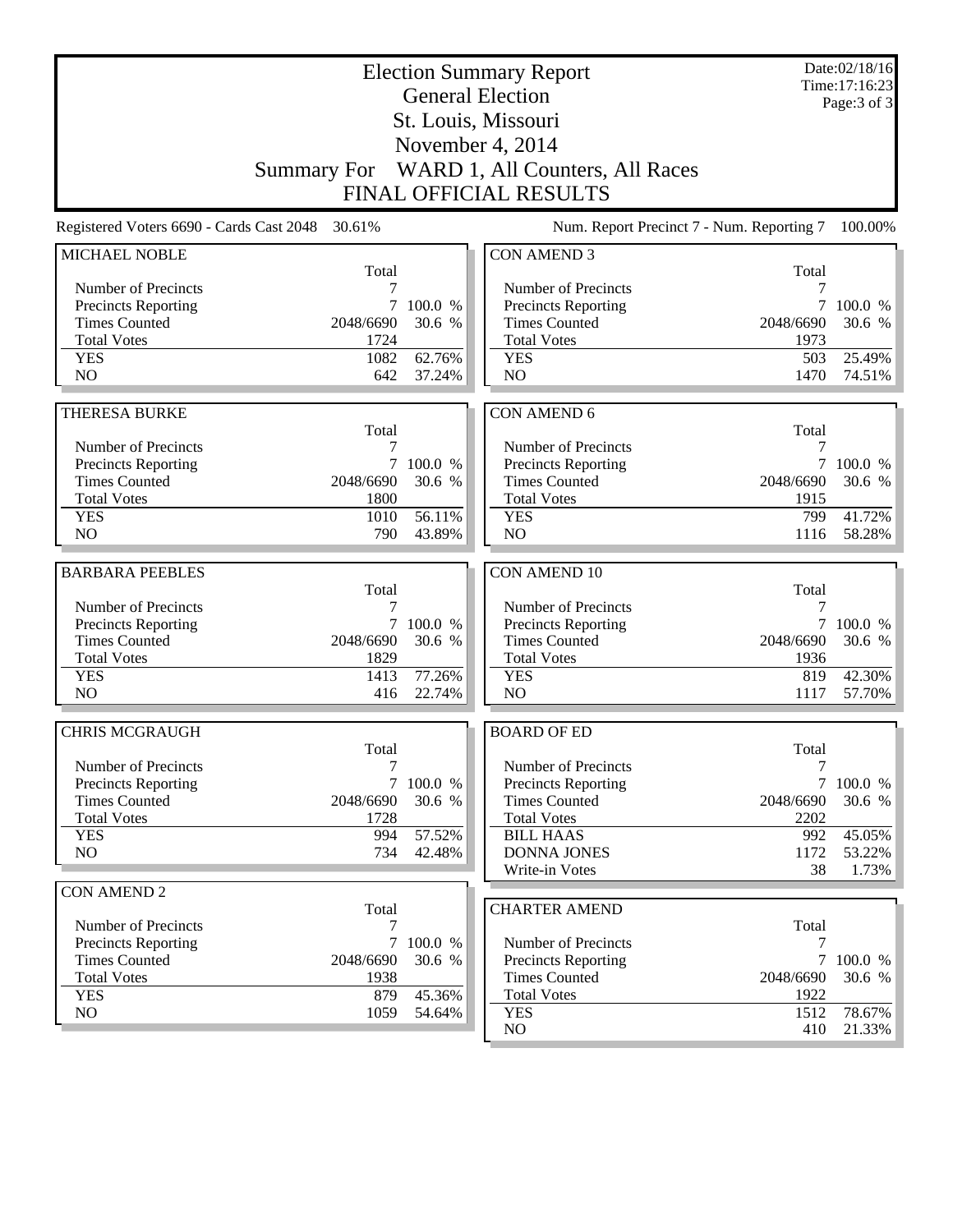|                                                 | <b>Election Summary Report</b> |                   |                                              |                   | Date:02/18/16<br>Time:17:16:32 |
|-------------------------------------------------|--------------------------------|-------------------|----------------------------------------------|-------------------|--------------------------------|
|                                                 |                                |                   | <b>General Election</b>                      |                   | Page:1 of 4                    |
|                                                 |                                |                   | St. Louis, Missouri                          |                   |                                |
|                                                 |                                |                   | November 4, 2014                             |                   |                                |
|                                                 | <b>Summary For</b>             |                   | WARD 2, All Counters, All Races              |                   |                                |
|                                                 |                                |                   | <b>FINAL OFFICIAL RESULTS</b>                |                   |                                |
| Registered Voters 5923 - Cards Cast 1894 31.98% |                                |                   | Num. Report Precinct 8 - Num. Reporting 8    |                   | 100.00%                        |
| <b>STATE AUDITOR</b>                            |                                |                   | ST REP 77                                    |                   |                                |
| Number of Precincts                             | Total<br>8                     |                   | Number of Precincts                          | Total             |                                |
| Precincts Reporting                             | 8                              | 100.0 %           | Precincts Reporting                          | $\mathbf{1}$      | 100.0 %                        |
| <b>Times Counted</b>                            | 1894/5923                      | 32.0 %            | <b>Times Counted</b>                         | 78/285            | 27.4 %                         |
| <b>Total Votes</b>                              | 1377                           |                   | <b>Total Votes</b>                           | 69                |                                |
| TOM SCHWEICH                                    | 318                            | 23.09%            | <b>KIMBERLY GARDNER</b>                      | 69                | 100.00%                        |
| <b>SEAN OTOOLE</b>                              | 605                            | 43.94%            | Write-in Votes                               | $\Omega$          | $0.00\%$                       |
| RODNEY FARTHING<br>Write-in Votes               | 407<br>47                      | 29.56%<br>3.41%   |                                              |                   |                                |
|                                                 |                                |                   | ST REP 78                                    | Total             |                                |
| US REP 1                                        |                                |                   | Number of Precincts                          | 1                 |                                |
|                                                 | Total                          |                   | Precincts Reporting                          |                   | $1\,100.0\%$                   |
| Number of Precincts                             | 8                              |                   | <b>Times Counted</b>                         | 2/13              | 15.4 %                         |
| <b>Precincts Reporting</b>                      | 8                              | 100.0 %           | <b>Total Votes</b>                           | $\overline{c}$    |                                |
| <b>Times Counted</b>                            | 1894/5923                      | 32.0 %            | PENNY HUBBARD                                | $\overline{2}$    | 100.00%                        |
| <b>Total Votes</b>                              | 1865                           |                   | <b>JOHN HUBB</b>                             | $\overline{0}$    | $0.00\%$                       |
| <b>LACY CLAY</b><br><b>DANIEL ELDER</b>         | 1712<br>70                     | 91.80%<br>3.75%   | Write-in Votes                               | $\Omega$          | $0.00\%$                       |
| ROBB CUNNINGHAM                                 | 79                             | 4.24%             | <b>COLL OF REV</b>                           |                   |                                |
| Write-in Votes                                  | 4                              | 0.21%             |                                              | Total             |                                |
|                                                 |                                |                   | Number of Precincts                          | 8                 |                                |
| <b>ST SENATE 4</b>                              |                                |                   | Precincts Reporting                          | 8                 | 100.0 %                        |
|                                                 | Total                          |                   | <b>Times Counted</b>                         | 1894/5923         | 32.0 %                         |
| Number of Precincts                             | 4                              |                   | <b>Total Votes</b><br><b>GREGORY FX DALY</b> | 1776              |                                |
| Precincts Reporting<br><b>Times Counted</b>     | 4<br>1549/4601                 | 100.0 %<br>33.7 % | Write-in Votes                               | 1766<br>10        | 99.44%<br>0.56%                |
| <b>Total Votes</b>                              | 1490                           |                   |                                              |                   |                                |
| <b>JOE KEAVENY</b>                              | 1406                           | 94.36%            | LIC COLLECTOR                                |                   |                                |
| <b>COURTNEY BLUNT</b>                           | 80                             | 5.37%             |                                              | Total             |                                |
| Write-in Votes                                  | 4                              | 0.27%             | Number of Precincts                          | 8                 |                                |
|                                                 |                                |                   | <b>Precincts Reporting</b>                   | 8                 | 100.0 %                        |
| ST REP 66                                       |                                |                   | <b>Times Counted</b>                         | 1894/5923         | 32.0 %                         |
| Number of Precincts                             | Total<br>2                     |                   | <b>Total Votes</b><br><b>MAVIS THOMPSON</b>  | 1837<br>1771      | 96.41%                         |
| Precincts Reporting                             |                                | 2 100.0 %         | DON DE VIVO                                  | 62                | 3.38%                          |
| <b>Times Counted</b>                            | 663/2457                       | 27.0 %            | Write-in Votes                               | 4                 | 0.22%                          |
| <b>Total Votes</b>                              | 649                            |                   |                                              |                   |                                |
| <b>TOMMIE PIERSON</b>                           | 602                            | 92.76%            | <b>REC OF DEEDS</b>                          |                   |                                |
| <b>JOHN SAXTON</b>                              | 43                             | 6.63%             |                                              | Total             |                                |
| Write-in Votes                                  | 4                              | 0.62%             | Number of Precincts                          | $\,8\,$           |                                |
|                                                 |                                |                   | Precincts Reporting                          | 8                 | 100.0 %                        |
| ST REP 76                                       | Total                          |                   | <b>Times Counted</b><br><b>Total Votes</b>   | 1894/5923<br>1852 | 32.0 %                         |
| Number of Precincts                             | 4                              |                   | <b>SHARON CARPENTER</b>                      | 1455              | 78.56%                         |
| <b>Precincts Reporting</b>                      |                                | 4 100.0 %         | <b>ERIK SHELQUIST</b>                        | 50                | 2.70%                          |
| <b>Times Counted</b>                            | 1151/3168                      | 36.3 %            | <b>JENNIFER FLORIDA</b>                      | 342               | 18.47%                         |
| <b>Total Votes</b>                              | 1086                           |                   | Write-in Votes                               | 5                 | 0.27%                          |
| <b>JOSHUA PETERS</b>                            | 1082                           | 99.63%            |                                              |                   |                                |
| Write-in Votes                                  | $\overline{4}$                 | 0.37%             |                                              |                   |                                |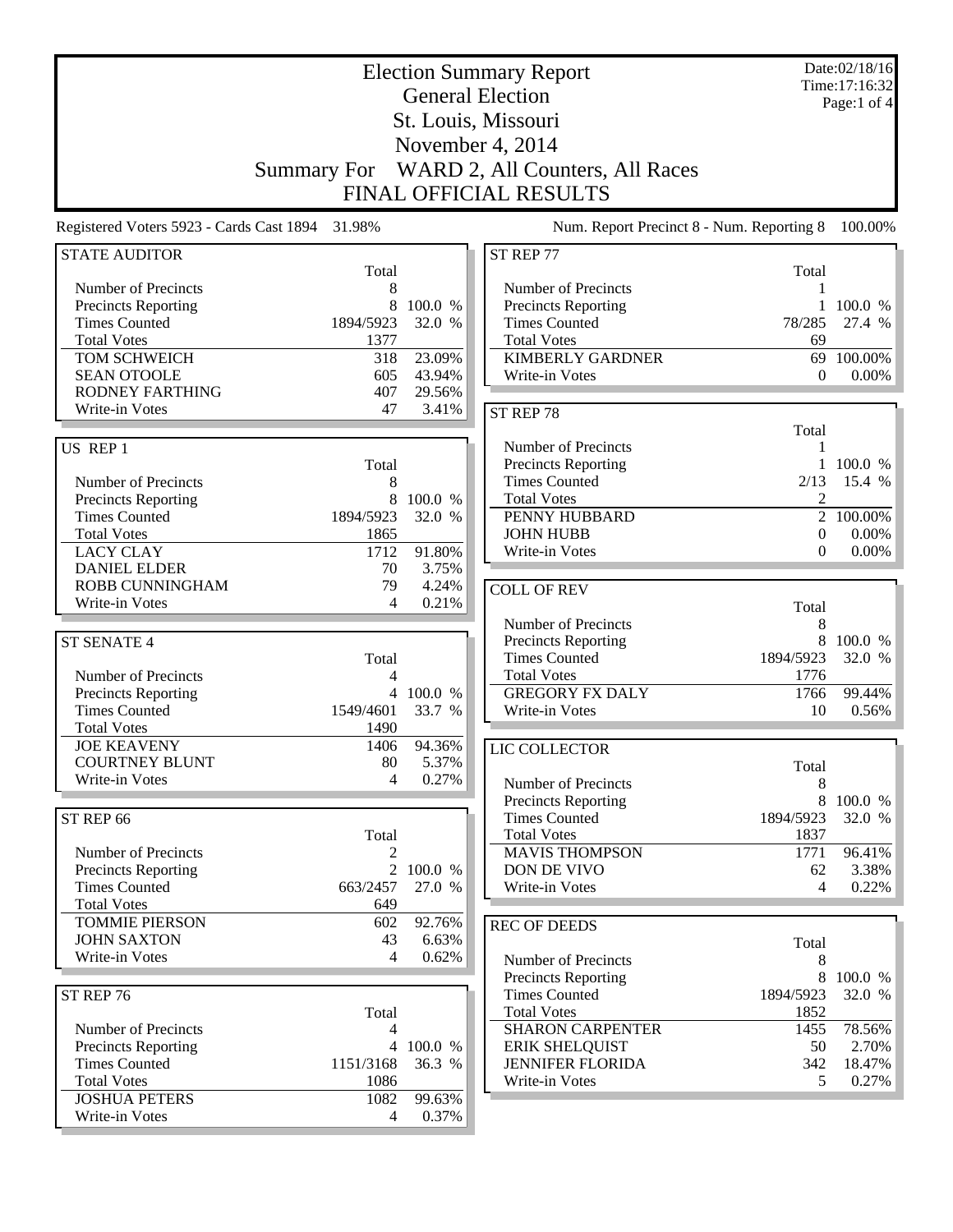|                                                    |                    | Date:02/18/16<br>Time:17:16:32<br>Page:2 of 4 |                                                                  |                |                   |
|----------------------------------------------------|--------------------|-----------------------------------------------|------------------------------------------------------------------|----------------|-------------------|
|                                                    |                    |                                               |                                                                  |                |                   |
|                                                    | <b>Summary For</b> |                                               | WARD 2, All Counters, All Races<br><b>FINAL OFFICIAL RESULTS</b> |                |                   |
| Registered Voters 5923 - Cards Cast 1894 31.98%    |                    |                                               | Num. Report Precinct 8 - Num. Reporting 8                        |                | 100.00%           |
| <b>LAURA STITH</b>                                 |                    |                                               | <b>JULIAN BUSH</b>                                               |                |                   |
|                                                    | Total              |                                               |                                                                  | Total          |                   |
| Number of Precincts                                | 8                  |                                               | Number of Precincts                                              | 8              |                   |
| Precincts Reporting                                | 8                  | 100.0 %                                       | Precincts Reporting                                              | 8              | 100.0 %           |
| <b>Times Counted</b>                               | 1894/5923          | 32.0 %                                        | <b>Times Counted</b>                                             | 1894/5923      | 32.0 %            |
| <b>Total Votes</b>                                 | 1706               |                                               | <b>Total Votes</b>                                               | 1664           |                   |
| <b>YES</b>                                         | 1100               | 64.48%                                        | <b>YES</b>                                                       | 978            | 58.77%            |
| N <sub>O</sub>                                     | 606                | 35.52%                                        | N <sub>O</sub>                                                   | 686            | 41.23%            |
|                                                    |                    |                                               |                                                                  |                |                   |
| <b>PAUL WILSON</b>                                 |                    |                                               | <b>JOHN RILEY</b>                                                |                |                   |
|                                                    | Total              |                                               |                                                                  | Total          |                   |
| Number of Precincts                                | 8<br>8             | 100.0 %                                       | Number of Precincts                                              | 8<br>8         |                   |
| Precincts Reporting<br><b>Times Counted</b>        | 1894/5923          | 32.0 %                                        | Precincts Reporting<br><b>Times Counted</b>                      | 1894/5923      | 100.0 %<br>32.0 % |
| <b>Total Votes</b>                                 | 1689               |                                               | <b>Total Votes</b>                                               | 1663           |                   |
| <b>YES</b>                                         | 979                | 57.96%                                        | <b>YES</b>                                                       | 997            | 59.95%            |
| N <sub>O</sub>                                     | 710                | 42.04%                                        | N <sub>O</sub>                                                   | 666            | 40.05%            |
|                                                    |                    |                                               |                                                                  |                |                   |
| <b>ANGELA QUIGLESS</b>                             |                    |                                               | MICHAEL STELZER                                                  |                |                   |
|                                                    | Total              |                                               |                                                                  | Total          |                   |
| Number of Precincts                                | 8                  |                                               | Number of Precincts                                              | 8              |                   |
| Precincts Reporting                                | 8                  | 100.0 %                                       | Precincts Reporting                                              | 8              | 100.0 %           |
| <b>Times Counted</b>                               | 1894/5923          | 32.0 %                                        | <b>Times Counted</b>                                             | 1894/5923      | 32.0 %            |
| <b>Total Votes</b>                                 | 1728               |                                               | <b>Total Votes</b>                                               | 1660           |                   |
| <b>YES</b>                                         | 1228               | 71.06%                                        | <b>YES</b>                                                       | 936            | 56.39%            |
| NO                                                 | 500                | 28.94%                                        | NO                                                               | 724            | 43.61%            |
| <b>LISA VAN AMBURG</b>                             |                    |                                               | <b>STEVEN OHMER</b>                                              |                |                   |
|                                                    | Total              |                                               |                                                                  | Total          |                   |
| Number of Precincts                                | 8                  |                                               | Number of Precincts                                              | 8              |                   |
| <b>Precincts Reporting</b>                         | 8                  | 100.0 %                                       | Precincts Reporting                                              | 8              | 100.0 %           |
| <b>Times Counted</b>                               | 1894/5923          | 32.0 %                                        | <b>Times Counted</b>                                             | 1894/5923      | 32.0 %            |
| <b>Total Votes</b>                                 | 1683               |                                               | <b>Total Votes</b>                                               | 1654           |                   |
| <b>YES</b>                                         | 1065               | 63.28%                                        | <b>YES</b>                                                       | 938            | 56.71%            |
| NO                                                 | 618                | 36.72%                                        | NO                                                               | 716            | 43.29%            |
|                                                    |                    |                                               |                                                                  |                |                   |
| <b>DAVID DOWD</b>                                  |                    |                                               | <b>ELIZABETH HOGAN</b>                                           |                |                   |
|                                                    | Total              |                                               |                                                                  | Total          |                   |
| Number of Precincts                                | 8                  |                                               | Number of Precincts                                              | 8              |                   |
| <b>Precincts Reporting</b><br><b>Times Counted</b> | 8<br>1894/5923     | 100.0 %<br>32.0 %                             | <b>Precincts Reporting</b><br><b>Times Counted</b>               | 8<br>1894/5923 | 100.0 %<br>32.0 % |
| <b>Total Votes</b>                                 | 1688               |                                               | <b>Total Votes</b>                                               | 1666           |                   |
|                                                    |                    |                                               |                                                                  |                |                   |
|                                                    |                    |                                               |                                                                  |                |                   |
| <b>YES</b><br>NO                                   | 1001<br>687        | 59.30%<br>40.70%                              | <b>YES</b><br>NO                                                 | 1078<br>588    | 64.71%<br>35.29%  |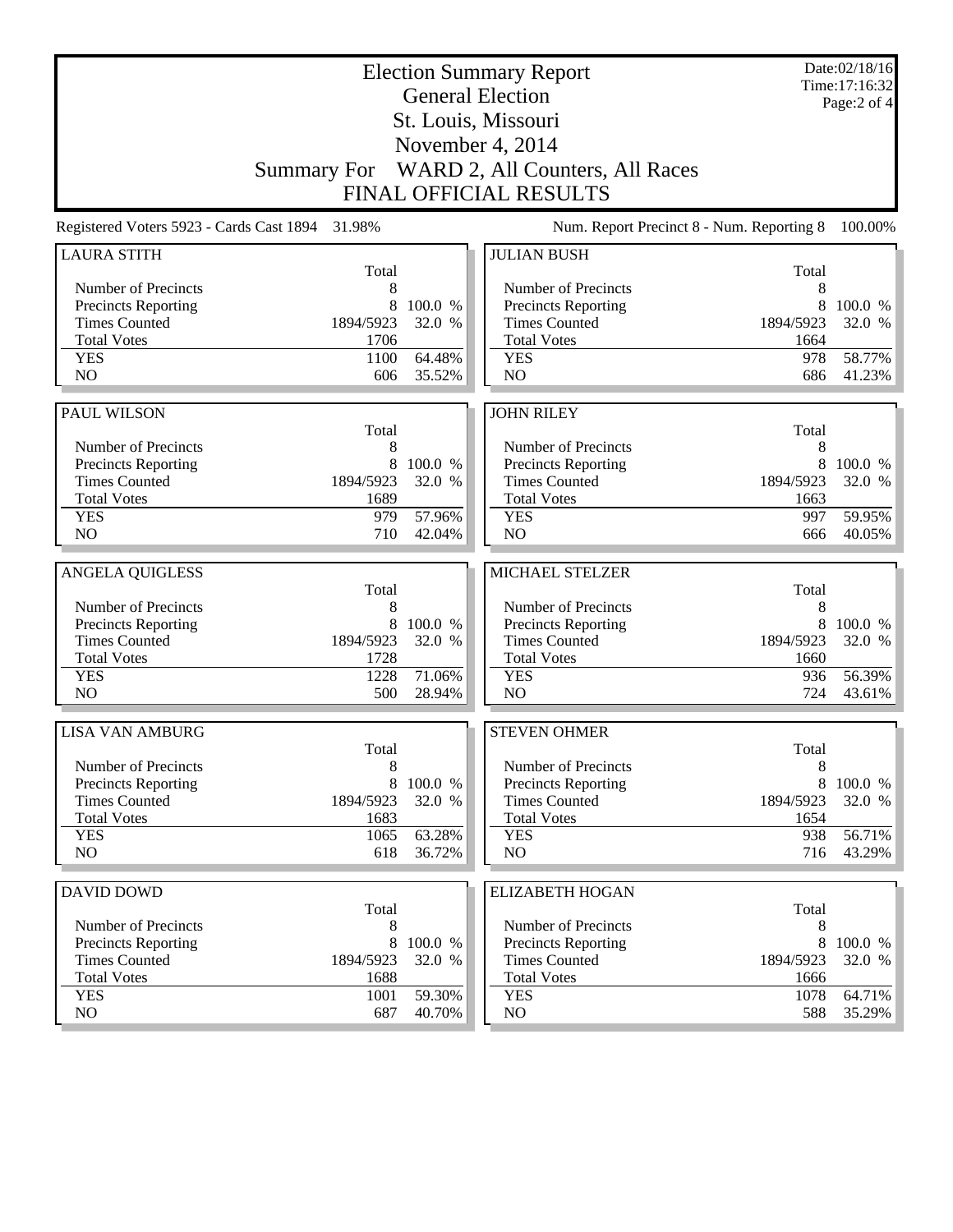| <b>Election Summary Report</b><br><b>General Election</b> |                    |                   |                                             |                | Date:02/18/16<br>Time:17:16:32<br>Page: 3 of 4 |
|-----------------------------------------------------------|--------------------|-------------------|---------------------------------------------|----------------|------------------------------------------------|
|                                                           |                    |                   | St. Louis, Missouri                         |                |                                                |
|                                                           |                    |                   | November 4, 2014                            |                |                                                |
|                                                           | <b>Summary For</b> |                   | WARD 2, All Counters, All Races             |                |                                                |
|                                                           |                    |                   | <b>FINAL OFFICIAL RESULTS</b>               |                |                                                |
|                                                           |                    |                   |                                             |                |                                                |
| Registered Voters 5923 - Cards Cast 1894                  | 31.98%             |                   | Num. Report Precinct 8 - Num. Reporting 8   |                | 100.00%                                        |
| <b>TIMOTHY WILSON</b>                                     | Total              |                   | <b>CHRIS MCGRAUGH</b>                       | Total          |                                                |
| Number of Precincts                                       | 8                  |                   | Number of Precincts                         | 8              |                                                |
| <b>Precincts Reporting</b>                                | 8                  | 100.0 %           | <b>Precincts Reporting</b>                  | 8              | 100.0 %                                        |
| <b>Times Counted</b>                                      | 1894/5923          | 32.0 %            | <b>Times Counted</b>                        | 1894/5923      | 32.0 %                                         |
| <b>Total Votes</b>                                        | 1661               |                   | <b>Total Votes</b>                          | 1660           |                                                |
| <b>YES</b>                                                | 1023               | 61.59%            | <b>YES</b>                                  | 952            | 57.35%                                         |
| N <sub>O</sub>                                            | 638                | 38.41%            | N <sub>O</sub>                              | 708            | 42.65%                                         |
|                                                           |                    |                   |                                             |                |                                                |
| PAULA BRYANT                                              |                    |                   | <b>CON AMEND 2</b>                          |                |                                                |
|                                                           | Total              |                   |                                             | Total          |                                                |
| Number of Precincts                                       | 8                  |                   | Number of Precincts                         | 8              |                                                |
| Precincts Reporting<br><b>Times Counted</b>               | 8<br>1894/5923     | 100.0 %<br>32.0 % | Precincts Reporting<br><b>Times Counted</b> | 8<br>1894/5923 | 100.0 %                                        |
| <b>Total Votes</b>                                        | 1675               |                   | <b>Total Votes</b>                          | 1815           | 32.0 %                                         |
| <b>YES</b>                                                | 1144               | 68.30%            | <b>YES</b>                                  | 1042           | 57.41%                                         |
| NO                                                        | 531                | 31.70%            | NO                                          | 773            | 42.59%                                         |
|                                                           |                    |                   |                                             |                |                                                |
| MICHAEL NOBLE                                             |                    |                   | <b>CON AMEND 3</b>                          |                |                                                |
|                                                           |                    |                   |                                             |                |                                                |
|                                                           | Total              |                   |                                             | Total          |                                                |
| Number of Precincts                                       | 8                  |                   | Number of Precincts                         | 8              |                                                |
| Precincts Reporting                                       | 8                  | 100.0 %           | Precincts Reporting                         | 8              | 100.0 %                                        |
| <b>Times Counted</b>                                      | 1894/5923          | 32.0 %            | <b>Times Counted</b>                        | 1894/5923      | 32.0 %                                         |
| <b>Total Votes</b>                                        | 1663               |                   | <b>Total Votes</b>                          | 1856           |                                                |
| <b>YES</b>                                                | 1026               | 61.70%            | <b>YES</b>                                  | 447            | 24.08%                                         |
| N <sub>O</sub>                                            | 637                | 38.30%            | NO                                          | 1409           | 75.92%                                         |
| <b>THERESA BURKE</b>                                      |                    |                   | <b>CON AMEND 6</b>                          |                |                                                |
|                                                           | Total              |                   |                                             | Total          |                                                |
| Number of Precincts                                       | 8                  |                   | Number of Precincts                         | 8              |                                                |
| <b>Precincts Reporting</b>                                | 8                  | 100.0 %           | Precincts Reporting                         | 8              | 100.0 %                                        |
| <b>Times Counted</b>                                      | 1894/5923          | 32.0 %            | <b>Times Counted</b>                        | 1894/5923      | 32.0 %                                         |
| <b>Total Votes</b>                                        | 1668               |                   | <b>Total Votes</b>                          | 1799           |                                                |
| <b>YES</b>                                                | 1101               | 66.01%            | <b>YES</b>                                  | 907            | 50.42%                                         |
| NO.                                                       | 567                | 33.99%            | NO                                          | 892            | 49.58%                                         |
|                                                           |                    |                   |                                             |                |                                                |
| <b>BARBARA PEEBLES</b>                                    | Total              |                   | <b>CON AMEND 10</b>                         | Total          |                                                |
| Number of Precincts                                       | 8                  |                   | Number of Precincts                         | 8              |                                                |
| Precincts Reporting                                       | 8                  | 100.0 %           | Precincts Reporting                         | 8              | 100.0 %                                        |
| <b>Times Counted</b>                                      | 1894/5923          | 32.0 %            | <b>Times Counted</b>                        | 1894/5923      | 32.0 %                                         |
| <b>Total Votes</b>                                        | 1690               |                   | <b>Total Votes</b>                          | 1817           |                                                |
| <b>YES</b><br>NO.                                         | 1178<br>512        | 69.70%<br>30.30%  | <b>YES</b><br>NO                            | 944<br>873     | 51.95%<br>48.05%                               |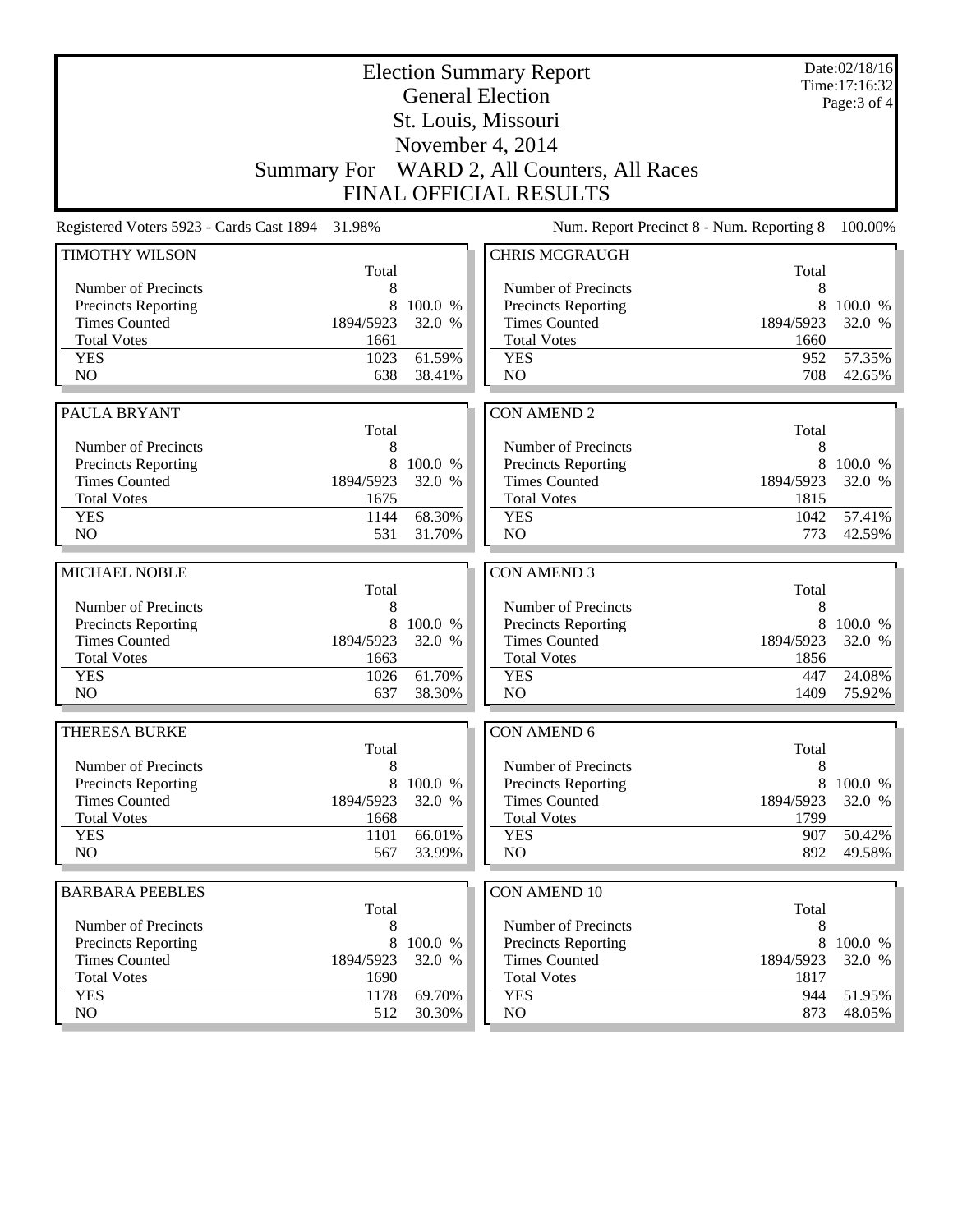Date:02/18/16 Time:17:16:32 Page:4 of 4

## Election Summary Report General Election St. Louis, Missouri November 4, 2014 Summary For WARD 2, All Counters, All Races FINAL OFFICIAL RESULTS

| <b>BOARD OF ED</b>         |           |           |
|----------------------------|-----------|-----------|
|                            | Total     |           |
| Number of Precincts        | 8         |           |
| <b>Precincts Reporting</b> | 8         | $100.0\%$ |
| <b>Times Counted</b>       | 1894/5923 | 32.0 %    |
| <b>Total Votes</b>         | 2125      |           |
| <b>BILL HAAS</b>           | 893       | 42.02%    |
| <b>DONNA JONES</b>         | 1196      | 56.28%    |
| Write-in Votes             | 36        | 1.69%     |
|                            |           |           |
|                            |           |           |
| <b>CHARTER AMEND</b>       |           |           |
|                            | Total     |           |
| Number of Precincts        | 8         |           |
| <b>Precincts Reporting</b> | 8         | 100.0%    |
| <b>Times Counted</b>       | 1894/5923 | 32.0 %    |
| <b>Total Votes</b>         | 1813      |           |
| YES                        | 1331      | 73.41%    |

Registered Voters 5923 - Cards Cast 1894 31.98% Num. Report Precinct 8 - Num. Reporting 8 100.00%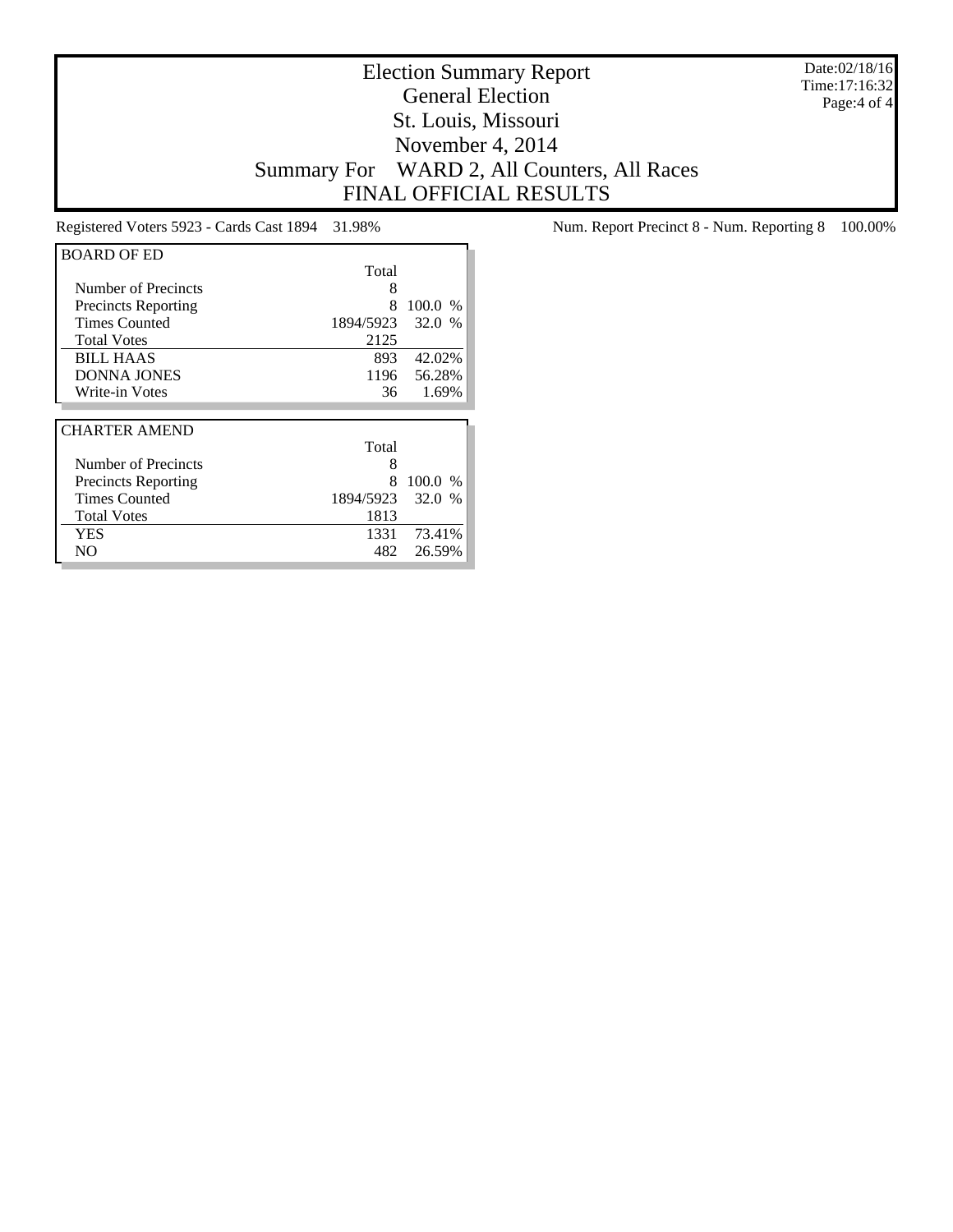|                                                   | <b>Election Summary Report</b> |           |                                             |            | Date:02/18/16<br>Time: 17:16:42 |  |
|---------------------------------------------------|--------------------------------|-----------|---------------------------------------------|------------|---------------------------------|--|
|                                                   |                                |           | <b>General Election</b>                     |            | Page:1 of 3                     |  |
|                                                   |                                |           | St. Louis, Missouri                         |            |                                 |  |
|                                                   |                                |           | November 4, 2014                            |            |                                 |  |
|                                                   | <b>Summary For</b>             |           | WARD 3, All Counters, All Races             |            |                                 |  |
|                                                   |                                |           | <b>FINAL OFFICIAL RESULTS</b>               |            |                                 |  |
| Registered Voters 6192 - Cards Cast 1681 27.15%   |                                |           | Num. Report Precinct 9 - Num. Reporting 9   |            | 100.00%                         |  |
| <b>STATE AUDITOR</b>                              |                                |           | <b>COLL OF REV</b>                          |            |                                 |  |
|                                                   | Total                          |           |                                             | Total      |                                 |  |
| Number of Precincts<br><b>Precincts Reporting</b> | 9<br>9                         | 100.0 %   | Number of Precincts<br>Precincts Reporting  | 9<br>9     | 100.0 %                         |  |
| <b>Times Counted</b>                              | 1681/6192                      | 27.1 %    | <b>Times Counted</b>                        | 1681/6192  | 27.1 %                          |  |
| <b>Total Votes</b>                                | 1162                           |           | <b>Total Votes</b>                          | 1569       |                                 |  |
| TOM SCHWEICH                                      | 275                            | 23.67%    | <b>GREGORY FX DALY</b>                      | 1562       | 99.55%                          |  |
| <b>SEAN OTOOLE</b>                                | 508                            | 43.72%    | Write-in Votes                              | 7          | 0.45%                           |  |
| RODNEY FARTHING                                   | 342                            | 29.43%    |                                             |            |                                 |  |
| Write-in Votes                                    | 37                             | 3.18%     | LIC COLLECTOR                               |            |                                 |  |
|                                                   |                                |           |                                             | Total      |                                 |  |
| US REP 1                                          | Total                          |           | Number of Precincts<br>Precincts Reporting  | 9          | 9 100.0 %                       |  |
| Number of Precincts                               | 9                              |           | <b>Times Counted</b>                        | 1681/6192  | 27.1 %                          |  |
| <b>Precincts Reporting</b>                        | 9                              | 100.0 %   | <b>Total Votes</b>                          | 1614       |                                 |  |
| <b>Times Counted</b>                              | 1681/6192                      | 27.1 %    | <b>MAVIS THOMPSON</b>                       | 1536       | 95.17%                          |  |
| <b>Total Votes</b>                                | 1644                           |           | DON DE VIVO                                 | 73         | 4.52%                           |  |
| <b>LACY CLAY</b>                                  | 1498                           | 91.12%    | Write-in Votes                              | 5          | 0.31%                           |  |
| <b>DANIEL ELDER</b>                               | 86                             | 5.23%     |                                             |            |                                 |  |
| ROBB CUNNINGHAM                                   | 57                             | 3.47%     | <b>REC OF DEEDS</b>                         |            |                                 |  |
| Write-in Votes                                    | 3                              | 0.18%     |                                             | Total      |                                 |  |
|                                                   |                                |           | Number of Precincts                         | 9<br>9     | 100.0 %                         |  |
| ST REP 77                                         | Total                          |           | Precincts Reporting<br><b>Times Counted</b> | 1681/6192  | 27.1 %                          |  |
| Number of Precincts                               | $\overline{2}$                 |           | <b>Total Votes</b>                          | 1635       |                                 |  |
| <b>Precincts Reporting</b>                        |                                | 2 100.0 % | <b>SHARON CARPENTER</b>                     | 1286       | 78.65%                          |  |
| <b>Times Counted</b>                              | 316/1241                       | 25.5 %    | <b>ERIK SHELQUIST</b>                       | 50         | 3.06%                           |  |
| <b>Total Votes</b>                                | 299                            |           | <b>JENNIFER FLORIDA</b>                     | 297        | 18.17%                          |  |
| <b>KIMBERLY GARDNER</b>                           | 298                            | 99.67%    | Write-in Votes                              | 2          | 0.12%                           |  |
| Write-in Votes                                    | $\mathbf{1}$                   | 0.33%     |                                             |            |                                 |  |
|                                                   |                                |           | <b>LAURA STITH</b>                          |            |                                 |  |
| ST REP 78                                         |                                |           | Number of Precincts                         | Total<br>9 |                                 |  |
| Number of Precincts                               | Total<br>2                     |           | Precincts Reporting                         | 9          | 100.0 %                         |  |
| <b>Precincts Reporting</b>                        | $\overline{2}$                 | 100.0 %   | <b>Times Counted</b>                        | 1681/6192  | 27.1 %                          |  |
| <b>Times Counted</b>                              | 229/770                        | 29.7 %    | <b>Total Votes</b>                          | 1482       |                                 |  |
| <b>Total Votes</b>                                | 212                            |           | <b>YES</b>                                  | 965        | 65.11%                          |  |
| PENNY HUBBARD                                     | 165                            | 77.83%    | NO                                          | 517        | 34.89%                          |  |
| <b>JOHN HUBB</b>                                  | 44                             | 20.75%    |                                             |            |                                 |  |
| Write-in Votes                                    | 3                              | 1.42%     | <b>PAUL WILSON</b>                          |            |                                 |  |
|                                                   |                                |           |                                             | Total      |                                 |  |
| ST REP 79                                         |                                |           | Number of Precincts<br>Precincts Reporting  | 9<br>9     | 100.0 %                         |  |
| Number of Precincts                               | Total<br>5                     |           | <b>Times Counted</b>                        | 1681/6192  | 27.1 %                          |  |
| Precincts Reporting                               | 5                              | 100.0 %   | <b>Total Votes</b>                          | 1469       |                                 |  |
| <b>Times Counted</b>                              | 1136/4181                      | 27.2 %    | <b>YES</b>                                  | 867        | 59.02%                          |  |
| <b>Total Votes</b>                                | 1088                           |           | NO                                          | 602        | 40.98%                          |  |
| <b>MICHAEL BUTLER</b>                             | 1050                           | 96.51%    |                                             |            |                                 |  |
| <b>ROBERT VROMAN</b>                              | 34                             | 3.13%     |                                             |            |                                 |  |
| Write-in Votes                                    | 4                              | 0.37%     |                                             |            |                                 |  |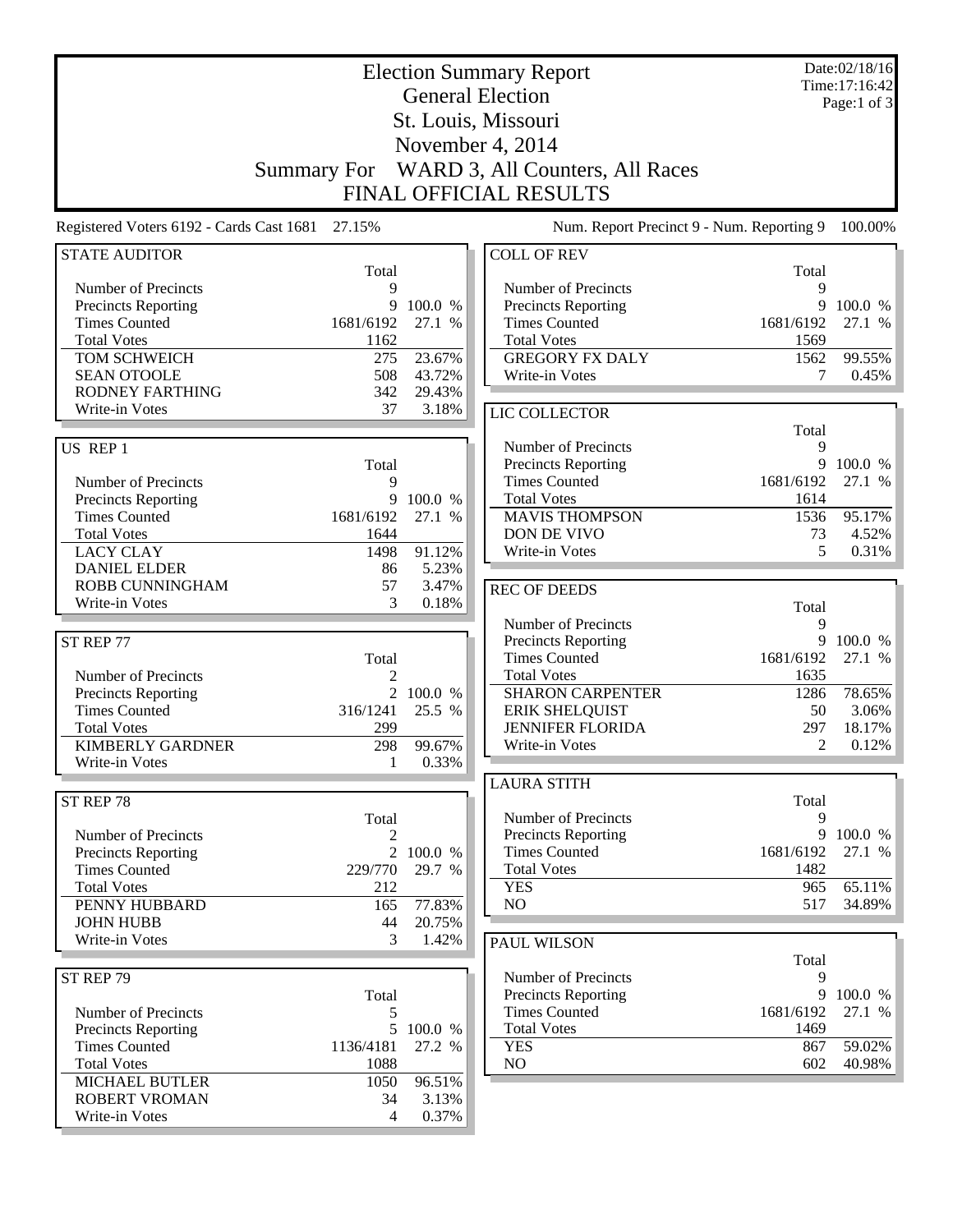| <b>Election Summary Report</b><br><b>General Election</b> |                    |                   |                                             |                | Date:02/18/16<br>Time: 17:16:42 |  |
|-----------------------------------------------------------|--------------------|-------------------|---------------------------------------------|----------------|---------------------------------|--|
|                                                           |                    |                   | St. Louis, Missouri                         |                | Page: $2$ of $3$                |  |
|                                                           |                    |                   | November 4, 2014                            |                |                                 |  |
|                                                           | <b>Summary For</b> |                   | WARD 3, All Counters, All Races             |                |                                 |  |
|                                                           |                    |                   | <b>FINAL OFFICIAL RESULTS</b>               |                |                                 |  |
| Registered Voters 6192 - Cards Cast 1681                  | 27.15%             |                   | Num. Report Precinct 9 - Num. Reporting 9   |                | 100.00%                         |  |
| <b>ANGELA QUIGLESS</b>                                    |                    |                   | <b>MICHAEL STELZER</b>                      |                |                                 |  |
|                                                           | Total              |                   |                                             | Total          |                                 |  |
| Number of Precincts                                       | 9                  |                   | Number of Precincts                         | 9              |                                 |  |
| <b>Precincts Reporting</b>                                | 9                  | 100.0 %           | <b>Precincts Reporting</b>                  | 9              | 100.0 %                         |  |
| <b>Times Counted</b><br><b>Total Votes</b>                | 1681/6192          | 27.1 %            | <b>Times Counted</b><br><b>Total Votes</b>  | 1681/6192      | 27.1 %                          |  |
| <b>YES</b>                                                | 1500<br>1031       | 68.73%            | <b>YES</b>                                  | 1449<br>822    | 56.73%                          |  |
| NO                                                        | 469                | 31.27%            | NO                                          | 627            | 43.27%                          |  |
|                                                           |                    |                   |                                             |                |                                 |  |
| <b>LISA VAN AMBURG</b>                                    |                    |                   | <b>STEVEN OHMER</b>                         |                |                                 |  |
|                                                           | Total              |                   |                                             | Total          |                                 |  |
| Number of Precincts                                       | 9                  |                   | Number of Precincts                         | 9              |                                 |  |
| Precincts Reporting<br><b>Times Counted</b>               | 9<br>1681/6192     | 100.0 %<br>27.1 % | Precincts Reporting<br><b>Times Counted</b> | 9<br>1681/6192 | 100.0 %<br>27.1 %               |  |
| <b>Total Votes</b>                                        | 1471               |                   | <b>Total Votes</b>                          | 1436           |                                 |  |
| <b>YES</b>                                                | 924                | 62.81%            | <b>YES</b>                                  | 820            | 57.10%                          |  |
| N <sub>O</sub>                                            | 547                | 37.19%            | NO                                          | 616            | 42.90%                          |  |
|                                                           |                    |                   |                                             |                |                                 |  |
| <b>DAVID DOWD</b>                                         |                    |                   | <b>ELIZABETH HOGAN</b>                      |                |                                 |  |
|                                                           | Total              |                   |                                             | Total          |                                 |  |
| Number of Precincts                                       | 9                  |                   | Number of Precincts                         | 9              |                                 |  |
| <b>Precincts Reporting</b>                                | 9                  | 100.0 %           | Precincts Reporting                         | 9              | 100.0 %                         |  |
| <b>Times Counted</b>                                      | 1681/6192          | 27.1 %            | <b>Times Counted</b>                        | 1681/6192      | 27.1 %                          |  |
| <b>Total Votes</b>                                        | 1475               |                   | <b>Total Votes</b>                          | 1445           |                                 |  |
| <b>YES</b><br>N <sub>O</sub>                              | 895<br>580         | 60.68%<br>39.32%  | <b>YES</b><br>NO                            | 942<br>503     | 65.19%<br>34.81%                |  |
|                                                           |                    |                   |                                             |                |                                 |  |
| <b>JULIAN BUSH</b>                                        |                    |                   | <b>TIMOTHY WILSON</b>                       |                |                                 |  |
|                                                           | Total              |                   |                                             | Total          |                                 |  |
| Number of Precincts                                       | 9                  |                   | Number of Precincts                         | 9              |                                 |  |
| <b>Precincts Reporting</b>                                |                    | 9 100.0 %         | Precincts Reporting                         | 9              | 100.0 %                         |  |
| <b>Times Counted</b>                                      | 1681/6192          | 27.1 %            | <b>Times Counted</b>                        | 1681/6192      | 27.1 %                          |  |
| <b>Total Votes</b><br><b>YES</b>                          | 1456<br>889        | 61.06%            | <b>Total Votes</b><br><b>YES</b>            | 1443<br>885    | 61.33%                          |  |
| NO                                                        | 567                | 38.94%            | NO                                          | 558            | 38.67%                          |  |
|                                                           |                    |                   |                                             |                |                                 |  |
| <b>JOHN RILEY</b>                                         |                    |                   | PAULA BRYANT                                |                |                                 |  |
|                                                           | Total<br>9         |                   |                                             | Total<br>9     |                                 |  |
| Number of Precincts                                       | 9                  | 100.0 %           | Number of Precincts                         | 9              | 100.0 %                         |  |
| <b>Precincts Reporting</b><br><b>Times Counted</b>        | 1681/6192          | 27.1 %            | Precincts Reporting<br><b>Times Counted</b> | 1681/6192      | 27.1 %                          |  |
| <b>Total Votes</b>                                        | 1439               |                   | <b>Total Votes</b>                          | 1450           |                                 |  |
| <b>YES</b><br>NO                                          | 865<br>574         | 60.11%<br>39.89%  | <b>YES</b><br>NO                            | 988<br>462     | 68.14%<br>31.86%                |  |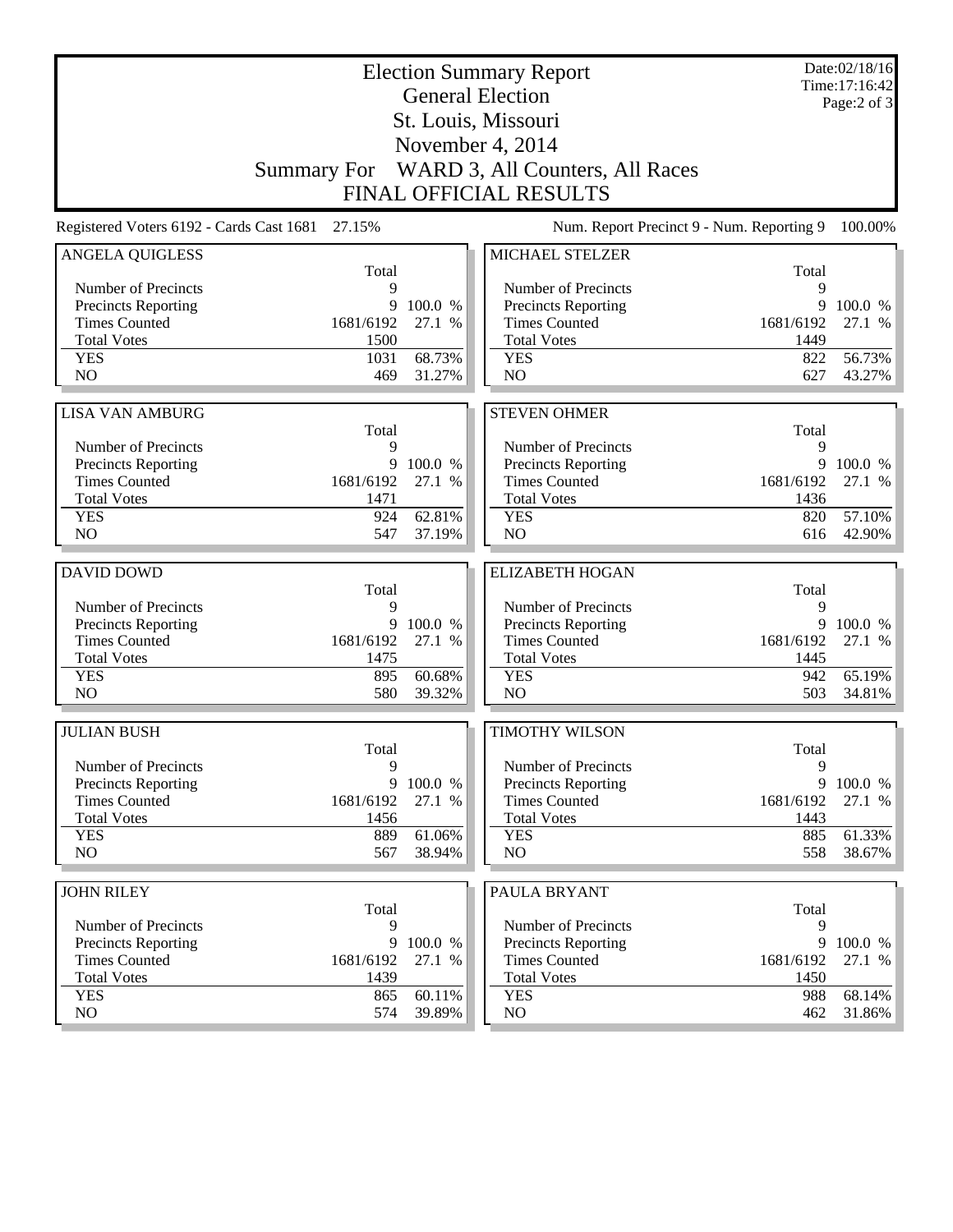| <b>Election Summary Report</b><br><b>General Election</b> |                                                 |                   |                                             | Date:02/18/16<br>Time:17:16:42<br>Page: $3$ of $3$ |                   |
|-----------------------------------------------------------|-------------------------------------------------|-------------------|---------------------------------------------|----------------------------------------------------|-------------------|
|                                                           |                                                 |                   | St. Louis, Missouri                         |                                                    |                   |
|                                                           |                                                 |                   | November 4, 2014                            |                                                    |                   |
|                                                           | <b>Summary For</b>                              |                   | WARD 3, All Counters, All Races             |                                                    |                   |
|                                                           |                                                 |                   | <b>FINAL OFFICIAL RESULTS</b>               |                                                    |                   |
|                                                           | Registered Voters 6192 - Cards Cast 1681 27.15% |                   | Num. Report Precinct 9 - Num. Reporting 9   |                                                    | 100.00%           |
| MICHAEL NOBLE                                             | Total                                           |                   | <b>CON AMEND 3</b>                          | Total                                              |                   |
| Number of Precincts                                       | 9                                               |                   | Number of Precincts                         | 9                                                  |                   |
| Precincts Reporting                                       | 9                                               | 100.0 %           | <b>Precincts Reporting</b>                  | 9                                                  | 100.0 %           |
| <b>Times Counted</b>                                      | 1681/6192                                       | 27.1 %            | <b>Times Counted</b>                        | 1681/6192                                          | 27.1 %            |
| <b>Total Votes</b>                                        | 1450                                            |                   | <b>Total Votes</b>                          | 1593                                               |                   |
| <b>YES</b>                                                | 907                                             | 62.55%            | <b>YES</b>                                  | 523                                                | 32.83%            |
| NO                                                        | 543                                             | 37.45%            | NO                                          | 1070                                               | 67.17%            |
| <b>THERESA BURKE</b>                                      |                                                 |                   | <b>CON AMEND 6</b>                          |                                                    |                   |
|                                                           | Total                                           |                   |                                             | Total                                              |                   |
| Number of Precincts                                       | 9                                               |                   | Number of Precincts                         | 9                                                  |                   |
| Precincts Reporting                                       | 9                                               | 100.0 %           | Precincts Reporting                         | 9                                                  | 100.0 %           |
| <b>Times Counted</b>                                      | 1681/6192                                       | 27.1 %            | <b>Times Counted</b>                        | 1681/6192                                          | 27.1 %            |
| <b>Total Votes</b>                                        | 1453                                            |                   | <b>Total Votes</b>                          | 1537                                               |                   |
| <b>YES</b><br>NO                                          | 966<br>487                                      | 66.48%<br>33.52%  | <b>YES</b><br>N <sub>O</sub>                | 776<br>761                                         | 50.49%<br>49.51%  |
|                                                           |                                                 |                   |                                             |                                                    |                   |
| <b>BARBARA PEEBLES</b>                                    |                                                 |                   | <b>CON AMEND 10</b>                         |                                                    |                   |
|                                                           | Total                                           |                   |                                             | Total                                              |                   |
| Number of Precincts                                       | 9                                               |                   | Number of Precincts                         | 9                                                  |                   |
| Precincts Reporting<br><b>Times Counted</b>               | 9<br>1681/6192                                  | 100.0 %<br>27.1 % | Precincts Reporting<br><b>Times Counted</b> | 9<br>1681/6192                                     | 100.0 %<br>27.1 % |
| <b>Total Votes</b>                                        | 1471                                            |                   | <b>Total Votes</b>                          | 1562                                               |                   |
| <b>YES</b>                                                | 1032                                            | 70.16%            | <b>YES</b>                                  | 885                                                | 56.66%            |
| N <sub>O</sub>                                            | 439                                             | 29.84%            | NO                                          | 677                                                | 43.34%            |
|                                                           |                                                 |                   |                                             |                                                    |                   |
| <b>CHRIS MCGRAUGH</b>                                     |                                                 |                   | <b>BOARD OF ED</b>                          |                                                    |                   |
|                                                           | Total                                           |                   |                                             | Total                                              |                   |
| Number of Precincts<br>Precincts Reporting                | 9                                               | 9 100.0 %         | Number of Precincts<br>Precincts Reporting  | 9                                                  | 9 100.0 %         |
| <b>Times Counted</b>                                      | 1681/6192                                       | 27.1 %            | <b>Times Counted</b>                        | 1681/6192                                          | 27.1 %            |
| <b>Total Votes</b>                                        | 1438                                            |                   | <b>Total Votes</b>                          | 1747                                               |                   |
| <b>YES</b>                                                | 836                                             | 58.14%            | <b>BILL HAAS</b>                            | 772                                                | 44.19%            |
| NO                                                        | 602                                             | 41.86%            | <b>DONNA JONES</b>                          | 949                                                | 54.32%            |
|                                                           |                                                 |                   | Write-in Votes                              | 26                                                 | 1.49%             |
| <b>CON AMEND 2</b>                                        |                                                 |                   |                                             |                                                    |                   |
|                                                           | Total                                           |                   | <b>CHARTER AMEND</b>                        |                                                    |                   |
| Number of Precincts<br><b>Precincts Reporting</b>         | 9<br>9                                          | 100.0 %           | Number of Precincts                         | Total<br>9                                         |                   |
| <b>Times Counted</b>                                      | 1681/6192                                       | 27.1 %            | Precincts Reporting                         | 9                                                  | 100.0 %           |
| <b>Total Votes</b>                                        | 1560                                            |                   | <b>Times Counted</b>                        | 1681/6192                                          | 27.1 %            |
| <b>YES</b>                                                | 899                                             | 57.63%            | <b>Total Votes</b>                          | 1547                                               |                   |
| NO                                                        | 661                                             | 42.37%            | <b>YES</b>                                  | 1110                                               | 71.75%            |
|                                                           |                                                 |                   | NO                                          | 437                                                | 28.25%            |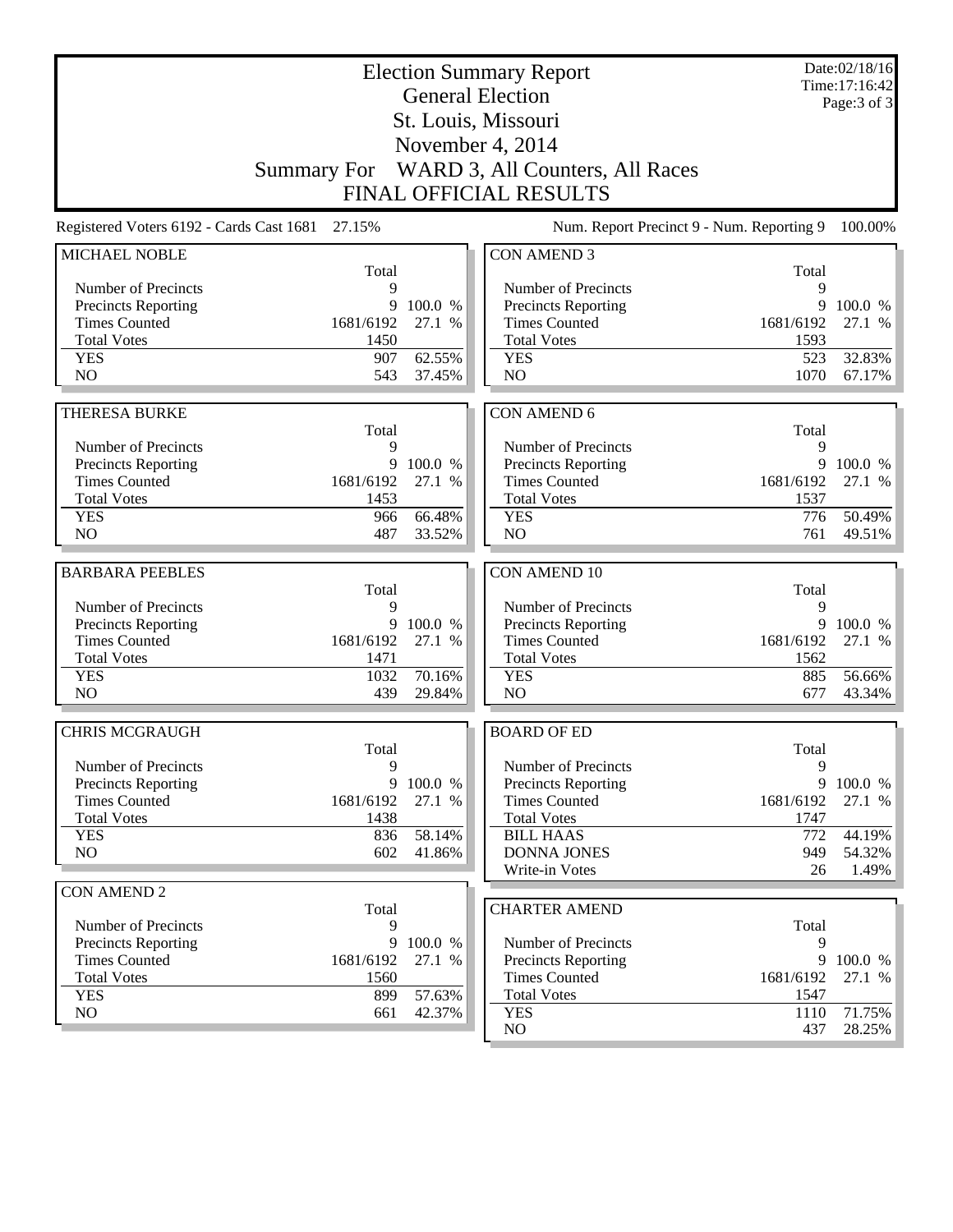|                                                 | <b>Election Summary Report</b> |                 |                                             |                | Date:02/18/16<br>Time:17:16:51 |  |
|-------------------------------------------------|--------------------------------|-----------------|---------------------------------------------|----------------|--------------------------------|--|
|                                                 |                                |                 | <b>General Election</b>                     |                | Page:1 of $4$                  |  |
|                                                 |                                |                 | St. Louis, Missouri                         |                |                                |  |
|                                                 |                                |                 | November 4, 2014                            |                |                                |  |
|                                                 | <b>Summary For</b>             |                 | WARD 4, All Counters, All Races             |                |                                |  |
|                                                 |                                |                 | <b>FINAL OFFICIAL RESULTS</b>               |                |                                |  |
| Registered Voters 6622 - Cards Cast 1841 27.80% |                                |                 | Num. Report Precinct 10 - Num. Reporting 10 |                | 100.00%                        |  |
| <b>STATE AUDITOR</b>                            | Total                          |                 | ST REP 79                                   | Total          |                                |  |
| Number of Precincts                             | 10                             |                 | Number of Precincts                         |                |                                |  |
| <b>Precincts Reporting</b>                      |                                | 10 100.0 %      | <b>Precincts Reporting</b>                  |                | 100.0 %                        |  |
| <b>Times Counted</b>                            | 1841/6622                      | 27.8 %          | <b>Times Counted</b>                        | 69/240         | 28.8 %                         |  |
| <b>Total Votes</b>                              | 1276                           |                 | <b>Total Votes</b>                          | 65             |                                |  |
| TOM SCHWEICH                                    | 276                            | 21.63%          | MICHAEL BUTLER                              | 63             | 96.92%                         |  |
| <b>SEAN OTOOLE</b>                              | 600                            | 47.02%          | <b>ROBERT VROMAN</b>                        | 1              | 1.54%                          |  |
| RODNEY FARTHING<br>Write-in Votes               | 350<br>50                      | 27.43%<br>3.92% | Write-in Votes                              |                | 1.54%                          |  |
|                                                 |                                |                 | ST REP 84                                   |                |                                |  |
| US REP 1                                        |                                |                 |                                             | Total          |                                |  |
|                                                 | Total                          |                 | Number of Precincts                         |                |                                |  |
| Number of Precincts                             | 10                             |                 | Precincts Reporting                         | $\mathbf{1}$   | 100.0 %                        |  |
| <b>Precincts Reporting</b>                      | 10                             | 100.0 %         | <b>Times Counted</b>                        | 46/177         | 26.0 %                         |  |
| <b>Times Counted</b>                            | 1841/6622                      | 27.8 %          | <b>Total Votes</b>                          | 44             |                                |  |
| <b>Total Votes</b>                              | 1799                           |                 | <b>KARLA MAY</b>                            | 44<br>$\theta$ | 100.00%                        |  |
| <b>LACY CLAY</b><br><b>DANIEL ELDER</b>         | 1699<br>44                     | 94.44%<br>2.45% | Write-in Votes                              |                | $0.00\%$                       |  |
| ROBB CUNNINGHAM                                 | 51                             | 2.83%           |                                             |                |                                |  |
| Write-in Votes                                  | 5                              | 0.28%           | <b>COLL OF REV</b>                          |                |                                |  |
|                                                 |                                |                 | Number of Precincts                         | Total<br>10    |                                |  |
| <b>ST SENATE 4</b>                              |                                |                 | <b>Precincts Reporting</b>                  |                | 10 100.0 %                     |  |
|                                                 | Total                          |                 | <b>Times Counted</b>                        | 1841/6622      | 27.8 %                         |  |
| Number of Precincts                             | 3                              |                 | <b>Total Votes</b>                          | 1722           |                                |  |
| <b>Precincts Reporting</b>                      | 3                              | 100.0 %         | <b>GREGORY FX DALY</b>                      | 1707           | 99.13%                         |  |
| <b>Times Counted</b>                            | 375/1286                       | 29.2 %          | Write-in Votes                              | 15             | 0.87%                          |  |
| <b>Total Votes</b>                              | 361                            |                 |                                             |                |                                |  |
| <b>JOE KEAVENY</b>                              | 339                            | 93.91%          | LIC COLLECTOR                               |                |                                |  |
| <b>COURTNEY BLUNT</b>                           | 22                             | 6.09%           |                                             | Total          |                                |  |
| Write-in Votes                                  | $\Omega$                       | $0.00\%$        | Number of Precincts                         | 10             |                                |  |
|                                                 |                                |                 | <b>Precincts Reporting</b>                  |                | 10 100.0 %                     |  |
| ST REP 76                                       |                                |                 | <b>Times Counted</b>                        | 1841/6622      | 27.8 %                         |  |
| Number of Precincts                             | Total                          |                 | <b>Total Votes</b><br><b>MAVIS THOMPSON</b> | 1792           |                                |  |
| Precincts Reporting                             | 3                              | 3 100.0 %       | DON DE VIVO                                 | 1737<br>47     | 96.93%<br>2.62%                |  |
| <b>Times Counted</b>                            | 675/2314                       | 29.2 %          | Write-in Votes                              | 8              | 0.45%                          |  |
| <b>Total Votes</b>                              | 628                            |                 |                                             |                |                                |  |
| <b>JOSHUA PETERS</b>                            | 621                            | 98.89%          | <b>REC OF DEEDS</b>                         |                |                                |  |
| Write-in Votes                                  | $\tau$                         | 1.11%           |                                             | Total          |                                |  |
|                                                 |                                |                 | Number of Precincts                         | 10             |                                |  |
| ST REP 77                                       |                                |                 | Precincts Reporting                         |                | 10 100.0 %                     |  |
|                                                 | Total                          |                 | <b>Times Counted</b>                        | 1841/6622      | 27.8 %                         |  |
| Number of Precincts                             | 5                              |                 | <b>Total Votes</b>                          | 1800           |                                |  |
| Precincts Reporting                             | 5 <sup>1</sup>                 | 100.0 %         | <b>SHARON CARPENTER</b>                     | 1434           | 79.67%                         |  |
| <b>Times Counted</b>                            | 1051/3891                      | 27.0 %          | <b>ERIK SHELQUIST</b>                       | 45             | 2.50%                          |  |
| <b>Total Votes</b>                              | 987                            |                 | <b>JENNIFER FLORIDA</b>                     | 312            | 17.33%                         |  |
| <b>KIMBERLY GARDNER</b>                         | 984                            | 99.70%          | Write-in Votes                              | 9              | 0.50%                          |  |
| Write-in Votes                                  | 3                              | 0.30%           |                                             |                |                                |  |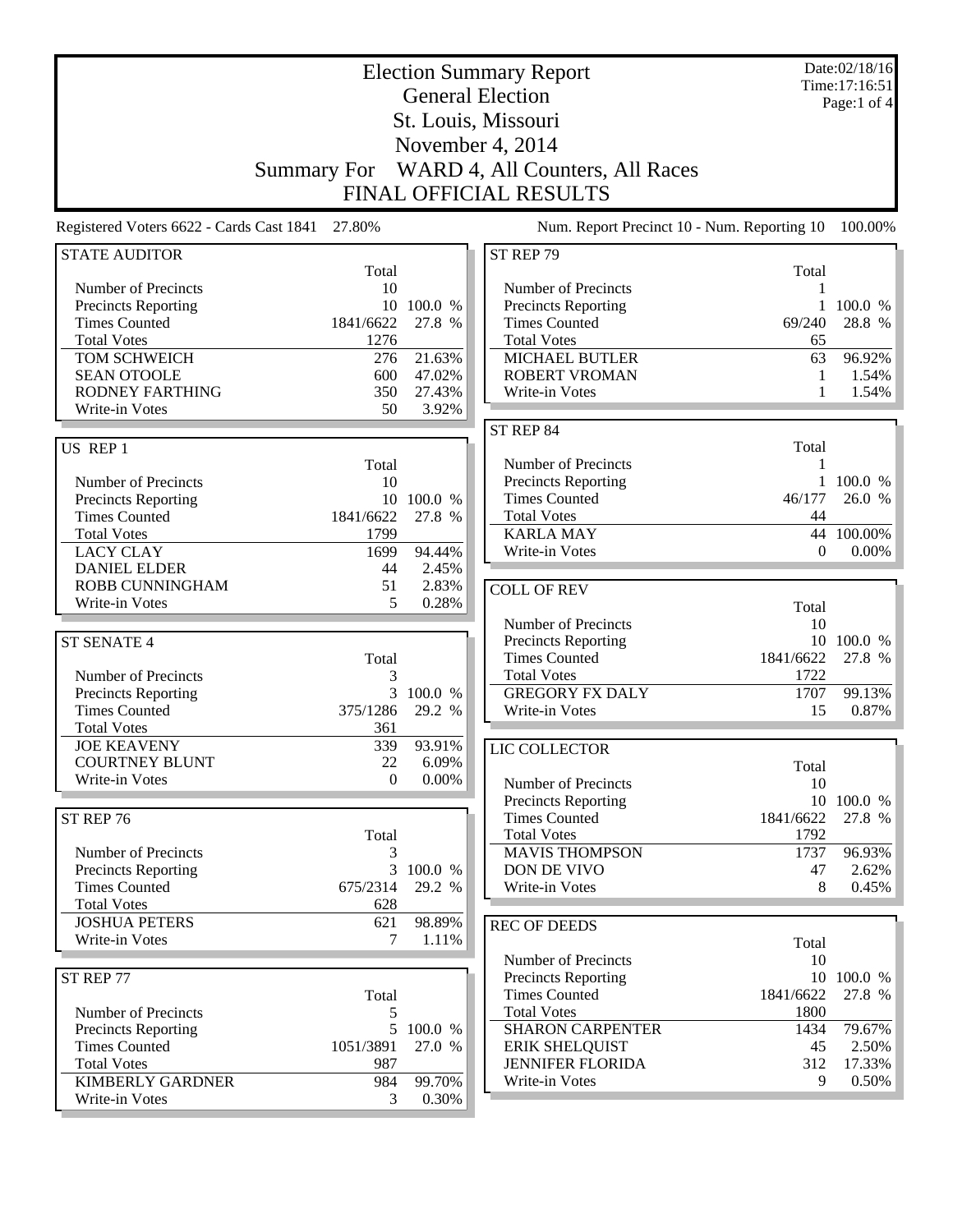| <b>Election Summary Report</b><br><b>General Election</b><br>St. Louis, Missouri |                    |            |                                             |                   | Date:02/18/16<br>Time:17:16:51<br>Page:2 of 4 |
|----------------------------------------------------------------------------------|--------------------|------------|---------------------------------------------|-------------------|-----------------------------------------------|
| November 4, 2014                                                                 |                    |            |                                             |                   |                                               |
|                                                                                  | <b>Summary For</b> |            | WARD 4, All Counters, All Races             |                   |                                               |
|                                                                                  |                    |            | <b>FINAL OFFICIAL RESULTS</b>               |                   |                                               |
| Registered Voters 6622 - Cards Cast 1841                                         | 27.80%             |            | Num. Report Precinct 10 - Num. Reporting 10 |                   | 100.00%                                       |
| <b>LAURA STITH</b>                                                               |                    |            | <b>JULIAN BUSH</b>                          |                   |                                               |
| Number of Precincts                                                              | Total<br>10        |            | Number of Precincts                         | Total<br>10       |                                               |
| <b>Precincts Reporting</b>                                                       |                    | 10 100.0 % | Precincts Reporting                         | 10                | 100.0 %                                       |
| <b>Times Counted</b>                                                             | 1841/6622          | 27.8 %     | <b>Times Counted</b>                        | 1841/6622         | 27.8 %                                        |
| <b>Total Votes</b>                                                               | 1623               |            | <b>Total Votes</b>                          | 1593              |                                               |
| <b>YES</b>                                                                       | 1027               | 63.28%     | <b>YES</b>                                  | 909               | 57.06%                                        |
| N <sub>O</sub>                                                                   | 596                | 36.72%     | N <sub>O</sub>                              | 684               | 42.94%                                        |
|                                                                                  |                    |            |                                             |                   |                                               |
| <b>PAUL WILSON</b>                                                               |                    |            | <b>JOHN RILEY</b>                           |                   |                                               |
|                                                                                  | Total              |            |                                             | Total             |                                               |
| Number of Precincts                                                              | 10                 |            | Number of Precincts                         | 10                |                                               |
| Precincts Reporting                                                              |                    | 10 100.0 % | Precincts Reporting                         |                   | 10 100.0 %                                    |
| <b>Times Counted</b>                                                             | 1841/6622<br>1600  | 27.8 %     | <b>Times Counted</b><br><b>Total Votes</b>  | 1841/6622<br>1576 | 27.8 %                                        |
| <b>Total Votes</b><br><b>YES</b>                                                 | 939                | 58.69%     | <b>YES</b>                                  | 891               | 56.54%                                        |
| N <sub>O</sub>                                                                   | 661                | 41.31%     | N <sub>O</sub>                              | 685               | 43.46%                                        |
|                                                                                  |                    |            |                                             |                   |                                               |
| <b>ANGELA QUIGLESS</b>                                                           |                    |            | MICHAEL STELZER                             |                   |                                               |
|                                                                                  | Total              |            |                                             | Total             |                                               |
| Number of Precincts                                                              | 10                 |            | Number of Precincts                         | 10                |                                               |
| Precincts Reporting                                                              |                    | 10 100.0 % | Precincts Reporting                         |                   | 10 100.0 %                                    |
| <b>Times Counted</b>                                                             | 1841/6622          | 27.8 %     | <b>Times Counted</b>                        | 1841/6622         | 27.8 %                                        |
| <b>Total Votes</b>                                                               | 1665               |            | <b>Total Votes</b>                          | 1578              |                                               |
| <b>YES</b><br>NO                                                                 | 1177               | 70.69%     | <b>YES</b><br>N <sub>O</sub>                | 849               | 53.80%                                        |
|                                                                                  | 488                | 29.31%     |                                             | 729               | 46.20%                                        |
| <b>LISA VAN AMBURG</b>                                                           |                    |            | <b>STEVEN OHMER</b>                         |                   |                                               |
|                                                                                  | Total              |            |                                             | Total             |                                               |
| Number of Precincts<br><b>Precincts Reporting</b>                                | 10                 | 10 100.0 % | Number of Precincts<br>Precincts Reporting  | 10                | 10 100.0 %                                    |
| <b>Times Counted</b>                                                             | 1841/6622          | 27.8 %     | <b>Times Counted</b>                        | 1841/6622         | 27.8 %                                        |
| <b>Total Votes</b>                                                               | 1597               |            | <b>Total Votes</b>                          | 1613              |                                               |
| <b>YES</b>                                                                       | 1012               | 63.37%     | <b>YES</b>                                  | 935               | 57.97%                                        |
| NO                                                                               | 585                | 36.63%     | NO                                          | 678               | $42.03\%$                                     |
|                                                                                  |                    |            |                                             |                   |                                               |
| <b>DAVID DOWD</b>                                                                | Total              |            | <b>ELIZABETH HOGAN</b>                      | Total             |                                               |
| Number of Precincts                                                              | 10                 |            | Number of Precincts                         | 10                |                                               |
| <b>Precincts Reporting</b>                                                       |                    | 10 100.0 % | <b>Precincts Reporting</b>                  |                   | 10 100.0 %                                    |
| <b>Times Counted</b>                                                             | 1841/6622          | 27.8 %     | <b>Times Counted</b>                        | 1841/6622         | 27.8 %                                        |
| <b>Total Votes</b>                                                               | 1647               |            | <b>Total Votes</b>                          | 1585              |                                               |
| <b>YES</b>                                                                       | 988                | 59.99%     | <b>YES</b>                                  | 993               | 62.65%                                        |
| NO                                                                               | 659                | 40.01%     | NO                                          | 592               | 37.35%                                        |
|                                                                                  |                    |            |                                             |                   |                                               |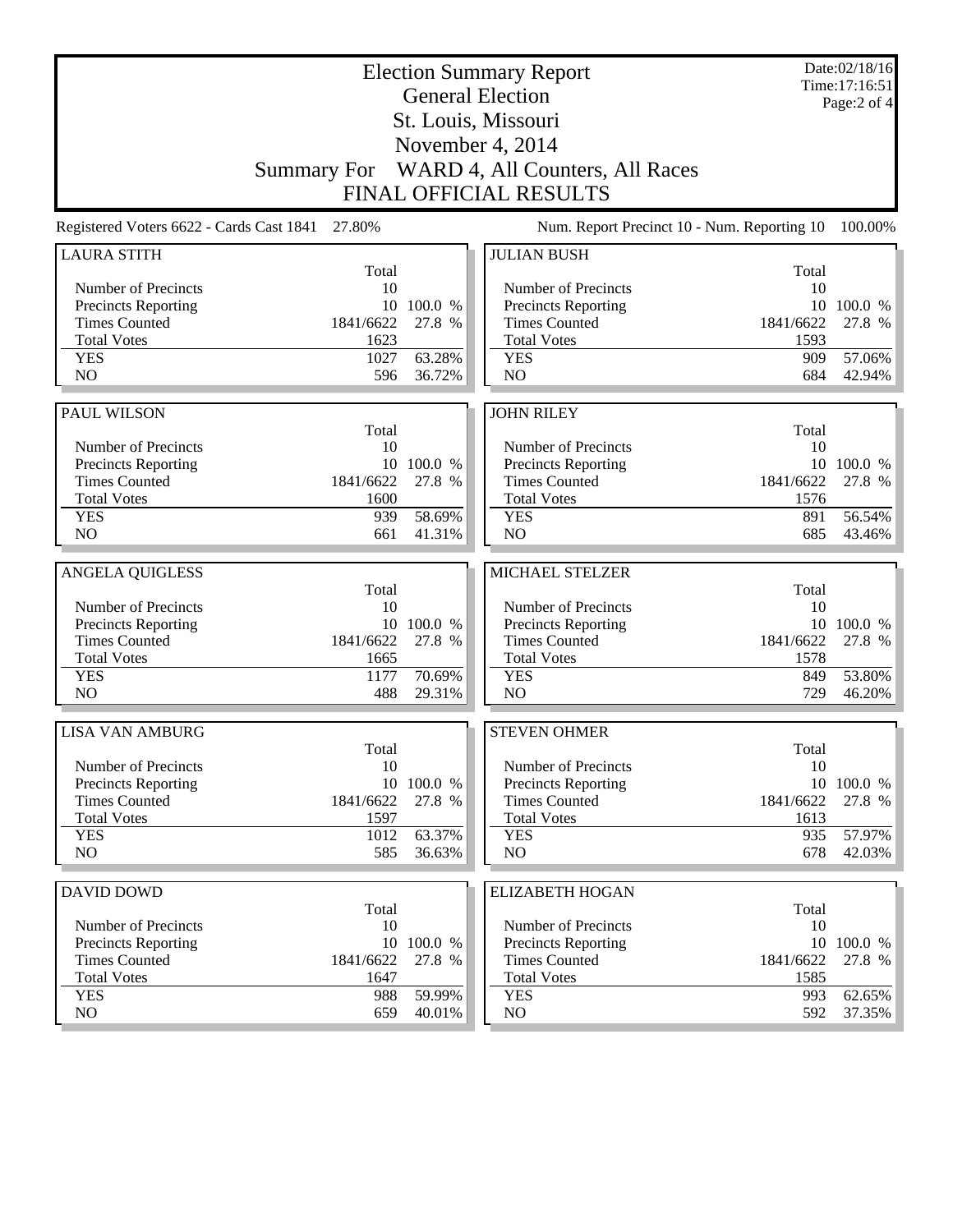| <b>Election Summary Report</b><br><b>General Election</b> |                    |                      |                                                   |           | Date:02/18/16<br>Time:17:16:51<br>Page: 3 of 4 |
|-----------------------------------------------------------|--------------------|----------------------|---------------------------------------------------|-----------|------------------------------------------------|
|                                                           |                    |                      | St. Louis, Missouri                               |           |                                                |
|                                                           |                    |                      | November 4, 2014                                  |           |                                                |
|                                                           | <b>Summary For</b> |                      | WARD 4, All Counters, All Races                   |           |                                                |
|                                                           |                    |                      | <b>FINAL OFFICIAL RESULTS</b>                     |           |                                                |
| Registered Voters 6622 - Cards Cast 1841                  | 27.80%             |                      | Num. Report Precinct 10 - Num. Reporting 10       |           | 100.00%                                        |
| <b>TIMOTHY WILSON</b>                                     |                    |                      | <b>CHRIS MCGRAUGH</b>                             |           |                                                |
|                                                           | Total              |                      |                                                   | Total     |                                                |
| Number of Precincts                                       | 10                 | 10 100.0 %           | Number of Precincts<br><b>Precincts Reporting</b> | 10<br>10  | 100.0 %                                        |
| <b>Precincts Reporting</b><br><b>Times Counted</b>        | 1841/6622          | 27.8 %               | <b>Times Counted</b>                              | 1841/6622 | 27.8 %                                         |
| <b>Total Votes</b>                                        | 1610               |                      | <b>Total Votes</b>                                | 1583      |                                                |
| <b>YES</b>                                                | 1016               | 63.11%               | <b>YES</b>                                        | 882       | 55.72%                                         |
| N <sub>O</sub>                                            | 594                | 36.89%               | NO                                                | 701       | 44.28%                                         |
|                                                           |                    |                      |                                                   |           |                                                |
| PAULA BRYANT                                              |                    |                      | <b>CON AMEND 2</b>                                |           |                                                |
|                                                           | Total              |                      |                                                   | Total     |                                                |
| Number of Precincts                                       | 10                 |                      | Number of Precincts                               | 10        |                                                |
| <b>Precincts Reporting</b><br><b>Times Counted</b>        | 1841/6622          | 10 100.0 %<br>27.8 % | Precincts Reporting<br><b>Times Counted</b>       | 1841/6622 | 10 100.0 %<br>27.8 %                           |
| <b>Total Votes</b>                                        | 1637               |                      | <b>Total Votes</b>                                | 1729      |                                                |
| <b>YES</b>                                                | 1133               | 69.21%               | <b>YES</b>                                        | 919       | 53.15%                                         |
| NO                                                        | 504                | 30.79%               | N <sub>O</sub>                                    | 810       | 46.85%                                         |
|                                                           |                    |                      |                                                   |           |                                                |
| MICHAEL NOBLE                                             |                    |                      | <b>CON AMEND 3</b>                                |           |                                                |
|                                                           | Total              |                      |                                                   | Total     |                                                |
| Number of Precincts<br><b>Precincts Reporting</b>         | 10                 | 10 100.0 %           | Number of Precincts<br>Precincts Reporting        | 10        | 10 100.0 %                                     |
| <b>Times Counted</b>                                      | 1841/6622          | 27.8 %               | <b>Times Counted</b>                              | 1841/6622 | 27.8 %                                         |
| <b>Total Votes</b>                                        | 1579               |                      | <b>Total Votes</b>                                | 1765      |                                                |
| <b>YES</b>                                                | 936                | 59.28%               | <b>YES</b>                                        | 520       | 29.46%                                         |
| N <sub>O</sub>                                            | 643                | 40.72%               | NO                                                | 1245      | 70.54%                                         |
|                                                           |                    |                      |                                                   |           |                                                |
| <b>THERESA BURKE</b>                                      | Total              |                      | CON AMEND 6                                       | Total     |                                                |
| Number of Precincts                                       | 10                 |                      | Number of Precincts                               | 10        |                                                |
| <b>Precincts Reporting</b>                                |                    | 10 100.0 %           | <b>Precincts Reporting</b>                        |           | 10 100.0 %                                     |
| <b>Times Counted</b>                                      | 1841/6622          | 27.8 %               | <b>Times Counted</b>                              | 1841/6622 | 27.8 %                                         |
| <b>Total Votes</b>                                        | 1623               |                      | <b>Total Votes</b>                                | 1705      |                                                |
| <b>YES</b>                                                | 976                | 60.14%               | <b>YES</b>                                        | 739       | 43.34%                                         |
| NO                                                        | 647                | 39.86%               | NO                                                | 966       | 56.66%                                         |
| <b>BARBARA PEEBLES</b>                                    |                    |                      | <b>CON AMEND 10</b>                               |           |                                                |
|                                                           | Total              |                      |                                                   | Total     |                                                |
| Number of Precincts                                       | 10                 |                      | Number of Precincts                               | 10        |                                                |
| <b>Precincts Reporting</b>                                |                    | 10 100.0 %           | <b>Precincts Reporting</b>                        |           | 10 100.0 %                                     |
| <b>Times Counted</b>                                      | 1841/6622          | 27.8 %               | <b>Times Counted</b>                              | 1841/6622 | 27.8 %                                         |
| <b>Total Votes</b>                                        | 1638               |                      | <b>Total Votes</b>                                | 1736      |                                                |
| <b>YES</b><br>NO                                          | 1140               | 69.60%               | <b>YES</b>                                        | 834       | 48.04%                                         |
|                                                           | 498                | 30.40%               | NO                                                | 902       | 51.96%                                         |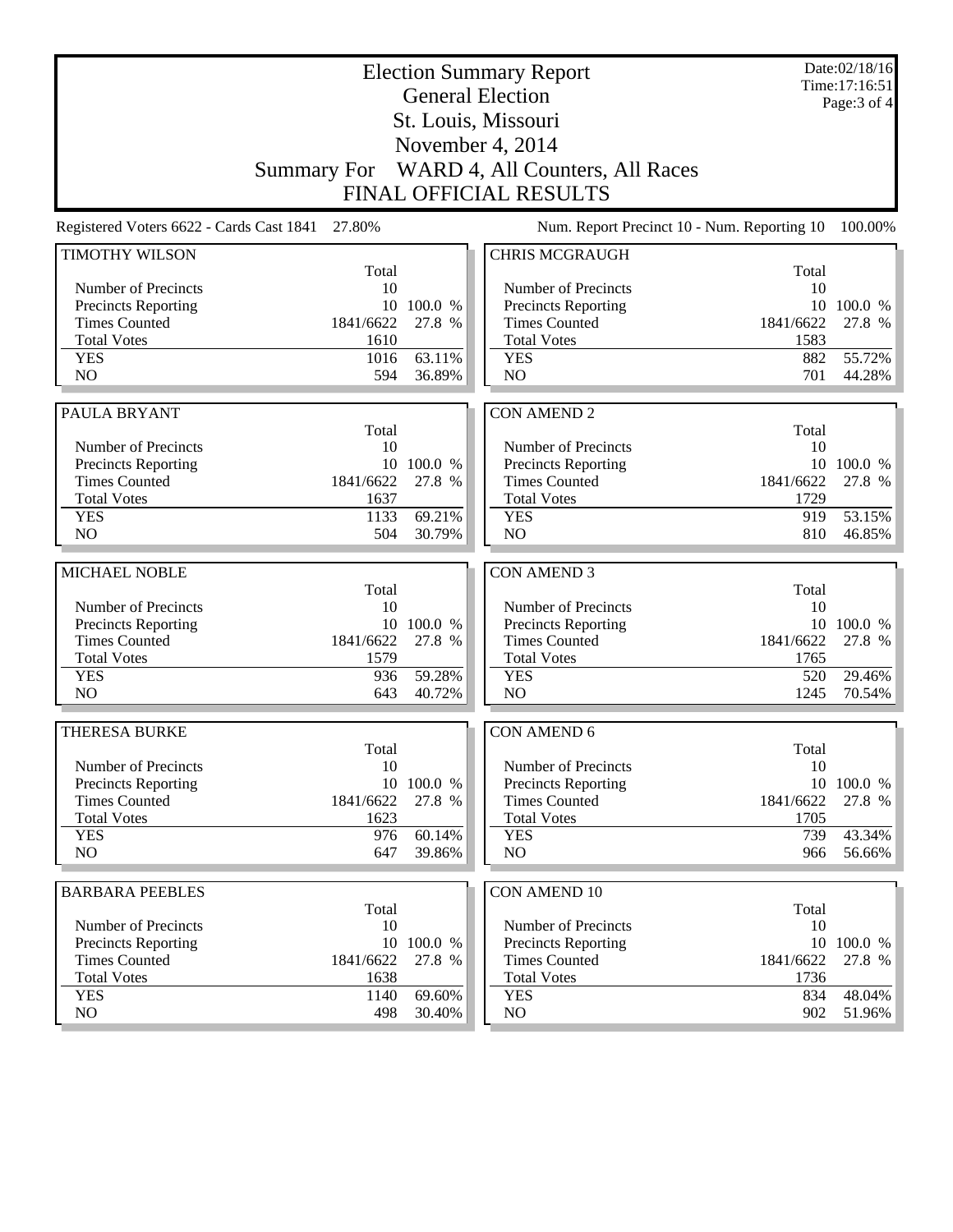Date:02/18/16 Time:17:16:51 Page:4 of 4

## Election Summary Report General Election St. Louis, Missouri November 4, 2014 Summary For WARD 4, All Counters, All Races FINAL OFFICIAL RESULTS

| <b>BOARD OF ED</b>         |           |           |
|----------------------------|-----------|-----------|
|                            | Total     |           |
| Number of Precincts        | 10        |           |
| <b>Precincts Reporting</b> | 10        | $100.0\%$ |
| <b>Times Counted</b>       | 1841/6622 | 27.8 %    |
| <b>Total Votes</b>         | 1956      |           |
| <b>BILL HAAS</b>           | 897       | 45.86%    |
| <b>DONNA JONES</b>         | 1022      | 52.25%    |
| Write-in Votes             | 37        | 1.89%     |
|                            |           |           |
|                            |           |           |
| <b>CHARTER AMEND</b>       |           |           |
|                            | Total     |           |
| Number of Precincts        | 10        |           |
| <b>Precincts Reporting</b> | 10        | 100.0 %   |
| <b>Times Counted</b>       | 1841/6622 | 27.8 %    |
| <b>Total Votes</b>         | 1734      |           |
| YES                        | 1278      | 73.70%    |

Registered Voters 6622 - Cards Cast 1841 27.80% Num. Report Precinct 10 - Num. Reporting 10 100.00%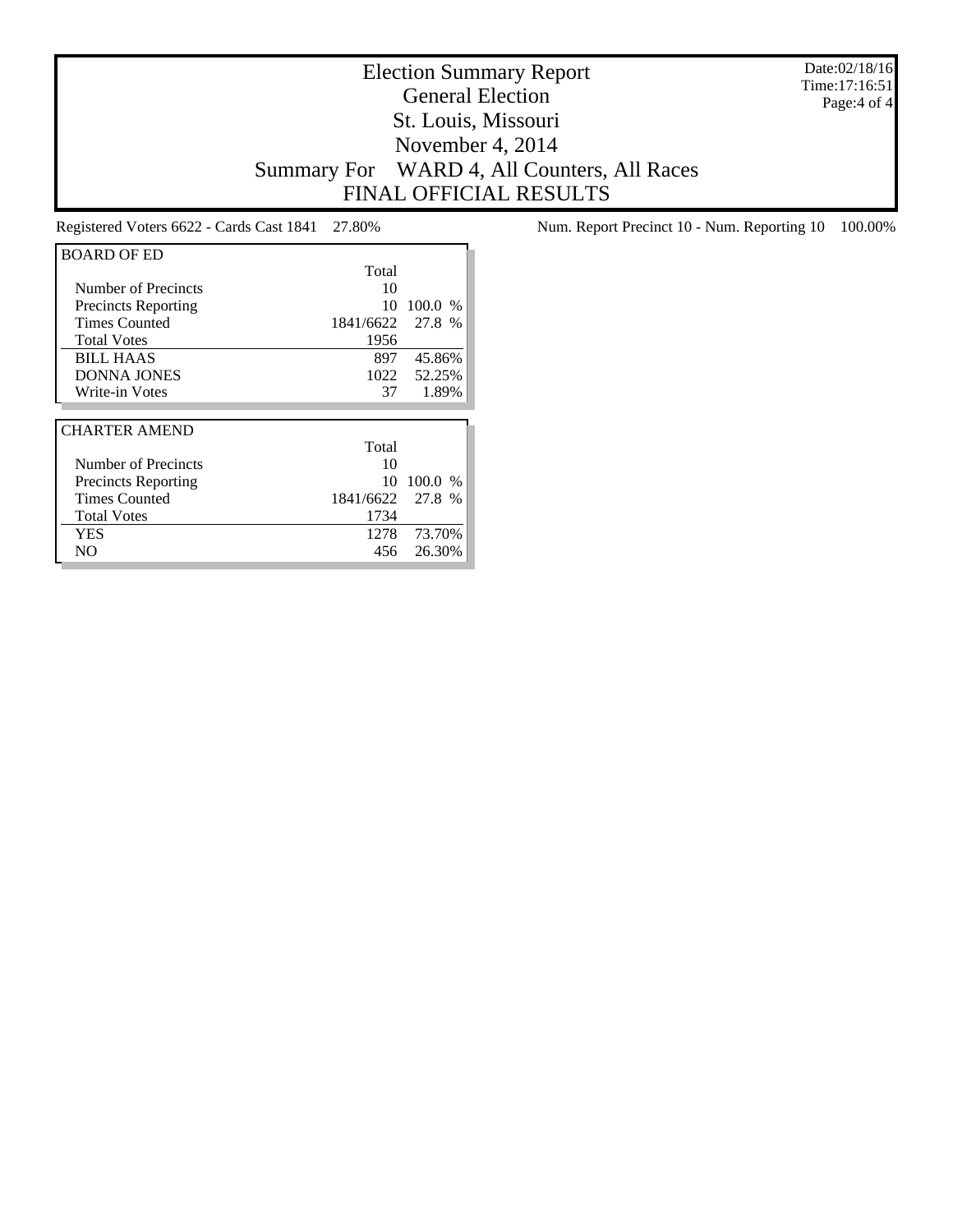|                                                    |                    | Date:02/18/16<br>Time:17:16:56 |                                                    |                       |                   |
|----------------------------------------------------|--------------------|--------------------------------|----------------------------------------------------|-----------------------|-------------------|
|                                                    |                    |                                | <b>General Election</b>                            |                       | Page:1 of $3$     |
|                                                    |                    |                                | St. Louis, Missouri                                |                       |                   |
|                                                    |                    |                                | November 4, 2014                                   |                       |                   |
|                                                    | <b>Summary For</b> |                                | WARD 5, All Counters, All Races                    |                       |                   |
|                                                    |                    |                                | <b>FINAL OFFICIAL RESULTS</b>                      |                       |                   |
| Registered Voters 5325 - Cards Cast 1493 28.04%    |                    |                                | Num. Report Precinct 8 - Num. Reporting 8          |                       | 100.00%           |
| <b>STATE AUDITOR</b>                               |                    |                                | LIC COLLECTOR                                      |                       |                   |
|                                                    | Total              |                                |                                                    | Total                 |                   |
| Number of Precincts                                | 8                  |                                | Number of Precincts                                | 8                     |                   |
| <b>Precincts Reporting</b><br><b>Times Counted</b> | 8<br>1493/5325     | 100.0 %<br>28.0 %              | <b>Precincts Reporting</b><br><b>Times Counted</b> | 8<br>1493/5325        | 100.0 %<br>28.0 % |
| <b>Total Votes</b>                                 | 1054               |                                | <b>Total Votes</b>                                 | 1423                  |                   |
| TOM SCHWEICH                                       | 291                | 27.61%                         | <b>MAVIS THOMPSON</b>                              | 1315                  | 92.41%            |
| <b>SEAN OTOOLE</b>                                 | 454                | 43.07%                         | DON DE VIVO                                        | 105                   | 7.38%             |
| <b>RODNEY FARTHING</b>                             | 279                | 26.47%                         | Write-in Votes                                     | 3                     | 0.21%             |
| Write-in Votes                                     | 30                 | 2.85%                          |                                                    |                       |                   |
|                                                    |                    |                                | <b>REC OF DEEDS</b>                                |                       |                   |
| US REP 1                                           |                    |                                |                                                    | Total                 |                   |
|                                                    | Total              |                                | Number of Precincts                                | 8                     |                   |
| Number of Precincts                                | 8                  |                                | Precincts Reporting                                | 8                     | 100.0 %           |
| <b>Precincts Reporting</b>                         | 8                  | 100.0 %                        | <b>Times Counted</b>                               | 1493/5325             | 28.0 %            |
| <b>Times Counted</b>                               | 1493/5325          | 28.0 %                         | <b>Total Votes</b>                                 | 1446                  |                   |
| <b>Total Votes</b>                                 | 1454               |                                | <b>SHARON CARPENTER</b>                            | 1054                  | 72.89%            |
| <b>LACY CLAY</b>                                   | 1262               | 86.80%                         | <b>ERIK SHELQUIST</b><br><b>JENNIFER FLORIDA</b>   | 93                    | 6.43%             |
| <b>DANIEL ELDER</b>                                | 124                | 8.53%                          | Write-in Votes                                     | 297<br>$\mathfrak{D}$ | 20.54%<br>0.14%   |
| ROBB CUNNINGHAM<br>Write-in Votes                  | 62<br>6            | 4.26%<br>0.41%                 |                                                    |                       |                   |
|                                                    |                    |                                | <b>LAURA STITH</b>                                 |                       |                   |
| ST REP 78                                          |                    |                                |                                                    | Total                 |                   |
|                                                    | Total              |                                | Number of Precincts                                | 8                     |                   |
| Number of Precincts                                | 6                  |                                | <b>Precincts Reporting</b>                         | 8                     | 100.0 %           |
| Precincts Reporting                                | 6                  | 100.0 %                        | <b>Times Counted</b>                               | 1493/5325             | 28.0 %            |
| <b>Times Counted</b>                               | 1085/3919          | 27.7 %                         | <b>Total Votes</b>                                 | 1288                  |                   |
| <b>Total Votes</b>                                 | 1041               |                                | <b>YES</b>                                         | 851                   | 66.07%            |
| PENNY HUBBARD                                      | 950                | 91.26%                         | NO                                                 | 437                   | 33.93%            |
| <b>JOHN HUBB</b>                                   | 77                 | 7.40%                          |                                                    |                       |                   |
| Write-in Votes                                     | 14                 | 1.34%                          | PAUL WILSON                                        |                       |                   |
|                                                    |                    |                                | Number of Precincts                                | Total                 |                   |
| ST REP 79                                          | Total              |                                | Precincts Reporting                                | 8<br>8                | 100.0 %           |
| Number of Precincts                                | 2                  |                                | <b>Times Counted</b>                               | 1493/5325             | 28.0 %            |
| <b>Precincts Reporting</b>                         | $2^{\circ}$        | 100.0 %                        | <b>Total Votes</b>                                 | 1275                  |                   |
| <b>Times Counted</b>                               | 408/1406           | 29.0 %                         | <b>YES</b>                                         | 750                   | 58.82%            |
| <b>Total Votes</b>                                 | 389                |                                | NO                                                 | 525                   | 41.18%            |
| <b>MICHAEL BUTLER</b>                              | 317                | 81.49%                         |                                                    |                       |                   |
| <b>ROBERT VROMAN</b>                               | 71                 | 18.25%                         | <b>ANGELA QUIGLESS</b>                             |                       |                   |
| Write-in Votes                                     | 1                  | 0.26%                          |                                                    | Total                 |                   |
|                                                    |                    |                                | Number of Precincts                                | 8                     |                   |
| <b>COLL OF REV</b>                                 |                    |                                | Precincts Reporting                                | 8                     | 100.0 %           |
|                                                    | Total              |                                | <b>Times Counted</b>                               | 1493/5325             | 28.0 %            |
| Number of Precincts                                | 8                  |                                | <b>Total Votes</b>                                 | 1311                  |                   |
| <b>Precincts Reporting</b>                         | 8                  | 100.0 %                        | <b>YES</b>                                         | 896                   | 68.34%            |
| <b>Times Counted</b><br><b>Total Votes</b>         | 1493/5325<br>1371  | 28.0 %                         | NO                                                 | 415                   | 31.66%            |
| <b>GREGORY FX DALY</b>                             | 1350               | 98.47%                         |                                                    |                       |                   |
| Write-in Votes                                     | 21                 | 1.53%                          |                                                    |                       |                   |
|                                                    |                    |                                |                                                    |                       |                   |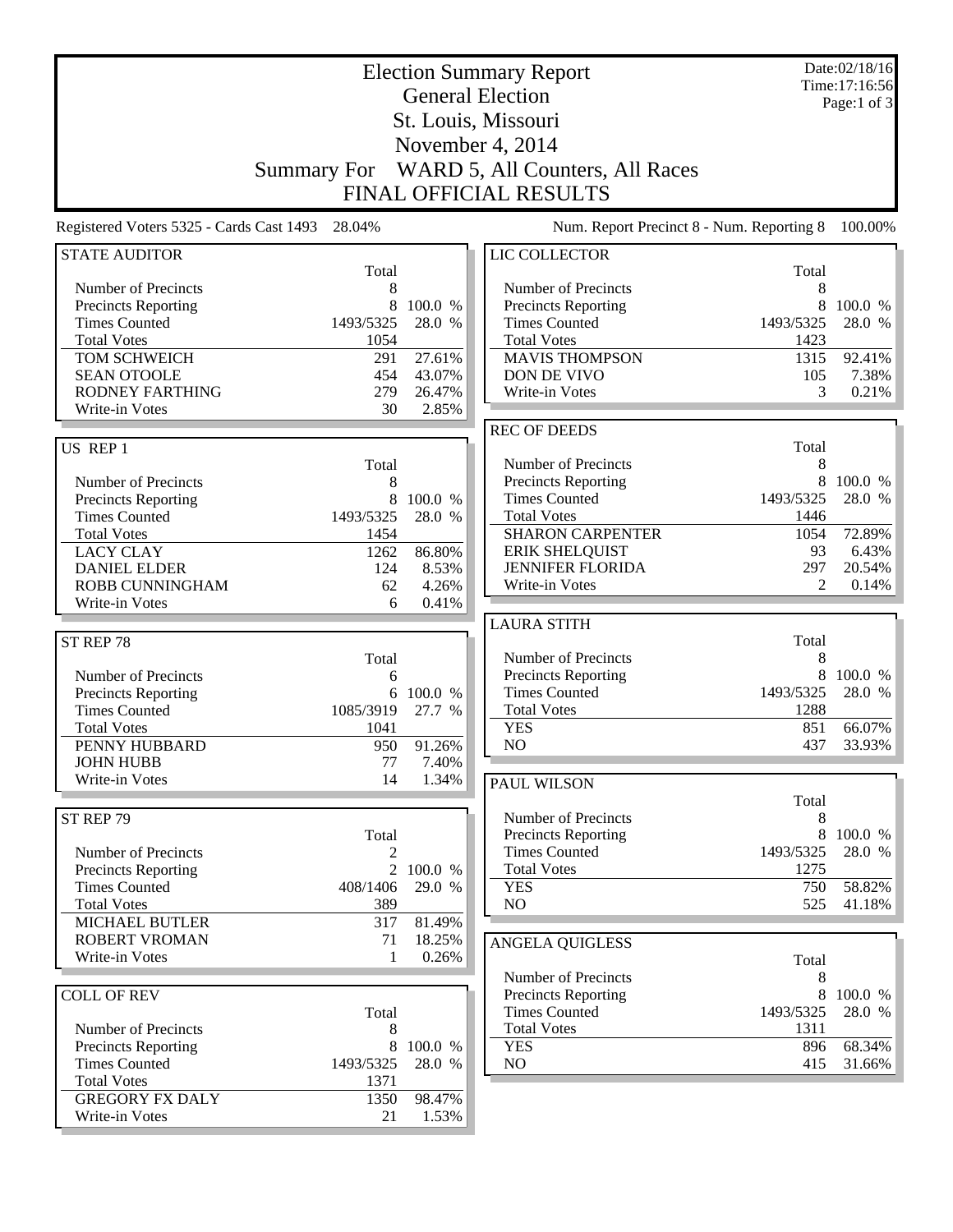| <b>Election Summary Report</b><br><b>General Election</b> |                    |                  |                                             |                                           | Date:02/18/16<br>Time:17:16:56 |
|-----------------------------------------------------------|--------------------|------------------|---------------------------------------------|-------------------------------------------|--------------------------------|
|                                                           |                    |                  | St. Louis, Missouri                         |                                           | Page: $2$ of $3$               |
|                                                           |                    |                  | November 4, 2014                            |                                           |                                |
|                                                           | <b>Summary For</b> |                  | WARD 5, All Counters, All Races             |                                           |                                |
|                                                           |                    |                  | <b>FINAL OFFICIAL RESULTS</b>               |                                           |                                |
| Registered Voters 5325 - Cards Cast 1493                  | 28.04%             |                  |                                             | Num. Report Precinct 8 - Num. Reporting 8 | 100.00%                        |
| <b>LISA VAN AMBURG</b>                                    |                    |                  | <b>STEVEN OHMER</b>                         |                                           |                                |
|                                                           | Total              |                  |                                             | Total                                     |                                |
| Number of Precincts                                       | 8                  |                  | Number of Precincts                         | 8                                         |                                |
| <b>Precincts Reporting</b>                                | 8                  | 100.0 %          | <b>Precincts Reporting</b>                  | 8                                         | 100.0 %                        |
| <b>Times Counted</b>                                      | 1493/5325          | 28.0 %           | <b>Times Counted</b>                        | 1493/5325                                 | 28.0 %                         |
| <b>Total Votes</b>                                        | 1279               |                  | <b>Total Votes</b>                          | 1268                                      |                                |
| <b>YES</b>                                                | 816                | 63.80%           | <b>YES</b>                                  | 725                                       | 57.18%                         |
| NO                                                        | 463                | 36.20%           | NO                                          | 543                                       | 42.82%                         |
|                                                           |                    |                  |                                             |                                           |                                |
| <b>DAVID DOWD</b>                                         |                    |                  | <b>ELIZABETH HOGAN</b>                      |                                           |                                |
|                                                           | Total              |                  |                                             | Total                                     |                                |
| Number of Precincts<br><b>Precincts Reporting</b>         | 8<br>8             | 100.0 %          | Number of Precincts                         | 8<br>8                                    |                                |
| <b>Times Counted</b>                                      | 1493/5325          | 28.0 %           | Precincts Reporting<br><b>Times Counted</b> | 1493/5325                                 | 100.0 %<br>28.0 %              |
| <b>Total Votes</b>                                        | 1277               |                  | <b>Total Votes</b>                          | 1255                                      |                                |
| <b>YES</b>                                                | 776                | 60.77%           | <b>YES</b>                                  | 802                                       | 63.90%                         |
| NO                                                        | 501                | 39.23%           | N <sub>O</sub>                              | 453                                       | 36.10%                         |
|                                                           |                    |                  |                                             |                                           |                                |
|                                                           |                    |                  |                                             |                                           |                                |
| <b>JULIAN BUSH</b>                                        |                    |                  | <b>TIMOTHY WILSON</b>                       |                                           |                                |
|                                                           | Total              |                  |                                             | Total                                     |                                |
| Number of Precincts                                       | 8                  |                  | Number of Precincts                         | 8                                         |                                |
| <b>Precincts Reporting</b>                                | 8                  | 100.0 %          | Precincts Reporting                         | 8                                         | 100.0 %                        |
| <b>Times Counted</b>                                      | 1493/5325          | 28.0 %           | <b>Times Counted</b>                        | 1493/5325                                 | 28.0 %                         |
| <b>Total Votes</b>                                        | 1272               |                  | <b>Total Votes</b>                          | 1258                                      |                                |
| <b>YES</b>                                                | 772                | 60.69%           | <b>YES</b>                                  | 766                                       | 60.89%                         |
| NO                                                        | 500                | 39.31%           | NO                                          | 492                                       | 39.11%                         |
| <b>JOHN RILEY</b>                                         |                    |                  | PAULA BRYANT                                |                                           |                                |
|                                                           | Total              |                  |                                             | Total                                     |                                |
| Number of Precincts                                       | 8                  |                  | Number of Precincts                         | 8                                         |                                |
| <b>Precincts Reporting</b>                                |                    | 8 100.0 %        | <b>Precincts Reporting</b>                  |                                           | 8 100.0 %                      |
| <b>Times Counted</b>                                      | 1493/5325          | 28.0 %           | <b>Times Counted</b>                        | 1493/5325                                 | 28.0 %                         |
| <b>Total Votes</b>                                        | 1257               |                  | <b>Total Votes</b>                          | 1277                                      |                                |
| <b>YES</b>                                                | 751                | 59.75%           | <b>YES</b>                                  | 874                                       | 68.44%                         |
| NO                                                        | 506                | 40.25%           | NO                                          | 403                                       | 31.56%                         |
|                                                           |                    |                  |                                             |                                           |                                |
| MICHAEL STELZER                                           |                    |                  | MICHAEL NOBLE                               |                                           |                                |
| Number of Precincts                                       | Total<br>8         |                  | Number of Precincts                         | Total<br>8                                |                                |
| <b>Precincts Reporting</b>                                | 8                  | 100.0 %          | <b>Precincts Reporting</b>                  |                                           | 8 100.0 %                      |
| <b>Times Counted</b>                                      | 1493/5325          | $28.0\,$ %       | <b>Times Counted</b>                        | 1493/5325                                 | 28.0 %                         |
| <b>Total Votes</b>                                        | 1264               |                  | <b>Total Votes</b>                          | 1261                                      |                                |
| <b>YES</b><br>NO                                          | 707<br>557         | 55.93%<br>44.07% | <b>YES</b><br>NO                            | 789<br>472                                | 62.57%<br>37.43%               |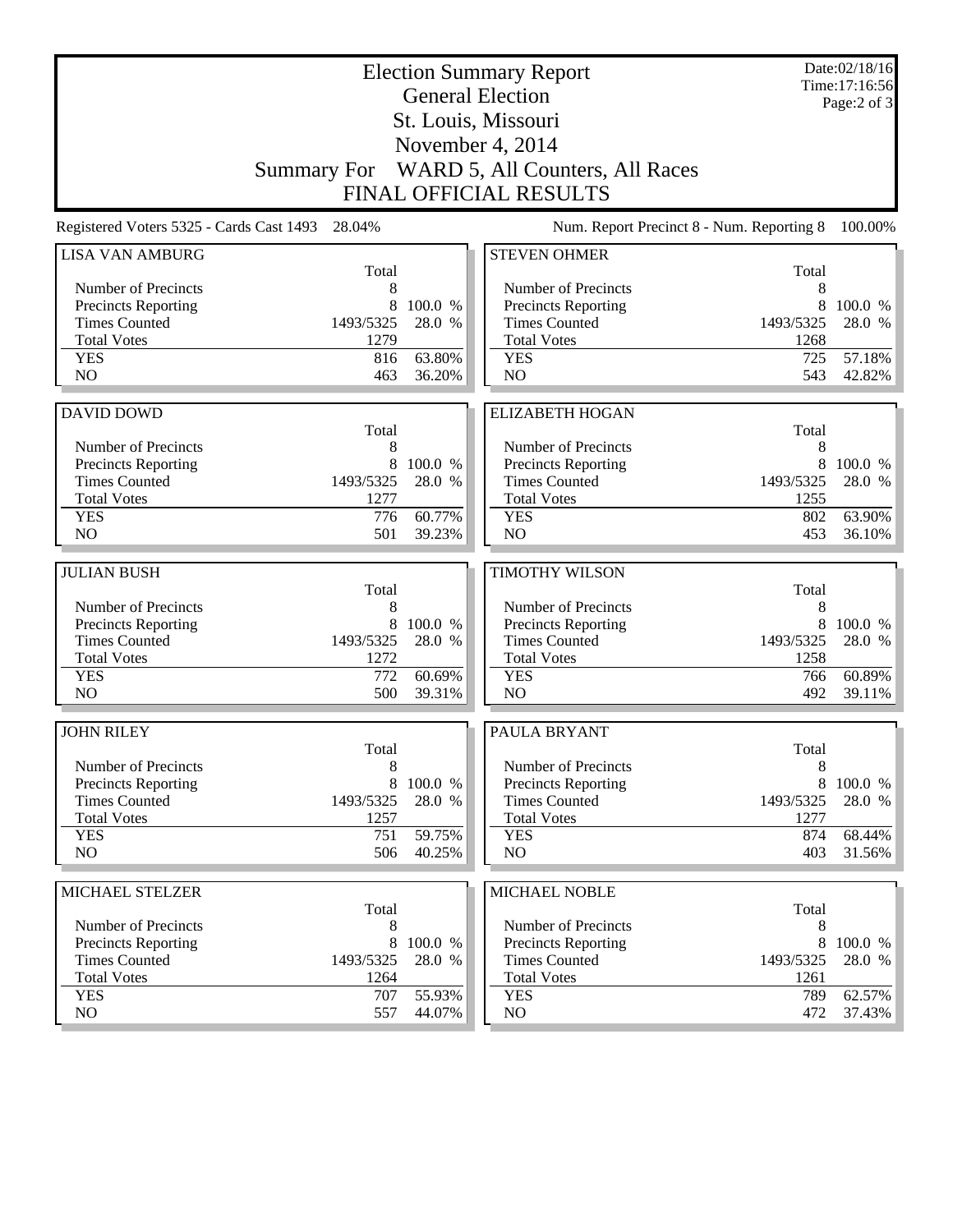| <b>Election Summary Report</b>                  |            |                  |                                             |           | Date:02/18/16<br>Time:17:16:56                 |
|-------------------------------------------------|------------|------------------|---------------------------------------------|-----------|------------------------------------------------|
|                                                 |            |                  | <b>General Election</b>                     |           | Page: 3 of 3                                   |
|                                                 |            |                  | St. Louis, Missouri                         |           |                                                |
|                                                 |            |                  | November 4, 2014                            |           |                                                |
|                                                 |            |                  |                                             |           |                                                |
| <b>Summary For</b>                              |            |                  | WARD 5, All Counters, All Races             |           |                                                |
|                                                 |            |                  | <b>FINAL OFFICIAL RESULTS</b>               |           |                                                |
| Registered Voters 5325 - Cards Cast 1493 28.04% |            |                  | Num. Report Precinct 8 - Num. Reporting 8   |           | 100.00%                                        |
| <b>THERESA BURKE</b>                            |            |                  | <b>CON AMEND 6</b>                          |           |                                                |
|                                                 | Total      |                  |                                             | Total     |                                                |
| Number of Precincts                             | 8<br>8     | 100.0 %          | Number of Precincts                         | 8<br>8    | 100.0 %                                        |
| Precincts Reporting<br><b>Times Counted</b>     | 1493/5325  | 28.0 %           | Precincts Reporting<br><b>Times Counted</b> | 1493/5325 | 28.0 %                                         |
| <b>Total Votes</b>                              | 1271       |                  | <b>Total Votes</b>                          | 1386      |                                                |
| <b>YES</b>                                      | 852        | 67.03%           | <b>YES</b>                                  | 684       | 49.35%                                         |
| N <sub>O</sub>                                  | 419        | 32.97%           | N <sub>O</sub>                              | 702       | 50.65%                                         |
|                                                 |            |                  |                                             |           |                                                |
| <b>BARBARA PEEBLES</b>                          |            |                  | <b>CON AMEND 10</b>                         |           |                                                |
|                                                 | Total      |                  |                                             | Total     |                                                |
| Number of Precincts                             | 8          |                  | Number of Precincts                         | 8         |                                                |
| Precincts Reporting                             | 8          | 100.0 %          | Precincts Reporting                         |           | 8 100.0 %                                      |
| <b>Times Counted</b>                            | 1493/5325  | 28.0 %           | <b>Times Counted</b>                        | 1493/5325 | 28.0 %                                         |
| <b>Total Votes</b>                              | 1280       |                  | <b>Total Votes</b>                          | 1406      |                                                |
| <b>YES</b>                                      | 873        | 68.20%           | <b>YES</b>                                  | 741       | 52.70%                                         |
| NO                                              | 407        | 31.80%           | N <sub>O</sub>                              | 665       | 47.30%                                         |
| <b>CHRIS MCGRAUGH</b>                           |            |                  | <b>BOARD OF ED</b>                          |           |                                                |
|                                                 | Total      |                  |                                             | Total     |                                                |
| Number of Precincts                             | 8          |                  | Number of Precincts                         | 8         |                                                |
| Precincts Reporting                             | 8          | 100.0 %          | Precincts Reporting                         | 8         | 100.0 %                                        |
| <b>Times Counted</b>                            | 1493/5325  | 28.0 %           | <b>Times Counted</b>                        | 1493/5325 | 28.0 %                                         |
| <b>Total Votes</b>                              | 1256       |                  |                                             |           |                                                |
|                                                 |            |                  | <b>Total Votes</b>                          | 1568      |                                                |
| <b>YES</b>                                      | 732        | 58.28%           | <b>BILL HAAS</b>                            | 701       | 44.71%                                         |
| N <sub>O</sub>                                  | 524        | 41.72%           | <b>DONNA JONES</b>                          | 814       |                                                |
|                                                 |            |                  | Write-in Votes                              | 53        |                                                |
| <b>CON AMEND 2</b>                              |            |                  |                                             |           |                                                |
|                                                 | Total      |                  | <b>CHARTER AMEND</b>                        |           |                                                |
| Number of Precincts                             | 8          |                  |                                             | Total     |                                                |
| Precincts Reporting                             | 8          | 100.0 %          | Number of Precincts                         | 8         |                                                |
| <b>Times Counted</b>                            | 1493/5325  | 28.0 %           | <b>Precincts Reporting</b>                  | 8         |                                                |
| <b>Total Votes</b>                              | 1400       |                  | <b>Times Counted</b>                        | 1493/5325 |                                                |
| <b>YES</b>                                      | 819        | 58.50%           | <b>Total Votes</b>                          | 1376      |                                                |
| NO                                              | 581        | 41.50%           | <b>YES</b>                                  | 994       | 72.24%                                         |
| <b>CON AMEND 3</b>                              |            |                  | NO                                          | 382       | 51.91%<br>3.38%<br>100.0 %<br>28.0 %<br>27.76% |
|                                                 | Total      |                  |                                             |           |                                                |
| Number of Precincts                             | 8          |                  |                                             |           |                                                |
| Precincts Reporting                             | 8          | 100.0 %          |                                             |           |                                                |
| <b>Times Counted</b>                            | 1493/5325  | 28.0 %           |                                             |           |                                                |
| <b>Total Votes</b>                              | 1424       |                  |                                             |           |                                                |
| <b>YES</b><br>NO                                | 499<br>925 | 35.04%<br>64.96% |                                             |           |                                                |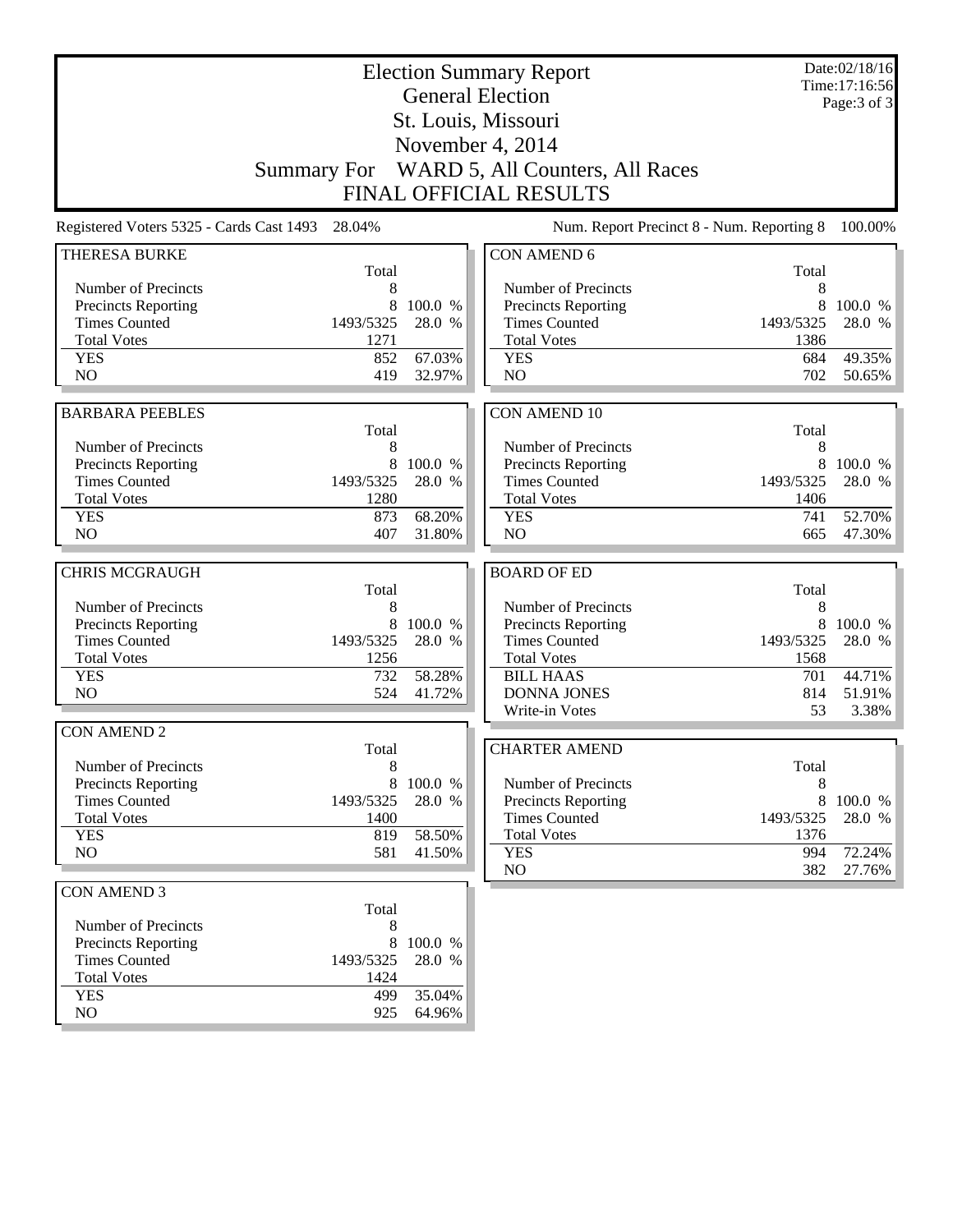| <b>Election Summary Report</b><br><b>General Election</b> |                    |                   |                                            |                   | Date:02/18/16<br>Time:17:17:01 |
|-----------------------------------------------------------|--------------------|-------------------|--------------------------------------------|-------------------|--------------------------------|
|                                                           |                    |                   |                                            |                   | Page:1 of 3                    |
|                                                           |                    |                   | St. Louis, Missouri                        |                   |                                |
|                                                           |                    |                   | November 4, 2014                           |                   |                                |
|                                                           | <b>Summary For</b> |                   | WARD 6, All Counters, All Races            |                   |                                |
|                                                           |                    |                   | <b>FINAL OFFICIAL RESULTS</b>              |                   |                                |
| Registered Voters 7063 - Cards Cast 2808                  | 39.76%             |                   | Num. Report Precinct 9 - Num. Reporting 9  |                   | 100.00%                        |
| <b>STATE AUDITOR</b>                                      | Total              |                   | LIC COLLECTOR                              | Total             |                                |
| Number of Precincts                                       | 9                  |                   | Number of Precincts                        | 9                 |                                |
| Precincts Reporting                                       | 9<br>2808/7063     | 100.0 %           | Precincts Reporting                        | 9                 | 100.0 %                        |
| <b>Times Counted</b><br><b>Total Votes</b>                | 2117               | 39.8 %            | <b>Times Counted</b><br><b>Total Votes</b> | 2808/7063<br>2668 | 39.8 %                         |
| TOM SCHWEICH                                              | 822                | 38.83%            | <b>MAVIS THOMPSON</b>                      | 2323              | 87.07%                         |
| <b>SEAN OTOOLE</b>                                        | 876                | 41.38%            | DON DE VIVO                                | 335               | 12.56%                         |
| <b>RODNEY FARTHING</b>                                    | 353                | 16.67%            | Write-in Votes                             | 10                | 0.37%                          |
| Write-in Votes                                            | 66                 | 3.12%             |                                            |                   |                                |
| US REP 1                                                  |                    |                   | <b>REC OF DEEDS</b>                        | Total             |                                |
|                                                           | Total              |                   | Number of Precincts                        | 9                 |                                |
| Number of Precincts                                       | 9                  |                   | <b>Precincts Reporting</b>                 | 9                 | 100.0 %                        |
| Precincts Reporting                                       | 9                  | 100.0 %           | <b>Times Counted</b>                       | 2808/7063         | 39.8 %                         |
| <b>Times Counted</b>                                      | 2808/7063          | 39.8 %            | <b>Total Votes</b>                         | 2717              |                                |
| <b>Total Votes</b>                                        | 2728               |                   | <b>SHARON CARPENTER</b>                    | 1794              | 66.03%                         |
| <b>LACY CLAY</b>                                          | 2251               | 82.51%            | ERIK SHELQUIST                             | 217               | 7.99%                          |
| <b>DANIEL ELDER</b>                                       | 324                | 11.88%            | <b>JENNIFER FLORIDA</b><br>Write-in Votes  | 699<br>7          | 25.73%<br>0.26%                |
| ROBB CUNNINGHAM<br>Write-in Votes                         | 141<br>12          | 5.17%<br>0.44%    |                                            |                   |                                |
|                                                           |                    |                   | <b>LAURA STITH</b>                         |                   |                                |
| ST REP 78                                                 |                    |                   |                                            | Total             |                                |
|                                                           | Total              |                   | Number of Precincts                        | 9                 |                                |
| Number of Precincts                                       | $\overline{2}$     |                   | <b>Precincts Reporting</b>                 | 9                 | 100.0 %                        |
| Precincts Reporting                                       | $\overline{2}$     | 100.0 %           | <b>Times Counted</b>                       | 2808/7063         | 39.8 %                         |
| <b>Times Counted</b>                                      | 348/1102           | 31.6 %            | <b>Total Votes</b>                         | 2349              |                                |
| <b>Total Votes</b><br>PENNY HUBBARD                       | 341<br>301         | 88.27%            | <b>YES</b><br>NO                           | 1695<br>654       | 72.16%<br>27.84%               |
| <b>JOHN HUBB</b>                                          | 40                 | 11.73%            |                                            |                   |                                |
| Write-in Votes                                            | $\Omega$           | $0.00\%$          | <b>PAUL WILSON</b>                         |                   |                                |
|                                                           |                    |                   |                                            | Total             |                                |
| ST REP 79                                                 |                    |                   | Number of Precincts                        | 9                 |                                |
|                                                           | Total              |                   | Precincts Reporting                        | 9                 | 100.0 %                        |
| Number of Precincts                                       | 7                  |                   | <b>Times Counted</b>                       | 2808/7063         | 39.8 %                         |
| Precincts Reporting<br><b>Times Counted</b>               |                    | 7 100.0 %         | <b>Total Votes</b>                         | 2306              |                                |
| <b>Total Votes</b>                                        | 2460/5961<br>2377  | 41.3 %            | <b>YES</b><br>NO                           | 1527<br>779       | 66.22%<br>33.78%               |
| <b>MICHAEL BUTLER</b>                                     | 2098               | 88.26%            |                                            |                   |                                |
| <b>ROBERT VROMAN</b>                                      | 272                | 11.44%            | <b>ANGELA QUIGLESS</b>                     |                   |                                |
| Write-in Votes                                            | 7                  | 0.29%             |                                            | Total             |                                |
|                                                           |                    |                   | Number of Precincts                        | 9                 |                                |
| <b>COLL OF REV</b>                                        |                    |                   | Precincts Reporting                        | 9                 | 100.0 %                        |
|                                                           | Total              |                   | <b>Times Counted</b>                       | 2808/7063         | 39.8 %                         |
| Number of Precincts                                       | 9                  |                   | <b>Total Votes</b>                         | 2384              |                                |
| <b>Precincts Reporting</b><br><b>Times Counted</b>        | 9<br>2808/7063     | 100.0 %<br>39.8 % | <b>YES</b><br>NO                           | 1795<br>589       | 75.29%                         |
| <b>Total Votes</b>                                        | 2545               |                   |                                            |                   | $24.71\%$                      |
| <b>GREGORY FX DALY</b>                                    | 2507               | 98.51%            |                                            |                   |                                |
| Write-in Votes                                            | 38                 | 1.49%             |                                            |                   |                                |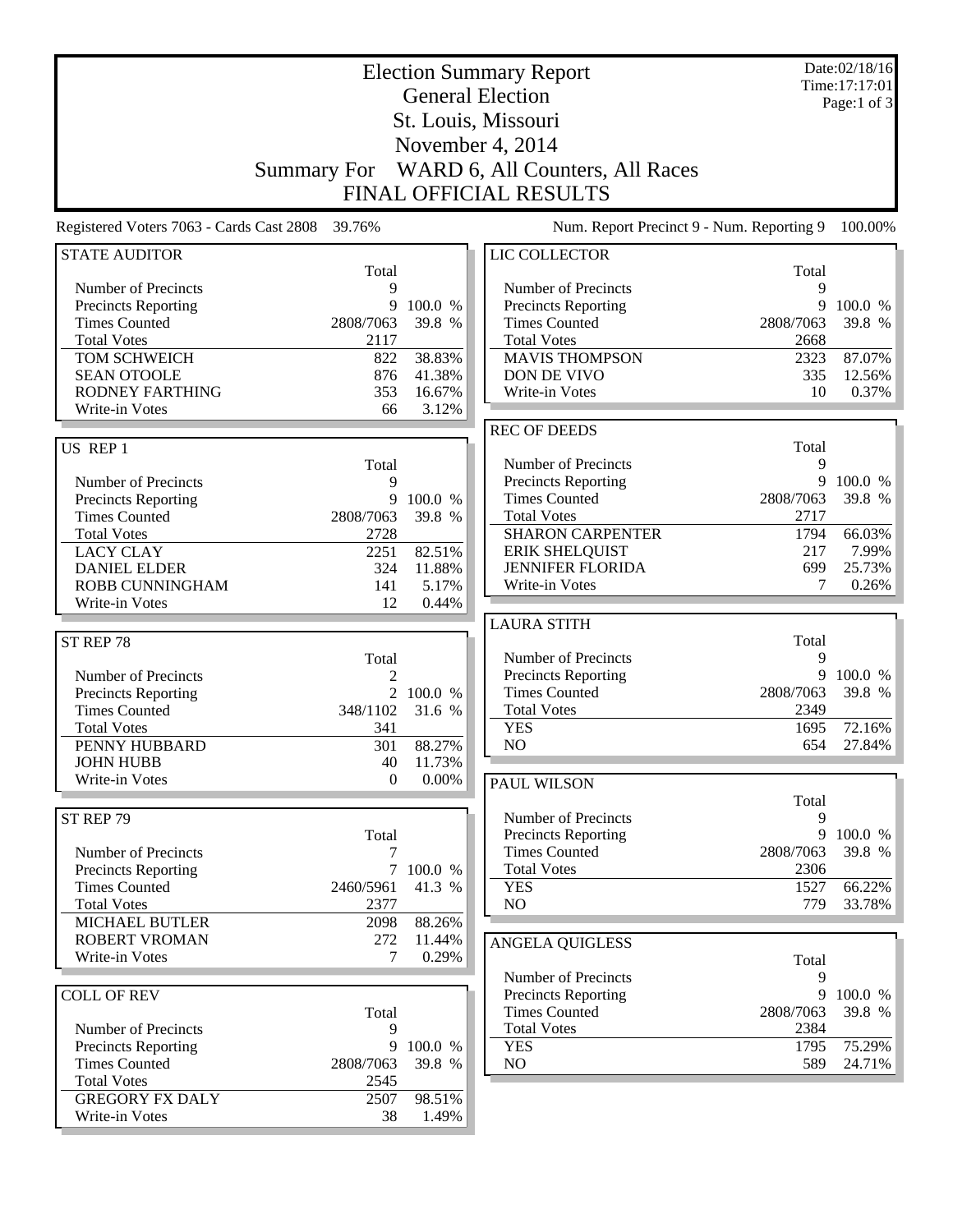| <b>Election Summary Report</b><br><b>General Election</b> |                    |                  |                                                    |              | Date:02/18/16<br>Time:17:17:01<br>Page: $2$ of $3$ |
|-----------------------------------------------------------|--------------------|------------------|----------------------------------------------------|--------------|----------------------------------------------------|
|                                                           |                    |                  | St. Louis, Missouri                                |              |                                                    |
|                                                           |                    |                  | November 4, 2014                                   |              |                                                    |
|                                                           | <b>Summary For</b> |                  | WARD 6, All Counters, All Races                    |              |                                                    |
|                                                           |                    |                  | <b>FINAL OFFICIAL RESULTS</b>                      |              |                                                    |
| Registered Voters 7063 - Cards Cast 2808                  | 39.76%             |                  | Num. Report Precinct 9 - Num. Reporting 9          |              | 100.00%                                            |
| <b>LISA VAN AMBURG</b>                                    |                    |                  | <b>STEVEN OHMER</b>                                |              |                                                    |
| Number of Precincts                                       | Total<br>9         |                  | Number of Precincts                                | Total<br>9   |                                                    |
| <b>Precincts Reporting</b>                                | 9                  | 100.0 %          | <b>Precincts Reporting</b>                         | 9            | 100.0 %                                            |
| <b>Times Counted</b>                                      | 2808/7063          | 39.8 %           | <b>Times Counted</b>                               | 2808/7063    | 39.8 %                                             |
| <b>Total Votes</b>                                        | 2339               |                  | <b>Total Votes</b>                                 | 2311         |                                                    |
| <b>YES</b>                                                | 1686               | 72.08%           | <b>YES</b>                                         | 1534         | 66.38%                                             |
| N <sub>O</sub>                                            | 653                | 27.92%           | N <sub>O</sub>                                     | 777          | 33.62%                                             |
|                                                           |                    |                  | <b>ELIZABETH HOGAN</b>                             |              |                                                    |
| <b>DAVID DOWD</b>                                         | Total              |                  |                                                    | Total        |                                                    |
| Number of Precincts                                       | 9                  |                  | Number of Precincts                                | 9            |                                                    |
| <b>Precincts Reporting</b>                                | 9                  | 100.0 %          | <b>Precincts Reporting</b>                         | 9            | 100.0 %                                            |
| <b>Times Counted</b>                                      | 2808/7063          | 39.8 %           | <b>Times Counted</b>                               | 2808/7063    | 39.8 %                                             |
| <b>Total Votes</b>                                        | 2341               |                  | <b>Total Votes</b>                                 | 2301         |                                                    |
| <b>YES</b>                                                | 1580               | 67.49%           | <b>YES</b>                                         | 1638         | 71.19%                                             |
| NO                                                        | 761                | 32.51%           | NO                                                 | 663          | 28.81%                                             |
|                                                           |                    |                  |                                                    |              |                                                    |
| <b>JULIAN BUSH</b>                                        | Total              |                  | <b>TIMOTHY WILSON</b>                              | Total        |                                                    |
| Number of Precincts                                       | 9                  |                  | Number of Precincts                                | 9            |                                                    |
| <b>Precincts Reporting</b>                                | 9                  | 100.0 %          | Precincts Reporting                                | 9            | 100.0 %                                            |
| <b>Times Counted</b>                                      | 2808/7063          | 39.8 %           | <b>Times Counted</b>                               | 2808/7063    | 39.8 %                                             |
| <b>Total Votes</b>                                        | 2334               |                  | <b>Total Votes</b>                                 | 2297         |                                                    |
| <b>YES</b>                                                | 1556               | 66.67%           | <b>YES</b>                                         | 1546         | 67.31%                                             |
| N <sub>O</sub>                                            | 778                | 33.33%           | NO                                                 |              | 32.69%                                             |
|                                                           |                    |                  |                                                    | 751          |                                                    |
| <b>JOHN RILEY</b>                                         |                    |                  | PAULA BRYANT                                       |              |                                                    |
|                                                           | Total              |                  |                                                    | Total        |                                                    |
| Number of Precincts                                       | 9                  |                  | Number of Precincts                                | 9            |                                                    |
| <b>Precincts Reporting</b>                                | 9                  | 100.0 %          | Precincts Reporting                                | 9            |                                                    |
| <b>Times Counted</b>                                      | 2808/7063          | 39.8 %           | <b>Times Counted</b>                               | 2808/7063    | 39.8 %                                             |
| <b>Total Votes</b><br><b>YES</b>                          | 2301<br>1545       | 67.14%           | <b>Total Votes</b><br><b>YES</b>                   | 2314<br>1699 | 100.0 %<br>73.42%                                  |
| NO                                                        | 756                | 32.86%           | NO                                                 | 615          |                                                    |
|                                                           |                    |                  |                                                    |              | 26.58%                                             |
| MICHAEL STELZER                                           |                    |                  | <b>MICHAEL NOBLE</b>                               |              |                                                    |
|                                                           | Total<br>9         |                  |                                                    | Total<br>9   |                                                    |
| Number of Precincts                                       | 9                  | 100.0 %          | Number of Precincts                                | 9            | 100.0 %                                            |
| <b>Precincts Reporting</b><br><b>Times Counted</b>        | 2808/7063          | 39.8 %           | <b>Precincts Reporting</b><br><b>Times Counted</b> | 2808/7063    | 39.8 %                                             |
| <b>Total Votes</b>                                        | 2308               |                  | <b>Total Votes</b>                                 | 2279         |                                                    |
| <b>YES</b><br>NO.                                         | 1499<br>809        | 64.95%<br>35.05% | <b>YES</b><br>NO                                   | 1576<br>703  | 69.15%<br>$30.85\%$                                |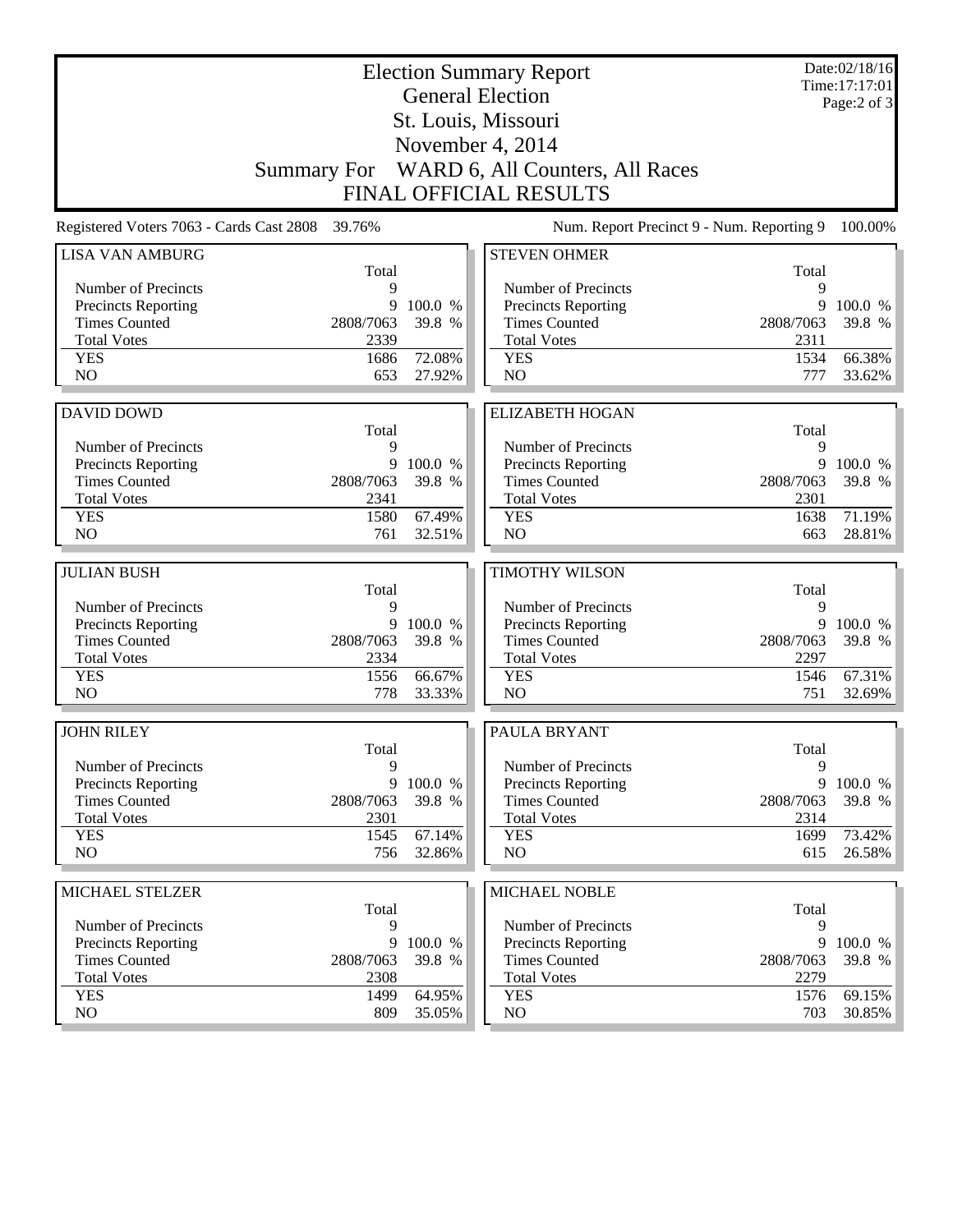| <b>Election Summary Report</b>                  |                   |           |                                                    |                | Date:02/18/16<br>Time: 17:17:01 |
|-------------------------------------------------|-------------------|-----------|----------------------------------------------------|----------------|---------------------------------|
|                                                 |                   |           | <b>General Election</b>                            |                | Page: 3 of 3                    |
|                                                 |                   |           | St. Louis, Missouri                                |                |                                 |
|                                                 |                   |           | November 4, 2014                                   |                |                                 |
|                                                 |                   |           |                                                    |                |                                 |
| <b>Summary For</b>                              |                   |           | WARD 6, All Counters, All Races                    |                |                                 |
|                                                 |                   |           | <b>FINAL OFFICIAL RESULTS</b>                      |                |                                 |
| Registered Voters 7063 - Cards Cast 2808 39.76% |                   |           | Num. Report Precinct 9 - Num. Reporting 9          |                | 100.00%                         |
| <b>THERESA BURKE</b>                            |                   |           | <b>CON AMEND 6</b>                                 |                |                                 |
|                                                 | Total             |           |                                                    | Total          |                                 |
| Number of Precincts<br>Precincts Reporting      | 9<br>9            | 100.0 %   | Number of Precincts                                | 9<br>9         | 100.0 %                         |
| <b>Times Counted</b>                            | 2808/7063         | 39.8 %    | Precincts Reporting<br><b>Times Counted</b>        | 2808/7063      | 39.8 %                          |
| <b>Total Votes</b>                              | 2309              |           | <b>Total Votes</b>                                 | 2687           |                                 |
| <b>YES</b>                                      | 1670              | 72.33%    | <b>YES</b>                                         | 1196           | 44.51%                          |
| N <sub>O</sub>                                  | 639               | 27.67%    | N <sub>O</sub>                                     | 1491           | 55.49%                          |
|                                                 |                   |           |                                                    |                |                                 |
| <b>BARBARA PEEBLES</b>                          |                   |           | <b>CON AMEND 10</b>                                |                |                                 |
|                                                 | Total             |           |                                                    | Total          |                                 |
| Number of Precincts                             | 9                 |           | Number of Precincts                                | 9              |                                 |
| Precincts Reporting                             |                   | 9 100.0 % | Precincts Reporting                                | 9              | 100.0 %                         |
| <b>Times Counted</b>                            | 2808/7063         | 39.8 %    | <b>Times Counted</b>                               | 2808/7063      | 39.8 %                          |
| <b>Total Votes</b>                              | 2333              |           | <b>Total Votes</b>                                 | 2690           |                                 |
| <b>YES</b>                                      | 1626              | 69.70%    | <b>YES</b>                                         | 1187           | 44.13%                          |
| NO                                              | 707               | 30.30%    | N <sub>O</sub>                                     | 1503           | 55.87%                          |
| <b>CHRIS MCGRAUGH</b>                           |                   |           | <b>BOARD OF ED</b>                                 |                |                                 |
|                                                 | Total             |           |                                                    | Total          |                                 |
| Number of Precincts                             | 9                 |           | Number of Precincts                                | 9              |                                 |
| Precincts Reporting                             | 9                 | 100.0 %   | Precincts Reporting                                | 9              | 100.0 %                         |
| <b>Times Counted</b>                            | 2808/7063         | 39.8 %    | <b>Times Counted</b>                               | 2808/7063      | 39.8 %                          |
| <b>Total Votes</b>                              | 2280              |           | <b>Total Votes</b>                                 | 3072           |                                 |
| <b>YES</b>                                      | 1518              | 66.58%    | <b>BILL HAAS</b>                                   | 1357           | 44.17%                          |
| N <sub>O</sub>                                  | 762               | 33.42%    | <b>DONNA JONES</b>                                 | 1632           | 53.13%                          |
|                                                 |                   |           | Write-in Votes                                     | 83             | 2.70%                           |
| <b>CON AMEND 2</b>                              |                   |           |                                                    |                |                                 |
|                                                 | Total             |           | <b>CHARTER AMEND</b>                               |                |                                 |
| Number of Precincts                             | 9                 |           |                                                    | Total          |                                 |
| Precincts Reporting                             |                   | 9 100.0 % | Number of Precincts                                | 9              |                                 |
| <b>Times Counted</b><br><b>Total Votes</b>      | 2808/7063<br>2696 | 39.8 %    | <b>Precincts Reporting</b><br><b>Times Counted</b> | 9<br>2808/7063 | 100.0 %<br>39.8 %               |
| <b>YES</b>                                      | 1575              | 58.42%    | <b>Total Votes</b>                                 | 2655           |                                 |
| NO                                              | 1121              | 41.58%    | <b>YES</b>                                         | 1766           | 66.52%                          |
|                                                 |                   |           | NO                                                 | 889            | 33.48%                          |
| <b>CON AMEND 3</b>                              |                   |           |                                                    |                |                                 |
|                                                 | Total             |           |                                                    |                |                                 |
| Number of Precincts                             | 9                 |           |                                                    |                |                                 |
| <b>Precincts Reporting</b>                      | 9                 | 100.0 %   |                                                    |                |                                 |
| <b>Times Counted</b>                            | 2808/7063         | 39.8 %    |                                                    |                |                                 |
| <b>Total Votes</b>                              | 2748              |           |                                                    |                |                                 |
| <b>YES</b>                                      | 699               | 25.44%    |                                                    |                |                                 |
| NO                                              | 2049              | 74.56%    |                                                    |                |                                 |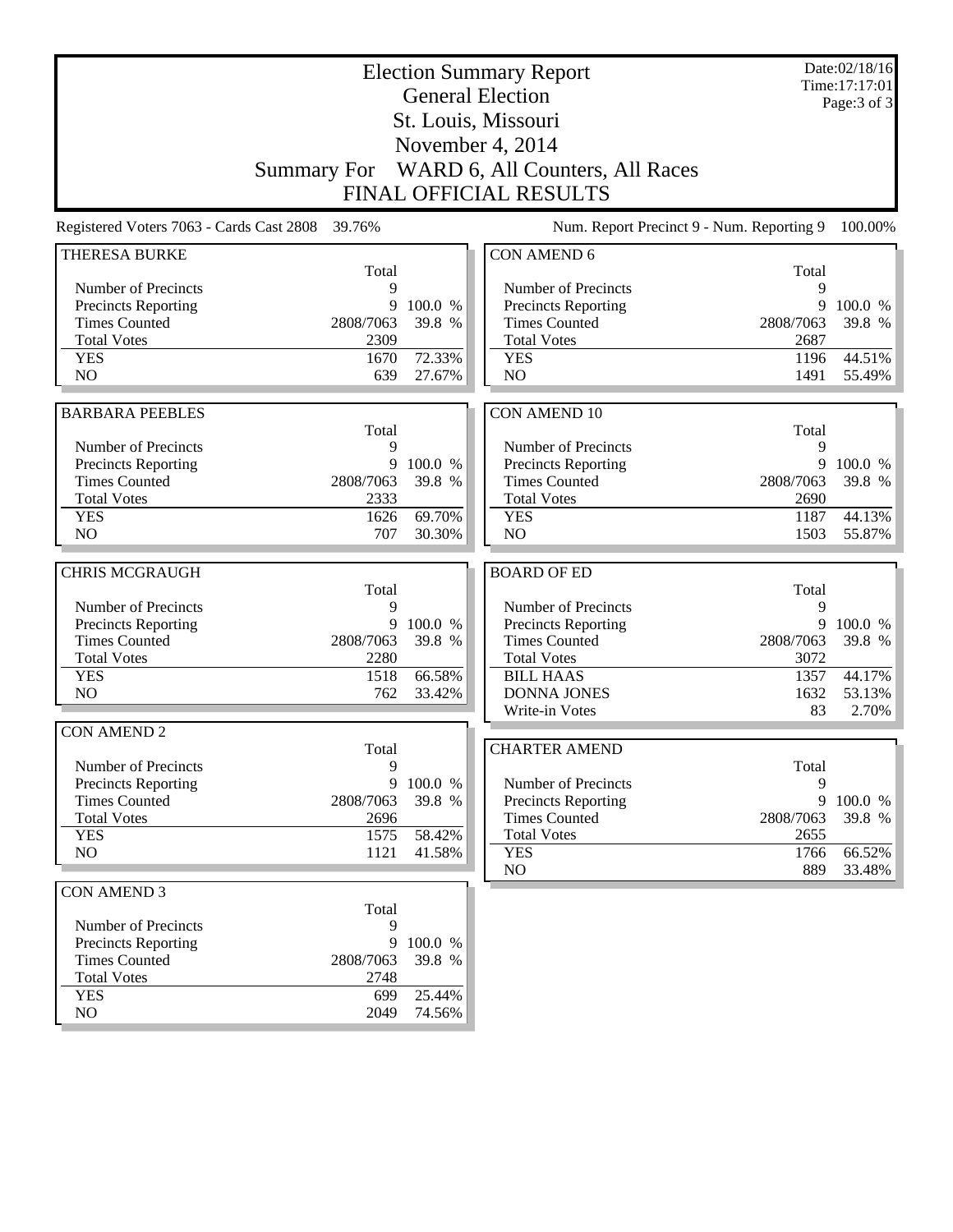|                                                 |                    | Date:02/18/16<br>Time:17:17:06 |                                             |                |               |
|-------------------------------------------------|--------------------|--------------------------------|---------------------------------------------|----------------|---------------|
|                                                 |                    |                                | <b>General Election</b>                     |                | Page:1 of $3$ |
|                                                 |                    |                                | St. Louis, Missouri                         |                |               |
|                                                 |                    |                                | November 4, 2014                            |                |               |
|                                                 | <b>Summary For</b> |                                | WARD 7, All Counters, All Races             |                |               |
|                                                 |                    |                                | <b>FINAL OFFICIAL RESULTS</b>               |                |               |
| Registered Voters 6153 - Cards Cast 2210 35.92% |                    |                                | Num. Report Precinct 6 - Num. Reporting 6   |                | 100.00%       |
| <b>STATE AUDITOR</b>                            |                    |                                | LIC COLLECTOR                               |                |               |
|                                                 | Total              |                                |                                             | Total          |               |
| Number of Precincts                             | 6                  |                                | Number of Precincts                         | 6              |               |
| Precincts Reporting                             | 6                  | 100.0 %                        | <b>Precincts Reporting</b>                  | 6              | 100.0 %       |
| <b>Times Counted</b>                            | 2210/6153          | 35.9 %                         | <b>Times Counted</b>                        | 2210/6153      | 35.9 %        |
| <b>Total Votes</b>                              | 1768               |                                | <b>Total Votes</b>                          | 2024           |               |
| TOM SCHWEICH                                    | 832                | 47.06%                         | <b>MAVIS THOMPSON</b>                       | 1624           | 80.24%        |
| <b>SEAN OTOOLE</b>                              | 656                | 37.10%                         | <b>DON DE VIVO</b>                          | 386            | 19.07%        |
| <b>RODNEY FARTHING</b>                          | 220                | 12.44%                         | Write-in Votes                              | 14             | 0.69%         |
| Write-in Votes                                  | 60                 | 3.39%                          |                                             |                |               |
| US REP 1                                        |                    |                                | <b>REC OF DEEDS</b>                         | Total          |               |
|                                                 | Total              |                                | Number of Precincts                         | 6              |               |
| Number of Precincts                             | 6                  |                                | Precincts Reporting                         | 6              | 100.0 %       |
| Precincts Reporting                             | 6                  | 100.0 %                        | <b>Times Counted</b>                        | 2210/6153      | 35.9 %        |
| <b>Times Counted</b>                            | 2210/6153          | 35.9 %                         | <b>Total Votes</b>                          | 2149           |               |
| <b>Total Votes</b>                              | 2155               |                                | <b>SHARON CARPENTER</b>                     | 1170           | 54.44%        |
| <b>LACY CLAY</b>                                | 1547               | 71.79%                         | <b>ERIK SHELQUIST</b>                       | 303            | 14.10%        |
| <b>DANIEL ELDER</b>                             | 430                | 19.95%                         | <b>JENNIFER FLORIDA</b>                     | 674            | 31.36%        |
| ROBB CUNNINGHAM                                 | 165                | 7.66%                          | Write-in Votes                              | $\mathfrak{D}$ | 0.09%         |
| Write-in Votes                                  | 13                 | 0.60%                          |                                             |                |               |
|                                                 |                    |                                | <b>LAURA STITH</b>                          |                |               |
| ST REP 78                                       |                    |                                |                                             | Total          |               |
|                                                 | Total              |                                | Number of Precincts                         | 6              |               |
| Number of Precincts                             | 3                  |                                | <b>Precincts Reporting</b>                  | 6              | 100.0 %       |
| Precincts Reporting                             | 3                  | 100.0 %                        | <b>Times Counted</b>                        | 2210/6153      | 35.9 %        |
| <b>Times Counted</b><br><b>Total Votes</b>      | 1527/4427<br>1458  | 34.5 %                         | <b>Total Votes</b><br><b>YES</b>            | 1863<br>1360   | 73.00%        |
| PENNY HUBBARD                                   | 1109               | 76.06%                         | NO                                          | 503            | 27.00%        |
| <b>JOHN HUBB</b>                                | 330                | 22.63%                         |                                             |                |               |
| Write-in Votes                                  | 19                 | 1.30%                          | PAUL WILSON                                 |                |               |
|                                                 |                    |                                |                                             | Total          |               |
| ST REP 79                                       |                    |                                | Number of Precincts                         | 6              |               |
|                                                 | Total              |                                | Precincts Reporting                         | 6              | 100.0 %       |
| Number of Precincts                             | 3                  |                                | <b>Times Counted</b>                        | 2210/6153      | 35.9 %        |
| Precincts Reporting                             | 3                  | 100.0 %                        | <b>Total Votes</b>                          | 1832           |               |
| <b>Times Counted</b>                            | 683/1726           | 39.6 %                         | <b>YES</b>                                  | 1250           | 68.23%        |
| <b>Total Votes</b>                              | 654                |                                | NO.                                         | 582            | 31.77%        |
| <b>MICHAEL BUTLER</b>                           | 527                | 80.58%                         |                                             |                |               |
| <b>ROBERT VROMAN</b>                            | 127                | 19.42%                         | <b>ANGELA QUIGLESS</b>                      |                |               |
| Write-in Votes                                  | $\mathbf{0}$       | $0.00\%$                       |                                             | Total          |               |
|                                                 |                    |                                | Number of Precincts                         | 6              |               |
| <b>COLL OF REV</b>                              |                    |                                | Precincts Reporting<br><b>Times Counted</b> | 6<br>2210/6153 | 100.0 %       |
| Number of Precincts                             | Total              |                                | <b>Total Votes</b>                          | 1868           | 35.9 %        |
| <b>Precincts Reporting</b>                      | 6                  | 6 100.0 %                      | <b>YES</b>                                  | 1381           | 73.93%        |
| <b>Times Counted</b>                            | 2210/6153          | 35.9 %                         | NO                                          | 487            | $26.07\%$     |
| <b>Total Votes</b>                              | 1934               |                                |                                             |                |               |
| <b>GREGORY FX DALY</b>                          | 1884               | 97.41%                         |                                             |                |               |
| Write-in Votes                                  | 50                 | 2.59%                          |                                             |                |               |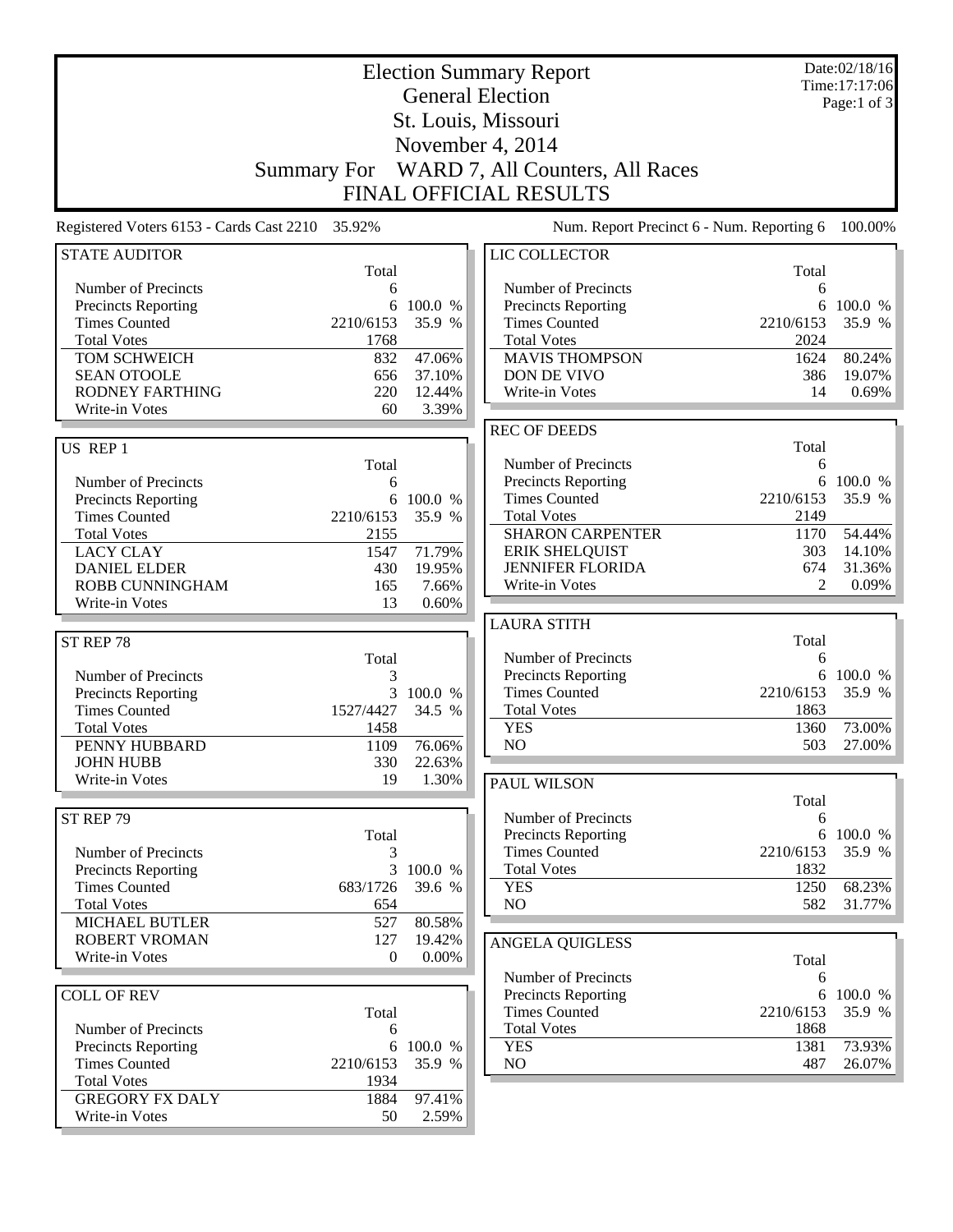|                                                   |                    | Date:02/18/16<br>Time: 17:17:07<br>Page:2 of 3 |                                            |           |         |  |  |  |
|---------------------------------------------------|--------------------|------------------------------------------------|--------------------------------------------|-----------|---------|--|--|--|
|                                                   |                    |                                                | November 4, 2014                           |           |         |  |  |  |
|                                                   | <b>Summary For</b> |                                                | WARD 7, All Counters, All Races            |           |         |  |  |  |
| <b>FINAL OFFICIAL RESULTS</b>                     |                    |                                                |                                            |           |         |  |  |  |
| Registered Voters 6153 - Cards Cast 2210          | 35.92%             |                                                | Num. Report Precinct 6 - Num. Reporting 6  |           | 100.00% |  |  |  |
| <b>LISA VAN AMBURG</b>                            | Total              |                                                | <b>STEVEN OHMER</b>                        | Total     |         |  |  |  |
| Number of Precincts                               | 6                  |                                                | Number of Precincts                        | 6         |         |  |  |  |
| <b>Precincts Reporting</b>                        | 6                  | 100.0 %                                        | Precincts Reporting                        | 6         | 100.0 % |  |  |  |
| <b>Times Counted</b>                              | 2210/6153          | 35.9 %                                         | <b>Times Counted</b>                       | 2210/6153 | 35.9 %  |  |  |  |
| <b>Total Votes</b>                                | 1852               |                                                | <b>Total Votes</b>                         | 1805      |         |  |  |  |
| <b>YES</b>                                        | 1342               | 72.46%                                         | <b>YES</b>                                 | 1246      | 69.03%  |  |  |  |
| NO                                                | 510                | 27.54%                                         | NO                                         | 559       | 30.97%  |  |  |  |
|                                                   |                    |                                                |                                            |           |         |  |  |  |
| <b>DAVID DOWD</b>                                 |                    |                                                | <b>ELIZABETH HOGAN</b>                     |           |         |  |  |  |
|                                                   | Total              |                                                |                                            | Total     |         |  |  |  |
| Number of Precincts                               | 6                  |                                                | Number of Precincts                        | 6         |         |  |  |  |
| <b>Precincts Reporting</b>                        | 6                  | 100.0 %                                        | Precincts Reporting                        | 6         | 100.0 % |  |  |  |
| <b>Times Counted</b>                              | 2210/6153          | 35.9 %                                         | <b>Times Counted</b>                       | 2210/6153 | 35.9 %  |  |  |  |
| <b>Total Votes</b>                                | 1840               |                                                | <b>Total Votes</b>                         | 1802      |         |  |  |  |
| <b>YES</b>                                        | 1297               | 70.49%                                         | <b>YES</b>                                 | 1312      | 72.81%  |  |  |  |
| NO                                                | 543                | 29.51%                                         | NO                                         | 490       | 27.19%  |  |  |  |
| <b>JULIAN BUSH</b>                                |                    |                                                | <b>TIMOTHY WILSON</b>                      |           |         |  |  |  |
|                                                   | Total              |                                                |                                            | Total     |         |  |  |  |
| Number of Precincts                               | 6                  |                                                | Number of Precincts                        | 6         |         |  |  |  |
| Precincts Reporting                               | 6                  | 100.0 %                                        | Precincts Reporting                        | 6         | 100.0 % |  |  |  |
| <b>Times Counted</b>                              | 2210/6153          | 35.9 %                                         | <b>Times Counted</b>                       | 2210/6153 | 35.9 %  |  |  |  |
| <b>Total Votes</b>                                | 1811               |                                                | <b>Total Votes</b>                         | 1778      |         |  |  |  |
| <b>YES</b>                                        | 1251               | 69.08%                                         | <b>YES</b>                                 | 1248      | 70.19%  |  |  |  |
| NO                                                | 560                | 30.92%                                         | NO                                         | 530       | 29.81%  |  |  |  |
|                                                   |                    |                                                |                                            |           |         |  |  |  |
| <b>JOHN RILEY</b>                                 |                    |                                                | PAULA BRYANT                               |           |         |  |  |  |
|                                                   | Total              |                                                |                                            | Total     |         |  |  |  |
| Number of Precincts<br><b>Precincts Reporting</b> | 6                  | 6 100.0 %                                      | Number of Precincts<br>Precincts Reporting | 6<br>6    | 100.0 % |  |  |  |
| <b>Times Counted</b>                              | 2210/6153          | 35.9 %                                         | <b>Times Counted</b>                       | 2210/6153 | 35.9 %  |  |  |  |
| <b>Total Votes</b>                                | 1802               |                                                | <b>Total Votes</b>                         | 1798      |         |  |  |  |
| <b>YES</b>                                        | 1275               | 70.75%                                         | <b>YES</b>                                 | 1313      | 73.03%  |  |  |  |
| NO                                                | 527                | 29.25%                                         | NO                                         | 485       | 26.97%  |  |  |  |
|                                                   |                    |                                                |                                            |           |         |  |  |  |
| MICHAEL STELZER                                   |                    |                                                | <b>MICHAEL NOBLE</b>                       |           |         |  |  |  |
|                                                   | Total              |                                                |                                            | Total     |         |  |  |  |
| Number of Precincts                               | 6                  |                                                | Number of Precincts                        | 6         |         |  |  |  |
| <b>Precincts Reporting</b>                        | 6                  | 100.0 %                                        | <b>Precincts Reporting</b>                 | 6         | 100.0 % |  |  |  |
| <b>Times Counted</b>                              | 2210/6153          | 35.9 %                                         | <b>Times Counted</b>                       | 2210/6153 | 35.9 %  |  |  |  |
| <b>Total Votes</b>                                | 1795               |                                                | <b>Total Votes</b>                         | 1775      |         |  |  |  |
| <b>YES</b>                                        | 1239               | 69.03%                                         | <b>YES</b>                                 | 1247      | 70.25%  |  |  |  |
| NO                                                | 556                | 30.97%                                         | NO                                         | 528       | 29.75%  |  |  |  |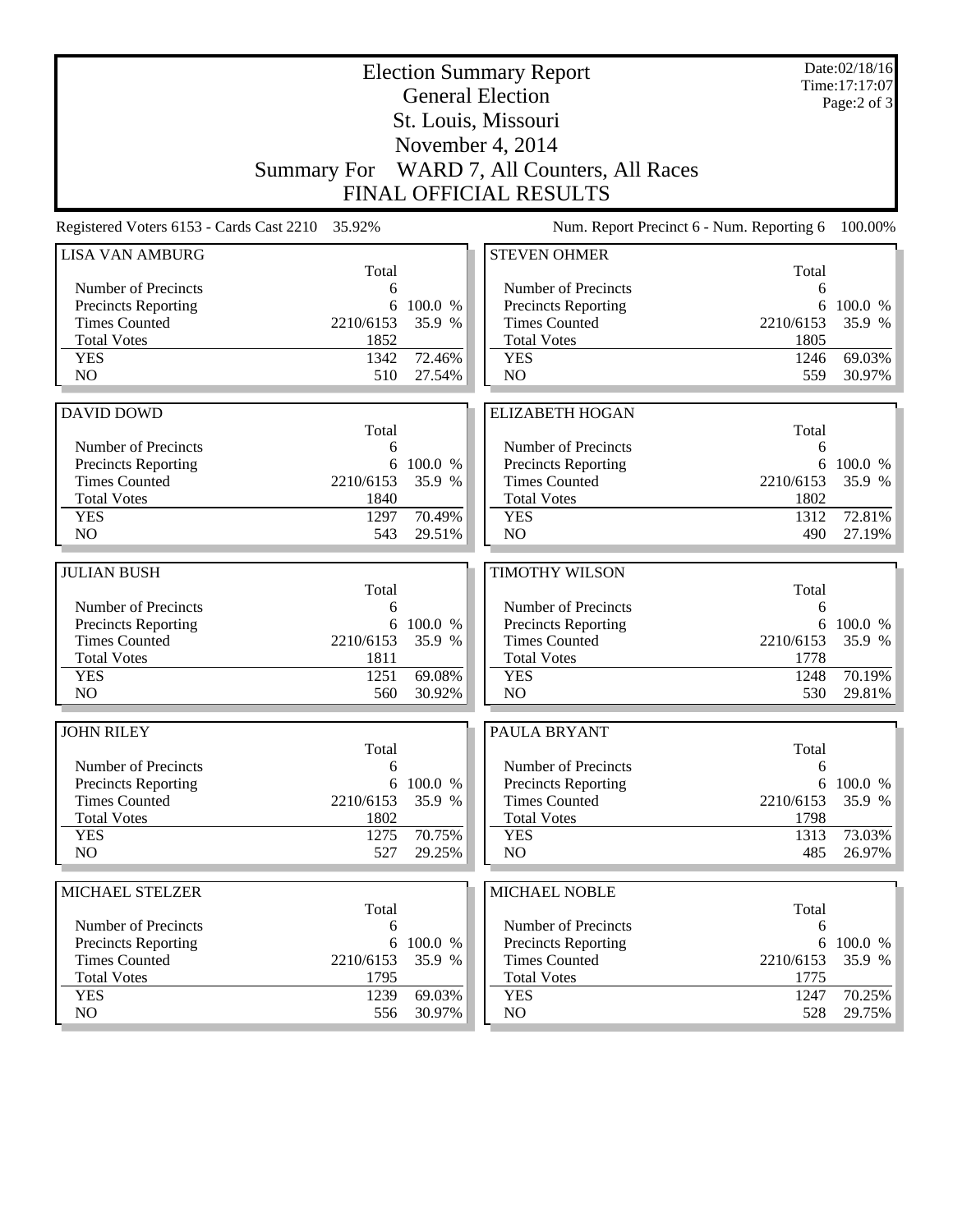| <b>Election Summary Report</b>                     |                    |                   |                                                    |           | Date:02/18/16<br>Time: 17:17:07 |
|----------------------------------------------------|--------------------|-------------------|----------------------------------------------------|-----------|---------------------------------|
|                                                    |                    |                   | <b>General Election</b>                            |           | Page: 3 of 3                    |
|                                                    |                    |                   | St. Louis, Missouri                                |           |                                 |
|                                                    |                    |                   | November 4, 2014                                   |           |                                 |
|                                                    |                    |                   |                                                    |           |                                 |
|                                                    | <b>Summary For</b> |                   | WARD 7, All Counters, All Races                    |           |                                 |
|                                                    |                    |                   | <b>FINAL OFFICIAL RESULTS</b>                      |           |                                 |
| Registered Voters 6153 - Cards Cast 2210 35.92%    |                    |                   | Num. Report Precinct 6 - Num. Reporting 6          |           | 100.00%                         |
| <b>THERESA BURKE</b>                               |                    |                   | <b>CON AMEND 6</b>                                 |           |                                 |
|                                                    | Total              |                   |                                                    | Total     |                                 |
| Number of Precincts                                | 6<br>6             | 100.0 %           | Number of Precincts                                | 6<br>6    | 100.0 %                         |
| Precincts Reporting<br><b>Times Counted</b>        | 2210/6153          | 35.9 %            | <b>Precincts Reporting</b><br><b>Times Counted</b> | 2210/6153 | 35.9 %                          |
| <b>Total Votes</b>                                 | 1802               |                   | <b>Total Votes</b>                                 | 2139      |                                 |
| <b>YES</b>                                         | 1312               | 72.81%            | <b>YES</b>                                         | 842       | 39.36%                          |
| N <sub>O</sub>                                     | 490                | 27.19%            | NO                                                 | 1297      | 60.64%                          |
|                                                    |                    |                   |                                                    |           |                                 |
| <b>BARBARA PEEBLES</b>                             |                    |                   | <b>CON AMEND 10</b>                                |           |                                 |
|                                                    | Total              |                   |                                                    | Total     |                                 |
| Number of Precincts                                | 6                  |                   | Number of Precincts                                | 6         |                                 |
| Precincts Reporting                                |                    | 6 100.0 %         | <b>Precincts Reporting</b>                         |           | 6 100.0 %                       |
| <b>Times Counted</b>                               | 2210/6153          | 35.9 %            | <b>Times Counted</b>                               | 2210/6153 | 35.9 %                          |
| <b>Total Votes</b>                                 | 1827               |                   | <b>Total Votes</b>                                 | 2127      |                                 |
| <b>YES</b><br>N <sub>O</sub>                       | 1218<br>609        | 66.67%            | <b>YES</b><br>N <sub>O</sub>                       | 888       | 41.75%                          |
|                                                    |                    | 33.33%            |                                                    | 1239      | 58.25%                          |
| <b>CHRIS MCGRAUGH</b>                              |                    |                   | <b>BOARD OF ED</b>                                 |           |                                 |
|                                                    | Total              |                   |                                                    | Total     |                                 |
| Number of Precincts                                | 6                  |                   | Number of Precincts                                | 6         |                                 |
| Precincts Reporting                                | 6                  | 100.0 %           | Precincts Reporting                                | 6         | 100.0 %                         |
| <b>Times Counted</b>                               | 2210/6153          | 35.9 %            | <b>Times Counted</b>                               | 2210/6153 | 35.9 %                          |
| <b>Total Votes</b>                                 | 1775               |                   | <b>Total Votes</b>                                 | 2441      |                                 |
| <b>YES</b>                                         | 1216               | 68.51%            | <b>BILL HAAS</b>                                   | 1096      | 44.90%                          |
| N <sub>O</sub>                                     | 559                | 31.49%            | <b>DONNA JONES</b>                                 | 1245      | 51.00%                          |
|                                                    |                    |                   | Write-in Votes                                     | 100       | 4.10%                           |
| <b>CON AMEND 2</b>                                 |                    |                   |                                                    |           |                                 |
|                                                    | Total              |                   | <b>CHARTER AMEND</b>                               |           |                                 |
| Number of Precincts                                | 6                  |                   |                                                    | Total     |                                 |
| <b>Precincts Reporting</b><br><b>Times Counted</b> | 6<br>2210/6153     | 100.0 %<br>35.9 % | Number of Precincts<br><b>Precincts Reporting</b>  | 6         | 6 100.0 %                       |
| <b>Total Votes</b>                                 | 2155               |                   | <b>Times Counted</b>                               | 2210/6153 | 35.9 %                          |
| <b>YES</b>                                         | 1261               | 58.52%            | <b>Total Votes</b>                                 | 2111      |                                 |
| NO                                                 | 894                | 41.48%            | <b>YES</b>                                         | 1379      | 65.32%                          |
|                                                    |                    |                   | NO                                                 | 732       | 34.68%                          |
| <b>CON AMEND 3</b>                                 |                    |                   |                                                    |           |                                 |
| Number of Precincts                                | Total<br>6         |                   |                                                    |           |                                 |
| Precincts Reporting                                | 6                  | 100.0 %           |                                                    |           |                                 |
| <b>Times Counted</b>                               | 2210/6153          | 35.9 %            |                                                    |           |                                 |
| <b>Total Votes</b>                                 | 2167               |                   |                                                    |           |                                 |
| <b>YES</b>                                         | 524                | 24.18%            |                                                    |           |                                 |
| NO                                                 | 1643               | 75.82%            |                                                    |           |                                 |
|                                                    |                    |                   |                                                    |           |                                 |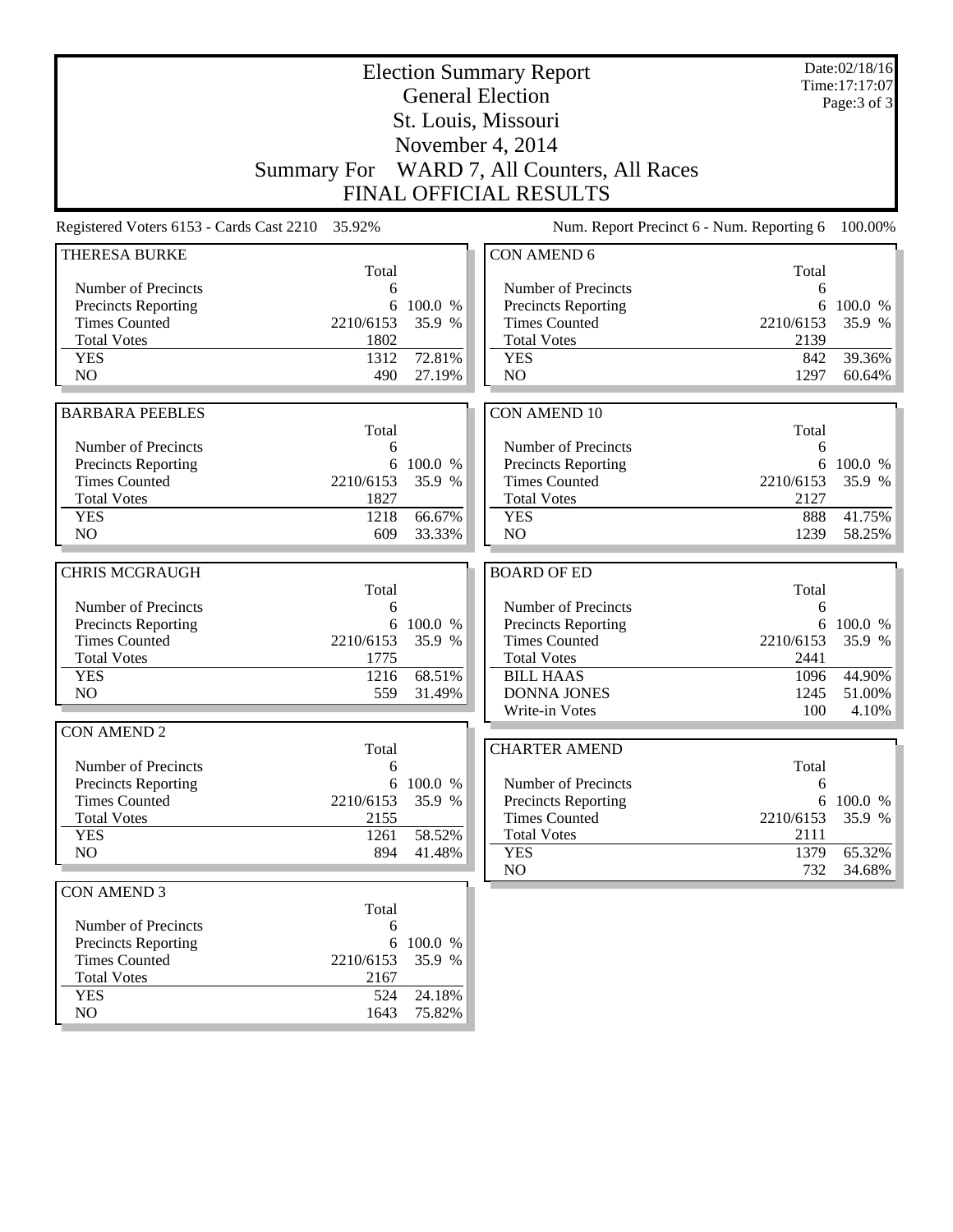| <b>Election Summary Report</b>                    |                    |                  |                                                    |              | Date:02/18/16<br>Time: 17:17:14 |
|---------------------------------------------------|--------------------|------------------|----------------------------------------------------|--------------|---------------------------------|
|                                                   |                    |                  | <b>General Election</b>                            |              | Page:1 of $4$                   |
|                                                   |                    |                  | St. Louis, Missouri                                |              |                                 |
|                                                   |                    |                  | November 4, 2014                                   |              |                                 |
|                                                   | <b>Summary For</b> |                  | WARD 8, All Counters, All Races                    |              |                                 |
|                                                   |                    |                  | <b>FINAL OFFICIAL RESULTS</b>                      |              |                                 |
| Registered Voters 7086 - Cards Cast 3033 42.80%   |                    |                  | Num. Report Precinct 9 - Num. Reporting 9          |              | 100.00%                         |
| <b>STATE AUDITOR</b>                              |                    |                  | ST REP 80                                          |              |                                 |
|                                                   | Total              |                  |                                                    | Total        |                                 |
| Number of Precincts<br>Precincts Reporting        | 9<br>9             | 100.0 %          | Number of Precincts<br>Precincts Reporting         | 6<br>6       | 100.0 %                         |
| <b>Times Counted</b>                              | 3033/7086          | 42.8 %           | <b>Times Counted</b>                               | 2582/5955    | 43.4 %                          |
| <b>Total Votes</b>                                | 2314               |                  | <b>Total Votes</b>                                 | 2488         |                                 |
| <b>TOM SCHWEICH</b>                               | 1010               | 43.65%           | <b>MIKE COLONA</b>                                 | 2167         | 87.10%                          |
| <b>SEAN OTOOLE</b>                                | 948                | 40.97%           | <b>MICHAEL HUETT</b>                               | 314          | 12.62%                          |
| <b>RODNEY FARTHING</b>                            | 276                | 11.93%           | Write-in Votes                                     | 7            | 0.28%                           |
| Write-in Votes                                    | 80                 | 3.46%            | <b>COLL OF REV</b>                                 |              |                                 |
| US REP 1                                          |                    |                  |                                                    | Total        |                                 |
|                                                   | Total              |                  | Number of Precincts                                | 9            |                                 |
| Number of Precincts                               | 9                  |                  | <b>Precincts Reporting</b>                         | 9            | 100.0 %                         |
| Precincts Reporting                               | 9                  | 100.0 %          | <b>Times Counted</b>                               | 3033/7086    | 42.8 %                          |
| <b>Times Counted</b>                              | 3033/7086          | 42.8 %           | <b>Total Votes</b>                                 | 2680         |                                 |
| <b>Total Votes</b>                                | 2924               |                  | <b>GREGORY FX DALY</b>                             | 2630         | 98.13%                          |
| <b>LACY CLAY</b><br><b>DANIEL ELDER</b>           | 2294<br>435        | 78.45%<br>14.88% | Write-in Votes                                     | 50           | 1.87%                           |
| ROBB CUNNINGHAM                                   | 182                | 6.22%            | LIC COLLECTOR                                      |              |                                 |
| Write-in Votes                                    | 13                 | 0.44%            |                                                    | Total        |                                 |
|                                                   |                    |                  | Number of Precincts                                | 9            |                                 |
| <b>ST SENATE 4</b>                                |                    |                  | Precincts Reporting                                | 9            | 100.0 %                         |
|                                                   | Total              |                  | <b>Times Counted</b>                               | 3033/7086    | 42.8 %                          |
| Number of Precincts                               | 1                  |                  | <b>Total Votes</b>                                 | 2776         |                                 |
| Precincts Reporting                               |                    | 100.0 %          | <b>MAVIS THOMPSON</b>                              | 2283         | 82.24%                          |
| <b>Times Counted</b><br><b>Total Votes</b>        | 274/736<br>265     | 37.2 %           | DON DE VIVO<br>Write-in Votes                      | 483<br>10    | 17.40%<br>0.36%                 |
| <b>JOE KEAVENY</b>                                | 210                | 79.25%           |                                                    |              |                                 |
| <b>COURTNEY BLUNT</b>                             | 55                 | 20.75%           | <b>REC OF DEEDS</b>                                |              |                                 |
| Write-in Votes                                    | $\theta$           | $0.00\%$         |                                                    | Total        |                                 |
|                                                   |                    |                  | Number of Precincts                                | 9            |                                 |
| ST REP 78                                         |                    |                  | Precincts Reporting                                | 9            | 100.0 %                         |
|                                                   | Total              |                  | <b>Times Counted</b>                               | 3033/7086    | 42.8 %                          |
| Number of Precincts<br><b>Precincts Reporting</b> | $\mathbf{1}$       | 100.0 %          | <b>Total Votes</b><br><b>SHARON CARPENTER</b>      | 2934<br>1475 | 50.27%                          |
| <b>Times Counted</b>                              | 19/78              | 24.4 %           | <b>ERIK SHELQUIST</b>                              | 248          | 8.45%                           |
| <b>Total Votes</b>                                | 19                 |                  | <b>JENNIFER FLORIDA</b>                            | 1205         | 41.07%                          |
| PENNY HUBBARD                                     | 17                 | 89.47%           | Write-in Votes                                     | 6            | 0.20%                           |
| <b>JOHN HUBB</b>                                  | $\overline{2}$     | 10.53%           |                                                    |              |                                 |
| Write-in Votes                                    | $\theta$           | $0.00\%$         | <b>LAURA STITH</b>                                 |              |                                 |
|                                                   |                    |                  |                                                    | Total        |                                 |
| ST REP 79                                         |                    |                  | Number of Precincts                                | 9<br>9       | 100.0 %                         |
| Number of Precincts                               | Total<br>2         |                  | <b>Precincts Reporting</b><br><b>Times Counted</b> | 3033/7086    | 42.8 %                          |
| <b>Precincts Reporting</b>                        |                    | 2 100.0 %        | <b>Total Votes</b>                                 | 2489         |                                 |
| <b>Times Counted</b>                              | 432/1053           | 41.0 %           | <b>YES</b>                                         | 1887         | 75.81%                          |
| <b>Total Votes</b>                                | 417                |                  | NO                                                 | 602          | 24.19%                          |
| <b>MICHAEL BUTLER</b>                             | 344                | 82.49%           |                                                    |              |                                 |
| <b>ROBERT VROMAN</b>                              | 70                 | 16.79%           |                                                    |              |                                 |
| Write-in Votes                                    | 3                  | 0.72%            |                                                    |              |                                 |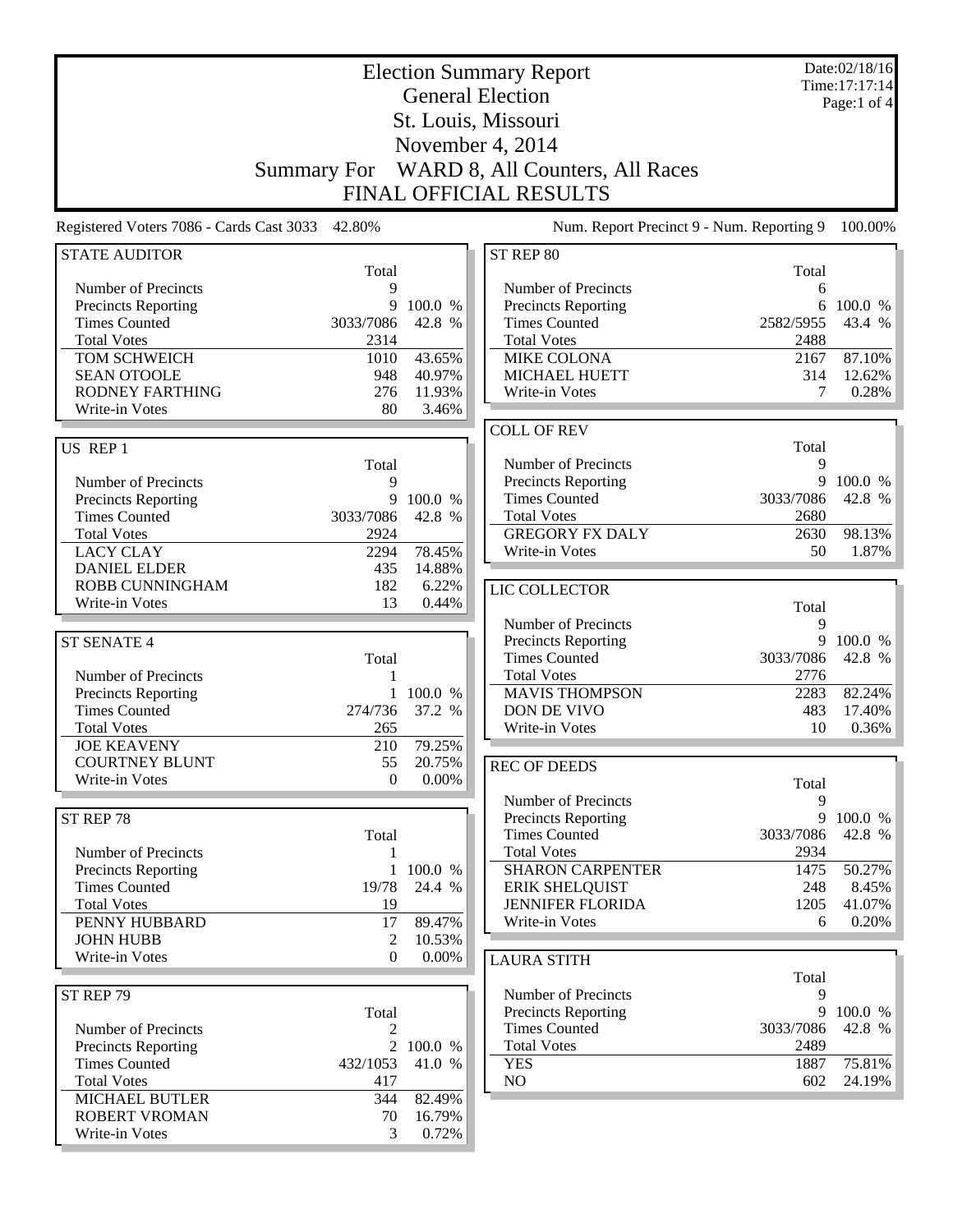|                                            |                    | <b>Election Summary Report</b><br><b>General Election</b> |                                                   |                   |                   |
|--------------------------------------------|--------------------|-----------------------------------------------------------|---------------------------------------------------|-------------------|-------------------|
|                                            |                    |                                                           | St. Louis, Missouri                               |                   | Page:2 of 4       |
|                                            |                    |                                                           | November 4, 2014                                  |                   |                   |
|                                            | <b>Summary For</b> |                                                           | WARD 8, All Counters, All Races                   |                   |                   |
|                                            |                    |                                                           | <b>FINAL OFFICIAL RESULTS</b>                     |                   |                   |
| Registered Voters 7086 - Cards Cast 3033   | 42.80%             |                                                           | Num. Report Precinct 9 - Num. Reporting 9         |                   | 100.00%           |
| PAUL WILSON                                |                    |                                                           | <b>JOHN RILEY</b>                                 |                   |                   |
|                                            | Total              |                                                           |                                                   | Total             |                   |
| Number of Precincts<br>Precincts Reporting | 9<br>9             | 100.0 %                                                   | Number of Precincts<br><b>Precincts Reporting</b> | 9<br>9            | 100.0 %           |
| <b>Times Counted</b>                       | 3033/7086          | 42.8 %                                                    | <b>Times Counted</b>                              | 3033/7086         | 42.8 %            |
| <b>Total Votes</b>                         | 2433               |                                                           | <b>Total Votes</b>                                | 2374              |                   |
| <b>YES</b>                                 | 1694               | 69.63%                                                    | <b>YES</b>                                        | 1683              | 70.89%            |
| N <sub>O</sub>                             | 739                | 30.37%                                                    | NO                                                | 691               | 29.11%            |
|                                            |                    |                                                           |                                                   |                   |                   |
| <b>ANGELA QUIGLESS</b>                     | Total              |                                                           | <b>MICHAEL STELZER</b>                            | Total             |                   |
| Number of Precincts                        | 9                  |                                                           | Number of Precincts                               | 9                 |                   |
| Precincts Reporting                        | 9                  | 100.0 %                                                   | Precincts Reporting                               | 9                 | 100.0 %           |
| <b>Times Counted</b>                       | 3033/7086          | 42.8 %                                                    | <b>Times Counted</b>                              | 3033/7086         | 42.8 %            |
| <b>Total Votes</b>                         | 2457               |                                                           | <b>Total Votes</b>                                | 2382              |                   |
| <b>YES</b>                                 | 1875               | 76.31%                                                    | <b>YES</b>                                        | 1657              | 69.56%            |
| NO                                         | 582                | 23.69%                                                    | N <sub>O</sub>                                    | 725               | 30.44%            |
| <b>LISA VAN AMBURG</b>                     |                    |                                                           | <b>STEVEN OHMER</b>                               |                   |                   |
|                                            | Total              |                                                           |                                                   | Total             |                   |
| Number of Precincts                        | 9                  |                                                           | Number of Precincts                               | 9                 |                   |
| Precincts Reporting                        | 9                  | 100.0 %                                                   | <b>Precincts Reporting</b>                        | 9                 | 100.0 %           |
| <b>Times Counted</b>                       | 3033/7086          | 42.8 %                                                    | <b>Times Counted</b>                              | 3033/7086         | 42.8 %            |
| <b>Total Votes</b>                         | 2454               |                                                           | <b>Total Votes</b>                                | 2365              |                   |
| <b>YES</b>                                 | 1855               | 75.59%                                                    | <b>YES</b>                                        | 1663              | 70.32%            |
| NO                                         | 599                | 24.41%                                                    | NO                                                | 702               | 29.68%            |
|                                            |                    |                                                           |                                                   |                   |                   |
| <b>DAVID DOWD</b>                          |                    |                                                           | <b>ELIZABETH HOGAN</b>                            |                   |                   |
|                                            | Total              |                                                           |                                                   | Total             |                   |
| Number of Precincts                        | 9                  |                                                           | Number of Precincts                               | 9                 |                   |
| <b>Precincts Reporting</b>                 | 9                  | 100.0 %                                                   | Precincts Reporting                               | 9                 |                   |
| <b>Times Counted</b><br><b>Total Votes</b> | 3033/7086<br>2423  | 42.8 %                                                    | <b>Times Counted</b>                              | 3033/7086<br>2377 | 42.8 %            |
| <b>YES</b>                                 | 1760               | 72.64%                                                    | <b>Total Votes</b><br><b>YES</b>                  | 1779              | 100.0 %<br>74.84% |
| NO                                         | 663                | 27.36%                                                    | NO                                                | 598               | $25.16\%$         |
|                                            |                    |                                                           |                                                   |                   |                   |
| <b>JULIAN BUSH</b>                         | Total              |                                                           | <b>TIMOTHY WILSON</b>                             | Total             |                   |
| Number of Precincts                        | 9                  |                                                           | Number of Precincts                               | 9                 |                   |
| <b>Precincts Reporting</b>                 | 9                  | 100.0 %                                                   | <b>Precincts Reporting</b>                        | 9                 | 100.0 %           |
| <b>Times Counted</b>                       | 3033/7086          | 42.8 %                                                    | <b>Times Counted</b>                              | 3033/7086         | 42.8 %            |
| <b>Total Votes</b>                         | 2374               |                                                           | <b>Total Votes</b>                                | 2349              |                   |
| <b>YES</b><br>NO                           | 1671<br>703        | 70.39%<br>29.61%                                          | <b>YES</b><br>NO.                                 | 1665<br>684       | 70.88%<br>29.12%  |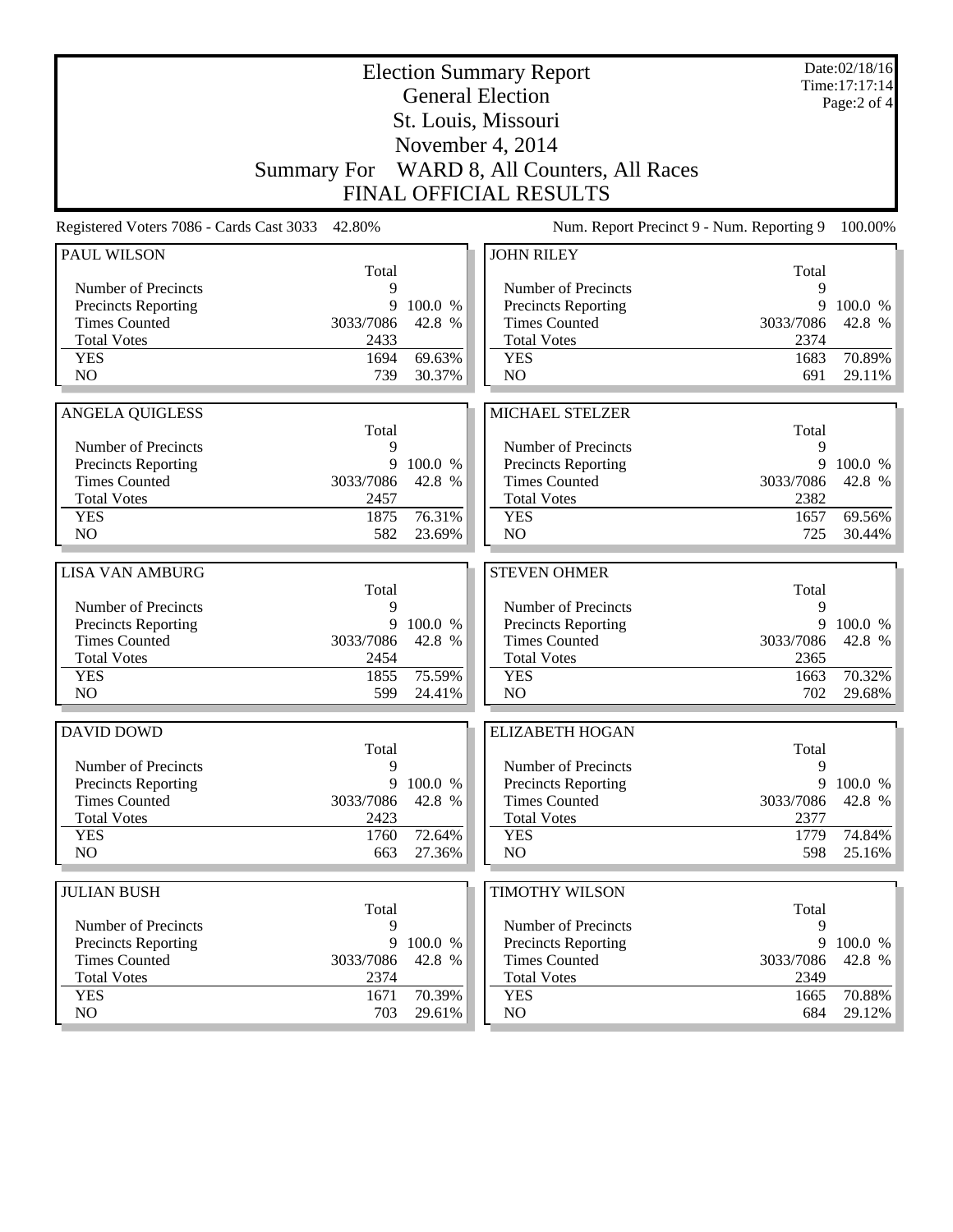|                                                   | <b>Election Summary Report</b><br><b>General Election</b> |                   |                                                   |            |                   |
|---------------------------------------------------|-----------------------------------------------------------|-------------------|---------------------------------------------------|------------|-------------------|
|                                                   |                                                           |                   | St. Louis, Missouri                               |            |                   |
|                                                   |                                                           |                   | November 4, 2014                                  |            |                   |
|                                                   | <b>Summary For</b>                                        |                   | WARD 8, All Counters, All Races                   |            |                   |
|                                                   |                                                           |                   | <b>FINAL OFFICIAL RESULTS</b>                     |            |                   |
| Registered Voters 7086 - Cards Cast 3033          | 42.80%                                                    |                   | Num. Report Precinct 9 - Num. Reporting 9         |            | 100.00%           |
| PAULA BRYANT                                      | Total                                                     |                   | <b>CON AMEND 2</b>                                | Total      |                   |
| Number of Precincts                               | 9                                                         |                   | Number of Precincts                               | 9          |                   |
| Precincts Reporting                               | 9                                                         | 100.0 %           | Precincts Reporting                               | 9          | 100.0 %           |
| <b>Times Counted</b>                              | 3033/7086                                                 | 42.8 %            | <b>Times Counted</b>                              | 3033/7086  | 42.8 %            |
| <b>Total Votes</b>                                | 2357                                                      |                   | <b>Total Votes</b>                                | 2944       |                   |
| <b>YES</b>                                        | 1777                                                      | 75.39%            | <b>YES</b>                                        | 1368       | 46.47%            |
| N <sub>O</sub>                                    | 580                                                       | 24.61%            | N <sub>O</sub>                                    | 1576       | 53.53%            |
| MICHAEL NOBLE                                     |                                                           |                   | <b>CON AMEND 3</b>                                |            |                   |
|                                                   | Total                                                     |                   |                                                   | Total      |                   |
| Number of Precincts                               | 9                                                         |                   | Number of Precincts                               | 9          |                   |
| Precincts Reporting                               | 9                                                         | 100.0 %           | Precincts Reporting                               | 9          | 100.0 %           |
| <b>Times Counted</b>                              | 3033/7086                                                 | 42.8 %            | <b>Times Counted</b>                              | 3033/7086  | 42.8 %            |
| <b>Total Votes</b>                                | 2330                                                      |                   | <b>Total Votes</b>                                | 2984       |                   |
| <b>YES</b><br>NO                                  | 1664                                                      | 71.42%            | <b>YES</b><br>NO                                  | 468        | 15.68%            |
|                                                   | 666                                                       | 28.58%            |                                                   | 2516       | 84.32%            |
| <b>THERESA BURKE</b>                              |                                                           |                   | <b>CON AMEND 6</b>                                |            |                   |
|                                                   | Total                                                     |                   |                                                   | Total      |                   |
| Number of Precincts                               | 9                                                         |                   | Number of Precincts                               | 9<br>9     |                   |
| Precincts Reporting<br><b>Times Counted</b>       | 9<br>3033/7086                                            | 100.0 %<br>42.8 % | Precincts Reporting<br><b>Times Counted</b>       | 3033/7086  | 100.0 %<br>42.8 % |
| <b>Total Votes</b>                                | 2363                                                      |                   | <b>Total Votes</b>                                | 2929       |                   |
| <b>YES</b>                                        | 1758                                                      | 74.40%            | <b>YES</b>                                        | 917        | 31.31%            |
| NO                                                | 605                                                       | 25.60%            | NO                                                | 2012       | 68.69%            |
|                                                   |                                                           |                   |                                                   |            |                   |
| <b>BARBARA PEEBLES</b>                            |                                                           |                   | <b>CON AMEND 10</b>                               |            |                   |
|                                                   | Total                                                     |                   |                                                   | Total      |                   |
| Number of Precincts<br><b>Precincts Reporting</b> | 9<br>9                                                    | 100.0 %           | Number of Precincts<br><b>Precincts Reporting</b> | 9<br>9     | 100.0 %           |
| <b>Times Counted</b>                              | 3033/7086                                                 | 42.8 %            | <b>Times Counted</b>                              | 3033/7086  | 42.8 %            |
| <b>Total Votes</b>                                | 2388                                                      |                   | <b>Total Votes</b>                                | 2924       |                   |
| <b>YES</b>                                        | 1646                                                      | 68.93%            | <b>YES</b>                                        | 884        | 30.23%            |
| NO                                                | 742                                                       | 31.07%            | NO                                                | 2040       | 69.77%            |
|                                                   |                                                           |                   |                                                   |            |                   |
| <b>CHRIS MCGRAUGH</b>                             |                                                           |                   | <b>BOARD OF ED</b>                                |            |                   |
| Number of Precincts                               | Total<br>9                                                |                   | Number of Precincts                               | Total<br>9 |                   |
| <b>Precincts Reporting</b>                        | 9                                                         | 100.0 %           | <b>Precincts Reporting</b>                        | 9          | 100.0 %           |
| <b>Times Counted</b>                              | 3033/7086                                                 | 42.8 %            | <b>Times Counted</b>                              | 3033/7086  | 42.8 %            |
| <b>Total Votes</b>                                | 2325                                                      |                   | <b>Total Votes</b>                                | 3245       |                   |
| <b>YES</b>                                        | 1650                                                      | 70.97%            | <b>BILL HAAS</b>                                  | 1457       | 44.90%            |
| NO                                                | 675                                                       | 29.03%            | <b>DONNA JONES</b>                                | 1632       | 50.29%            |
|                                                   |                                                           |                   | Write-in Votes                                    | 156        | 4.81%             |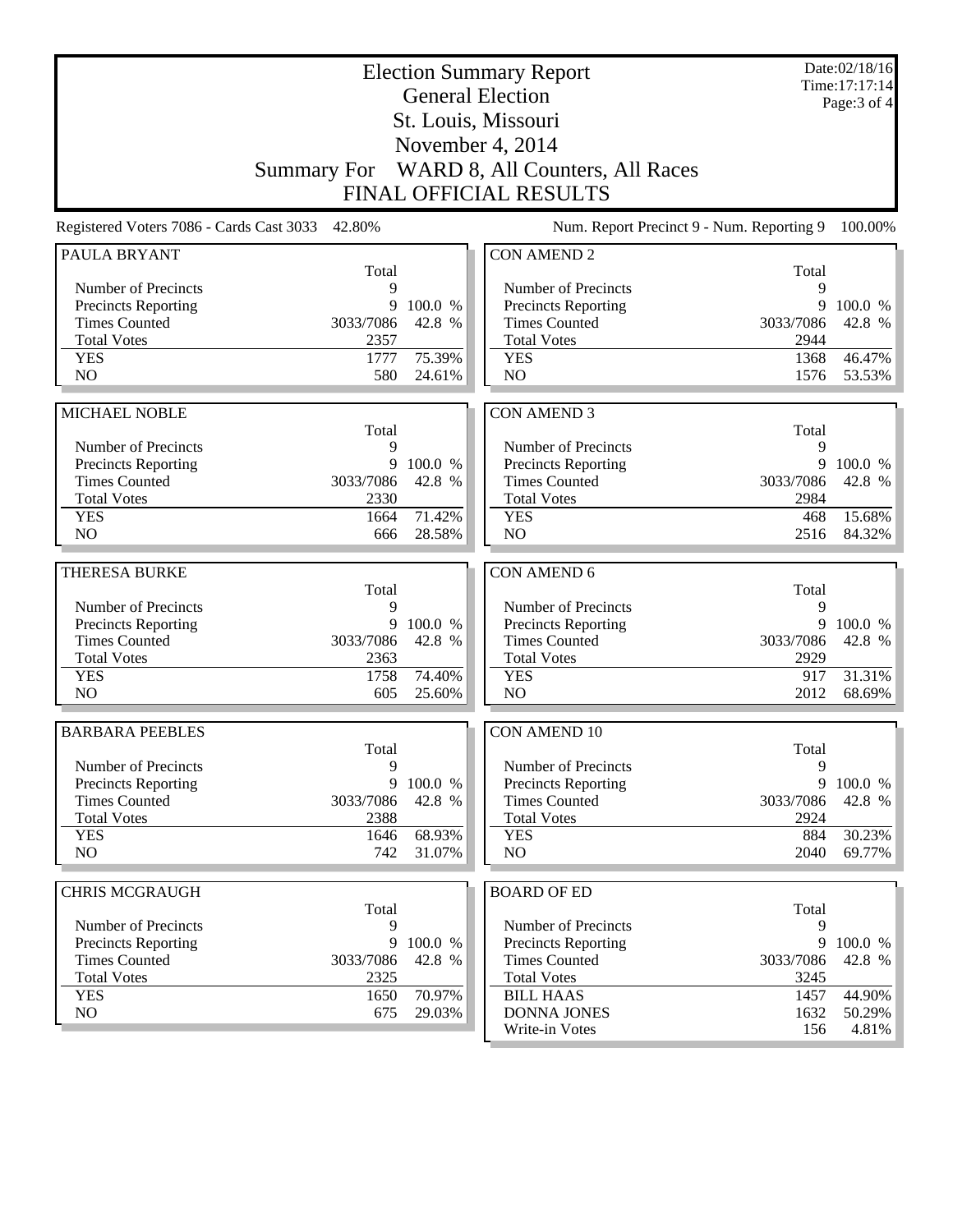Date:02/18/16 Time:17:17:14 Page:4 of 4

## Election Summary Report General Election St. Louis, Missouri November 4, 2014 Summary For WARD 8, All Counters, All Races FINAL OFFICIAL RESULTS

| <b>CHARTER AMEND</b>       |                  |          |
|----------------------------|------------------|----------|
|                            | Total            |          |
| Number of Precincts        |                  |          |
| <b>Precincts Reporting</b> | 9                | 100.0 %  |
| <b>Times Counted</b>       | 3033/7086 42.8 % |          |
| <b>Total Votes</b>         | 2834             |          |
| YES                        | 1666             | - 58.79% |
| NΩ                         | 1168             | 41.21%   |

Registered Voters 7086 - Cards Cast 3033 42.80% Num. Report Precinct 9 - Num. Reporting 9 100.00%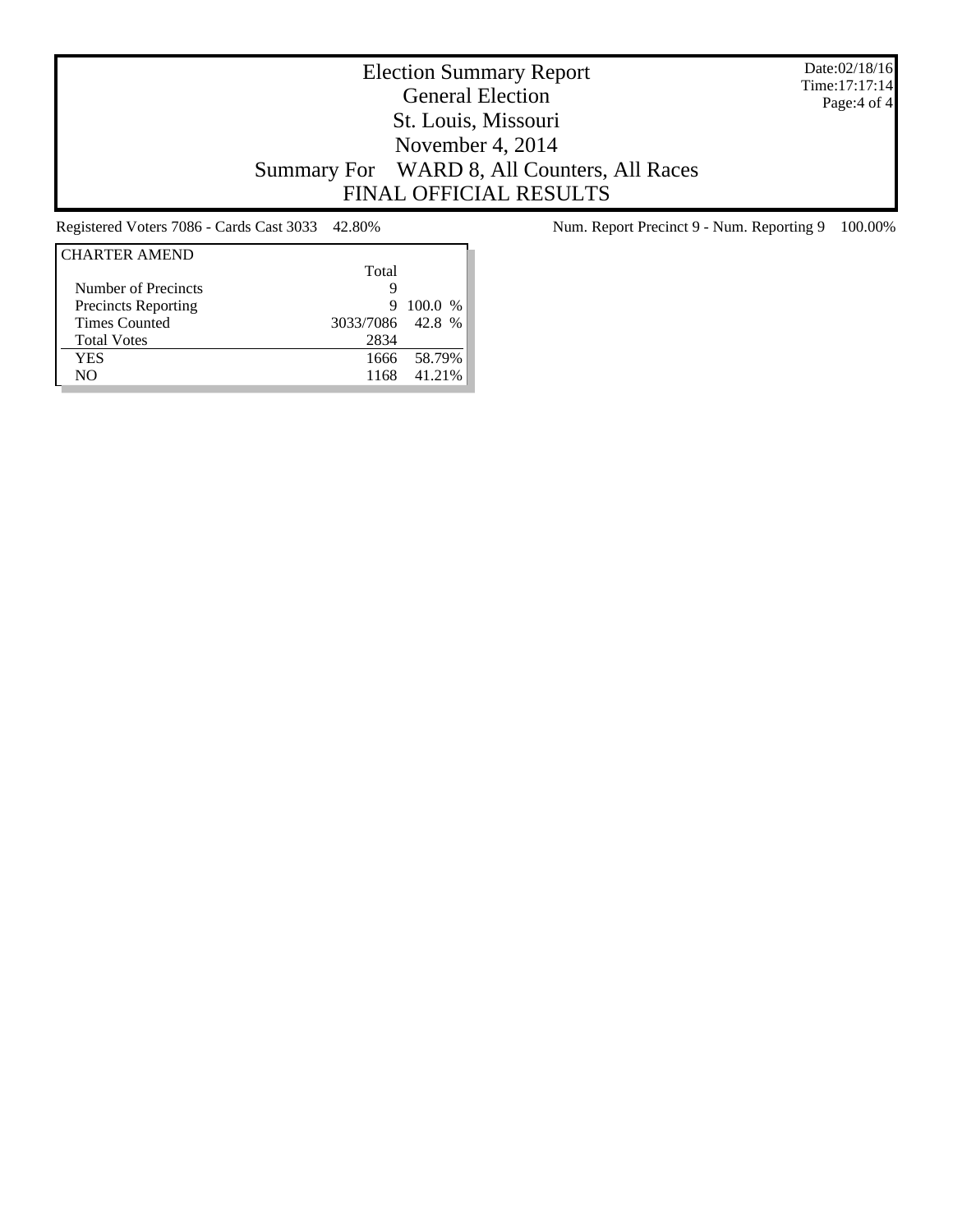|                                                 | <b>Election Summary Report</b> |                   |                                                    |           | Date:02/18/16<br>Time: 17:18:20 |
|-------------------------------------------------|--------------------------------|-------------------|----------------------------------------------------|-----------|---------------------------------|
|                                                 |                                |                   | <b>General Election</b>                            |           | Page:1 of 4                     |
|                                                 |                                |                   | St. Louis, Missouri                                |           |                                 |
|                                                 |                                |                   | November 4, 2014                                   |           |                                 |
|                                                 | <b>Summary For</b>             |                   | WARD 9, All Counters, All Races                    |           |                                 |
|                                                 |                                |                   | <b>FINAL OFFICIAL RESULTS</b>                      |           |                                 |
| Registered Voters 5800 - Cards Cast 1809 31.19% |                                |                   | Num. Report Precinct 9 - Num. Reporting 9          |           | 100.00%                         |
| <b>STATE AUDITOR</b>                            |                                |                   | ST REP 81                                          |           |                                 |
|                                                 | Total                          |                   |                                                    | Total     |                                 |
| Number of Precincts                             | 9                              |                   | Number of Precincts                                |           |                                 |
| Precincts Reporting<br><b>Times Counted</b>     | 9<br>1809/5800                 | 100.0 %<br>31.2 % | <b>Precincts Reporting</b><br><b>Times Counted</b> | 436/1628  | 2 100.0 %<br>26.8 %             |
| <b>Total Votes</b>                              | 1467                           |                   | <b>Total Votes</b>                                 | 417       |                                 |
| TOM SCHWEICH                                    | 568                            | 38.72%            | <b>JACOB HUMMEL</b>                                | 334       | 80.10%                          |
| <b>SEAN OTOOLE</b>                              | 647                            | 44.10%            | <b>LISA SCHAPER</b>                                | 82        | 19.66%                          |
| <b>RODNEY FARTHING</b>                          | 208                            | 14.18%            | Write-in Votes                                     | 1         | 0.24%                           |
| Write-in Votes                                  | 44                             | 3.00%             |                                                    |           |                                 |
|                                                 |                                |                   | <b>COLL OF REV</b>                                 |           |                                 |
| US REP 1                                        |                                |                   |                                                    | Total     |                                 |
|                                                 | Total                          |                   | Number of Precincts                                | 9         |                                 |
| Number of Precincts                             | 9                              |                   | Precincts Reporting                                | 9         | 100.0 %                         |
| Precincts Reporting                             | 9                              | 100.0 %           | <b>Times Counted</b>                               | 1809/5800 | 31.2 %                          |
| <b>Times Counted</b>                            | 1809/5800                      | 31.2 %            | <b>Total Votes</b>                                 | 1589      |                                 |
| <b>Total Votes</b>                              | 1760                           |                   | <b>GREGORY FX DALY</b>                             | 1552      | 97.67%                          |
| <b>LACY CLAY</b>                                | 1292                           | 73.41%            | Write-in Votes                                     | 37        | $2.33\%$                        |
| <b>DANIEL ELDER</b>                             | 298                            | 16.93%            |                                                    |           |                                 |
| ROBB CUNNINGHAM<br>Write-in Votes               | 166<br>$\overline{4}$          | 9.43%<br>0.23%    | LIC COLLECTOR                                      |           |                                 |
|                                                 |                                |                   |                                                    | Total     |                                 |
| ST REP 78                                       |                                |                   | Number of Precincts<br><b>Precincts Reporting</b>  | 9<br>9    | 100.0 %                         |
|                                                 | Total                          |                   | <b>Times Counted</b>                               | 1809/5800 | 31.2 %                          |
| Number of Precincts                             | 5                              |                   | <b>Total Votes</b>                                 | 1694      |                                 |
| Precincts Reporting                             |                                | 5 100.0 %         | <b>MAVIS THOMPSON</b>                              | 1337      | 78.93%                          |
| <b>Times Counted</b>                            | 1241/3820                      | 32.5 %            | DON DE VIVO                                        | 346       | 20.43%                          |
| <b>Total Votes</b>                              | 1186                           |                   | Write-in Votes                                     | 11        | 0.65%                           |
| PENNY HUBBARD                                   | 932                            | 78.58%            |                                                    |           |                                 |
| <b>JOHN HUBB</b>                                | 240                            | 20.24%            | <b>REC OF DEEDS</b>                                |           |                                 |
| Write-in Votes                                  | 14                             | 1.18%             |                                                    | Total     |                                 |
|                                                 |                                |                   | Number of Precincts                                | 9         |                                 |
| ST REP 79                                       |                                |                   | Precincts Reporting                                | 9         | 100.0 %                         |
|                                                 | Total                          |                   | <b>Times Counted</b>                               | 1809/5800 | 31.2 %                          |
| Number of Precincts                             |                                |                   | <b>Total Votes</b>                                 | 1751      |                                 |
| Precincts Reporting                             |                                | 1 100.0 %         | <b>SHARON CARPENTER</b>                            | 1034      | 59.05%                          |
| <b>Times Counted</b>                            | 118/284                        | 41.5 %            | <b>ERIK SHELQUIST</b>                              | 207       | 11.82%                          |
| <b>Total Votes</b>                              | 116                            |                   | <b>JENNIFER FLORIDA</b><br>Write-in Votes          | 504<br>6  | 28.78%                          |
| <b>MICHAEL BUTLER</b><br><b>ROBERT VROMAN</b>   | 90<br>26                       | 77.59%<br>22.41%  |                                                    |           | 0.34%                           |
| Write-in Votes                                  | $\mathbf{0}$                   | $0.00\%$          |                                                    |           |                                 |
|                                                 |                                |                   | <b>LAURA STITH</b>                                 | Total     |                                 |
| ST REP 80                                       |                                |                   | Number of Precincts                                | 9         |                                 |
|                                                 | Total                          |                   | <b>Precincts Reporting</b>                         | 9         | 100.0 %                         |
| Number of Precincts                             | 1                              |                   | <b>Times Counted</b>                               | 1809/5800 | 31.2 %                          |
| <b>Precincts Reporting</b>                      | $\mathbf{1}$                   | 100.0 %           | <b>Total Votes</b>                                 | 1545      |                                 |
| <b>Times Counted</b>                            | 14/68                          | 20.6 %            | <b>YES</b>                                         | 1051      | 68.03%                          |
| <b>Total Votes</b>                              | 14                             |                   | NO                                                 | 494       | 31.97%                          |
| MIKE COLONA                                     | 14                             | 100.00%           |                                                    |           |                                 |
| MICHAEL HUETT                                   | $\overline{0}$                 | 0.00%             |                                                    |           |                                 |
| Write-in Votes                                  | $\mathbf{0}$                   | $0.00\%$          |                                                    |           |                                 |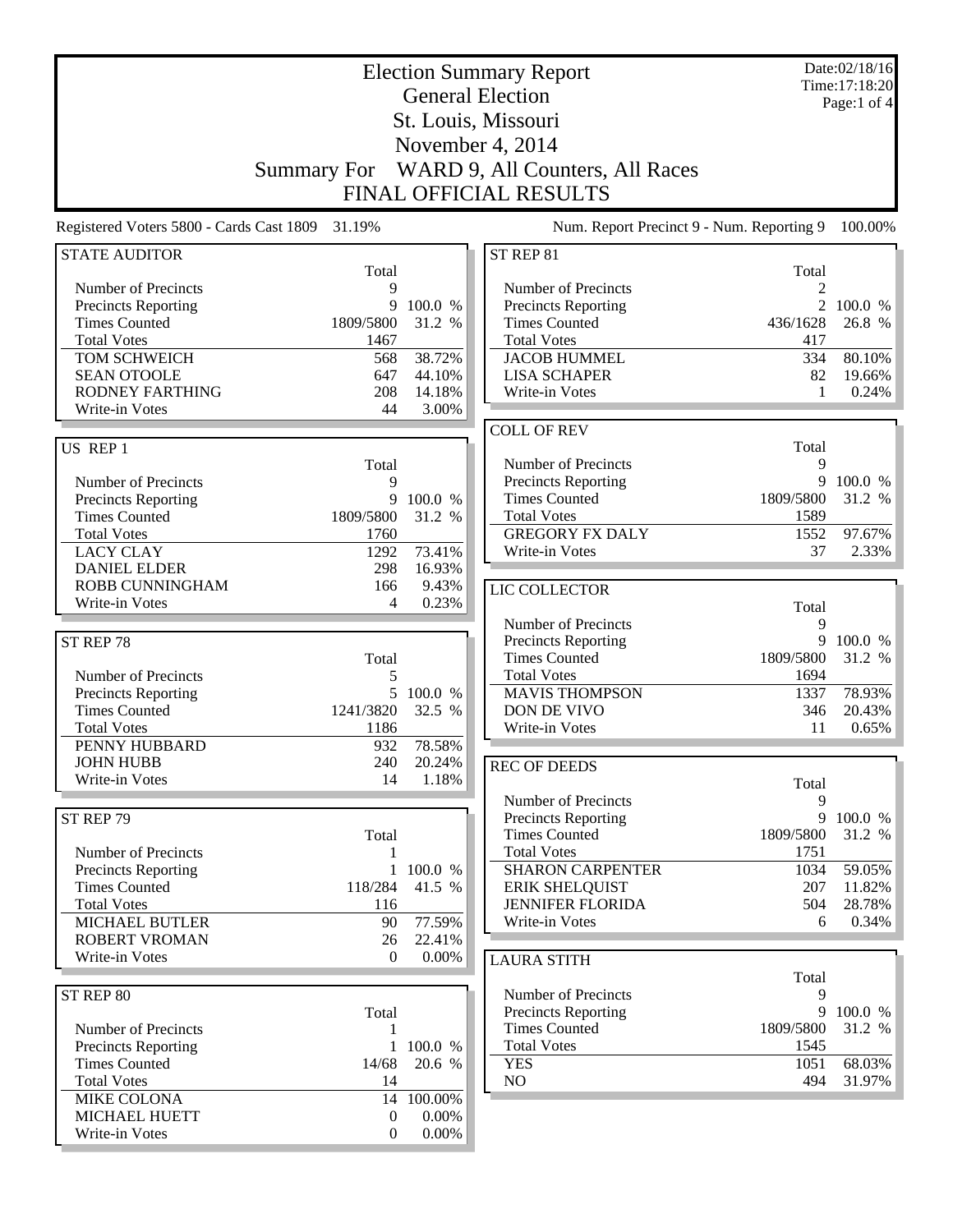|                                                   | <b>Election Summary Report</b><br><b>General Election</b> |                  |                                                   |                   |                  |
|---------------------------------------------------|-----------------------------------------------------------|------------------|---------------------------------------------------|-------------------|------------------|
|                                                   |                                                           |                  | St. Louis, Missouri                               |                   | Page:2 of 4      |
|                                                   |                                                           |                  | November 4, 2014                                  |                   |                  |
|                                                   | <b>Summary For</b>                                        |                  | WARD 9, All Counters, All Races                   |                   |                  |
|                                                   |                                                           |                  | <b>FINAL OFFICIAL RESULTS</b>                     |                   |                  |
| Registered Voters 5800 - Cards Cast 1809          | 31.19%                                                    |                  | Num. Report Precinct 9 - Num. Reporting 9         |                   | 100.00%          |
| PAUL WILSON                                       |                                                           |                  | <b>JOHN RILEY</b>                                 |                   |                  |
| Number of Precincts                               | Total<br>9                                                |                  | Number of Precincts                               | Total<br>9        |                  |
| Precincts Reporting                               | 9                                                         | 100.0 %          | <b>Precincts Reporting</b>                        | 9                 | 100.0 %          |
| <b>Times Counted</b>                              | 1809/5800                                                 | 31.2 %           | <b>Times Counted</b>                              | 1809/5800         | 31.2 %           |
| <b>Total Votes</b>                                | 1520                                                      |                  | <b>Total Votes</b>                                | 1490              |                  |
| <b>YES</b>                                        | 962                                                       | 63.29%           | <b>YES</b>                                        | 930               | 62.42%           |
| NO                                                | 558                                                       | 36.71%           | N <sub>O</sub>                                    | 560               | 37.58%           |
| <b>ANGELA QUIGLESS</b>                            |                                                           |                  | <b>MICHAEL STELZER</b>                            |                   |                  |
|                                                   | Total                                                     |                  |                                                   | Total             |                  |
| Number of Precincts                               | 9                                                         |                  | Number of Precincts                               | 9                 |                  |
| Precincts Reporting                               | 9                                                         | 100.0 %          | Precincts Reporting                               | 9                 | 100.0 %          |
| <b>Times Counted</b>                              | 1809/5800                                                 | 31.2 %           | <b>Times Counted</b>                              | 1809/5800         | 31.2 %           |
| <b>Total Votes</b>                                | 1545                                                      |                  | <b>Total Votes</b>                                | 1489              |                  |
| <b>YES</b>                                        | 1057                                                      | 68.41%           | <b>YES</b>                                        | 924               | 62.06%           |
| NO                                                | 488                                                       | 31.59%           | N <sub>O</sub>                                    | 565               | 37.94%           |
| <b>LISA VAN AMBURG</b>                            |                                                           |                  | <b>STEVEN OHMER</b>                               |                   |                  |
|                                                   | Total                                                     |                  |                                                   | Total             |                  |
| Number of Precincts                               | 9                                                         |                  | Number of Precincts                               | 9                 |                  |
| Precincts Reporting                               | 9                                                         | 100.0 %          | <b>Precincts Reporting</b>                        | 9                 | 100.0 %          |
| <b>Times Counted</b><br><b>Total Votes</b>        | 1809/5800<br>1539                                         | 31.2 %           | <b>Times Counted</b><br><b>Total Votes</b>        | 1809/5800<br>1484 | 31.2 %           |
| <b>YES</b>                                        | 1043                                                      | 67.77%           | <b>YES</b>                                        | 916               | 61.73%           |
| NO                                                | 496                                                       | 32.23%           | NO                                                | 568               | 38.27%           |
|                                                   |                                                           |                  |                                                   |                   |                  |
| <b>DAVID DOWD</b>                                 |                                                           |                  | <b>ELIZABETH HOGAN</b>                            |                   |                  |
|                                                   | Total                                                     |                  |                                                   | Total             |                  |
| Number of Precincts<br><b>Precincts Reporting</b> | 9<br>9                                                    | 100.0 %          | Number of Precincts<br><b>Precincts Reporting</b> | 9<br>9            | 100.0 %          |
| <b>Times Counted</b>                              | 1809/5800                                                 | 31.2 %           | <b>Times Counted</b>                              | 1809/5800         | 31.2 $%$         |
| <b>Total Votes</b>                                | 1515                                                      |                  | <b>Total Votes</b>                                | 1500              |                  |
| <b>YES</b>                                        | 969                                                       | 63.96%           | <b>YES</b>                                        | 1020              | 68.00%           |
| NO                                                | 546                                                       | 36.04%           | NO                                                | 480               | $32.00\%$        |
| <b>JULIAN BUSH</b>                                |                                                           |                  | <b>TIMOTHY WILSON</b>                             |                   |                  |
|                                                   | Total                                                     |                  |                                                   | Total             |                  |
| Number of Precincts                               | 9                                                         |                  | Number of Precincts                               | 9                 |                  |
| <b>Precincts Reporting</b>                        | 9                                                         | 100.0 %          | <b>Precincts Reporting</b>                        | 9                 | 100.0 %          |
| <b>Times Counted</b>                              | 1809/5800                                                 | 31.2 %           | <b>Times Counted</b>                              | 1809/5800         | 31.2 %           |
|                                                   |                                                           |                  |                                                   |                   |                  |
| <b>Total Votes</b>                                | 1499                                                      |                  | <b>Total Votes</b>                                | 1485              |                  |
| <b>YES</b><br>NO                                  | 944<br>555                                                | 62.98%<br>37.02% | <b>YES</b><br>NO.                                 | 951<br>534        | 64.04%<br>35.96% |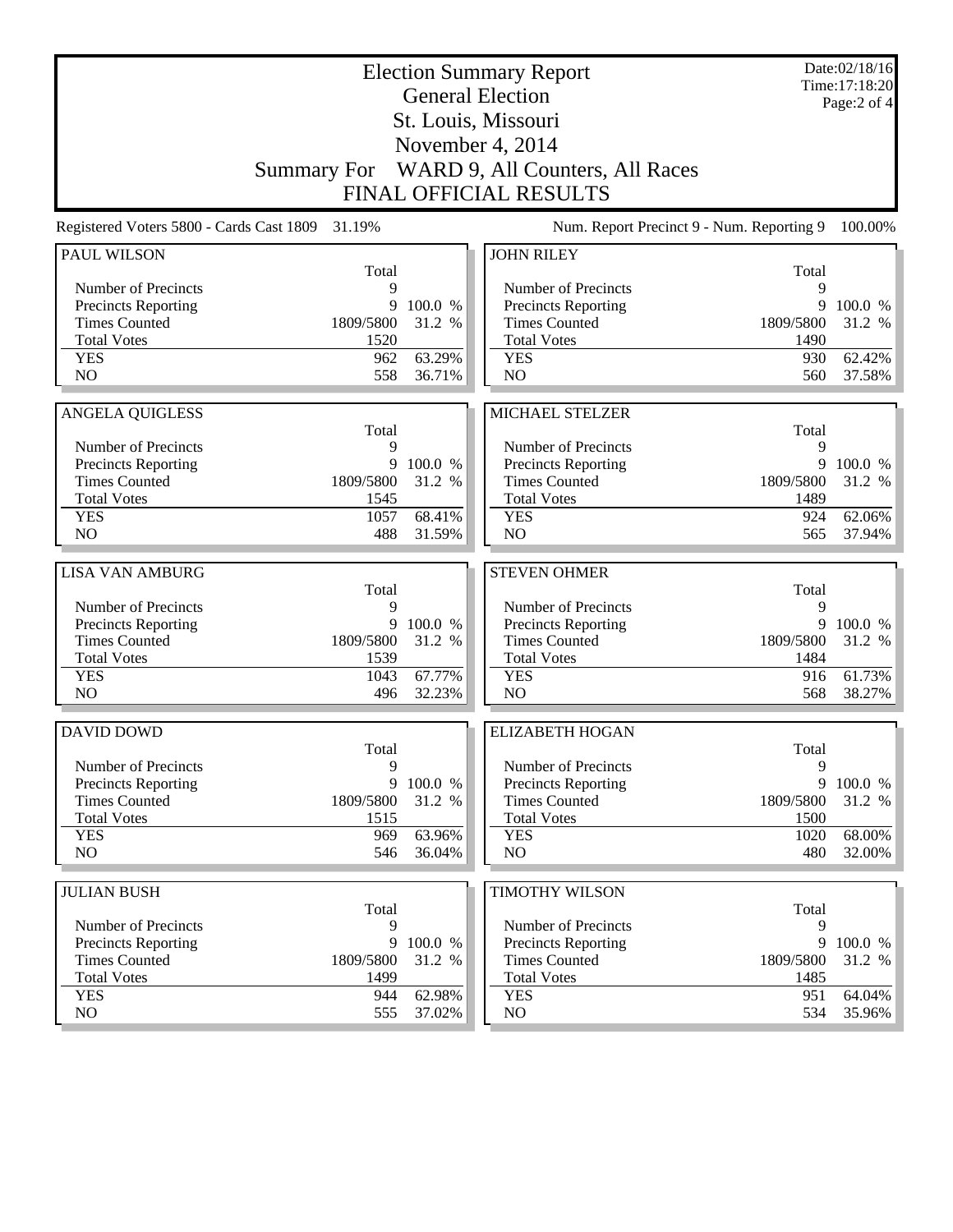|                                          |                    |           | <b>Election Summary Report</b><br><b>General Election</b> | Date:02/18/16<br>Time: 17:18:20<br>Page: $3$ of $4$ |         |
|------------------------------------------|--------------------|-----------|-----------------------------------------------------------|-----------------------------------------------------|---------|
|                                          |                    |           | St. Louis, Missouri                                       |                                                     |         |
|                                          |                    |           | November 4, 2014                                          |                                                     |         |
|                                          | <b>Summary For</b> |           | WARD 9, All Counters, All Races                           |                                                     |         |
|                                          |                    |           | <b>FINAL OFFICIAL RESULTS</b>                             |                                                     |         |
| Registered Voters 5800 - Cards Cast 1809 | 31.19%             |           | Num. Report Precinct 9 - Num. Reporting 9                 |                                                     | 100.00% |
| PAULA BRYANT                             | Total              |           | <b>CON AMEND 2</b>                                        | Total                                               |         |
| Number of Precincts                      | 9                  |           | Number of Precincts                                       | 9                                                   |         |
| Precincts Reporting                      | 9                  | 100.0 %   | <b>Precincts Reporting</b>                                | 9                                                   | 100.0 % |
| <b>Times Counted</b>                     | 1809/5800          | 31.2 %    | <b>Times Counted</b>                                      | 1809/5800                                           | 31.2 %  |
| <b>Total Votes</b>                       | 1488               |           | <b>Total Votes</b>                                        | 1751                                                |         |
| <b>YES</b>                               | 1010               | 67.88%    | <b>YES</b>                                                | 1062                                                | 60.65%  |
| NO                                       | 478                | 32.12%    | NO                                                        | 689                                                 | 39.35%  |
| <b>MICHAEL NOBLE</b>                     |                    |           | <b>CON AMEND 3</b>                                        |                                                     |         |
|                                          | Total              |           |                                                           | Total                                               |         |
| Number of Precincts                      | 9                  |           | Number of Precincts                                       | 9                                                   |         |
| Precincts Reporting                      | 9                  | 100.0 %   | Precincts Reporting                                       | 9                                                   | 100.0 % |
| <b>Times Counted</b>                     | 1809/5800          | 31.2 %    | <b>Times Counted</b>                                      | 1809/5800                                           | 31.2 %  |
| <b>Total Votes</b>                       | 1485               |           | <b>Total Votes</b>                                        | 1771                                                |         |
| <b>YES</b>                               | 952                | 64.11%    | <b>YES</b>                                                | 499                                                 | 28.18%  |
| NO                                       | 533                | 35.89%    | N <sub>O</sub>                                            | 1272                                                | 71.82%  |
| <b>THERESA BURKE</b>                     |                    |           | <b>CON AMEND 6</b>                                        |                                                     |         |
|                                          | Total              |           |                                                           | Total                                               |         |
| Number of Precincts                      | 9                  |           | Number of Precincts                                       | 9                                                   |         |
| Precincts Reporting                      | 9                  | 100.0 %   | Precincts Reporting                                       | 9                                                   | 100.0 % |
| <b>Times Counted</b>                     | 1809/5800          | 31.2 %    | <b>Times Counted</b>                                      | 1809/5800                                           | 31.2 %  |
| <b>Total Votes</b>                       | 1492               |           | <b>Total Votes</b>                                        | 1731                                                |         |
| <b>YES</b>                               | 1007               | 67.49%    | <b>YES</b>                                                | 734                                                 | 42.40%  |
| N <sub>O</sub>                           | 485                | 32.51%    | NO                                                        | 997                                                 | 57.60%  |
| <b>BARBARA PEEBLES</b>                   |                    |           | <b>CON AMEND 10</b>                                       |                                                     |         |
|                                          | Total              |           |                                                           | Total                                               |         |
| Number of Precincts                      | 9                  |           | Number of Precincts                                       | 9                                                   |         |
| Precincts Reporting                      |                    | 9 100.0 % | Precincts Reporting                                       | 9                                                   | 100.0 % |
| <b>Times Counted</b>                     | 1809/5800          | 31.2 %    | <b>Times Counted</b>                                      | 1809/5800                                           | 31.2 %  |
| <b>Total Votes</b>                       | 1501               |           | <b>Total Votes</b>                                        | 1747                                                |         |
| <b>YES</b>                               | 951                | 63.36%    | <b>YES</b>                                                | 749                                                 | 42.87%  |
| NO                                       | 550                | 36.64%    | NO                                                        | 998                                                 | 57.13%  |
| <b>CHRIS MCGRAUGH</b>                    |                    |           | <b>BOARD OF ED</b>                                        |                                                     |         |
|                                          | Total              |           |                                                           | Total                                               |         |
| Number of Precincts                      | 9                  |           | Number of Precincts                                       | 9                                                   |         |
| <b>Precincts Reporting</b>               | 9                  | 100.0 %   | <b>Precincts Reporting</b>                                | 9                                                   | 100.0 % |
| <b>Times Counted</b>                     | 1809/5800          | 31.2 %    | <b>Times Counted</b>                                      | 1809/5800                                           | 31.2 %  |
| <b>Total Votes</b>                       | 1478               |           | <b>Total Votes</b>                                        | 1955                                                |         |
| <b>YES</b>                               | 931                | 62.99%    | <b>BILL HAAS</b>                                          | 877                                                 | 44.86%  |
| NO                                       | 547                | 37.01%    | <b>DONNA JONES</b>                                        | 1005                                                | 51.41%  |
|                                          |                    |           | Write-in Votes                                            | 73                                                  | 3.73%   |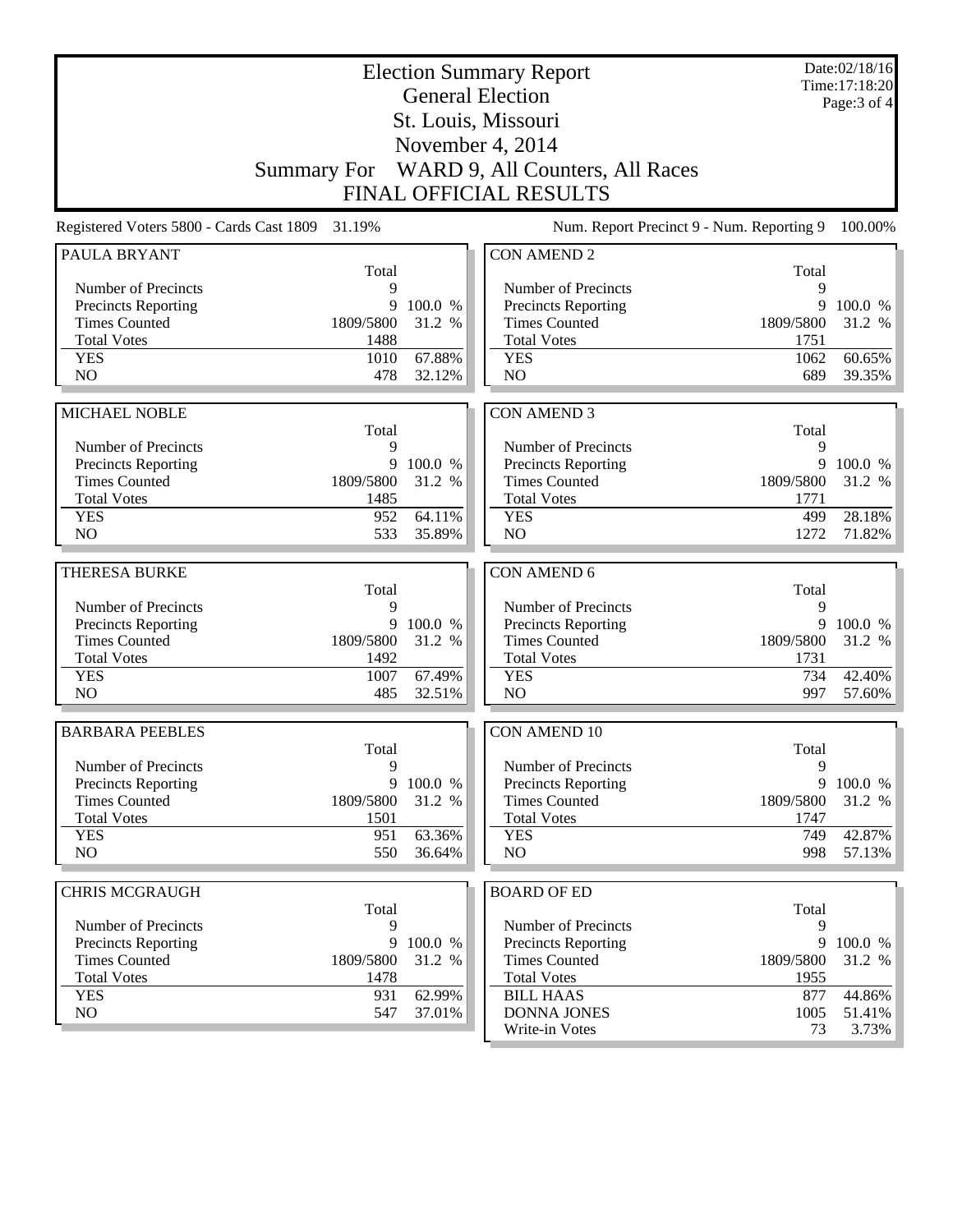Date:02/18/16 Time:17:18:20 Page:4 of 4

## Election Summary Report General Election St. Louis, Missouri November 4, 2014 Summary For WARD 9, All Counters, All Races FINAL OFFICIAL RESULTS

| <b>CHARTER AMEND</b>       |                  |         |
|----------------------------|------------------|---------|
|                            | Total            |         |
| Number of Precincts        | g                |         |
| <b>Precincts Reporting</b> | 9                | 100.0 % |
| <b>Times Counted</b>       | 1809/5800 31.2 % |         |
| <b>Total Votes</b>         | 1712             |         |
| YES                        | 1168             | 68.22%  |
| NO.                        | 544              | 31.78%  |
|                            |                  |         |

Registered Voters 5800 - Cards Cast 1809 31.19% Num. Report Precinct 9 - Num. Reporting 9 100.00%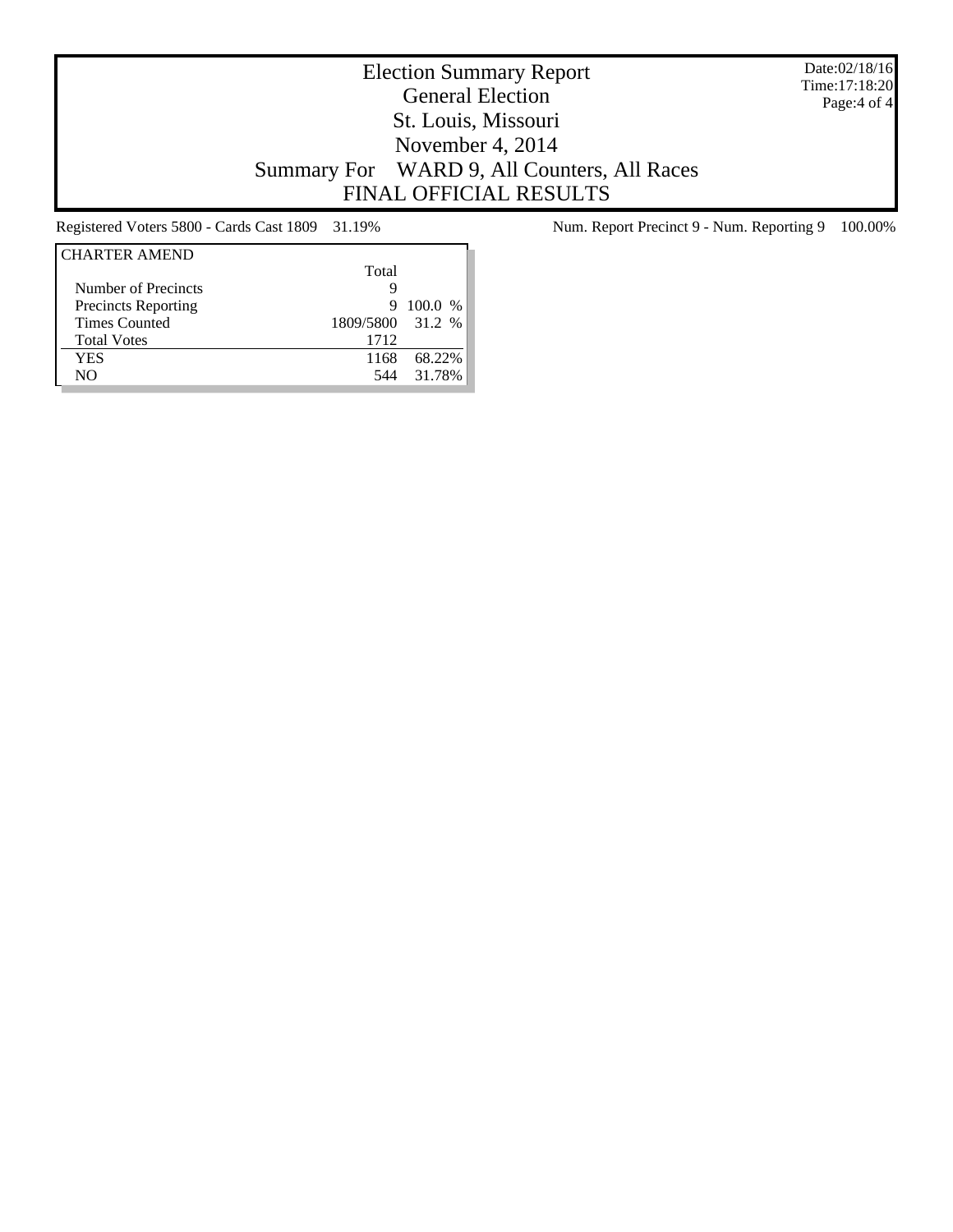|                                                 | Date:02/18/16<br><b>Election Summary Report</b> |                 |                                            |                   |                                 |
|-------------------------------------------------|-------------------------------------------------|-----------------|--------------------------------------------|-------------------|---------------------------------|
|                                                 |                                                 |                 | <b>General Election</b>                    |                   | Time: 17:18:13<br>Page:1 of $3$ |
|                                                 |                                                 |                 | St. Louis, Missouri                        |                   |                                 |
|                                                 |                                                 |                 | November 4, 2014                           |                   |                                 |
|                                                 |                                                 |                 |                                            |                   |                                 |
|                                                 | <b>Summary For</b>                              |                 | WARD 10, All Counters, All Races           |                   |                                 |
|                                                 |                                                 |                 | <b>FINAL OFFICIAL RESULTS</b>              |                   |                                 |
| Registered Voters 6413 - Cards Cast 2240 34.93% |                                                 |                 | Num. Report Precinct 9 - Num. Reporting 9  |                   | 100.00%                         |
| <b>STATE AUDITOR</b>                            | Total                                           |                 | <b>COLL OF REV</b>                         | Total             |                                 |
| Number of Precincts                             | 9                                               |                 | Number of Precincts                        | 9                 |                                 |
| <b>Precincts Reporting</b>                      | 9                                               | 100.0 %         | Precincts Reporting                        | 9                 | 100.0 %                         |
| <b>Times Counted</b>                            | 2240/6413                                       | 34.9 %          | <b>Times Counted</b>                       | 2240/6413         | 34.9 %                          |
| <b>Total Votes</b>                              | 1928                                            |                 | <b>Total Votes</b>                         | 1934              |                                 |
| TOM SCHWEICH                                    | 1056                                            | 54.77%          | <b>GREGORY FX DALY</b>                     | 1887              | 97.57%                          |
| <b>SEAN OTOOLE</b>                              | 683                                             | 35.43%          | Write-in Votes                             | 47                | 2.43%                           |
| RODNEY FARTHING                                 | 166                                             | 8.61%           |                                            |                   |                                 |
| Write-in Votes                                  | 23                                              | 1.19%           | LIC COLLECTOR                              |                   |                                 |
|                                                 |                                                 |                 |                                            | Total             |                                 |
| US REP 1                                        |                                                 |                 | Number of Precincts                        | 9                 |                                 |
|                                                 | Total                                           |                 | Precincts Reporting                        | 9                 | 100.0 %                         |
| Number of Precincts                             | 9<br>9                                          | 100.0 %         | <b>Times Counted</b><br><b>Total Votes</b> | 2240/6413<br>1978 | 34.9 %                          |
| Precincts Reporting<br><b>Times Counted</b>     | 2240/6413                                       | 34.9 %          | <b>MAVIS THOMPSON</b>                      | 1403              | 70.93%                          |
| <b>Total Votes</b>                              | 2158                                            |                 | DON DE VIVO                                | 558               | 28.21%                          |
| <b>LACY CLAY</b>                                | 1329                                            | 61.58%          | Write-in Votes                             | 17                | 0.86%                           |
| <b>DANIEL ELDER</b>                             | 641                                             | 29.70%          |                                            |                   |                                 |
| ROBB CUNNINGHAM                                 | 182                                             | 8.43%           | <b>REC OF DEEDS</b>                        |                   |                                 |
| Write-in Votes                                  | 6                                               | 0.28%           |                                            | Total             |                                 |
|                                                 |                                                 |                 | Number of Precincts                        | 9                 |                                 |
| <b>ST SENATE 4</b>                              |                                                 |                 | Precincts Reporting                        | 9                 | 100.0 %                         |
|                                                 | Total                                           |                 | <b>Times Counted</b>                       | 2240/6413         | 34.9 %                          |
| Number of Precincts                             | 8                                               |                 | <b>Total Votes</b>                         | 2147              |                                 |
| <b>Precincts Reporting</b>                      | 8                                               | 100.0 %         | <b>SHARON CARPENTER</b>                    | 986               | 45.92%                          |
| <b>Times Counted</b>                            | 1935/5416                                       | 35.7 %          | <b>ERIK SHELQUIST</b>                      | 407               | 18.96%                          |
| <b>Total Votes</b>                              | 1854                                            |                 | <b>JENNIFER FLORIDA</b>                    | 752               | 35.03%                          |
| <b>JOE KEAVENY</b><br><b>COURTNEY BLUNT</b>     | 1301                                            | 70.17%          | Write-in Votes                             | $\overline{2}$    | 0.09%                           |
| Write-in Votes                                  | 551<br>2                                        | 29.72%<br>0.11% |                                            |                   |                                 |
|                                                 |                                                 |                 | <b>LAURA STITH</b>                         |                   |                                 |
| ST REP 80                                       |                                                 |                 | Number of Precincts                        | Total<br>9        |                                 |
|                                                 | Total                                           |                 | <b>Precincts Reporting</b>                 | 9                 | 100.0 %                         |
| Number of Precincts                             | 7                                               |                 | <b>Times Counted</b>                       | 2240/6413         | 34.9 %                          |
| Precincts Reporting                             |                                                 | 7 100.0 %       | <b>Total Votes</b>                         | 1879              |                                 |
| <b>Times Counted</b>                            | 1758/5152                                       | 34.1 %          | <b>YES</b>                                 | 1283              | 68.28%                          |
| <b>Total Votes</b>                              | 1696                                            |                 | NO                                         | 596               | 31.72%                          |
| MIKE COLONA                                     | 1289                                            | 76.00%          |                                            |                   |                                 |
| <b>MICHAEL HUETT</b>                            | 401                                             | 23.64%          | <b>PAUL WILSON</b>                         |                   |                                 |
| Write-in Votes                                  | 6                                               | 0.35%           |                                            | Total             |                                 |
|                                                 |                                                 |                 | Number of Precincts                        | 9                 |                                 |
| ST REP 83                                       |                                                 |                 | Precincts Reporting                        | 9                 | 100.0 %                         |
|                                                 | Total                                           |                 | <b>Times Counted</b>                       | 2240/6413         | 34.9 %                          |
| Number of Precincts                             | 2                                               |                 | <b>Total Votes</b>                         | 1859              |                                 |
| <b>Precincts Reporting</b>                      |                                                 | 2 100.0 %       | <b>YES</b>                                 | 1195              | 64.28%                          |
| <b>Times Counted</b>                            | 482/1261                                        | 38.2 %          | NO                                         | 664               | $35.72\%$                       |
| <b>Total Votes</b>                              | 458                                             |                 |                                            |                   |                                 |
| <b>GINA MITTEN</b>                              | 316                                             | 69.00%          |                                            |                   |                                 |
| <b>JEREMY BUCKINGHAM</b>                        | 122                                             | 26.64%          |                                            |                   |                                 |
| <b>ANDREW BOLIN</b>                             | 20<br>$\Omega$                                  | 4.37%           |                                            |                   |                                 |
| Write-in Votes                                  |                                                 | $0.00\%$        |                                            |                   |                                 |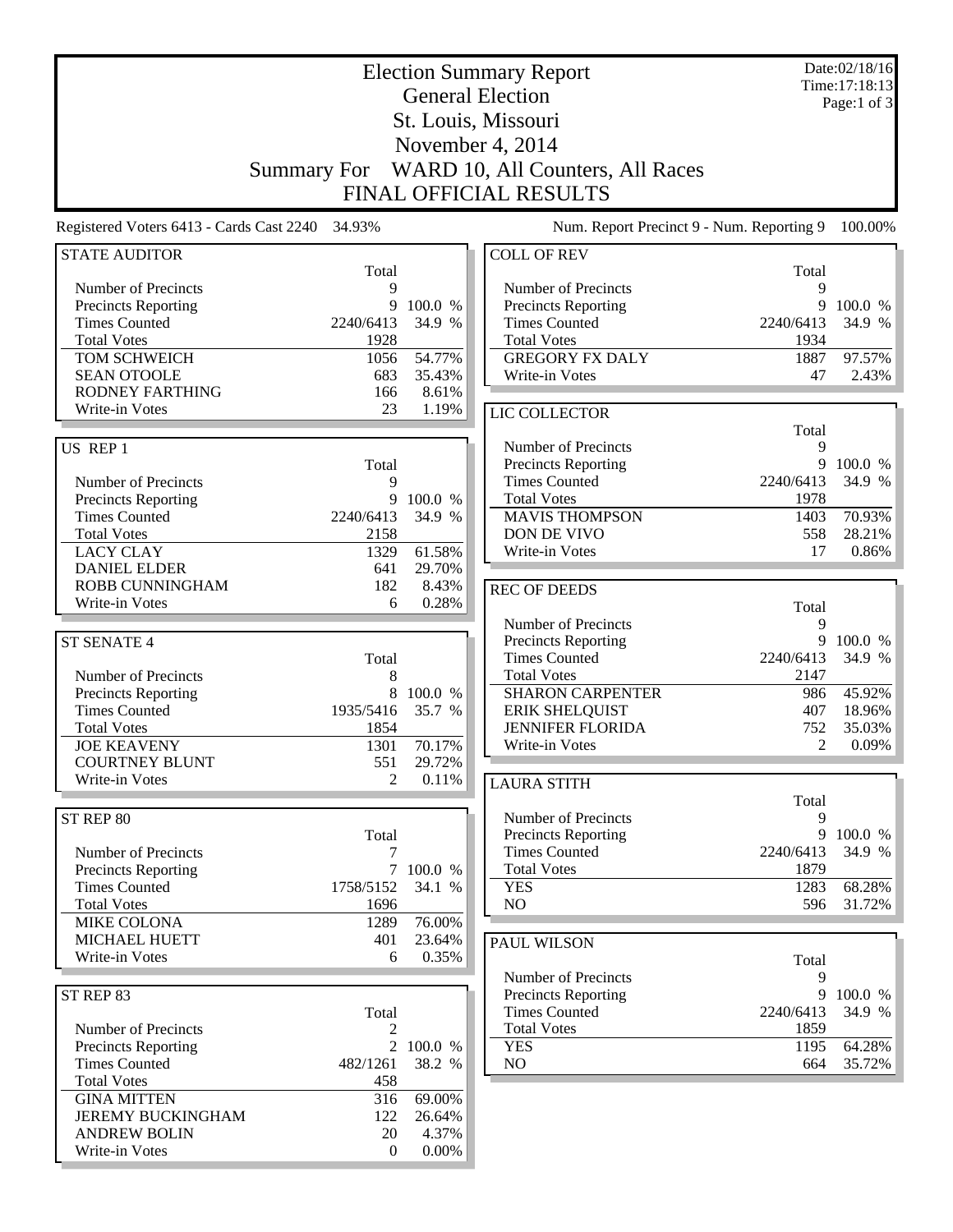|                                                   | <b>Election Summary Report</b><br><b>General Election</b> |                  | Date:02/18/16<br>Time: 17:18:13<br>Page: $2$ of $3$ |             |                               |
|---------------------------------------------------|-----------------------------------------------------------|------------------|-----------------------------------------------------|-------------|-------------------------------|
|                                                   |                                                           |                  | St. Louis, Missouri<br>November 4, 2014             |             |                               |
|                                                   |                                                           |                  | Summary For WARD 10, All Counters, All Races        |             |                               |
|                                                   |                                                           |                  | <b>FINAL OFFICIAL RESULTS</b>                       |             |                               |
|                                                   |                                                           |                  |                                                     |             |                               |
| Registered Voters 6413 - Cards Cast 2240          | 34.93%                                                    |                  | Num. Report Precinct 9 - Num. Reporting 9           |             | 100.00%                       |
| <b>ANGELA QUIGLESS</b>                            | Total                                                     |                  | MICHAEL STELZER                                     | Total       |                               |
| Number of Precincts                               | 9                                                         |                  | Number of Precincts                                 | 9           |                               |
| <b>Precincts Reporting</b>                        | 9                                                         | 100.0 %          | <b>Precincts Reporting</b>                          | 9           | 100.0 %                       |
| <b>Times Counted</b>                              | 2240/6413                                                 | 34.9 %           | <b>Times Counted</b>                                | 2240/6413   | 34.9 %                        |
| <b>Total Votes</b>                                | 1840                                                      |                  | <b>Total Votes</b>                                  | 1829        |                               |
| <b>YES</b>                                        | 1228                                                      | 66.74%           | <b>YES</b>                                          | 1247        | 68.18%                        |
| N <sub>O</sub>                                    | 612                                                       | 33.26%           | N <sub>O</sub>                                      | 582         | 31.82%                        |
|                                                   |                                                           |                  |                                                     |             |                               |
| <b>LISA VAN AMBURG</b>                            |                                                           |                  | <b>STEVEN OHMER</b>                                 |             |                               |
| Number of Precincts                               | Total<br>9                                                |                  | Number of Precincts                                 | Total<br>9  |                               |
| <b>Precincts Reporting</b>                        | 9                                                         | 100.0 %          | <b>Precincts Reporting</b>                          | 9           | 100.0 %                       |
| <b>Times Counted</b>                              | 2240/6413                                                 | 34.9 %           | <b>Times Counted</b>                                | 2240/6413   | 34.9 %                        |
| <b>Total Votes</b>                                | 1825                                                      |                  | <b>Total Votes</b>                                  | 1813        |                               |
| <b>YES</b>                                        | 1227                                                      | 67.23%           | <b>YES</b>                                          | 1224        | 67.51%                        |
| NO                                                | 598                                                       | 32.77%           | NO                                                  | 589         | 32.49%                        |
|                                                   |                                                           |                  |                                                     |             |                               |
| <b>DAVID DOWD</b>                                 | Total                                                     |                  | <b>ELIZABETH HOGAN</b>                              | Total       |                               |
| Number of Precincts                               | 9                                                         |                  | Number of Precincts                                 | 9           |                               |
| <b>Precincts Reporting</b>                        | 9                                                         | 100.0 %          |                                                     |             |                               |
|                                                   |                                                           |                  |                                                     | 9           |                               |
| <b>Times Counted</b>                              | 2240/6413                                                 | 34.9 %           | Precincts Reporting<br><b>Times Counted</b>         | 2240/6413   | 100.0 %<br>34.9 %             |
| <b>Total Votes</b>                                | 1855                                                      |                  | <b>Total Votes</b>                                  | 1810        |                               |
| <b>YES</b>                                        | 1320                                                      | 71.16%           | <b>YES</b>                                          | 1271        | 70.22%                        |
| N <sub>O</sub>                                    | 535                                                       | 28.84%           | NO                                                  | 539         | 29.78%                        |
|                                                   |                                                           |                  |                                                     |             |                               |
| <b>JULIAN BUSH</b>                                |                                                           |                  | <b>TIMOTHY WILSON</b>                               |             |                               |
|                                                   | Total<br>9                                                |                  |                                                     | Total<br>9  |                               |
| Number of Precincts<br><b>Precincts Reporting</b> | 9                                                         | 100.0 %          | Number of Precincts<br>Precincts Reporting          | 9           |                               |
| <b>Times Counted</b>                              | 2240/6413                                                 | 34.9 %           | <b>Times Counted</b>                                | 2240/6413   |                               |
| <b>Total Votes</b>                                | 1808                                                      |                  | <b>Total Votes</b>                                  | 1803        |                               |
| <b>YES</b>                                        | 1191                                                      | 65.87%           | <b>YES</b>                                          | 1199        | 100.0 %<br>34.9 %<br>66.50%   |
| NO                                                | 617                                                       | 34.13%           | NO                                                  | 604         |                               |
|                                                   |                                                           |                  |                                                     |             |                               |
| <b>JOHN RILEY</b>                                 |                                                           |                  | PAULA BRYANT                                        |             |                               |
| Number of Precincts                               | Total<br>9                                                |                  | Number of Precincts                                 | Total<br>9  |                               |
| <b>Precincts Reporting</b>                        | 9                                                         | 100.0 %          | <b>Precincts Reporting</b>                          | 9           | 100.0 %                       |
| <b>Times Counted</b>                              | 2240/6413                                                 | 34.9 %           | <b>Times Counted</b>                                | 2240/6413   | 34.9 %                        |
| <b>Total Votes</b>                                | 1802                                                      |                  | <b>Total Votes</b>                                  | 1800        |                               |
| <b>YES</b><br>NO.                                 | 1207<br>595                                               | 66.98%<br>33.02% | <b>YES</b><br>NO                                    | 1222<br>578 | 33.50%<br>67.89%<br>$32.11\%$ |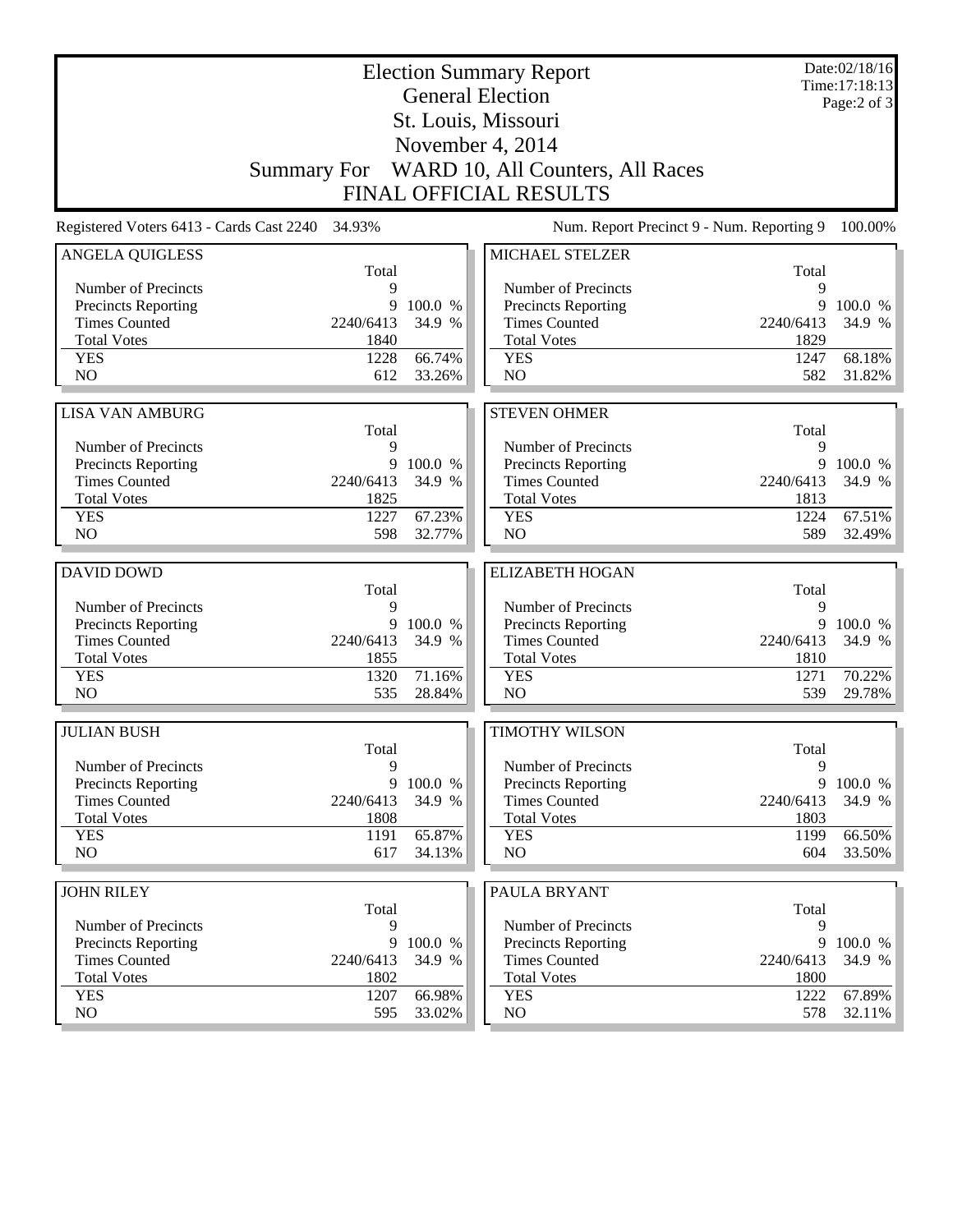|                                             |                    |                   | <b>Election Summary Report</b><br><b>General Election</b> |                   | Date:02/18/16<br>Time: 17:18:13<br>Page: $3$ of $3$ |
|---------------------------------------------|--------------------|-------------------|-----------------------------------------------------------|-------------------|-----------------------------------------------------|
|                                             |                    |                   | St. Louis, Missouri                                       |                   |                                                     |
|                                             |                    |                   | November 4, 2014                                          |                   |                                                     |
|                                             | <b>Summary For</b> |                   | WARD 10, All Counters, All Races                          |                   |                                                     |
|                                             |                    |                   | <b>FINAL OFFICIAL RESULTS</b>                             |                   |                                                     |
| Registered Voters 6413 - Cards Cast 2240    | 34.93%             |                   | Num. Report Precinct 9 - Num. Reporting 9                 |                   | 100.00%                                             |
| MICHAEL NOBLE                               |                    |                   | <b>CON AMEND 3</b>                                        |                   |                                                     |
|                                             | Total              |                   |                                                           | Total             |                                                     |
| Number of Precincts                         | 9                  |                   | Number of Precincts                                       | 9                 |                                                     |
| Precincts Reporting<br><b>Times Counted</b> | 9<br>2240/6413     | 100.0 %           | Precincts Reporting<br><b>Times Counted</b>               | 9<br>2240/6413    | 100.0 %                                             |
| <b>Total Votes</b>                          | 1792               | 34.9 %            | <b>Total Votes</b>                                        | 2199              | 34.9 %                                              |
| <b>YES</b>                                  | 1198               | 66.85%            | <b>YES</b>                                                | 513               | 23.33%                                              |
| N <sub>O</sub>                              | 594                | 33.15%            | N <sub>O</sub>                                            | 1686              | 76.67%                                              |
|                                             |                    |                   |                                                           |                   |                                                     |
| <b>THERESA BURKE</b>                        |                    |                   | <b>CON AMEND 6</b>                                        |                   |                                                     |
|                                             | Total              |                   |                                                           | Total             |                                                     |
| Number of Precincts                         | 9                  |                   | Number of Precincts                                       | 9                 |                                                     |
| Precincts Reporting                         | 9                  | 100.0 %           | Precincts Reporting                                       | 9                 | 100.0 %                                             |
| <b>Times Counted</b>                        | 2240/6413          | 34.9 %            | <b>Times Counted</b>                                      | 2240/6413         | 34.9 %                                              |
| <b>Total Votes</b>                          | 1800               |                   | <b>Total Votes</b>                                        | 2149              |                                                     |
| <b>YES</b>                                  | 1227               | 68.17%            | <b>YES</b>                                                | 732               | 34.06%                                              |
| N <sub>O</sub>                              | 573                | 31.83%            | N <sub>O</sub>                                            | 1417              | 65.94%                                              |
| <b>BARBARA PEEBLES</b>                      |                    |                   | <b>CON AMEND 10</b>                                       |                   |                                                     |
|                                             | Total              |                   |                                                           | Total             |                                                     |
| Number of Precincts                         | 9                  |                   | Number of Precincts                                       | 9                 |                                                     |
| Precincts Reporting                         | 9                  | 100.0 %           | Precincts Reporting                                       | 9                 | 100.0 %                                             |
| <b>Times Counted</b>                        | 2240/6413          | 34.9 %            | <b>Times Counted</b>                                      | 2240/6413         | 34.9 %                                              |
| <b>Total Votes</b>                          | 1817               |                   | <b>Total Votes</b>                                        | 2139              |                                                     |
| <b>YES</b>                                  | 1160               | 63.84%            | <b>YES</b>                                                | 1038              | 48.53%                                              |
| NO                                          | 657                | 36.16%            | NO                                                        | 1101              | 51.47%                                              |
|                                             |                    |                   |                                                           |                   |                                                     |
| <b>CHRIS MCGRAUGH</b>                       |                    |                   | <b>BOARD OF ED</b>                                        |                   |                                                     |
|                                             | Total              |                   |                                                           | Total             |                                                     |
| Number of Precincts                         | 9                  |                   | Number of Precincts                                       | 9                 |                                                     |
| Precincts Reporting<br><b>Times Counted</b> | 9                  | 100.0 %<br>34.9 % | Precincts Reporting<br><b>Times Counted</b>               | 9                 | 100.0 %<br>34.9 %                                   |
| <b>Total Votes</b>                          | 2240/6413<br>1771  |                   | <b>Total Votes</b>                                        | 2240/6413<br>2513 |                                                     |
| <b>YES</b>                                  | 1173               | 66.23%            | <b>BILL HAAS</b>                                          | 1231              | 48.99%                                              |
| NO                                          | 598                | 33.77%            | <b>DONNA JONES</b>                                        | 1196              | 47.59%                                              |
|                                             |                    |                   | Write-in Votes                                            | 86                | 3.42%                                               |
| <b>CON AMEND 2</b>                          |                    |                   |                                                           |                   |                                                     |
|                                             | Total              |                   | <b>CHARTER AMEND</b>                                      |                   |                                                     |
| Number of Precincts                         | 9                  |                   |                                                           | Total             |                                                     |
| <b>Precincts Reporting</b>                  | 9                  | 100.0 %           | Number of Precincts                                       | 9                 |                                                     |
| <b>Times Counted</b>                        | 2240/6413          | 34.9 %            | Precincts Reporting                                       | 9                 | 100.0 %                                             |
| <b>Total Votes</b>                          | 2155               |                   | <b>Times Counted</b>                                      | 2240/6413         | 34.9 %                                              |
| <b>YES</b>                                  | 1421               | 65.94%            | <b>Total Votes</b>                                        | 2105              |                                                     |
| NO                                          | 734                | 34.06%            | <b>YES</b>                                                | 1393              | 66.18%                                              |
|                                             |                    |                   | NO                                                        | 712               | 33.82%                                              |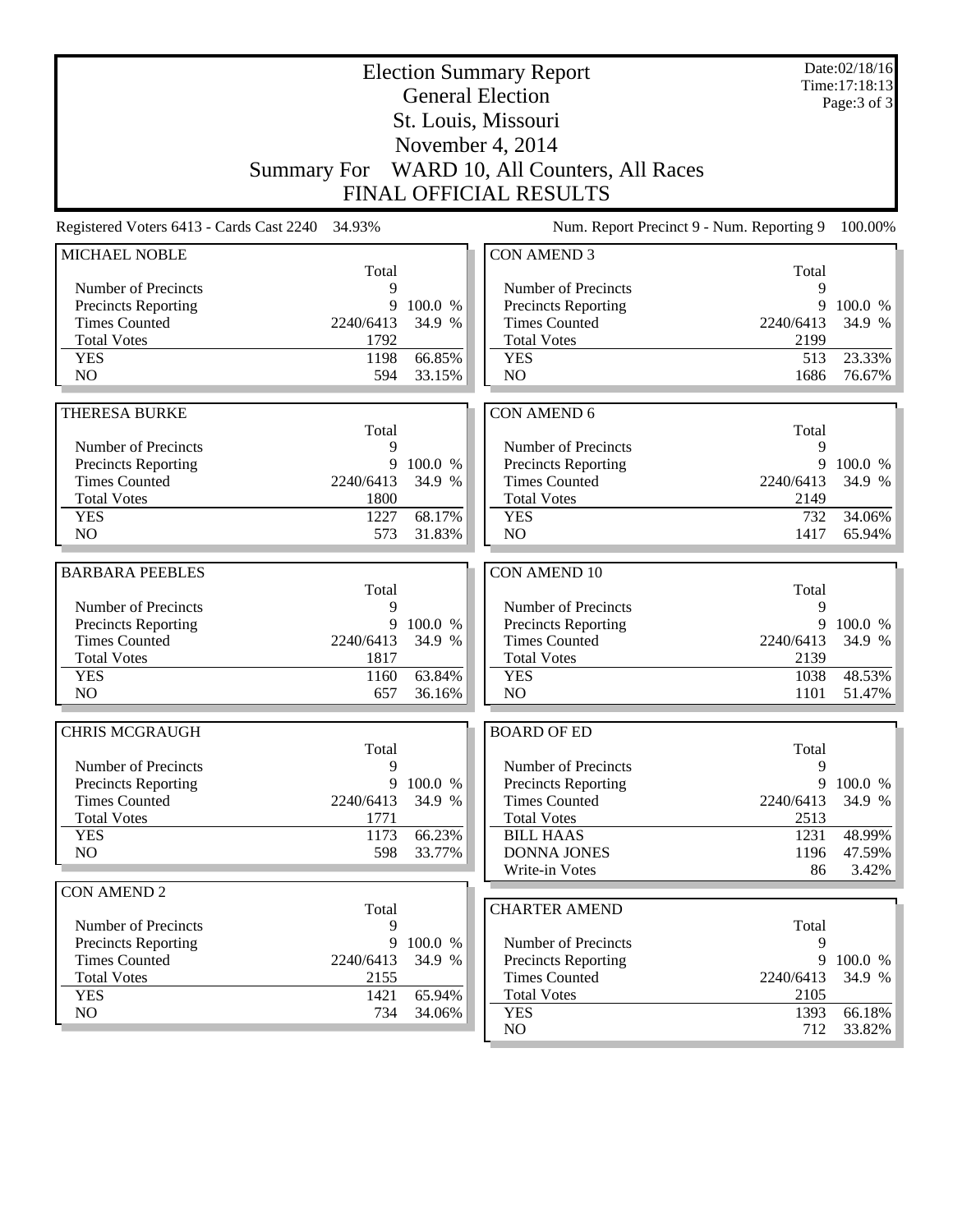|                                                    | <b>Election Summary Report</b> |                   |                                             |                   | Date:02/18/16<br>Time: 17:17:37 |
|----------------------------------------------------|--------------------------------|-------------------|---------------------------------------------|-------------------|---------------------------------|
|                                                    |                                |                   | <b>General Election</b>                     |                   | Page:1 of 3                     |
|                                                    |                                |                   | St. Louis, Missouri                         |                   |                                 |
|                                                    |                                |                   | November 4, 2014                            |                   |                                 |
|                                                    | <b>Summary For</b>             |                   | WARD 11, All Counters, All Races            |                   |                                 |
|                                                    |                                |                   | <b>FINAL OFFICIAL RESULTS</b>               |                   |                                 |
| Registered Voters 5754 - Cards Cast 1769 30.74%    |                                |                   | Num. Report Precinct 6 - Num. Reporting 6   |                   | 100.00%                         |
| <b>STATE AUDITOR</b>                               |                                |                   | <b>COLL OF REV</b>                          |                   |                                 |
|                                                    | Total                          |                   |                                             | Total             |                                 |
| Number of Precincts                                | 6                              |                   | Number of Precincts                         | 6                 |                                 |
| <b>Precincts Reporting</b><br><b>Times Counted</b> | 6<br>1769/5754                 | 100.0 %<br>30.7 % | Precincts Reporting<br><b>Times Counted</b> | 6<br>1769/5754    | 100.0 %<br>30.7 %               |
| <b>Total Votes</b>                                 | 1486                           |                   | <b>Total Votes</b>                          | 1552              |                                 |
| TOM SCHWEICH                                       | 761                            | 51.21%            | <b>GREGORY FX DALY</b>                      | 1512              | 97.42%                          |
| <b>SEAN OTOOLE</b>                                 | 518                            | 34.86%            | Write-in Votes                              | 40                | 2.58%                           |
| <b>RODNEY FARTHING</b>                             | 185                            | 12.45%            |                                             |                   |                                 |
| Write-in Votes                                     | 22                             | 1.48%             | LIC COLLECTOR                               |                   |                                 |
|                                                    |                                |                   |                                             | Total             |                                 |
| US REP 1                                           |                                |                   | Number of Precincts                         | 6                 |                                 |
|                                                    | Total                          |                   | Precincts Reporting                         | 6                 | 100.0 %                         |
| Number of Precincts                                | 6                              |                   | <b>Times Counted</b>                        | 1769/5754         | 30.7 %                          |
| Precincts Reporting                                | 6                              | 100.0 %           | <b>Total Votes</b>                          | 1605              |                                 |
| <b>Times Counted</b>                               | 1769/5754                      | 30.7 %            | <b>MAVIS THOMPSON</b>                       | 1184              | 73.77%                          |
| <b>Total Votes</b>                                 | 1724                           |                   | DON DE VIVO                                 | 405               | 25.23%                          |
| <b>LACY CLAY</b><br><b>DANIEL ELDER</b>            | 1068<br>493                    | 61.95%<br>28.60%  | Write-in Votes                              | 16                | $1.00\%$                        |
| ROBB CUNNINGHAM                                    | 149                            | 8.64%             |                                             |                   |                                 |
| Write-in Votes                                     | 14                             | 0.81%             | <b>REC OF DEEDS</b>                         |                   |                                 |
|                                                    |                                |                   | Number of Precincts                         | Total<br>6        |                                 |
| <b>ST SENATE 4</b>                                 |                                |                   | Precincts Reporting                         | 6                 | 100.0 %                         |
|                                                    | Total                          |                   | <b>Times Counted</b>                        | 1769/5754         | 30.7 %                          |
| Number of Precincts                                | 1                              |                   | <b>Total Votes</b>                          | 1728              |                                 |
| Precincts Reporting                                |                                | 100.0 %           | <b>SHARON CARPENTER</b>                     | 940               | 54.40%                          |
| <b>Times Counted</b>                               | 440/1038                       | 42.4 %            | <b>ERIK SHELQUIST</b>                       | 338               | 19.56%                          |
| <b>Total Votes</b>                                 | 419                            |                   | <b>JENNIFER FLORIDA</b>                     | 443               | 25.64%                          |
| <b>JOE KEAVENY</b>                                 | 283                            | 67.54%            | Write-in Votes                              | 7                 | 0.41%                           |
| <b>COURTNEY BLUNT</b>                              | 132                            | 31.50%            |                                             |                   |                                 |
| Write-in Votes                                     | 4                              | 0.95%             | <b>LAURA STITH</b>                          |                   |                                 |
|                                                    |                                |                   |                                             | Total             |                                 |
| ST REP 81                                          |                                |                   | Number of Precincts                         | 6                 |                                 |
|                                                    | Total                          |                   | Precincts Reporting                         | 6                 | 100.0 %                         |
| Number of Precincts<br><b>Precincts Reporting</b>  | 4                              | 4 100.0 %         | <b>Times Counted</b><br><b>Total Votes</b>  | 1769/5754<br>1558 | 30.7 %                          |
| <b>Times Counted</b>                               | 1447/4248                      | 34.1 %            | <b>YES</b>                                  | 963               | 61.81%                          |
| <b>Total Votes</b>                                 | 1355                           |                   | N <sub>O</sub>                              | 595               | 38.19%                          |
| <b>JACOB HUMMEL</b>                                | 1085                           | 80.07%            |                                             |                   |                                 |
| <b>LISA SCHAPER</b>                                | 259                            | 19.11%            | <b>PAUL WILSON</b>                          |                   |                                 |
| Write-in Votes                                     | 11                             | 0.81%             |                                             | Total             |                                 |
|                                                    |                                |                   | Number of Precincts                         | 6                 |                                 |
| ST REP 93                                          |                                |                   | Precincts Reporting                         | 6                 | 100.0 %                         |
|                                                    | Total                          |                   | <b>Times Counted</b>                        | 1769/5754         | 30.7 %                          |
| Number of Precincts                                | 2                              |                   | <b>Total Votes</b>                          | 1543              |                                 |
| <b>Precincts Reporting</b>                         |                                | 2 100.0 %         | <b>YES</b>                                  | 907               | 58.78%                          |
| <b>Times Counted</b>                               | 322/1506                       | 21.4 %            | NO                                          | 636               | $41.22\%$                       |
| <b>Total Votes</b>                                 | 316                            |                   |                                             |                   |                                 |
| <b>BOB BURNS</b>                                   | 226                            | 71.52%            |                                             |                   |                                 |
| <b>GARRETT MEES</b>                                | 89                             | 28.16%            |                                             |                   |                                 |
| Write-in Votes                                     | 1                              | 0.32%             |                                             |                   |                                 |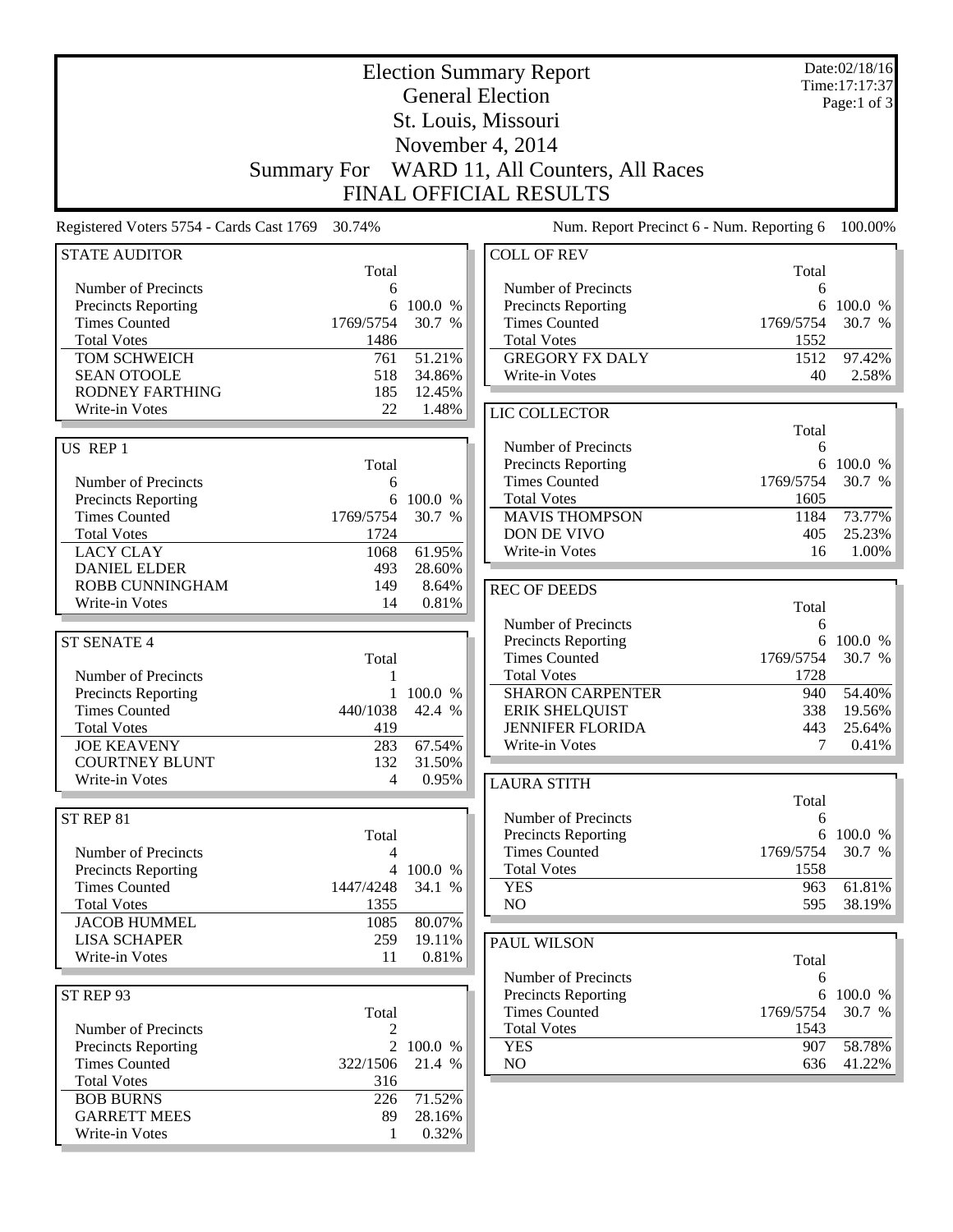|                                                    | <b>Election Summary Report</b><br><b>General Election</b> |                   |                                                    |            | Date:02/18/16<br>Time: 17:17:37<br>Page: $2$ of $3$ |
|----------------------------------------------------|-----------------------------------------------------------|-------------------|----------------------------------------------------|------------|-----------------------------------------------------|
|                                                    |                                                           |                   | St. Louis, Missouri                                |            |                                                     |
|                                                    |                                                           |                   | November 4, 2014                                   |            |                                                     |
|                                                    | <b>Summary For</b>                                        |                   | WARD 11, All Counters, All Races                   |            |                                                     |
|                                                    |                                                           |                   | <b>FINAL OFFICIAL RESULTS</b>                      |            |                                                     |
| Registered Voters 5754 - Cards Cast 1769           | 30.74%                                                    |                   | Num. Report Precinct 6 - Num. Reporting 6          |            | 100.00%                                             |
| <b>ANGELA QUIGLESS</b>                             |                                                           |                   | MICHAEL STELZER                                    |            |                                                     |
| Number of Precincts                                | Total<br>6                                                |                   | Number of Precincts                                | Total<br>6 |                                                     |
| <b>Precincts Reporting</b>                         | 6                                                         | 100.0 %           | <b>Precincts Reporting</b>                         | 6          | 100.0 %                                             |
| <b>Times Counted</b>                               | 1769/5754                                                 | 30.7 %            | <b>Times Counted</b>                               | 1769/5754  | 30.7 %                                              |
| <b>Total Votes</b>                                 | 1545                                                      |                   | <b>Total Votes</b>                                 | 1505       |                                                     |
| <b>YES</b>                                         | 965                                                       | 62.46%            | <b>YES</b>                                         | 890        | 59.14%                                              |
| NO                                                 | 580                                                       | 37.54%            | NO                                                 | 615        | 40.86%                                              |
| <b>LISA VAN AMBURG</b>                             |                                                           |                   | <b>STEVEN OHMER</b>                                |            |                                                     |
|                                                    | Total                                                     |                   |                                                    | Total      |                                                     |
| Number of Precincts                                | 6                                                         |                   | Number of Precincts                                | 6          |                                                     |
| <b>Precincts Reporting</b>                         | 6                                                         | 100.0 %           | Precincts Reporting                                | 6          | 100.0 %                                             |
| <b>Times Counted</b>                               | 1769/5754                                                 | 30.7 %            | <b>Times Counted</b>                               | 1769/5754  | 30.7 %                                              |
| <b>Total Votes</b>                                 | 1539                                                      |                   | <b>Total Votes</b>                                 | 1496       |                                                     |
| <b>YES</b>                                         | 951                                                       | 61.79%            | <b>YES</b>                                         | 872        | 58.29%                                              |
| NO                                                 | 588                                                       | 38.21%            | N <sub>O</sub>                                     | 624        | 41.71%                                              |
| <b>DAVID DOWD</b>                                  |                                                           |                   | <b>ELIZABETH HOGAN</b>                             |            |                                                     |
|                                                    | Total                                                     |                   |                                                    | Total      |                                                     |
| Number of Precincts                                | 6                                                         |                   | Number of Precincts                                | 6          |                                                     |
| <b>Precincts Reporting</b>                         | 6                                                         | 100.0 %           | Precincts Reporting                                | 6          | 100.0 %                                             |
| <b>Times Counted</b>                               | 1769/5754                                                 | 30.7 %            | <b>Times Counted</b>                               | 1769/5754  | 30.7 %                                              |
| <b>Total Votes</b>                                 | 1566                                                      |                   | <b>Total Votes</b>                                 | 1515       |                                                     |
| <b>YES</b>                                         | 1019<br>547                                               | 65.07%            | <b>YES</b>                                         | 949        | 62.64%                                              |
| N <sub>O</sub>                                     |                                                           |                   |                                                    |            |                                                     |
|                                                    |                                                           | 34.93%            | NO                                                 | 566        | 37.36%                                              |
| <b>JULIAN BUSH</b>                                 |                                                           |                   | <b>TIMOTHY WILSON</b>                              |            |                                                     |
|                                                    | Total                                                     |                   |                                                    | Total      |                                                     |
| Number of Precincts                                | 6                                                         |                   | Number of Precincts                                | 6          |                                                     |
| <b>Precincts Reporting</b>                         |                                                           | 6 100.0 %         | Precincts Reporting                                | 6          | 100.0 %                                             |
| <b>Times Counted</b>                               | 1769/5754                                                 | 30.7 %            | <b>Times Counted</b>                               | 1769/5754  | 30.7 %                                              |
| <b>Total Votes</b>                                 | 1518                                                      |                   | <b>Total Votes</b>                                 | 1505       |                                                     |
| <b>YES</b><br>NO                                   | 894<br>624                                                | 58.89%<br>41.11%  | <b>YES</b><br>NO                                   | 908<br>597 | 60.33%<br>39.67%                                    |
|                                                    |                                                           |                   |                                                    |            |                                                     |
| <b>JOHN RILEY</b>                                  |                                                           |                   | PAULA BRYANT                                       |            |                                                     |
|                                                    | Total                                                     |                   |                                                    | Total      |                                                     |
| Number of Precincts                                | 6<br>6                                                    |                   | Number of Precincts                                | 6<br>6     |                                                     |
| <b>Precincts Reporting</b><br><b>Times Counted</b> | 1769/5754                                                 | 100.0 %<br>30.7 % | <b>Precincts Reporting</b><br><b>Times Counted</b> | 1769/5754  | 100.0 %<br>30.7 %                                   |
| <b>Total Votes</b>                                 | 1505                                                      |                   | <b>Total Votes</b>                                 | 1507       |                                                     |
| <b>YES</b><br>NO                                   | 898<br>607                                                | 59.67%<br>40.33%  | <b>YES</b><br>NO                                   | 931<br>576 | 61.78%<br>38.22%                                    |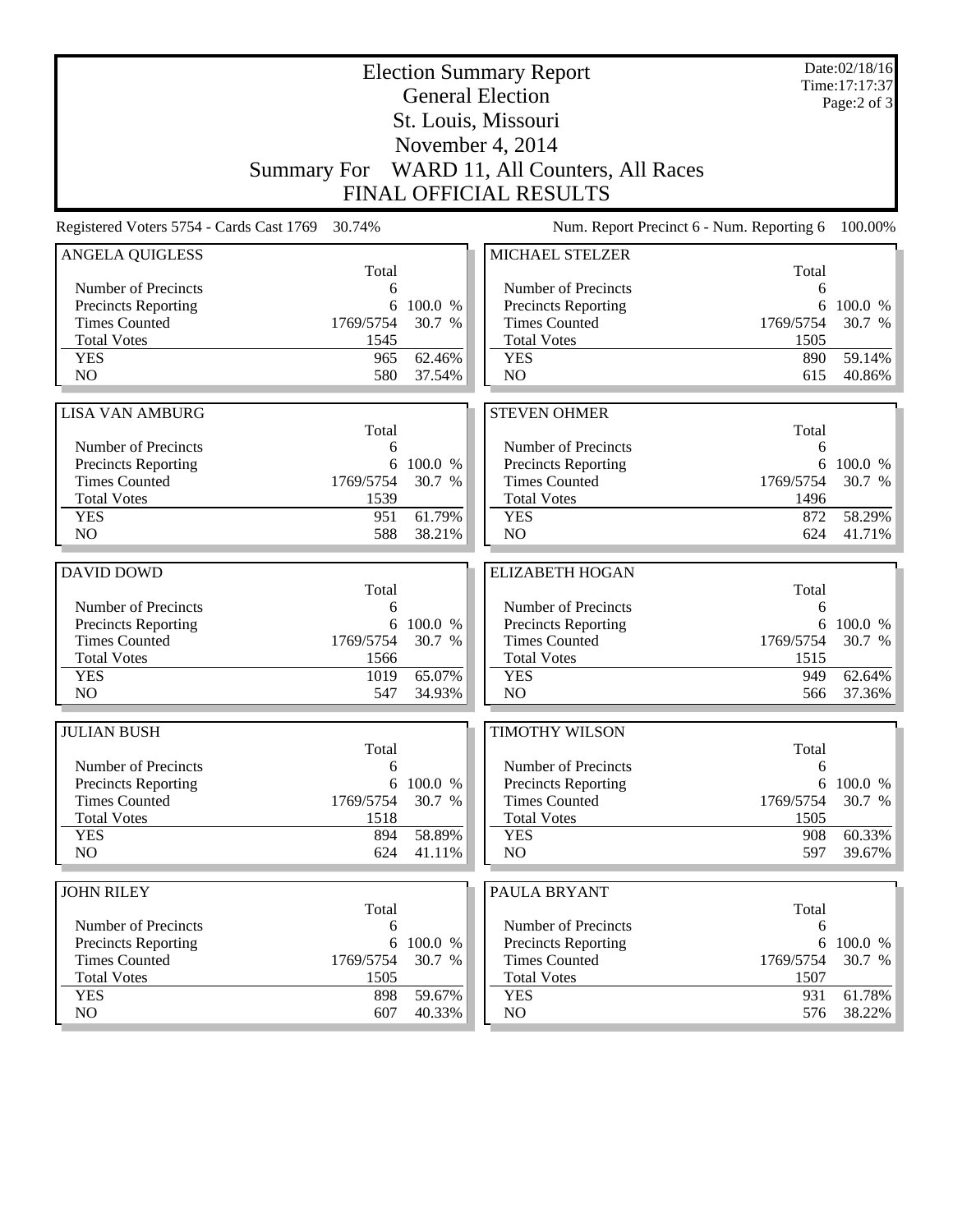| <b>Election Summary Report</b><br><b>General Election</b> |                    |           |                                           |            | Date:02/18/16<br>Time: 17:17:37<br>Page:3 of 3 |  |  |
|-----------------------------------------------------------|--------------------|-----------|-------------------------------------------|------------|------------------------------------------------|--|--|
|                                                           |                    |           | St. Louis, Missouri                       |            |                                                |  |  |
|                                                           |                    |           | November 4, 2014                          |            |                                                |  |  |
|                                                           | <b>Summary For</b> |           | WARD 11, All Counters, All Races          |            |                                                |  |  |
|                                                           |                    |           |                                           |            |                                                |  |  |
| <b>FINAL OFFICIAL RESULTS</b>                             |                    |           |                                           |            |                                                |  |  |
| Registered Voters 5754 - Cards Cast 1769                  | 30.74%             |           | Num. Report Precinct 6 - Num. Reporting 6 |            | 100.00%                                        |  |  |
| MICHAEL NOBLE                                             |                    |           | <b>CON AMEND 3</b>                        |            |                                                |  |  |
| Number of Precincts                                       | Total<br>6         |           | Number of Precincts                       | Total<br>6 |                                                |  |  |
| <b>Precincts Reporting</b>                                | 6                  | 100.0 %   | Precincts Reporting                       | 6          | 100.0 %                                        |  |  |
| <b>Times Counted</b>                                      | 1769/5754          | 30.7 %    | <b>Times Counted</b>                      | 1769/5754  | 30.7 %                                         |  |  |
| <b>Total Votes</b>                                        | 1494               |           | <b>Total Votes</b>                        | 1740       |                                                |  |  |
| <b>YES</b>                                                | 898                | 60.11%    | <b>YES</b>                                | 479        | 27.53%                                         |  |  |
| N <sub>O</sub>                                            | 596                | 39.89%    | N <sub>O</sub>                            | 1261       | 72.47%                                         |  |  |
|                                                           |                    |           |                                           |            |                                                |  |  |
| <b>THERESA BURKE</b>                                      | Total              |           | <b>CON AMEND 6</b>                        | Total      |                                                |  |  |
| Number of Precincts                                       | 6                  |           | Number of Precincts                       | 6          |                                                |  |  |
| <b>Precincts Reporting</b>                                | 6                  | 100.0 %   | Precincts Reporting                       | 6          | 100.0 %                                        |  |  |
| <b>Times Counted</b>                                      | 1769/5754          | 30.7 %    | <b>Times Counted</b>                      | 1769/5754  | 30.7 %                                         |  |  |
| <b>Total Votes</b>                                        | 1514               |           | <b>Total Votes</b>                        | 1716       |                                                |  |  |
| <b>YES</b>                                                | 951                | 62.81%    | <b>YES</b>                                | 606        | 35.31%                                         |  |  |
| N <sub>O</sub>                                            | 563                | 37.19%    | N <sub>O</sub>                            | 1110       | 64.69%                                         |  |  |
|                                                           |                    |           |                                           |            |                                                |  |  |
| <b>BARBARA PEEBLES</b>                                    | Total              |           | <b>CON AMEND 10</b>                       | Total      |                                                |  |  |
| Number of Precincts                                       | 6                  |           | Number of Precincts                       | 6          |                                                |  |  |
| Precincts Reporting                                       | 6                  | 100.0 %   | Precincts Reporting                       | 6          | 100.0 %                                        |  |  |
| <b>Times Counted</b>                                      | 1769/5754          | 30.7 %    | <b>Times Counted</b>                      | 1769/5754  | 30.7 %                                         |  |  |
| <b>Total Votes</b>                                        | 1518               |           | <b>Total Votes</b>                        | 1718       |                                                |  |  |
| <b>YES</b>                                                | 886                | 58.37%    | <b>YES</b>                                | 802        | 46.68%                                         |  |  |
| NO                                                        | 632                | 41.63%    | NO                                        | 916        | 53.32%                                         |  |  |
| <b>CHRIS MCGRAUGH</b>                                     |                    |           | <b>BOARD OF ED</b>                        |            |                                                |  |  |
|                                                           | Total              |           |                                           | Total      |                                                |  |  |
| Number of Precincts                                       | 6                  |           | Number of Precincts                       | 6          |                                                |  |  |
| Precincts Reporting                                       |                    | 6 100.0 % | Precincts Reporting                       | 6          | 100.0 %                                        |  |  |
| <b>Times Counted</b>                                      | 1769/5754          | 30.7 %    | <b>Times Counted</b>                      | 1769/5754  | 30.7 %                                         |  |  |
| <b>Total Votes</b>                                        | 1495               |           | <b>Total Votes</b>                        | 1980       |                                                |  |  |
| <b>YES</b>                                                | 876                | 58.60%    | <b>BILL HAAS</b>                          | 946        | 47.78%                                         |  |  |
| NO                                                        | 619                | 41.40%    | <b>DONNA JONES</b>                        | 955        | 48.23%                                         |  |  |
|                                                           |                    |           | Write-in Votes                            | 79         | 3.99%                                          |  |  |
| <b>CON AMEND 2</b>                                        |                    |           | <b>CHARTER AMEND</b>                      |            |                                                |  |  |
| Number of Precincts                                       | Total<br>6         |           |                                           | Total      |                                                |  |  |
| <b>Precincts Reporting</b>                                | 6                  | 100.0 %   | Number of Precincts                       | 6          |                                                |  |  |
| <b>Times Counted</b>                                      | 1769/5754          | 30.7 %    | Precincts Reporting                       | 6          | 100.0 %                                        |  |  |
| <b>Total Votes</b>                                        | 1735               |           | <b>Times Counted</b>                      | 1769/5754  | 30.7 %                                         |  |  |
| <b>YES</b>                                                | 1149               | 66.22%    | <b>Total Votes</b>                        | 1699       |                                                |  |  |
| NO                                                        | 586                | 33.78%    | <b>YES</b>                                | 1203       | 70.81%                                         |  |  |
|                                                           |                    |           | NO                                        | 496        | 29.19%                                         |  |  |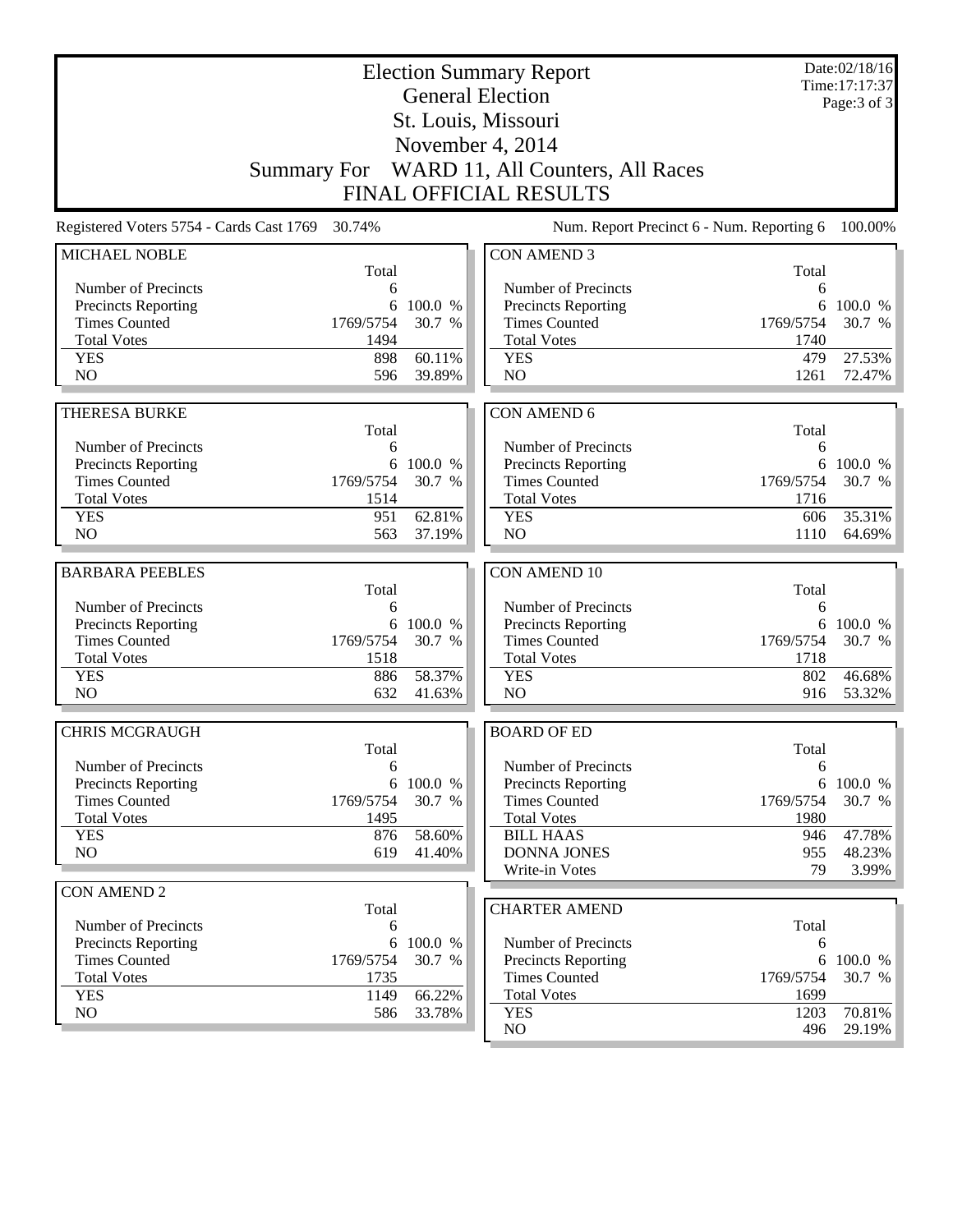|                                                 | <b>Election Summary Report</b> |           |                                            |                   | Date:02/18/16<br>Time: 17:17:35 |  |
|-------------------------------------------------|--------------------------------|-----------|--------------------------------------------|-------------------|---------------------------------|--|
|                                                 |                                |           | <b>General Election</b>                    |                   | Page:1 of 4                     |  |
|                                                 |                                |           | St. Louis, Missouri                        |                   |                                 |  |
|                                                 | November 4, 2014               |           |                                            |                   |                                 |  |
|                                                 | <b>Summary For</b>             |           | WARD 12, All Counters, All Races           |                   |                                 |  |
|                                                 |                                |           | <b>FINAL OFFICIAL RESULTS</b>              |                   |                                 |  |
| Registered Voters 7269 - Cards Cast 2698 37.12% |                                |           | Num. Report Precinct 8 - Num. Reporting 8  |                   | 100.00%                         |  |
| <b>STATE AUDITOR</b>                            |                                |           | ST REP 93                                  |                   |                                 |  |
|                                                 | Total                          |           |                                            | Total             |                                 |  |
| Number of Precincts<br>Precincts Reporting      | 8<br>8                         | 100.0 %   | Number of Precincts<br>Precincts Reporting | 3<br>3            | 100.0 %                         |  |
| <b>Times Counted</b>                            | 2698/7269                      | 37.1 %    | <b>Times Counted</b>                       | 794/2187          | 36.3 %                          |  |
| <b>Total Votes</b>                              | 2338                           |           | <b>Total Votes</b>                         | 746               |                                 |  |
| TOM SCHWEICH                                    | 1573                           | 67.28%    | <b>BOB BURNS</b>                           | 471               | 63.14%                          |  |
| <b>SEAN OTOOLE</b>                              | 617                            | 26.39%    | <b>GARRETT MEES</b>                        | 275               | 36.86%                          |  |
| RODNEY FARTHING                                 | 121                            | 5.18%     | Write-in Votes                             | $\Omega$          | $0.00\%$                        |  |
| Write-in Votes                                  | 27                             | 1.15%     |                                            |                   |                                 |  |
|                                                 |                                |           | <b>COLL OF REV</b>                         |                   |                                 |  |
| US REP 1                                        |                                |           |                                            | Total             |                                 |  |
|                                                 | Total                          |           | Number of Precincts                        | 8                 |                                 |  |
| Number of Precincts                             | 8                              |           | <b>Precincts Reporting</b>                 | 8<br>2698/7269    | 100.0 %                         |  |
| <b>Precincts Reporting</b>                      | 8                              | 100.0 %   | <b>Times Counted</b><br><b>Total Votes</b> | 2312              | 37.1 %                          |  |
| <b>Times Counted</b><br><b>Total Votes</b>      | 2698/7269<br>2570              | 37.1 %    | <b>GREGORY FX DALY</b>                     | 2243              | 97.02%                          |  |
| <b>LACY CLAY</b>                                | 1295                           | 50.39%    | Write-in Votes                             | 69                | $2.98\%$                        |  |
| <b>DANIEL ELDER</b>                             | 1071                           | 41.67%    |                                            |                   |                                 |  |
| ROBB CUNNINGHAM                                 | 197                            | 7.67%     | LIC COLLECTOR                              |                   |                                 |  |
| Write-in Votes                                  | 7                              | 0.27%     |                                            | Total             |                                 |  |
|                                                 |                                |           | Number of Precincts                        | 8                 |                                 |  |
| <b>ST SENATE 4</b>                              |                                |           | <b>Precincts Reporting</b>                 | 8                 | 100.0 %                         |  |
|                                                 | Total                          |           | <b>Times Counted</b>                       | 2698/7269         | 37.1 %                          |  |
| Number of Precincts                             | 6                              |           | <b>Total Votes</b>                         | 2348              |                                 |  |
| Precincts Reporting                             | 6                              | 100.0 %   | <b>MAVIS THOMPSON</b>                      | 1637              | 69.72%                          |  |
| <b>Times Counted</b>                            | 2661/7143                      | 37.3 %    | DON DE VIVO                                | 691               | 29.43%                          |  |
| <b>Total Votes</b>                              | 2519                           |           | Write-in Votes                             | 20                | 0.85%                           |  |
| <b>JOE KEAVENY</b>                              | 1536                           | 60.98%    |                                            |                   |                                 |  |
| <b>COURTNEY BLUNT</b>                           | 978                            | 38.82%    | <b>REC OF DEEDS</b>                        |                   |                                 |  |
| Write-in Votes                                  | 5                              | 0.20%     |                                            | Total             |                                 |  |
|                                                 |                                |           | Number of Precincts                        | 8                 |                                 |  |
| ST REP 81                                       |                                |           | <b>Precincts Reporting</b>                 | $\,8\,$           | 100.0 %                         |  |
| Number of Precincts                             | Total                          |           | <b>Times Counted</b><br><b>Total Votes</b> | 2698/7269<br>2611 | 37.1 %                          |  |
| Precincts Reporting                             | $\overline{2}$                 | 2 100.0 % | <b>SHARON CARPENTER</b>                    | 1166              | 44.66%                          |  |
| <b>Times Counted</b>                            | 525/1362                       | 38.5 %    | <b>ERIK SHELQUIST</b>                      | 682               | 26.12%                          |  |
| <b>Total Votes</b>                              | 495                            |           | <b>JENNIFER FLORIDA</b>                    | 761               | 29.15%                          |  |
| <b>JACOB HUMMEL</b>                             | 370                            | 74.75%    | Write-in Votes                             | 2                 | 0.08%                           |  |
| <b>LISA SCHAPER</b>                             | 125                            | 25.25%    |                                            |                   |                                 |  |
| Write-in Votes                                  | $\boldsymbol{0}$               | $0.00\%$  | <b>LAURA STITH</b>                         |                   |                                 |  |
|                                                 |                                |           |                                            | Total             |                                 |  |
| ST REP 82                                       |                                |           | Number of Precincts                        | 8                 |                                 |  |
|                                                 | Total                          |           | <b>Precincts Reporting</b>                 | 8                 | 100.0 %                         |  |
| Number of Precincts                             | 3                              |           | <b>Times Counted</b>                       | 2698/7269         | 37.1 %                          |  |
| <b>Precincts Reporting</b>                      | 3                              | 100.0 %   | <b>Total Votes</b>                         | 2314              |                                 |  |
| <b>Times Counted</b>                            | 1379/3720                      | 37.1 %    | <b>YES</b>                                 | 1480              | 63.96%                          |  |
| <b>Total Votes</b>                              | 1340                           |           | NO                                         | 834               | 36.04%                          |  |
| <b>MICHELE KRATKY</b>                           | 917                            | 68.43%    |                                            |                   |                                 |  |
| <b>JAKE KOEHR</b>                               | 418                            | 31.19%    |                                            |                   |                                 |  |
| Write-in Votes                                  | 5                              | 0.37%     |                                            |                   |                                 |  |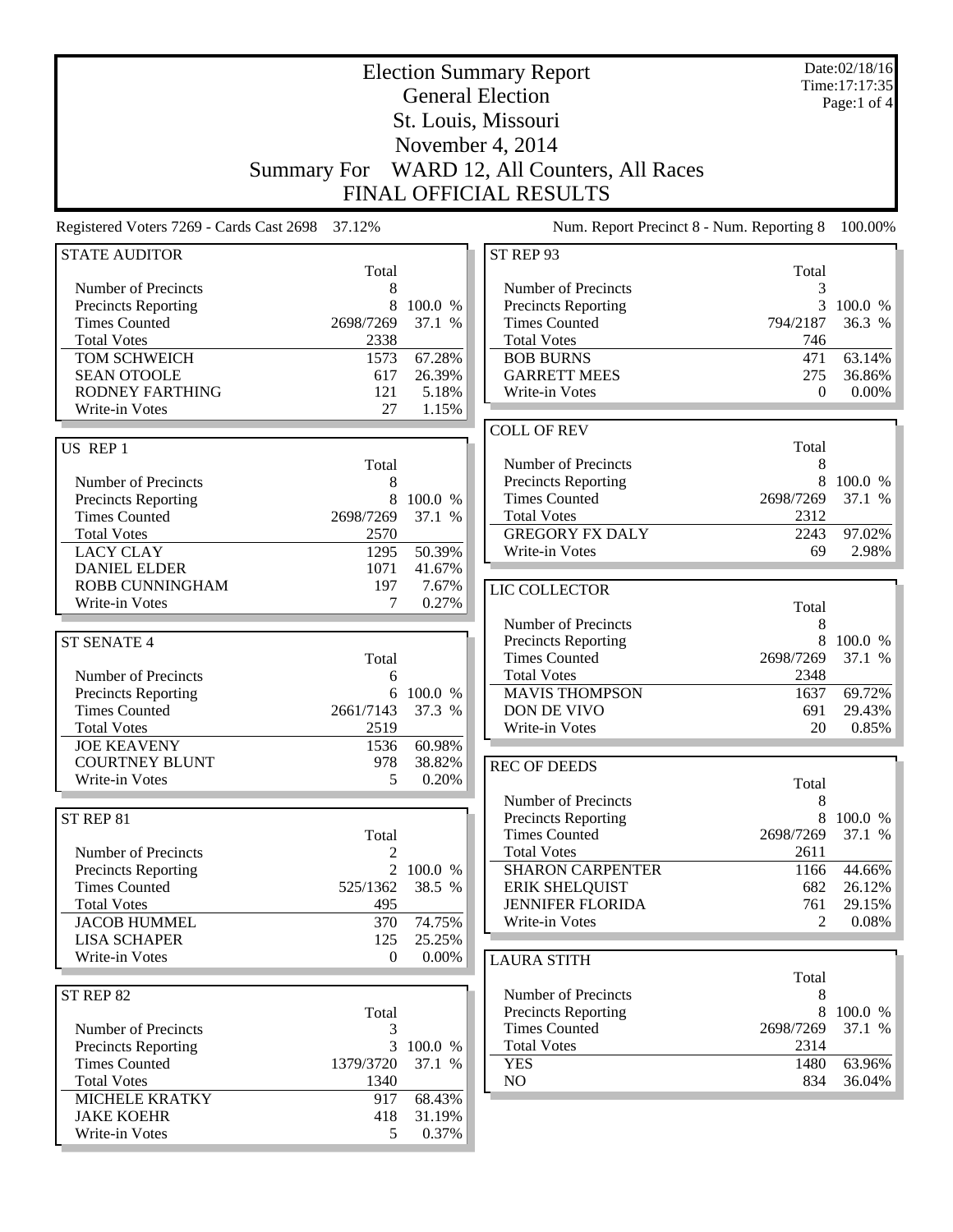| <b>Election Summary Report</b><br><b>General Election</b><br>St. Louis, Missouri |             |                  |                                              |             | Date:02/18/16<br>Time: 17:17:35<br>Page:2 of 4 |  |
|----------------------------------------------------------------------------------|-------------|------------------|----------------------------------------------|-------------|------------------------------------------------|--|
|                                                                                  |             |                  |                                              |             |                                                |  |
|                                                                                  |             |                  | November 4, 2014                             |             |                                                |  |
|                                                                                  |             |                  | Summary For WARD 12, All Counters, All Races |             |                                                |  |
| <b>FINAL OFFICIAL RESULTS</b>                                                    |             |                  |                                              |             |                                                |  |
| Registered Voters 7269 - Cards Cast 2698 37.12%                                  |             |                  | Num. Report Precinct 8 - Num. Reporting 8    |             | 100.00%                                        |  |
| PAUL WILSON                                                                      | Total       |                  | <b>JOHN RILEY</b>                            | Total       |                                                |  |
| Number of Precincts                                                              | 8           |                  | Number of Precincts                          | 8           |                                                |  |
| <b>Precincts Reporting</b>                                                       | 8           | 100.0 %          | <b>Precincts Reporting</b>                   | 8           | 100.0 %                                        |  |
| <b>Times Counted</b>                                                             | 2698/7269   | 37.1 %           | <b>Times Counted</b>                         | 2698/7269   | 37.1 %                                         |  |
| <b>Total Votes</b>                                                               | 2300        |                  | <b>Total Votes</b>                           | 2255        |                                                |  |
| <b>YES</b>                                                                       | 1427        | 62.04%           | <b>YES</b>                                   | 1484        | 65.81%                                         |  |
| NO                                                                               | 873         | 37.96%           | NO                                           | 771         | 34.19%                                         |  |
| <b>ANGELA QUIGLESS</b>                                                           |             |                  | MICHAEL STELZER                              |             |                                                |  |
|                                                                                  | Total       |                  |                                              | Total       |                                                |  |
| Number of Precincts                                                              | 8           |                  | Number of Precincts                          | 8           |                                                |  |
| Precincts Reporting                                                              | 8           | 100.0 %          | Precincts Reporting                          | 8           | 100.0 %                                        |  |
| <b>Times Counted</b>                                                             | 2698/7269   | 37.1 %           | <b>Times Counted</b>                         | 2698/7269   | 37.1 %                                         |  |
| <b>Total Votes</b>                                                               | 2302        |                  | <b>Total Votes</b>                           | 2254        |                                                |  |
| <b>YES</b>                                                                       | 1435        | 62.34%           | <b>YES</b>                                   | 1456        | 64.60%                                         |  |
| NO                                                                               | 867         | 37.66%           | N <sub>O</sub>                               | 798         | 35.40%                                         |  |
| <b>LISA VAN AMBURG</b>                                                           |             |                  |                                              |             |                                                |  |
|                                                                                  | Total       |                  | <b>STEVEN OHMER</b>                          | Total       |                                                |  |
| Number of Precincts                                                              | 8           |                  | Number of Precincts                          |             |                                                |  |
| Precincts Reporting                                                              |             |                  |                                              | 8           |                                                |  |
|                                                                                  | 8           | 100.0 %          |                                              | 8           | 100.0 %                                        |  |
| <b>Times Counted</b>                                                             | 2698/7269   | 37.1 %           | Precincts Reporting<br><b>Times Counted</b>  | 2698/7269   |                                                |  |
| <b>Total Votes</b>                                                               | 2289        |                  | <b>Total Votes</b>                           | 2262        | 37.1 %                                         |  |
| <b>YES</b>                                                                       | 1470        | 64.22%           | <b>YES</b>                                   | 1496        | 66.14%                                         |  |
| N <sub>O</sub>                                                                   | 819         | 35.78%           | NO                                           | 766         | 33.86%                                         |  |
|                                                                                  |             |                  |                                              |             |                                                |  |
| <b>DAVID DOWD</b>                                                                |             |                  | <b>ELIZABETH HOGAN</b>                       |             |                                                |  |
| Number of Precincts                                                              | Total<br>8  |                  | Number of Precincts                          | Total<br>8  |                                                |  |
| <b>Precincts Reporting</b>                                                       | 8           | 100.0 %          | <b>Precincts Reporting</b>                   | 8           |                                                |  |
| <b>Times Counted</b>                                                             | 2698/7269   | 37.1 %           | <b>Times Counted</b>                         | 2698/7269   |                                                |  |
| <b>Total Votes</b>                                                               | 2333        |                  | <b>Total Votes</b>                           | 2254        |                                                |  |
| <b>YES</b>                                                                       | 1630        | 69.87%           | <b>YES</b>                                   | 1497        | 100.0 %<br>37.1 %<br>66.42%                    |  |
| NO                                                                               | 703         | 30.13%           | NO                                           | 757         | 33.58%                                         |  |
|                                                                                  |             |                  |                                              |             |                                                |  |
| <b>JULIAN BUSH</b>                                                               |             |                  | TIMOTHY WILSON                               |             |                                                |  |
| Number of Precincts                                                              | Total<br>8  |                  | Number of Precincts                          | Total<br>8  |                                                |  |
| <b>Precincts Reporting</b>                                                       | 8           | 100.0 %          | <b>Precincts Reporting</b>                   | 8           | 100.0 %                                        |  |
| <b>Times Counted</b>                                                             | 2698/7269   | 37.1 %           | <b>Times Counted</b>                         | 2698/7269   | 37.1 %                                         |  |
| <b>Total Votes</b>                                                               | 2269        |                  | <b>Total Votes</b>                           | 2243        |                                                |  |
| <b>YES</b><br>NO                                                                 | 1426<br>843 | 62.85%<br>37.15% | <b>YES</b><br>NO                             | 1457<br>786 | 64.96%<br>$35.04\%$                            |  |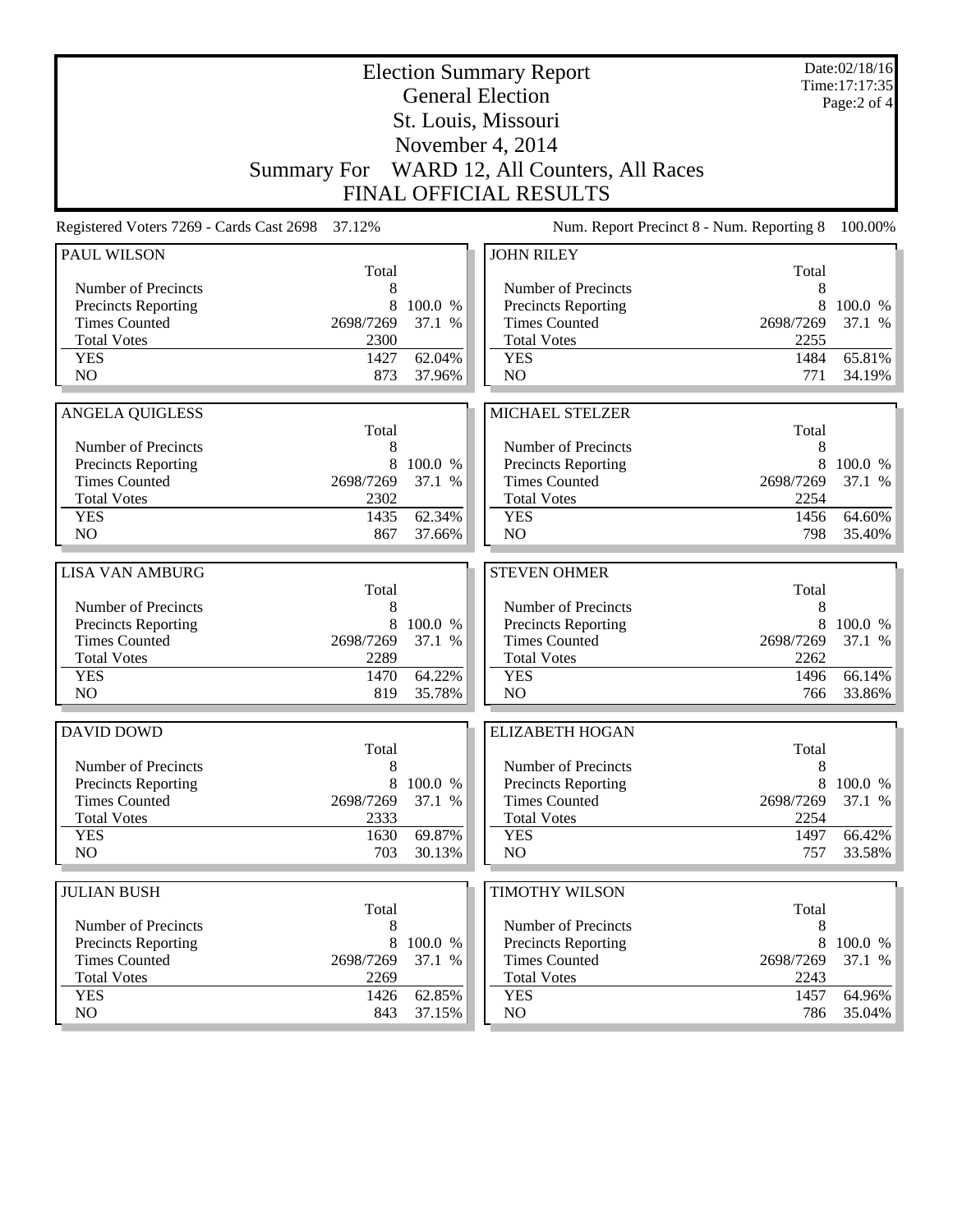| <b>Election Summary Report</b><br><b>General Election</b> |                   |         |                                              |                   | Date:02/18/16<br>Time: 17:17:35<br>Page: 3 of 4 |
|-----------------------------------------------------------|-------------------|---------|----------------------------------------------|-------------------|-------------------------------------------------|
|                                                           |                   |         | St. Louis, Missouri                          |                   |                                                 |
|                                                           |                   |         | November 4, 2014                             |                   |                                                 |
|                                                           |                   |         | Summary For WARD 12, All Counters, All Races |                   |                                                 |
|                                                           |                   |         | <b>FINAL OFFICIAL RESULTS</b>                |                   |                                                 |
| Registered Voters 7269 - Cards Cast 2698                  | 37.12%            |         | Num. Report Precinct 8 - Num. Reporting 8    |                   | 100.00%                                         |
| PAULA BRYANT                                              | Total             |         | <b>CON AMEND 2</b>                           | Total             |                                                 |
| Number of Precincts                                       | 8                 |         | Number of Precincts                          | 8                 |                                                 |
| <b>Precincts Reporting</b>                                | 8                 | 100.0 % | <b>Precincts Reporting</b>                   | 8                 | 100.0 %                                         |
| <b>Times Counted</b>                                      | 2698/7269         | 37.1 %  | <b>Times Counted</b>                         | 2698/7269         | 37.1 %                                          |
| <b>Total Votes</b>                                        | 2242              |         | <b>Total Votes</b>                           | 2599              |                                                 |
| <b>YES</b>                                                | 1383              | 61.69%  | <b>YES</b>                                   | 1684              | 64.79%                                          |
| NO                                                        | 859               | 38.31%  | NO                                           | 915               | 35.21%                                          |
| <b>MICHAEL NOBLE</b>                                      |                   |         | <b>CON AMEND 3</b>                           |                   |                                                 |
|                                                           | Total             |         |                                              | Total             |                                                 |
| Number of Precincts                                       | 8                 |         | Number of Precincts                          | 8                 |                                                 |
| Precincts Reporting                                       | 8                 | 100.0 % | Precincts Reporting                          | 8                 | 100.0 %                                         |
| <b>Times Counted</b>                                      | 2698/7269         | 37.1 %  | <b>Times Counted</b>                         | 2698/7269         | 37.1 %                                          |
| <b>Total Votes</b>                                        | 2230              |         | <b>Total Votes</b>                           | 2643              |                                                 |
| <b>YES</b>                                                | 1420              | 63.68%  | <b>YES</b>                                   | 549               | 20.77%                                          |
| NO                                                        | 810               | 36.32%  | N <sub>O</sub>                               | 2094              | 79.23%                                          |
| <b>THERESA BURKE</b>                                      |                   |         | CON AMEND 6                                  |                   |                                                 |
|                                                           | Total             |         |                                              | Total             |                                                 |
| Number of Precincts                                       | 8                 |         | Number of Precincts                          | 8                 |                                                 |
| <b>Precincts Reporting</b>                                | 8                 | 100.0 % | Precincts Reporting                          | 8                 | 100.0 %                                         |
| <b>Times Counted</b>                                      | 2698/7269         | 37.1 %  | <b>Times Counted</b>                         | 2698/7269         | 37.1 %                                          |
| <b>Total Votes</b><br><b>YES</b>                          | 2242<br>1447      | 64.54%  | <b>Total Votes</b><br><b>YES</b>             | 2591<br>690       | 26.63%                                          |
| N <sub>O</sub>                                            | 795               | 35.46%  | NO                                           | 1901              | 73.37%                                          |
|                                                           |                   |         |                                              |                   |                                                 |
| <b>BARBARA PEEBLES</b>                                    |                   |         | <b>CON AMEND 10</b>                          |                   |                                                 |
|                                                           | Total             |         |                                              | Total             |                                                 |
| Number of Precincts                                       | 8                 |         | Number of Precincts                          | 8                 |                                                 |
| <b>Precincts Reporting</b>                                | 8                 | 100.0 % | <b>Precincts Reporting</b>                   | 8                 | 100.0 %                                         |
| <b>Times Counted</b><br><b>Total Votes</b>                | 2698/7269         | 37.1 %  | <b>Times Counted</b>                         | 2698/7269         | 37.1 %                                          |
| <b>YES</b>                                                | 2263<br>1248      | 55.15%  | <b>Total Votes</b><br><b>YES</b>             | 2559<br>1165      | 45.53%                                          |
| NO                                                        | 1015              | 44.85%  | NO                                           | 1394              | 54.47%                                          |
|                                                           |                   |         |                                              |                   |                                                 |
| <b>CHRIS MCGRAUGH</b>                                     |                   |         | <b>BOARD OF ED</b>                           |                   |                                                 |
|                                                           | Total             |         |                                              | Total             |                                                 |
| Number of Precincts                                       | 8                 |         | Number of Precincts                          | 8                 |                                                 |
| <b>Precincts Reporting</b>                                | 8                 | 100.0 % | <b>Precincts Reporting</b>                   | 8                 | 100.0 %                                         |
| <b>Times Counted</b><br><b>Total Votes</b>                | 2698/7269<br>2211 | 37.1 %  | <b>Times Counted</b><br><b>Total Votes</b>   | 2698/7269<br>2992 | 37.1 %                                          |
| <b>YES</b>                                                | 1423              | 64.36%  | <b>BILL HAAS</b>                             | 1510              | 50.47%                                          |
| NO                                                        | 788               | 35.64%  | <b>DONNA JONES</b>                           | 1366              | 45.66%                                          |
|                                                           |                   |         | Write-in Votes                               | 116               | $3.88\%$                                        |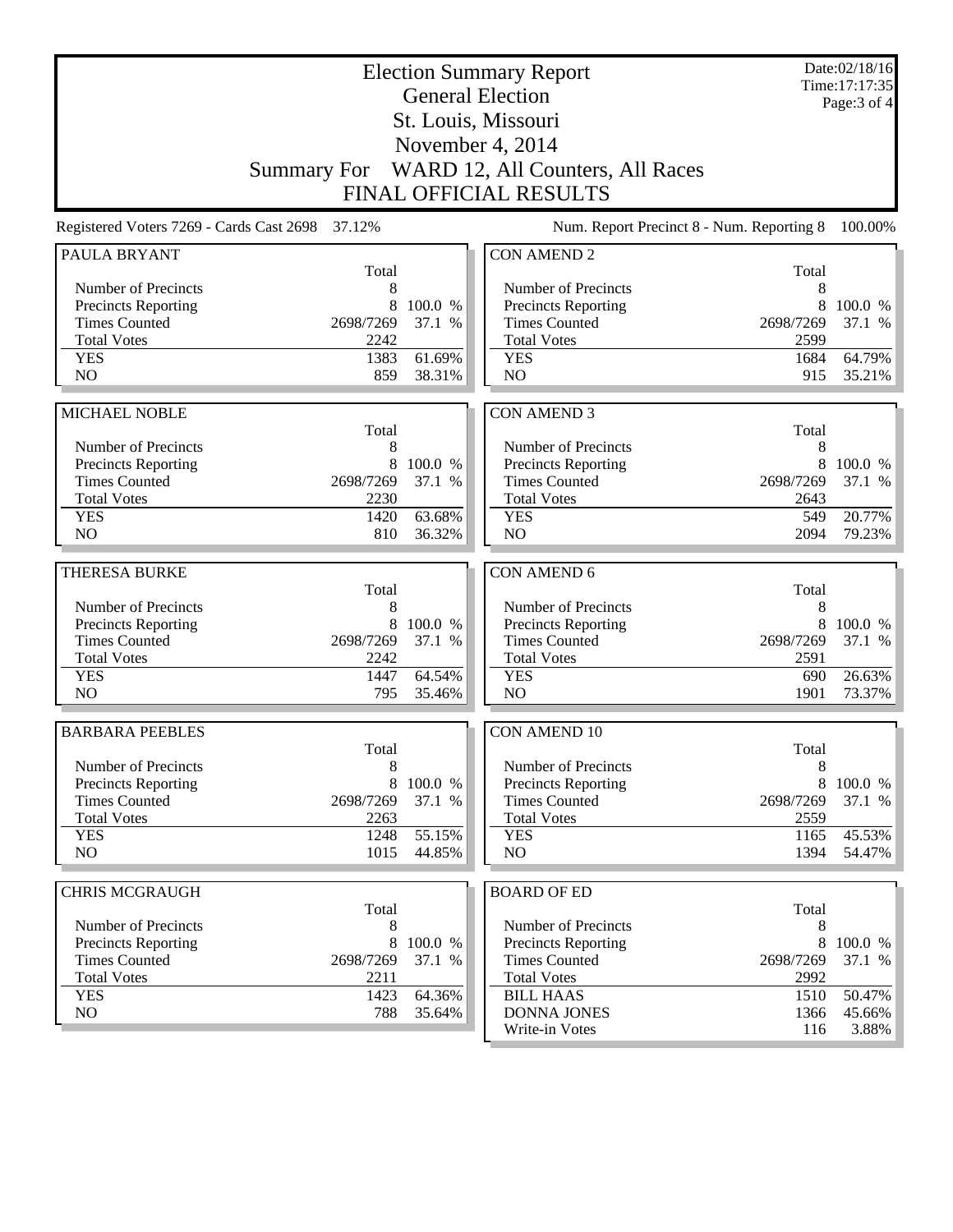Date:02/18/16 Time:17:17:35 Page:4 of 4

## Election Summary Report General Election St. Louis, Missouri November 4, 2014 Summary For WARD 12, All Counters, All Races FINAL OFFICIAL RESULTS

| <b>CHARTER AMEND</b>       |                  |            |
|----------------------------|------------------|------------|
|                            | Total            |            |
| Number of Precincts        | 8                |            |
| <b>Precincts Reporting</b> | 8                | 100.0 %    |
| Times Counted              | 2698/7269 37.1 % |            |
| <b>Total Votes</b>         | 2553             |            |
| YES                        | 1786             | 69.96%     |
| NO.                        |                  | 767 30.04% |
|                            |                  |            |

Registered Voters 7269 - Cards Cast 2698 37.12% Num. Report Precinct 8 - Num. Reporting 8 100.00%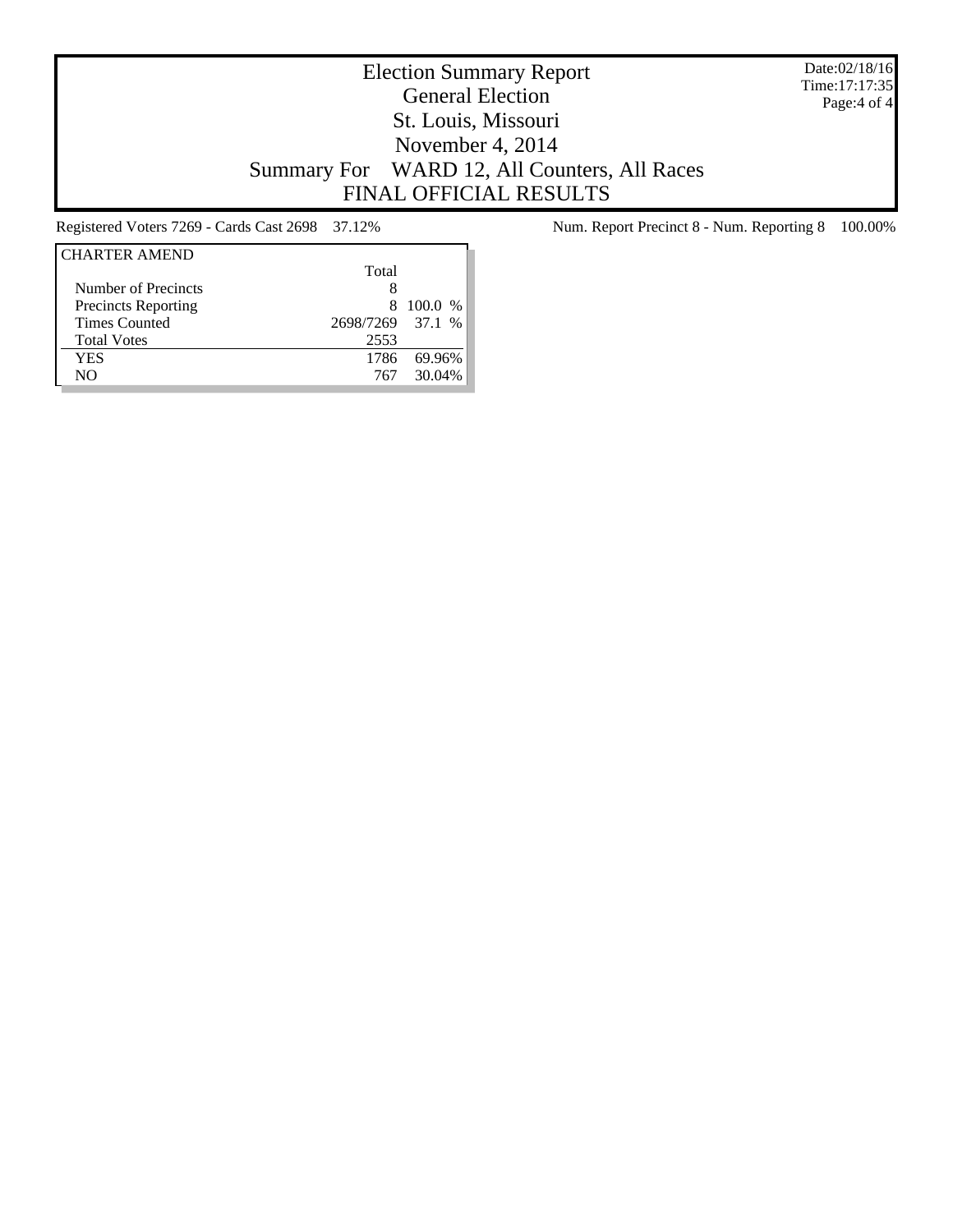|                                                 |                         | <b>Election Summary Report</b> |                                             |                |                   |
|-------------------------------------------------|-------------------------|--------------------------------|---------------------------------------------|----------------|-------------------|
|                                                 | <b>General Election</b> |                                |                                             |                |                   |
|                                                 |                         |                                | St. Louis, Missouri                         |                | Page:1 of $3$     |
|                                                 |                         |                                | November 4, 2014                            |                |                   |
|                                                 |                         |                                |                                             |                |                   |
|                                                 | <b>Summary For</b>      |                                | WARD 13, All Counters, All Races            |                |                   |
|                                                 |                         |                                | <b>FINAL OFFICIAL RESULTS</b>               |                |                   |
| Registered Voters 6324 - Cards Cast 2119 33.51% |                         |                                | Num. Report Precinct 6 - Num. Reporting 6   |                | 100.00%           |
| <b>STATE AUDITOR</b>                            |                         |                                | <b>COLL OF REV</b>                          |                |                   |
|                                                 | Total                   |                                |                                             | Total          |                   |
| Number of Precincts                             | 6                       |                                | Number of Precincts                         | 6              |                   |
| <b>Precincts Reporting</b>                      | 6                       | 100.0 %                        | Precincts Reporting                         | 6              | 100.0 %           |
| <b>Times Counted</b><br><b>Total Votes</b>      | 2119/6324<br>1814       | 33.5 %                         | <b>Times Counted</b><br><b>Total Votes</b>  | 2119/6324      | 33.5 %            |
| TOM SCHWEICH                                    | 1036                    | 57.11%                         | <b>GREGORY FX DALY</b>                      | 1830<br>1784   | 97.49%            |
| <b>SEAN OTOOLE</b>                              | 610                     | 33.63%                         | Write-in Votes                              | 46             | 2.51%             |
| <b>RODNEY FARTHING</b>                          | 140                     | 7.72%                          |                                             |                |                   |
| Write-in Votes                                  | 28                      | 1.54%                          | LIC COLLECTOR                               |                |                   |
|                                                 |                         |                                |                                             | Total          |                   |
| US REP 1                                        |                         |                                | Number of Precincts                         | 6              |                   |
|                                                 | Total                   |                                | Precincts Reporting                         |                | 6 100.0 %         |
| Number of Precincts                             | 6                       |                                | <b>Times Counted</b>                        | 2119/6324      | 33.5 %            |
| <b>Precincts Reporting</b>                      | 6                       | 100.0 %                        | <b>Total Votes</b>                          | 1879           |                   |
| <b>Times Counted</b>                            | 2119/6324               | 33.5 %                         | <b>MAVIS THOMPSON</b>                       | 1336           | 71.10%            |
| <b>Total Votes</b>                              | 2028                    |                                | DON DE VIVO                                 | 531            | 28.26%            |
| <b>LACY CLAY</b>                                | 1113                    | 54.88%                         | Write-in Votes                              | 12             | $0.64\%$          |
| <b>DANIEL ELDER</b>                             | 717                     | 35.36%                         |                                             |                |                   |
| ROBB CUNNINGHAM                                 | 188                     | 9.27%                          | <b>REC OF DEEDS</b>                         |                |                   |
| Write-in Votes                                  | 10                      | 0.49%                          |                                             | Total          |                   |
|                                                 |                         |                                | Number of Precincts                         | 6              |                   |
| <b>ST SENATE 4</b>                              |                         |                                | Precincts Reporting                         | 6              | 100.0 %           |
|                                                 | Total                   |                                | <b>Times Counted</b>                        | 2119/6324      | 33.5 %            |
| Number of Precincts                             | 4                       |                                | <b>Total Votes</b>                          | 2047           |                   |
| <b>Precincts Reporting</b>                      |                         | 4 100.0 %                      | <b>SHARON CARPENTER</b>                     | 960            | 46.90%            |
| <b>Times Counted</b>                            | 1817/5190               | 35.0 %                         | <b>ERIK SHELQUIST</b>                       | 432            | 21.10%            |
| <b>Total Votes</b>                              | 1724                    |                                | <b>JENNIFER FLORIDA</b>                     | 651            | 31.80%            |
| <b>JOE KEAVENY</b>                              | 1110                    | 64.39%                         | Write-in Votes                              | 4              | 0.20%             |
| <b>COURTNEY BLUNT</b>                           | 606                     | 35.15%                         |                                             |                |                   |
| Write-in Votes                                  | 8                       | 0.46%                          | <b>LAURA STITH</b>                          |                |                   |
|                                                 |                         |                                |                                             | Total          |                   |
| ST REP 81                                       |                         |                                | Number of Precincts                         | 6              |                   |
| Number of Precincts                             | Total                   |                                | Precincts Reporting<br><b>Times Counted</b> | 6<br>2119/6324 | 100.0 %<br>33.5 % |
| <b>Precincts Reporting</b>                      | 5<br>5                  | 100.0 %                        | <b>Total Votes</b>                          | 1796           |                   |
| <b>Times Counted</b>                            | 1616/4843               | 33.4 %                         | <b>YES</b>                                  | 1184           | 65.92%            |
| <b>Total Votes</b>                              | 1519                    |                                | NO                                          | 612            | 34.08%            |
| <b>JACOB HUMMEL</b>                             | 1161                    | 76.43%                         |                                             |                |                   |
| <b>LISA SCHAPER</b>                             | 349                     | 22.98%                         | PAUL WILSON                                 |                |                   |
| Write-in Votes                                  | 9                       | 0.59%                          |                                             | Total          |                   |
|                                                 |                         |                                | Number of Precincts                         | 6              |                   |
| ST REP 82                                       |                         |                                | <b>Precincts Reporting</b>                  | 6              | 100.0 %           |
|                                                 | Total                   |                                | <b>Times Counted</b>                        | 2119/6324      | 33.5 %            |
| Number of Precincts                             |                         |                                | <b>Total Votes</b>                          | 1774           |                   |
| <b>Precincts Reporting</b>                      |                         | 1 100.0 %                      | <b>YES</b>                                  | 1121           | 63.19%            |
| <b>Times Counted</b>                            | 503/1481                | 34.0 %                         | NO                                          | 653            | 36.81%            |
| <b>Total Votes</b>                              | 487                     |                                |                                             |                |                   |
| MICHELE KRATKY                                  | 370                     | 75.98%                         |                                             |                |                   |
| <b>JAKE KOEHR</b>                               | 114                     | 23.41%                         |                                             |                |                   |
| Write-in Votes                                  | 3                       | 0.62%                          |                                             |                |                   |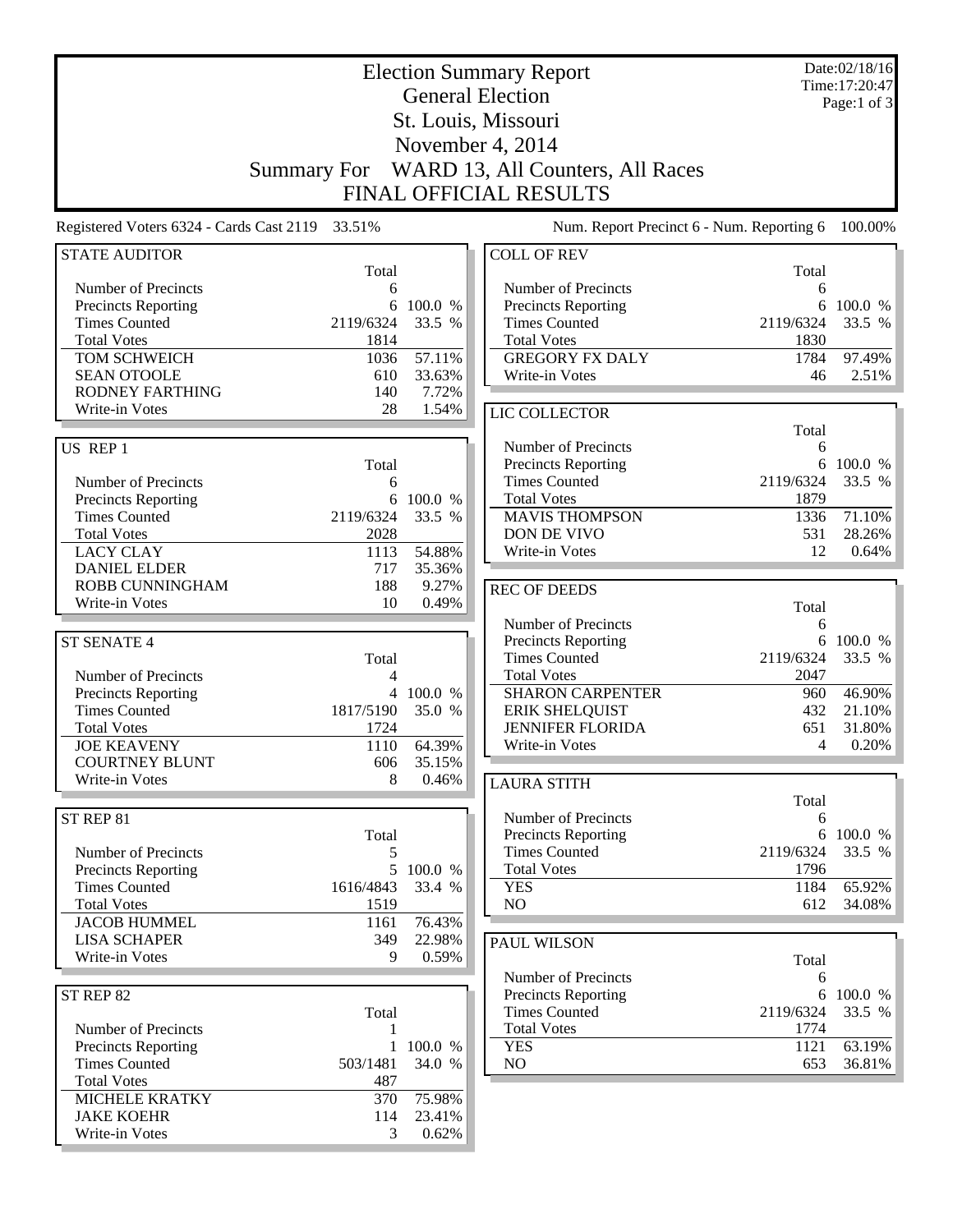| <b>Election Summary Report</b><br><b>General Election</b><br>St. Louis, Missouri |                   |           |                                              |                   | Date:02/18/16<br>Time: 17:20:47<br>Page: $2$ of $3$ |
|----------------------------------------------------------------------------------|-------------------|-----------|----------------------------------------------|-------------------|-----------------------------------------------------|
|                                                                                  |                   |           | November 4, 2014                             |                   |                                                     |
|                                                                                  |                   |           | Summary For WARD 13, All Counters, All Races |                   |                                                     |
|                                                                                  |                   |           | <b>FINAL OFFICIAL RESULTS</b>                |                   |                                                     |
| Registered Voters 6324 - Cards Cast 2119                                         | 33.51%            |           | Num. Report Precinct 6 - Num. Reporting 6    |                   | 100.00%                                             |
| <b>ANGELA QUIGLESS</b>                                                           |                   |           | <b>MICHAEL STELZER</b>                       |                   |                                                     |
| Number of Precincts                                                              | Total<br>6        |           | Number of Precincts                          | Total<br>6        |                                                     |
| <b>Precincts Reporting</b>                                                       | 6                 | 100.0 %   | <b>Precincts Reporting</b>                   | 6                 | 100.0 %                                             |
| <b>Times Counted</b>                                                             | 2119/6324         | 33.5 %    | <b>Times Counted</b>                         | 2119/6324         | 33.5 %                                              |
| <b>Total Votes</b>                                                               | 1761              |           | <b>Total Votes</b>                           | 1731              |                                                     |
| <b>YES</b>                                                                       | 1134              | 64.40%    | <b>YES</b>                                   | 1117              | 64.53%                                              |
| N <sub>O</sub>                                                                   | 627               | 35.60%    | N <sub>O</sub>                               | 614               | 35.47%                                              |
| <b>LISA VAN AMBURG</b>                                                           |                   |           | <b>STEVEN OHMER</b>                          |                   |                                                     |
|                                                                                  | Total             |           |                                              | Total             |                                                     |
| Number of Precincts                                                              | 6                 |           | Number of Precincts                          | 6                 |                                                     |
| <b>Precincts Reporting</b>                                                       | 6                 | 100.0 %   | Precincts Reporting                          | 6                 | 100.0 %                                             |
| <b>Times Counted</b>                                                             | 2119/6324         | 33.5 %    | <b>Times Counted</b>                         | 2119/6324         | 33.5 %                                              |
| <b>Total Votes</b>                                                               | 1758              |           | <b>Total Votes</b>                           | 1740              |                                                     |
| <b>YES</b>                                                                       | 1165              | 66.27%    | <b>YES</b>                                   | 1126              | 64.71%                                              |
| NO                                                                               | 593               | 33.73%    | NO                                           | 614               | 35.29%                                              |
| <b>DAVID DOWD</b>                                                                |                   |           | <b>ELIZABETH HOGAN</b>                       |                   |                                                     |
|                                                                                  | Total             |           |                                              | Total             |                                                     |
| Number of Precincts                                                              | 6                 |           | Number of Precincts                          | 6                 |                                                     |
| <b>Precincts Reporting</b>                                                       | 6                 | 100.0 %   | Precincts Reporting                          | 6                 | 100.0 %                                             |
| <b>Times Counted</b>                                                             | 2119/6324         | 33.5 %    | <b>Times Counted</b>                         | 2119/6324         | 33.5 %                                              |
| <b>Total Votes</b>                                                               | 1818              |           | <b>Total Votes</b>                           | 1739              |                                                     |
| <b>YES</b>                                                                       | 1297              | 71.34%    | <b>YES</b>                                   | 1164              | 66.94%                                              |
| N <sub>O</sub>                                                                   | 521               | 28.66%    | NO                                           | 575               | 33.06%                                              |
| <b>JULIAN BUSH</b>                                                               |                   |           | <b>TIMOTHY WILSON</b>                        |                   |                                                     |
|                                                                                  | Total             |           |                                              | Total             |                                                     |
| Number of Precincts                                                              | 6                 |           | Number of Precincts                          | 6                 |                                                     |
| <b>Precincts Reporting</b>                                                       |                   | 6 100.0 % | Precincts Reporting                          |                   | 6 100.0 %                                           |
| <b>Times Counted</b><br><b>Total Votes</b>                                       | 2119/6324         | 33.5 %    | <b>Times Counted</b><br><b>Total Votes</b>   | 2119/6324         | 33.5 %                                              |
| <b>YES</b>                                                                       | 1744<br>1097      | 62.90%    | <b>YES</b>                                   | 1731<br>1123      | 64.88%                                              |
| NO                                                                               | 647               | 37.10%    | NO                                           | 608               | $35.12\%$                                           |
|                                                                                  |                   |           |                                              |                   |                                                     |
| <b>JOHN RILEY</b>                                                                |                   |           | PAULA BRYANT                                 |                   |                                                     |
|                                                                                  | Total             |           |                                              | Total             |                                                     |
| Number of Precincts                                                              | 6                 |           | Number of Precincts                          | 6                 |                                                     |
| <b>Precincts Reporting</b>                                                       | 6                 | 100.0 %   | <b>Precincts Reporting</b>                   | 6                 | 100.0 %                                             |
| <b>Times Counted</b><br><b>Total Votes</b>                                       | 2119/6324<br>1741 | 33.5 %    | <b>Times Counted</b><br><b>Total Votes</b>   | 2119/6324<br>1745 | 33.5 %                                              |
| <b>YES</b>                                                                       | 1128              | 64.79%    | <b>YES</b>                                   | 1118              | 64.07%                                              |
|                                                                                  |                   |           |                                              |                   |                                                     |
| NO.                                                                              | 613               | 35.21%    | NO                                           | 627               | 35.93%                                              |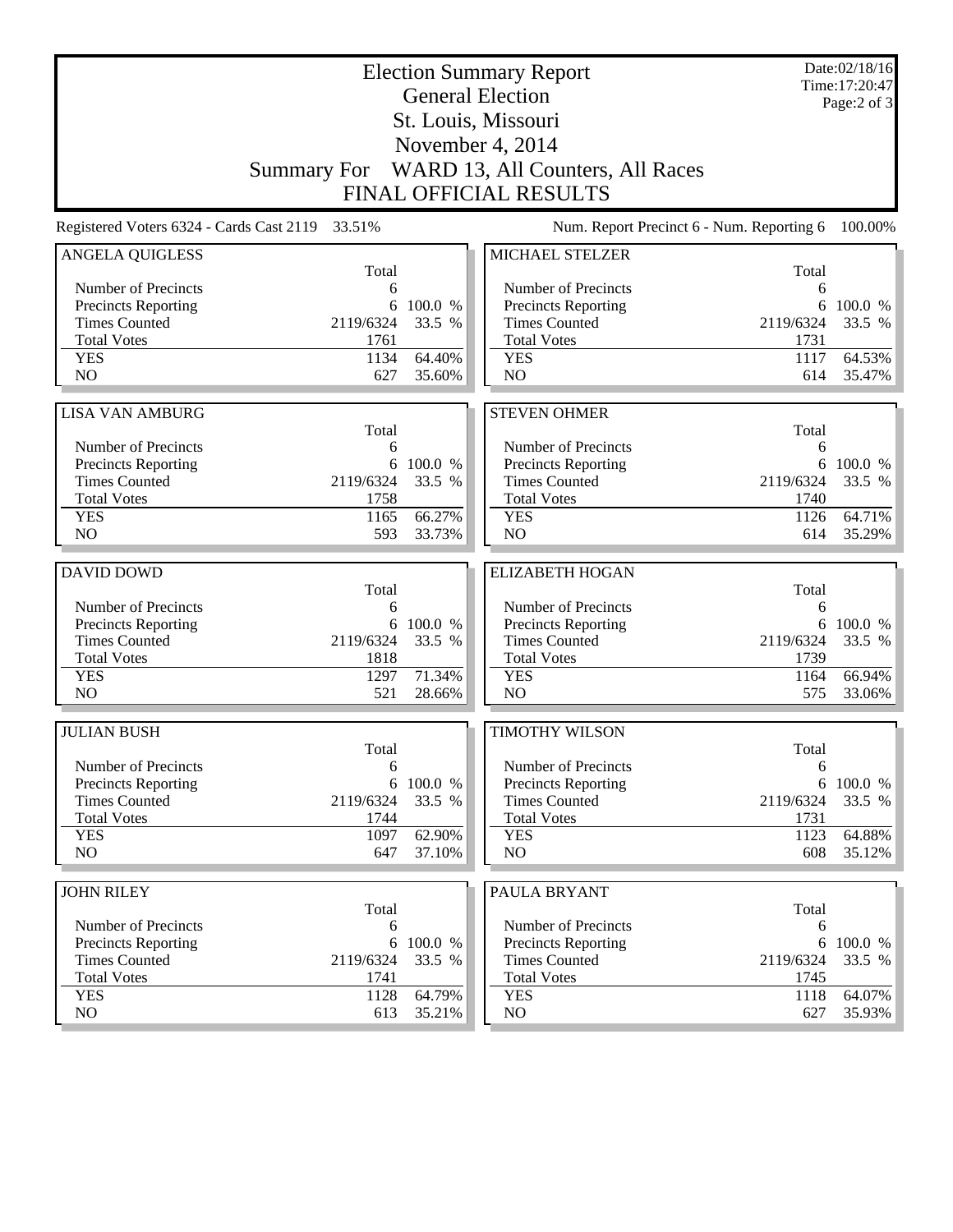| <b>Election Summary Report</b><br><b>General Election</b> |                                                                                              |                   |                                              |                | Date:02/18/16<br>Time: 17:20:47<br>Page: 3 of 3 |  |
|-----------------------------------------------------------|----------------------------------------------------------------------------------------------|-------------------|----------------------------------------------|----------------|-------------------------------------------------|--|
|                                                           |                                                                                              |                   | St. Louis, Missouri                          |                |                                                 |  |
|                                                           |                                                                                              |                   | November 4, 2014                             |                |                                                 |  |
|                                                           |                                                                                              |                   | Summary For WARD 13, All Counters, All Races |                |                                                 |  |
|                                                           |                                                                                              |                   | <b>FINAL OFFICIAL RESULTS</b>                |                |                                                 |  |
|                                                           | Registered Voters 6324 - Cards Cast 2119 33.51%<br>Num. Report Precinct 6 - Num. Reporting 6 |                   |                                              |                |                                                 |  |
| MICHAEL NOBLE                                             |                                                                                              |                   | <b>CON AMEND 3</b>                           |                |                                                 |  |
| Number of Precincts                                       | Total<br>6                                                                                   |                   | Number of Precincts                          | Total<br>6     |                                                 |  |
| <b>Precincts Reporting</b>                                | 6                                                                                            | 100.0 %           | <b>Precincts Reporting</b>                   | 6              | 100.0 %                                         |  |
| <b>Times Counted</b>                                      | 2119/6324                                                                                    | 33.5 %            | <b>Times Counted</b>                         | 2119/6324      | 33.5 %                                          |  |
| <b>Total Votes</b>                                        | 1727                                                                                         |                   | <b>Total Votes</b>                           | 2068           |                                                 |  |
| <b>YES</b>                                                | 1102                                                                                         | 63.81%            | <b>YES</b>                                   | 435            | 21.03%                                          |  |
| N <sub>O</sub>                                            | 625                                                                                          | 36.19%            | NO                                           | 1633           | 78.97%                                          |  |
| <b>THERESA BURKE</b>                                      |                                                                                              |                   | <b>CON AMEND 6</b>                           |                |                                                 |  |
|                                                           | Total                                                                                        |                   |                                              | Total          |                                                 |  |
| Number of Precincts                                       | 6                                                                                            |                   | Number of Precincts                          | 6              |                                                 |  |
| Precincts Reporting                                       | 6                                                                                            | 100.0 %           | Precincts Reporting                          | 6              | 100.0 %                                         |  |
| <b>Times Counted</b>                                      | 2119/6324                                                                                    | 33.5 %            | <b>Times Counted</b>                         | 2119/6324      | 33.5 %                                          |  |
| <b>Total Votes</b>                                        | 1734                                                                                         |                   | <b>Total Votes</b>                           | 2051           |                                                 |  |
| <b>YES</b>                                                | 1139                                                                                         | 65.69%            | <b>YES</b>                                   | 627            | 30.57%                                          |  |
| NO                                                        | 595                                                                                          | 34.31%            | N <sub>O</sub>                               | 1424           | 69.43%                                          |  |
| <b>BARBARA PEEBLES</b>                                    |                                                                                              |                   | <b>CON AMEND 10</b>                          |                |                                                 |  |
|                                                           | Total                                                                                        |                   |                                              | Total          |                                                 |  |
| Number of Precincts                                       | 6                                                                                            |                   | Number of Precincts                          | 6              |                                                 |  |
| <b>Precincts Reporting</b><br><b>Times Counted</b>        | 6<br>2119/6324                                                                               | 100.0 %<br>33.5 % | Precincts Reporting<br><b>Times Counted</b>  | 6<br>2119/6324 | 100.0 %                                         |  |
| <b>Total Votes</b>                                        | 1755                                                                                         |                   | <b>Total Votes</b>                           | 2031           | 33.5 %                                          |  |
| <b>YES</b>                                                | 1023                                                                                         | 58.29%            | <b>YES</b>                                   | 941            | 46.33%                                          |  |
| N <sub>O</sub>                                            | 732                                                                                          | 41.71%            | NO                                           | 1090           | 53.67%                                          |  |
|                                                           |                                                                                              |                   |                                              |                |                                                 |  |
| <b>CHRIS MCGRAUGH</b>                                     |                                                                                              |                   | <b>BOARD OF ED</b>                           |                |                                                 |  |
| Number of Precincts                                       | Total<br>6                                                                                   |                   | Number of Precincts                          | Total<br>6     |                                                 |  |
| <b>Precincts Reporting</b>                                |                                                                                              | 6 100.0 %         | Precincts Reporting                          | 6              | 100.0 %                                         |  |
| <b>Times Counted</b>                                      | 2119/6324                                                                                    | 33.5 %            | <b>Times Counted</b>                         | 2119/6324      | 33.5 %                                          |  |
| <b>Total Votes</b>                                        | 1713                                                                                         |                   | <b>Total Votes</b>                           | 2391           |                                                 |  |
| <b>YES</b>                                                | 1094                                                                                         | 63.86%            | <b>BILL HAAS</b>                             | 1198           | 50.10%                                          |  |
| NO                                                        | 619                                                                                          | 36.14%            | <b>DONNA JONES</b>                           | 1116           | 46.68%                                          |  |
|                                                           |                                                                                              |                   | Write-in Votes                               | 77             | 3.22%                                           |  |
| <b>CON AMEND 2</b>                                        | Total                                                                                        |                   | <b>CHARTER AMEND</b>                         |                |                                                 |  |
| Number of Precincts                                       | 6                                                                                            |                   |                                              | Total          |                                                 |  |
| <b>Precincts Reporting</b>                                |                                                                                              | 6 100.0 %         | Number of Precincts                          | 6              |                                                 |  |
| <b>Times Counted</b>                                      | 2119/6324                                                                                    | 33.5 %            | Precincts Reporting                          | 6              | 100.0 %                                         |  |
| <b>Total Votes</b>                                        | 2057                                                                                         |                   | <b>Times Counted</b>                         | 2119/6324      | 33.5 %                                          |  |
| <b>YES</b>                                                | 1356                                                                                         | 65.92%            | <b>Total Votes</b>                           | 2006           |                                                 |  |
| NO                                                        | 701                                                                                          | 34.08%            | <b>YES</b>                                   | 1368           | 68.20%                                          |  |
|                                                           |                                                                                              |                   | NO                                           | 638            | $31.80\%$                                       |  |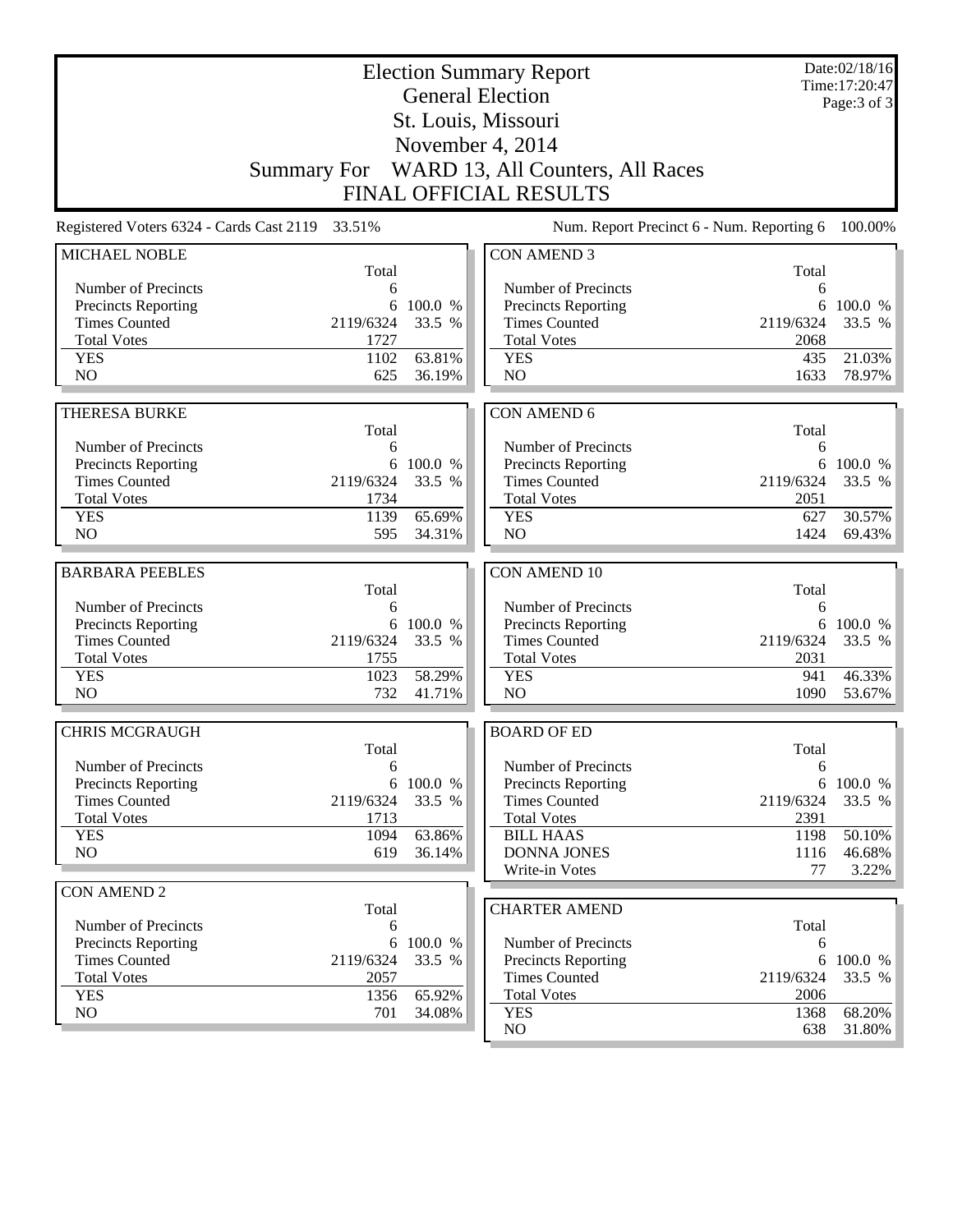|                                                    |                    |                   | <b>Election Summary Report</b>              |                   | Date:02/18/16<br>Time: 17:20:43 |
|----------------------------------------------------|--------------------|-------------------|---------------------------------------------|-------------------|---------------------------------|
| <b>General Election</b>                            |                    |                   |                                             |                   | Page:1 of $3$                   |
|                                                    |                    |                   | St. Louis, Missouri                         |                   |                                 |
|                                                    |                    |                   | November 4, 2014                            |                   |                                 |
|                                                    |                    |                   | WARD 14, All Counters, All Races            |                   |                                 |
|                                                    | <b>Summary For</b> |                   |                                             |                   |                                 |
|                                                    |                    |                   | <b>FINAL OFFICIAL RESULTS</b>               |                   |                                 |
| Registered Voters 5833 - Cards Cast 1906 32.68%    |                    |                   | Num. Report Precinct 9 - Num. Reporting 9   |                   | 100.00%                         |
| <b>STATE AUDITOR</b>                               |                    |                   | <b>COLL OF REV</b>                          |                   |                                 |
|                                                    | Total              |                   |                                             | Total             |                                 |
| Number of Precincts                                | 9                  |                   | Number of Precincts                         | 9                 |                                 |
| <b>Precincts Reporting</b><br><b>Times Counted</b> | 9<br>1906/5833     | 100.0 %<br>32.7 % | Precincts Reporting<br><b>Times Counted</b> | 9<br>1906/5833    | 100.0 %<br>32.7 %               |
| <b>Total Votes</b>                                 | 1621               |                   | <b>Total Votes</b>                          | 1640              |                                 |
| TOM SCHWEICH                                       | 840                | 51.82%            | <b>GREGORY FX DALY</b>                      | 1595              | 97.26%                          |
| <b>SEAN OTOOLE</b>                                 | 599                | 36.95%            | Write-in Votes                              | 45                | 2.74%                           |
| <b>RODNEY FARTHING</b>                             | 161                | 9.93%             |                                             |                   |                                 |
| Write-in Votes                                     | 21                 | 1.30%             | LIC COLLECTOR                               |                   |                                 |
|                                                    |                    |                   |                                             | Total             |                                 |
| US REP 1                                           |                    |                   | Number of Precincts                         | 9                 |                                 |
|                                                    | Total              |                   | <b>Precincts Reporting</b>                  | 9                 | 100.0 %                         |
| Number of Precincts                                | 9                  |                   | <b>Times Counted</b>                        | 1906/5833         | 32.7 %                          |
| Precincts Reporting                                | 9                  | 100.0 %           | <b>Total Votes</b>                          | 1684              |                                 |
| <b>Times Counted</b>                               | 1906/5833          | 32.7 %            | <b>MAVIS THOMPSON</b>                       | 1244              | 73.87%                          |
| <b>Total Votes</b>                                 | 1826               |                   | DON DE VIVO                                 | 431               | 25.59%                          |
| <b>LACY CLAY</b>                                   | 1108               | 60.68%            | Write-in Votes                              | 9                 | 0.53%                           |
| <b>DANIEL ELDER</b>                                | 549                | 30.07%            |                                             |                   |                                 |
| ROBB CUNNINGHAM<br>Write-in Votes                  | 161<br>8           | 8.82%<br>0.44%    | <b>REC OF DEEDS</b>                         |                   |                                 |
|                                                    |                    |                   | Number of Precincts                         | Total<br>9        |                                 |
| ST SENATE 4                                        |                    |                   | Precincts Reporting                         | 9                 | 100.0 %                         |
|                                                    | Total              |                   | <b>Times Counted</b>                        | 1906/5833         | 32.7 %                          |
| Number of Precincts                                | 5                  |                   | <b>Total Votes</b>                          | 1824              |                                 |
| <b>Precincts Reporting</b>                         |                    | 5 100.0 %         | <b>SHARON CARPENTER</b>                     | 873               | 47.86%                          |
| <b>Times Counted</b>                               | 1363/3855          | 35.4 %            | <b>ERIK SHELQUIST</b>                       | 324               | 17.76%                          |
| <b>Total Votes</b>                                 | 1301               |                   | <b>JENNIFER FLORIDA</b>                     | 624               | 34.21%                          |
| <b>JOE KEAVENY</b>                                 | 901                | 69.25%            | Write-in Votes                              | 3                 | 0.16%                           |
| <b>COURTNEY BLUNT</b>                              | 395                | 30.36%            |                                             |                   |                                 |
| Write-in Votes                                     | 5                  | 0.38%             | <b>LAURA STITH</b>                          |                   |                                 |
|                                                    |                    |                   |                                             | Total             |                                 |
| ST REP 81                                          |                    |                   | Number of Precincts                         | 9                 |                                 |
|                                                    | Total              |                   | Precincts Reporting<br><b>Times Counted</b> | 9                 | 100.0 %                         |
| Number of Precincts                                | 3                  | 3 100.0 %         | <b>Total Votes</b>                          | 1906/5833<br>1631 | 32.7 %                          |
| <b>Precincts Reporting</b><br><b>Times Counted</b> | 351/1137           | 30.9 %            | <b>YES</b>                                  | 1117              | 68.49%                          |
| <b>Total Votes</b>                                 | 320                |                   | NO                                          | 514               | 31.51%                          |
| <b>JACOB HUMMEL</b>                                | 226                | 70.63%            |                                             |                   |                                 |
| <b>LISA SCHAPER</b>                                | 93                 | 29.06%            | PAUL WILSON                                 |                   |                                 |
| Write-in Votes                                     | 1                  | 0.31%             |                                             | Total             |                                 |
|                                                    |                    |                   | Number of Precincts                         | 9                 |                                 |
| ST REP 82                                          |                    |                   | <b>Precincts Reporting</b>                  | 9                 | 100.0 %                         |
|                                                    | Total              |                   | <b>Times Counted</b>                        | 1906/5833         | 32.7 %                          |
| Number of Precincts                                | 6                  |                   | <b>Total Votes</b>                          | 1602              |                                 |
| <b>Precincts Reporting</b>                         | 6                  | 100.0 %           | <b>YES</b>                                  | 1058              | 66.04%                          |
| <b>Times Counted</b>                               | 1555/4696          | 33.1 %            | NO                                          | 544               | 33.96%                          |
| <b>Total Votes</b>                                 | 1487               |                   |                                             |                   |                                 |
| <b>MICHELE KRATKY</b>                              | 1116               | 75.05%            |                                             |                   |                                 |
| <b>JAKE KOEHR</b>                                  | 363<br>8           | 24.41%            |                                             |                   |                                 |
| Write-in Votes                                     |                    | 0.54%             |                                             |                   |                                 |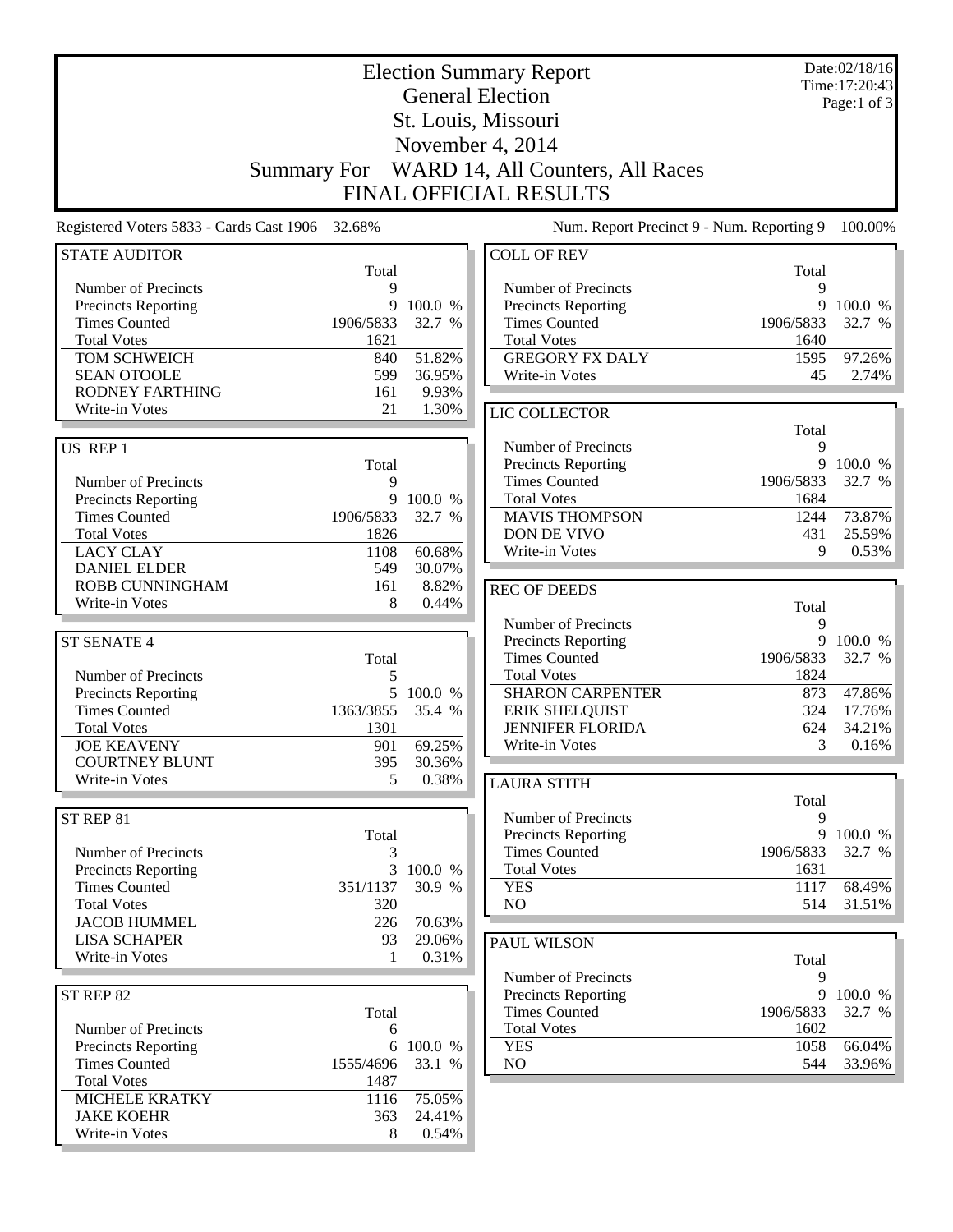| <b>Election Summary Report</b><br><b>General Election</b> |                   |                  |                                                   |                   | Date:02/18/16<br>Time:17:20:43<br>Page: $2$ of $3$ |
|-----------------------------------------------------------|-------------------|------------------|---------------------------------------------------|-------------------|----------------------------------------------------|
|                                                           |                   |                  | St. Louis, Missouri                               |                   |                                                    |
|                                                           |                   |                  | November 4, 2014                                  |                   |                                                    |
|                                                           |                   |                  | Summary For WARD 14, All Counters, All Races      |                   |                                                    |
|                                                           |                   |                  | <b>FINAL OFFICIAL RESULTS</b>                     |                   |                                                    |
| Registered Voters 5833 - Cards Cast 1906                  | 32.68%            |                  | Num. Report Precinct 9 - Num. Reporting 9         |                   | 100.00%                                            |
| <b>ANGELA QUIGLESS</b>                                    | Total             |                  | MICHAEL STELZER                                   | Total             |                                                    |
| Number of Precincts                                       | 9                 |                  | Number of Precincts                               | 9                 |                                                    |
| <b>Precincts Reporting</b>                                | 9                 | 100.0 %          | <b>Precincts Reporting</b>                        | 9                 | 100.0 %                                            |
| <b>Times Counted</b>                                      | 1906/5833         | 32.7 %           | <b>Times Counted</b>                              | 1906/5833         | 32.7 %                                             |
| <b>Total Votes</b>                                        | 1620              |                  | <b>Total Votes</b>                                | 1565              |                                                    |
| <b>YES</b>                                                | 1089              | 67.22%           | <b>YES</b>                                        | 1018              | 65.05%                                             |
| NO                                                        | 531               | 32.78%           | NO                                                | 547               | 34.95%                                             |
| <b>LISA VAN AMBURG</b>                                    |                   |                  | <b>STEVEN OHMER</b>                               |                   |                                                    |
|                                                           | Total             |                  |                                                   | Total             |                                                    |
| Number of Precincts                                       | 9                 |                  | Number of Precincts                               | 9                 |                                                    |
| <b>Precincts Reporting</b>                                |                   | 9 100.0 %        | <b>Precincts Reporting</b>                        | 9                 | 100.0 %                                            |
| <b>Times Counted</b>                                      | 1906/5833         | 32.7 %           | <b>Times Counted</b>                              | 1906/5833         | 32.7 %                                             |
| <b>Total Votes</b>                                        | 1611              |                  | <b>Total Votes</b>                                | 1574              |                                                    |
| <b>YES</b><br>NO                                          | 1093<br>518       | 67.85%<br>32.15% | <b>YES</b><br>N <sub>O</sub>                      | 1036<br>538       | 65.82%<br>34.18%                                   |
|                                                           |                   |                  |                                                   |                   |                                                    |
| <b>DAVID DOWD</b>                                         |                   |                  | <b>ELIZABETH HOGAN</b>                            |                   |                                                    |
|                                                           | Total             |                  |                                                   | Total             |                                                    |
| Number of Precincts                                       | 9                 |                  | Number of Precincts                               | 9                 |                                                    |
| <b>Precincts Reporting</b><br><b>Times Counted</b>        | 9                 | 100.0 %          | Precincts Reporting                               |                   |                                                    |
|                                                           |                   |                  |                                                   | 9                 | 100.0 %                                            |
|                                                           | 1906/5833         | 32.7 %           | <b>Times Counted</b>                              | 1906/5833         | 32.7 %                                             |
| <b>Total Votes</b>                                        | 1623              |                  | <b>Total Votes</b>                                | 1572              |                                                    |
| <b>YES</b><br>N <sub>O</sub>                              | 1126<br>497       | 69.38%<br>30.62% | <b>YES</b><br>NO                                  | 1081<br>491       | 68.77%<br>31.23%                                   |
|                                                           |                   |                  |                                                   |                   |                                                    |
| <b>JULIAN BUSH</b>                                        |                   |                  | <b>TIMOTHY WILSON</b>                             |                   |                                                    |
|                                                           | Total             |                  |                                                   | Total             |                                                    |
| Number of Precincts                                       | 9                 |                  | Number of Precincts                               | 9                 |                                                    |
| <b>Precincts Reporting</b>                                |                   | 9 100.0 %        | <b>Precincts Reporting</b>                        | 9                 | 100.0 %                                            |
| <b>Times Counted</b><br><b>Total Votes</b>                | 1906/5833<br>1578 | 32.7 %           | <b>Times Counted</b><br><b>Total Votes</b>        | 1906/5833<br>1570 | 32.7 %                                             |
| <b>YES</b>                                                | 998               | 63.24%           | <b>YES</b>                                        | 1043              | 66.43%                                             |
| NO                                                        | 580               | 36.76%           | NO                                                | 527               |                                                    |
|                                                           |                   |                  |                                                   |                   |                                                    |
| <b>JOHN RILEY</b>                                         |                   |                  | PAULA BRYANT                                      |                   |                                                    |
|                                                           | Total<br>9        |                  |                                                   | Total<br>9        |                                                    |
| Number of Precincts<br><b>Precincts Reporting</b>         | 9                 | 100.0 %          | Number of Precincts<br><b>Precincts Reporting</b> | 9                 | 100.0 %                                            |
| <b>Times Counted</b>                                      | 1906/5833         | 32.7 %           | <b>Times Counted</b>                              | 1906/5833         | 33.57%<br>32.7 %                                   |
| <b>Total Votes</b>                                        | 1569              |                  | <b>Total Votes</b>                                | 1572              |                                                    |
| <b>YES</b><br>NO                                          | 1033<br>536       | 65.84%<br>34.16% | <b>YES</b><br>NO                                  | 1051<br>521       | 66.86%<br>33.14%                                   |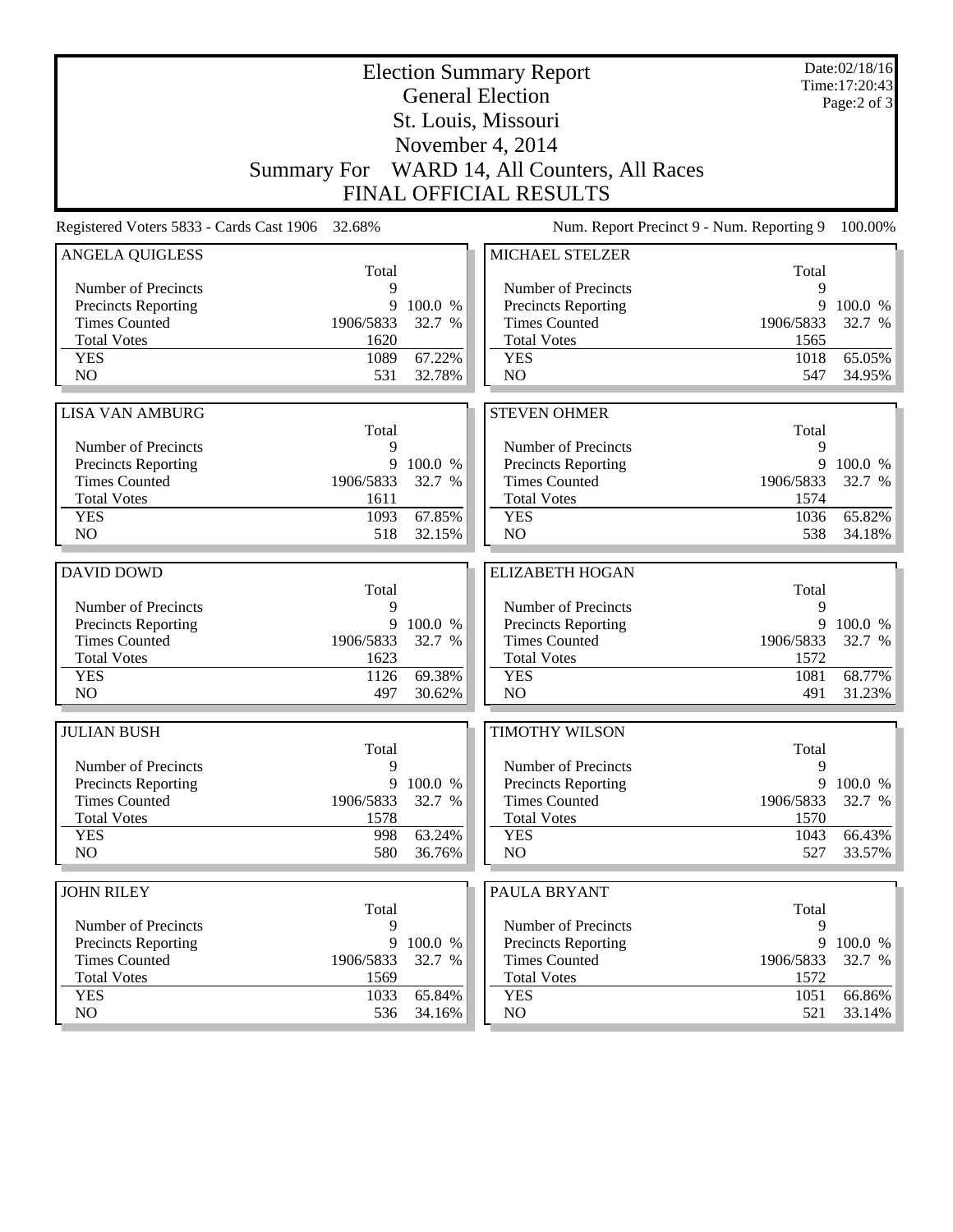|                                          | <b>Election Summary Report</b><br><b>General Election</b> |           |                                              |           | Date:02/18/16<br>Time:17:20:43<br>Page: 3 of 3 |  |
|------------------------------------------|-----------------------------------------------------------|-----------|----------------------------------------------|-----------|------------------------------------------------|--|
|                                          |                                                           |           | St. Louis, Missouri                          |           |                                                |  |
|                                          |                                                           |           | November 4, 2014                             |           |                                                |  |
|                                          |                                                           |           | Summary For WARD 14, All Counters, All Races |           |                                                |  |
|                                          |                                                           |           | <b>FINAL OFFICIAL RESULTS</b>                |           |                                                |  |
|                                          |                                                           |           |                                              |           |                                                |  |
| Registered Voters 5833 - Cards Cast 1906 | 32.68%                                                    |           | Num. Report Precinct 9 - Num. Reporting 9    |           | 100.00%                                        |  |
| MICHAEL NOBLE                            | Total                                                     |           | <b>CON AMEND 3</b>                           | Total     |                                                |  |
| Number of Precincts                      | 9                                                         |           | Number of Precincts                          | 9         |                                                |  |
| <b>Precincts Reporting</b>               | 9                                                         | 100.0 %   | Precincts Reporting                          | 9         | 100.0 %                                        |  |
| <b>Times Counted</b>                     | 1906/5833                                                 | 32.7 %    | <b>Times Counted</b>                         | 1906/5833 | 32.7 %                                         |  |
| <b>Total Votes</b>                       | 1557                                                      |           | <b>Total Votes</b>                           | 1839      |                                                |  |
| <b>YES</b>                               | 1026                                                      | 65.90%    | <b>YES</b>                                   | 478       | 25.99%                                         |  |
| N <sub>O</sub>                           | 531                                                       | 34.10%    | NO                                           | 1361      | 74.01%                                         |  |
| <b>THERESA BURKE</b>                     |                                                           |           | <b>CON AMEND 6</b>                           |           |                                                |  |
|                                          | Total                                                     |           |                                              | Total     |                                                |  |
| Number of Precincts                      | 9                                                         |           | Number of Precincts                          | 9         |                                                |  |
| <b>Precincts Reporting</b>               | 9                                                         | 100.0 %   | Precincts Reporting                          | 9         | 100.0 %                                        |  |
| <b>Times Counted</b>                     | 1906/5833                                                 | 32.7 %    | <b>Times Counted</b>                         | 1906/5833 | 32.7 %                                         |  |
| <b>Total Votes</b>                       | 1561                                                      |           | <b>Total Votes</b>                           | 1813      |                                                |  |
| <b>YES</b>                               | 1064                                                      | 68.16%    | <b>YES</b>                                   | 636       | 35.08%                                         |  |
| NO                                       | 497                                                       | 31.84%    | NO                                           | 1177      | 64.92%                                         |  |
| <b>BARBARA PEEBLES</b>                   |                                                           |           | <b>CON AMEND 10</b>                          |           |                                                |  |
|                                          | Total                                                     |           |                                              | Total     |                                                |  |
| Number of Precincts                      | 9                                                         |           | Number of Precincts                          | 9         |                                                |  |
| Precincts Reporting                      |                                                           | 9 100.0 % | Precincts Reporting                          | 9         | 100.0 %                                        |  |
| <b>Times Counted</b>                     | 1906/5833                                                 | 32.7 %    | <b>Times Counted</b>                         | 1906/5833 | 32.7 %                                         |  |
| <b>Total Votes</b>                       | 1581                                                      |           | <b>Total Votes</b>                           | 1802      |                                                |  |
| <b>YES</b>                               | 972                                                       | 61.48%    | <b>YES</b>                                   | 890       | 49.39%                                         |  |
| NO                                       | 609                                                       | 38.52%    | NO                                           | 912       | 50.61%                                         |  |
| <b>CHRIS MCGRAUGH</b>                    |                                                           |           | <b>BOARD OF ED</b>                           |           |                                                |  |
|                                          | Total                                                     |           |                                              | Total     |                                                |  |
| Number of Precincts                      | 9                                                         |           | Number of Precincts                          | 9         |                                                |  |
| <b>Precincts Reporting</b>               |                                                           | 9 100.0 % | Precincts Reporting                          | 9         | 100.0 %                                        |  |
| <b>Times Counted</b>                     | 1906/5833                                                 | 32.7 %    | <b>Times Counted</b>                         | 1906/5833 | 32.7 %                                         |  |
| <b>Total Votes</b>                       | 1544                                                      |           | <b>Total Votes</b>                           | 2197      |                                                |  |
| <b>YES</b>                               | 1016                                                      | 65.80%    | <b>BILL HAAS</b>                             | 1073      | 48.84%                                         |  |
| NO                                       | 528                                                       | 34.20%    | <b>DONNA JONES</b>                           | 1056      | 48.07%                                         |  |
|                                          |                                                           |           | Write-in Votes                               | 68        | 3.10%                                          |  |
| <b>CON AMEND 2</b>                       | Total                                                     |           | <b>CHARTER AMEND</b>                         |           |                                                |  |
| Number of Precincts                      | 9                                                         |           |                                              | Total     |                                                |  |
| Precincts Reporting                      | 9                                                         | 100.0 %   | Number of Precincts                          | 9         |                                                |  |
| <b>Times Counted</b>                     | 1906/5833                                                 | 32.7 %    | Precincts Reporting                          | 9         | 100.0 %                                        |  |
| <b>Total Votes</b>                       | 1829                                                      |           | <b>Times Counted</b>                         | 1906/5833 | 32.7 %                                         |  |
| <b>YES</b>                               | 1239                                                      | 67.74%    | <b>Total Votes</b>                           | 1773      |                                                |  |
| NO                                       | 590                                                       | 32.26%    | <b>YES</b>                                   | 1208      | 68.13%                                         |  |
|                                          |                                                           |           | NO                                           | 565       | 31.87%                                         |  |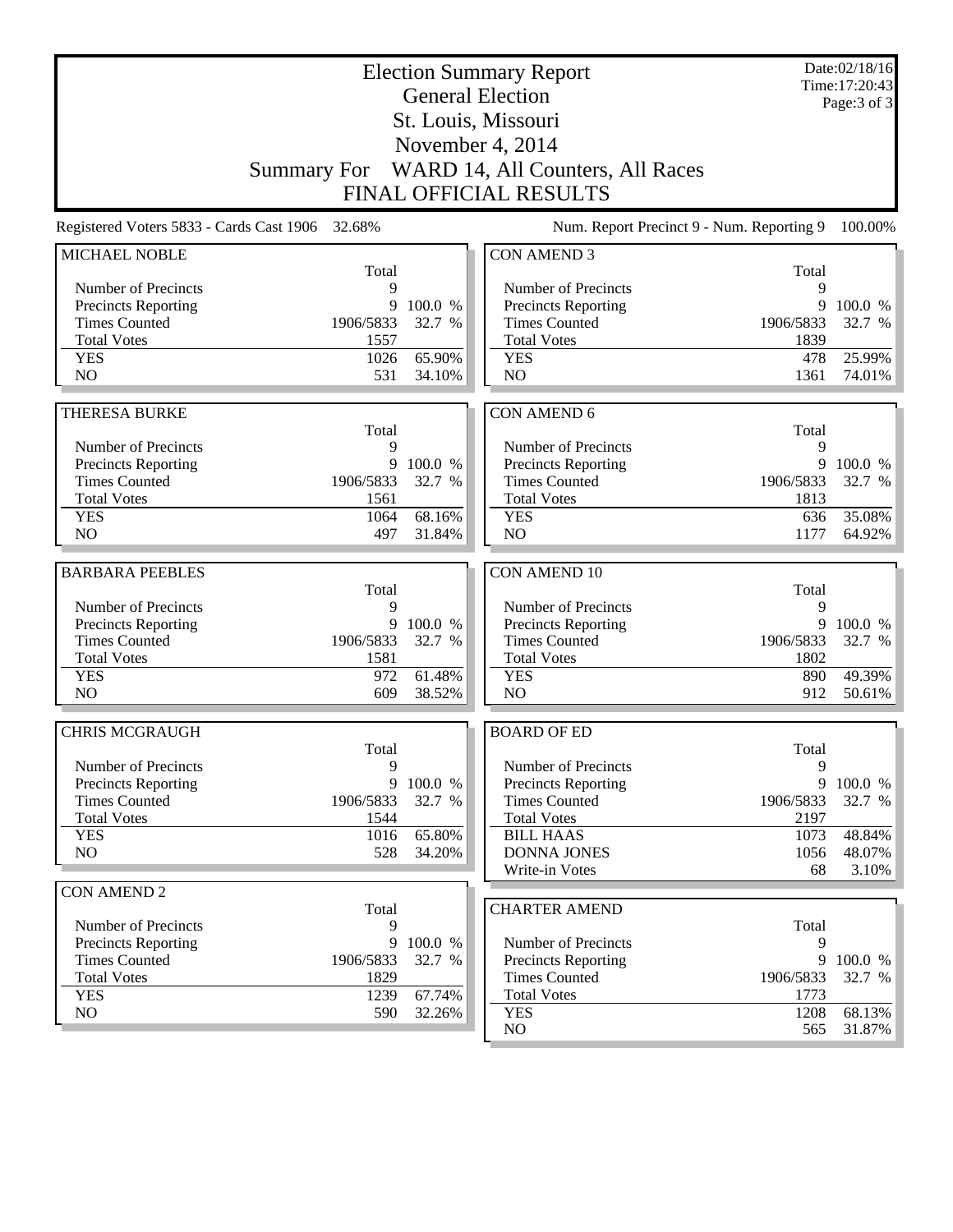|                                                 | <b>Election Summary Report</b> |                   |                                             |             | Date:02/18/16<br>Time: 17:20:39 |
|-------------------------------------------------|--------------------------------|-------------------|---------------------------------------------|-------------|---------------------------------|
|                                                 |                                |                   | <b>General Election</b>                     |             | Page:1 of $3$                   |
|                                                 |                                |                   | St. Louis, Missouri                         |             |                                 |
|                                                 |                                |                   | November 4, 2014                            |             |                                 |
|                                                 |                                |                   |                                             |             |                                 |
|                                                 | <b>Summary For</b>             |                   | WARD 15, All Counters, All Races            |             |                                 |
|                                                 |                                |                   | <b>FINAL OFFICIAL RESULTS</b>               |             |                                 |
| Registered Voters 6557 - Cards Cast 2345 35.76% |                                |                   | Num. Report Precinct 7 - Num. Reporting 7   |             | 100.00%                         |
| <b>STATE AUDITOR</b>                            |                                |                   | LIC COLLECTOR                               |             |                                 |
|                                                 | Total                          |                   |                                             | Total       |                                 |
| Number of Precincts                             |                                |                   | Number of Precincts                         | 7           |                                 |
| Precincts Reporting                             | $\overline{7}$<br>2345/6557    | 100.0 %<br>35.8 % | <b>Precincts Reporting</b>                  |             | 7 100.0 %                       |
| <b>Times Counted</b>                            |                                |                   | <b>Times Counted</b>                        | 2345/6557   | 35.8 %                          |
| <b>Total Votes</b><br>TOM SCHWEICH              | 1831<br>811                    | 44.29%            | <b>Total Votes</b><br><b>MAVIS THOMPSON</b> | 2173        | 78.46%                          |
| <b>SEAN OTOOLE</b>                              | 755                            | 41.23%            | DON DE VIVO                                 | 1705<br>454 | 20.89%                          |
| <b>RODNEY FARTHING</b>                          | 208                            | 11.36%            | Write-in Votes                              | 14          | 0.64%                           |
| Write-in Votes                                  | 57                             | 3.11%             |                                             |             |                                 |
|                                                 |                                |                   | <b>REC OF DEEDS</b>                         |             |                                 |
| US REP 1                                        |                                |                   |                                             | Total       |                                 |
|                                                 | Total                          |                   | Number of Precincts                         | 7           |                                 |
| Number of Precincts                             | 7                              |                   | Precincts Reporting                         |             | 7 100.0 %                       |
| Precincts Reporting                             | $\overline{7}$                 | 100.0 %           | <b>Times Counted</b>                        | 2345/6557   | 35.8 %                          |
| <b>Times Counted</b>                            | 2345/6557                      | 35.8 %            | <b>Total Votes</b>                          | 2290        |                                 |
| <b>Total Votes</b>                              | 2282                           |                   | <b>SHARON CARPENTER</b>                     | 889         | 38.82%                          |
| <b>LACY CLAY</b>                                | 1718                           | 75.28%            | <b>ERIK SHELQUIST</b>                       | 176         | 7.69%                           |
| <b>DANIEL ELDER</b>                             | 360                            | 15.78%            | <b>JENNIFER FLORIDA</b>                     | 1218        | 53.19%                          |
| ROBB CUNNINGHAM                                 | 192                            | 8.41%             | Write-in Votes                              | 7           | 0.31%                           |
| Write-in Votes                                  | 12                             | 0.53%             |                                             |             |                                 |
|                                                 |                                |                   | <b>LAURA STITH</b>                          |             |                                 |
| <b>ST SENATE 4</b>                              |                                |                   |                                             | Total       |                                 |
|                                                 | Total                          |                   | Number of Precincts                         | 7           |                                 |
| Number of Precincts                             | 1                              |                   | <b>Precincts Reporting</b>                  |             | 7 100.0 %                       |
| Precincts Reporting                             |                                | 100.0 %           | <b>Times Counted</b>                        | 2345/6557   | 35.8 %                          |
| <b>Times Counted</b>                            | 1/4                            | 25.0 %            | <b>Total Votes</b>                          | 1914        |                                 |
| <b>Total Votes</b>                              |                                |                   | <b>YES</b>                                  | 1421        | 74.24%                          |
| <b>JOE KEAVENY</b>                              | $\mathbf{1}$                   | 100.00%           | NO                                          | 493         | 25.76%                          |
| <b>COURTNEY BLUNT</b>                           | $\boldsymbol{0}$               | $0.00\%$          |                                             |             |                                 |
| Write-in Votes                                  | $\boldsymbol{0}$               | $0.00\%$          | PAUL WILSON                                 |             |                                 |
|                                                 |                                |                   |                                             | Total       |                                 |
| ST REP 80                                       |                                |                   | Number of Precincts                         | 7           |                                 |
|                                                 | Total                          |                   | Precincts Reporting                         |             | 7 100.0 %                       |
| Number of Precincts                             | 7                              |                   | <b>Times Counted</b>                        | 2345/6557   | 35.8 %                          |
| Precincts Reporting                             |                                | 7 100.0 %         | <b>Total Votes</b>                          | 1880        |                                 |
| <b>Times Counted</b>                            | 2345/6557                      | 35.8 %            | <b>YES</b>                                  | 1293        | 68.78%                          |
| <b>Total Votes</b>                              | 2282                           |                   | N <sub>O</sub>                              | 587         | 31.22%                          |
| MIKE COLONA                                     | 1974                           | 86.50%            |                                             |             |                                 |
| <b>MICHAEL HUETT</b>                            | 300                            | 13.15%            | <b>ANGELA QUIGLESS</b>                      |             |                                 |
| Write-in Votes                                  | 8                              | 0.35%             |                                             | Total       |                                 |
|                                                 |                                |                   | Number of Precincts                         | 7           |                                 |
| <b>COLL OF REV</b>                              |                                |                   | Precincts Reporting                         |             | 7 100.0 %                       |
|                                                 | Total                          |                   | <b>Times Counted</b>                        | 2345/6557   | 35.8 %                          |
| Number of Precincts                             | 7                              |                   | <b>Total Votes</b>                          | 1898        |                                 |
| <b>Precincts Reporting</b>                      |                                | 7 100.0 %         | <b>YES</b>                                  | 1386        | 73.02%                          |
| <b>Times Counted</b>                            | 2345/6557                      | 35.8 %            | NO                                          | 512         | 26.98%                          |
| <b>Total Votes</b>                              | 2083                           |                   |                                             |             |                                 |
| <b>GREGORY FX DALY</b>                          | 2040                           | 97.94%            |                                             |             |                                 |
| Write-in Votes                                  | 43                             | 2.06%             |                                             |             |                                 |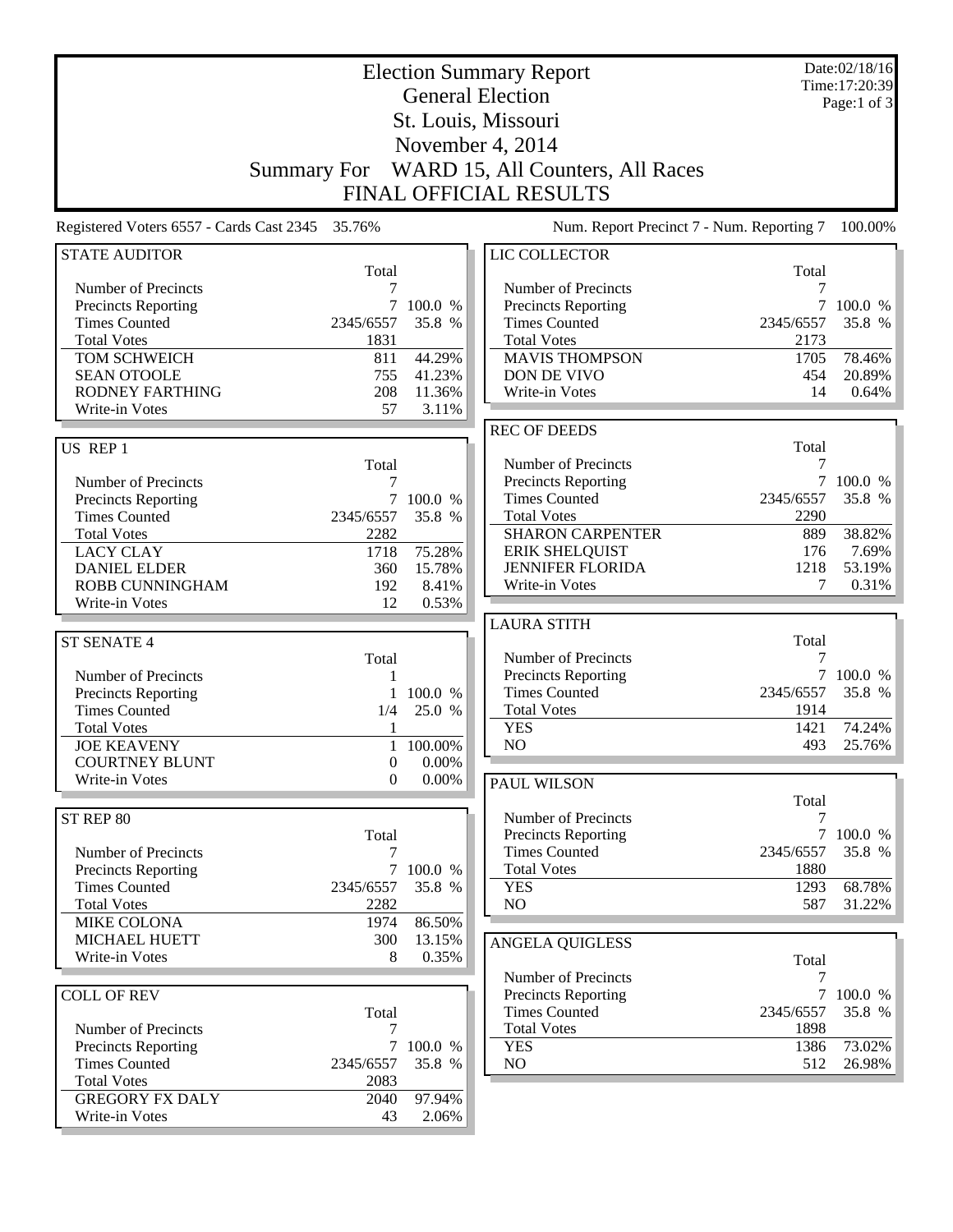|                                                   |                   |                     | <b>Election Summary Report</b><br><b>General Election</b><br>St. Louis, Missouri |                   | Date:02/18/16<br>Time: 17:20:39<br>Page: $2$ of $3$ |  |  |
|---------------------------------------------------|-------------------|---------------------|----------------------------------------------------------------------------------|-------------------|-----------------------------------------------------|--|--|
|                                                   | November 4, 2014  |                     |                                                                                  |                   |                                                     |  |  |
|                                                   |                   |                     | Summary For WARD 15, All Counters, All Races                                     |                   |                                                     |  |  |
|                                                   |                   |                     | <b>FINAL OFFICIAL RESULTS</b>                                                    |                   |                                                     |  |  |
| Registered Voters 6557 - Cards Cast 2345          | 35.76%            |                     | Num. Report Precinct 7 - Num. Reporting 7                                        |                   | 100.00%                                             |  |  |
| <b>LISA VAN AMBURG</b>                            |                   |                     | <b>STEVEN OHMER</b>                                                              |                   |                                                     |  |  |
|                                                   | Total             |                     |                                                                                  | Total             |                                                     |  |  |
| Number of Precincts<br><b>Precincts Reporting</b> | 7<br>7            | 100.0 %             | Number of Precincts<br><b>Precincts Reporting</b>                                | 7                 | 100.0 %                                             |  |  |
| <b>Times Counted</b>                              | 2345/6557         | 35.8 %              | <b>Times Counted</b>                                                             | 2345/6557         | 35.8 %                                              |  |  |
| <b>Total Votes</b>                                | 1888              |                     | <b>Total Votes</b>                                                               | 1824              |                                                     |  |  |
| <b>YES</b>                                        | 1408              | 74.58%              | <b>YES</b>                                                                       | 1300              | 71.27%                                              |  |  |
| N <sub>O</sub>                                    | 480               | 25.42%              | NO                                                                               | 524               | 28.73%                                              |  |  |
|                                                   |                   |                     |                                                                                  |                   |                                                     |  |  |
| <b>DAVID DOWD</b>                                 |                   |                     | <b>ELIZABETH HOGAN</b>                                                           |                   |                                                     |  |  |
|                                                   | Total             |                     |                                                                                  | Total             |                                                     |  |  |
| Number of Precincts                               | 7                 |                     | Number of Precincts                                                              | 7                 |                                                     |  |  |
| <b>Precincts Reporting</b>                        | $\tau$            | 100.0 %             | Precincts Reporting                                                              |                   | 7 100.0 %                                           |  |  |
| <b>Times Counted</b>                              | 2345/6557         | 35.8 %              | <b>Times Counted</b>                                                             | 2345/6557         | 35.8 %                                              |  |  |
| <b>Total Votes</b>                                | 1843              | 71.51%              | <b>Total Votes</b>                                                               | 1821              |                                                     |  |  |
| <b>YES</b><br>NO                                  | 1318<br>525       | 28.49%              | <b>YES</b><br>NO                                                                 | 1337<br>484       | 73.42%<br>26.58%                                    |  |  |
|                                                   |                   |                     |                                                                                  |                   |                                                     |  |  |
| <b>JULIAN BUSH</b>                                |                   |                     | <b>TIMOTHY WILSON</b>                                                            |                   |                                                     |  |  |
|                                                   | Total             |                     |                                                                                  | Total             |                                                     |  |  |
| Number of Precincts                               | 7                 |                     | Number of Precincts                                                              | 7                 |                                                     |  |  |
| <b>Precincts Reporting</b>                        | 7                 | 100.0 %             | Precincts Reporting                                                              | 7                 | 100.0 %                                             |  |  |
| <b>Times Counted</b>                              | 2345/6557         | 35.8 %              | <b>Times Counted</b>                                                             | 2345/6557         | 35.8 %                                              |  |  |
| <b>Total Votes</b>                                | 1822              |                     | <b>Total Votes</b>                                                               | 1792              |                                                     |  |  |
| <b>YES</b>                                        | 1261              | 69.21%              | <b>YES</b>                                                                       | 1248              | 69.64%                                              |  |  |
| NO                                                | 561               | 30.79%              | NO                                                                               | 544               | 30.36%                                              |  |  |
| <b>JOHN RILEY</b>                                 |                   |                     | PAULA BRYANT                                                                     |                   |                                                     |  |  |
|                                                   | Total             |                     |                                                                                  | Total             |                                                     |  |  |
| Number of Precincts                               | 7                 |                     | Number of Precincts                                                              | 7                 |                                                     |  |  |
| <b>Precincts Reporting</b>                        |                   | 7 100.0 %           | <b>Precincts Reporting</b>                                                       |                   | 7 100.0 %                                           |  |  |
| <b>Times Counted</b><br><b>Total Votes</b>        | 2345/6557<br>1799 | 35.8 %              | <b>Times Counted</b><br><b>Total Votes</b>                                       | 2345/6557<br>1819 | 35.8 %                                              |  |  |
| <b>YES</b>                                        | 1257              | 69.87%              | <b>YES</b>                                                                       | 1309              | 71.96%                                              |  |  |
| NO                                                | 542               | 30.13%              | NO                                                                               | 510               | $28.04\%$                                           |  |  |
|                                                   |                   |                     |                                                                                  |                   |                                                     |  |  |
| MICHAEL STELZER                                   |                   |                     | MICHAEL NOBLE                                                                    |                   |                                                     |  |  |
|                                                   | Total             |                     |                                                                                  | Total             |                                                     |  |  |
| Number of Precincts                               | 7                 |                     | Number of Precincts                                                              | 7                 |                                                     |  |  |
| Precincts Reporting<br><b>Times Counted</b>       | 2345/6557         | 7 100.0 %<br>35.8 % | <b>Precincts Reporting</b><br><b>Times Counted</b>                               | 2345/6557         | 7 100.0 %<br>35.8 %                                 |  |  |
|                                                   |                   |                     |                                                                                  |                   |                                                     |  |  |
|                                                   |                   |                     |                                                                                  |                   |                                                     |  |  |
| <b>Total Votes</b>                                | 1816              |                     | <b>Total Votes</b>                                                               | 1785              |                                                     |  |  |
| <b>YES</b><br>NO                                  | 1251<br>565       | 68.89%<br>31.11%    | <b>YES</b><br>NO                                                                 | 1235<br>550       | 69.19%<br>$30.81\%$                                 |  |  |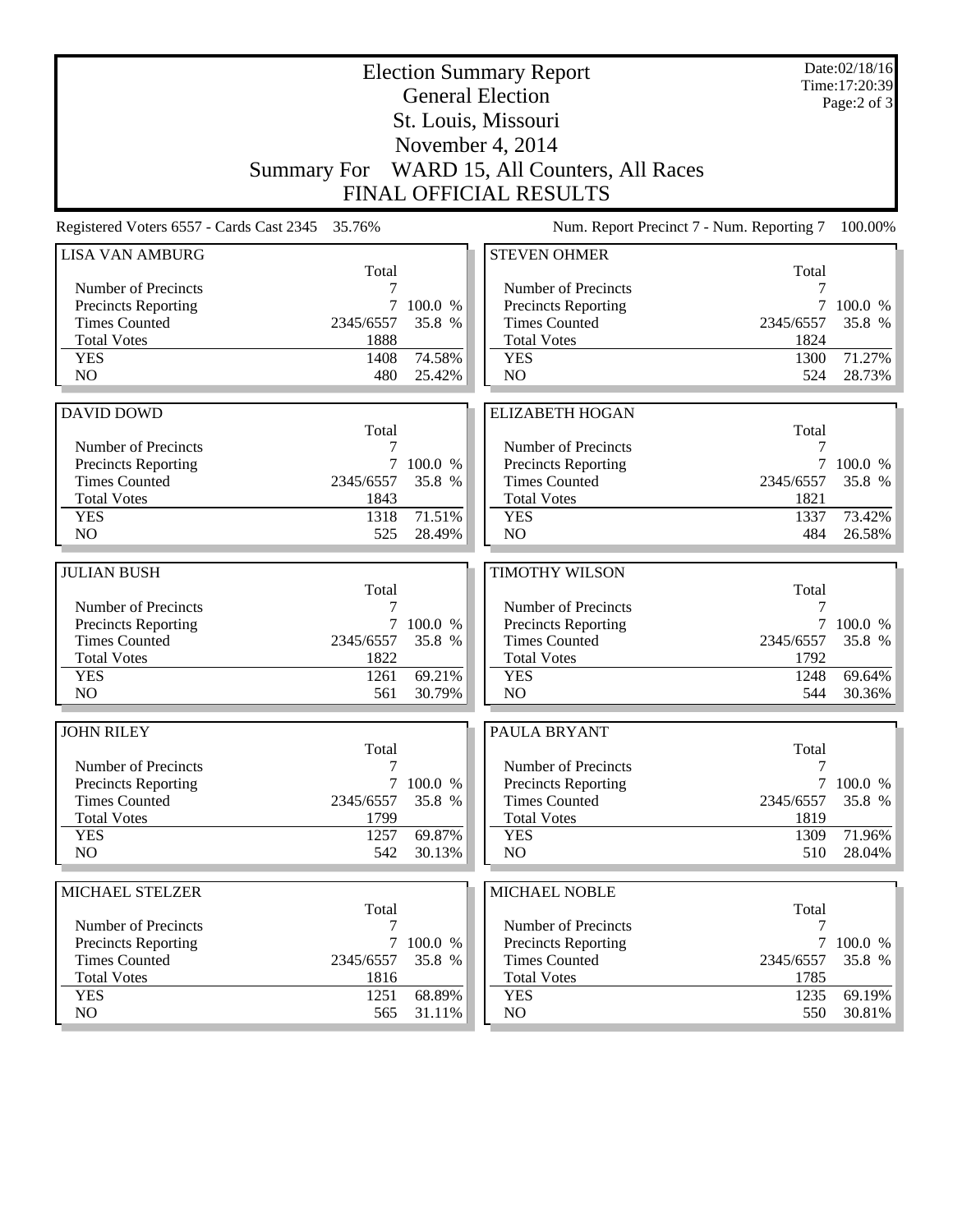|                                            | Date:02/18/16<br><b>Election Summary Report</b><br><b>General Election</b> |                                |                                                   |             |                  |  |
|--------------------------------------------|----------------------------------------------------------------------------|--------------------------------|---------------------------------------------------|-------------|------------------|--|
|                                            |                                                                            | Time: 17:20:39<br>Page: 3 of 3 |                                                   |             |                  |  |
|                                            |                                                                            |                                | St. Louis, Missouri                               |             |                  |  |
|                                            |                                                                            |                                | November 4, 2014                                  |             |                  |  |
|                                            |                                                                            |                                |                                                   |             |                  |  |
|                                            |                                                                            |                                | Summary For WARD 15, All Counters, All Races      |             |                  |  |
|                                            |                                                                            |                                | <b>FINAL OFFICIAL RESULTS</b>                     |             |                  |  |
|                                            | Registered Voters 6557 - Cards Cast 2345 35.76%                            |                                | Num. Report Precinct 7 - Num. Reporting 7         |             | 100.00%          |  |
| <b>THERESA BURKE</b>                       |                                                                            |                                | <b>CON AMEND 6</b>                                |             |                  |  |
|                                            | Total                                                                      |                                |                                                   | Total       |                  |  |
| Number of Precincts<br>Precincts Reporting | 7<br>$\tau$                                                                | 100.0 %                        | Number of Precincts<br><b>Precincts Reporting</b> |             | 7 100.0 %        |  |
| <b>Times Counted</b>                       | 2345/6557                                                                  | 35.8 %                         | <b>Times Counted</b>                              | 2345/6557   | 35.8 %           |  |
| <b>Total Votes</b>                         | 1812                                                                       |                                | <b>Total Votes</b>                                | 2271        |                  |  |
| <b>YES</b>                                 | 1308                                                                       | 72.19%                         | <b>YES</b>                                        | 640         | 28.18%           |  |
| N <sub>O</sub>                             | 504                                                                        | 27.81%                         | NO                                                | 1631        | 71.82%           |  |
|                                            |                                                                            |                                |                                                   |             |                  |  |
| <b>BARBARA PEEBLES</b>                     |                                                                            |                                | <b>CON AMEND 10</b>                               |             |                  |  |
|                                            | Total                                                                      |                                |                                                   | Total       |                  |  |
| Number of Precincts                        | 7                                                                          |                                | Number of Precincts                               | 7           |                  |  |
| Precincts Reporting                        |                                                                            | 7 100.0 %                      | <b>Precincts Reporting</b>                        |             | 7 100.0 %        |  |
| <b>Times Counted</b>                       | 2345/6557                                                                  | 35.8 %                         | <b>Times Counted</b>                              | 2345/6557   | 35.8 %           |  |
| <b>Total Votes</b>                         | 1836                                                                       |                                | <b>Total Votes</b>                                | 2261        |                  |  |
| <b>YES</b>                                 | 1225                                                                       | 66.72%                         | <b>YES</b>                                        | 670         | 29.63%           |  |
| N <sub>O</sub>                             | 611                                                                        | 33.28%                         | N <sub>O</sub>                                    | 1591        | 70.37%           |  |
|                                            |                                                                            |                                |                                                   |             |                  |  |
| <b>CHRIS MCGRAUGH</b>                      | Total                                                                      |                                | <b>BOARD OF ED</b>                                | Total       |                  |  |
| Number of Precincts                        | 7                                                                          |                                | Number of Precincts                               | 7           |                  |  |
| Precincts Reporting                        | $\tau$                                                                     | 100.0 %                        | <b>Precincts Reporting</b>                        | 7           | 100.0 %          |  |
| <b>Times Counted</b>                       | 2345/6557                                                                  | 35.8 %                         | <b>Times Counted</b>                              | 2345/6557   | 35.8 %           |  |
| <b>Total Votes</b>                         | 1789                                                                       |                                | <b>Total Votes</b>                                | 2480        |                  |  |
| <b>YES</b>                                 | 1238                                                                       | 69.20%                         | <b>BILL HAAS</b>                                  | 1150        | 46.37%           |  |
| N <sub>O</sub>                             | 551                                                                        | 30.80%                         | <b>DONNA JONES</b>                                | 1232        | 49.68%           |  |
|                                            |                                                                            |                                | Write-in Votes                                    | 98          | 3.95%            |  |
| <b>CON AMEND 2</b>                         |                                                                            |                                |                                                   |             |                  |  |
|                                            | Total                                                                      |                                | <b>CHARTER AMEND</b>                              |             |                  |  |
| Number of Precincts                        | 7                                                                          |                                |                                                   | Total       |                  |  |
| <b>Precincts Reporting</b>                 |                                                                            | 7 100.0 %                      | Number of Precincts                               | 7           |                  |  |
| <b>Times Counted</b>                       | 2345/6557                                                                  | 35.8 %                         | <b>Precincts Reporting</b>                        |             | 7 100.0 %        |  |
| <b>Total Votes</b>                         | 2284                                                                       |                                | <b>Times Counted</b>                              | 2345/6557   | 35.8 %           |  |
| <b>YES</b><br>NO                           | 967                                                                        | 42.34%                         | <b>Total Votes</b>                                | 2169        |                  |  |
|                                            | 1317                                                                       | 57.66%                         | <b>YES</b><br>NO                                  | 1236<br>933 | 56.98%<br>43.02% |  |
|                                            |                                                                            |                                |                                                   |             |                  |  |
| <b>CON AMEND 3</b>                         | Total                                                                      |                                |                                                   |             |                  |  |
| Number of Precincts                        | 7                                                                          |                                |                                                   |             |                  |  |
| Precincts Reporting                        | 7                                                                          | 100.0 %                        |                                                   |             |                  |  |
| <b>Times Counted</b>                       | 2345/6557                                                                  | 35.8 %                         |                                                   |             |                  |  |
| <b>Total Votes</b>                         | 2298                                                                       |                                |                                                   |             |                  |  |
| <b>YES</b>                                 | 330                                                                        | 14.36%                         |                                                   |             |                  |  |
| NO                                         | 1968                                                                       | 85.64%                         |                                                   |             |                  |  |
|                                            |                                                                            |                                |                                                   |             |                  |  |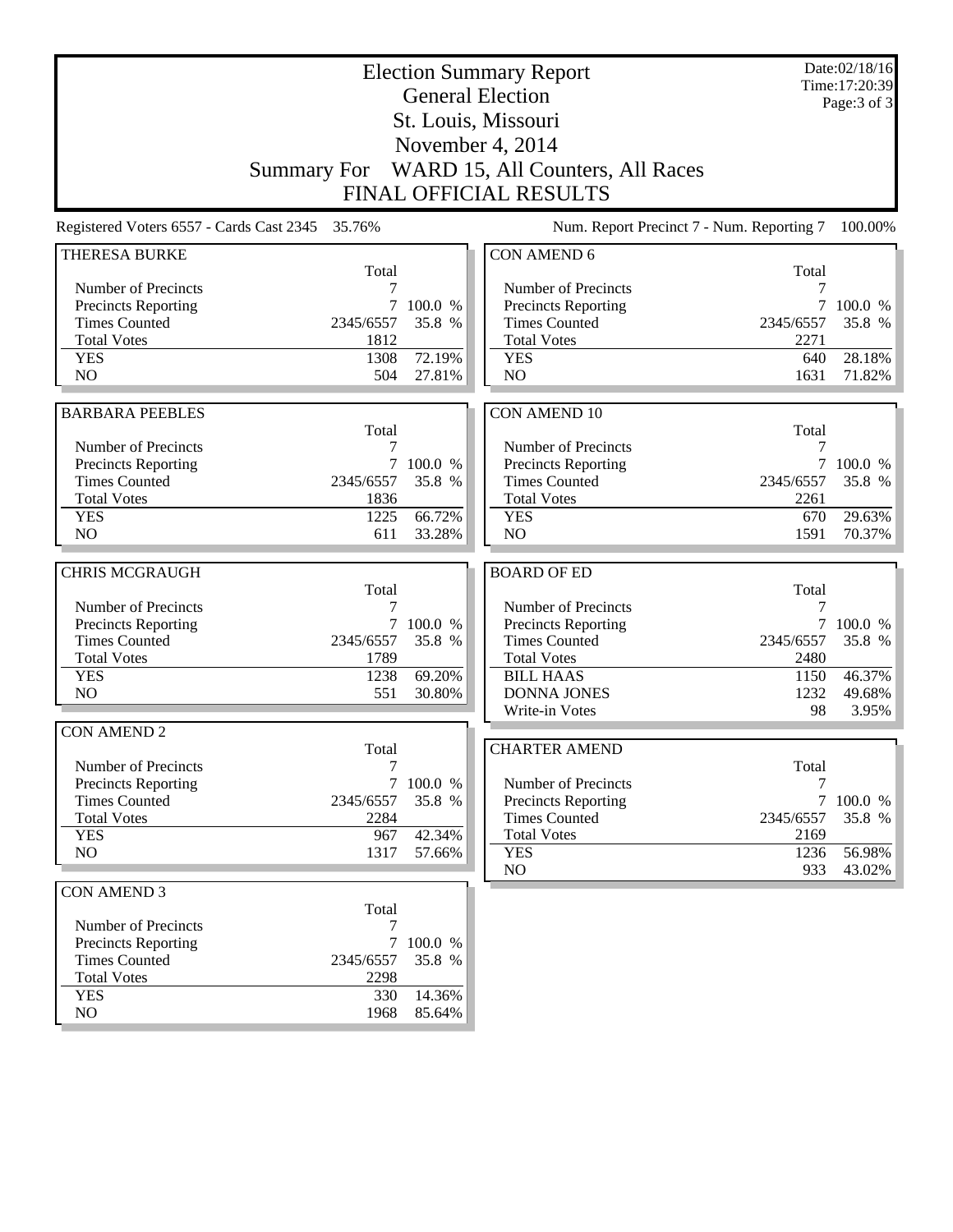|                                                 |                    | Date:02/18/16<br>Time:17:20:36 |                                              |              |               |
|-------------------------------------------------|--------------------|--------------------------------|----------------------------------------------|--------------|---------------|
|                                                 |                    |                                | <b>General Election</b>                      |              | Page:1 of $3$ |
|                                                 |                    |                                | St. Louis, Missouri                          |              |               |
|                                                 |                    |                                | November 4, 2014                             |              |               |
|                                                 | <b>Summary For</b> |                                | WARD 16, All Counters, All Races             |              |               |
|                                                 |                    |                                | <b>FINAL OFFICIAL RESULTS</b>                |              |               |
| Registered Voters 7899 - Cards Cast 3392 42.94% |                    |                                | Num. Report Precinct 8 - Num. Reporting 8    |              | 100.00%       |
| <b>STATE AUDITOR</b>                            |                    |                                | <b>COLL OF REV</b>                           |              |               |
|                                                 | Total              |                                |                                              | Total        |               |
| Number of Precincts                             | 8                  |                                | Number of Precincts                          | 8            |               |
| Precincts Reporting                             | 8                  | 100.0 %                        | Precincts Reporting                          | 8            | 100.0 %       |
| <b>Times Counted</b>                            | 3392/7899          | 42.9 %                         | <b>Times Counted</b>                         | 3392/7899    | 42.9 %        |
| <b>Total Votes</b><br>TOM SCHWEICH              | 2952<br>2136       | 72.36%                         | <b>Total Votes</b><br><b>GREGORY FX DALY</b> | 2866<br>2793 | 97.45%        |
| <b>SEAN OTOOLE</b>                              | 652                | 22.09%                         | Write-in Votes                               | 73           | 2.55%         |
| <b>RODNEY FARTHING</b>                          | 138                | 4.67%                          |                                              |              |               |
| Write-in Votes                                  | 26                 | 0.88%                          | LIC COLLECTOR                                |              |               |
|                                                 |                    |                                |                                              | Total        |               |
| US REP 1                                        |                    |                                | Number of Precincts                          | 8            |               |
|                                                 | Total              |                                | Precincts Reporting                          | 8            | 100.0 %       |
| Number of Precincts                             | 8                  |                                | <b>Times Counted</b>                         | 3392/7899    | 42.9 %        |
| Precincts Reporting                             | 8                  | 100.0 %                        | <b>Total Votes</b>                           | 2878         |               |
| <b>Times Counted</b>                            | 3392/7899          | 42.9 %                         | <b>MAVIS THOMPSON</b>                        | 1997         | 69.39%        |
| <b>Total Votes</b>                              | 3211               |                                | DON DE VIVO                                  | 839          | 29.15%        |
| <b>LACY CLAY</b>                                | 1625               | 50.61%                         | Write-in Votes                               | 42           | 1.46%         |
| <b>DANIEL ELDER</b>                             | 1354               | 42.17%                         |                                              |              |               |
| ROBB CUNNINGHAM                                 | 223                | 6.94%                          | <b>REC OF DEEDS</b>                          |              |               |
| Write-in Votes                                  | 9                  | 0.28%                          |                                              | Total        |               |
|                                                 |                    |                                | Number of Precincts                          | 8            |               |
| <b>ST SENATE 4</b>                              |                    |                                | Precincts Reporting                          | 8            | 100.0 %       |
|                                                 | Total              |                                | <b>Times Counted</b>                         | 3392/7899    | 42.9 %        |
| Number of Precincts                             | 8                  |                                | <b>Total Votes</b>                           | 3276         |               |
| <b>Precincts Reporting</b>                      | 8                  | 100.0 %                        | <b>SHARON CARPENTER</b>                      | 1337         | 40.81%        |
| <b>Times Counted</b>                            | 3392/7899          | 42.9 %                         | <b>ERIK SHELQUIST</b>                        | 717          | 21.89%        |
| <b>Total Votes</b><br><b>JOE KEAVENY</b>        | 3228               | 62.14%                         | <b>JENNIFER FLORIDA</b><br>Write-in Votes    | 1220<br>2    | 37.24%        |
| <b>COURTNEY BLUNT</b>                           | 2006<br>1216       | 37.67%                         |                                              |              | 0.06%         |
| Write-in Votes                                  | 6                  | 0.19%                          |                                              |              |               |
|                                                 |                    |                                | <b>LAURA STITH</b>                           | Total        |               |
| ST REP 82                                       |                    |                                | Number of Precincts                          | 8            |               |
|                                                 | Total              |                                | Precincts Reporting                          | 8            | 100.0 %       |
| Number of Precincts                             | 7                  |                                | <b>Times Counted</b>                         | 3392/7899    | 42.9 %        |
| <b>Precincts Reporting</b>                      |                    | 7 100.0 %                      | <b>Total Votes</b>                           | 2847         |               |
| <b>Times Counted</b>                            | 3242/7464          | 43.4 %                         | <b>YES</b>                                   | 1944         | 68.28%        |
| <b>Total Votes</b>                              | 3143               |                                | NO.                                          | 903          | 31.72%        |
| <b>MICHELE KRATKY</b>                           | 2247               | 71.49%                         |                                              |              |               |
| <b>JAKE KOEHR</b>                               | 890                | 28.32%                         | <b>PAUL WILSON</b>                           |              |               |
| Write-in Votes                                  | 6                  | 0.19%                          |                                              | Total        |               |
|                                                 |                    |                                | Number of Precincts                          | 8            |               |
| ST REP 91                                       |                    |                                | Precincts Reporting                          | 8            | 100.0 %       |
|                                                 | Total              |                                | <b>Times Counted</b>                         | 3392/7899    | 42.9 %        |
| Number of Precincts                             |                    |                                | <b>Total Votes</b>                           | 2820         |               |
| <b>Precincts Reporting</b>                      |                    | 1 100.0 %                      | <b>YES</b>                                   | 1904         | 67.52%        |
| <b>Times Counted</b>                            | 150/435            | 34.5 %                         | NO                                           | 916          | 32.48%        |
| <b>Total Votes</b>                              | 145                |                                |                                              |              |               |
| <b>JEANNE KIRKTON</b>                           | 94                 | 64.83%                         |                                              |              |               |
| <b>MICHAEL PETERS</b>                           | 51                 | 35.17%                         |                                              |              |               |
| Write-in Votes                                  | $\mathbf{0}$       | $0.00\%$                       |                                              |              |               |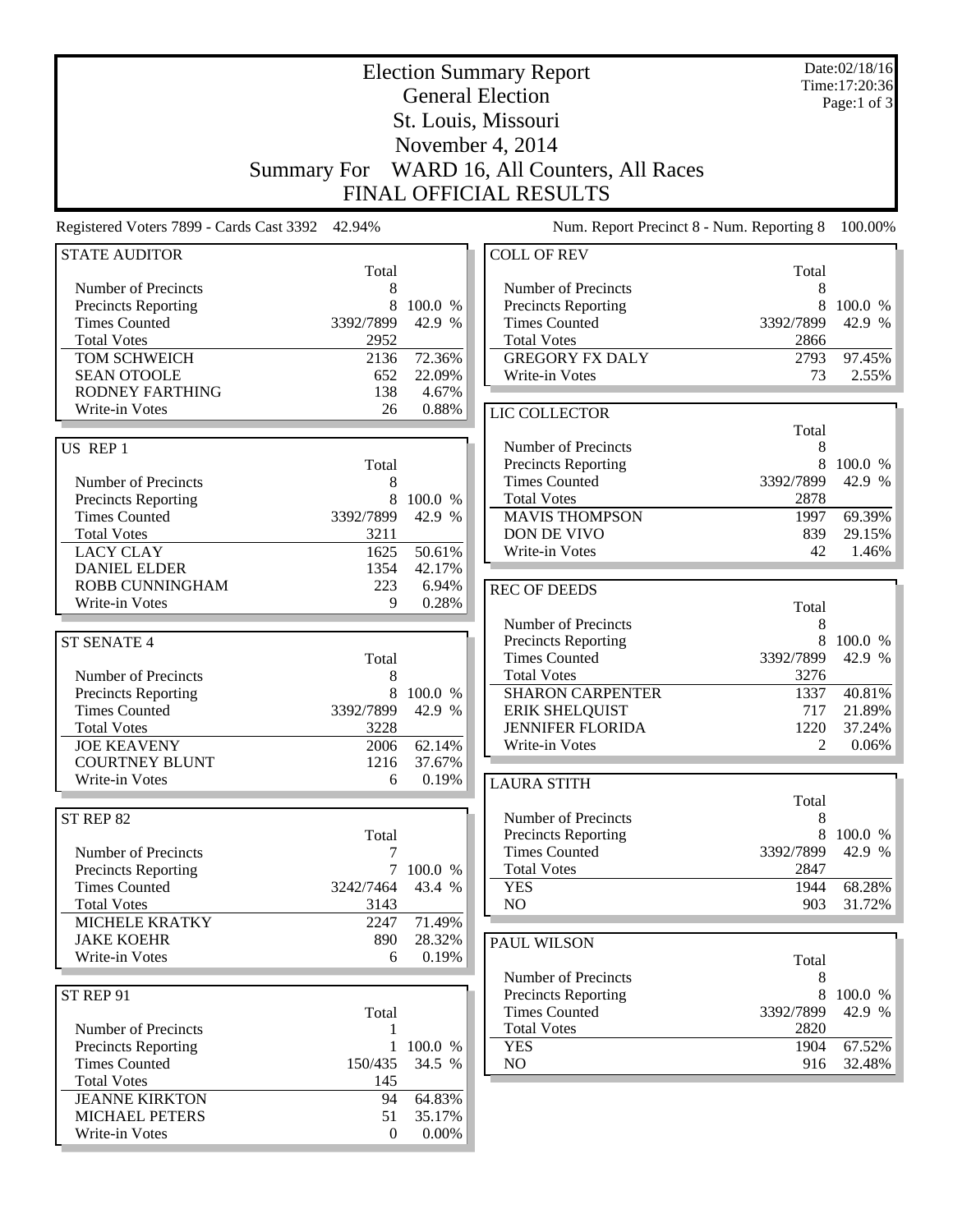| St. Louis, Missouri<br>November 4, 2014<br>Summary For WARD 16, All Counters, All Races<br><b>FINAL OFFICIAL RESULTS</b><br>Registered Voters 7899 - Cards Cast 3392 42.94%<br>Num. Report Precinct 8 - Num. Reporting 8<br>MICHAEL STELZER<br><b>ANGELA QUIGLESS</b><br>Total<br>Total<br>Number of Precincts<br>Number of Precincts<br>8<br>8<br>8<br><b>Precincts Reporting</b><br>8<br>100.0 %<br><b>Precincts Reporting</b><br>3392/7899<br>3392/7899<br><b>Times Counted</b><br>42.9 %<br><b>Times Counted</b><br>2783<br><b>Total Votes</b><br><b>Total Votes</b><br>2785<br>65.18%<br><b>YES</b><br>1814<br><b>YES</b><br>2023<br>NO<br>NO<br>969<br>34.82%<br>762<br><b>LISA VAN AMBURG</b><br><b>STEVEN OHMER</b> | 100.0 %<br>42.9 %<br>72.64%<br>27.36% |  |  |  |
|-----------------------------------------------------------------------------------------------------------------------------------------------------------------------------------------------------------------------------------------------------------------------------------------------------------------------------------------------------------------------------------------------------------------------------------------------------------------------------------------------------------------------------------------------------------------------------------------------------------------------------------------------------------------------------------------------------------------------------|---------------------------------------|--|--|--|
|                                                                                                                                                                                                                                                                                                                                                                                                                                                                                                                                                                                                                                                                                                                             |                                       |  |  |  |
|                                                                                                                                                                                                                                                                                                                                                                                                                                                                                                                                                                                                                                                                                                                             | 100.00%                               |  |  |  |
|                                                                                                                                                                                                                                                                                                                                                                                                                                                                                                                                                                                                                                                                                                                             |                                       |  |  |  |
|                                                                                                                                                                                                                                                                                                                                                                                                                                                                                                                                                                                                                                                                                                                             |                                       |  |  |  |
|                                                                                                                                                                                                                                                                                                                                                                                                                                                                                                                                                                                                                                                                                                                             |                                       |  |  |  |
|                                                                                                                                                                                                                                                                                                                                                                                                                                                                                                                                                                                                                                                                                                                             |                                       |  |  |  |
|                                                                                                                                                                                                                                                                                                                                                                                                                                                                                                                                                                                                                                                                                                                             |                                       |  |  |  |
|                                                                                                                                                                                                                                                                                                                                                                                                                                                                                                                                                                                                                                                                                                                             |                                       |  |  |  |
|                                                                                                                                                                                                                                                                                                                                                                                                                                                                                                                                                                                                                                                                                                                             |                                       |  |  |  |
|                                                                                                                                                                                                                                                                                                                                                                                                                                                                                                                                                                                                                                                                                                                             |                                       |  |  |  |
|                                                                                                                                                                                                                                                                                                                                                                                                                                                                                                                                                                                                                                                                                                                             |                                       |  |  |  |
|                                                                                                                                                                                                                                                                                                                                                                                                                                                                                                                                                                                                                                                                                                                             |                                       |  |  |  |
|                                                                                                                                                                                                                                                                                                                                                                                                                                                                                                                                                                                                                                                                                                                             |                                       |  |  |  |
| Total<br>Total                                                                                                                                                                                                                                                                                                                                                                                                                                                                                                                                                                                                                                                                                                              |                                       |  |  |  |
| Number of Precincts<br>Number of Precincts<br>8<br>8                                                                                                                                                                                                                                                                                                                                                                                                                                                                                                                                                                                                                                                                        |                                       |  |  |  |
| Precincts Reporting<br>8<br>Precincts Reporting<br>8<br>100.0 %                                                                                                                                                                                                                                                                                                                                                                                                                                                                                                                                                                                                                                                             | 100.0 %                               |  |  |  |
| <b>Times Counted</b><br>3392/7899<br>42.9 %<br><b>Times Counted</b><br>3392/7899                                                                                                                                                                                                                                                                                                                                                                                                                                                                                                                                                                                                                                            | 42.9 %                                |  |  |  |
| <b>Total Votes</b><br><b>Total Votes</b><br>2771<br>2754                                                                                                                                                                                                                                                                                                                                                                                                                                                                                                                                                                                                                                                                    |                                       |  |  |  |
| 68.78%<br><b>YES</b><br>1906<br><b>YES</b><br>1960                                                                                                                                                                                                                                                                                                                                                                                                                                                                                                                                                                                                                                                                          | 71.17%                                |  |  |  |
| NO<br>865<br>31.22%<br>N <sub>O</sub><br>794                                                                                                                                                                                                                                                                                                                                                                                                                                                                                                                                                                                                                                                                                | 28.83%                                |  |  |  |
| <b>ELIZABETH HOGAN</b><br>DAVID DOWD                                                                                                                                                                                                                                                                                                                                                                                                                                                                                                                                                                                                                                                                                        |                                       |  |  |  |
| Total<br>Total                                                                                                                                                                                                                                                                                                                                                                                                                                                                                                                                                                                                                                                                                                              |                                       |  |  |  |
| Number of Precincts<br>Number of Precincts<br>8<br>8                                                                                                                                                                                                                                                                                                                                                                                                                                                                                                                                                                                                                                                                        |                                       |  |  |  |
| <b>Precincts Reporting</b><br>8<br>100.0 %<br>Precincts Reporting<br>8                                                                                                                                                                                                                                                                                                                                                                                                                                                                                                                                                                                                                                                      | 100.0 %                               |  |  |  |
| <b>Times Counted</b><br>3392/7899<br>42.9 %<br><b>Times Counted</b><br>3392/7899                                                                                                                                                                                                                                                                                                                                                                                                                                                                                                                                                                                                                                            | 42.9 %                                |  |  |  |
| <b>Total Votes</b><br>2864<br><b>Total Votes</b><br>2730                                                                                                                                                                                                                                                                                                                                                                                                                                                                                                                                                                                                                                                                    |                                       |  |  |  |
| <b>YES</b><br>75.10%<br>2151<br><b>YES</b><br>1937<br>NO<br>NO<br>713<br>24.90%<br>793                                                                                                                                                                                                                                                                                                                                                                                                                                                                                                                                                                                                                                      | 70.95%<br>29.05%                      |  |  |  |
|                                                                                                                                                                                                                                                                                                                                                                                                                                                                                                                                                                                                                                                                                                                             |                                       |  |  |  |
| <b>JULIAN BUSH</b><br><b>TIMOTHY WILSON</b>                                                                                                                                                                                                                                                                                                                                                                                                                                                                                                                                                                                                                                                                                 |                                       |  |  |  |
| Total<br>Total                                                                                                                                                                                                                                                                                                                                                                                                                                                                                                                                                                                                                                                                                                              |                                       |  |  |  |
| Number of Precincts<br>Number of Precincts<br>8<br>8<br>8<br>100.0 %<br>8                                                                                                                                                                                                                                                                                                                                                                                                                                                                                                                                                                                                                                                   |                                       |  |  |  |
| <b>Precincts Reporting</b><br><b>Precincts Reporting</b><br><b>Times Counted</b><br>3392/7899<br>42.9 %<br><b>Times Counted</b><br>3392/7899                                                                                                                                                                                                                                                                                                                                                                                                                                                                                                                                                                                | 100.0 %<br>42.9 %                     |  |  |  |
| <b>Total Votes</b><br><b>Total Votes</b><br>2784<br>2746                                                                                                                                                                                                                                                                                                                                                                                                                                                                                                                                                                                                                                                                    |                                       |  |  |  |
| <b>YES</b><br>1829<br>66.61%<br><b>YES</b><br>2025                                                                                                                                                                                                                                                                                                                                                                                                                                                                                                                                                                                                                                                                          | 72.74%                                |  |  |  |
| NO<br>NO<br>917<br>33.39%<br>759                                                                                                                                                                                                                                                                                                                                                                                                                                                                                                                                                                                                                                                                                            | 27.26%                                |  |  |  |
|                                                                                                                                                                                                                                                                                                                                                                                                                                                                                                                                                                                                                                                                                                                             |                                       |  |  |  |
| <b>JOHN RILEY</b><br>PAULA BRYANT                                                                                                                                                                                                                                                                                                                                                                                                                                                                                                                                                                                                                                                                                           |                                       |  |  |  |
| Total<br>Total<br>Number of Precincts<br>8<br>Number of Precincts<br>8                                                                                                                                                                                                                                                                                                                                                                                                                                                                                                                                                                                                                                                      |                                       |  |  |  |
| <b>Precincts Reporting</b><br><b>Precincts Reporting</b><br>8<br>100.0 %<br>8                                                                                                                                                                                                                                                                                                                                                                                                                                                                                                                                                                                                                                               | 100.0 %                               |  |  |  |
| <b>Times Counted</b><br>3392/7899<br>42.9 %<br><b>Times Counted</b><br>3392/7899                                                                                                                                                                                                                                                                                                                                                                                                                                                                                                                                                                                                                                            | 42.9 %                                |  |  |  |
| <b>Total Votes</b><br><b>Total Votes</b><br>2756<br>2710                                                                                                                                                                                                                                                                                                                                                                                                                                                                                                                                                                                                                                                                    |                                       |  |  |  |
| 70.25%<br><b>YES</b><br>1936<br><b>YES</b><br>1787                                                                                                                                                                                                                                                                                                                                                                                                                                                                                                                                                                                                                                                                          | 65.94%                                |  |  |  |
| NO<br>820<br>NO<br>29.75%<br>923                                                                                                                                                                                                                                                                                                                                                                                                                                                                                                                                                                                                                                                                                            | 34.06%                                |  |  |  |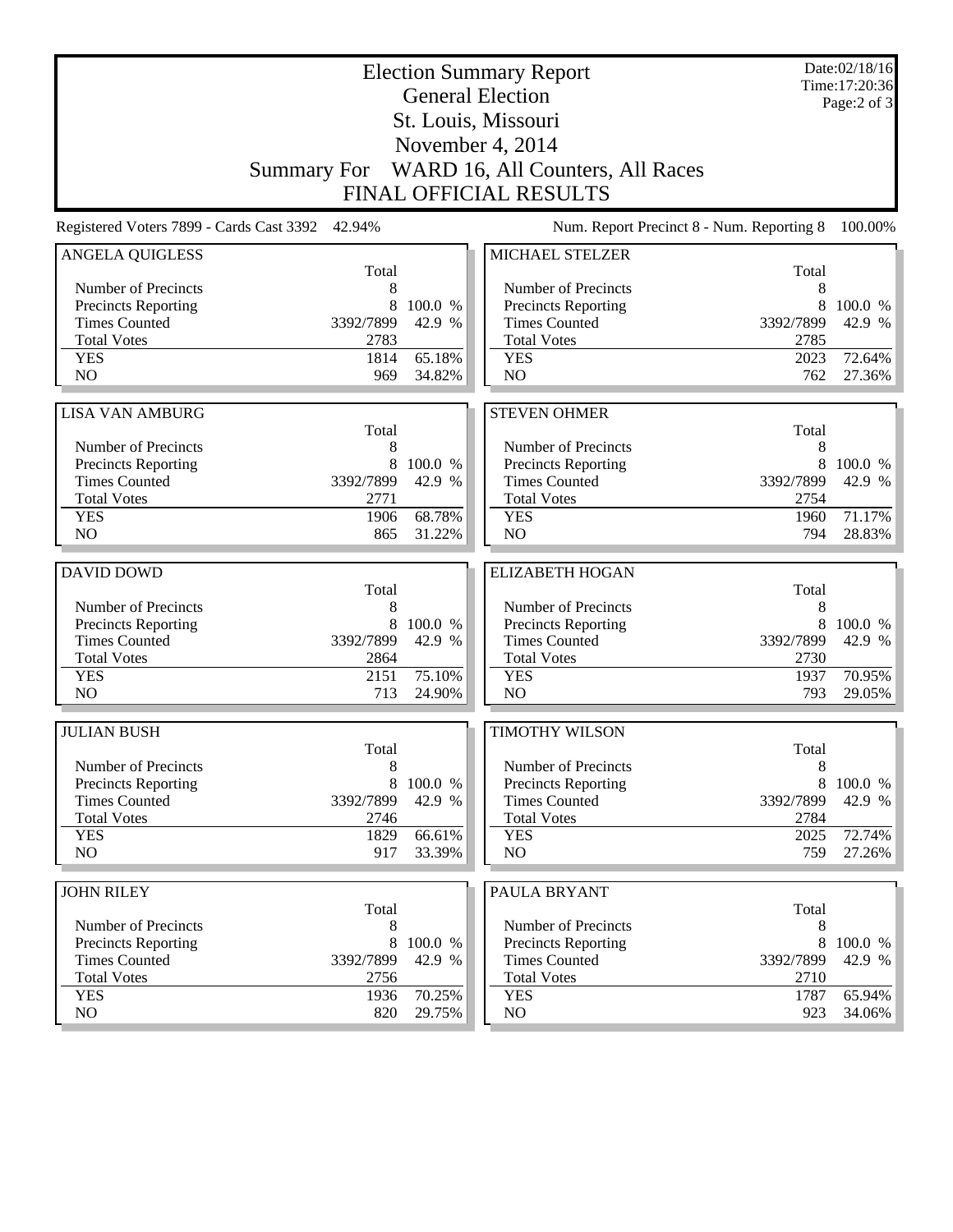| <b>Election Summary Report</b><br><b>General Election</b> |                                                 |         |                                           |            | Date:02/18/16<br>Time:17:20:36 |  |  |  |
|-----------------------------------------------------------|-------------------------------------------------|---------|-------------------------------------------|------------|--------------------------------|--|--|--|
|                                                           |                                                 |         | St. Louis, Missouri                       |            | Page: 3 of 3                   |  |  |  |
|                                                           |                                                 |         | November 4, 2014                          |            |                                |  |  |  |
|                                                           |                                                 |         |                                           |            |                                |  |  |  |
|                                                           | Summary For                                     |         | WARD 16, All Counters, All Races          |            |                                |  |  |  |
| <b>FINAL OFFICIAL RESULTS</b>                             |                                                 |         |                                           |            |                                |  |  |  |
|                                                           | Registered Voters 7899 - Cards Cast 3392 42.94% |         | Num. Report Precinct 8 - Num. Reporting 8 |            | 100.00%                        |  |  |  |
| MICHAEL NOBLE                                             |                                                 |         | <b>CON AMEND 3</b>                        |            |                                |  |  |  |
| Number of Precincts                                       | Total<br>8                                      |         | Number of Precincts                       | Total<br>8 |                                |  |  |  |
| Precincts Reporting                                       | 8                                               | 100.0 % | Precincts Reporting                       | 8          | 100.0 %                        |  |  |  |
| <b>Times Counted</b>                                      | 3392/7899                                       | 42.9 %  | <b>Times Counted</b>                      | 3392/7899  | 42.9 %                         |  |  |  |
| <b>Total Votes</b>                                        | 2708                                            |         | <b>Total Votes</b>                        | 3336       |                                |  |  |  |
| <b>YES</b>                                                | 1846                                            | 68.17%  | <b>YES</b>                                | 721        | 21.61%                         |  |  |  |
| N <sub>O</sub>                                            | 862                                             | 31.83%  | N <sub>O</sub>                            | 2615       | 78.39%                         |  |  |  |
|                                                           |                                                 |         |                                           |            |                                |  |  |  |
| <b>THERESA BURKE</b>                                      | Total                                           |         | <b>CON AMEND 6</b>                        | Total      |                                |  |  |  |
| Number of Precincts                                       | 8                                               |         | Number of Precincts                       | 8          |                                |  |  |  |
| Precincts Reporting                                       | 8                                               | 100.0 % | Precincts Reporting                       | 8          | 100.0 %                        |  |  |  |
| <b>Times Counted</b>                                      | 3392/7899                                       | 42.9 %  | <b>Times Counted</b>                      | 3392/7899  | 42.9 %                         |  |  |  |
| <b>Total Votes</b>                                        | 2710                                            |         | <b>Total Votes</b>                        | 3283       |                                |  |  |  |
| <b>YES</b>                                                | 1857                                            | 68.52%  | <b>YES</b>                                | 988        | 30.09%                         |  |  |  |
| N <sub>O</sub>                                            | 853                                             | 31.48%  | N <sub>O</sub>                            | 2295       | 69.91%                         |  |  |  |
| <b>BARBARA PEEBLES</b>                                    |                                                 |         | <b>CON AMEND 10</b>                       |            |                                |  |  |  |
|                                                           | Total                                           |         |                                           | Total      |                                |  |  |  |
| Number of Precincts                                       | 8                                               |         | Number of Precincts                       | 8          |                                |  |  |  |
| Precincts Reporting                                       | 8                                               | 100.0 % | Precincts Reporting                       | 8          | 100.0 %                        |  |  |  |
| <b>Times Counted</b>                                      | 3392/7899                                       | 42.9 %  | <b>Times Counted</b>                      | 3392/7899  | 42.9 %                         |  |  |  |
| <b>Total Votes</b>                                        | 2758                                            |         | <b>Total Votes</b>                        | 3228       |                                |  |  |  |
| <b>YES</b>                                                | 1536                                            | 55.69%  | <b>YES</b>                                | 1440       | 44.61%                         |  |  |  |
| NO                                                        | 1222                                            | 44.31%  | NO                                        | 1788       | 55.39%                         |  |  |  |
| <b>CHRIS MCGRAUGH</b>                                     |                                                 |         | <b>BOARD OF ED</b>                        |            |                                |  |  |  |
|                                                           | Total                                           |         |                                           | Total      |                                |  |  |  |
| Number of Precincts                                       | 8                                               |         | Number of Precincts                       | 8          |                                |  |  |  |
| <b>Precincts Reporting</b>                                | 8                                               | 100.0 % | Precincts Reporting                       | 8          | 100.0 %                        |  |  |  |
| <b>Times Counted</b>                                      | 3392/7899                                       | 42.9 %  | <b>Times Counted</b>                      | 3392/7899  | 42.9 %                         |  |  |  |
| <b>Total Votes</b>                                        | 2696                                            |         | <b>Total Votes</b>                        | 3628       |                                |  |  |  |
| <b>YES</b>                                                | 1876                                            | 69.58%  | <b>BILL HAAS</b>                          | 1758       | 48.46%                         |  |  |  |
| NO                                                        | 820                                             | 30.42%  | <b>DONNA JONES</b>                        | 1699       | 46.83%                         |  |  |  |
|                                                           |                                                 |         | Write-in Votes                            | 171        | 4.71%                          |  |  |  |
| <b>CON AMEND 2</b>                                        | Total                                           |         | <b>CHARTER AMEND</b>                      |            |                                |  |  |  |
| Number of Precincts                                       | 8                                               |         |                                           | Total      |                                |  |  |  |
| <b>Precincts Reporting</b>                                | 8                                               | 100.0 % | Number of Precincts                       | 8          |                                |  |  |  |
| <b>Times Counted</b>                                      | 3392/7899                                       | 42.9 %  | Precincts Reporting                       | 8          | 100.0 %                        |  |  |  |
| <b>Total Votes</b>                                        | 3292                                            |         | <b>Times Counted</b>                      | 3392/7899  | 42.9 %                         |  |  |  |
| <b>YES</b>                                                | 2331                                            | 70.81%  | <b>Total Votes</b>                        | 3181       |                                |  |  |  |
| NO                                                        | 961                                             | 29.19%  | <b>YES</b>                                | 2093       | 65.80%                         |  |  |  |
|                                                           |                                                 |         | NO                                        | 1088       | $34.20\%$                      |  |  |  |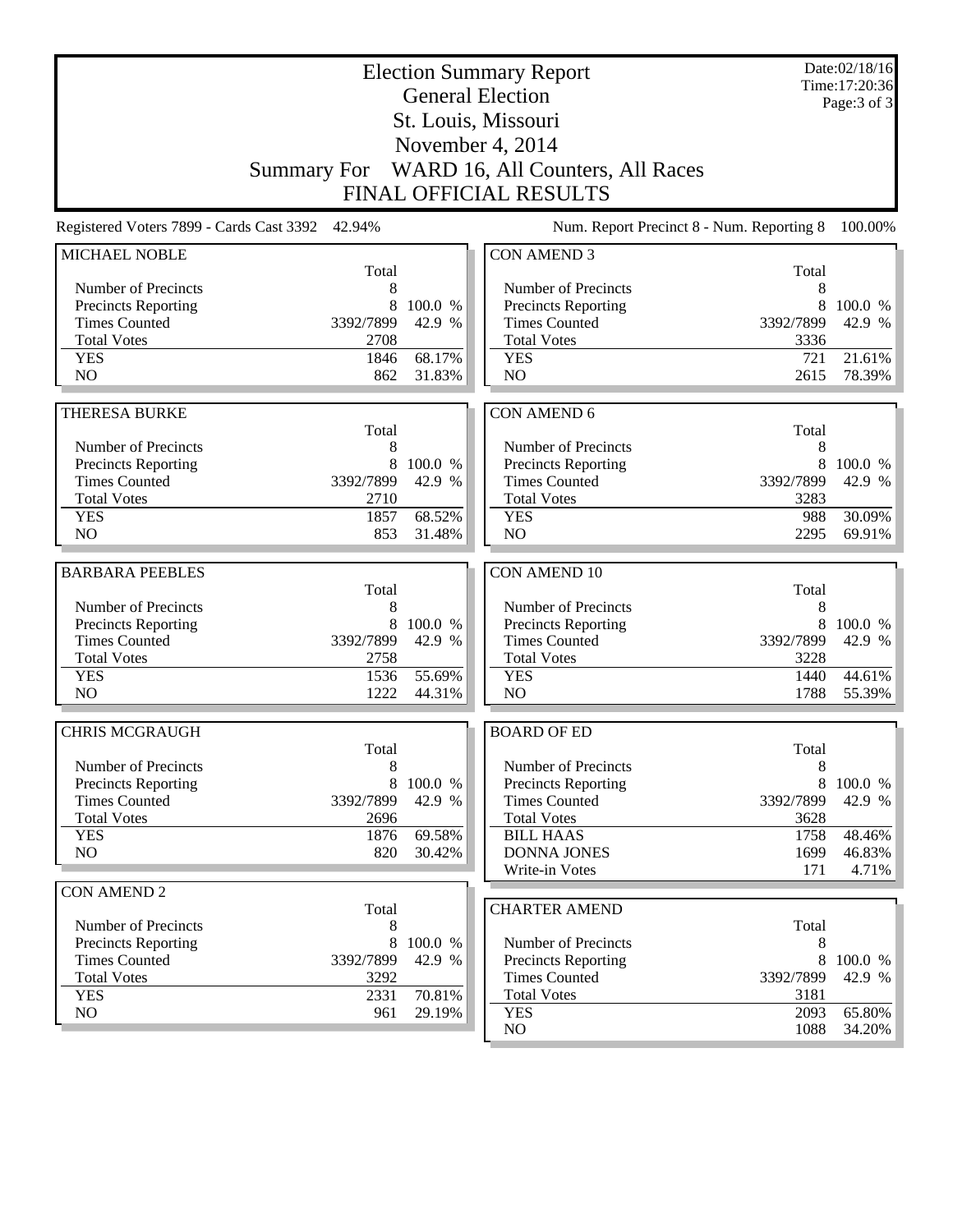| <b>General Election</b><br>Page:1 of $4$<br>St. Louis, Missouri<br>November 4, 2014<br>WARD 17, All Counters, All Races<br><b>Summary For</b><br><b>FINAL OFFICIAL RESULTS</b><br>Registered Voters 5840 - Cards Cast 2173 37.21%<br>Num. Report Precinct 8 - Num. Reporting 8<br>100.00%<br>ST REP 80<br><b>STATE AUDITOR</b><br>Total<br>Total<br>Number of Precincts<br>Number of Precincts<br>2<br>8<br>8<br>100.0 %<br>2 100.0 %<br><b>Precincts Reporting</b><br><b>Precincts Reporting</b><br>140/95 147.4 %<br><b>Times Counted</b><br>2173/5840<br>37.2 %<br><b>Times Counted</b><br><b>Total Votes</b><br><b>Total Votes</b><br>128<br>1646<br>48.00%<br>TOM SCHWEICH<br>790<br><b>MIKE COLONA</b><br>116<br>90.63%<br><b>SEAN OTOOLE</b><br>605<br>MICHAEL HUETT<br>12<br>9.38%<br>36.76%<br><b>RODNEY FARTHING</b><br>204<br>12.39%<br>Write-in Votes<br>$\Omega$<br>$0.00\%$<br>Write-in Votes<br>2.86%<br>47<br><b>COLL OF REV</b><br>US REP 1<br>Total<br>Number of Precincts<br>8<br>Total<br>8<br><b>Precincts Reporting</b><br>100.0 %<br>Number of Precincts<br>8<br>8<br>100.0 %<br><b>Times Counted</b><br>2173/5840<br>37.2 %<br><b>Precincts Reporting</b><br>2173/5840<br>37.2 %<br><b>Total Votes</b><br>1874<br><b>Times Counted</b><br><b>GREGORY FX DALY</b><br>98.29%<br>1842<br><b>Total Votes</b><br>2100<br>Write-in Votes<br>32<br>1.71%<br><b>LACY CLAY</b><br>1697<br>80.81%<br><b>DANIEL ELDER</b><br>282<br>13.43%<br>ROBB CUNNINGHAM<br>112<br>5.33%<br>LIC COLLECTOR<br>Write-in Votes<br>9<br>0.43%<br>Total<br>Number of Precincts<br>8<br>8<br>100.0 %<br><b>ST SENATE 4</b><br><b>Precincts Reporting</b><br><b>Times Counted</b><br>2173/5840<br>37.2 %<br>Total<br><b>Total Votes</b><br>Number of Precincts<br>$\overline{2}$<br>1977<br>2 100.0 %<br><b>MAVIS THOMPSON</b><br>1725<br>87.25%<br><b>Precincts Reporting</b><br><b>Times Counted</b><br>429/1198<br>35.8 %<br>DON DE VIVO<br>243<br>12.29%<br>Write-in Votes<br>9<br><b>Total Votes</b><br>401<br>0.46%<br><b>JOE KEAVENY</b><br>348<br>86.78%<br><b>COURTNEY BLUNT</b><br>13.22%<br>53<br><b>REC OF DEEDS</b><br>$\theta$<br>$0.00\%$<br>Write-in Votes<br>Total<br>Number of Precincts<br>8<br>ST REP 77<br>8<br>100.0 %<br><b>Precincts Reporting</b><br><b>Times Counted</b><br>2173/5840<br>37.2 %<br>Total<br><b>Total Votes</b><br>Number of Precincts<br>2068<br>4<br><b>SHARON CARPENTER</b><br>63.30%<br>Precincts Reporting<br>$\overline{4}$<br>100.0 %<br>1309<br><b>Times Counted</b><br>10.88%<br>1692/4748<br>35.6 %<br><b>ERIK SHELQUIST</b><br>225<br><b>Total Votes</b><br><b>JENNIFER FLORIDA</b><br>25.73%<br>1448<br>532<br>Write-in Votes<br>2<br>0.10%<br><b>KIMBERLY GARDNER</b><br>1425<br>98.41%<br>Write-in Votes<br>23<br>1.59%<br><b>LAURA STITH</b><br>Total<br>ST REP 79<br>Number of Precincts<br>8<br>Total<br>8<br><b>Precincts Reporting</b><br>100.0 %<br>Number of Precincts<br>$\overline{2}$<br><b>Times Counted</b><br>2173/5840<br>37.2 %<br><b>Precincts Reporting</b><br>2 100.0 %<br><b>Total Votes</b><br>1795<br><b>Times Counted</b><br>341/997<br>34.2 %<br>77.10%<br><b>Total Votes</b><br><b>YES</b><br>1384<br>326<br>NO<br><b>MICHAEL BUTLER</b><br>283<br>86.81%<br>411<br><b>ROBERT VROMAN</b><br>13.19%<br>43<br>Write-in Votes<br>$\mathbf{0}$ |  |  |          | <b>Election Summary Report</b> |  | Date:02/18/16<br>Time: 17:20:27 |  |
|----------------------------------------------------------------------------------------------------------------------------------------------------------------------------------------------------------------------------------------------------------------------------------------------------------------------------------------------------------------------------------------------------------------------------------------------------------------------------------------------------------------------------------------------------------------------------------------------------------------------------------------------------------------------------------------------------------------------------------------------------------------------------------------------------------------------------------------------------------------------------------------------------------------------------------------------------------------------------------------------------------------------------------------------------------------------------------------------------------------------------------------------------------------------------------------------------------------------------------------------------------------------------------------------------------------------------------------------------------------------------------------------------------------------------------------------------------------------------------------------------------------------------------------------------------------------------------------------------------------------------------------------------------------------------------------------------------------------------------------------------------------------------------------------------------------------------------------------------------------------------------------------------------------------------------------------------------------------------------------------------------------------------------------------------------------------------------------------------------------------------------------------------------------------------------------------------------------------------------------------------------------------------------------------------------------------------------------------------------------------------------------------------------------------------------------------------------------------------------------------------------------------------------------------------------------------------------------------------------------------------------------------------------------------------------------------------------------------------------------------------------------------------------------------------------------------------------------------------------------------------------------------------------------------------------------------------------------------------------------------------------------------------------------------------------------------------------------------------------------------------------------------------------------------------------------------------------------------------------------------------------------------------------------------------------------------|--|--|----------|--------------------------------|--|---------------------------------|--|
|                                                                                                                                                                                                                                                                                                                                                                                                                                                                                                                                                                                                                                                                                                                                                                                                                                                                                                                                                                                                                                                                                                                                                                                                                                                                                                                                                                                                                                                                                                                                                                                                                                                                                                                                                                                                                                                                                                                                                                                                                                                                                                                                                                                                                                                                                                                                                                                                                                                                                                                                                                                                                                                                                                                                                                                                                                                                                                                                                                                                                                                                                                                                                                                                                                                                                                                      |  |  |          |                                |  |                                 |  |
|                                                                                                                                                                                                                                                                                                                                                                                                                                                                                                                                                                                                                                                                                                                                                                                                                                                                                                                                                                                                                                                                                                                                                                                                                                                                                                                                                                                                                                                                                                                                                                                                                                                                                                                                                                                                                                                                                                                                                                                                                                                                                                                                                                                                                                                                                                                                                                                                                                                                                                                                                                                                                                                                                                                                                                                                                                                                                                                                                                                                                                                                                                                                                                                                                                                                                                                      |  |  |          |                                |  |                                 |  |
|                                                                                                                                                                                                                                                                                                                                                                                                                                                                                                                                                                                                                                                                                                                                                                                                                                                                                                                                                                                                                                                                                                                                                                                                                                                                                                                                                                                                                                                                                                                                                                                                                                                                                                                                                                                                                                                                                                                                                                                                                                                                                                                                                                                                                                                                                                                                                                                                                                                                                                                                                                                                                                                                                                                                                                                                                                                                                                                                                                                                                                                                                                                                                                                                                                                                                                                      |  |  |          |                                |  |                                 |  |
|                                                                                                                                                                                                                                                                                                                                                                                                                                                                                                                                                                                                                                                                                                                                                                                                                                                                                                                                                                                                                                                                                                                                                                                                                                                                                                                                                                                                                                                                                                                                                                                                                                                                                                                                                                                                                                                                                                                                                                                                                                                                                                                                                                                                                                                                                                                                                                                                                                                                                                                                                                                                                                                                                                                                                                                                                                                                                                                                                                                                                                                                                                                                                                                                                                                                                                                      |  |  |          |                                |  |                                 |  |
|                                                                                                                                                                                                                                                                                                                                                                                                                                                                                                                                                                                                                                                                                                                                                                                                                                                                                                                                                                                                                                                                                                                                                                                                                                                                                                                                                                                                                                                                                                                                                                                                                                                                                                                                                                                                                                                                                                                                                                                                                                                                                                                                                                                                                                                                                                                                                                                                                                                                                                                                                                                                                                                                                                                                                                                                                                                                                                                                                                                                                                                                                                                                                                                                                                                                                                                      |  |  |          |                                |  |                                 |  |
|                                                                                                                                                                                                                                                                                                                                                                                                                                                                                                                                                                                                                                                                                                                                                                                                                                                                                                                                                                                                                                                                                                                                                                                                                                                                                                                                                                                                                                                                                                                                                                                                                                                                                                                                                                                                                                                                                                                                                                                                                                                                                                                                                                                                                                                                                                                                                                                                                                                                                                                                                                                                                                                                                                                                                                                                                                                                                                                                                                                                                                                                                                                                                                                                                                                                                                                      |  |  |          |                                |  |                                 |  |
|                                                                                                                                                                                                                                                                                                                                                                                                                                                                                                                                                                                                                                                                                                                                                                                                                                                                                                                                                                                                                                                                                                                                                                                                                                                                                                                                                                                                                                                                                                                                                                                                                                                                                                                                                                                                                                                                                                                                                                                                                                                                                                                                                                                                                                                                                                                                                                                                                                                                                                                                                                                                                                                                                                                                                                                                                                                                                                                                                                                                                                                                                                                                                                                                                                                                                                                      |  |  |          |                                |  |                                 |  |
|                                                                                                                                                                                                                                                                                                                                                                                                                                                                                                                                                                                                                                                                                                                                                                                                                                                                                                                                                                                                                                                                                                                                                                                                                                                                                                                                                                                                                                                                                                                                                                                                                                                                                                                                                                                                                                                                                                                                                                                                                                                                                                                                                                                                                                                                                                                                                                                                                                                                                                                                                                                                                                                                                                                                                                                                                                                                                                                                                                                                                                                                                                                                                                                                                                                                                                                      |  |  |          |                                |  |                                 |  |
|                                                                                                                                                                                                                                                                                                                                                                                                                                                                                                                                                                                                                                                                                                                                                                                                                                                                                                                                                                                                                                                                                                                                                                                                                                                                                                                                                                                                                                                                                                                                                                                                                                                                                                                                                                                                                                                                                                                                                                                                                                                                                                                                                                                                                                                                                                                                                                                                                                                                                                                                                                                                                                                                                                                                                                                                                                                                                                                                                                                                                                                                                                                                                                                                                                                                                                                      |  |  |          |                                |  |                                 |  |
|                                                                                                                                                                                                                                                                                                                                                                                                                                                                                                                                                                                                                                                                                                                                                                                                                                                                                                                                                                                                                                                                                                                                                                                                                                                                                                                                                                                                                                                                                                                                                                                                                                                                                                                                                                                                                                                                                                                                                                                                                                                                                                                                                                                                                                                                                                                                                                                                                                                                                                                                                                                                                                                                                                                                                                                                                                                                                                                                                                                                                                                                                                                                                                                                                                                                                                                      |  |  |          |                                |  |                                 |  |
|                                                                                                                                                                                                                                                                                                                                                                                                                                                                                                                                                                                                                                                                                                                                                                                                                                                                                                                                                                                                                                                                                                                                                                                                                                                                                                                                                                                                                                                                                                                                                                                                                                                                                                                                                                                                                                                                                                                                                                                                                                                                                                                                                                                                                                                                                                                                                                                                                                                                                                                                                                                                                                                                                                                                                                                                                                                                                                                                                                                                                                                                                                                                                                                                                                                                                                                      |  |  |          |                                |  |                                 |  |
|                                                                                                                                                                                                                                                                                                                                                                                                                                                                                                                                                                                                                                                                                                                                                                                                                                                                                                                                                                                                                                                                                                                                                                                                                                                                                                                                                                                                                                                                                                                                                                                                                                                                                                                                                                                                                                                                                                                                                                                                                                                                                                                                                                                                                                                                                                                                                                                                                                                                                                                                                                                                                                                                                                                                                                                                                                                                                                                                                                                                                                                                                                                                                                                                                                                                                                                      |  |  |          |                                |  |                                 |  |
|                                                                                                                                                                                                                                                                                                                                                                                                                                                                                                                                                                                                                                                                                                                                                                                                                                                                                                                                                                                                                                                                                                                                                                                                                                                                                                                                                                                                                                                                                                                                                                                                                                                                                                                                                                                                                                                                                                                                                                                                                                                                                                                                                                                                                                                                                                                                                                                                                                                                                                                                                                                                                                                                                                                                                                                                                                                                                                                                                                                                                                                                                                                                                                                                                                                                                                                      |  |  |          |                                |  |                                 |  |
|                                                                                                                                                                                                                                                                                                                                                                                                                                                                                                                                                                                                                                                                                                                                                                                                                                                                                                                                                                                                                                                                                                                                                                                                                                                                                                                                                                                                                                                                                                                                                                                                                                                                                                                                                                                                                                                                                                                                                                                                                                                                                                                                                                                                                                                                                                                                                                                                                                                                                                                                                                                                                                                                                                                                                                                                                                                                                                                                                                                                                                                                                                                                                                                                                                                                                                                      |  |  |          |                                |  |                                 |  |
|                                                                                                                                                                                                                                                                                                                                                                                                                                                                                                                                                                                                                                                                                                                                                                                                                                                                                                                                                                                                                                                                                                                                                                                                                                                                                                                                                                                                                                                                                                                                                                                                                                                                                                                                                                                                                                                                                                                                                                                                                                                                                                                                                                                                                                                                                                                                                                                                                                                                                                                                                                                                                                                                                                                                                                                                                                                                                                                                                                                                                                                                                                                                                                                                                                                                                                                      |  |  |          |                                |  |                                 |  |
|                                                                                                                                                                                                                                                                                                                                                                                                                                                                                                                                                                                                                                                                                                                                                                                                                                                                                                                                                                                                                                                                                                                                                                                                                                                                                                                                                                                                                                                                                                                                                                                                                                                                                                                                                                                                                                                                                                                                                                                                                                                                                                                                                                                                                                                                                                                                                                                                                                                                                                                                                                                                                                                                                                                                                                                                                                                                                                                                                                                                                                                                                                                                                                                                                                                                                                                      |  |  |          |                                |  |                                 |  |
|                                                                                                                                                                                                                                                                                                                                                                                                                                                                                                                                                                                                                                                                                                                                                                                                                                                                                                                                                                                                                                                                                                                                                                                                                                                                                                                                                                                                                                                                                                                                                                                                                                                                                                                                                                                                                                                                                                                                                                                                                                                                                                                                                                                                                                                                                                                                                                                                                                                                                                                                                                                                                                                                                                                                                                                                                                                                                                                                                                                                                                                                                                                                                                                                                                                                                                                      |  |  |          |                                |  |                                 |  |
|                                                                                                                                                                                                                                                                                                                                                                                                                                                                                                                                                                                                                                                                                                                                                                                                                                                                                                                                                                                                                                                                                                                                                                                                                                                                                                                                                                                                                                                                                                                                                                                                                                                                                                                                                                                                                                                                                                                                                                                                                                                                                                                                                                                                                                                                                                                                                                                                                                                                                                                                                                                                                                                                                                                                                                                                                                                                                                                                                                                                                                                                                                                                                                                                                                                                                                                      |  |  |          |                                |  |                                 |  |
|                                                                                                                                                                                                                                                                                                                                                                                                                                                                                                                                                                                                                                                                                                                                                                                                                                                                                                                                                                                                                                                                                                                                                                                                                                                                                                                                                                                                                                                                                                                                                                                                                                                                                                                                                                                                                                                                                                                                                                                                                                                                                                                                                                                                                                                                                                                                                                                                                                                                                                                                                                                                                                                                                                                                                                                                                                                                                                                                                                                                                                                                                                                                                                                                                                                                                                                      |  |  |          |                                |  |                                 |  |
|                                                                                                                                                                                                                                                                                                                                                                                                                                                                                                                                                                                                                                                                                                                                                                                                                                                                                                                                                                                                                                                                                                                                                                                                                                                                                                                                                                                                                                                                                                                                                                                                                                                                                                                                                                                                                                                                                                                                                                                                                                                                                                                                                                                                                                                                                                                                                                                                                                                                                                                                                                                                                                                                                                                                                                                                                                                                                                                                                                                                                                                                                                                                                                                                                                                                                                                      |  |  |          |                                |  |                                 |  |
|                                                                                                                                                                                                                                                                                                                                                                                                                                                                                                                                                                                                                                                                                                                                                                                                                                                                                                                                                                                                                                                                                                                                                                                                                                                                                                                                                                                                                                                                                                                                                                                                                                                                                                                                                                                                                                                                                                                                                                                                                                                                                                                                                                                                                                                                                                                                                                                                                                                                                                                                                                                                                                                                                                                                                                                                                                                                                                                                                                                                                                                                                                                                                                                                                                                                                                                      |  |  |          |                                |  |                                 |  |
|                                                                                                                                                                                                                                                                                                                                                                                                                                                                                                                                                                                                                                                                                                                                                                                                                                                                                                                                                                                                                                                                                                                                                                                                                                                                                                                                                                                                                                                                                                                                                                                                                                                                                                                                                                                                                                                                                                                                                                                                                                                                                                                                                                                                                                                                                                                                                                                                                                                                                                                                                                                                                                                                                                                                                                                                                                                                                                                                                                                                                                                                                                                                                                                                                                                                                                                      |  |  |          |                                |  |                                 |  |
|                                                                                                                                                                                                                                                                                                                                                                                                                                                                                                                                                                                                                                                                                                                                                                                                                                                                                                                                                                                                                                                                                                                                                                                                                                                                                                                                                                                                                                                                                                                                                                                                                                                                                                                                                                                                                                                                                                                                                                                                                                                                                                                                                                                                                                                                                                                                                                                                                                                                                                                                                                                                                                                                                                                                                                                                                                                                                                                                                                                                                                                                                                                                                                                                                                                                                                                      |  |  |          |                                |  |                                 |  |
|                                                                                                                                                                                                                                                                                                                                                                                                                                                                                                                                                                                                                                                                                                                                                                                                                                                                                                                                                                                                                                                                                                                                                                                                                                                                                                                                                                                                                                                                                                                                                                                                                                                                                                                                                                                                                                                                                                                                                                                                                                                                                                                                                                                                                                                                                                                                                                                                                                                                                                                                                                                                                                                                                                                                                                                                                                                                                                                                                                                                                                                                                                                                                                                                                                                                                                                      |  |  |          |                                |  |                                 |  |
|                                                                                                                                                                                                                                                                                                                                                                                                                                                                                                                                                                                                                                                                                                                                                                                                                                                                                                                                                                                                                                                                                                                                                                                                                                                                                                                                                                                                                                                                                                                                                                                                                                                                                                                                                                                                                                                                                                                                                                                                                                                                                                                                                                                                                                                                                                                                                                                                                                                                                                                                                                                                                                                                                                                                                                                                                                                                                                                                                                                                                                                                                                                                                                                                                                                                                                                      |  |  |          |                                |  |                                 |  |
|                                                                                                                                                                                                                                                                                                                                                                                                                                                                                                                                                                                                                                                                                                                                                                                                                                                                                                                                                                                                                                                                                                                                                                                                                                                                                                                                                                                                                                                                                                                                                                                                                                                                                                                                                                                                                                                                                                                                                                                                                                                                                                                                                                                                                                                                                                                                                                                                                                                                                                                                                                                                                                                                                                                                                                                                                                                                                                                                                                                                                                                                                                                                                                                                                                                                                                                      |  |  |          |                                |  |                                 |  |
|                                                                                                                                                                                                                                                                                                                                                                                                                                                                                                                                                                                                                                                                                                                                                                                                                                                                                                                                                                                                                                                                                                                                                                                                                                                                                                                                                                                                                                                                                                                                                                                                                                                                                                                                                                                                                                                                                                                                                                                                                                                                                                                                                                                                                                                                                                                                                                                                                                                                                                                                                                                                                                                                                                                                                                                                                                                                                                                                                                                                                                                                                                                                                                                                                                                                                                                      |  |  |          |                                |  |                                 |  |
|                                                                                                                                                                                                                                                                                                                                                                                                                                                                                                                                                                                                                                                                                                                                                                                                                                                                                                                                                                                                                                                                                                                                                                                                                                                                                                                                                                                                                                                                                                                                                                                                                                                                                                                                                                                                                                                                                                                                                                                                                                                                                                                                                                                                                                                                                                                                                                                                                                                                                                                                                                                                                                                                                                                                                                                                                                                                                                                                                                                                                                                                                                                                                                                                                                                                                                                      |  |  |          |                                |  |                                 |  |
|                                                                                                                                                                                                                                                                                                                                                                                                                                                                                                                                                                                                                                                                                                                                                                                                                                                                                                                                                                                                                                                                                                                                                                                                                                                                                                                                                                                                                                                                                                                                                                                                                                                                                                                                                                                                                                                                                                                                                                                                                                                                                                                                                                                                                                                                                                                                                                                                                                                                                                                                                                                                                                                                                                                                                                                                                                                                                                                                                                                                                                                                                                                                                                                                                                                                                                                      |  |  |          |                                |  |                                 |  |
|                                                                                                                                                                                                                                                                                                                                                                                                                                                                                                                                                                                                                                                                                                                                                                                                                                                                                                                                                                                                                                                                                                                                                                                                                                                                                                                                                                                                                                                                                                                                                                                                                                                                                                                                                                                                                                                                                                                                                                                                                                                                                                                                                                                                                                                                                                                                                                                                                                                                                                                                                                                                                                                                                                                                                                                                                                                                                                                                                                                                                                                                                                                                                                                                                                                                                                                      |  |  |          |                                |  |                                 |  |
|                                                                                                                                                                                                                                                                                                                                                                                                                                                                                                                                                                                                                                                                                                                                                                                                                                                                                                                                                                                                                                                                                                                                                                                                                                                                                                                                                                                                                                                                                                                                                                                                                                                                                                                                                                                                                                                                                                                                                                                                                                                                                                                                                                                                                                                                                                                                                                                                                                                                                                                                                                                                                                                                                                                                                                                                                                                                                                                                                                                                                                                                                                                                                                                                                                                                                                                      |  |  |          |                                |  |                                 |  |
|                                                                                                                                                                                                                                                                                                                                                                                                                                                                                                                                                                                                                                                                                                                                                                                                                                                                                                                                                                                                                                                                                                                                                                                                                                                                                                                                                                                                                                                                                                                                                                                                                                                                                                                                                                                                                                                                                                                                                                                                                                                                                                                                                                                                                                                                                                                                                                                                                                                                                                                                                                                                                                                                                                                                                                                                                                                                                                                                                                                                                                                                                                                                                                                                                                                                                                                      |  |  |          |                                |  |                                 |  |
|                                                                                                                                                                                                                                                                                                                                                                                                                                                                                                                                                                                                                                                                                                                                                                                                                                                                                                                                                                                                                                                                                                                                                                                                                                                                                                                                                                                                                                                                                                                                                                                                                                                                                                                                                                                                                                                                                                                                                                                                                                                                                                                                                                                                                                                                                                                                                                                                                                                                                                                                                                                                                                                                                                                                                                                                                                                                                                                                                                                                                                                                                                                                                                                                                                                                                                                      |  |  |          |                                |  |                                 |  |
|                                                                                                                                                                                                                                                                                                                                                                                                                                                                                                                                                                                                                                                                                                                                                                                                                                                                                                                                                                                                                                                                                                                                                                                                                                                                                                                                                                                                                                                                                                                                                                                                                                                                                                                                                                                                                                                                                                                                                                                                                                                                                                                                                                                                                                                                                                                                                                                                                                                                                                                                                                                                                                                                                                                                                                                                                                                                                                                                                                                                                                                                                                                                                                                                                                                                                                                      |  |  |          |                                |  |                                 |  |
|                                                                                                                                                                                                                                                                                                                                                                                                                                                                                                                                                                                                                                                                                                                                                                                                                                                                                                                                                                                                                                                                                                                                                                                                                                                                                                                                                                                                                                                                                                                                                                                                                                                                                                                                                                                                                                                                                                                                                                                                                                                                                                                                                                                                                                                                                                                                                                                                                                                                                                                                                                                                                                                                                                                                                                                                                                                                                                                                                                                                                                                                                                                                                                                                                                                                                                                      |  |  |          |                                |  |                                 |  |
|                                                                                                                                                                                                                                                                                                                                                                                                                                                                                                                                                                                                                                                                                                                                                                                                                                                                                                                                                                                                                                                                                                                                                                                                                                                                                                                                                                                                                                                                                                                                                                                                                                                                                                                                                                                                                                                                                                                                                                                                                                                                                                                                                                                                                                                                                                                                                                                                                                                                                                                                                                                                                                                                                                                                                                                                                                                                                                                                                                                                                                                                                                                                                                                                                                                                                                                      |  |  |          |                                |  |                                 |  |
|                                                                                                                                                                                                                                                                                                                                                                                                                                                                                                                                                                                                                                                                                                                                                                                                                                                                                                                                                                                                                                                                                                                                                                                                                                                                                                                                                                                                                                                                                                                                                                                                                                                                                                                                                                                                                                                                                                                                                                                                                                                                                                                                                                                                                                                                                                                                                                                                                                                                                                                                                                                                                                                                                                                                                                                                                                                                                                                                                                                                                                                                                                                                                                                                                                                                                                                      |  |  |          |                                |  |                                 |  |
|                                                                                                                                                                                                                                                                                                                                                                                                                                                                                                                                                                                                                                                                                                                                                                                                                                                                                                                                                                                                                                                                                                                                                                                                                                                                                                                                                                                                                                                                                                                                                                                                                                                                                                                                                                                                                                                                                                                                                                                                                                                                                                                                                                                                                                                                                                                                                                                                                                                                                                                                                                                                                                                                                                                                                                                                                                                                                                                                                                                                                                                                                                                                                                                                                                                                                                                      |  |  |          |                                |  |                                 |  |
|                                                                                                                                                                                                                                                                                                                                                                                                                                                                                                                                                                                                                                                                                                                                                                                                                                                                                                                                                                                                                                                                                                                                                                                                                                                                                                                                                                                                                                                                                                                                                                                                                                                                                                                                                                                                                                                                                                                                                                                                                                                                                                                                                                                                                                                                                                                                                                                                                                                                                                                                                                                                                                                                                                                                                                                                                                                                                                                                                                                                                                                                                                                                                                                                                                                                                                                      |  |  |          |                                |  |                                 |  |
| 22.90%                                                                                                                                                                                                                                                                                                                                                                                                                                                                                                                                                                                                                                                                                                                                                                                                                                                                                                                                                                                                                                                                                                                                                                                                                                                                                                                                                                                                                                                                                                                                                                                                                                                                                                                                                                                                                                                                                                                                                                                                                                                                                                                                                                                                                                                                                                                                                                                                                                                                                                                                                                                                                                                                                                                                                                                                                                                                                                                                                                                                                                                                                                                                                                                                                                                                                                               |  |  |          |                                |  |                                 |  |
|                                                                                                                                                                                                                                                                                                                                                                                                                                                                                                                                                                                                                                                                                                                                                                                                                                                                                                                                                                                                                                                                                                                                                                                                                                                                                                                                                                                                                                                                                                                                                                                                                                                                                                                                                                                                                                                                                                                                                                                                                                                                                                                                                                                                                                                                                                                                                                                                                                                                                                                                                                                                                                                                                                                                                                                                                                                                                                                                                                                                                                                                                                                                                                                                                                                                                                                      |  |  |          |                                |  |                                 |  |
|                                                                                                                                                                                                                                                                                                                                                                                                                                                                                                                                                                                                                                                                                                                                                                                                                                                                                                                                                                                                                                                                                                                                                                                                                                                                                                                                                                                                                                                                                                                                                                                                                                                                                                                                                                                                                                                                                                                                                                                                                                                                                                                                                                                                                                                                                                                                                                                                                                                                                                                                                                                                                                                                                                                                                                                                                                                                                                                                                                                                                                                                                                                                                                                                                                                                                                                      |  |  |          |                                |  |                                 |  |
|                                                                                                                                                                                                                                                                                                                                                                                                                                                                                                                                                                                                                                                                                                                                                                                                                                                                                                                                                                                                                                                                                                                                                                                                                                                                                                                                                                                                                                                                                                                                                                                                                                                                                                                                                                                                                                                                                                                                                                                                                                                                                                                                                                                                                                                                                                                                                                                                                                                                                                                                                                                                                                                                                                                                                                                                                                                                                                                                                                                                                                                                                                                                                                                                                                                                                                                      |  |  |          |                                |  |                                 |  |
|                                                                                                                                                                                                                                                                                                                                                                                                                                                                                                                                                                                                                                                                                                                                                                                                                                                                                                                                                                                                                                                                                                                                                                                                                                                                                                                                                                                                                                                                                                                                                                                                                                                                                                                                                                                                                                                                                                                                                                                                                                                                                                                                                                                                                                                                                                                                                                                                                                                                                                                                                                                                                                                                                                                                                                                                                                                                                                                                                                                                                                                                                                                                                                                                                                                                                                                      |  |  |          |                                |  |                                 |  |
|                                                                                                                                                                                                                                                                                                                                                                                                                                                                                                                                                                                                                                                                                                                                                                                                                                                                                                                                                                                                                                                                                                                                                                                                                                                                                                                                                                                                                                                                                                                                                                                                                                                                                                                                                                                                                                                                                                                                                                                                                                                                                                                                                                                                                                                                                                                                                                                                                                                                                                                                                                                                                                                                                                                                                                                                                                                                                                                                                                                                                                                                                                                                                                                                                                                                                                                      |  |  |          |                                |  |                                 |  |
|                                                                                                                                                                                                                                                                                                                                                                                                                                                                                                                                                                                                                                                                                                                                                                                                                                                                                                                                                                                                                                                                                                                                                                                                                                                                                                                                                                                                                                                                                                                                                                                                                                                                                                                                                                                                                                                                                                                                                                                                                                                                                                                                                                                                                                                                                                                                                                                                                                                                                                                                                                                                                                                                                                                                                                                                                                                                                                                                                                                                                                                                                                                                                                                                                                                                                                                      |  |  |          |                                |  |                                 |  |
|                                                                                                                                                                                                                                                                                                                                                                                                                                                                                                                                                                                                                                                                                                                                                                                                                                                                                                                                                                                                                                                                                                                                                                                                                                                                                                                                                                                                                                                                                                                                                                                                                                                                                                                                                                                                                                                                                                                                                                                                                                                                                                                                                                                                                                                                                                                                                                                                                                                                                                                                                                                                                                                                                                                                                                                                                                                                                                                                                                                                                                                                                                                                                                                                                                                                                                                      |  |  |          |                                |  |                                 |  |
|                                                                                                                                                                                                                                                                                                                                                                                                                                                                                                                                                                                                                                                                                                                                                                                                                                                                                                                                                                                                                                                                                                                                                                                                                                                                                                                                                                                                                                                                                                                                                                                                                                                                                                                                                                                                                                                                                                                                                                                                                                                                                                                                                                                                                                                                                                                                                                                                                                                                                                                                                                                                                                                                                                                                                                                                                                                                                                                                                                                                                                                                                                                                                                                                                                                                                                                      |  |  |          |                                |  |                                 |  |
|                                                                                                                                                                                                                                                                                                                                                                                                                                                                                                                                                                                                                                                                                                                                                                                                                                                                                                                                                                                                                                                                                                                                                                                                                                                                                                                                                                                                                                                                                                                                                                                                                                                                                                                                                                                                                                                                                                                                                                                                                                                                                                                                                                                                                                                                                                                                                                                                                                                                                                                                                                                                                                                                                                                                                                                                                                                                                                                                                                                                                                                                                                                                                                                                                                                                                                                      |  |  |          |                                |  |                                 |  |
|                                                                                                                                                                                                                                                                                                                                                                                                                                                                                                                                                                                                                                                                                                                                                                                                                                                                                                                                                                                                                                                                                                                                                                                                                                                                                                                                                                                                                                                                                                                                                                                                                                                                                                                                                                                                                                                                                                                                                                                                                                                                                                                                                                                                                                                                                                                                                                                                                                                                                                                                                                                                                                                                                                                                                                                                                                                                                                                                                                                                                                                                                                                                                                                                                                                                                                                      |  |  |          |                                |  |                                 |  |
|                                                                                                                                                                                                                                                                                                                                                                                                                                                                                                                                                                                                                                                                                                                                                                                                                                                                                                                                                                                                                                                                                                                                                                                                                                                                                                                                                                                                                                                                                                                                                                                                                                                                                                                                                                                                                                                                                                                                                                                                                                                                                                                                                                                                                                                                                                                                                                                                                                                                                                                                                                                                                                                                                                                                                                                                                                                                                                                                                                                                                                                                                                                                                                                                                                                                                                                      |  |  |          |                                |  |                                 |  |
|                                                                                                                                                                                                                                                                                                                                                                                                                                                                                                                                                                                                                                                                                                                                                                                                                                                                                                                                                                                                                                                                                                                                                                                                                                                                                                                                                                                                                                                                                                                                                                                                                                                                                                                                                                                                                                                                                                                                                                                                                                                                                                                                                                                                                                                                                                                                                                                                                                                                                                                                                                                                                                                                                                                                                                                                                                                                                                                                                                                                                                                                                                                                                                                                                                                                                                                      |  |  | $0.00\%$ |                                |  |                                 |  |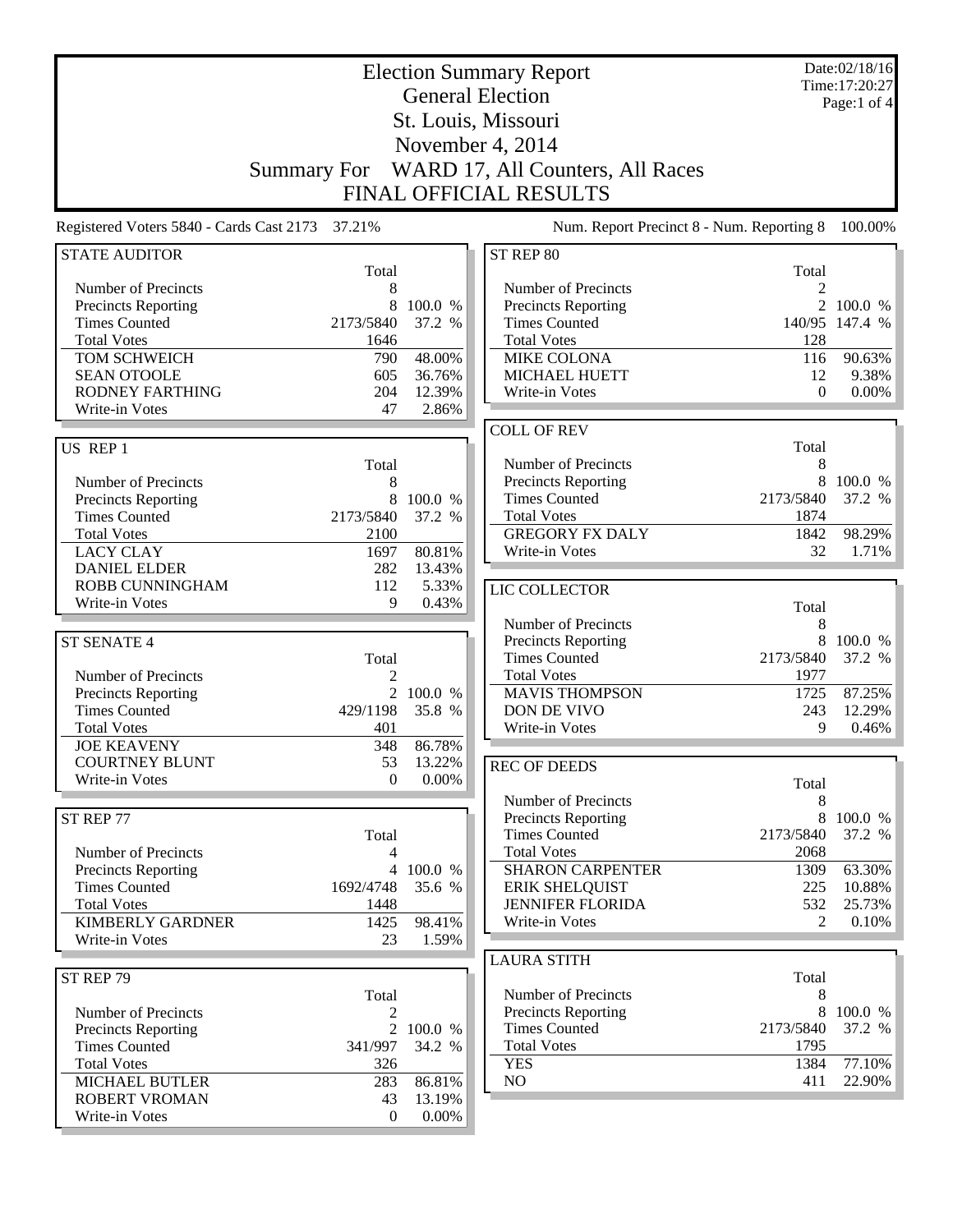| <b>Election Summary Report</b><br><b>General Election</b> |                                                 |                  |                                                   |              | Date:02/18/16<br>Time:17:20:27 |
|-----------------------------------------------------------|-------------------------------------------------|------------------|---------------------------------------------------|--------------|--------------------------------|
|                                                           |                                                 |                  | St. Louis, Missouri                               |              | Page:2 of 4                    |
|                                                           |                                                 |                  |                                                   |              |                                |
|                                                           |                                                 |                  | November 4, 2014                                  |              |                                |
|                                                           | Summary For                                     |                  | WARD 17, All Counters, All Races                  |              |                                |
|                                                           |                                                 |                  | <b>FINAL OFFICIAL RESULTS</b>                     |              |                                |
|                                                           | Registered Voters 5840 - Cards Cast 2173 37.21% |                  | Num. Report Precinct 8 - Num. Reporting 8         |              | 100.00%                        |
| <b>PAUL WILSON</b>                                        |                                                 |                  | <b>JOHN RILEY</b>                                 |              |                                |
| Number of Precincts                                       | Total<br>8                                      |                  | Number of Precincts                               | Total<br>8   |                                |
| Precincts Reporting                                       | 8                                               | 100.0 %          | <b>Precincts Reporting</b>                        | 8            | 100.0 %                        |
| <b>Times Counted</b>                                      | 2173/5840                                       | 37.2 %           | <b>Times Counted</b>                              | 2173/5840    | 37.2 %                         |
| <b>Total Votes</b>                                        | 1748                                            |                  | <b>Total Votes</b>                                | 1695         |                                |
| <b>YES</b>                                                | 1263                                            | 72.25%           | <b>YES</b>                                        | 1242         | 73.27%                         |
| N <sub>O</sub>                                            | 485                                             | 27.75%           | N <sub>O</sub>                                    | 453          | 26.73%                         |
| <b>ANGELA QUIGLESS</b>                                    |                                                 |                  | <b>MICHAEL STELZER</b>                            |              |                                |
|                                                           | Total                                           |                  |                                                   | Total        |                                |
| Number of Precincts                                       | 8                                               |                  | Number of Precincts                               | 8            |                                |
| Precincts Reporting                                       |                                                 | 8 100.0 %        | <b>Precincts Reporting</b>                        | 8            | 100.0 %                        |
| <b>Times Counted</b>                                      | 2173/5840                                       | 37.2 %           | <b>Times Counted</b>                              | 2173/5840    | 37.2 %                         |
| <b>Total Votes</b><br><b>YES</b>                          | 1794<br>1401                                    | 78.09%           | <b>Total Votes</b><br><b>YES</b>                  | 1706<br>1206 | 70.69%                         |
| N <sub>O</sub>                                            | 393                                             | 21.91%           | N <sub>O</sub>                                    | 500          | 29.31%                         |
|                                                           |                                                 |                  |                                                   |              |                                |
| <b>LISA VAN AMBURG</b>                                    |                                                 |                  | <b>STEVEN OHMER</b>                               |              |                                |
| Number of Precincts                                       | Total<br>8                                      |                  | Number of Precincts                               | Total<br>8   |                                |
| Precincts Reporting                                       | 8                                               | 100.0 %          | <b>Precincts Reporting</b>                        | 8            | 100.0 %                        |
| <b>Times Counted</b>                                      | 2173/5840                                       | 37.2 %           | <b>Times Counted</b>                              | 2173/5840    | 37.2 %                         |
| <b>Total Votes</b>                                        | 1775                                            |                  | <b>Total Votes</b>                                | 1705         |                                |
| <b>YES</b>                                                | 1362                                            | 76.73%           | <b>YES</b>                                        | 1230         | 72.14%                         |
| N <sub>O</sub>                                            | 413                                             | 23.27%           | N <sub>O</sub>                                    | 475          | 27.86%                         |
| <b>DAVID DOWD</b>                                         |                                                 |                  | <b>ELIZABETH HOGAN</b>                            |              |                                |
|                                                           | Total                                           |                  |                                                   | Total        |                                |
| Number of Precincts<br>Precincts Reporting                | 8<br>8                                          | 100.0 %          | Number of Precincts<br><b>Precincts Reporting</b> | 8<br>8       | 100.0 %                        |
| <b>Times Counted</b>                                      | 2173/5840                                       | 37.2 %           | <b>Times Counted</b>                              | 2173/5840    | 37.2 %                         |
| <b>Total Votes</b>                                        | 1749                                            |                  | <b>Total Votes</b>                                | 1715         |                                |
| <b>YES</b>                                                | 1280                                            | 73.18%           | <b>YES</b>                                        | 1315         | 76.68%                         |
| NO                                                        | 469                                             | 26.82%           | NO                                                | 400          | 23.32%                         |
| <b>JULIAN BUSH</b>                                        |                                                 |                  | <b>TIMOTHY WILSON</b>                             |              |                                |
|                                                           | Total                                           |                  |                                                   | Total        |                                |
|                                                           |                                                 |                  | Number of Precincts                               | 8            |                                |
| Number of Precincts                                       | 8                                               |                  |                                                   |              |                                |
| <b>Precincts Reporting</b>                                | 8                                               | 100.0 %          | <b>Precincts Reporting</b>                        | 8            | 100.0 %                        |
| <b>Times Counted</b>                                      | 2173/5840                                       | 37.2 %           | <b>Times Counted</b>                              | 2173/5840    | 37.2 %                         |
| <b>Total Votes</b>                                        | 1715                                            |                  | <b>Total Votes</b>                                | 1682         |                                |
| <b>YES</b><br>NO                                          | 1257<br>458                                     | 73.29%<br>26.71% | <b>YES</b><br>NO                                  | 1234<br>448  | 73.37%<br>$26.63\%$            |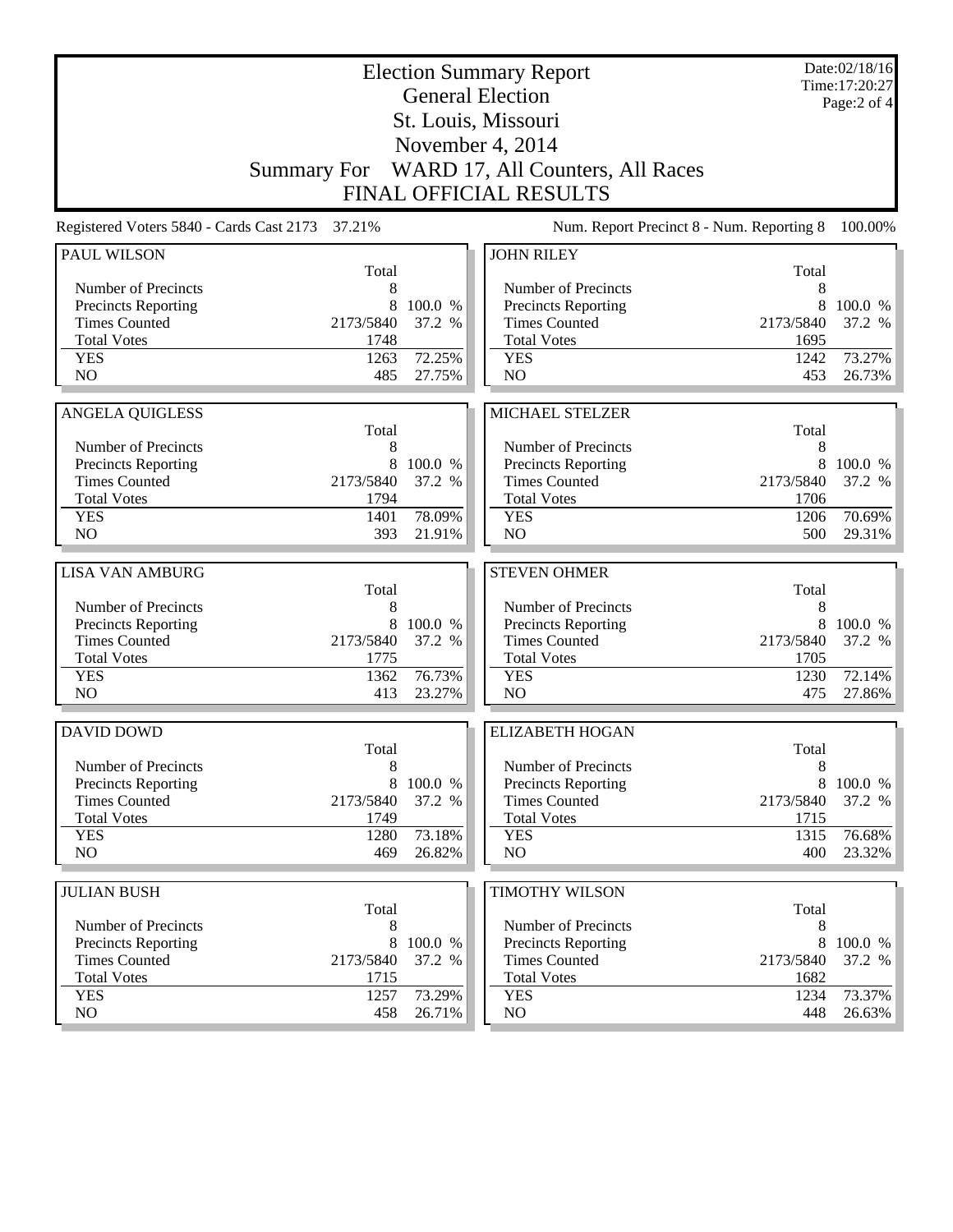| <b>Election Summary Report</b><br><b>General Election</b> |                    |                   |                                                    |                   | Date:02/18/16<br>Time: 17:20:27<br>Page: 3 of 4 |  |  |
|-----------------------------------------------------------|--------------------|-------------------|----------------------------------------------------|-------------------|-------------------------------------------------|--|--|
|                                                           |                    |                   |                                                    |                   |                                                 |  |  |
|                                                           |                    |                   | November 4, 2014                                   |                   |                                                 |  |  |
|                                                           | <b>Summary For</b> |                   | WARD 17, All Counters, All Races                   |                   |                                                 |  |  |
| <b>FINAL OFFICIAL RESULTS</b>                             |                    |                   |                                                    |                   |                                                 |  |  |
| Registered Voters 5840 - Cards Cast 2173                  | 37.21%             |                   | Num. Report Precinct 8 - Num. Reporting 8          |                   | 100.00%                                         |  |  |
| PAULA BRYANT                                              | Total              |                   | <b>CON AMEND 2</b>                                 | Total             |                                                 |  |  |
| Number of Precincts                                       | 8                  |                   | Number of Precincts                                | 8                 |                                                 |  |  |
| Precincts Reporting                                       | 8                  | 100.0 %           | <b>Precincts Reporting</b>                         | 8                 | 100.0 %                                         |  |  |
| <b>Times Counted</b>                                      | 2173/5840          | 37.2 %            | <b>Times Counted</b>                               | 2173/5840         | 37.2 %                                          |  |  |
| <b>Total Votes</b>                                        | 1721               |                   | <b>Total Votes</b>                                 | 2093              |                                                 |  |  |
| <b>YES</b>                                                | 1333               | 77.45%            | <b>YES</b>                                         | 1102              | 52.65%                                          |  |  |
| N <sub>O</sub>                                            | 388                | 22.55%            | N <sub>O</sub>                                     | 991               | 47.35%                                          |  |  |
| MICHAEL NOBLE                                             |                    |                   | <b>CON AMEND 3</b>                                 |                   |                                                 |  |  |
|                                                           | Total              |                   |                                                    | Total             |                                                 |  |  |
| Number of Precincts                                       | 8                  |                   | Number of Precincts                                | 8                 |                                                 |  |  |
| Precincts Reporting                                       | 8                  | 100.0 %           | Precincts Reporting                                | 8                 | 100.0 %                                         |  |  |
| <b>Times Counted</b>                                      | 2173/5840          | 37.2 %            | <b>Times Counted</b>                               | 2173/5840         | 37.2 %                                          |  |  |
| <b>Total Votes</b>                                        | 1694               |                   | <b>Total Votes</b>                                 | 2113              |                                                 |  |  |
| <b>YES</b><br>NO                                          | 1253<br>441        | 73.97%<br>26.03%  | <b>YES</b><br>N <sub>O</sub>                       | 473<br>1640       | 22.39%<br>77.61%                                |  |  |
|                                                           |                    |                   |                                                    |                   |                                                 |  |  |
| <b>THERESA BURKE</b>                                      |                    |                   | CON AMEND 6                                        |                   |                                                 |  |  |
|                                                           | Total              |                   |                                                    | Total             |                                                 |  |  |
| Number of Precincts                                       | 8                  |                   | Number of Precincts                                | 8                 |                                                 |  |  |
| Precincts Reporting                                       | 8                  | 100.0 %           | <b>Precincts Reporting</b>                         | 8                 | 100.0 %                                         |  |  |
| <b>Times Counted</b><br><b>Total Votes</b>                | 2173/5840<br>1715  | 37.2 %            | <b>Times Counted</b><br><b>Total Votes</b>         | 2173/5840<br>2086 | 37.2 %                                          |  |  |
| <b>YES</b>                                                | 1336               | 77.90%            | <b>YES</b>                                         | 946               | 45.35%                                          |  |  |
| NO                                                        | 379                | 22.10%            | NO                                                 | 1140              | 54.65%                                          |  |  |
|                                                           |                    |                   |                                                    |                   |                                                 |  |  |
| <b>BARBARA PEEBLES</b>                                    |                    |                   | <b>CON AMEND 10</b>                                |                   |                                                 |  |  |
|                                                           | Total              |                   |                                                    | Total             |                                                 |  |  |
| Number of Precincts                                       | 8                  |                   | Number of Precincts                                | 8                 |                                                 |  |  |
| Precincts Reporting<br><b>Times Counted</b>               | 8<br>2173/5840     | 100.0 %<br>37.2 % | <b>Precincts Reporting</b><br><b>Times Counted</b> | 8<br>2173/5840    | 100.0 %<br>37.2 %                               |  |  |
| <b>Total Votes</b>                                        | 1729               |                   | <b>Total Votes</b>                                 | 2085              |                                                 |  |  |
| <b>YES</b>                                                | 1233               | 71.31%            | <b>YES</b>                                         | 744               | 35.68%                                          |  |  |
| NO                                                        | 496                | 28.69%            | NO                                                 | 1341              | 64.32%                                          |  |  |
|                                                           |                    |                   |                                                    |                   |                                                 |  |  |
| <b>CHRIS MCGRAUGH</b>                                     |                    |                   | <b>BOARD OF ED</b>                                 |                   |                                                 |  |  |
| Number of Precincts                                       | Total<br>8         |                   | Number of Precincts                                | Total<br>8        |                                                 |  |  |
| <b>Precincts Reporting</b>                                | 8                  | 100.0 %           | <b>Precincts Reporting</b>                         | 8                 | 100.0 %                                         |  |  |
| <b>Times Counted</b>                                      | 2173/5840          | 37.2 %            | <b>Times Counted</b>                               | 2173/5840         | 37.2 %                                          |  |  |
| <b>Total Votes</b>                                        | 1681               |                   | <b>Total Votes</b>                                 | 2347              |                                                 |  |  |
| <b>YES</b>                                                | 1228               | 73.05%            | <b>BILL HAAS</b>                                   | 1073              | 45.72%                                          |  |  |
| NO                                                        | 453                | 26.95%            | <b>DONNA JONES</b>                                 | 1186              | 50.53%                                          |  |  |
|                                                           |                    |                   | Write-in Votes                                     | 88                | 3.75%                                           |  |  |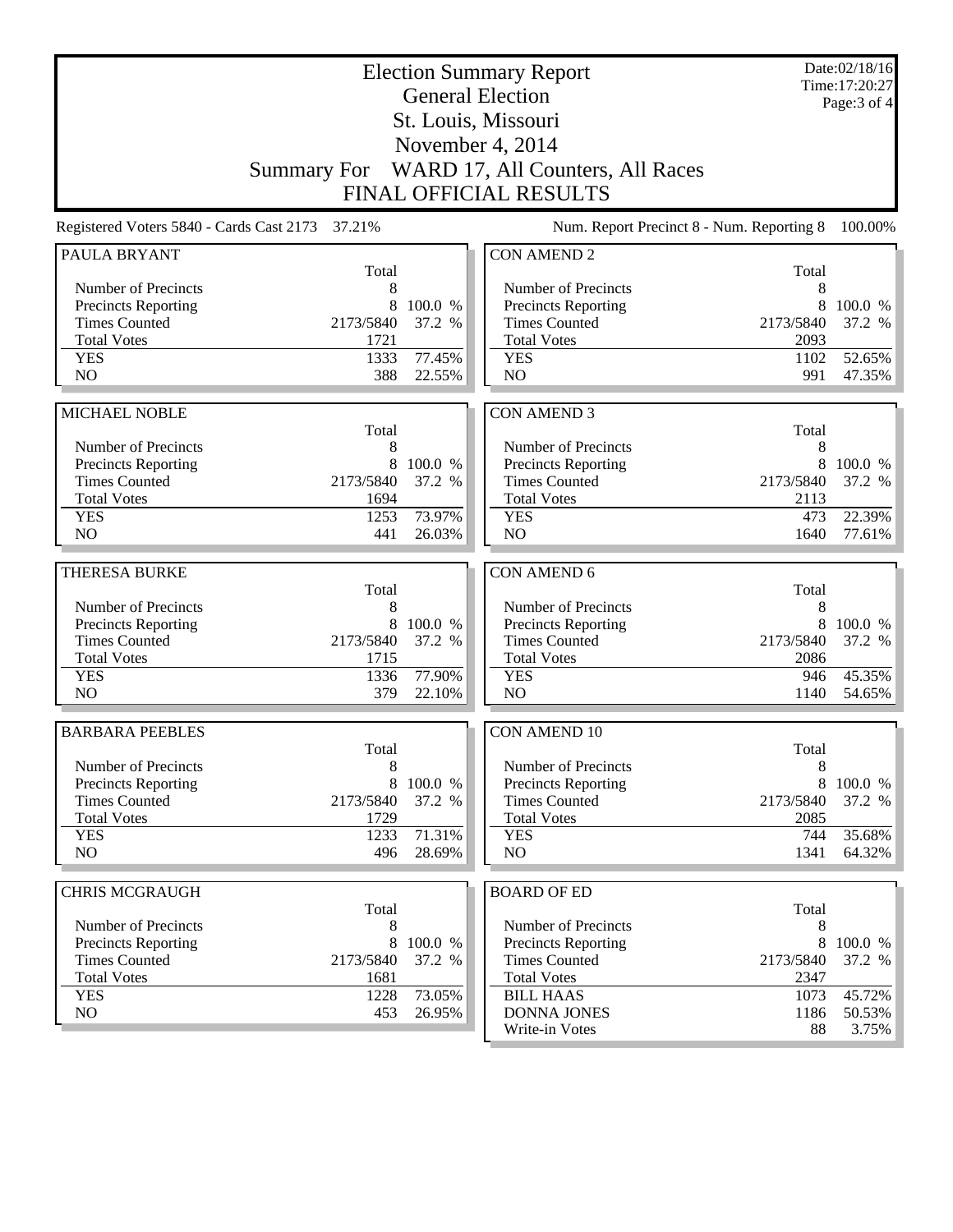Date:02/18/16 Time:17:20:27 Page:4 of 4

## Election Summary Report General Election St. Louis, Missouri November 4, 2014 Summary For WARD 17, All Counters, All Races FINAL OFFICIAL RESULTS

| <b>CHARTER AMEND</b>       |                  |         |
|----------------------------|------------------|---------|
|                            | Total            |         |
| Number of Precincts        |                  |         |
| <b>Precincts Reporting</b> | 8.               | 100.0 % |
| <b>Times Counted</b>       | 2173/5840 37.2 % |         |
| <b>Total Votes</b>         | 2029             |         |
| YES                        | 1324             | 65.25%  |
| NΟ                         | 705              | 34.75%  |

Registered Voters 5840 - Cards Cast 2173 37.21% Num. Report Precinct 8 - Num. Reporting 8 100.00%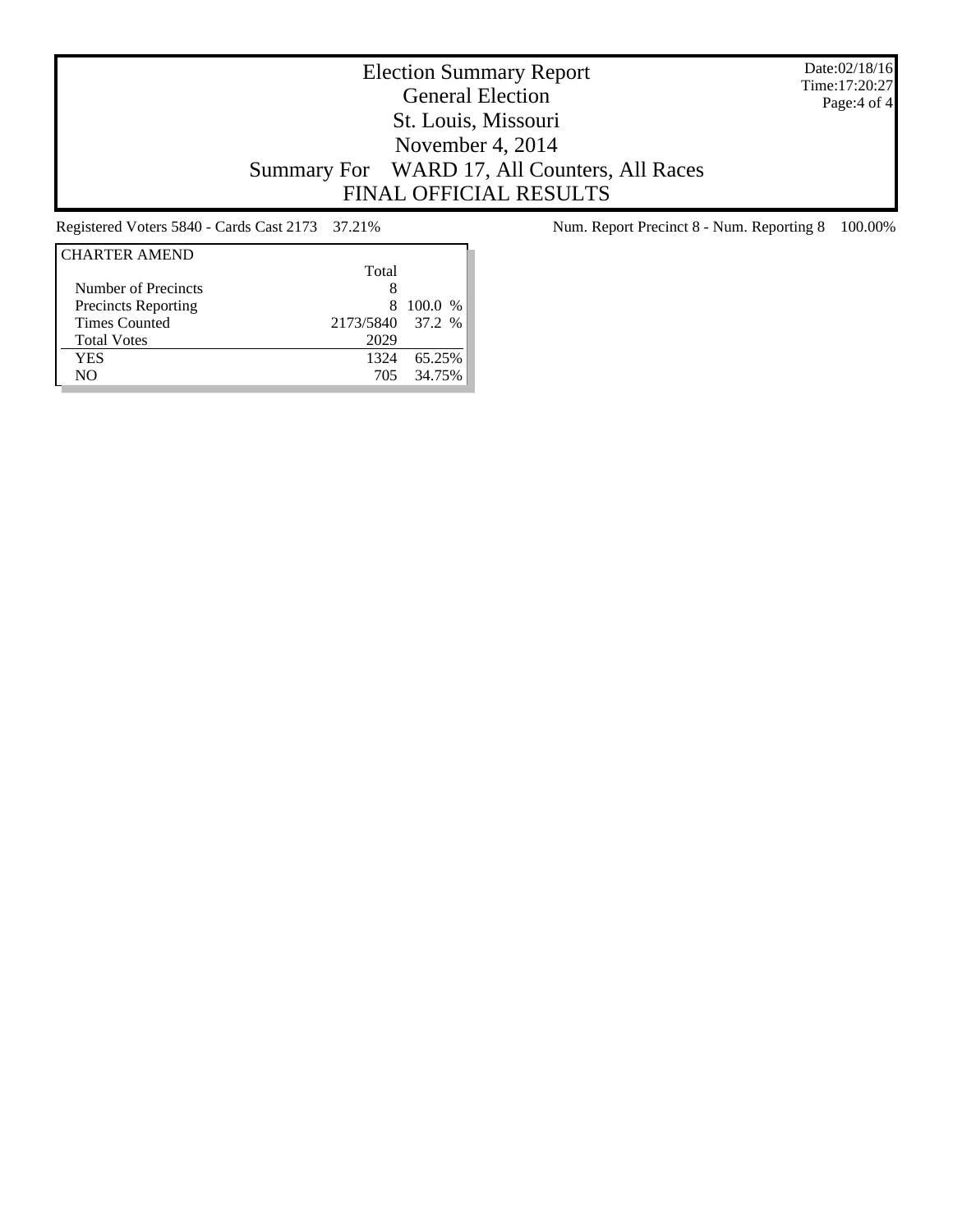|                                                                   |                    |                 | <b>Election Summary Report</b>                     |                | Date:02/18/16<br>Time: 17:20:23 |  |  |  |
|-------------------------------------------------------------------|--------------------|-----------------|----------------------------------------------------|----------------|---------------------------------|--|--|--|
|                                                                   |                    |                 | <b>General Election</b>                            |                | Page:1 of 4                     |  |  |  |
|                                                                   |                    |                 | St. Louis, Missouri                                |                |                                 |  |  |  |
|                                                                   |                    |                 | November 4, 2014                                   |                |                                 |  |  |  |
|                                                                   | <b>Summary For</b> |                 |                                                    |                |                                 |  |  |  |
| WARD 18, All Counters, All Races<br><b>FINAL OFFICIAL RESULTS</b> |                    |                 |                                                    |                |                                 |  |  |  |
| Registered Voters 5217 - Cards Cast 1726 33.08%                   |                    |                 | Num. Report Precinct 6 - Num. Reporting 6          |                | 100.00%                         |  |  |  |
|                                                                   |                    |                 |                                                    |                |                                 |  |  |  |
| <b>STATE AUDITOR</b>                                              | Total              |                 | ST REP 84                                          | Total          |                                 |  |  |  |
| Number of Precincts                                               | 6                  |                 | Number of Precincts                                | $\overline{c}$ |                                 |  |  |  |
| Precincts Reporting                                               | 6                  | 100.0 %         | <b>Precincts Reporting</b>                         | $\overline{2}$ | 100.0 %                         |  |  |  |
| <b>Times Counted</b>                                              | 1726/5217          | 33.1 %          | <b>Times Counted</b>                               | 587/1904       | 30.8 %                          |  |  |  |
| <b>Total Votes</b>                                                | 1205               |                 | <b>Total Votes</b>                                 | 558            |                                 |  |  |  |
| TOM SCHWEICH                                                      | 350                | 29.05%          | <b>KARLA MAY</b>                                   | 555            | 99.46%                          |  |  |  |
| <b>SEAN OTOOLE</b>                                                | 536                | 44.48%          | Write-in Votes                                     | 3              | 0.54%                           |  |  |  |
| <b>RODNEY FARTHING</b>                                            | 277                | 22.99%          |                                                    |                |                                 |  |  |  |
| Write-in Votes                                                    | 42                 | 3.49%           | <b>COLL OF REV</b>                                 |                |                                 |  |  |  |
|                                                                   |                    |                 |                                                    | Total          |                                 |  |  |  |
| US REP 1                                                          |                    |                 | Number of Precincts                                | 6<br>6         | 100.0 %                         |  |  |  |
| Number of Precincts                                               | Total              |                 | <b>Precincts Reporting</b><br><b>Times Counted</b> | 1726/5217      | 33.1 %                          |  |  |  |
| Precincts Reporting                                               | 6<br>6             | 100.0 %         | <b>Total Votes</b>                                 | 1598           |                                 |  |  |  |
| <b>Times Counted</b>                                              | 1726/5217          | 33.1 %          | <b>GREGORY FX DALY</b>                             | 1578           | 98.75%                          |  |  |  |
| <b>Total Votes</b>                                                | 1689               |                 | Write-in Votes                                     | 20             | $1.25\%$                        |  |  |  |
| <b>LACY CLAY</b>                                                  | 1540               | 91.18%          |                                                    |                |                                 |  |  |  |
| <b>DANIEL ELDER</b>                                               | 77                 | 4.56%           | LIC COLLECTOR                                      |                |                                 |  |  |  |
| ROBB CUNNINGHAM                                                   | 66                 | 3.91%           |                                                    | Total          |                                 |  |  |  |
| Write-in Votes                                                    | 6                  | 0.36%           | Number of Precincts                                | 6              |                                 |  |  |  |
|                                                                   |                    |                 | <b>Precincts Reporting</b>                         | 6              | 100.0 %                         |  |  |  |
| <b>ST SENATE 4</b>                                                |                    |                 | <b>Times Counted</b>                               | 1726/5217      | 33.1 %                          |  |  |  |
|                                                                   | Total              |                 | <b>Total Votes</b>                                 | 1648           |                                 |  |  |  |
| Number of Precincts                                               | 3                  |                 | <b>MAVIS THOMPSON</b>                              | 1575           | 95.57%                          |  |  |  |
| <b>Precincts Reporting</b>                                        |                    | 3 100.0 %       | DON DE VIVO                                        | 67             | 4.07%                           |  |  |  |
| <b>Times Counted</b>                                              | 894/2826           | 31.6 %          | Write-in Votes                                     | 6              | 0.36%                           |  |  |  |
| <b>Total Votes</b>                                                | 863                |                 |                                                    |                |                                 |  |  |  |
| <b>JOE KEAVENY</b><br><b>COURTNEY BLUNT</b>                       | 835<br>28          | 96.76%<br>3.24% | <b>REC OF DEEDS</b>                                |                |                                 |  |  |  |
| Write-in Votes                                                    | $\theta$           | $0.00\%$        |                                                    | Total          |                                 |  |  |  |
|                                                                   |                    |                 | Number of Precincts<br><b>Precincts Reporting</b>  | 6<br>6         | 100.0 %                         |  |  |  |
| ST REP 77                                                         |                    |                 | <b>Times Counted</b>                               | 1726/5217      | 33.1 %                          |  |  |  |
|                                                                   | Total              |                 | <b>Total Votes</b>                                 | 1672           |                                 |  |  |  |
| Number of Precincts                                               | 3                  |                 | <b>SHARON CARPENTER</b>                            | 1385           | 82.83%                          |  |  |  |
| <b>Precincts Reporting</b>                                        | 3                  | 100.0 %         | <b>ERIK SHELQUIST</b>                              | 62             | 3.71%                           |  |  |  |
| <b>Times Counted</b>                                              | 1070/3107          | 34.4 %          | <b>JENNIFER FLORIDA</b>                            | 221            | 13.22%                          |  |  |  |
| <b>Total Votes</b>                                                | 983                |                 | Write-in Votes                                     | 4              | 0.24%                           |  |  |  |
| <b>KIMBERLY GARDNER</b>                                           | 971                | 98.78%          |                                                    |                |                                 |  |  |  |
| Write-in Votes                                                    | 12                 | 1.22%           | <b>LAURA STITH</b>                                 |                |                                 |  |  |  |
|                                                                   |                    |                 |                                                    | Total          |                                 |  |  |  |
| ST REP 79                                                         |                    |                 | Number of Precincts                                | 6              |                                 |  |  |  |
|                                                                   | Total              |                 | <b>Precincts Reporting</b>                         | 6              | 100.0 %                         |  |  |  |
| Number of Precincts                                               |                    |                 | <b>Times Counted</b>                               | 1726/5217      | 33.1 %                          |  |  |  |
| <b>Precincts Reporting</b>                                        |                    | 1 100.0 %       | <b>Total Votes</b>                                 | 1490           |                                 |  |  |  |
| <b>Times Counted</b>                                              | 69/206             | 33.5 %          | <b>YES</b>                                         | 1051           | 70.54%                          |  |  |  |
| <b>Total Votes</b>                                                | 67                 |                 | NO.                                                | 439            | 29.46%                          |  |  |  |
| <b>MICHAEL BUTLER</b><br><b>ROBERT VROMAN</b>                     | 64                 | 95.52%<br>4.48% |                                                    |                |                                 |  |  |  |
| Write-in Votes                                                    | 3<br>0             | $0.00\%$        |                                                    |                |                                 |  |  |  |
|                                                                   |                    |                 |                                                    |                |                                 |  |  |  |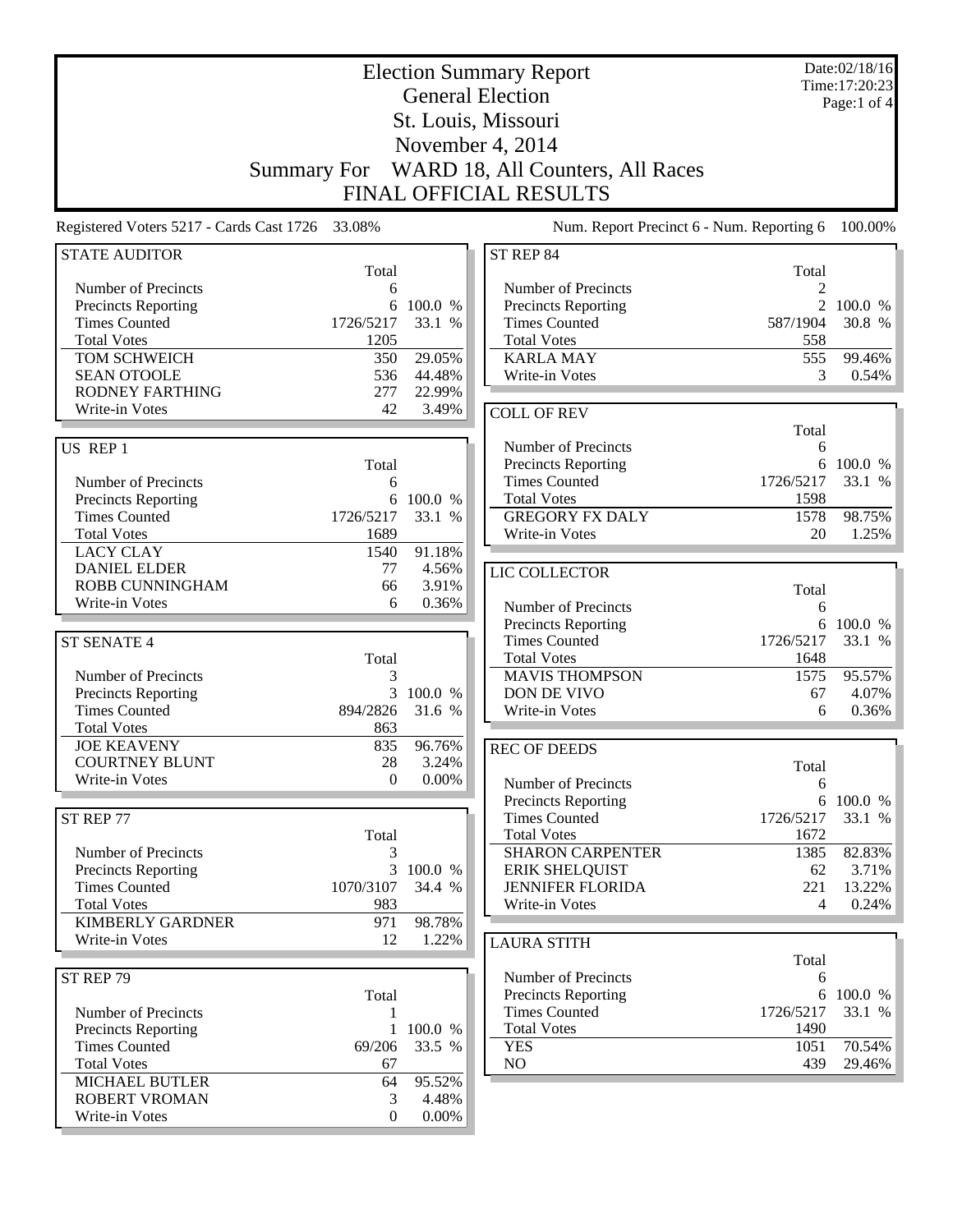|                            |                                                 |                  | <b>Election Summary Report</b>               |            | Date:02/18/16<br>Time: 17:20:23 |
|----------------------------|-------------------------------------------------|------------------|----------------------------------------------|------------|---------------------------------|
|                            |                                                 |                  | <b>General Election</b>                      |            | Page:2 of 4                     |
|                            |                                                 |                  | St. Louis, Missouri                          |            |                                 |
|                            |                                                 |                  | November 4, 2014                             |            |                                 |
|                            |                                                 |                  | Summary For WARD 18, All Counters, All Races |            |                                 |
|                            |                                                 |                  | <b>FINAL OFFICIAL RESULTS</b>                |            |                                 |
|                            | Registered Voters 5217 - Cards Cast 1726 33.08% |                  | Num. Report Precinct 6 - Num. Reporting 6    |            | 100.00%                         |
| PAUL WILSON                |                                                 |                  | <b>JOHN RILEY</b>                            |            |                                 |
|                            | Total                                           |                  |                                              | Total      |                                 |
| Number of Precincts        | 6                                               |                  | Number of Precincts                          | 6          |                                 |
| Precincts Reporting        | 6                                               | 100.0 %          | <b>Precincts Reporting</b>                   | 6          | 100.0 %                         |
| <b>Times Counted</b>       | 1726/5217                                       | 33.1 %           | <b>Times Counted</b>                         | 1726/5217  | 33.1 %                          |
| <b>Total Votes</b>         | 1460                                            |                  | <b>Total Votes</b>                           | 1438       |                                 |
| <b>YES</b>                 | 924                                             | 63.29%           | <b>YES</b>                                   | 931        | 64.74%                          |
| N <sub>O</sub>             | 536                                             | 36.71%           | N <sub>O</sub>                               | 507        | 35.26%                          |
| <b>ANGELA QUIGLESS</b>     |                                                 |                  | <b>MICHAEL STELZER</b>                       |            |                                 |
|                            | Total                                           |                  |                                              | Total      |                                 |
| Number of Precincts        | 6                                               |                  | Number of Precincts                          | 6          |                                 |
| Precincts Reporting        |                                                 | 6 100.0 %        | Precincts Reporting                          | 6          | 100.0 %                         |
| <b>Times Counted</b>       | 1726/5217                                       | 33.1 %           | <b>Times Counted</b>                         | 1726/5217  | 33.1 %                          |
| <b>Total Votes</b>         | 1511                                            |                  | <b>Total Votes</b>                           | 1423       |                                 |
| <b>YES</b>                 | 1149                                            | 76.04%           | <b>YES</b>                                   | 866        | 60.86%                          |
| N <sub>O</sub>             | 362                                             | 23.96%           | N <sub>O</sub>                               | 557        | 39.14%                          |
|                            |                                                 |                  |                                              |            |                                 |
| <b>LISA VAN AMBURG</b>     | Total                                           |                  | <b>STEVEN OHMER</b>                          | Total      |                                 |
| Number of Precincts        | 6                                               |                  | Number of Precincts                          | 6          |                                 |
| Precincts Reporting        | 6                                               | 100.0 %          | Precincts Reporting                          | 6          | 100.0 %                         |
| <b>Times Counted</b>       | 1726/5217                                       | 33.1 %           | <b>Times Counted</b>                         | 1726/5217  | 33.1 %                          |
| <b>Total Votes</b>         | 1453                                            |                  | <b>Total Votes</b>                           | 1427       |                                 |
| <b>YES</b>                 | 994                                             | 68.41%           | <b>YES</b>                                   | 891        | 62.44%                          |
| N <sub>O</sub>             | 459                                             | 31.59%           | NO                                           | 536        | 37.56%                          |
| <b>DAVID DOWD</b>          |                                                 |                  |                                              |            |                                 |
|                            |                                                 |                  |                                              |            |                                 |
|                            | Total                                           |                  | <b>ELIZABETH HOGAN</b>                       | Total      |                                 |
| Number of Precincts        | 6                                               |                  | Number of Precincts                          | 6          |                                 |
| Precincts Reporting        | 6                                               | 100.0 %          | Precincts Reporting                          | 6          |                                 |
| <b>Times Counted</b>       | 1726/5217                                       | 33.1 %           | <b>Times Counted</b>                         | 1726/5217  | 33.1 %                          |
| <b>Total Votes</b>         | 1463                                            |                  | <b>Total Votes</b>                           | 1429       | 100.0 %                         |
| <b>YES</b>                 | 942                                             | 64.39%           | <b>YES</b>                                   | 996        | 69.70%                          |
| NO                         | 521                                             | 35.61%           | NO                                           | 433        | 30.30%                          |
|                            |                                                 |                  |                                              |            |                                 |
| <b>JULIAN BUSH</b>         | Total                                           |                  | <b>TIMOTHY WILSON</b>                        | Total      |                                 |
| Number of Precincts        | 6                                               |                  | Number of Precincts                          | 6          |                                 |
| <b>Precincts Reporting</b> | 6                                               | 100.0 %          | Precincts Reporting                          | 6          | 100.0 %                         |
| <b>Times Counted</b>       | 1726/5217                                       | 33.1 %           | <b>Times Counted</b>                         | 1726/5217  | 33.1 %                          |
| <b>Total Votes</b>         | 1441                                            |                  | <b>Total Votes</b>                           | 1428       |                                 |
| <b>YES</b><br>NO           | 925<br>516                                      | 64.19%<br>35.81% | <b>YES</b><br>NO                             | 930<br>498 | 65.13%<br>34.87%                |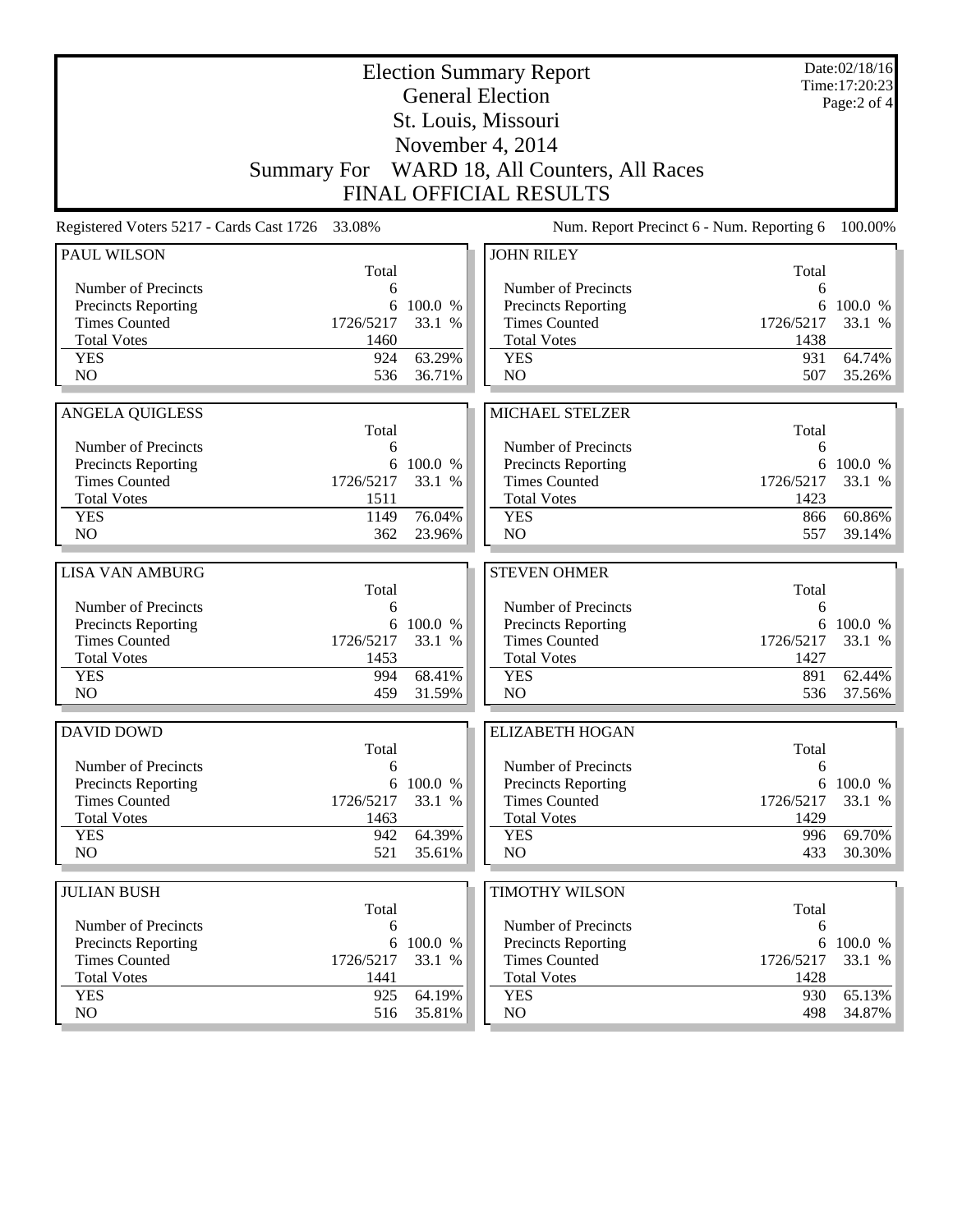| St. Louis, Missouri<br>November 4, 2014<br>Summary For WARD 18, All Counters, All Races<br><b>FINAL OFFICIAL RESULTS</b><br>Registered Voters 5217 - Cards Cast 1726<br>33.08%<br>Num. Report Precinct 6 - Num. Reporting 6<br>100.00%<br>PAULA BRYANT<br><b>CON AMEND 2</b><br>Total<br>Total<br>Number of Precincts<br>Number of Precincts<br>6<br>6<br><b>Precincts Reporting</b><br>100.0 %<br>Precincts Reporting<br>6<br>6<br>100.0 %<br><b>Times Counted</b><br>1726/5217<br>33.1 %<br><b>Times Counted</b><br>1726/5217<br>33.1 %<br><b>Total Votes</b><br>1460<br><b>Total Votes</b><br>1624<br>72.47%<br><b>YES</b><br>55.05%<br>1058<br><b>YES</b><br>894<br>NO<br>N <sub>O</sub><br>402<br>27.53%<br>730<br>44.95%<br><b>MICHAEL NOBLE</b><br><b>CON AMEND 3</b><br>Total<br>Total<br>Number of Precincts<br>Number of Precincts<br>6<br>6<br><b>Precincts Reporting</b><br>6<br>100.0 %<br>Precincts Reporting<br>6<br>100.0 %<br><b>Times Counted</b><br>1726/5217<br>33.1 %<br><b>Times Counted</b><br>1726/5217<br>33.1 %<br><b>Total Votes</b><br>1431<br><b>Total Votes</b><br>1663<br>958<br>66.95%<br>25.74%<br><b>YES</b><br><b>YES</b><br>428<br>NO<br>NO<br>473<br>33.05%<br>1235<br>74.26%<br>THERESA BURKE<br><b>CON AMEND 6</b><br>Total<br>Total<br>Number of Precincts<br>Number of Precincts<br>6<br>6<br>Precincts Reporting<br>100.0 %<br>Precincts Reporting<br>6<br>6<br>100.0 %<br><b>Times Counted</b><br><b>Times Counted</b><br>1726/5217<br>33.1 %<br>1726/5217<br>33.1 %<br><b>Total Votes</b><br>1451<br><b>Total Votes</b><br>1602<br><b>YES</b><br>1034<br>71.26%<br>48.50%<br><b>YES</b><br>777<br>NO<br>NO<br>825<br>417<br>28.74%<br>51.50%<br><b>BARBARA PEEBLES</b><br><b>CON AMEND 10</b><br>Total<br>Total<br>Number of Precincts<br>Number of Precincts<br>6<br>6<br><b>Precincts Reporting</b><br>6 100.0 %<br><b>Precincts Reporting</b><br>100.0 %<br>6<br><b>Times Counted</b><br>33.1 %<br><b>Times Counted</b><br>33.1 %<br>1726/5217<br>1726/5217<br><b>Total Votes</b><br><b>Total Votes</b><br>1472<br>1613<br>74.18%<br>50.84%<br><b>YES</b><br>1092<br><b>YES</b><br>820<br>NO<br>NO<br>793<br>380<br>25.82%<br>49.16% | <b>Election Summary Report</b><br><b>General Election</b> |  |  |  |  | Date:02/18/16<br>Time:17:20:23<br>Page: 3 of 4 |  |  |  |
|-------------------------------------------------------------------------------------------------------------------------------------------------------------------------------------------------------------------------------------------------------------------------------------------------------------------------------------------------------------------------------------------------------------------------------------------------------------------------------------------------------------------------------------------------------------------------------------------------------------------------------------------------------------------------------------------------------------------------------------------------------------------------------------------------------------------------------------------------------------------------------------------------------------------------------------------------------------------------------------------------------------------------------------------------------------------------------------------------------------------------------------------------------------------------------------------------------------------------------------------------------------------------------------------------------------------------------------------------------------------------------------------------------------------------------------------------------------------------------------------------------------------------------------------------------------------------------------------------------------------------------------------------------------------------------------------------------------------------------------------------------------------------------------------------------------------------------------------------------------------------------------------------------------------------------------------------------------------------------------------------------------------------------------------------------------------------------------------------------------------------------------------------------------------------------------|-----------------------------------------------------------|--|--|--|--|------------------------------------------------|--|--|--|
|                                                                                                                                                                                                                                                                                                                                                                                                                                                                                                                                                                                                                                                                                                                                                                                                                                                                                                                                                                                                                                                                                                                                                                                                                                                                                                                                                                                                                                                                                                                                                                                                                                                                                                                                                                                                                                                                                                                                                                                                                                                                                                                                                                                     |                                                           |  |  |  |  |                                                |  |  |  |
|                                                                                                                                                                                                                                                                                                                                                                                                                                                                                                                                                                                                                                                                                                                                                                                                                                                                                                                                                                                                                                                                                                                                                                                                                                                                                                                                                                                                                                                                                                                                                                                                                                                                                                                                                                                                                                                                                                                                                                                                                                                                                                                                                                                     |                                                           |  |  |  |  |                                                |  |  |  |
|                                                                                                                                                                                                                                                                                                                                                                                                                                                                                                                                                                                                                                                                                                                                                                                                                                                                                                                                                                                                                                                                                                                                                                                                                                                                                                                                                                                                                                                                                                                                                                                                                                                                                                                                                                                                                                                                                                                                                                                                                                                                                                                                                                                     |                                                           |  |  |  |  |                                                |  |  |  |
|                                                                                                                                                                                                                                                                                                                                                                                                                                                                                                                                                                                                                                                                                                                                                                                                                                                                                                                                                                                                                                                                                                                                                                                                                                                                                                                                                                                                                                                                                                                                                                                                                                                                                                                                                                                                                                                                                                                                                                                                                                                                                                                                                                                     |                                                           |  |  |  |  |                                                |  |  |  |
|                                                                                                                                                                                                                                                                                                                                                                                                                                                                                                                                                                                                                                                                                                                                                                                                                                                                                                                                                                                                                                                                                                                                                                                                                                                                                                                                                                                                                                                                                                                                                                                                                                                                                                                                                                                                                                                                                                                                                                                                                                                                                                                                                                                     |                                                           |  |  |  |  |                                                |  |  |  |
|                                                                                                                                                                                                                                                                                                                                                                                                                                                                                                                                                                                                                                                                                                                                                                                                                                                                                                                                                                                                                                                                                                                                                                                                                                                                                                                                                                                                                                                                                                                                                                                                                                                                                                                                                                                                                                                                                                                                                                                                                                                                                                                                                                                     |                                                           |  |  |  |  |                                                |  |  |  |
|                                                                                                                                                                                                                                                                                                                                                                                                                                                                                                                                                                                                                                                                                                                                                                                                                                                                                                                                                                                                                                                                                                                                                                                                                                                                                                                                                                                                                                                                                                                                                                                                                                                                                                                                                                                                                                                                                                                                                                                                                                                                                                                                                                                     |                                                           |  |  |  |  |                                                |  |  |  |
|                                                                                                                                                                                                                                                                                                                                                                                                                                                                                                                                                                                                                                                                                                                                                                                                                                                                                                                                                                                                                                                                                                                                                                                                                                                                                                                                                                                                                                                                                                                                                                                                                                                                                                                                                                                                                                                                                                                                                                                                                                                                                                                                                                                     |                                                           |  |  |  |  |                                                |  |  |  |
|                                                                                                                                                                                                                                                                                                                                                                                                                                                                                                                                                                                                                                                                                                                                                                                                                                                                                                                                                                                                                                                                                                                                                                                                                                                                                                                                                                                                                                                                                                                                                                                                                                                                                                                                                                                                                                                                                                                                                                                                                                                                                                                                                                                     |                                                           |  |  |  |  |                                                |  |  |  |
|                                                                                                                                                                                                                                                                                                                                                                                                                                                                                                                                                                                                                                                                                                                                                                                                                                                                                                                                                                                                                                                                                                                                                                                                                                                                                                                                                                                                                                                                                                                                                                                                                                                                                                                                                                                                                                                                                                                                                                                                                                                                                                                                                                                     |                                                           |  |  |  |  |                                                |  |  |  |
|                                                                                                                                                                                                                                                                                                                                                                                                                                                                                                                                                                                                                                                                                                                                                                                                                                                                                                                                                                                                                                                                                                                                                                                                                                                                                                                                                                                                                                                                                                                                                                                                                                                                                                                                                                                                                                                                                                                                                                                                                                                                                                                                                                                     |                                                           |  |  |  |  |                                                |  |  |  |
|                                                                                                                                                                                                                                                                                                                                                                                                                                                                                                                                                                                                                                                                                                                                                                                                                                                                                                                                                                                                                                                                                                                                                                                                                                                                                                                                                                                                                                                                                                                                                                                                                                                                                                                                                                                                                                                                                                                                                                                                                                                                                                                                                                                     |                                                           |  |  |  |  |                                                |  |  |  |
|                                                                                                                                                                                                                                                                                                                                                                                                                                                                                                                                                                                                                                                                                                                                                                                                                                                                                                                                                                                                                                                                                                                                                                                                                                                                                                                                                                                                                                                                                                                                                                                                                                                                                                                                                                                                                                                                                                                                                                                                                                                                                                                                                                                     |                                                           |  |  |  |  |                                                |  |  |  |
|                                                                                                                                                                                                                                                                                                                                                                                                                                                                                                                                                                                                                                                                                                                                                                                                                                                                                                                                                                                                                                                                                                                                                                                                                                                                                                                                                                                                                                                                                                                                                                                                                                                                                                                                                                                                                                                                                                                                                                                                                                                                                                                                                                                     |                                                           |  |  |  |  |                                                |  |  |  |
|                                                                                                                                                                                                                                                                                                                                                                                                                                                                                                                                                                                                                                                                                                                                                                                                                                                                                                                                                                                                                                                                                                                                                                                                                                                                                                                                                                                                                                                                                                                                                                                                                                                                                                                                                                                                                                                                                                                                                                                                                                                                                                                                                                                     |                                                           |  |  |  |  |                                                |  |  |  |
|                                                                                                                                                                                                                                                                                                                                                                                                                                                                                                                                                                                                                                                                                                                                                                                                                                                                                                                                                                                                                                                                                                                                                                                                                                                                                                                                                                                                                                                                                                                                                                                                                                                                                                                                                                                                                                                                                                                                                                                                                                                                                                                                                                                     |                                                           |  |  |  |  |                                                |  |  |  |
|                                                                                                                                                                                                                                                                                                                                                                                                                                                                                                                                                                                                                                                                                                                                                                                                                                                                                                                                                                                                                                                                                                                                                                                                                                                                                                                                                                                                                                                                                                                                                                                                                                                                                                                                                                                                                                                                                                                                                                                                                                                                                                                                                                                     |                                                           |  |  |  |  |                                                |  |  |  |
|                                                                                                                                                                                                                                                                                                                                                                                                                                                                                                                                                                                                                                                                                                                                                                                                                                                                                                                                                                                                                                                                                                                                                                                                                                                                                                                                                                                                                                                                                                                                                                                                                                                                                                                                                                                                                                                                                                                                                                                                                                                                                                                                                                                     |                                                           |  |  |  |  |                                                |  |  |  |
|                                                                                                                                                                                                                                                                                                                                                                                                                                                                                                                                                                                                                                                                                                                                                                                                                                                                                                                                                                                                                                                                                                                                                                                                                                                                                                                                                                                                                                                                                                                                                                                                                                                                                                                                                                                                                                                                                                                                                                                                                                                                                                                                                                                     |                                                           |  |  |  |  |                                                |  |  |  |
|                                                                                                                                                                                                                                                                                                                                                                                                                                                                                                                                                                                                                                                                                                                                                                                                                                                                                                                                                                                                                                                                                                                                                                                                                                                                                                                                                                                                                                                                                                                                                                                                                                                                                                                                                                                                                                                                                                                                                                                                                                                                                                                                                                                     |                                                           |  |  |  |  |                                                |  |  |  |
|                                                                                                                                                                                                                                                                                                                                                                                                                                                                                                                                                                                                                                                                                                                                                                                                                                                                                                                                                                                                                                                                                                                                                                                                                                                                                                                                                                                                                                                                                                                                                                                                                                                                                                                                                                                                                                                                                                                                                                                                                                                                                                                                                                                     |                                                           |  |  |  |  |                                                |  |  |  |
|                                                                                                                                                                                                                                                                                                                                                                                                                                                                                                                                                                                                                                                                                                                                                                                                                                                                                                                                                                                                                                                                                                                                                                                                                                                                                                                                                                                                                                                                                                                                                                                                                                                                                                                                                                                                                                                                                                                                                                                                                                                                                                                                                                                     |                                                           |  |  |  |  |                                                |  |  |  |
|                                                                                                                                                                                                                                                                                                                                                                                                                                                                                                                                                                                                                                                                                                                                                                                                                                                                                                                                                                                                                                                                                                                                                                                                                                                                                                                                                                                                                                                                                                                                                                                                                                                                                                                                                                                                                                                                                                                                                                                                                                                                                                                                                                                     |                                                           |  |  |  |  |                                                |  |  |  |
|                                                                                                                                                                                                                                                                                                                                                                                                                                                                                                                                                                                                                                                                                                                                                                                                                                                                                                                                                                                                                                                                                                                                                                                                                                                                                                                                                                                                                                                                                                                                                                                                                                                                                                                                                                                                                                                                                                                                                                                                                                                                                                                                                                                     |                                                           |  |  |  |  |                                                |  |  |  |
|                                                                                                                                                                                                                                                                                                                                                                                                                                                                                                                                                                                                                                                                                                                                                                                                                                                                                                                                                                                                                                                                                                                                                                                                                                                                                                                                                                                                                                                                                                                                                                                                                                                                                                                                                                                                                                                                                                                                                                                                                                                                                                                                                                                     |                                                           |  |  |  |  |                                                |  |  |  |
|                                                                                                                                                                                                                                                                                                                                                                                                                                                                                                                                                                                                                                                                                                                                                                                                                                                                                                                                                                                                                                                                                                                                                                                                                                                                                                                                                                                                                                                                                                                                                                                                                                                                                                                                                                                                                                                                                                                                                                                                                                                                                                                                                                                     |                                                           |  |  |  |  |                                                |  |  |  |
|                                                                                                                                                                                                                                                                                                                                                                                                                                                                                                                                                                                                                                                                                                                                                                                                                                                                                                                                                                                                                                                                                                                                                                                                                                                                                                                                                                                                                                                                                                                                                                                                                                                                                                                                                                                                                                                                                                                                                                                                                                                                                                                                                                                     |                                                           |  |  |  |  |                                                |  |  |  |
|                                                                                                                                                                                                                                                                                                                                                                                                                                                                                                                                                                                                                                                                                                                                                                                                                                                                                                                                                                                                                                                                                                                                                                                                                                                                                                                                                                                                                                                                                                                                                                                                                                                                                                                                                                                                                                                                                                                                                                                                                                                                                                                                                                                     |                                                           |  |  |  |  |                                                |  |  |  |
|                                                                                                                                                                                                                                                                                                                                                                                                                                                                                                                                                                                                                                                                                                                                                                                                                                                                                                                                                                                                                                                                                                                                                                                                                                                                                                                                                                                                                                                                                                                                                                                                                                                                                                                                                                                                                                                                                                                                                                                                                                                                                                                                                                                     |                                                           |  |  |  |  |                                                |  |  |  |
|                                                                                                                                                                                                                                                                                                                                                                                                                                                                                                                                                                                                                                                                                                                                                                                                                                                                                                                                                                                                                                                                                                                                                                                                                                                                                                                                                                                                                                                                                                                                                                                                                                                                                                                                                                                                                                                                                                                                                                                                                                                                                                                                                                                     |                                                           |  |  |  |  |                                                |  |  |  |
|                                                                                                                                                                                                                                                                                                                                                                                                                                                                                                                                                                                                                                                                                                                                                                                                                                                                                                                                                                                                                                                                                                                                                                                                                                                                                                                                                                                                                                                                                                                                                                                                                                                                                                                                                                                                                                                                                                                                                                                                                                                                                                                                                                                     |                                                           |  |  |  |  |                                                |  |  |  |
|                                                                                                                                                                                                                                                                                                                                                                                                                                                                                                                                                                                                                                                                                                                                                                                                                                                                                                                                                                                                                                                                                                                                                                                                                                                                                                                                                                                                                                                                                                                                                                                                                                                                                                                                                                                                                                                                                                                                                                                                                                                                                                                                                                                     |                                                           |  |  |  |  |                                                |  |  |  |
|                                                                                                                                                                                                                                                                                                                                                                                                                                                                                                                                                                                                                                                                                                                                                                                                                                                                                                                                                                                                                                                                                                                                                                                                                                                                                                                                                                                                                                                                                                                                                                                                                                                                                                                                                                                                                                                                                                                                                                                                                                                                                                                                                                                     |                                                           |  |  |  |  |                                                |  |  |  |
|                                                                                                                                                                                                                                                                                                                                                                                                                                                                                                                                                                                                                                                                                                                                                                                                                                                                                                                                                                                                                                                                                                                                                                                                                                                                                                                                                                                                                                                                                                                                                                                                                                                                                                                                                                                                                                                                                                                                                                                                                                                                                                                                                                                     |                                                           |  |  |  |  |                                                |  |  |  |
|                                                                                                                                                                                                                                                                                                                                                                                                                                                                                                                                                                                                                                                                                                                                                                                                                                                                                                                                                                                                                                                                                                                                                                                                                                                                                                                                                                                                                                                                                                                                                                                                                                                                                                                                                                                                                                                                                                                                                                                                                                                                                                                                                                                     |                                                           |  |  |  |  |                                                |  |  |  |
|                                                                                                                                                                                                                                                                                                                                                                                                                                                                                                                                                                                                                                                                                                                                                                                                                                                                                                                                                                                                                                                                                                                                                                                                                                                                                                                                                                                                                                                                                                                                                                                                                                                                                                                                                                                                                                                                                                                                                                                                                                                                                                                                                                                     |                                                           |  |  |  |  |                                                |  |  |  |
| <b>BOARD OF ED</b><br><b>CHRIS MCGRAUGH</b>                                                                                                                                                                                                                                                                                                                                                                                                                                                                                                                                                                                                                                                                                                                                                                                                                                                                                                                                                                                                                                                                                                                                                                                                                                                                                                                                                                                                                                                                                                                                                                                                                                                                                                                                                                                                                                                                                                                                                                                                                                                                                                                                         |                                                           |  |  |  |  |                                                |  |  |  |
| Total<br>Total                                                                                                                                                                                                                                                                                                                                                                                                                                                                                                                                                                                                                                                                                                                                                                                                                                                                                                                                                                                                                                                                                                                                                                                                                                                                                                                                                                                                                                                                                                                                                                                                                                                                                                                                                                                                                                                                                                                                                                                                                                                                                                                                                                      |                                                           |  |  |  |  |                                                |  |  |  |
| Number of Precincts<br>Number of Precincts<br>6<br>6                                                                                                                                                                                                                                                                                                                                                                                                                                                                                                                                                                                                                                                                                                                                                                                                                                                                                                                                                                                                                                                                                                                                                                                                                                                                                                                                                                                                                                                                                                                                                                                                                                                                                                                                                                                                                                                                                                                                                                                                                                                                                                                                |                                                           |  |  |  |  |                                                |  |  |  |
| Precincts Reporting<br>6 100.0 %<br><b>Precincts Reporting</b><br>6<br>100.0 %                                                                                                                                                                                                                                                                                                                                                                                                                                                                                                                                                                                                                                                                                                                                                                                                                                                                                                                                                                                                                                                                                                                                                                                                                                                                                                                                                                                                                                                                                                                                                                                                                                                                                                                                                                                                                                                                                                                                                                                                                                                                                                      |                                                           |  |  |  |  |                                                |  |  |  |
| <b>Times Counted</b><br>33.1 %<br><b>Times Counted</b><br>33.1 %<br>1726/5217<br>1726/5217                                                                                                                                                                                                                                                                                                                                                                                                                                                                                                                                                                                                                                                                                                                                                                                                                                                                                                                                                                                                                                                                                                                                                                                                                                                                                                                                                                                                                                                                                                                                                                                                                                                                                                                                                                                                                                                                                                                                                                                                                                                                                          |                                                           |  |  |  |  |                                                |  |  |  |
| <b>Total Votes</b><br>1427<br><b>Total Votes</b><br>1882                                                                                                                                                                                                                                                                                                                                                                                                                                                                                                                                                                                                                                                                                                                                                                                                                                                                                                                                                                                                                                                                                                                                                                                                                                                                                                                                                                                                                                                                                                                                                                                                                                                                                                                                                                                                                                                                                                                                                                                                                                                                                                                            |                                                           |  |  |  |  |                                                |  |  |  |
| 62.30%<br><b>BILL HAAS</b><br><b>YES</b><br>889<br>865<br>45.96%<br>NO                                                                                                                                                                                                                                                                                                                                                                                                                                                                                                                                                                                                                                                                                                                                                                                                                                                                                                                                                                                                                                                                                                                                                                                                                                                                                                                                                                                                                                                                                                                                                                                                                                                                                                                                                                                                                                                                                                                                                                                                                                                                                                              |                                                           |  |  |  |  |                                                |  |  |  |
| 538<br><b>DONNA JONES</b><br>978<br>37.70%<br>39<br>Write-in Votes                                                                                                                                                                                                                                                                                                                                                                                                                                                                                                                                                                                                                                                                                                                                                                                                                                                                                                                                                                                                                                                                                                                                                                                                                                                                                                                                                                                                                                                                                                                                                                                                                                                                                                                                                                                                                                                                                                                                                                                                                                                                                                                  |                                                           |  |  |  |  | 51.97%<br>$2.07\%$                             |  |  |  |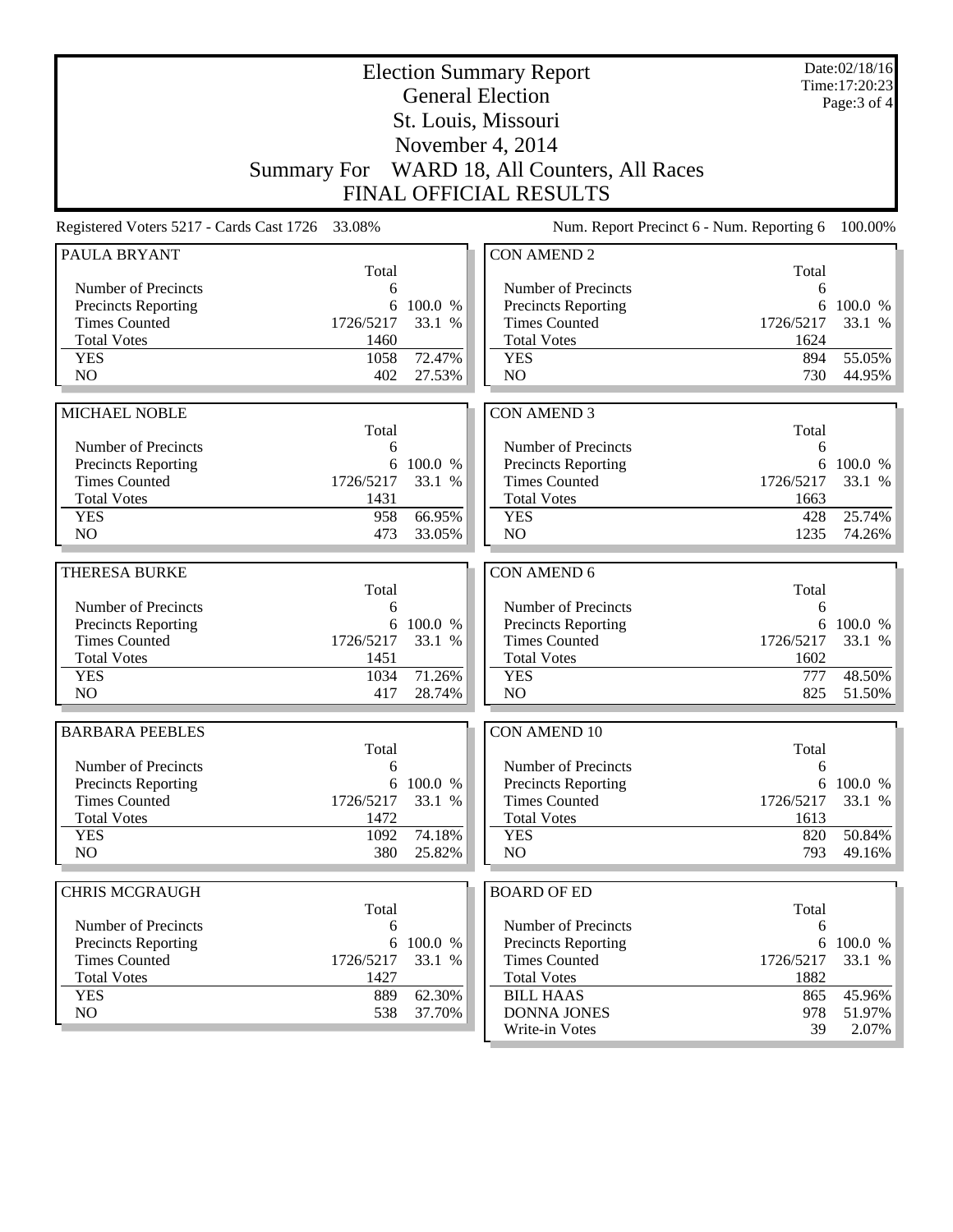Date:02/18/16 Time:17:20:23 Page:4 of 4

## Election Summary Report General Election St. Louis, Missouri November 4, 2014 Summary For WARD 18, All Counters, All Races FINAL OFFICIAL RESULTS

| <b>CHARTER AMEND</b>       |                  |           |
|----------------------------|------------------|-----------|
|                            | Total            |           |
| Number of Precincts        | 6                |           |
| <b>Precincts Reporting</b> |                  | 6 100.0 % |
| <b>Times Counted</b>       | 1726/5217 33.1 % |           |
| <b>Total Votes</b>         | 1585             |           |
| YES                        | 1123             | 70.85%    |
| NΟ                         | 462.             | 29.15%    |

Registered Voters 5217 - Cards Cast 1726 33.08% Num. Report Precinct 6 - Num. Reporting 6 100.00%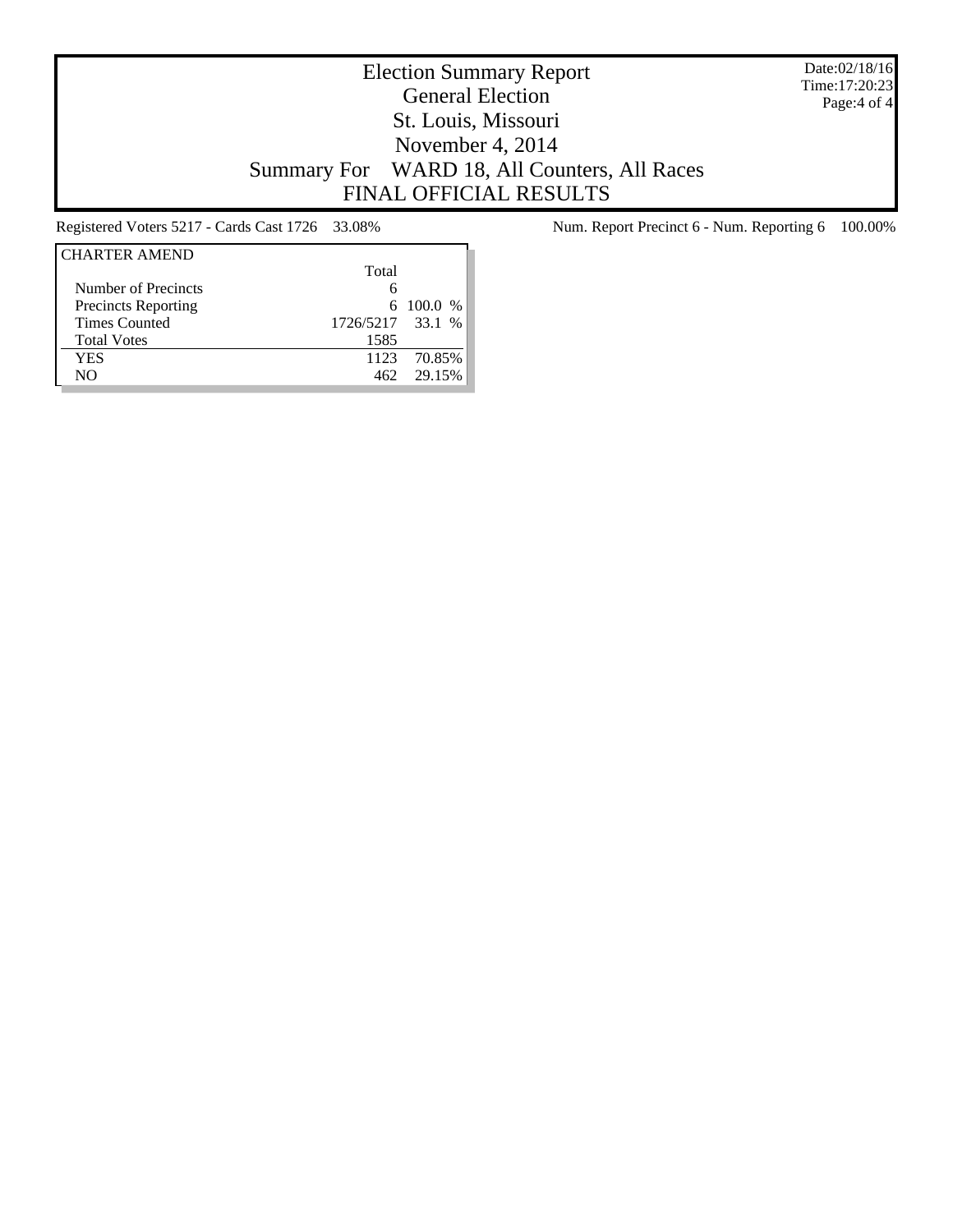| <b>Election Summary Report</b>                  |                    |                  |                                                    |                | Date:02/18/16<br>Time:17:20:02 |
|-------------------------------------------------|--------------------|------------------|----------------------------------------------------|----------------|--------------------------------|
|                                                 |                    |                  | <b>General Election</b>                            |                | Page:1 of 3                    |
|                                                 |                    |                  | St. Louis, Missouri                                |                |                                |
|                                                 |                    |                  | November 4, 2014                                   |                |                                |
|                                                 | <b>Summary For</b> |                  | WARD 19, All Counters, All Races                   |                |                                |
|                                                 |                    |                  | <b>FINAL OFFICIAL RESULTS</b>                      |                |                                |
| Registered Voters 5383 - Cards Cast 1605 29.82% |                    |                  | Num. Report Precinct 9 - Num. Reporting 9          |                | 100.00%                        |
| <b>STATE AUDITOR</b>                            |                    |                  | <b>COLL OF REV</b>                                 |                |                                |
|                                                 | Total              |                  |                                                    | Total          |                                |
| Number of Precincts                             | 9                  |                  | Number of Precincts                                | 9              |                                |
| Precincts Reporting                             | 9                  | 100.0 %          | <b>Precincts Reporting</b>                         | 9              | 100.0 %                        |
| <b>Times Counted</b>                            | 1605/5383          | 29.8 %           | <b>Times Counted</b>                               | 1605/5383      | 29.8 %                         |
| <b>Total Votes</b>                              | 1179               |                  | <b>Total Votes</b>                                 | 1474           |                                |
| TOM SCHWEICH<br><b>SEAN OTOOLE</b>              | 360<br>520         | 30.53%<br>44.11% | <b>GREGORY FX DALY</b><br>Write-in Votes           | 1457<br>17     | 98.85%<br>1.15%                |
| RODNEY FARTHING                                 | 256                | 21.71%           |                                                    |                |                                |
| Write-in Votes                                  | 43                 | 3.65%            | LIC COLLECTOR                                      |                |                                |
|                                                 |                    |                  |                                                    | Total          |                                |
| US REP 1                                        |                    |                  | Number of Precincts                                | 9              |                                |
|                                                 | Total              |                  | <b>Precincts Reporting</b>                         |                | 9 100.0 %                      |
| Number of Precincts                             | 9                  |                  | <b>Times Counted</b>                               | 1605/5383      | 29.8 %                         |
| Precincts Reporting                             | 9                  | 100.0 %          | <b>Total Votes</b>                                 | 1537           |                                |
| <b>Times Counted</b>                            | 1605/5383          | 29.8 %           | <b>MAVIS THOMPSON</b>                              | 1435           | 93.36%                         |
| <b>Total Votes</b>                              | 1568               |                  | DON DE VIVO                                        | 96             | 6.25%                          |
| <b>LACY CLAY</b>                                | 1387               | 88.46%           | Write-in Votes                                     | 6              | $0.39\%$                       |
| <b>DANIEL ELDER</b>                             | 110                | 7.02%            |                                                    |                |                                |
| ROBB CUNNINGHAM                                 | 68                 | 4.34%            | <b>REC OF DEEDS</b>                                |                |                                |
| Write-in Votes                                  | 3                  | 0.19%            |                                                    | Total          |                                |
|                                                 |                    |                  | Number of Precincts                                | 9              |                                |
| ST REP 77                                       |                    |                  | <b>Precincts Reporting</b><br><b>Times Counted</b> | 9<br>1605/5383 | 100.0 %<br>29.8 %              |
| Number of Precincts                             | Total              |                  | <b>Total Votes</b>                                 | 1548           |                                |
| <b>Precincts Reporting</b>                      | 1                  | 100.0 %          | <b>SHARON CARPENTER</b>                            | 1204           | 77.78%                         |
| <b>Times Counted</b>                            | 61/152             | 40.1 %           | <b>ERIK SHELQUIST</b>                              | 78             | 5.04%                          |
| <b>Total Votes</b>                              | 46                 |                  | <b>JENNIFER FLORIDA</b>                            | 263            | 16.99%                         |
| <b>KIMBERLY GARDNER</b>                         | 46                 | 100.00%          | Write-in Votes                                     | 3              | 0.19%                          |
| Write-in Votes                                  | $\boldsymbol{0}$   | $0.00\%$         |                                                    |                |                                |
|                                                 |                    |                  | <b>LAURA STITH</b>                                 |                |                                |
| ST REP 79                                       |                    |                  |                                                    | Total          |                                |
|                                                 | Total              |                  | Number of Precincts                                | 9              |                                |
| Number of Precincts                             | 7                  |                  | Precincts Reporting                                | 9              | 100.0 %                        |
| <b>Precincts Reporting</b>                      | 7                  | 100.0 %          | <b>Times Counted</b>                               | 1605/5383      | 29.8 %                         |
| <b>Times Counted</b>                            | 1541/5174          | 29.8 %           | <b>Total Votes</b>                                 | 1371           |                                |
| <b>Total Votes</b>                              | 1475               |                  | <b>YES</b>                                         | 947            | 69.07%                         |
| <b>MICHAEL BUTLER</b>                           | 1386               | 93.97%           | NO                                                 | 424            | 30.93%                         |
| <b>ROBERT VROMAN</b><br>Write-in Votes          | 85<br>4            | 5.76%<br>0.27%   |                                                    |                |                                |
|                                                 |                    |                  | <b>PAUL WILSON</b>                                 |                |                                |
|                                                 |                    |                  | Number of Precincts                                | Total<br>9     |                                |
| ST REP 80                                       | Total              |                  | Precincts Reporting                                | 9              | 100.0 %                        |
| Number of Precincts                             | 1                  |                  | <b>Times Counted</b>                               | 1605/5383      | 29.8 %                         |
| <b>Precincts Reporting</b>                      | $\mathbf{1}$       | 100.0 %          | <b>Total Votes</b>                                 | 1355           |                                |
| <b>Times Counted</b>                            | 3/57               | 5.3 %            | <b>YES</b>                                         | 865            | 63.84%                         |
| <b>Total Votes</b>                              | 3                  |                  | NO                                                 | 490            | $36.16\%$                      |
| MIKE COLONA                                     | $\overline{2}$     | 66.67%           |                                                    |                |                                |
| <b>MICHAEL HUETT</b>                            | $\mathbf{1}$       | 33.33%           |                                                    |                |                                |
| Write-in Votes                                  | $\overline{0}$     | $0.00\%$         |                                                    |                |                                |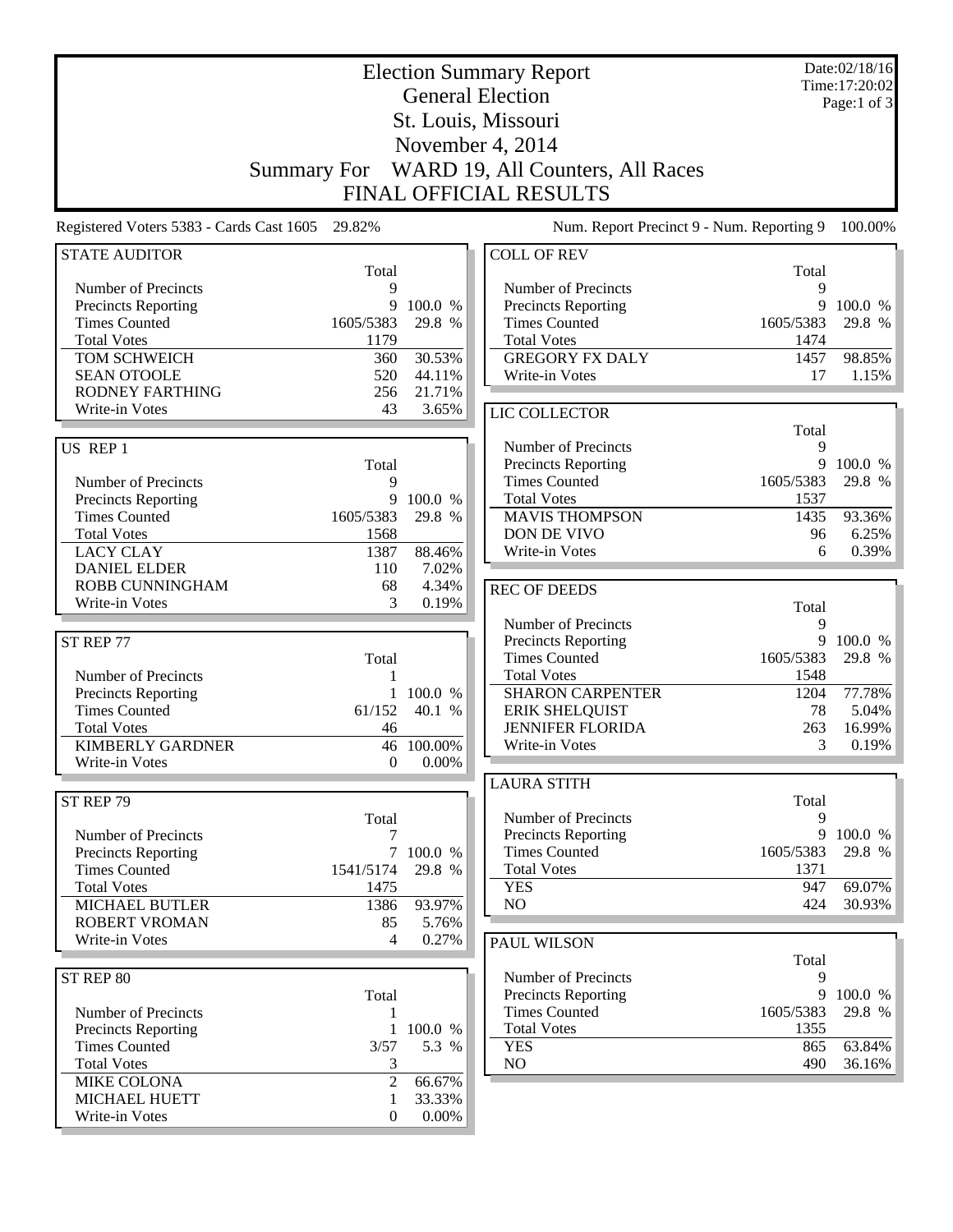| <b>Election Summary Report</b><br><b>General Election</b> |            |                     |                                              |            | Date:02/18/16<br>Time:17:20:02<br>Page: $2$ of $3$ |
|-----------------------------------------------------------|------------|---------------------|----------------------------------------------|------------|----------------------------------------------------|
|                                                           |            |                     | St. Louis, Missouri                          |            |                                                    |
|                                                           |            |                     | November 4, 2014                             |            |                                                    |
|                                                           |            |                     | Summary For WARD 19, All Counters, All Races |            |                                                    |
|                                                           |            |                     | <b>FINAL OFFICIAL RESULTS</b>                |            |                                                    |
| Registered Voters 5383 - Cards Cast 1605                  | 29.82%     |                     | Num. Report Precinct 9 - Num. Reporting 9    |            | 100.00%                                            |
| <b>ANGELA QUIGLESS</b>                                    |            |                     | MICHAEL STELZER                              |            |                                                    |
| Number of Precincts                                       | Total<br>9 |                     | Number of Precincts                          | Total<br>9 |                                                    |
| <b>Precincts Reporting</b>                                | 9          | 100.0 %             | <b>Precincts Reporting</b>                   | 9          | 100.0 %                                            |
| <b>Times Counted</b>                                      | 1605/5383  | 29.8 %              | <b>Times Counted</b>                         | 1605/5383  | 29.8 %                                             |
| <b>Total Votes</b>                                        | 1388       |                     | <b>Total Votes</b>                           | 1343       |                                                    |
| <b>YES</b>                                                | 1007       | 72.55%              | <b>YES</b>                                   | 821        | 61.13%                                             |
| NO                                                        | 381        | 27.45%              | NO                                           | 522        | 38.87%                                             |
| <b>LISA VAN AMBURG</b>                                    |            |                     | <b>STEVEN OHMER</b>                          |            |                                                    |
|                                                           | Total      |                     |                                              | Total      |                                                    |
| Number of Precincts                                       | 9          |                     | Number of Precincts                          | 9          |                                                    |
| <b>Precincts Reporting</b>                                |            | 9 100.0 %           | Precincts Reporting                          | 9          | 100.0 %                                            |
| <b>Times Counted</b>                                      | 1605/5383  | 29.8 %              | <b>Times Counted</b>                         | 1605/5383  | 29.8 %                                             |
| <b>Total Votes</b>                                        | 1356       |                     | <b>Total Votes</b>                           | 1337       |                                                    |
| <b>YES</b>                                                | 937        | 69.10%              | <b>YES</b>                                   | 829        | 62.00%                                             |
| NO                                                        | 419        | 30.90%              | NO                                           | 508        | 38.00%                                             |
| <b>DAVID DOWD</b>                                         |            |                     | <b>ELIZABETH HOGAN</b>                       |            |                                                    |
|                                                           | Total      |                     |                                              | Total      |                                                    |
| Number of Precincts                                       | 9          |                     | Number of Precincts                          | 9          |                                                    |
| <b>Precincts Reporting</b>                                | 9          | 100.0 %             | Precincts Reporting                          | 9          | 100.0 %                                            |
| <b>Times Counted</b>                                      | 1605/5383  | 29.8 %              | <b>Times Counted</b>                         | 1605/5383  | 29.8 %                                             |
| <b>Total Votes</b>                                        | 1364       |                     | <b>Total Votes</b>                           | 1339       |                                                    |
| <b>YES</b><br>N <sub>O</sub>                              | 866<br>498 | 63.49%<br>36.51%    | <b>YES</b><br>NO                             | 934<br>405 | 69.75%<br>30.25%                                   |
|                                                           |            |                     |                                              |            |                                                    |
| <b>JULIAN BUSH</b>                                        |            |                     |                                              |            |                                                    |
|                                                           |            |                     | <b>TIMOTHY WILSON</b>                        |            |                                                    |
|                                                           | Total      |                     |                                              | Total      |                                                    |
| Number of Precincts                                       | 9          |                     | Number of Precincts                          | 9<br>9     |                                                    |
| <b>Precincts Reporting</b><br><b>Times Counted</b>        | 1605/5383  | 9 100.0 %<br>29.8 % | Precincts Reporting<br><b>Times Counted</b>  | 1605/5383  | 100.0 %<br>29.8 %                                  |
| <b>Total Votes</b>                                        | 1350       |                     | <b>Total Votes</b>                           | 1334       |                                                    |
| <b>YES</b>                                                | 871        | 64.52%              | <b>YES</b>                                   | 875        | 65.59%                                             |
| NO                                                        | 479        | 35.48%              | NO                                           | 459        | 34.41%                                             |
|                                                           |            |                     |                                              |            |                                                    |
| <b>JOHN RILEY</b>                                         |            |                     | PAULA BRYANT                                 |            |                                                    |
| Number of Precincts                                       | Total<br>9 |                     | Number of Precincts                          | Total<br>9 |                                                    |
| <b>Precincts Reporting</b>                                | 9          | 100.0 %             | <b>Precincts Reporting</b>                   | 9          | 100.0 %                                            |
| <b>Times Counted</b>                                      | 1605/5383  | 29.8 %              | <b>Times Counted</b>                         | 1605/5383  | 29.8 %                                             |
| <b>Total Votes</b>                                        | 1335       |                     | <b>Total Votes</b>                           | 1352       |                                                    |
| <b>YES</b><br>NO                                          | 851<br>484 | 63.75%<br>36.25%    | <b>YES</b><br>NO                             | 957<br>395 | 70.78%<br>29.22%                                   |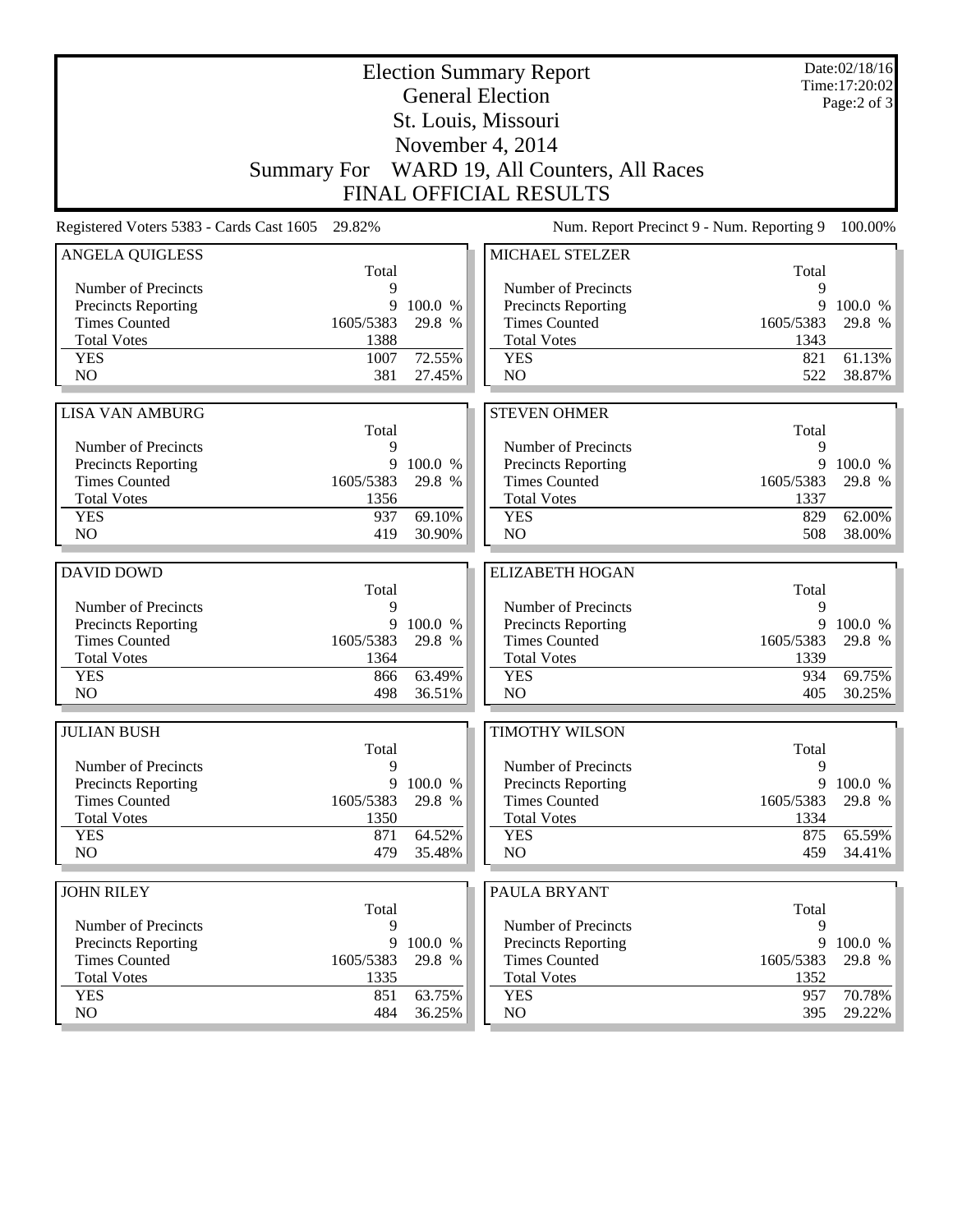| <b>Election Summary Report</b><br><b>General Election</b> |                                                 |           |                                              |            | Date:02/18/16<br>Time:17:20:02 |
|-----------------------------------------------------------|-------------------------------------------------|-----------|----------------------------------------------|------------|--------------------------------|
|                                                           |                                                 |           | St. Louis, Missouri                          |            | Page: 3 of 3                   |
|                                                           |                                                 |           | November 4, 2014                             |            |                                |
|                                                           |                                                 |           | Summary For WARD 19, All Counters, All Races |            |                                |
|                                                           |                                                 |           | <b>FINAL OFFICIAL RESULTS</b>                |            |                                |
|                                                           | Registered Voters 5383 - Cards Cast 1605 29.82% |           | Num. Report Precinct 9 - Num. Reporting 9    |            | 100.00%                        |
| MICHAEL NOBLE                                             |                                                 |           | <b>CON AMEND 3</b>                           |            |                                |
|                                                           | Total                                           |           |                                              | Total      |                                |
| Number of Precincts                                       | 9                                               |           | Number of Precincts                          | 9          |                                |
| <b>Precincts Reporting</b>                                | 9                                               | 100.0 %   | Precincts Reporting                          | 9          | 100.0 %                        |
| <b>Times Counted</b>                                      | 1605/5383                                       | 29.8 %    | <b>Times Counted</b>                         | 1605/5383  | 29.8 %                         |
| <b>Total Votes</b>                                        | 1328                                            |           | <b>Total Votes</b>                           | 1540       |                                |
| <b>YES</b>                                                | 865                                             | 65.14%    | <b>YES</b>                                   | 517        | 33.57%                         |
| N <sub>O</sub>                                            | 463                                             | 34.86%    | N <sub>O</sub>                               | 1023       | 66.43%                         |
| <b>THERESA BURKE</b>                                      |                                                 |           | <b>CON AMEND 6</b>                           |            |                                |
|                                                           | Total                                           |           |                                              | Total      |                                |
| Number of Precincts                                       | 9                                               |           | Number of Precincts                          | 9          |                                |
| Precincts Reporting                                       | 9                                               | 100.0 %   | <b>Precincts Reporting</b>                   | 9          | 100.0 %                        |
| <b>Times Counted</b>                                      | 1605/5383                                       | 29.8 %    | <b>Times Counted</b>                         | 1605/5383  | 29.8 %                         |
| <b>Total Votes</b>                                        | 1349                                            |           | <b>Total Votes</b>                           | 1503       |                                |
| <b>YES</b>                                                | 948                                             | 70.27%    | <b>YES</b>                                   | 774        | 51.50%                         |
| N <sub>O</sub>                                            | 401                                             | 29.73%    | N <sub>O</sub>                               | 729        | 48.50%                         |
| <b>BARBARA PEEBLES</b>                                    |                                                 |           | <b>CON AMEND 10</b>                          |            |                                |
|                                                           | Total                                           |           |                                              | Total      |                                |
| Number of Precincts                                       | 9                                               |           | Number of Precincts                          | 9          |                                |
| Precincts Reporting                                       | 9                                               | 100.0 %   | Precincts Reporting                          | 9          | 100.0 %                        |
| <b>Times Counted</b>                                      | 1605/5383                                       | 29.8 %    | <b>Times Counted</b>                         | 1605/5383  | 29.8 %                         |
| <b>Total Votes</b>                                        | 1358                                            | 70.91%    | <b>Total Votes</b>                           | 1513       |                                |
| <b>YES</b><br>NO                                          | 963<br>395                                      | 29.09%    | <b>YES</b><br>NO                             | 773<br>740 | 51.09%<br>48.91%               |
|                                                           |                                                 |           |                                              |            |                                |
| <b>CHRIS MCGRAUGH</b>                                     |                                                 |           | <b>BOARD OF ED</b>                           |            |                                |
|                                                           | Total                                           |           |                                              | Total      |                                |
| Number of Precincts                                       | 9                                               |           | Number of Precincts                          | 9          |                                |
| <b>Precincts Reporting</b>                                |                                                 | 9 100.0 % | Precincts Reporting                          | 9          | 100.0 %                        |
| <b>Times Counted</b>                                      | 1605/5383                                       | 29.8 %    | <b>Times Counted</b>                         | 1605/5383  | 29.8 %                         |
| <b>Total Votes</b>                                        | 1338                                            |           | <b>Total Votes</b>                           | 1734       |                                |
| <b>YES</b>                                                | 823                                             | 61.51%    | <b>BILL HAAS</b>                             | 777        | 44.81%                         |
| NO                                                        | 515                                             | 38.49%    | <b>DONNA JONES</b><br>Write-in Votes         | 900<br>57  | 51.90%<br>3.29%                |
| <b>CON AMEND 2</b>                                        |                                                 |           |                                              |            |                                |
|                                                           | Total                                           |           | <b>CHARTER AMEND</b>                         |            |                                |
| Number of Precincts                                       | 9                                               |           |                                              | Total      |                                |
| <b>Precincts Reporting</b>                                | 9                                               | 100.0 %   | Number of Precincts                          | 9          |                                |
| <b>Times Counted</b>                                      | 1605/5383                                       | 29.8 %    | Precincts Reporting                          | 9          | 100.0 %                        |
| <b>Total Votes</b>                                        | 1535                                            |           | <b>Times Counted</b>                         | 1605/5383  | 29.8 %                         |
| <b>YES</b>                                                | 893                                             | 58.18%    | <b>Total Votes</b>                           | 1500       |                                |
| NO                                                        | 642                                             | 41.82%    | <b>YES</b>                                   | 1078       | 71.87%                         |
|                                                           |                                                 |           | NO                                           | 422        | 28.13%                         |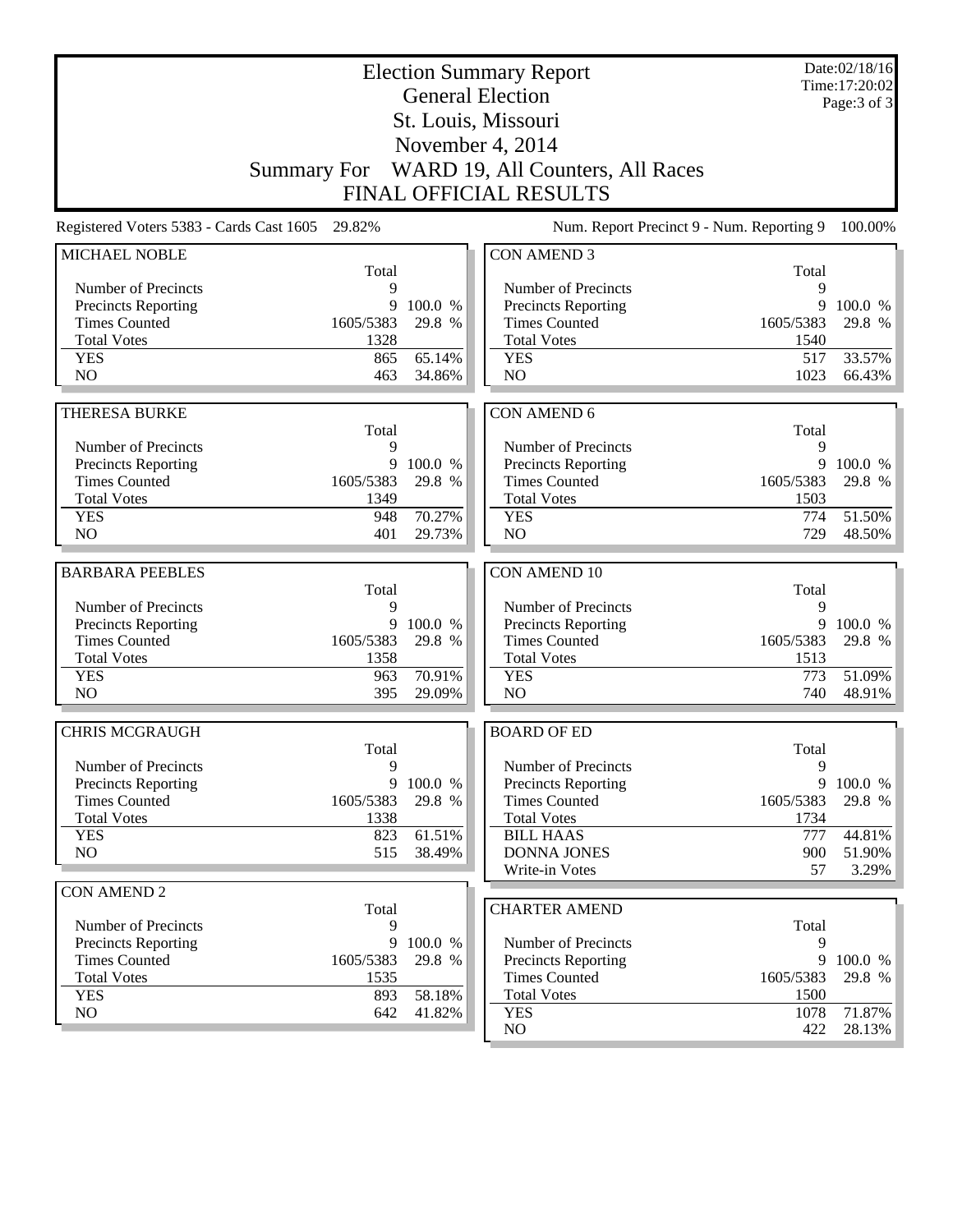| <b>Election Summary Report</b>                  |                     |                   |                                                  |                | Date:02/18/16<br>Time:17:20:00 |
|-------------------------------------------------|---------------------|-------------------|--------------------------------------------------|----------------|--------------------------------|
|                                                 |                     |                   | <b>General Election</b>                          |                | Page:1 of $3$                  |
|                                                 |                     |                   | St. Louis, Missouri                              |                |                                |
|                                                 |                     |                   | November 4, 2014                                 |                |                                |
|                                                 | <b>Summary For</b>  |                   | WARD 20, All Counters, All Races                 |                |                                |
|                                                 |                     |                   | <b>FINAL OFFICIAL RESULTS</b>                    |                |                                |
| Registered Voters 5123 - Cards Cast 1280 24.99% |                     |                   | Num. Report Precinct 7 - Num. Reporting 7        |                | 100.00%                        |
| <b>STATE AUDITOR</b>                            |                     |                   | <b>COLL OF REV</b>                               |                |                                |
|                                                 | Total               |                   |                                                  | Total          |                                |
| Number of Precincts                             |                     |                   | Number of Precincts                              | 7              |                                |
| Precincts Reporting<br><b>Times Counted</b>     | $\tau$<br>1280/5123 | 100.0 %<br>25.0 % | Precincts Reporting<br><b>Times Counted</b>      | 1280/5123      | 7 100.0 %<br>25.0 %            |
| <b>Total Votes</b>                              | 1027                |                   | <b>Total Votes</b>                               | 1176           |                                |
| TOM SCHWEICH                                    | 293                 | 28.53%            | <b>GREGORY FX DALY</b>                           | 1151           | 97.87%                         |
| <b>SEAN OTOOLE</b>                              | 450                 | 43.82%            | Write-in Votes                                   | 25             | 2.13%                          |
| <b>RODNEY FARTHING</b>                          | 245                 | 23.86%            |                                                  |                |                                |
| Write-in Votes                                  | 39                  | 3.80%             | LIC COLLECTOR                                    |                |                                |
|                                                 |                     |                   |                                                  | Total          |                                |
| US REP 1                                        |                     |                   | Number of Precincts                              | 7              |                                |
|                                                 | Total               |                   | Precincts Reporting                              |                | 7 100.0 %                      |
| Number of Precincts                             | 7                   |                   | <b>Times Counted</b>                             | 1280/5123      | 25.0 %                         |
| <b>Precincts Reporting</b>                      | $\overline{7}$      | 100.0 %           | <b>Total Votes</b>                               | 1218           |                                |
| <b>Times Counted</b>                            | 1280/5123           | 25.0 %            | <b>MAVIS THOMPSON</b>                            | 1070           | 87.85%                         |
| <b>Total Votes</b>                              | 1256                |                   | DON DE VIVO                                      | 140            | 11.49%                         |
| <b>LACY CLAY</b>                                | 1040                | 82.80%            | Write-in Votes                                   | 8              | 0.66%                          |
| <b>DANIEL ELDER</b>                             | 131                 | 10.43%            |                                                  |                |                                |
| ROBB CUNNINGHAM                                 | 81                  | 6.45%             | <b>REC OF DEEDS</b>                              |                |                                |
| Write-in Votes                                  | 4                   | 0.32%             |                                                  | Total          |                                |
|                                                 |                     |                   | Number of Precincts                              | 7              |                                |
| ST REP 78                                       |                     |                   | Precincts Reporting                              |                | 7 100.0 %                      |
|                                                 | Total               |                   | <b>Times Counted</b>                             | 1280/5123      | 25.0 %                         |
| Number of Precincts                             | 4                   |                   | <b>Total Votes</b>                               | 1242           |                                |
| <b>Precincts Reporting</b>                      |                     | 4 100.0 %         | <b>SHARON CARPENTER</b>                          | 916            | 73.75%                         |
| <b>Times Counted</b><br><b>Total Votes</b>      | 859/3585<br>836     | 24.0 %            | <b>ERIK SHELQUIST</b><br><b>JENNIFER FLORIDA</b> | 92<br>232      | 7.41%<br>18.68%                |
| PENNY HUBBARD                                   | 744                 | 89.00%            | Write-in Votes                                   | 2              | 0.16%                          |
| <b>JOHN HUBB</b>                                | 89                  | 10.65%            |                                                  |                |                                |
| Write-in Votes                                  | 3                   | 0.36%             |                                                  |                |                                |
|                                                 |                     |                   | <b>LAURA STITH</b>                               | Total          |                                |
| ST REP 80                                       |                     |                   | Number of Precincts                              | 7              |                                |
|                                                 | Total               |                   | Precincts Reporting                              | $\overline{7}$ | 100.0 %                        |
| Number of Precincts                             | 1                   |                   | <b>Times Counted</b>                             | 1280/5123      | 25.0 %                         |
| Precincts Reporting                             |                     | 1 100.0 %         | <b>Total Votes</b>                               | 1136           |                                |
| <b>Times Counted</b>                            | 89/305              | 29.2 %            | <b>YES</b>                                       | 703            | 61.88%                         |
| <b>Total Votes</b>                              | 87                  |                   | NO                                               | 433            | 38.12%                         |
| MIKE COLONA                                     | 79                  | 90.80%            |                                                  |                |                                |
| MICHAEL HUETT                                   | 8                   | 9.20%             | <b>PAUL WILSON</b>                               |                |                                |
| Write-in Votes                                  | $\overline{0}$      | $0.00\%$          |                                                  | Total          |                                |
|                                                 |                     |                   | Number of Precincts                              | 7              |                                |
| ST REP 81                                       |                     |                   | Precincts Reporting                              | $\tau$         | 100.0 %                        |
|                                                 | Total               |                   | <b>Times Counted</b>                             | 1280/5123      | 25.0 %                         |
| Number of Precincts                             | 2                   |                   | <b>Total Votes</b>                               | 1123           |                                |
| <b>Precincts Reporting</b>                      | $\overline{2}$      | 100.0 %           | <b>YES</b>                                       | 638            | 56.81%                         |
| <b>Times Counted</b>                            | 332/1233            | 26.9 %            | NO                                               | 485            | 43.19%                         |
| <b>Total Votes</b>                              | 312                 |                   |                                                  |                |                                |
| <b>JACOB HUMMEL</b>                             | 253                 | 81.09%            |                                                  |                |                                |
| <b>LISA SCHAPER</b>                             | 57                  | 18.27%            |                                                  |                |                                |
| Write-in Votes                                  | $\overline{c}$      | 0.64%             |                                                  |                |                                |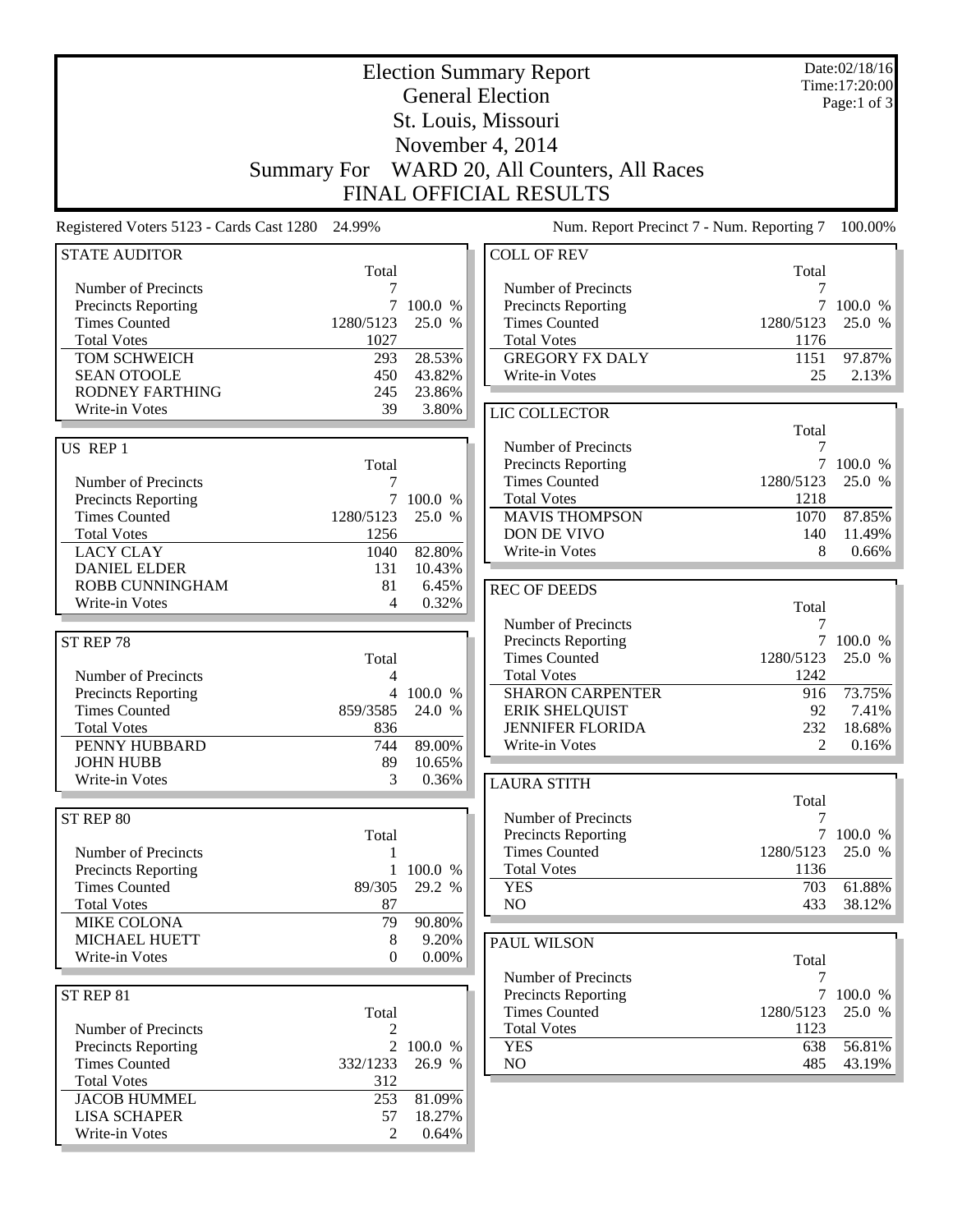|                                                                                                                                              | Date:02/18/16<br>Time:17:20:00<br>Page: $2$ of $3$ |  |
|----------------------------------------------------------------------------------------------------------------------------------------------|----------------------------------------------------|--|
| St. Louis, Missouri                                                                                                                          |                                                    |  |
| November 4, 2014                                                                                                                             |                                                    |  |
| Summary For WARD 20, All Counters, All Races                                                                                                 |                                                    |  |
| <b>FINAL OFFICIAL RESULTS</b>                                                                                                                |                                                    |  |
| Registered Voters 5123 - Cards Cast 1280<br>24.99%<br>Num. Report Precinct 7 - Num. Reporting 7                                              | 100.00%                                            |  |
| <b>MICHAEL STELZER</b><br><b>ANGELA QUIGLESS</b>                                                                                             |                                                    |  |
| Total<br>Total<br>Number of Precincts<br>Number of Precincts<br>7                                                                            | 7                                                  |  |
| <b>Precincts Reporting</b><br>100.0 %<br><b>Precincts Reporting</b><br>7                                                                     | 7<br>100.0 %                                       |  |
| <b>Times Counted</b><br>1280/5123<br>25.0 %<br><b>Times Counted</b><br>1280/5123                                                             | 25.0 %                                             |  |
| <b>Total Votes</b><br>1138<br><b>Total Votes</b><br>1115                                                                                     |                                                    |  |
| 65.55%<br><b>YES</b><br><b>YES</b><br>746                                                                                                    | 55.07%<br>614                                      |  |
| NO<br>NO<br>392<br>34.45%                                                                                                                    | 501<br>44.93%                                      |  |
|                                                                                                                                              |                                                    |  |
| <b>LISA VAN AMBURG</b><br><b>STEVEN OHMER</b><br>Total<br>Total                                                                              |                                                    |  |
| Number of Precincts<br>Number of Precincts<br>7                                                                                              | 7                                                  |  |
| <b>Precincts Reporting</b><br>$\tau$<br>Precincts Reporting<br>100.0 %                                                                       | 7 100.0 %                                          |  |
| <b>Times Counted</b><br>1280/5123<br>25.0 %<br><b>Times Counted</b><br>1280/5123                                                             | 25.0 %                                             |  |
| <b>Total Votes</b><br><b>Total Votes</b><br>1134<br>1117                                                                                     |                                                    |  |
| 62.17%<br><b>YES</b><br>705<br><b>YES</b>                                                                                                    | 612<br>54.79%                                      |  |
| NO<br>429<br>37.83%<br>N <sub>O</sub>                                                                                                        | 505<br>45.21%                                      |  |
| <b>ELIZABETH HOGAN</b>                                                                                                                       |                                                    |  |
| <b>DAVID DOWD</b><br>Total<br>Total                                                                                                          |                                                    |  |
| Number of Precincts<br>7<br>Number of Precincts                                                                                              | 7                                                  |  |
| <b>Precincts Reporting</b><br>Precincts Reporting<br>$\tau$<br>100.0 %                                                                       | 7 100.0 %                                          |  |
| <b>Times Counted</b><br>1280/5123<br>25.0 %<br><b>Times Counted</b><br>1280/5123                                                             | 25.0 %                                             |  |
| <b>Total Votes</b><br>1130<br><b>Total Votes</b>                                                                                             | 1114                                               |  |
| <b>YES</b><br>57.17%<br><b>YES</b><br>646                                                                                                    | 708<br>63.55%                                      |  |
| NO<br>N <sub>O</sub><br>484<br>42.83%                                                                                                        | 406<br>36.45%                                      |  |
| <b>JULIAN BUSH</b><br><b>TIMOTHY WILSON</b>                                                                                                  |                                                    |  |
|                                                                                                                                              |                                                    |  |
| Total<br>Total                                                                                                                               |                                                    |  |
| Number of Precincts<br>Number of Precincts<br>7                                                                                              | 7                                                  |  |
| 7 100.0 %<br><b>Precincts Reporting</b><br><b>Precincts Reporting</b>                                                                        | 7 100.0 %                                          |  |
| <b>Times Counted</b><br>25.0 %<br><b>Times Counted</b><br>1280/5123<br>1280/5123                                                             | 25.0 %                                             |  |
| <b>Total Votes</b><br><b>Total Votes</b><br>1115<br>1113                                                                                     |                                                    |  |
| 56.59%<br><b>YES</b><br>631<br><b>YES</b><br>NO<br>NO<br>484<br>43.41%                                                                       | 56.06%<br>624<br>489<br>43.94%                     |  |
|                                                                                                                                              |                                                    |  |
| <b>JOHN RILEY</b><br>PAULA BRYANT                                                                                                            |                                                    |  |
| Total<br>Total                                                                                                                               |                                                    |  |
| Number of Precincts<br>Number of Precincts<br>7                                                                                              | 7                                                  |  |
| <b>Precincts Reporting</b><br>7 100.0 %<br><b>Precincts Reporting</b>                                                                        | 7 100.0 %                                          |  |
| <b>Times Counted</b><br>1280/5123<br><b>Times Counted</b><br>25.0 %<br>1280/5123<br><b>Total Votes</b><br><b>Total Votes</b><br>1127<br>1116 | 25.0 %                                             |  |
| 55.73%<br><b>YES</b><br><b>YES</b><br>622<br>NO<br>494<br>NO                                                                                 | 728<br>64.60%<br>399<br>35.40%                     |  |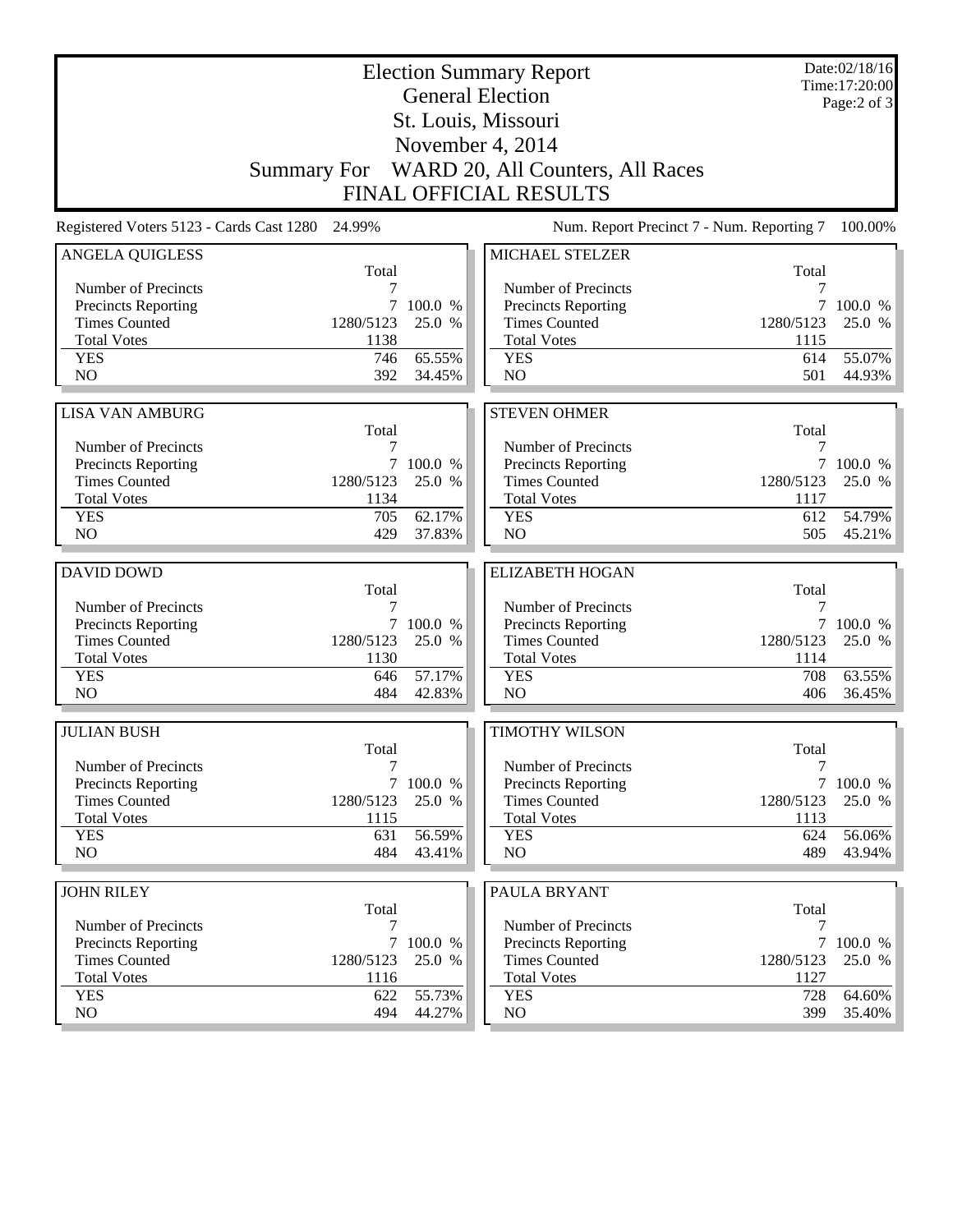| <b>Election Summary Report</b><br><b>General Election</b> |                   |                   |                                                    |                   | Date:02/18/16<br>Time:17:20:00<br>Page: $3$ of $3$ |
|-----------------------------------------------------------|-------------------|-------------------|----------------------------------------------------|-------------------|----------------------------------------------------|
|                                                           |                   |                   | St. Louis, Missouri                                |                   |                                                    |
|                                                           |                   |                   | November 4, 2014                                   |                   |                                                    |
|                                                           |                   |                   | Summary For WARD 20, All Counters, All Races       |                   |                                                    |
|                                                           |                   |                   | <b>FINAL OFFICIAL RESULTS</b>                      |                   |                                                    |
| Registered Voters 5123 - Cards Cast 1280                  | 24.99%            |                   | Num. Report Precinct 7 - Num. Reporting 7          |                   | 100.00%                                            |
| <b>MICHAEL NOBLE</b>                                      |                   |                   | <b>CON AMEND 3</b>                                 |                   |                                                    |
|                                                           | Total             |                   |                                                    | Total             |                                                    |
| Number of Precincts                                       | 7                 |                   | Number of Precincts                                | 7                 |                                                    |
| <b>Precincts Reporting</b><br><b>Times Counted</b>        | 7<br>1280/5123    | 100.0 %<br>25.0 % | <b>Precincts Reporting</b><br><b>Times Counted</b> | 7<br>1280/5123    | 100.0 %<br>25.0 %                                  |
| <b>Total Votes</b>                                        | 1120              |                   | <b>Total Votes</b>                                 | 1238              |                                                    |
| <b>YES</b>                                                | 648               | 57.86%            | <b>YES</b>                                         | 405               | 32.71%                                             |
| NO                                                        | 472               | 42.14%            | NO                                                 | 833               | 67.29%                                             |
| <b>THERESA BURKE</b>                                      |                   |                   | <b>CON AMEND 6</b>                                 |                   |                                                    |
|                                                           | Total             |                   |                                                    | Total             |                                                    |
| Number of Precincts                                       | 7                 |                   | Number of Precincts                                | 7                 |                                                    |
| <b>Precincts Reporting</b>                                | $\tau$            | 100.0 %           | Precincts Reporting                                | $7\overline{ }$   | 100.0 %                                            |
| <b>Times Counted</b>                                      | 1280/5123         | 25.0 %            | <b>Times Counted</b>                               | 1280/5123         | 25.0 %                                             |
| <b>Total Votes</b>                                        | 1120              |                   | <b>Total Votes</b>                                 | 1223              |                                                    |
| <b>YES</b>                                                | 718               | 64.11%            | <b>YES</b>                                         | 535               | 43.74%                                             |
| NO                                                        | 402               | 35.89%            | NO                                                 | 688               | 56.26%                                             |
| <b>BARBARA PEEBLES</b>                                    |                   |                   | <b>CON AMEND 10</b>                                |                   |                                                    |
|                                                           | Total             |                   |                                                    | Total             |                                                    |
| Number of Precincts                                       | 7                 |                   | Number of Precincts                                | 7                 |                                                    |
| <b>Precincts Reporting</b>                                | $\tau$            | 100.0 %           | Precincts Reporting                                |                   | 7 100.0 %                                          |
| <b>Times Counted</b><br><b>Total Votes</b>                | 1280/5123<br>1131 | 25.0 %            | <b>Times Counted</b><br><b>Total Votes</b>         | 1280/5123<br>1223 | 25.0 %                                             |
| <b>YES</b>                                                | 709               | 62.69%            | <b>YES</b>                                         | 639               | 52.25%                                             |
| N <sub>O</sub>                                            | 422               | 37.31%            | NO                                                 | 584               | 47.75%                                             |
|                                                           |                   |                   |                                                    |                   |                                                    |
| <b>CHRIS MCGRAUGH</b>                                     |                   |                   | <b>BOARD OF ED</b>                                 |                   |                                                    |
| Number of Precincts                                       | Total<br>7        |                   | Number of Precincts                                | Total<br>7        |                                                    |
| <b>Precincts Reporting</b>                                |                   | 7 100.0 %         | <b>Precincts Reporting</b>                         |                   | 7 100.0 %                                          |
| <b>Times Counted</b>                                      | 1280/5123         | 25.0 %            | <b>Times Counted</b>                               | 1280/5123         | 25.0 %                                             |
| <b>Total Votes</b>                                        | 1121              |                   | <b>Total Votes</b>                                 | 1387              |                                                    |
| <b>YES</b>                                                | 621               | 55.40%            | <b>BILL HAAS</b>                                   | 601               | 43.33%                                             |
| NO                                                        | 500               | 44.60%            | <b>DONNA JONES</b>                                 | 751               | 54.15%                                             |
|                                                           |                   |                   | Write-in Votes                                     | 35                | 2.52%                                              |
| <b>CON AMEND 2</b>                                        | Total             |                   | <b>CHARTER AMEND</b>                               |                   |                                                    |
| Number of Precincts                                       | 7                 |                   |                                                    | Total             |                                                    |
| <b>Precincts Reporting</b>                                |                   | 7 100.0 %         | Number of Precincts                                | 7                 |                                                    |
| <b>Times Counted</b>                                      | 1280/5123         | 25.0 %            | Precincts Reporting                                |                   | 7 100.0 %                                          |
| <b>Total Votes</b>                                        | 1225              |                   | <b>Times Counted</b>                               | 1280/5123         | 25.0 %                                             |
| <b>YES</b>                                                | 739               | 60.33%            | <b>Total Votes</b>                                 | 1223              |                                                    |
| NO                                                        | 486               | 39.67%            | <b>YES</b><br>NO                                   | 864<br>359        | 70.65%<br>29.35%                                   |
|                                                           |                   |                   |                                                    |                   |                                                    |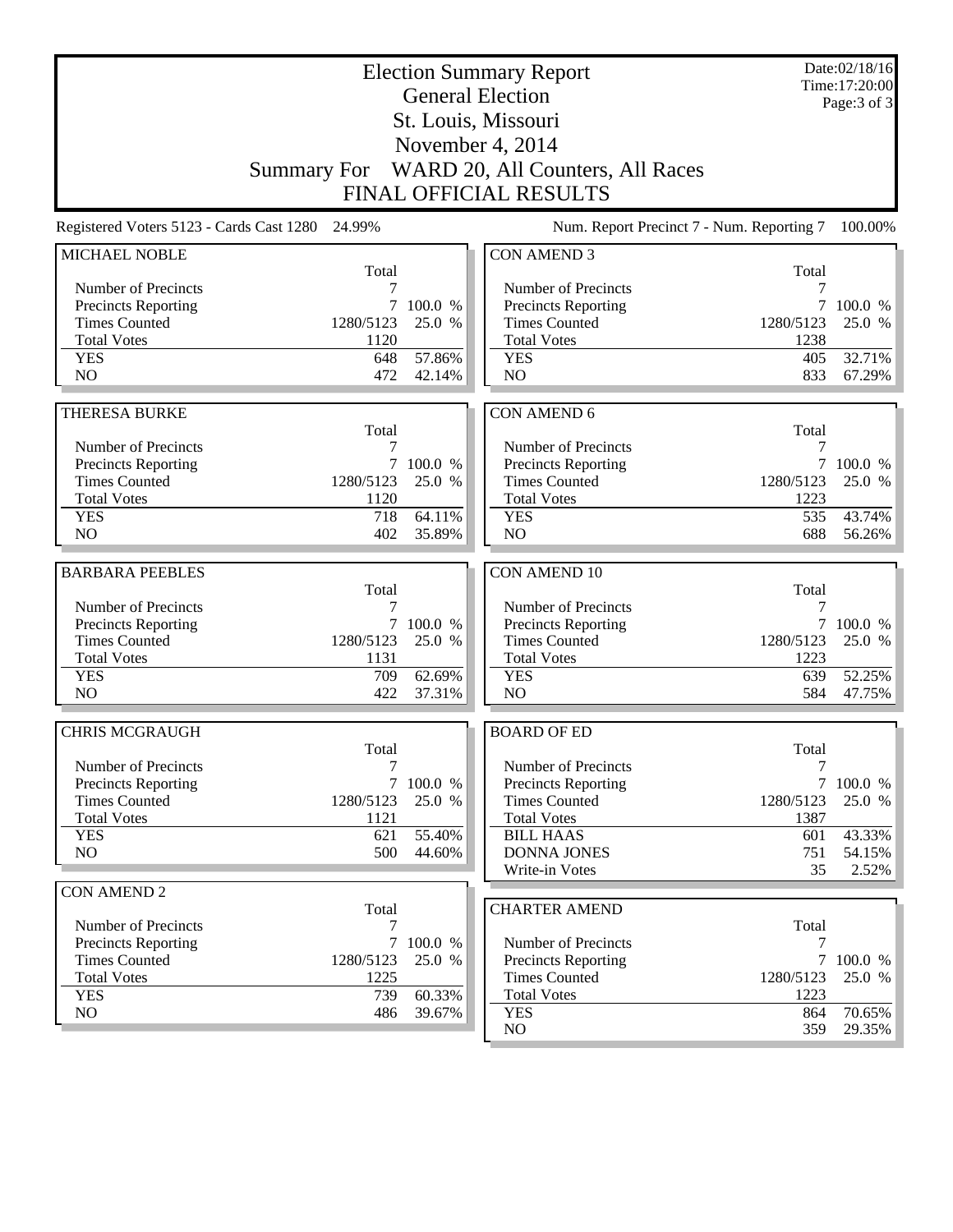|                                                 | <b>Election Summary Report</b> |                     |                                            |                   | Date:02/18/16<br>Time:17:21:53 |
|-------------------------------------------------|--------------------------------|---------------------|--------------------------------------------|-------------------|--------------------------------|
|                                                 |                                |                     | <b>General Election</b>                    |                   | Page:1 of $3$                  |
|                                                 |                                |                     | St. Louis, Missouri                        |                   |                                |
|                                                 |                                |                     | November 4, 2014                           |                   |                                |
|                                                 | <b>Summary For</b>             |                     | WARD 21, All Counters, All Races           |                   |                                |
|                                                 |                                |                     |                                            |                   |                                |
|                                                 |                                |                     | <b>FINAL OFFICIAL RESULTS</b>              |                   |                                |
| Registered Voters 7241 - Cards Cast 2319 32.03% |                                |                     | Num. Report Precinct 9 - Num. Reporting 9  |                   | 100.00%                        |
| <b>STATE AUDITOR</b>                            | Total                          |                     | <b>COLL OF REV</b>                         | Total             |                                |
| Number of Precincts                             | 9                              |                     | Number of Precincts                        | 9                 |                                |
| <b>Precincts Reporting</b>                      | 9                              | 100.0 %             | Precincts Reporting                        | 9                 | 100.0 %                        |
| <b>Times Counted</b>                            | 2319/7241                      | 32.0 %              | <b>Times Counted</b>                       | 2319/7241         | 32.0 %                         |
| <b>Total Votes</b>                              | 1578                           |                     | <b>Total Votes</b>                         | 2224              |                                |
| TOM SCHWEICH                                    | 360                            | 22.81%              | <b>GREGORY FX DALY</b>                     | 2214              | 99.55%                         |
| <b>SEAN OTOOLE</b><br><b>RODNEY FARTHING</b>    | 686<br>462                     | 43.47%<br>29.28%    | Write-in Votes                             | 10                | 0.45%                          |
| Write-in Votes                                  | 70                             | 4.44%               |                                            |                   |                                |
|                                                 |                                |                     | LIC COLLECTOR                              |                   |                                |
| US REP 1                                        |                                |                     | Number of Precincts                        | Total<br>9        |                                |
|                                                 | Total                          |                     | Precincts Reporting                        |                   | 9 100.0 %                      |
| Number of Precincts                             | 9                              |                     | <b>Times Counted</b>                       | 2319/7241         | 32.0 %                         |
| Precincts Reporting                             | 9                              | 100.0 %             | <b>Total Votes</b>                         | 2267              |                                |
| <b>Times Counted</b>                            | 2319/7241                      | 32.0 %              | <b>MAVIS THOMPSON</b>                      | 2215              | 97.71%                         |
| <b>Total Votes</b>                              | 2270                           |                     | DON DE VIVO                                | 49                | 2.16%                          |
| <b>LACY CLAY</b>                                | 2133                           | 93.96%              | Write-in Votes                             | 3                 | 0.13%                          |
| <b>DANIEL ELDER</b>                             | 55                             | 2.42%               |                                            |                   |                                |
| ROBB CUNNINGHAM                                 | 75                             | 3.30%               | <b>REC OF DEEDS</b>                        |                   |                                |
| Write-in Votes                                  | 7                              | 0.31%               |                                            | Total             |                                |
|                                                 |                                |                     | Number of Precincts                        | 9                 |                                |
| <b>ST SENATE 4</b>                              |                                |                     | Precincts Reporting                        | 9                 | 100.0 %                        |
|                                                 | Total                          |                     | <b>Times Counted</b>                       | 2319/7241         | 32.0 %                         |
| Number of Precincts                             | 1                              |                     | <b>Total Votes</b>                         | 2271              |                                |
| <b>Precincts Reporting</b>                      | 1                              | 100.0 %             | <b>SHARON CARPENTER</b>                    | 1979              | 87.14%                         |
| <b>Times Counted</b>                            | 249/727                        | 34.3 %              | <b>ERIK SHELQUIST</b>                      | 31                | 1.37%                          |
| <b>Total Votes</b>                              | 238                            |                     | <b>JENNIFER FLORIDA</b>                    | 255               | 11.23%                         |
| <b>JOE KEAVENY</b><br><b>COURTNEY BLUNT</b>     | 222<br>16                      | 93.28%<br>6.72%     | Write-in Votes                             | 6                 | 0.26%                          |
| Write-in Votes                                  | $\mathbf{0}$                   | $0.00\%$            |                                            |                   |                                |
|                                                 |                                |                     | <b>LAURA STITH</b>                         | Total             |                                |
| ST REP 76                                       |                                |                     | Number of Precincts                        | 9                 |                                |
|                                                 | Total                          |                     | Precincts Reporting                        | 9                 | 100.0 %                        |
| Number of Precincts                             | 4                              |                     | <b>Times Counted</b>                       | 2319/7241         | 32.0 %                         |
| Precincts Reporting                             | 4                              | 100.0 %             | <b>Total Votes</b>                         | 2033              |                                |
| <b>Times Counted</b>                            | 970/2984                       | 32.5 %              | <b>YES</b>                                 | 1358              | 66.80%                         |
| <b>Total Votes</b>                              | 895                            |                     | NO                                         | 675               | 33.20%                         |
| <b>JOSHUA PETERS</b>                            | 885                            | 98.88%              |                                            |                   |                                |
| Write-in Votes                                  | 10                             | 1.12%               | <b>PAUL WILSON</b>                         |                   |                                |
|                                                 |                                |                     |                                            | Total             |                                |
| ST REP 77                                       |                                |                     | Number of Precincts                        | 9                 |                                |
|                                                 | Total                          |                     | Precincts Reporting                        | 9                 | 100.0 %                        |
| Number of Precincts                             | 5                              |                     | <b>Times Counted</b><br><b>Total Votes</b> | 2319/7241<br>2004 | 32.0 %                         |
| Precincts Reporting<br><b>Times Counted</b>     | 1349/4257                      | 5 100.0 %<br>31.7 % | <b>YES</b>                                 | 1231              | 61.43%                         |
| <b>Total Votes</b>                              | 1284                           |                     | NO                                         | 773               | 38.57%                         |
| <b>KIMBERLY GARDNER</b>                         | 1282                           | 99.84%              |                                            |                   |                                |
| Write-in Votes                                  | 2                              | 0.16%               |                                            |                   |                                |
|                                                 |                                |                     |                                            |                   |                                |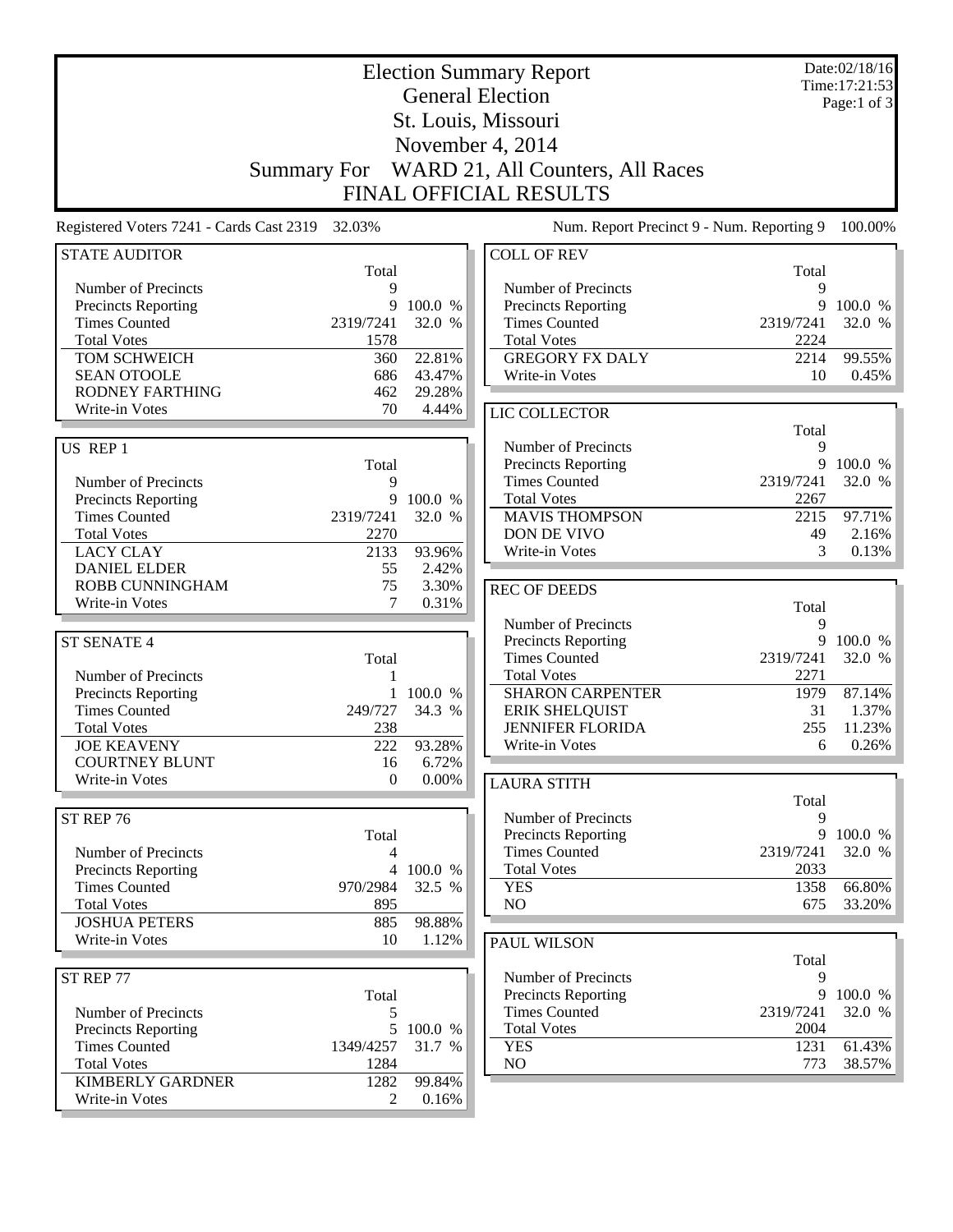| <b>Election Summary Report</b><br><b>General Election</b><br>St. Louis, Missouri |             |                  |                                                                               |                                           | Date:02/18/16<br>Time: 17:21:53<br>Page: $2$ of $3$ |
|----------------------------------------------------------------------------------|-------------|------------------|-------------------------------------------------------------------------------|-------------------------------------------|-----------------------------------------------------|
|                                                                                  |             |                  | November 4, 2014                                                              |                                           |                                                     |
|                                                                                  |             |                  |                                                                               |                                           |                                                     |
|                                                                                  |             |                  | Summary For WARD 21, All Counters, All Races<br><b>FINAL OFFICIAL RESULTS</b> |                                           |                                                     |
|                                                                                  |             |                  |                                                                               |                                           |                                                     |
| Registered Voters 7241 - Cards Cast 2319                                         | 32.03%      |                  |                                                                               | Num. Report Precinct 9 - Num. Reporting 9 | 100.00%                                             |
| <b>ANGELA QUIGLESS</b>                                                           |             |                  | <b>MICHAEL STELZER</b>                                                        |                                           |                                                     |
| Number of Precincts                                                              | Total<br>9  |                  | Number of Precincts                                                           | Total<br>9                                |                                                     |
| <b>Precincts Reporting</b>                                                       | 9           | 100.0 %          | Precincts Reporting                                                           | 9                                         | 100.0 %                                             |
| <b>Times Counted</b>                                                             | 2319/7241   | 32.0 %           | <b>Times Counted</b>                                                          | 2319/7241                                 | 32.0 %                                              |
| <b>Total Votes</b>                                                               | 2097        |                  | <b>Total Votes</b>                                                            | 1978                                      |                                                     |
| <b>YES</b>                                                                       | 1558        | 74.30%           | <b>YES</b>                                                                    | 1148                                      | 58.04%                                              |
| NO                                                                               | 539         | 25.70%           | NO                                                                            | 830                                       | 41.96%                                              |
|                                                                                  |             |                  | <b>STEVEN OHMER</b>                                                           |                                           |                                                     |
| <b>LISA VAN AMBURG</b>                                                           | Total       |                  |                                                                               | Total                                     |                                                     |
| Number of Precincts                                                              | 9           |                  | Number of Precincts                                                           | 9                                         |                                                     |
| <b>Precincts Reporting</b>                                                       | 9           | 100.0 %          | Precincts Reporting                                                           | 9                                         | 100.0 %                                             |
| <b>Times Counted</b>                                                             | 2319/7241   | 32.0 %           | <b>Times Counted</b>                                                          | 2319/7241                                 | 32.0 %                                              |
| <b>Total Votes</b>                                                               | 2019        |                  | <b>Total Votes</b>                                                            | 1982                                      |                                                     |
| <b>YES</b>                                                                       | 1341        | 66.42%           | <b>YES</b>                                                                    | 1161                                      | 58.58%                                              |
| NO                                                                               | 678         | 33.58%           | NO                                                                            | 821                                       | 41.42%                                              |
|                                                                                  |             |                  |                                                                               |                                           |                                                     |
|                                                                                  |             |                  |                                                                               |                                           |                                                     |
| <b>DAVID DOWD</b>                                                                |             |                  | <b>ELIZABETH HOGAN</b>                                                        |                                           |                                                     |
| Number of Precincts                                                              | Total<br>9  |                  | Number of Precincts                                                           | Total<br>9                                |                                                     |
|                                                                                  | 9           | 100.0 %          | Precincts Reporting                                                           | 9                                         | 100.0 %                                             |
| Precincts Reporting<br><b>Times Counted</b>                                      | 2319/7241   | 32.0 %           | <b>Times Counted</b>                                                          | 2319/7241                                 | 32.0 %                                              |
| <b>Total Votes</b>                                                               | 2034        |                  | <b>Total Votes</b>                                                            | 1986                                      |                                                     |
| <b>YES</b>                                                                       | 1272        | 62.54%           | <b>YES</b>                                                                    | 1351                                      | 68.03%                                              |
| NO                                                                               | 762         | 37.46%           | NO                                                                            | 635                                       | 31.97%                                              |
|                                                                                  |             |                  |                                                                               |                                           |                                                     |
| <b>JULIAN BUSH</b>                                                               | Total       |                  | <b>TIMOTHY WILSON</b>                                                         | Total                                     |                                                     |
| Number of Precincts                                                              | 9           |                  | Number of Precincts                                                           | 9                                         |                                                     |
| <b>Precincts Reporting</b>                                                       | 9           | 100.0 %          | Precincts Reporting                                                           | 9                                         | 100.0 %                                             |
| <b>Times Counted</b>                                                             | 2319/7241   | 32.0 %           | <b>Times Counted</b>                                                          | 2319/7241                                 | 32.0 %                                              |
| <b>Total Votes</b>                                                               | 1990        |                  | <b>Total Votes</b>                                                            | 1971                                      |                                                     |
| <b>YES</b>                                                                       | 1257        | 63.17%           | <b>YES</b>                                                                    | 1274                                      | 64.64%                                              |
| NO                                                                               | 733         | 36.83%           | NO                                                                            | 697                                       | 35.36%                                              |
|                                                                                  |             |                  |                                                                               |                                           |                                                     |
| <b>JOHN RILEY</b>                                                                | Total       |                  | PAULA BRYANT                                                                  | Total                                     |                                                     |
| Number of Precincts                                                              | 9           |                  | Number of Precincts                                                           | 9                                         |                                                     |
| <b>Precincts Reporting</b>                                                       | 9           | 100.0 %          | Precincts Reporting                                                           | 9                                         | 100.0 %                                             |
| <b>Times Counted</b>                                                             | 2319/7241   | 32.0 %           | <b>Times Counted</b>                                                          | 2319/7241                                 | 32.0 %                                              |
| <b>Total Votes</b>                                                               | 1976        |                  | <b>Total Votes</b>                                                            | 2012                                      |                                                     |
| <b>YES</b><br>NO                                                                 | 1209<br>767 | 61.18%<br>38.82% | <b>YES</b><br>NO                                                              | 1475<br>537                               | 73.31%<br>$26.69\%$                                 |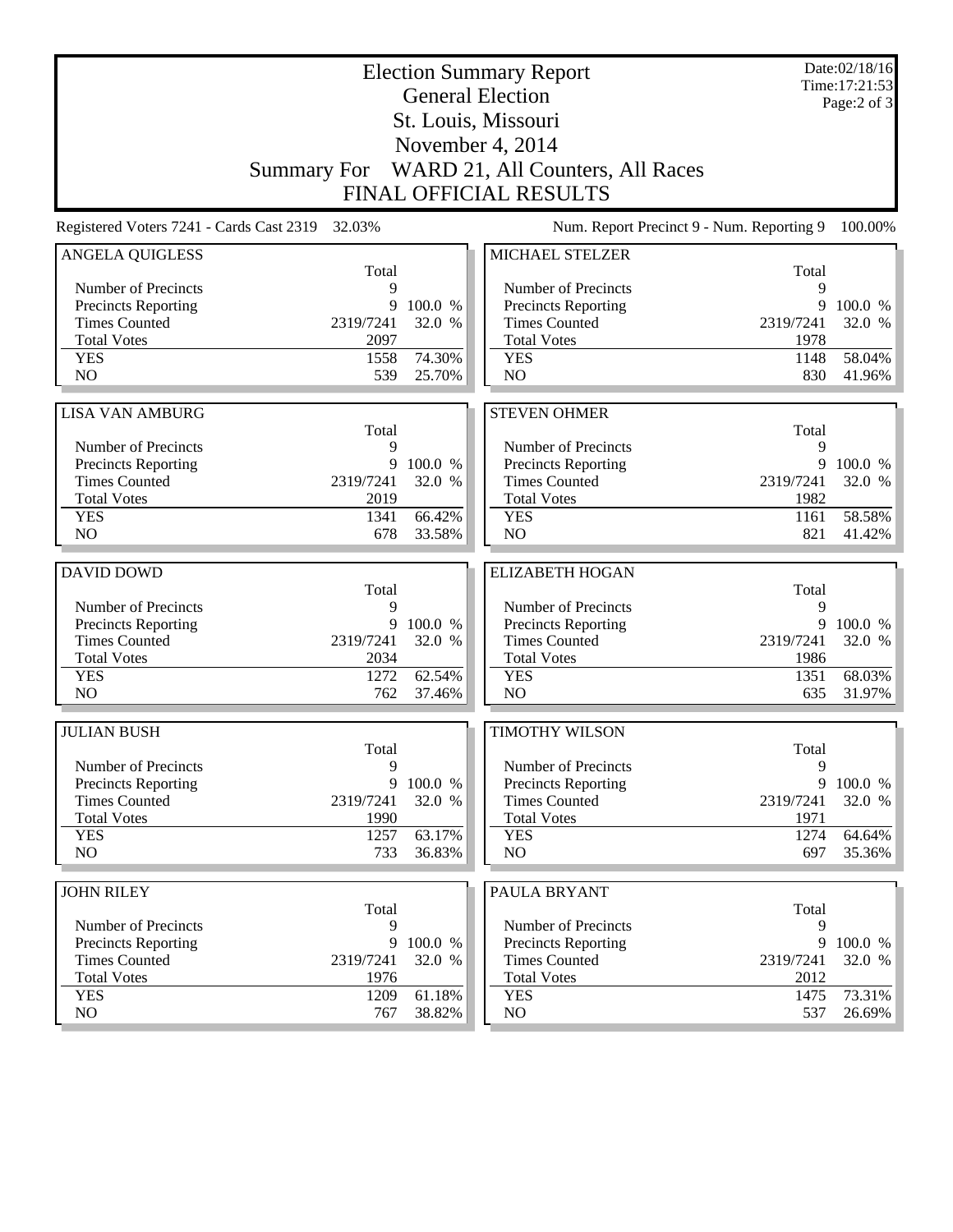| <b>Election Summary Report</b><br><b>General Election</b> |                |                   |                                             | Date:02/18/16<br>Time: 17:21:53 |                   |
|-----------------------------------------------------------|----------------|-------------------|---------------------------------------------|---------------------------------|-------------------|
|                                                           |                |                   | St. Louis, Missouri                         |                                 | Page: 3 of 3      |
|                                                           |                |                   | November 4, 2014                            |                                 |                   |
|                                                           | Summary For    |                   | WARD 21, All Counters, All Races            |                                 |                   |
|                                                           |                |                   | <b>FINAL OFFICIAL RESULTS</b>               |                                 |                   |
| Registered Voters 7241 - Cards Cast 2319 32.03%           |                |                   | Num. Report Precinct 9 - Num. Reporting 9   |                                 | 100.00%           |
| MICHAEL NOBLE                                             |                |                   | <b>CON AMEND 3</b>                          |                                 |                   |
|                                                           | Total          |                   |                                             | Total                           |                   |
| Number of Precincts<br>Precincts Reporting                | 9<br>9         | 100.0 %           | Number of Precincts<br>Precincts Reporting  | 9<br>9                          | 100.0 %           |
| <b>Times Counted</b>                                      | 2319/7241      | 32.0 %            | <b>Times Counted</b>                        | 2319/7241                       | 32.0 %            |
| <b>Total Votes</b>                                        | 1988           |                   | <b>Total Votes</b>                          | 2224                            |                   |
| <b>YES</b>                                                | 1290           | 64.89%            | <b>YES</b>                                  | 612                             | 27.52%            |
| N <sub>O</sub>                                            | 698            | 35.11%            | N <sub>O</sub>                              | 1612                            | 72.48%            |
| <b>THERESA BURKE</b>                                      |                |                   | <b>CON AMEND 6</b>                          |                                 |                   |
|                                                           | Total          |                   |                                             | Total                           |                   |
| Number of Precincts                                       | 9              |                   | Number of Precincts                         | 9                               |                   |
| Precincts Reporting                                       | 9              | 100.0 %           | Precincts Reporting                         | 9                               | 100.0 %           |
| <b>Times Counted</b>                                      | 2319/7241      | 32.0 %            | <b>Times Counted</b>                        | 2319/7241                       | 32.0 %            |
| <b>Total Votes</b>                                        | 1992           |                   | <b>Total Votes</b>                          | 2164                            |                   |
| <b>YES</b>                                                | 1386           | 69.58%            | <b>YES</b>                                  | 916                             | 42.33%            |
| N <sub>O</sub>                                            | 606            | 30.42%            | N <sub>O</sub>                              | 1248                            | 57.67%            |
| <b>BARBARA PEEBLES</b>                                    |                |                   | <b>CON AMEND 10</b>                         |                                 |                   |
|                                                           | Total          |                   |                                             | Total                           |                   |
| Number of Precincts                                       | 9<br>9         | 100.0 %           | Number of Precincts                         | 9<br>9                          | 100.0 %           |
| Precincts Reporting<br><b>Times Counted</b>               | 2319/7241      | 32.0 %            | Precincts Reporting<br><b>Times Counted</b> | 2319/7241                       | 32.0 %            |
|                                                           |                |                   |                                             |                                 |                   |
|                                                           |                |                   |                                             |                                 |                   |
| <b>Total Votes</b><br><b>YES</b>                          | 2034<br>1485   | 73.01%            | <b>Total Votes</b><br><b>YES</b>            | 2198<br>981                     | 44.63%            |
| NO                                                        | 549            | 26.99%            | NO                                          | 1217                            | 55.37%            |
|                                                           |                |                   |                                             |                                 |                   |
| <b>CHRIS MCGRAUGH</b>                                     |                |                   | <b>BOARD OF ED</b>                          |                                 |                   |
|                                                           | Total          |                   |                                             | Total                           |                   |
| Number of Precincts                                       | 9              |                   | Number of Precincts                         | 9                               |                   |
| <b>Precincts Reporting</b>                                | 9<br>2319/7241 | 100.0 %<br>32.0 % | Precincts Reporting                         | 9<br>2319/7241                  |                   |
| <b>Times Counted</b><br><b>Total Votes</b>                | 1987           |                   | <b>Times Counted</b><br><b>Total Votes</b>  | 2478                            | 100.0 %<br>32.0 % |
| <b>YES</b>                                                | 1181           | 59.44%            | <b>BILL HAAS</b>                            | 1103                            | 44.51%            |
| NO                                                        | 806            | 40.56%            | <b>DONNA JONES</b>                          | 1320                            | 53.27%            |
|                                                           |                |                   | Write-in Votes                              | 55                              | 2.22%             |
| <b>CON AMEND 2</b>                                        |                |                   |                                             |                                 |                   |
|                                                           | Total<br>9     |                   | <b>CHARTER AMEND</b>                        |                                 |                   |
| Number of Precincts<br><b>Precincts Reporting</b>         | 9              | 100.0 %           | Number of Precincts                         | Total<br>9                      |                   |
| <b>Times Counted</b>                                      | 2319/7241      | 32.0 %            | Precincts Reporting                         | 9                               | 100.0 %           |
| <b>Total Votes</b>                                        | 2212           |                   | <b>Times Counted</b>                        | 2319/7241                       | 32.0 %            |
| <b>YES</b><br>NO                                          | 1082<br>1130   | 48.92%<br>51.08%  | <b>Total Votes</b><br><b>YES</b>            | 2175<br>1530                    | 70.34%            |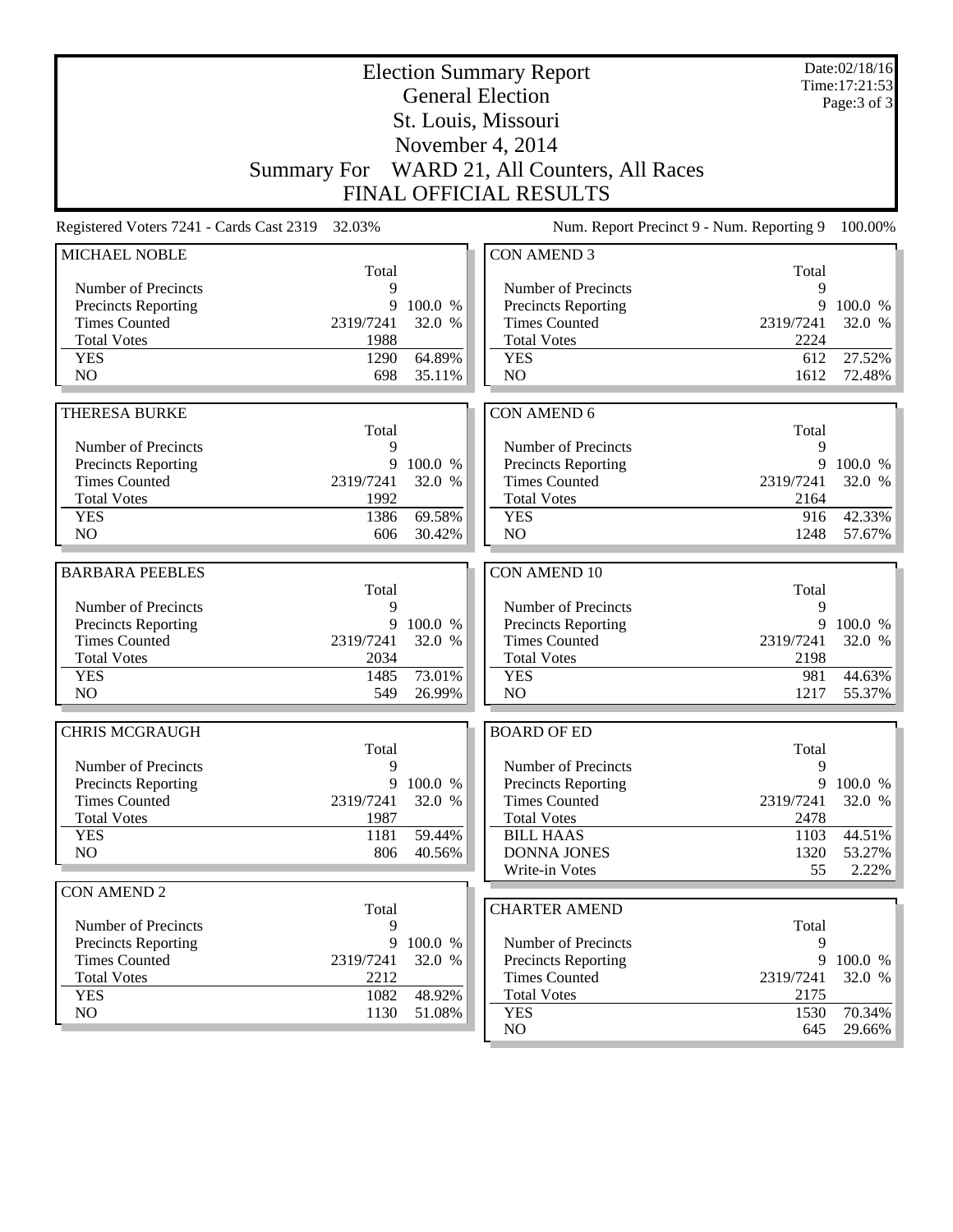|                                                    | <b>Election Summary Report</b> |                   |                                             |                | Date:02/18/16<br>Time:17:21:50 |
|----------------------------------------------------|--------------------------------|-------------------|---------------------------------------------|----------------|--------------------------------|
|                                                    |                                |                   | <b>General Election</b>                     |                | Page:1 of $3$                  |
|                                                    |                                |                   | St. Louis, Missouri                         |                |                                |
|                                                    |                                |                   | November 4, 2014                            |                |                                |
|                                                    | <b>Summary For</b>             |                   | WARD 22, All Counters, All Races            |                |                                |
|                                                    |                                |                   | <b>FINAL OFFICIAL RESULTS</b>               |                |                                |
| Registered Voters 6188 - Cards Cast 1715 27.71%    |                                |                   | Num. Report Precinct 8 - Num. Reporting 8   |                | 100.00%                        |
| <b>STATE AUDITOR</b>                               |                                |                   | <b>COLL OF REV</b>                          |                |                                |
|                                                    | Total                          |                   |                                             | Total          |                                |
| Number of Precincts                                | 8                              |                   | Number of Precincts                         | 8              |                                |
| <b>Precincts Reporting</b><br><b>Times Counted</b> | 8<br>1715/6188                 | 100.0 %<br>27.7 % | Precincts Reporting<br><b>Times Counted</b> | 8<br>1715/6188 | 100.0 %<br>27.7 %              |
| <b>Total Votes</b>                                 | 1216                           |                   | <b>Total Votes</b>                          | 1648           |                                |
| TOM SCHWEICH                                       | 243                            | 19.98%            | <b>GREGORY FX DALY</b>                      | 1640           | 99.51%                         |
| <b>SEAN OTOOLE</b>                                 | 567                            | 46.63%            | Write-in Votes                              | 8              | 0.49%                          |
| RODNEY FARTHING                                    | 361                            | 29.69%            |                                             |                |                                |
| Write-in Votes                                     | 45                             | 3.70%             | LIC COLLECTOR                               |                |                                |
|                                                    |                                |                   |                                             | Total          |                                |
| US REP 1                                           |                                |                   | Number of Precincts                         | 8              |                                |
|                                                    | Total                          |                   | Precincts Reporting                         | 8              | 100.0 %                        |
| Number of Precincts                                | 8                              |                   | <b>Times Counted</b>                        | 1715/6188      | 27.7 %                         |
| Precincts Reporting                                | 8                              | 100.0 %           | <b>Total Votes</b><br><b>MAVIS THOMPSON</b> | 1687           |                                |
| <b>Times Counted</b><br><b>Total Votes</b>         | 1715/6188<br>1695              | 27.7 %            | DON DE VIVO                                 | 1627<br>49     | 96.44%<br>2.90%                |
| <b>LACY CLAY</b>                                   | 1611                           | 95.04%            | Write-in Votes                              | 11             | 0.65%                          |
| <b>DANIEL ELDER</b>                                | 28                             | 1.65%             |                                             |                |                                |
| ROBB CUNNINGHAM                                    | 55                             | 3.24%             | <b>REC OF DEEDS</b>                         |                |                                |
| Write-in Votes                                     | 1                              | 0.06%             |                                             | Total          |                                |
|                                                    |                                |                   | Number of Precincts                         | 8              |                                |
| <b>ST SENATE 4</b>                                 |                                |                   | Precincts Reporting                         | 8              | 100.0 %                        |
|                                                    | Total                          |                   | <b>Times Counted</b>                        | 1715/6188      | 27.7 %                         |
| Number of Precincts                                | 8                              |                   | <b>Total Votes</b>                          | 1672           |                                |
| <b>Precincts Reporting</b>                         | 8                              | 100.0 %           | <b>SHARON CARPENTER</b>                     | 1399           | 83.67%                         |
| <b>Times Counted</b>                               | 1715/6188                      | 27.7 %            | <b>ERIK SHELQUIST</b>                       | 25             | 1.50%                          |
| <b>Total Votes</b><br><b>JOE KEAVENY</b>           | 1660                           | 95.90%            | <b>JENNIFER FLORIDA</b>                     | 241<br>7       | 14.41%<br>0.42%                |
| <b>COURTNEY BLUNT</b>                              | 1592<br>63                     | 3.80%             | Write-in Votes                              |                |                                |
| Write-in Votes                                     | 5                              | 0.30%             | <b>LAURA STITH</b>                          |                |                                |
|                                                    |                                |                   |                                             | Total          |                                |
| ST REP 76                                          |                                |                   | Number of Precincts                         | 8              |                                |
|                                                    | Total                          |                   | Precincts Reporting                         | 8              | 100.0 %                        |
| Number of Precincts                                | 3                              |                   | <b>Times Counted</b>                        | 1715/6188      | 27.7 %                         |
| Precincts Reporting                                | 3                              | 100.0 %           | <b>Total Votes</b>                          | 1530           |                                |
| <b>Times Counted</b>                               | 681/2487                       | 27.4 %            | <b>YES</b>                                  | 997            | 65.16%                         |
| <b>Total Votes</b>                                 | 656                            |                   | NO                                          | 533            | 34.84%                         |
| <b>JOSHUA PETERS</b>                               | 653                            | 99.54%            |                                             |                |                                |
| Write-in Votes                                     | 3                              | 0.46%             | <b>PAUL WILSON</b>                          |                |                                |
|                                                    |                                |                   | Number of Precincts                         | Total<br>8     |                                |
| ST REP 84                                          | Total                          |                   | Precincts Reporting                         | 8              | 100.0 %                        |
| Number of Precincts                                | 5                              |                   | <b>Times Counted</b>                        | 1715/6188      | 27.7 %                         |
| Precincts Reporting                                | 5                              | 100.0 %           | <b>Total Votes</b>                          | 1525           |                                |
| <b>Times Counted</b>                               | 1034/3701                      | 27.9 %            | <b>YES</b>                                  | 906            | 59.41%                         |
| <b>Total Votes</b>                                 | 996                            |                   | NO                                          | 619            | 40.59%                         |
| <b>KARLA MAY</b>                                   | 993                            | 99.70%            |                                             |                |                                |
| Write-in Votes                                     | 3                              | 0.30%             |                                             |                |                                |
|                                                    |                                |                   |                                             |                |                                |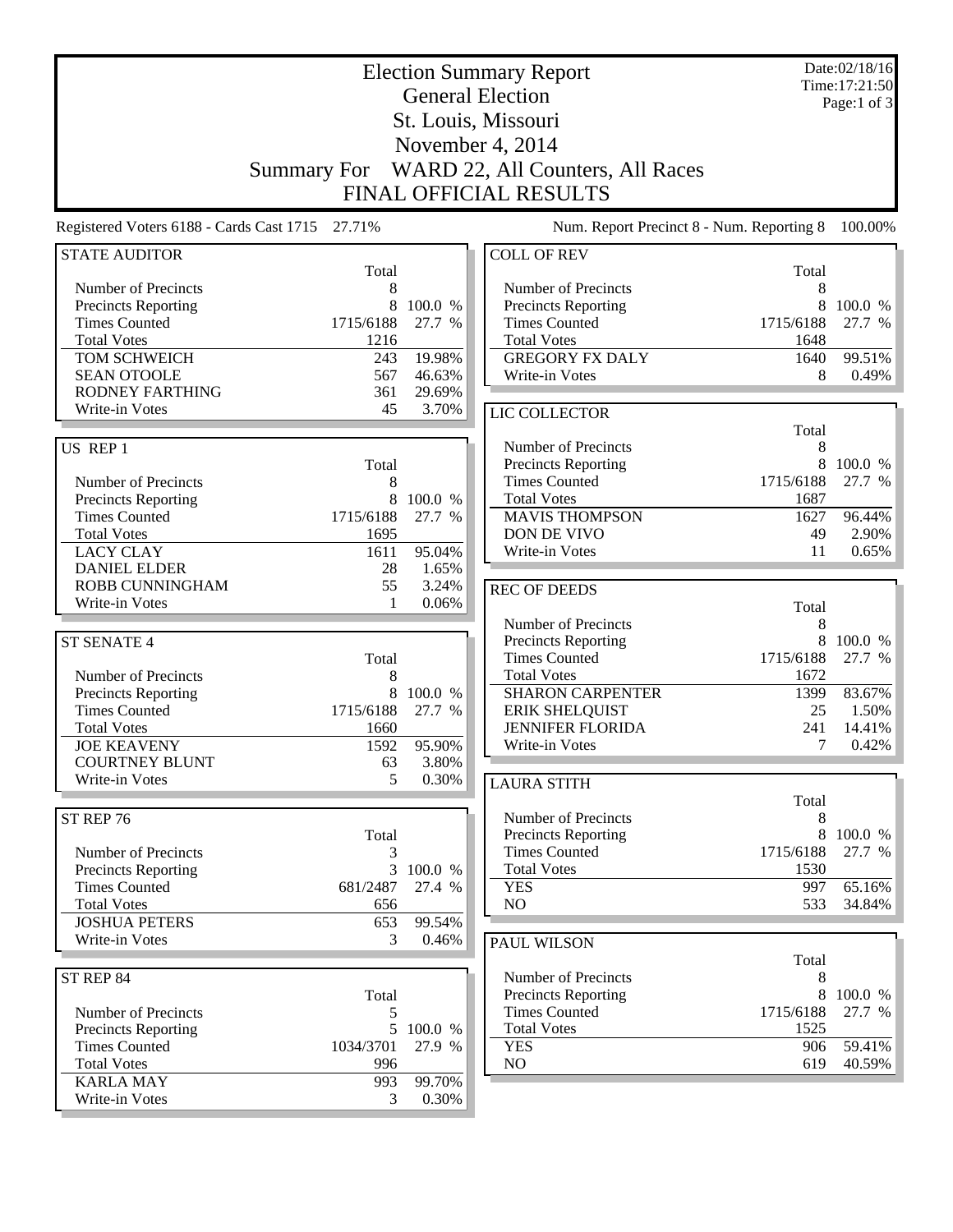| <b>Election Summary Report</b><br><b>General Election</b> |           |           |                                              |           | Date:02/18/16<br>Time:17:21:50<br>Page: $2$ of $3$ |  |  |
|-----------------------------------------------------------|-----------|-----------|----------------------------------------------|-----------|----------------------------------------------------|--|--|
|                                                           |           |           | St. Louis, Missouri                          |           |                                                    |  |  |
|                                                           |           |           | November 4, 2014                             |           |                                                    |  |  |
|                                                           |           |           | Summary For WARD 22, All Counters, All Races |           |                                                    |  |  |
|                                                           |           |           | <b>FINAL OFFICIAL RESULTS</b>                |           |                                                    |  |  |
|                                                           |           |           |                                              |           |                                                    |  |  |
| Registered Voters 6188 - Cards Cast 1715 27.71%           |           |           | Num. Report Precinct 8 - Num. Reporting 8    |           | 100.00%                                            |  |  |
| <b>ANGELA QUIGLESS</b>                                    | Total     |           | <b>MICHAEL STELZER</b>                       | Total     |                                                    |  |  |
| Number of Precincts                                       | 8         |           | Number of Precincts                          | 8         |                                                    |  |  |
| <b>Precincts Reporting</b>                                | 8         | 100.0 %   | <b>Precincts Reporting</b>                   | 8         | 100.0 %                                            |  |  |
| <b>Times Counted</b>                                      | 1715/6188 | 27.7 %    | <b>Times Counted</b>                         | 1715/6188 | 27.7 %                                             |  |  |
| <b>Total Votes</b>                                        | 1583      |           | <b>Total Votes</b>                           | 1489      |                                                    |  |  |
| <b>YES</b>                                                | 1150      | 72.65%    | <b>YES</b>                                   | 824       | 55.34%                                             |  |  |
| NO                                                        | 433       | 27.35%    | NO                                           | 665       | 44.66%                                             |  |  |
| <b>LISA VAN AMBURG</b>                                    |           |           | <b>STEVEN OHMER</b>                          |           |                                                    |  |  |
|                                                           | Total     |           |                                              | Total     |                                                    |  |  |
| Number of Precincts                                       | 8         |           | Number of Precincts                          | 8         |                                                    |  |  |
| <b>Precincts Reporting</b>                                | 8         | 100.0 %   | <b>Precincts Reporting</b>                   | 8         | 100.0 %                                            |  |  |
| <b>Times Counted</b>                                      | 1715/6188 | 27.7 %    | <b>Times Counted</b>                         | 1715/6188 | 27.7 %                                             |  |  |
| <b>Total Votes</b>                                        | 1506      |           | <b>Total Votes</b>                           | 1493      |                                                    |  |  |
| <b>YES</b>                                                | 943       | 62.62%    | <b>YES</b>                                   | 838       | 56.13%                                             |  |  |
| N <sub>O</sub>                                            | 563       | 37.38%    | NO                                           | 655       | 43.87%                                             |  |  |
|                                                           |           |           |                                              |           |                                                    |  |  |
| <b>DAVID DOWD</b>                                         | Total     |           | <b>ELIZABETH HOGAN</b>                       | Total     |                                                    |  |  |
| Number of Precincts                                       | 8         |           | Number of Precincts                          | 8         |                                                    |  |  |
| <b>Precincts Reporting</b>                                | 8         | 100.0 %   | Precincts Reporting                          | 8         | 100.0 %                                            |  |  |
| <b>Times Counted</b>                                      | 1715/6188 | 27.7 %    | <b>Times Counted</b>                         | 1715/6188 | 27.7 %                                             |  |  |
| <b>Total Votes</b>                                        | 1539      |           | <b>Total Votes</b>                           | 1498      |                                                    |  |  |
| <b>YES</b>                                                | 944       | 61.34%    | <b>YES</b>                                   | 982       | 65.55%                                             |  |  |
| N <sub>O</sub>                                            | 595       | 38.66%    | NO                                           | 516       | 34.45%                                             |  |  |
| <b>JULIAN BUSH</b>                                        |           |           | <b>TIMOTHY WILSON</b>                        |           |                                                    |  |  |
|                                                           | Total     |           |                                              | Total     |                                                    |  |  |
| Number of Precincts                                       | 8         |           | Number of Precincts                          | 8         |                                                    |  |  |
| <b>Precincts Reporting</b>                                |           | 8 100.0 % | <b>Precincts Reporting</b>                   | 8         | 100.0 %                                            |  |  |
| <b>Times Counted</b>                                      | 1715/6188 | 27.7 %    | <b>Times Counted</b>                         | 1715/6188 | 27.7 %                                             |  |  |
| <b>Total Votes</b>                                        | 1516      |           | <b>Total Votes</b>                           | 1508      |                                                    |  |  |
| <b>YES</b>                                                | 920       | 60.69%    | <b>YES</b>                                   | 919       | 60.94%                                             |  |  |
| NO.                                                       | 596       | 39.31%    | NO                                           | 589       | 39.06%                                             |  |  |
|                                                           |           |           |                                              |           |                                                    |  |  |
| <b>JOHN RILEY</b>                                         | Total     |           | PAULA BRYANT                                 | Total     |                                                    |  |  |
| Number of Precincts                                       | 8         |           | Number of Precincts                          | 8         |                                                    |  |  |
| Precincts Reporting                                       | 8         | 100.0 %   | <b>Precincts Reporting</b>                   | 8         | 100.0 %                                            |  |  |
| <b>Times Counted</b>                                      | 1715/6188 | 27.7 %    | <b>Times Counted</b>                         | 1715/6188 | 27.7 %                                             |  |  |
| <b>Total Votes</b>                                        | 1509      |           | <b>Total Votes</b>                           | 1518      |                                                    |  |  |
| <b>YES</b>                                                | 910       | 60.30%    | <b>YES</b>                                   | 1063      | 70.03%                                             |  |  |
| NO.                                                       | 599       | 39.70%    | NO                                           | 455       | 29.97%                                             |  |  |
|                                                           |           |           |                                              |           |                                                    |  |  |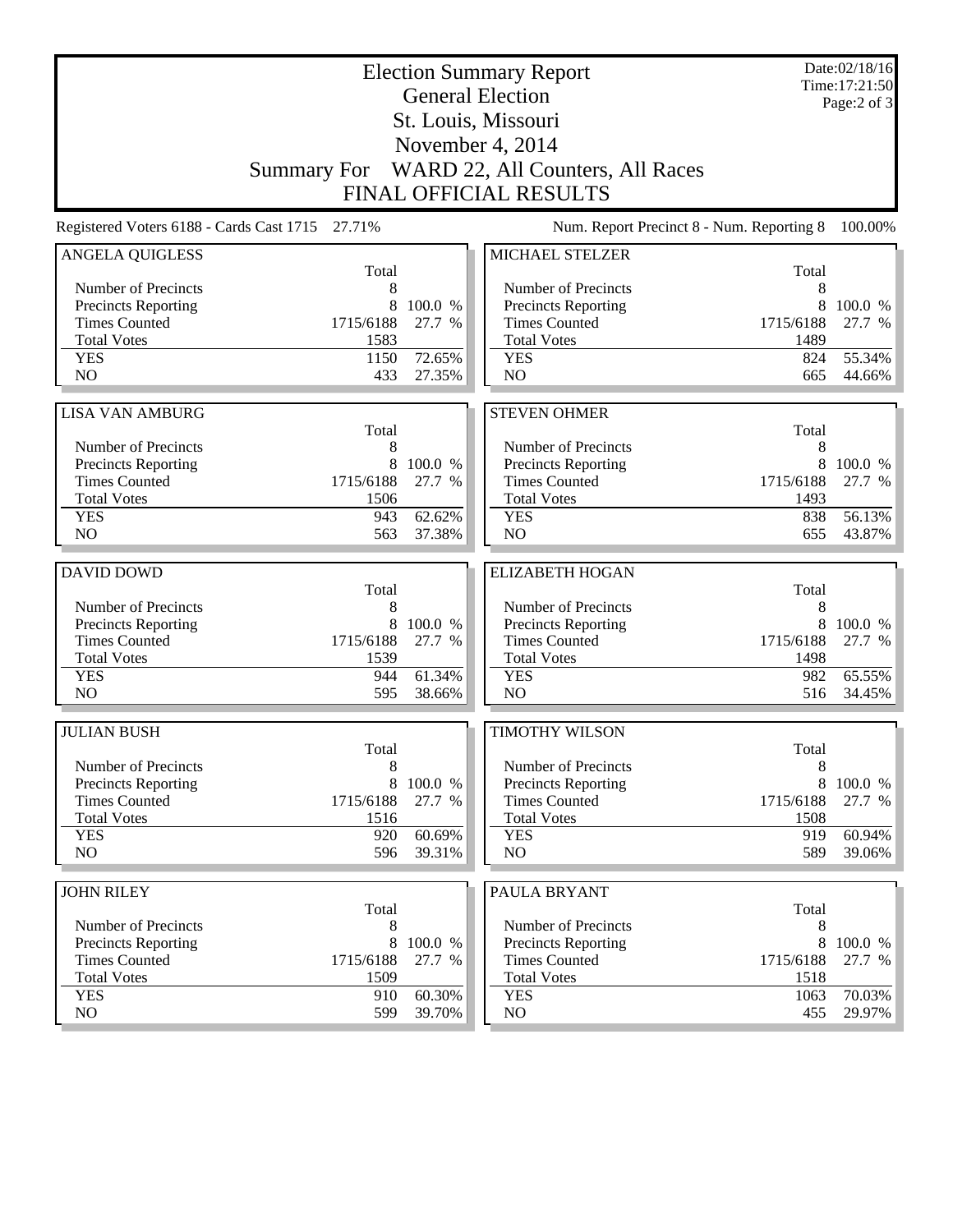| <b>Election Summary Report</b><br><b>General Election</b> |                                                 |         |                                           |             | Date:02/18/16<br>Time:17:21:50 |
|-----------------------------------------------------------|-------------------------------------------------|---------|-------------------------------------------|-------------|--------------------------------|
|                                                           |                                                 |         | St. Louis, Missouri                       |             | Page: 3 of 3                   |
|                                                           |                                                 |         | November 4, 2014                          |             |                                |
|                                                           | <b>Summary For</b>                              |         | WARD 22, All Counters, All Races          |             |                                |
|                                                           |                                                 |         | <b>FINAL OFFICIAL RESULTS</b>             |             |                                |
|                                                           |                                                 |         |                                           |             |                                |
|                                                           | Registered Voters 6188 - Cards Cast 1715 27.71% |         | Num. Report Precinct 8 - Num. Reporting 8 |             | 100.00%                        |
| MICHAEL NOBLE                                             |                                                 |         | <b>CON AMEND 3</b>                        |             |                                |
| Number of Precincts                                       | Total<br>8                                      |         | Number of Precincts                       | Total<br>8  |                                |
| Precincts Reporting                                       | 8                                               | 100.0 % | Precincts Reporting                       | 8           | 100.0 %                        |
| <b>Times Counted</b>                                      | 1715/6188                                       | 27.7 %  | <b>Times Counted</b>                      | 1715/6188   | 27.7 %                         |
| <b>Total Votes</b>                                        | 1496                                            |         | <b>Total Votes</b>                        | 1636        |                                |
| <b>YES</b>                                                | 938                                             | 62.70%  | <b>YES</b>                                | 617         | 37.71%                         |
| N <sub>O</sub>                                            | 558                                             | 37.30%  | N <sub>O</sub>                            | 1019        | 62.29%                         |
|                                                           |                                                 |         |                                           |             |                                |
| <b>THERESA BURKE</b>                                      | Total                                           |         | <b>CON AMEND 6</b>                        | Total       |                                |
| Number of Precincts                                       | 8                                               |         | Number of Precincts                       | 8           |                                |
| Precincts Reporting                                       | 8                                               | 100.0 % | Precincts Reporting                       | 8           | 100.0 %                        |
| <b>Times Counted</b>                                      | 1715/6188                                       | 27.7 %  | <b>Times Counted</b>                      | 1715/6188   | 27.7 %                         |
| <b>Total Votes</b>                                        | 1506                                            |         | <b>Total Votes</b>                        | 1586        |                                |
| <b>YES</b>                                                | 1005                                            | 66.73%  | <b>YES</b>                                | 805         | 50.76%                         |
| N <sub>O</sub>                                            | 501                                             | 33.27%  | N <sub>O</sub>                            | 781         | 49.24%                         |
|                                                           |                                                 |         |                                           |             |                                |
| <b>BARBARA PEEBLES</b>                                    | Total                                           |         | <b>CON AMEND 10</b>                       | Total       |                                |
| Number of Precincts                                       | 8                                               |         | Number of Precincts                       | 8           |                                |
| Precincts Reporting                                       | 8                                               | 100.0 % | Precincts Reporting                       | 8           | 100.0 %                        |
| <b>Times Counted</b>                                      | 1715/6188                                       | 27.7 %  | <b>Times Counted</b>                      | 1715/6188   | 27.7 %                         |
| <b>Total Votes</b>                                        | 1528                                            |         | <b>Total Votes</b>                        | 1603        |                                |
| <b>YES</b>                                                | 1071                                            | 70.09%  | <b>YES</b>                                | 950         | 59.26%                         |
| NO                                                        | 457                                             | 29.91%  | NO                                        | 653         | 40.74%                         |
| <b>CHRIS MCGRAUGH</b>                                     |                                                 |         | <b>BOARD OF ED</b>                        |             |                                |
|                                                           | Total                                           |         |                                           | Total       |                                |
| Number of Precincts                                       | 8                                               |         | Number of Precincts                       | 8           |                                |
| Precincts Reporting                                       | 8                                               | 100.0 % | Precincts Reporting                       | 8           | 100.0 %                        |
| <b>Times Counted</b>                                      | 1715/6188                                       | 27.7 %  | <b>Times Counted</b>                      | 1715/6188   | 27.7 %                         |
| <b>Total Votes</b>                                        | 1496                                            |         | <b>Total Votes</b>                        | 1893        |                                |
| <b>YES</b>                                                | 867                                             | 57.95%  | <b>BILL HAAS</b>                          | 819         | 43.26%                         |
| NO                                                        | 629                                             | 42.05%  | <b>DONNA JONES</b>                        | 1039        | 54.89%                         |
|                                                           |                                                 |         | Write-in Votes                            | 35          | 1.85%                          |
| <b>CON AMEND 2</b>                                        |                                                 |         |                                           |             |                                |
|                                                           | Total                                           |         | <b>CHARTER AMEND</b>                      |             |                                |
| Number of Precincts                                       | 8                                               |         |                                           | Total       |                                |
| <b>Precincts Reporting</b>                                | 8                                               | 100.0 % | Number of Precincts                       | 8           |                                |
| <b>Times Counted</b>                                      | 1715/6188                                       | 27.7 %  | Precincts Reporting                       | 8           | 100.0 %                        |
| <b>Total Votes</b>                                        | 1613                                            |         | <b>Times Counted</b>                      | 1715/6188   | 27.7 %                         |
| <b>YES</b>                                                | 959                                             | 59.45%  | <b>Total Votes</b>                        | 1606        |                                |
| NO                                                        | 654                                             | 40.55%  | <b>YES</b><br>NO                          | 1199<br>407 | 74.66%                         |
|                                                           |                                                 |         |                                           |             | 25.34%                         |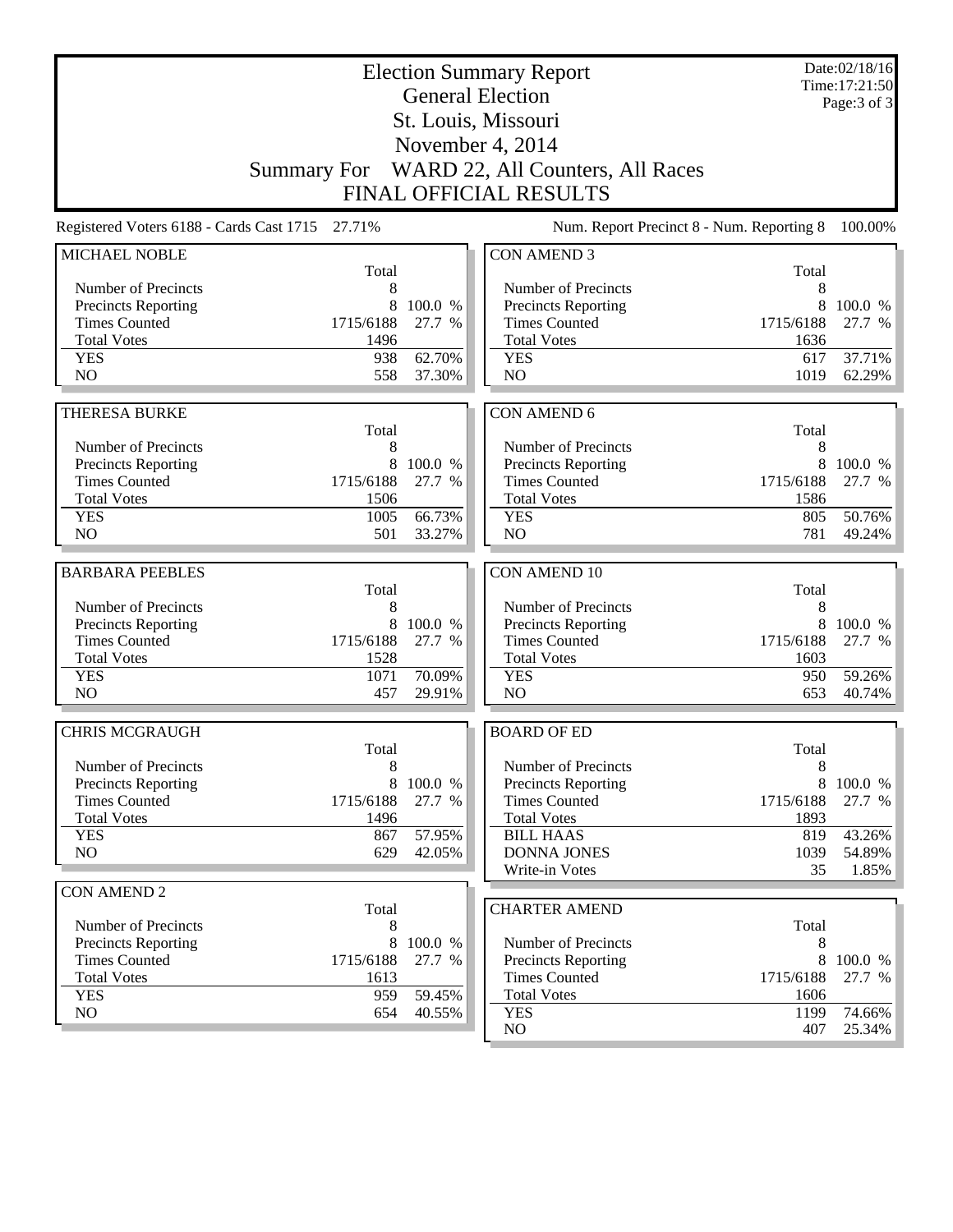|                                                 | <b>Election Summary Report</b><br><b>General Election</b> |           |                                                   |                |                               |
|-------------------------------------------------|-----------------------------------------------------------|-----------|---------------------------------------------------|----------------|-------------------------------|
|                                                 |                                                           |           |                                                   |                | Time: 17:21:47<br>Page:1 of 4 |
|                                                 |                                                           |           | St. Louis, Missouri                               |                |                               |
|                                                 |                                                           |           | November 4, 2014                                  |                |                               |
|                                                 | <b>Summary For</b>                                        |           | WARD 23, All Counters, All Races                  |                |                               |
|                                                 |                                                           |           | <b>FINAL OFFICIAL RESULTS</b>                     |                |                               |
| Registered Voters 7973 - Cards Cast 3259 40.88% |                                                           |           | Num. Report Precinct 9 - Num. Reporting 9         |                | 100.00%                       |
| <b>STATE AUDITOR</b>                            |                                                           |           | ST REP 83                                         |                |                               |
|                                                 | Total                                                     |           |                                                   | Total          |                               |
| Number of Precincts<br>Precincts Reporting      | 9<br>9                                                    | 100.0 %   | Number of Precincts<br><b>Precincts Reporting</b> | 1              | 1 100.0 %                     |
| <b>Times Counted</b>                            | 3259/7973                                                 | 40.9 %    | <b>Times Counted</b>                              | 552/1426       | 38.7 %                        |
| <b>Total Votes</b>                              | 2787                                                      |           | <b>Total Votes</b>                                | 533            |                               |
| TOM SCHWEICH                                    | 1809                                                      | 64.91%    | <b>GINA MITTEN</b>                                | 341            | 63.98%                        |
| <b>SEAN OTOOLE</b>                              | 795                                                       | 28.53%    | <b>JEREMY BUCKINGHAM</b>                          | 157            | 29.46%                        |
| <b>RODNEY FARTHING</b>                          | 153                                                       | 5.49%     | <b>ANDREW BOLIN</b>                               | 33             | 6.19%                         |
| Write-in Votes                                  | 30                                                        | 1.08%     | Write-in Votes                                    | $\overline{2}$ | 0.38%                         |
|                                                 |                                                           |           |                                                   |                |                               |
| US REP 1                                        |                                                           |           | ST REP 91                                         | Total          |                               |
| Number of Precincts                             | Total<br>9                                                |           | Number of Precincts                               | 1              |                               |
| <b>Precincts Reporting</b>                      | 9                                                         | 100.0 %   | <b>Precincts Reporting</b>                        | $\mathbf{1}$   | 100.0 %                       |
| <b>Times Counted</b>                            | 3259/7973                                                 | 40.9 %    | <b>Times Counted</b>                              | 105/261        | 40.2 %                        |
| <b>Total Votes</b>                              | 3105                                                      |           | <b>Total Votes</b>                                | 101            |                               |
| <b>LACY CLAY</b>                                | 1671                                                      | 53.82%    | <b>JEANNE KIRKTON</b>                             | 59             | 58.42%                        |
| <b>DANIEL ELDER</b>                             | 1182                                                      | 38.07%    | <b>MICHAEL PETERS</b>                             | 41             | 40.59%                        |
| ROBB CUNNINGHAM                                 | 242                                                       | 7.79%     | Write-in Votes                                    | 1              | 0.99%                         |
| Write-in Votes                                  | 10                                                        | 0.32%     |                                                   |                |                               |
|                                                 |                                                           |           | <b>COLL OF REV</b>                                |                |                               |
| <b>ST SENATE 4</b>                              |                                                           |           |                                                   | Total<br>9     |                               |
| Number of Precincts                             | Total<br>9                                                |           | Number of Precincts<br><b>Precincts Reporting</b> | 9              | 100.0 %                       |
| <b>Precincts Reporting</b>                      | 9                                                         | 100.0 %   | <b>Times Counted</b>                              | 3259/7973      | 40.9 %                        |
| <b>Times Counted</b>                            | 3259/7973                                                 | 40.9 %    | <b>Total Votes</b>                                | 2786           |                               |
| <b>Total Votes</b>                              | 3118                                                      |           | <b>GREGORY FX DALY</b>                            | 2719           | 97.60%                        |
| <b>JOE KEAVENY</b>                              | 2035                                                      | 65.27%    | Write-in Votes                                    | 67             | 2.40%                         |
| <b>COURTNEY BLUNT</b>                           | 1074                                                      | 34.45%    |                                                   |                |                               |
| Write-in Votes                                  | 9                                                         | 0.29%     | LIC COLLECTOR                                     |                |                               |
|                                                 |                                                           |           |                                                   | Total          |                               |
| ST REP 80                                       |                                                           |           | Number of Precincts                               | 9              |                               |
|                                                 | Total                                                     |           | <b>Precincts Reporting</b>                        | 9              | 100.0 %                       |
| Number of Precincts                             |                                                           |           | <b>Times Counted</b>                              | 3259/7973      | 40.9 %                        |
| Precincts Reporting                             | $\mathbf{1}$                                              | 100.0 %   | <b>Total Votes</b>                                | 2809           |                               |
| <b>Times Counted</b><br><b>Total Votes</b>      | 369/861<br>357                                            | 42.9 %    | <b>MAVIS THOMPSON</b><br>DON DE VIVO              | 1939<br>830    | 69.03%<br>29.55%              |
| <b>MIKE COLONA</b>                              | 272                                                       | 76.19%    | Write-in Votes                                    | 40             | 1.42%                         |
| <b>MICHAEL HUETT</b>                            | 85                                                        | 23.81%    |                                                   |                |                               |
| Write-in Votes                                  | $\mathbf{0}$                                              | $0.00\%$  | <b>REC OF DEEDS</b>                               |                |                               |
|                                                 |                                                           |           |                                                   | Total          |                               |
| ST REP 82                                       |                                                           |           | Number of Precincts                               | 9              |                               |
|                                                 | Total                                                     |           | <b>Precincts Reporting</b>                        | 9              | 100.0 %                       |
| Number of Precincts                             | 6                                                         |           | <b>Times Counted</b>                              | 3259/7973      | 40.9 %                        |
| <b>Precincts Reporting</b>                      |                                                           | 6 100.0 % | <b>Total Votes</b>                                | 3154           |                               |
| <b>Times Counted</b>                            | 2233/5425                                                 | 41.2 %    | <b>SHARON CARPENTER</b>                           | 1414           | 44.83%                        |
| <b>Total Votes</b>                              | 2151                                                      |           | <b>ERIK SHELQUIST</b>                             | 700            | 22.19%                        |
| MICHELE KRATKY                                  | 1554                                                      | 72.25%    | <b>JENNIFER FLORIDA</b>                           | 1035           | 32.82%                        |
| <b>JAKE KOEHR</b>                               | 590                                                       | 27.43%    | Write-in Votes                                    | 5              | 0.16%                         |
| Write-in Votes                                  | 7                                                         | 0.33%     |                                                   |                |                               |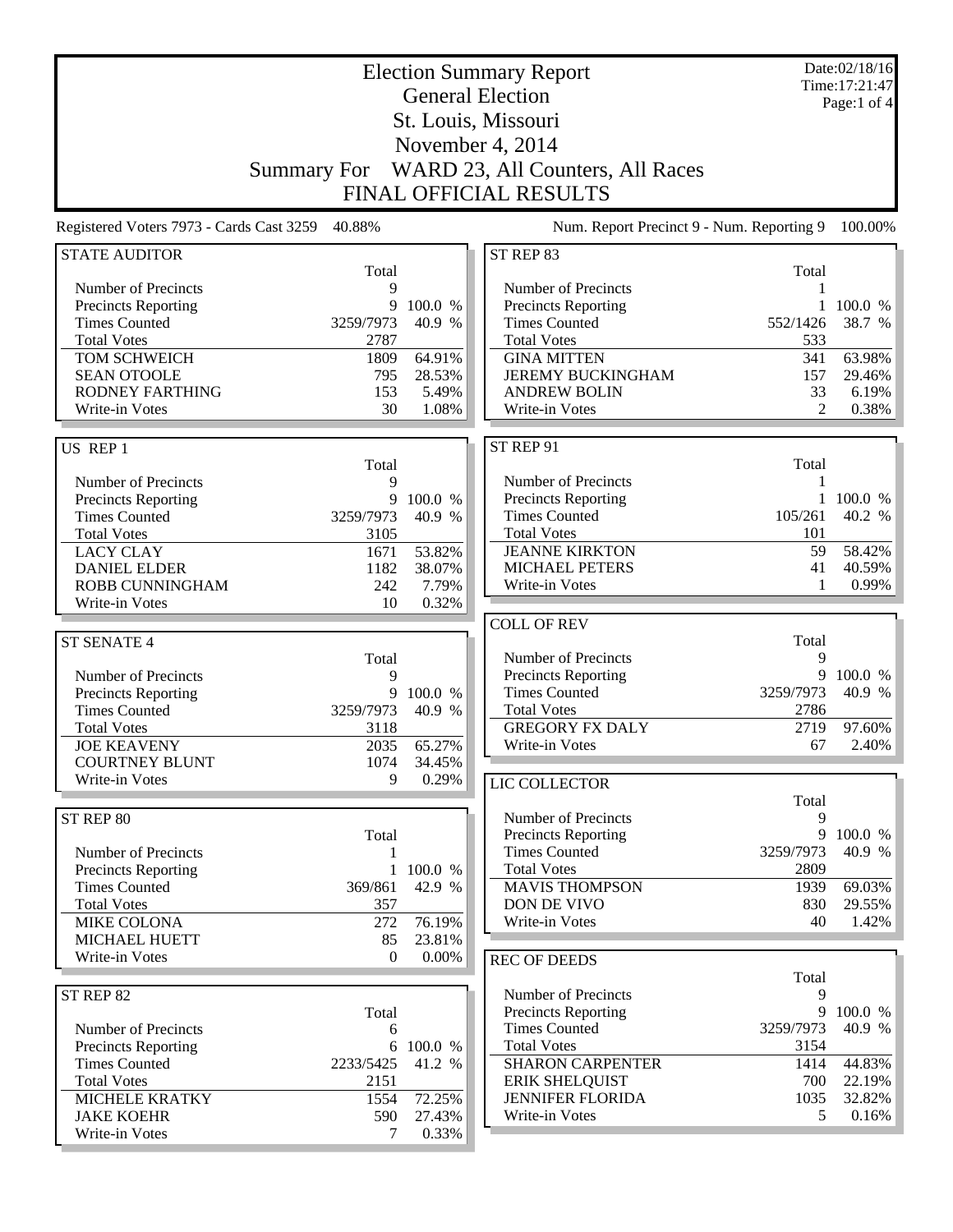|                                             |                    | Date:02/18/16<br>Time: 17:21:47 |                                                |                   |                   |
|---------------------------------------------|--------------------|---------------------------------|------------------------------------------------|-------------------|-------------------|
|                                             |                    |                                 | <b>General Election</b><br>St. Louis, Missouri |                   | Page:2 of 4       |
|                                             |                    |                                 |                                                |                   |                   |
|                                             |                    |                                 | November 4, 2014                               |                   |                   |
|                                             | <b>Summary For</b> |                                 | WARD 23, All Counters, All Races               |                   |                   |
|                                             |                    |                                 | <b>FINAL OFFICIAL RESULTS</b>                  |                   |                   |
| Registered Voters 7973 - Cards Cast 3259    | 40.88%             |                                 | Num. Report Precinct 9 - Num. Reporting 9      |                   | 100.00%           |
| <b>LAURA STITH</b>                          |                    |                                 | <b>JULIAN BUSH</b>                             |                   |                   |
| Number of Precincts                         | Total<br>9         |                                 | Number of Precincts                            | Total<br>9        |                   |
| Precincts Reporting                         | 9                  | 100.0 %                         | Precincts Reporting                            | 9                 | 100.0 %           |
| <b>Times Counted</b>                        | 3259/7973          | 40.9 %                          | <b>Times Counted</b>                           | 3259/7973         | 40.9 %            |
| <b>Total Votes</b>                          | 2687               |                                 | <b>Total Votes</b>                             | 2612              |                   |
| <b>YES</b>                                  | 1812               | 67.44%                          | <b>YES</b>                                     | 1695              | 64.89%            |
| N <sub>O</sub>                              | 875                | 32.56%                          | N <sub>O</sub>                                 | 917               | 35.11%            |
|                                             |                    |                                 |                                                |                   |                   |
| PAUL WILSON                                 |                    |                                 | <b>JOHN RILEY</b>                              |                   |                   |
|                                             | Total              |                                 |                                                | Total             |                   |
| Number of Precincts                         | 9                  |                                 | Number of Precincts                            | 9                 |                   |
| Precincts Reporting<br><b>Times Counted</b> | 9<br>3259/7973     | 100.0 %<br>40.9 %               | Precincts Reporting<br><b>Times Counted</b>    | 9<br>3259/7973    | 100.0 %<br>40.9 % |
| <b>Total Votes</b>                          | 2667               |                                 | <b>Total Votes</b>                             | 2595              |                   |
| <b>YES</b>                                  | 1745               | 65.43%                          | <b>YES</b>                                     | 1777              | 68.48%            |
| N <sub>O</sub>                              | 922                | 34.57%                          | N <sub>O</sub>                                 | 818               | 31.52%            |
|                                             |                    |                                 |                                                |                   |                   |
| <b>ANGELA QUIGLESS</b>                      |                    |                                 | MICHAEL STELZER                                |                   |                   |
|                                             | Total              |                                 |                                                | Total             |                   |
| Number of Precincts                         | 9                  |                                 | Number of Precincts                            | 9                 |                   |
| Precincts Reporting                         | 9                  | 100.0 %                         | Precincts Reporting                            | 9                 | 100.0 %           |
| <b>Times Counted</b><br><b>Total Votes</b>  | 3259/7973<br>2648  | 40.9 %                          | <b>Times Counted</b><br><b>Total Votes</b>     | 3259/7973<br>2619 | 40.9 %            |
| <b>YES</b>                                  | 1740               | 65.71%                          | <b>YES</b>                                     | 1794              | 68.50%            |
| N <sub>O</sub>                              | 908                | 34.29%                          | N <sub>O</sub>                                 | 825               | 31.50%            |
|                                             |                    |                                 |                                                |                   |                   |
| <b>LISA VAN AMBURG</b>                      |                    |                                 | <b>STEVEN OHMER</b>                            |                   |                   |
| Number of Precincts                         | Total<br>9         |                                 | Number of Precincts                            | Total<br>9        |                   |
| <b>Precincts Reporting</b>                  | 9                  | 100.0 %                         | Precincts Reporting                            | 9                 | 100.0 %           |
| <b>Times Counted</b>                        | 3259/7973          | 40.9 %                          | <b>Times Counted</b>                           | 3259/7973         | 40.9 %            |
| <b>Total Votes</b>                          | 2635               |                                 | <b>Total Votes</b>                             | 2584              |                   |
| <b>YES</b>                                  | 1777               |                                 |                                                |                   | 67.84%            |
| NO                                          |                    | 67.44%                          | <b>YES</b>                                     | 1753              |                   |
|                                             | 858                | 32.56%                          | NO                                             | 831               | 32.16%            |
|                                             |                    |                                 |                                                |                   |                   |
| <b>DAVID DOWD</b>                           |                    |                                 | <b>ELIZABETH HOGAN</b>                         |                   |                   |
|                                             | Total              |                                 |                                                | Total             |                   |
| Number of Precincts                         | 9                  |                                 | Number of Precincts                            | 9                 |                   |
| <b>Precincts Reporting</b>                  | 9                  | 100.0 %                         | Precincts Reporting                            | 9                 | 100.0 %           |
| <b>Times Counted</b>                        | 3259/7973          | 40.9 %                          | <b>Times Counted</b>                           | 3259/7973         | 40.9 %            |
| <b>Total Votes</b><br><b>YES</b>            | 2702<br>1954       | 72.32%                          | <b>Total Votes</b><br><b>YES</b>               | 2597<br>1790      | 68.93%            |
| NO                                          | 748                | 27.68%                          | NO                                             | 807               | $31.07\%$         |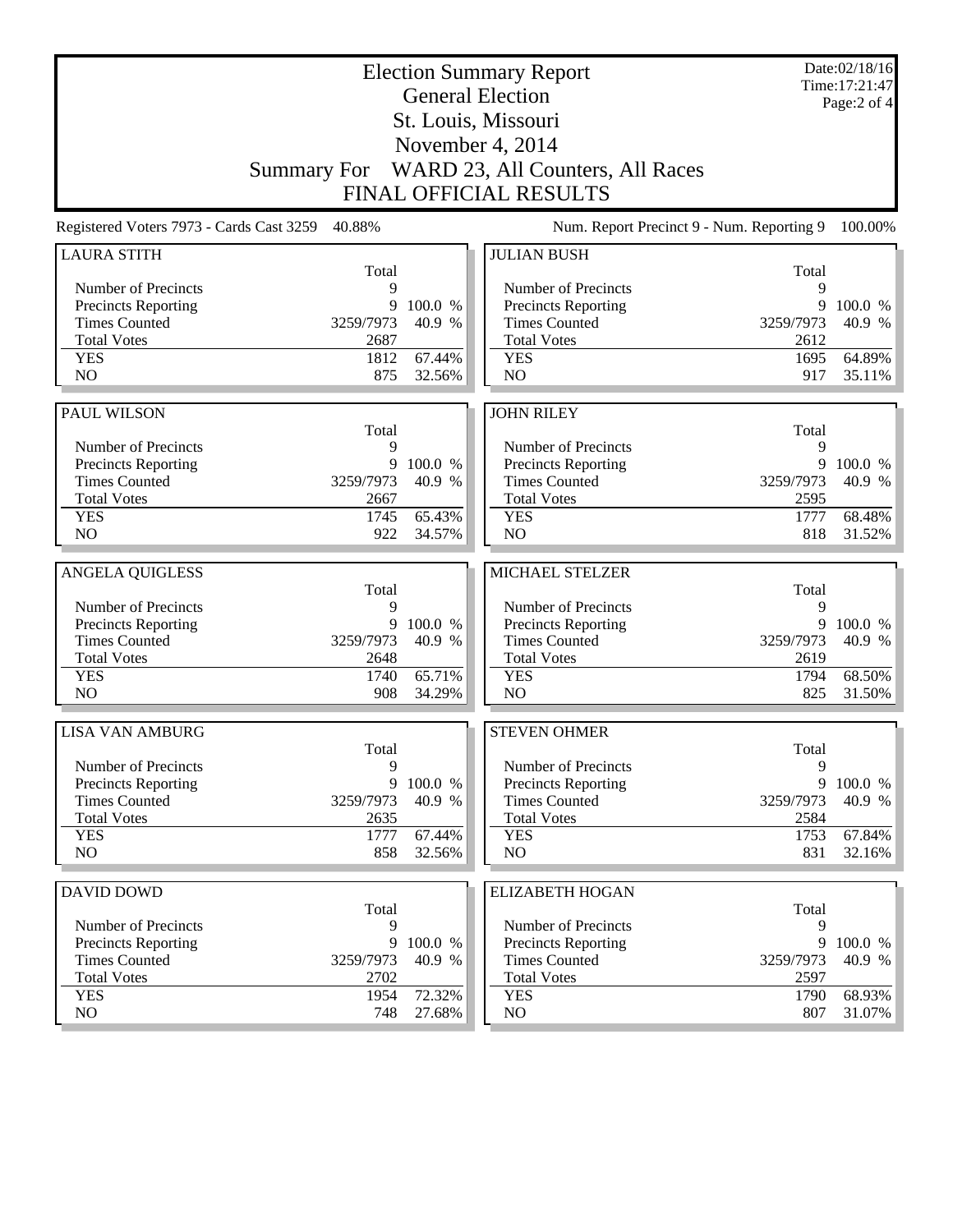|                                                    |                | Date:02/18/16<br>Time: 17:21:47<br>Page: 3 of 4 |                                                    |                |                   |
|----------------------------------------------------|----------------|-------------------------------------------------|----------------------------------------------------|----------------|-------------------|
|                                                    |                |                                                 | St. Louis, Missouri<br>November 4, 2014            |                |                   |
|                                                    |                |                                                 | Summary For WARD 23, All Counters, All Races       |                |                   |
|                                                    |                |                                                 | <b>FINAL OFFICIAL RESULTS</b>                      |                |                   |
| Registered Voters 7973 - Cards Cast 3259           | 40.88%         |                                                 | Num. Report Precinct 9 - Num. Reporting 9          |                | 100.00%           |
| <b>TIMOTHY WILSON</b>                              |                |                                                 | <b>CHRIS MCGRAUGH</b>                              |                |                   |
|                                                    | Total          |                                                 |                                                    | Total          |                   |
| Number of Precincts                                | 9              |                                                 | Number of Precincts                                | 9              |                   |
| <b>Precincts Reporting</b><br><b>Times Counted</b> | 9<br>3259/7973 | 100.0 %<br>40.9 %                               | Precincts Reporting<br><b>Times Counted</b>        | 9<br>3259/7973 | 100.0 %<br>40.9 % |
| <b>Total Votes</b>                                 | 2590           |                                                 | <b>Total Votes</b>                                 | 2555           |                   |
| <b>YES</b>                                         | 1752           | 67.64%                                          | <b>YES</b>                                         | 1707           | 66.81%            |
| NO                                                 | 838            | 32.36%                                          | NO                                                 | 848            | 33.19%            |
|                                                    |                |                                                 |                                                    |                |                   |
| PAULA BRYANT                                       |                |                                                 | <b>CON AMEND 2</b>                                 |                |                   |
|                                                    | Total          |                                                 |                                                    | Total          |                   |
| Number of Precincts                                | 9              |                                                 | Number of Precincts                                | 9              |                   |
| <b>Precincts Reporting</b>                         | 9              | 100.0 %                                         | Precincts Reporting                                | 9              | 100.0 %           |
| <b>Times Counted</b>                               | 3259/7973      | 40.9 %                                          | <b>Times Counted</b>                               | 3259/7973      | 40.9 %            |
| <b>Total Votes</b>                                 | 2569           |                                                 | <b>Total Votes</b>                                 | 3149           |                   |
| <b>YES</b>                                         | 1680           | 65.40%                                          | <b>YES</b>                                         | 2178           | 69.16%            |
| NO                                                 | 889            | 34.60%                                          | NO                                                 | 971            | 30.84%            |
| MICHAEL NOBLE                                      |                |                                                 | <b>CON AMEND 3</b>                                 |                |                   |
|                                                    | Total          |                                                 |                                                    | Total          |                   |
| Number of Precincts                                | 9              |                                                 | Number of Precincts                                | 9              |                   |
| Precincts Reporting                                |                |                                                 |                                                    |                |                   |
|                                                    |                |                                                 |                                                    | 9              |                   |
| <b>Times Counted</b>                               | 9<br>3259/7973 | 100.0 %<br>40.9 %                               | Precincts Reporting<br><b>Times Counted</b>        | 3259/7973      | 100.0 %           |
| <b>Total Votes</b>                                 | 2566           |                                                 | <b>Total Votes</b>                                 | 3198           | 40.9 %            |
| <b>YES</b>                                         | 1711           | 66.68%                                          | <b>YES</b>                                         | 635            | 19.86%            |
| NO                                                 | 855            | 33.32%                                          | NO                                                 | 2563           | 80.14%            |
| THERESA BURKE                                      |                |                                                 | <b>CON AMEND 6</b>                                 |                |                   |
|                                                    | Total          |                                                 |                                                    | Total          |                   |
| Number of Precincts                                | 9              |                                                 | Number of Precincts                                | 9              |                   |
| <b>Precincts Reporting</b>                         | 9              | 100.0 %                                         | Precincts Reporting                                | 9              |                   |
| <b>Times Counted</b>                               | 3259/7973      | 40.9 %                                          | <b>Times Counted</b>                               | 3259/7973      | 40.9 %            |
| <b>Total Votes</b>                                 | 2579           |                                                 | <b>Total Votes</b>                                 | 3132           | 100.0 %           |
| <b>YES</b>                                         | 1725           | 66.89%                                          | <b>YES</b>                                         | 965            | 30.81%            |
| NO                                                 | 854            | 33.11%                                          | NO                                                 | 2167           |                   |
|                                                    |                |                                                 |                                                    |                |                   |
| <b>BARBARA PEEBLES</b>                             |                |                                                 | <b>CON AMEND 10</b>                                |                |                   |
|                                                    | Total<br>9     |                                                 |                                                    | Total<br>9     |                   |
| Number of Precincts                                | 9              |                                                 | Number of Precincts                                | 9              | 69.19%            |
| <b>Precincts Reporting</b><br><b>Times Counted</b> | 3259/7973      | 100.0 %<br>40.9 %                               | <b>Precincts Reporting</b><br><b>Times Counted</b> | 3259/7973      | 100.0 %<br>40.9 % |
| <b>Total Votes</b>                                 | 2615           |                                                 | <b>Total Votes</b>                                 | 3100           |                   |
| <b>YES</b><br>NO                                   | 1521<br>1094   | 58.16%<br>41.84%                                | <b>YES</b><br>$\rm NO$                             | 1419<br>1681   | 45.77%<br>54.23%  |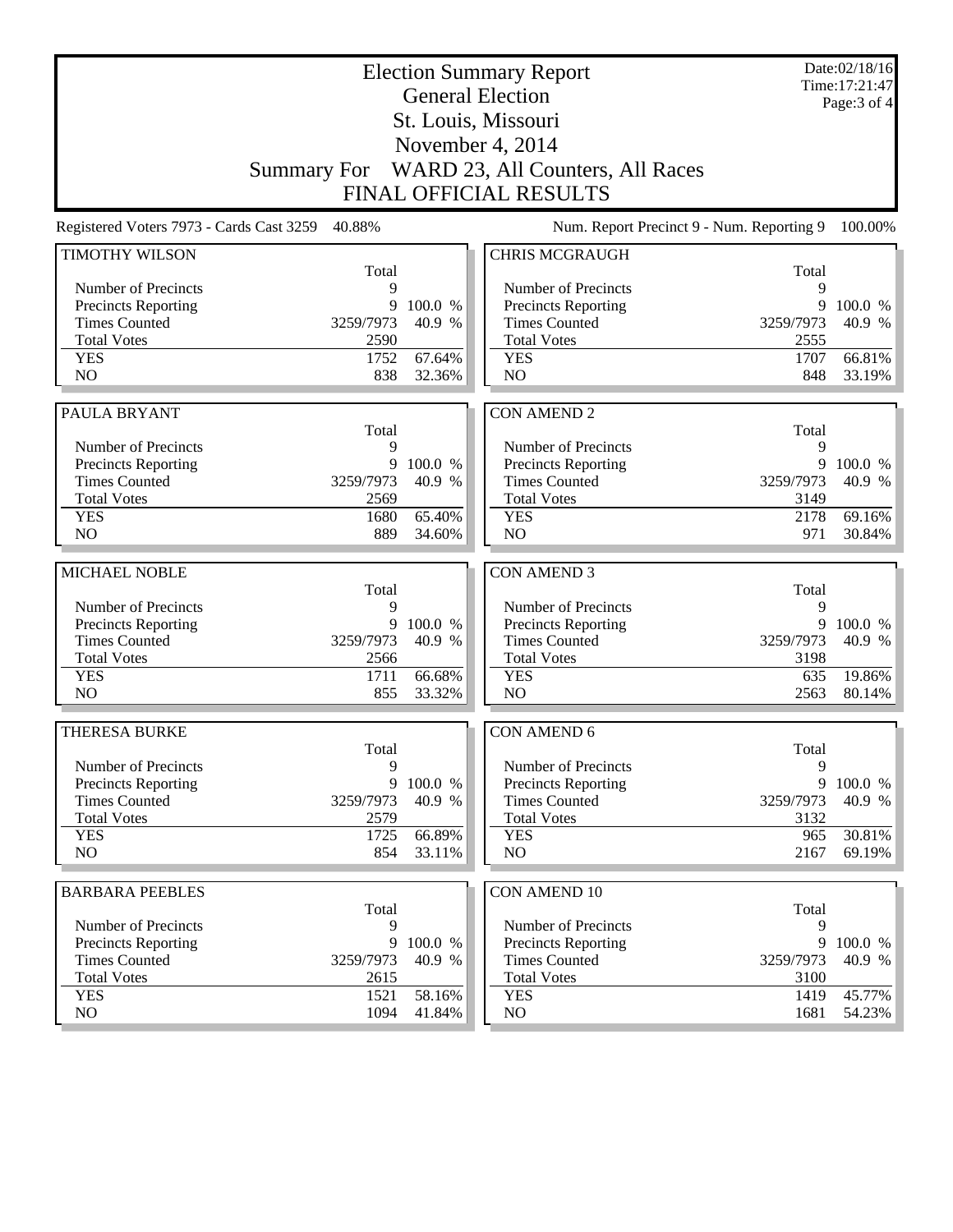Date:02/18/16 Time:17:21:47 Page:4 of 4

## Election Summary Report General Election St. Louis, Missouri November 4, 2014 Summary For WARD 23, All Counters, All Races FINAL OFFICIAL RESULTS

| <b>BOARD OF ED</b>         |           |         |
|----------------------------|-----------|---------|
|                            | Total     |         |
| Number of Precincts        | 9         |         |
| <b>Precincts Reporting</b> | 9         | 100.0 % |
| <b>Times Counted</b>       | 3259/7973 | 40.9 %  |
| <b>Total Votes</b>         | 3602      |         |
| <b>BILL HAAS</b>           | 1805      | 50.11%  |
| <b>DONNA JONES</b>         | 1667      | 46.28%  |
| Write-in Votes             | 130       | 3.61%   |
|                            |           |         |
|                            |           |         |
| <b>CHARTER AMEND</b>       |           |         |
|                            | Total     |         |
| Number of Precincts        | 9         |         |
| <b>Precincts Reporting</b> | 9         | 100.0%  |
| <b>Times Counted</b>       | 3259/7973 | 40.9 %  |
| <b>Total Votes</b>         | 3054      |         |
| YES                        | 1943      | 63.62%  |

Registered Voters 7973 - Cards Cast 3259 40.88% Num. Report Precinct 9 - Num. Reporting 9 100.00%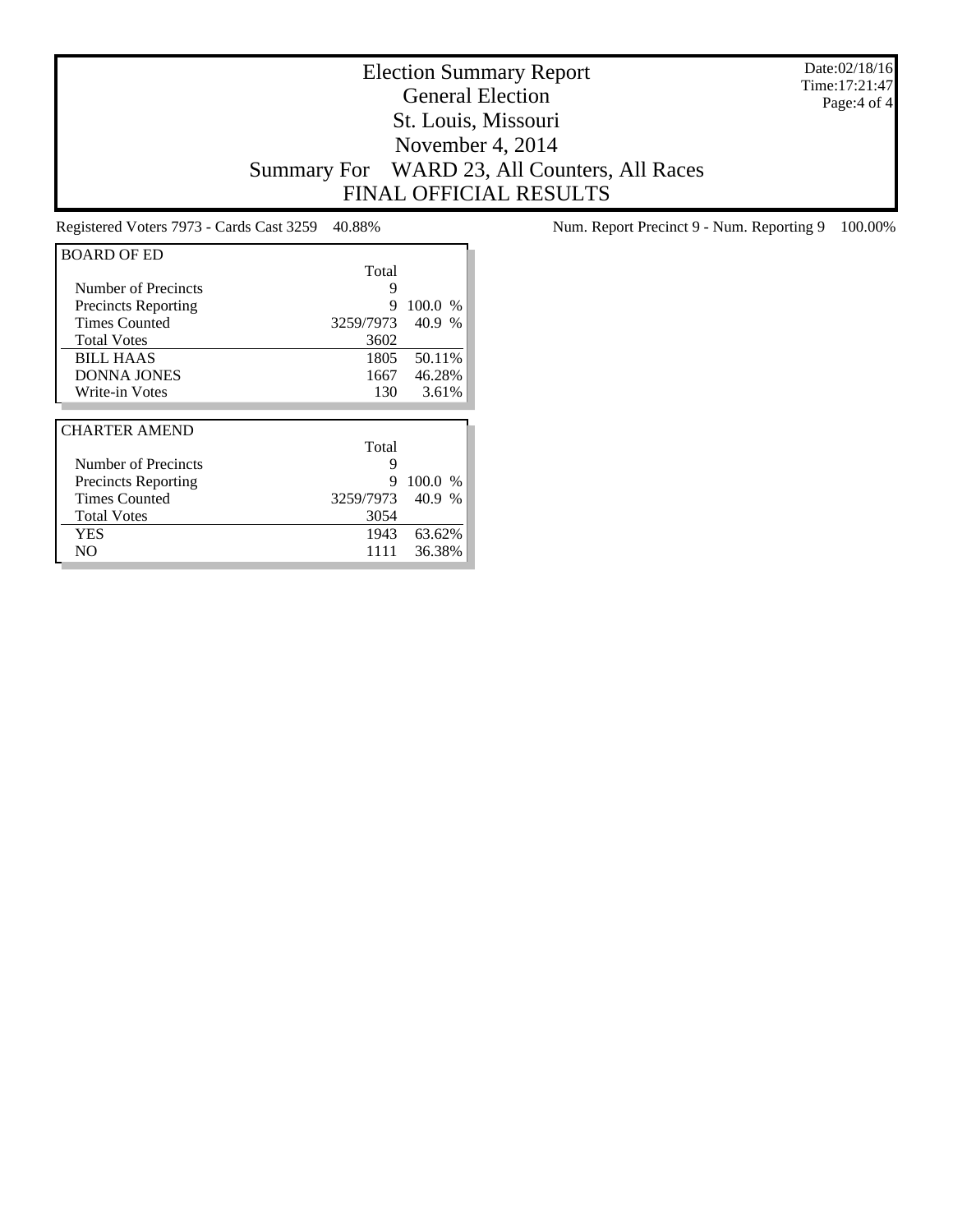|                                                   |                         | Date:02/18/16<br>Time: 17:21:43 |                                             |                |                   |  |
|---------------------------------------------------|-------------------------|---------------------------------|---------------------------------------------|----------------|-------------------|--|
|                                                   | <b>General Election</b> |                                 |                                             |                |                   |  |
|                                                   |                         |                                 | St. Louis, Missouri                         |                | Page:1 of 3       |  |
|                                                   |                         |                                 | November 4, 2014                            |                |                   |  |
|                                                   | <b>Summary For</b>      |                                 | WARD 24, All Counters, All Races            |                |                   |  |
|                                                   |                         |                                 | <b>FINAL OFFICIAL RESULTS</b>               |                |                   |  |
| Registered Voters 6987 - Cards Cast 2583          | 36.97%                  |                                 | Num. Report Precinct 8 - Num. Reporting 8   |                | 100.00%           |  |
| <b>STATE AUDITOR</b>                              |                         |                                 | <b>COLL OF REV</b>                          |                |                   |  |
|                                                   | Total<br>8              |                                 | Number of Precincts                         | Total<br>8     |                   |  |
| Number of Precincts<br><b>Precincts Reporting</b> | 8                       | 100.0 %                         | Precincts Reporting                         | 8              | 100.0 %           |  |
| <b>Times Counted</b>                              | 2583/6987               | 37.0 %                          | <b>Times Counted</b>                        | 2583/6987      | 37.0 %            |  |
| <b>Total Votes</b>                                | 2193                    |                                 | <b>Total Votes</b>                          | 2178           |                   |  |
| TOM SCHWEICH                                      | 1165                    | 53.12%                          | <b>GREGORY FX DALY</b>                      | 2109           | 96.83%            |  |
| <b>SEAN OTOOLE</b><br>RODNEY FARTHING             | 836<br>157              | 38.12%<br>7.16%                 | Write-in Votes                              | 69             | 3.17%             |  |
| Write-in Votes                                    | 35                      | 1.60%                           | LIC COLLECTOR                               |                |                   |  |
|                                                   |                         |                                 |                                             | Total          |                   |  |
| US REP 1                                          |                         |                                 | Number of Precincts                         | 8              |                   |  |
|                                                   | Total                   |                                 | <b>Precincts Reporting</b>                  | 8              | 100.0 %           |  |
| Number of Precincts                               | 8                       |                                 | <b>Times Counted</b>                        | 2583/6987      | 37.0 %            |  |
| <b>Precincts Reporting</b>                        | 8                       | 100.0 %                         | <b>Total Votes</b>                          | 2221           |                   |  |
| <b>Times Counted</b><br><b>Total Votes</b>        | 2583/6987<br>2468       | 37.0 %                          | <b>MAVIS THOMPSON</b><br>DON DE VIVO        | 1553<br>653    | 69.92%<br>29.40%  |  |
| <b>LACY CLAY</b>                                  | 1451                    | 58.79%                          | Write-in Votes                              | 15             | $0.68\%$          |  |
| <b>DANIEL ELDER</b>                               | 740                     | 29.98%                          |                                             |                |                   |  |
| ROBB CUNNINGHAM                                   | 267                     | 10.82%                          | <b>REC OF DEEDS</b>                         |                |                   |  |
| Write-in Votes                                    | 10                      | 0.41%                           |                                             | Total          |                   |  |
|                                                   |                         |                                 | Number of Precincts                         | 8              |                   |  |
| <b>ST SENATE 4</b>                                |                         |                                 | Precincts Reporting<br><b>Times Counted</b> | 8<br>2583/6987 | 100.0 %<br>37.0 % |  |
| Number of Precincts                               | Total<br>8              |                                 | <b>Total Votes</b>                          | 2450           |                   |  |
| <b>Precincts Reporting</b>                        | 8                       | 100.0 %                         | <b>SHARON CARPENTER</b>                     | 1092           | 44.57%            |  |
| <b>Times Counted</b>                              | 2583/6987               | 37.0 %                          | <b>ERIK SHELQUIST</b>                       | 531            | 21.67%            |  |
| <b>Total Votes</b>                                | 2469                    |                                 | <b>JENNIFER FLORIDA</b>                     | 822            | 33.55%            |  |
| <b>JOE KEAVENY</b>                                | 1682                    | 68.12%                          | Write-in Votes                              | 5              | 0.20%             |  |
| <b>COURTNEY BLUNT</b><br>Write-in Votes           | 771<br>16               | 31.23%<br>0.65%                 |                                             |                |                   |  |
|                                                   |                         |                                 | <b>LAURA STITH</b>                          | Total          |                   |  |
| ST REP 83                                         |                         |                                 | Number of Precincts                         | 8              |                   |  |
|                                                   | Total                   |                                 | Precincts Reporting                         | 8              | 100.0 %           |  |
| Number of Precincts                               | 4                       |                                 | <b>Times Counted</b>                        | 2583/6987      | 37.0 %            |  |
| Precincts Reporting                               |                         | 4 100.0 %                       | <b>Total Votes</b>                          | 2135           |                   |  |
| <b>Times Counted</b>                              | 1498/4037               | 37.1 %                          | <b>YES</b><br>NO.                           | 1465           | 68.62%            |  |
| <b>Total Votes</b><br><b>GINA MITTEN</b>          | 1440<br>992             | 68.89%                          |                                             | 670            | 31.38%            |  |
| <b>JEREMY BUCKINGHAM</b>                          | 353                     | 24.51%                          | <b>PAUL WILSON</b>                          |                |                   |  |
| <b>ANDREW BOLIN</b>                               | 92                      | 6.39%                           |                                             | Total          |                   |  |
| Write-in Votes                                    | 3                       | 0.21%                           | Number of Precincts                         | 8              |                   |  |
|                                                   |                         |                                 | Precincts Reporting                         | 8              | 100.0 %           |  |
| ST REP 84                                         |                         |                                 | <b>Times Counted</b>                        | 2583/6987      | 37.0 %            |  |
| Number of Precincts                               | Total<br>4              |                                 | <b>Total Votes</b><br><b>YES</b>            | 2107<br>1367   | 64.88%            |  |
| <b>Precincts Reporting</b>                        | 4                       | 100.0 %                         | NO                                          | 740            | $35.12\%$         |  |
| <b>Times Counted</b>                              | 1085/2950               | 36.8 %                          |                                             |                |                   |  |
| <b>Total Votes</b>                                | 843                     |                                 |                                             |                |                   |  |
| <b>KARLA MAY</b>                                  | 805                     | 95.49%                          |                                             |                |                   |  |
| Write-in Votes                                    | 38                      | 4.51%                           |                                             |                |                   |  |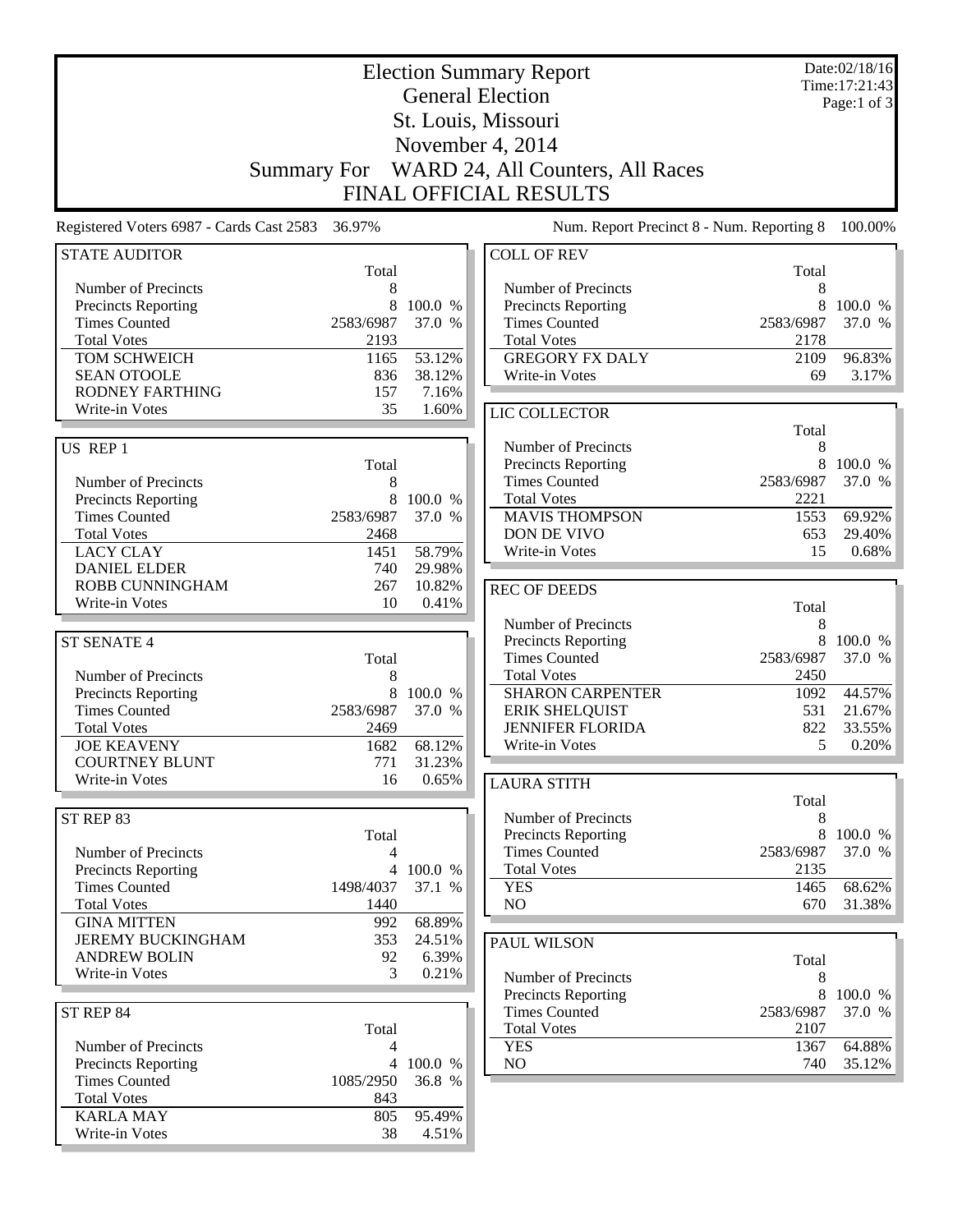|                                                    | Date:02/18/16<br>Time: 17:21:43 |                   |                                                |                |                   |
|----------------------------------------------------|---------------------------------|-------------------|------------------------------------------------|----------------|-------------------|
|                                                    |                                 |                   | <b>General Election</b><br>St. Louis, Missouri |                | Page: $2$ of $3$  |
|                                                    |                                 |                   | November 4, 2014                               |                |                   |
|                                                    |                                 |                   | Summary For WARD 24, All Counters, All Races   |                |                   |
|                                                    |                                 |                   | <b>FINAL OFFICIAL RESULTS</b>                  |                |                   |
|                                                    |                                 |                   |                                                |                |                   |
| Registered Voters 6987 - Cards Cast 2583           | 36.97%                          |                   | Num. Report Precinct 8 - Num. Reporting 8      |                | 100.00%           |
| <b>ANGELA QUIGLESS</b>                             | Total                           |                   | MICHAEL STELZER                                | Total          |                   |
| Number of Precincts                                | 8                               |                   | Number of Precincts                            | 8              |                   |
| <b>Precincts Reporting</b>                         | 8                               | 100.0 %           | <b>Precincts Reporting</b>                     | 8              | 100.0 %           |
| <b>Times Counted</b>                               | 2583/6987                       | 37.0 %            | <b>Times Counted</b>                           | 2583/6987      | 37.0 %            |
| <b>Total Votes</b>                                 | 2120                            |                   | <b>Total Votes</b>                             | 2036           |                   |
| <b>YES</b>                                         | 1425                            | 67.22%            | <b>YES</b>                                     | 1309           | 64.29%            |
| N <sub>O</sub>                                     | 695                             | 32.78%            | N <sub>O</sub>                                 | 727            | 35.71%            |
|                                                    |                                 |                   |                                                |                |                   |
| <b>LISA VAN AMBURG</b>                             |                                 |                   | <b>STEVEN OHMER</b>                            |                |                   |
|                                                    | Total                           |                   |                                                | Total          |                   |
| Number of Precincts                                | 8                               |                   | Number of Precincts                            | 8              |                   |
| <b>Precincts Reporting</b><br><b>Times Counted</b> | 8<br>2583/6987                  | 100.0 %<br>37.0 % | Precincts Reporting<br><b>Times Counted</b>    | 8<br>2583/6987 | 100.0 %<br>37.0 % |
| <b>Total Votes</b>                                 | 2089                            |                   | <b>Total Votes</b>                             | 2035           |                   |
| <b>YES</b>                                         | 1433                            | 68.60%            | <b>YES</b>                                     | 1320           | 64.86%            |
| N <sub>O</sub>                                     | 656                             | 31.40%            | N <sub>O</sub>                                 | 715            | 35.14%            |
|                                                    |                                 |                   |                                                |                |                   |
| <b>DAVID DOWD</b>                                  |                                 |                   | <b>ELIZABETH HOGAN</b>                         |                |                   |
| Number of Precincts                                | Total<br>8                      |                   | Number of Precincts                            | Total<br>8     |                   |
| <b>Precincts Reporting</b>                         | 8                               | 100.0 %           | Precincts Reporting                            | 8              | 100.0 %           |
| <b>Times Counted</b>                               | 2583/6987                       | 37.0 %            | <b>Times Counted</b>                           | 2583/6987      | 37.0 %            |
| <b>Total Votes</b>                                 | 2101                            |                   | <b>Total Votes</b>                             | 2058           |                   |
| <b>YES</b>                                         | 1448                            | 68.92%            | <b>YES</b>                                     | 1432           | 69.58%            |
| N <sub>O</sub>                                     | 653                             | 31.08%            | NO                                             | 626            | 30.42%            |
|                                                    |                                 |                   |                                                |                |                   |
| <b>JULIAN BUSH</b>                                 | Total                           |                   | <b>TIMOTHY WILSON</b>                          | Total          |                   |
| Number of Precincts                                | 8                               |                   | Number of Precincts                            | 8              |                   |
| <b>Precincts Reporting</b>                         | 8                               | 100.0 %           | Precincts Reporting                            | 8              | 100.0 %           |
| <b>Times Counted</b>                               | 2583/6987                       | 37.0 %            | <b>Times Counted</b>                           | 2583/6987      | 37.0 %            |
| <b>Total Votes</b>                                 | 2060                            |                   | <b>Total Votes</b>                             | 2033           |                   |
| <b>YES</b>                                         | 1343                            | 65.19%            | <b>YES</b>                                     | 1340           | 65.91%            |
| NO.                                                | 717                             | 34.81%            | NO                                             | 693            | $34.09\%$         |
|                                                    |                                 |                   |                                                |                |                   |
| <b>JOHN RILEY</b>                                  |                                 |                   | PAULA BRYANT                                   |                |                   |
| Number of Precincts                                | Total<br>8                      |                   | Number of Precincts                            | Total<br>8     |                   |
| Precincts Reporting                                | 8                               | 100.0 %           | Precincts Reporting                            | 8              | 100.0 %           |
| <b>Times Counted</b>                               | 2583/6987                       | 37.0 %            | <b>Times Counted</b>                           | 2583/6987      | 37.0 %            |
| <b>Total Votes</b>                                 | 2054                            |                   | <b>Total Votes</b>                             | 2049           |                   |
| <b>YES</b>                                         | 1349                            | 65.68%            | <b>YES</b>                                     | 1372           | 66.96%            |
|                                                    |                                 |                   |                                                |                |                   |
| NO.                                                | 705                             | 34.32%            | NO.                                            | 677            | 33.04%            |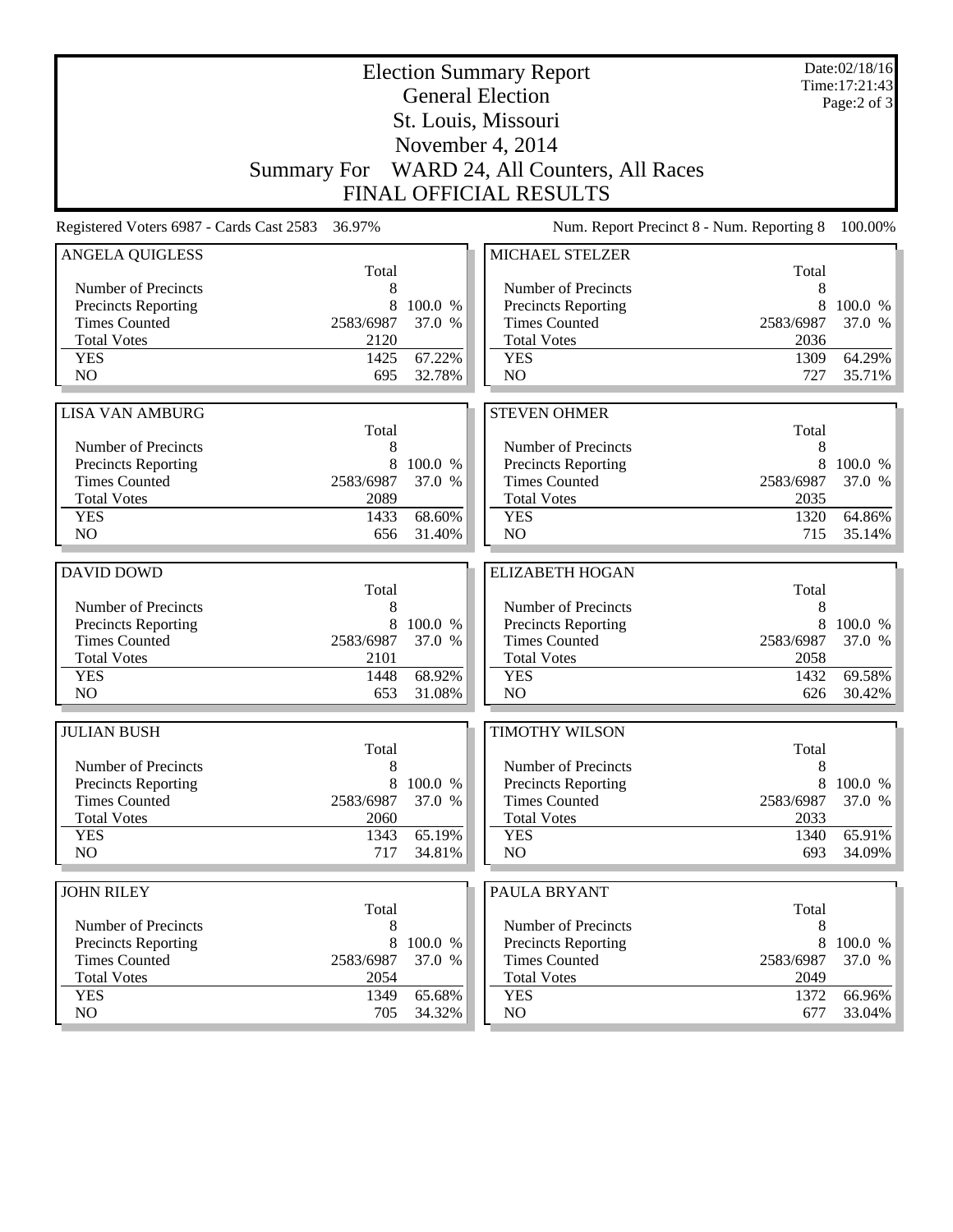|                                            |                    | Date:02/18/16<br>Time: 17:21:43<br>Page: $3$ of $3$ |                                            |           |         |
|--------------------------------------------|--------------------|-----------------------------------------------------|--------------------------------------------|-----------|---------|
|                                            |                    |                                                     | St. Louis, Missouri                        |           |         |
|                                            |                    |                                                     | November 4, 2014                           |           |         |
|                                            | <b>Summary For</b> |                                                     | WARD 24, All Counters, All Races           |           |         |
|                                            |                    |                                                     | <b>FINAL OFFICIAL RESULTS</b>              |           |         |
| Registered Voters 6987 - Cards Cast 2583   | 36.97%             |                                                     | Num. Report Precinct 8 - Num. Reporting 8  |           | 100.00% |
| MICHAEL NOBLE                              |                    |                                                     | <b>CON AMEND 3</b>                         |           |         |
|                                            | Total              |                                                     |                                            | Total     |         |
| Number of Precincts<br>Precincts Reporting | 8<br>8             | 100.0 %                                             | Number of Precincts<br>Precincts Reporting | 8<br>8    | 100.0 % |
| <b>Times Counted</b>                       | 2583/6987          | 37.0 %                                              | <b>Times Counted</b>                       | 2583/6987 | 37.0 %  |
| <b>Total Votes</b>                         | 2037               |                                                     | <b>Total Votes</b>                         | 2553      |         |
| <b>YES</b>                                 | 1327               | 65.14%                                              | <b>YES</b>                                 | 483       | 18.92%  |
| N <sub>O</sub>                             | 710                | 34.86%                                              | N <sub>O</sub>                             | 2070      | 81.08%  |
|                                            |                    |                                                     |                                            |           |         |
| <b>THERESA BURKE</b>                       | Total              |                                                     | <b>CON AMEND 6</b>                         | Total     |         |
| Number of Precincts                        | 8                  |                                                     | Number of Precincts                        | 8         |         |
| Precincts Reporting                        | 8                  | 100.0 %                                             | Precincts Reporting                        | 8         | 100.0 % |
| <b>Times Counted</b>                       | 2583/6987          | 37.0 %                                              | <b>Times Counted</b>                       | 2583/6987 | 37.0 %  |
| <b>Total Votes</b>                         | 2040               |                                                     | <b>Total Votes</b>                         | 2494      |         |
| <b>YES</b>                                 | 1406               | 68.92%                                              | <b>YES</b>                                 | 832       | 33.36%  |
| N <sub>O</sub>                             | 634                | 31.08%                                              | N <sub>O</sub>                             | 1662      | 66.64%  |
| <b>BARBARA PEEBLES</b>                     |                    |                                                     | <b>CON AMEND 10</b>                        |           |         |
|                                            | Total              |                                                     |                                            | Total     |         |
| Number of Precincts                        | 8                  |                                                     | Number of Precincts                        | 8         |         |
| Precincts Reporting                        | 8                  | 100.0 %                                             | Precincts Reporting                        | 8         | 100.0 % |
| <b>Times Counted</b>                       | 2583/6987          | 37.0 %                                              | <b>Times Counted</b>                       | 2583/6987 | 37.0 %  |
| <b>Total Votes</b>                         | 2053               |                                                     | <b>Total Votes</b>                         | 2471      |         |
| <b>YES</b>                                 | 1281               | 62.40%                                              | <b>YES</b>                                 | 1128      | 45.65%  |
| NO                                         | 772                | 37.60%                                              | NO                                         | 1343      | 54.35%  |
| <b>CHRIS MCGRAUGH</b>                      |                    |                                                     | <b>BOARD OF ED</b>                         |           |         |
|                                            | Total              |                                                     |                                            | Total     |         |
| Number of Precincts                        | 8                  |                                                     | Number of Precincts                        | 8         |         |
| Precincts Reporting                        | 8                  | 100.0 %                                             | <b>Precincts Reporting</b>                 | 8         | 100.0 % |
| <b>Times Counted</b>                       | 2583/6987          | 37.0 %                                              | <b>Times Counted</b>                       | 2583/6987 | 37.0 %  |
| <b>Total Votes</b>                         | 2011               |                                                     | <b>Total Votes</b>                         | 2746      |         |
| <b>YES</b>                                 | 1317               | 65.49%                                              | <b>BILL HAAS</b>                           | 1331      | 48.47%  |
| NO                                         | 694                | 34.51%                                              | <b>DONNA JONES</b>                         | 1309      | 47.67%  |
|                                            |                    |                                                     | Write-in Votes                             | 106       | 3.86%   |
| <b>CON AMEND 2</b>                         | Total              |                                                     | <b>CHARTER AMEND</b>                       |           |         |
| Number of Precincts                        | 8                  |                                                     |                                            | Total     |         |
| <b>Precincts Reporting</b>                 | 8                  | 100.0 %                                             | Number of Precincts                        | 8         |         |
| <b>Times Counted</b>                       | 2583/6987          | 37.0 %                                              | Precincts Reporting                        | 8         | 100.0 % |
| <b>Total Votes</b>                         | 2521               |                                                     | <b>Times Counted</b>                       | 2583/6987 | 37.0 %  |
| <b>YES</b>                                 | 1599               | 63.43%                                              | <b>Total Votes</b>                         | 2420      |         |
| NO                                         | 922                | 36.57%                                              | <b>YES</b>                                 | 1547      | 63.93%  |
|                                            |                    |                                                     | NO                                         | 873       | 36.07%  |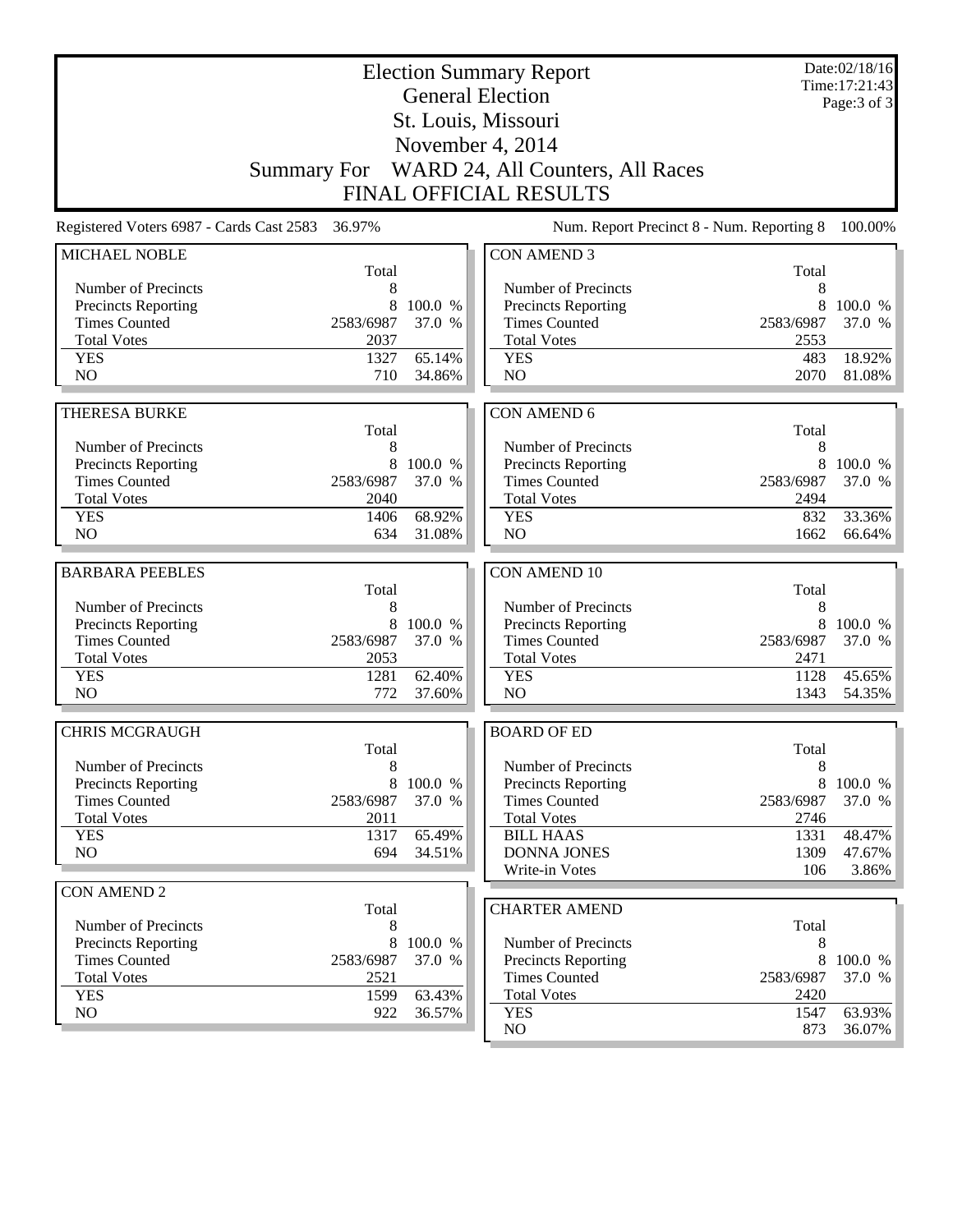| <b>Election Summary Report</b><br>Time: 17:21:41   |                         |                        |                                             |                   |                   |  |
|----------------------------------------------------|-------------------------|------------------------|---------------------------------------------|-------------------|-------------------|--|
|                                                    | <b>General Election</b> |                        |                                             |                   |                   |  |
|                                                    |                         |                        | St. Louis, Missouri                         |                   | Page:1 of 3       |  |
|                                                    |                         |                        | November 4, 2014                            |                   |                   |  |
|                                                    |                         |                        | WARD 25, All Counters, All Races            |                   |                   |  |
|                                                    | <b>Summary For</b>      |                        |                                             |                   |                   |  |
|                                                    |                         |                        | <b>FINAL OFFICIAL RESULTS</b>               |                   |                   |  |
| Registered Voters 5254 - Cards Cast 1392 26.49%    |                         |                        | Num. Report Precinct 6 - Num. Reporting 6   |                   | 100.00%           |  |
| <b>STATE AUDITOR</b>                               |                         |                        | <b>COLL OF REV</b>                          |                   |                   |  |
|                                                    | Total                   |                        |                                             | Total             |                   |  |
| Number of Precincts                                | 6<br>6                  | 100.0 %                | Number of Precincts                         | 6<br>6            | 100.0 %           |  |
| <b>Precincts Reporting</b><br><b>Times Counted</b> | 1392/5254               | 26.5 %                 | Precincts Reporting<br><b>Times Counted</b> | 1392/5254         | 26.5 %            |  |
| <b>Total Votes</b>                                 | 1105                    |                        | <b>Total Votes</b>                          | 1269              |                   |  |
| TOM SCHWEICH                                       | 419                     | 37.92%                 | <b>GREGORY FX DALY</b>                      | 1251              | 98.58%            |  |
| <b>SEAN OTOOLE</b>                                 | 471                     | 42.62%                 | Write-in Votes                              | 18                | 1.42%             |  |
| RODNEY FARTHING                                    | 180                     | 16.29%                 |                                             |                   |                   |  |
| Write-in Votes                                     | 35                      | 3.17%                  | LIC COLLECTOR                               |                   |                   |  |
|                                                    |                         |                        |                                             | Total             |                   |  |
| US REP 1                                           |                         |                        | Number of Precincts                         | 6                 |                   |  |
|                                                    | Total                   |                        | Precincts Reporting<br><b>Times Counted</b> | 6<br>1392/5254    | 100.0 %<br>26.5 % |  |
| Number of Precincts<br>Precincts Reporting         | 6                       | 6 100.0 %              | <b>Total Votes</b>                          | 1317              |                   |  |
| <b>Times Counted</b>                               | 1392/5254               | 26.5 %                 | <b>MAVIS THOMPSON</b>                       | 1094              | 83.07%            |  |
| <b>Total Votes</b>                                 | 1358                    |                        | DON DE VIVO                                 | 211               | 16.02%            |  |
| <b>LACY CLAY</b>                                   | 1008                    | 74.23%                 | Write-in Votes                              | 12                | 0.91%             |  |
| <b>DANIEL ELDER</b>                                | 236                     | 17.38%                 |                                             |                   |                   |  |
| ROBB CUNNINGHAM                                    | 107                     | 7.88%                  | <b>REC OF DEEDS</b>                         |                   |                   |  |
| Write-in Votes                                     | 7                       | 0.52%                  |                                             | Total             |                   |  |
|                                                    |                         |                        | Number of Precincts                         | 6                 |                   |  |
| ST REP 78                                          |                         |                        | Precincts Reporting                         | 6                 | 100.0 %           |  |
| Number of Precincts                                | Total<br>1              |                        | <b>Times Counted</b><br><b>Total Votes</b>  | 1392/5254<br>1357 | 26.5 %            |  |
| <b>Precincts Reporting</b>                         | 1                       | 100.0 %                | <b>SHARON CARPENTER</b>                     | 858               | 63.23%            |  |
| <b>Times Counted</b>                               | 2/27                    | 7.4 %                  | <b>ERIK SHELQUIST</b>                       | 165               | 12.16%            |  |
| <b>Total Votes</b>                                 | 2                       |                        | <b>JENNIFER FLORIDA</b>                     | 330               | 24.32%            |  |
| PENNY HUBBARD                                      |                         | $\overline{2}$ 100.00% | Write-in Votes                              | 4                 | 0.29%             |  |
| <b>JOHN HUBB</b>                                   | $\boldsymbol{0}$        | $0.00\%$               |                                             |                   |                   |  |
| Write-in Votes                                     | $\boldsymbol{0}$        | $0.00\%$               | <b>LAURA STITH</b>                          |                   |                   |  |
|                                                    |                         |                        |                                             | Total             |                   |  |
| ST REP 80                                          |                         |                        | Number of Precincts                         | 6                 |                   |  |
| Number of Precincts                                | Total                   |                        | Precincts Reporting<br><b>Times Counted</b> | 6<br>1392/5254    | 100.0 %<br>26.5 % |  |
| Precincts Reporting                                | 2<br>$\overline{2}$     | 100.0 %                | <b>Total Votes</b>                          | 1217              |                   |  |
| <b>Times Counted</b>                               | 286/1257                | 22.8 %                 | <b>YES</b>                                  | 793               | 65.16%            |  |
| <b>Total Votes</b>                                 | 280                     |                        | N <sub>O</sub>                              | 424               | 34.84%            |  |
| <b>MIKE COLONA</b>                                 | 235                     | 83.93%                 |                                             |                   |                   |  |
| MICHAEL HUETT                                      | 43                      | 15.36%                 | PAUL WILSON                                 |                   |                   |  |
| Write-in Votes                                     | 2                       | 0.71%                  |                                             | Total             |                   |  |
|                                                    |                         |                        | Number of Precincts                         | 6                 |                   |  |
| ST REP 81                                          |                         |                        | <b>Precincts Reporting</b>                  | 6                 | 100.0 %           |  |
|                                                    | Total                   |                        | <b>Times Counted</b><br><b>Total Votes</b>  | 1392/5254         | 26.5 %            |  |
| Number of Precincts<br><b>Precincts Reporting</b>  | 3<br>3                  | 100.0 %                | <b>YES</b>                                  | 1201<br>704       | 58.62%            |  |
| <b>Times Counted</b>                               | 1104/3970               | 27.8 %                 | NO                                          | 497               | 41.38%            |  |
| <b>Total Votes</b>                                 | 1051                    |                        |                                             |                   |                   |  |
| <b>JACOB HUMMEL</b>                                | 869                     | 82.68%                 |                                             |                   |                   |  |
| <b>LISA SCHAPER</b>                                | 179                     | 17.03%                 |                                             |                   |                   |  |
| Write-in Votes                                     | 3                       | 0.29%                  |                                             |                   |                   |  |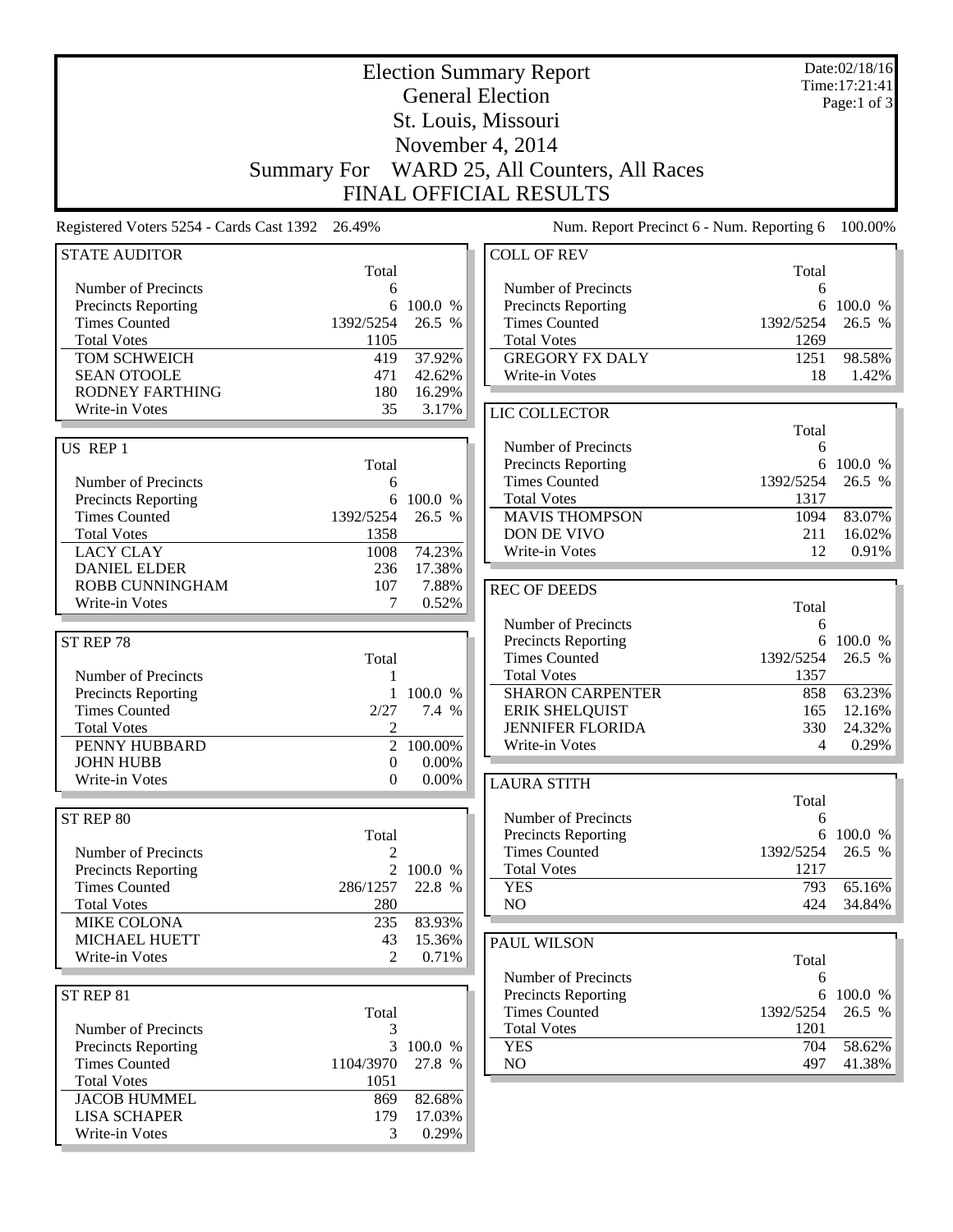|                                                    |                | Date:02/18/16<br>Time:17:21:41<br>Page: $2$ of $3$ |                                                    |            |                   |
|----------------------------------------------------|----------------|----------------------------------------------------|----------------------------------------------------|------------|-------------------|
|                                                    |                |                                                    | <b>General Election</b><br>St. Louis, Missouri     |            |                   |
|                                                    |                |                                                    | November 4, 2014                                   |            |                   |
|                                                    |                |                                                    | Summary For WARD 25, All Counters, All Races       |            |                   |
|                                                    |                |                                                    | <b>FINAL OFFICIAL RESULTS</b>                      |            |                   |
| Registered Voters 5254 - Cards Cast 1392           | 26.49%         |                                                    | Num. Report Precinct 6 - Num. Reporting 6          |            | 100.00%           |
| <b>ANGELA QUIGLESS</b>                             |                |                                                    | <b>MICHAEL STELZER</b>                             |            |                   |
| Number of Precincts                                | Total          |                                                    | Number of Precincts                                | Total      |                   |
| <b>Precincts Reporting</b>                         | 6<br>6         | 100.0 %                                            | Precincts Reporting                                | 6<br>6     | 100.0 %           |
| <b>Times Counted</b>                               | 1392/5254      | 26.5 %                                             | <b>Times Counted</b>                               | 1392/5254  | 26.5 %            |
| <b>Total Votes</b>                                 | 1222           |                                                    | <b>Total Votes</b>                                 | 1186       |                   |
| <b>YES</b>                                         | 812            | 66.45%                                             | <b>YES</b>                                         | 704        | 59.36%            |
| NO                                                 | 410            | 33.55%                                             | NO                                                 | 482        | 40.64%            |
| <b>LISA VAN AMBURG</b>                             |                |                                                    | <b>STEVEN OHMER</b>                                |            |                   |
|                                                    | Total          |                                                    |                                                    | Total      |                   |
| Number of Precincts                                | 6              |                                                    | Number of Precincts                                | 6          |                   |
| <b>Precincts Reporting</b>                         | 6              | 100.0 %                                            | Precincts Reporting                                | 6          | 100.0 %           |
| <b>Times Counted</b>                               | 1392/5254      | 26.5 %                                             | <b>Times Counted</b>                               | 1392/5254  | 26.5 %            |
| <b>Total Votes</b>                                 | 1206           |                                                    | <b>Total Votes</b>                                 | 1176       |                   |
| <b>YES</b>                                         | 765            | 63.43%                                             | <b>YES</b>                                         | 702        | 59.69%            |
| N <sub>O</sub>                                     | 441            | 36.57%                                             | NO                                                 | 474        | 40.31%            |
| <b>DAVID DOWD</b>                                  |                |                                                    | <b>ELIZABETH HOGAN</b>                             |            |                   |
|                                                    | Total          |                                                    |                                                    | Total      |                   |
| Number of Precincts                                | 6              |                                                    | Number of Precincts                                | 6          |                   |
| <b>Precincts Reporting</b>                         |                | 6 100.0 %                                          | Precincts Reporting                                | 6          | 100.0 %           |
| <b>Times Counted</b>                               | 1392/5254      | 26.5 %                                             | <b>Times Counted</b>                               | 1392/5254  | 26.5 %            |
| <b>Total Votes</b>                                 | 1201           |                                                    | <b>Total Votes</b><br><b>YES</b>                   | 1185       |                   |
| <b>YES</b><br>N <sub>O</sub>                       | 744            | 61.95%                                             |                                                    |            |                   |
|                                                    |                |                                                    |                                                    | 786        | 66.33%            |
|                                                    | 457            | 38.05%                                             | NO                                                 | 399        | 33.67%            |
| <b>JULIAN BUSH</b>                                 |                |                                                    | <b>TIMOTHY WILSON</b>                              |            |                   |
|                                                    | Total          |                                                    |                                                    | Total      |                   |
| Number of Precincts                                | 6              |                                                    | Number of Precincts                                | 6          |                   |
| <b>Precincts Reporting</b>                         |                | 6 100.0 %                                          | <b>Precincts Reporting</b>                         | 6          | 100.0 %           |
| <b>Times Counted</b>                               | 1392/5254      | 26.5 %                                             | <b>Times Counted</b>                               | 1392/5254  | 26.5 %            |
| <b>Total Votes</b>                                 | 1189           |                                                    | <b>Total Votes</b>                                 | 1181       |                   |
| <b>YES</b><br>NO.                                  | 728<br>461     | 61.23%<br>38.77%                                   | <b>YES</b><br>NO                                   | 723<br>458 | 61.22%<br>38.78%  |
|                                                    |                |                                                    |                                                    |            |                   |
| <b>JOHN RILEY</b>                                  |                |                                                    | PAULA BRYANT                                       |            |                   |
|                                                    | Total          |                                                    |                                                    | Total      |                   |
| Number of Precincts                                | 6              |                                                    | Number of Precincts                                | 6<br>6     |                   |
| <b>Precincts Reporting</b><br><b>Times Counted</b> | 6<br>1392/5254 | 100.0 %<br>26.5 %                                  | <b>Precincts Reporting</b><br><b>Times Counted</b> | 1392/5254  | 100.0 %<br>26.5 % |
| <b>Total Votes</b>                                 | 1174           |                                                    | <b>Total Votes</b>                                 | 1194       |                   |
| <b>YES</b><br>NO.                                  | 696<br>478     | 59.28%<br>40.72%                                   | <b>YES</b><br>NO                                   | 793<br>401 | 66.42%<br>33.58%  |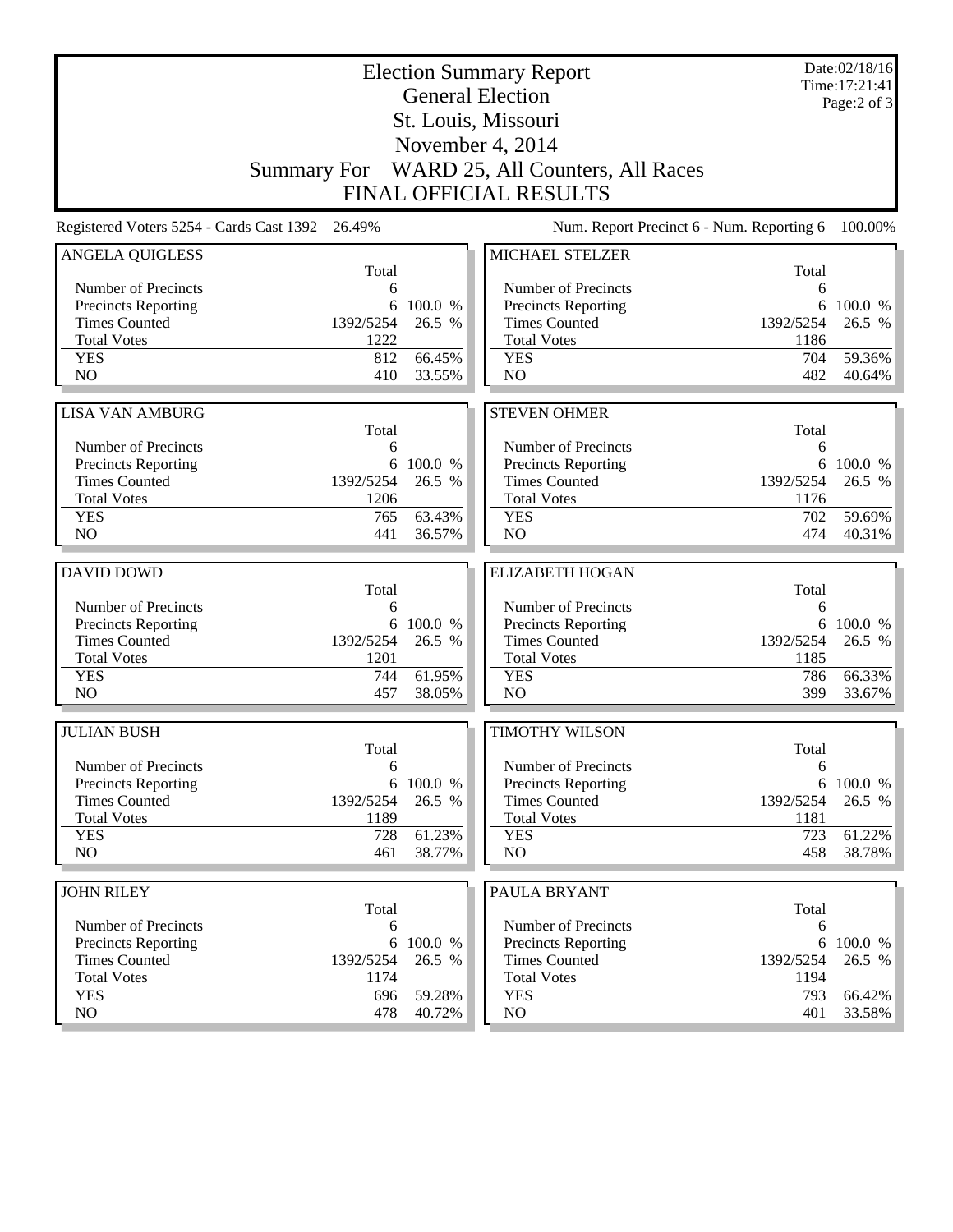| <b>Election Summary Report</b><br><b>General Election</b> |            |                  |                                              |             | Date:02/18/16<br>Time: 17:21:41<br>Page: 3 of 3 |
|-----------------------------------------------------------|------------|------------------|----------------------------------------------|-------------|-------------------------------------------------|
|                                                           |            |                  | St. Louis, Missouri                          |             |                                                 |
|                                                           |            |                  | November 4, 2014                             |             |                                                 |
|                                                           |            |                  | Summary For WARD 25, All Counters, All Races |             |                                                 |
|                                                           |            |                  | <b>FINAL OFFICIAL RESULTS</b>                |             |                                                 |
| Registered Voters 5254 - Cards Cast 1392 26.49%           |            |                  | Num. Report Precinct 6 - Num. Reporting 6    |             | 100.00%                                         |
| MICHAEL NOBLE                                             | Total      |                  | <b>CON AMEND 3</b>                           | Total       |                                                 |
| Number of Precincts                                       | 6          |                  | Number of Precincts                          | 6           |                                                 |
| <b>Precincts Reporting</b>                                | 6          | 100.0 %          | <b>Precincts Reporting</b>                   | 6           | 100.0 %                                         |
| <b>Times Counted</b>                                      | 1392/5254  | 26.5 %           | <b>Times Counted</b>                         | 1392/5254   | 26.5 %                                          |
| <b>Total Votes</b>                                        | 1174       |                  | <b>Total Votes</b>                           | 1344        |                                                 |
| <b>YES</b>                                                | 721        | 61.41%           | <b>YES</b>                                   | 385         | 28.65%                                          |
| N <sub>O</sub>                                            | 453        | 38.59%           | N <sub>O</sub>                               | 959         | 71.35%                                          |
| <b>THERESA BURKE</b>                                      |            |                  | <b>CON AMEND 6</b>                           |             |                                                 |
|                                                           | Total      |                  |                                              | Total       |                                                 |
| Number of Precincts                                       | 6          |                  | Number of Precincts                          | 6           |                                                 |
| <b>Precincts Reporting</b>                                | 6          | 100.0 %          | Precincts Reporting                          | 6           | 100.0 %                                         |
| <b>Times Counted</b>                                      | 1392/5254  | 26.5 %           | <b>Times Counted</b>                         | 1392/5254   | 26.5 %                                          |
| <b>Total Votes</b>                                        | 1184       |                  | <b>Total Votes</b>                           | 1324        |                                                 |
| <b>YES</b>                                                | 780        | 65.88%           | <b>YES</b>                                   | 560         | 42.30%                                          |
| NO                                                        | 404        | 34.12%           | NO                                           | 764         | 57.70%                                          |
| <b>BARBARA PEEBLES</b>                                    |            |                  | <b>CON AMEND 10</b>                          |             |                                                 |
|                                                           | Total      |                  |                                              | Total       |                                                 |
| Number of Precincts                                       | 6          |                  | Number of Precincts                          | 6           |                                                 |
| <b>Precincts Reporting</b>                                | 6          | 100.0 %          | Precincts Reporting                          | 6           | 100.0 %                                         |
| <b>Times Counted</b>                                      | 1392/5254  | 26.5 %           | <b>Times Counted</b><br><b>Total Votes</b>   | 1392/5254   | 26.5 %                                          |
|                                                           |            |                  |                                              |             |                                                 |
| <b>Total Votes</b>                                        | 1194       |                  |                                              | 1322        |                                                 |
| <b>YES</b>                                                | 767        | 64.24%           | <b>YES</b>                                   | 697         | 52.72%                                          |
| N <sub>O</sub>                                            | 427        | 35.76%           | NO                                           | 625         | 47.28%                                          |
| <b>CHRIS MCGRAUGH</b>                                     |            |                  | <b>BOARD OF ED</b>                           |             |                                                 |
|                                                           | Total      |                  |                                              | Total       |                                                 |
| Number of Precincts                                       | 6          |                  | Number of Precincts                          | 6           |                                                 |
| <b>Precincts Reporting</b>                                |            | 6 100.0 %        | <b>Precincts Reporting</b>                   | 6           |                                                 |
| <b>Times Counted</b>                                      | 1392/5254  | 26.5 %           | <b>Times Counted</b>                         | 1392/5254   |                                                 |
| <b>Total Votes</b>                                        | 1184       |                  | <b>Total Votes</b>                           | 1529        |                                                 |
| <b>YES</b>                                                | 721        | 60.90%           | <b>BILL HAAS</b>                             | 683         | 100.0 %<br>26.5 %<br>44.67%                     |
| NO                                                        | 463        | 39.10%           | <b>DONNA JONES</b>                           | 799         | 52.26%                                          |
|                                                           |            |                  | Write-in Votes                               | 47          | 3.07%                                           |
| <b>CON AMEND 2</b>                                        | Total      |                  | <b>CHARTER AMEND</b>                         |             |                                                 |
| Number of Precincts                                       | 6          |                  |                                              | Total       |                                                 |
| <b>Precincts Reporting</b>                                | 6          | 100.0 %          | Number of Precincts                          | 6           |                                                 |
| <b>Times Counted</b>                                      | 1392/5254  | 26.5 %           | Precincts Reporting                          | 6           | 100.0 %                                         |
| <b>Total Votes</b>                                        | 1341       |                  | <b>Times Counted</b>                         | 1392/5254   | 26.5 %                                          |
| <b>YES</b><br>NO.                                         | 850<br>491 | 63.39%<br>36.61% | <b>Total Votes</b><br><b>YES</b>             | 1318<br>929 | 70.49%                                          |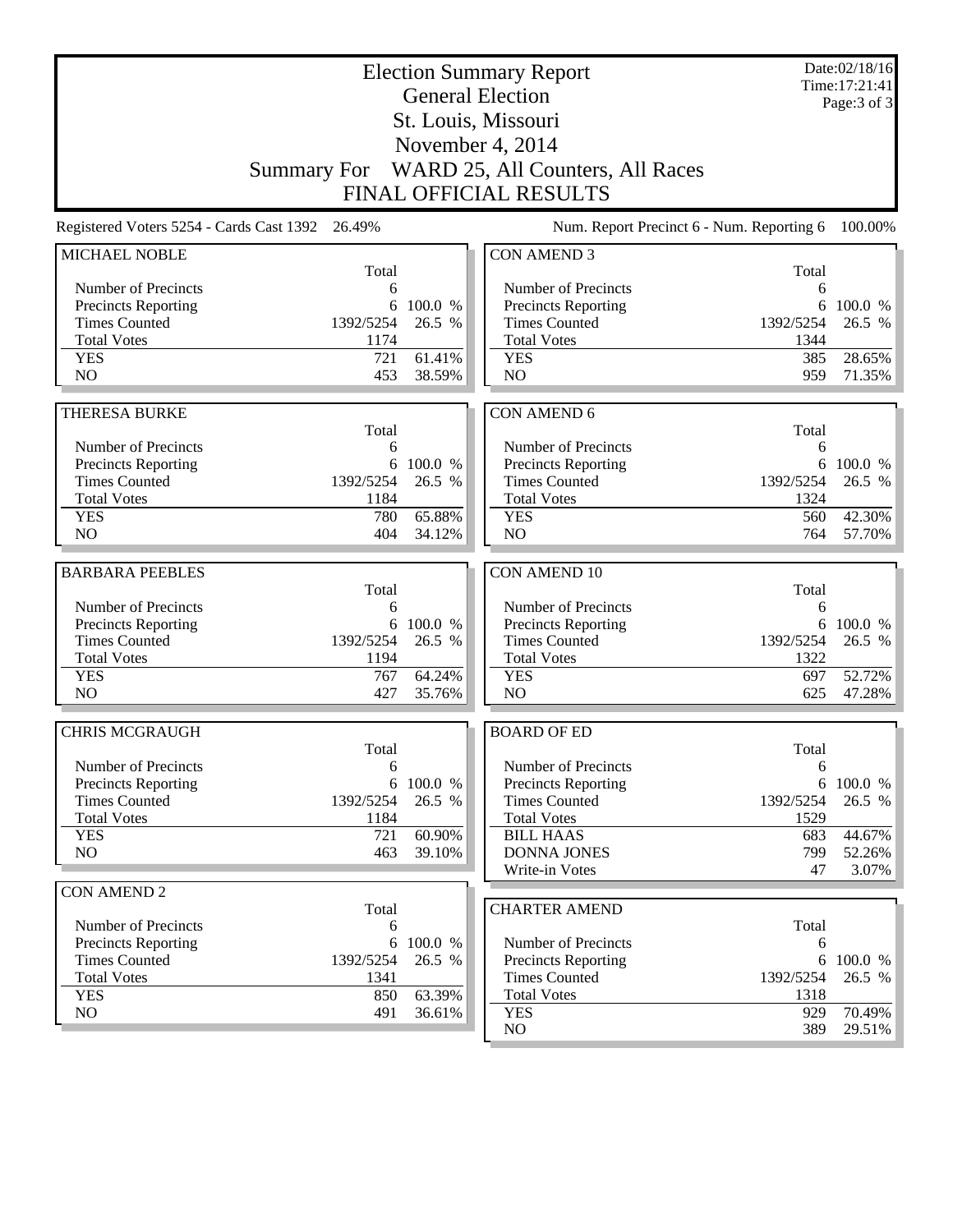| <b>Election Summary Report</b><br><b>General Election</b> |             |                 |                                             |            | Date:02/18/16<br>Time: 17:21:37 |
|-----------------------------------------------------------|-------------|-----------------|---------------------------------------------|------------|---------------------------------|
|                                                           |             |                 |                                             |            | Page:1 of $3$                   |
|                                                           |             |                 | St. Louis, Missouri                         |            |                                 |
|                                                           |             |                 | November 4, 2014                            |            |                                 |
|                                                           | Summary For |                 | WARD 26, All Counters, All Races            |            |                                 |
|                                                           |             |                 | <b>FINAL OFFICIAL RESULTS</b>               |            |                                 |
| Registered Voters 6241 - Cards Cast 2244 35.96%           |             |                 | Num. Report Precinct 6 - Num. Reporting 6   |            | 100.00%                         |
| <b>STATE AUDITOR</b>                                      | Total       |                 | LIC COLLECTOR                               | Total      |                                 |
| Number of Precincts                                       | 6           |                 | Number of Precincts                         | 6          |                                 |
| Precincts Reporting                                       | 6           | 100.0 %         | <b>Precincts Reporting</b>                  | 6          | 100.0 %                         |
| <b>Times Counted</b>                                      | 2244/6241   | 36.0 %          | <b>Times Counted</b>                        | 2244/6241  | 36.0 %                          |
| <b>Total Votes</b>                                        | 1629        |                 | <b>Total Votes</b>                          | 2162       |                                 |
| <b>TOM SCHWEICH</b>                                       | 450         | 27.62%          | <b>MAVIS THOMPSON</b>                       | 2025       | 93.66%                          |
| <b>SEAN OTOOLE</b>                                        | 734         | 45.06%          | DON DE VIVO                                 | 133        | 6.15%                           |
| <b>RODNEY FARTHING</b><br>Write-in Votes                  | 387<br>58   | 23.76%<br>3.56% | Write-in Votes                              | 4          | 0.19%                           |
|                                                           |             |                 | <b>REC OF DEEDS</b>                         |            |                                 |
| US REP 1                                                  |             |                 |                                             | Total      |                                 |
|                                                           | Total       |                 | Number of Precincts                         | 6          |                                 |
| Number of Precincts                                       | 6           |                 | Precincts Reporting                         | 6          | 100.0 %                         |
| Precincts Reporting                                       | 6           | 100.0 %         | <b>Times Counted</b>                        | 2244/6241  | 36.0 %                          |
| <b>Times Counted</b>                                      | 2244/6241   | 36.0 %          | <b>Total Votes</b>                          | 2170       |                                 |
| <b>Total Votes</b>                                        | 2202        |                 | <b>SHARON CARPENTER</b>                     | 1582       | 72.90%                          |
| <b>LACY CLAY</b>                                          | 1974        | 89.65%          | <b>ERIK SHELQUIST</b>                       | 104        | 4.79%                           |
| <b>DANIEL ELDER</b>                                       | 115         | 5.22%           | <b>JENNIFER FLORIDA</b>                     | 479        | 22.07%                          |
| <b>ROBB CUNNINGHAM</b>                                    | 100         | 4.54%           | Write-in Votes                              | 5          | 0.23%                           |
| Write-in Votes                                            | 13          | 0.59%           |                                             |            |                                 |
| <b>ST SENATE 4</b>                                        |             |                 | <b>LAURA STITH</b>                          | Total      |                                 |
|                                                           | Total       |                 | Number of Precincts                         | 6          |                                 |
| Number of Precincts                                       | 6           |                 | <b>Precincts Reporting</b>                  | 6          | 100.0 %                         |
| <b>Precincts Reporting</b>                                | 6           | 100.0 %         | <b>Times Counted</b>                        | 2244/6241  | 36.0 %                          |
| <b>Times Counted</b>                                      | 2244/6241   | 36.0 %          | <b>Total Votes</b>                          | 1959       |                                 |
| <b>Total Votes</b>                                        | 2165        |                 | <b>YES</b>                                  | 1332       | 67.99%                          |
| <b>JOE KEAVENY</b>                                        | 2020        | 93.30%          | NO                                          | 627        | 32.01%                          |
| <b>COURTNEY BLUNT</b>                                     | 139         | 6.42%           |                                             |            |                                 |
| Write-in Votes                                            | 6           | 0.28%           | PAUL WILSON                                 |            |                                 |
| ST REP 84                                                 |             |                 | Number of Precincts                         | Total<br>6 |                                 |
|                                                           | Total       |                 | Precincts Reporting                         | 6          | 100.0 %                         |
| Number of Precincts                                       | 6           |                 | <b>Times Counted</b>                        | 2244/6241  | 36.0 %                          |
| <b>Precincts Reporting</b>                                |             | 6 100.0 %       | <b>Total Votes</b>                          | 1925       |                                 |
| <b>Times Counted</b>                                      | 2244/6241   | 36.0 %          | <b>YES</b>                                  | 1183       | 61.45%                          |
| <b>Total Votes</b>                                        | 2114        |                 | N <sub>O</sub>                              | 742        | 38.55%                          |
| <b>KARLA MAY</b>                                          | 2106        | 99.62%          |                                             |            |                                 |
| Write-in Votes                                            | 8           | 0.38%           | <b>ANGELA QUIGLESS</b>                      |            |                                 |
|                                                           |             |                 |                                             | Total      |                                 |
| <b>COLL OF REV</b>                                        |             |                 | Number of Precincts                         | 6<br>6     | 100.0 %                         |
| Number of Precincts                                       | Total       |                 | Precincts Reporting<br><b>Times Counted</b> | 2244/6241  | 36.0 %                          |
| <b>Precincts Reporting</b>                                | 6<br>6      | 100.0 %         | <b>Total Votes</b>                          | 1998       |                                 |
| <b>Times Counted</b>                                      | 2244/6241   | 36.0 %          | <b>YES</b>                                  | 1501       | 75.13%                          |
| <b>Total Votes</b>                                        | 2061        |                 | NO                                          | 497        | 24.87%                          |
| <b>GREGORY FX DALY</b>                                    | 2045        | 99.22%          |                                             |            |                                 |
| Write-in Votes                                            | 16          | 0.78%           |                                             |            |                                 |
|                                                           |             |                 |                                             |            |                                 |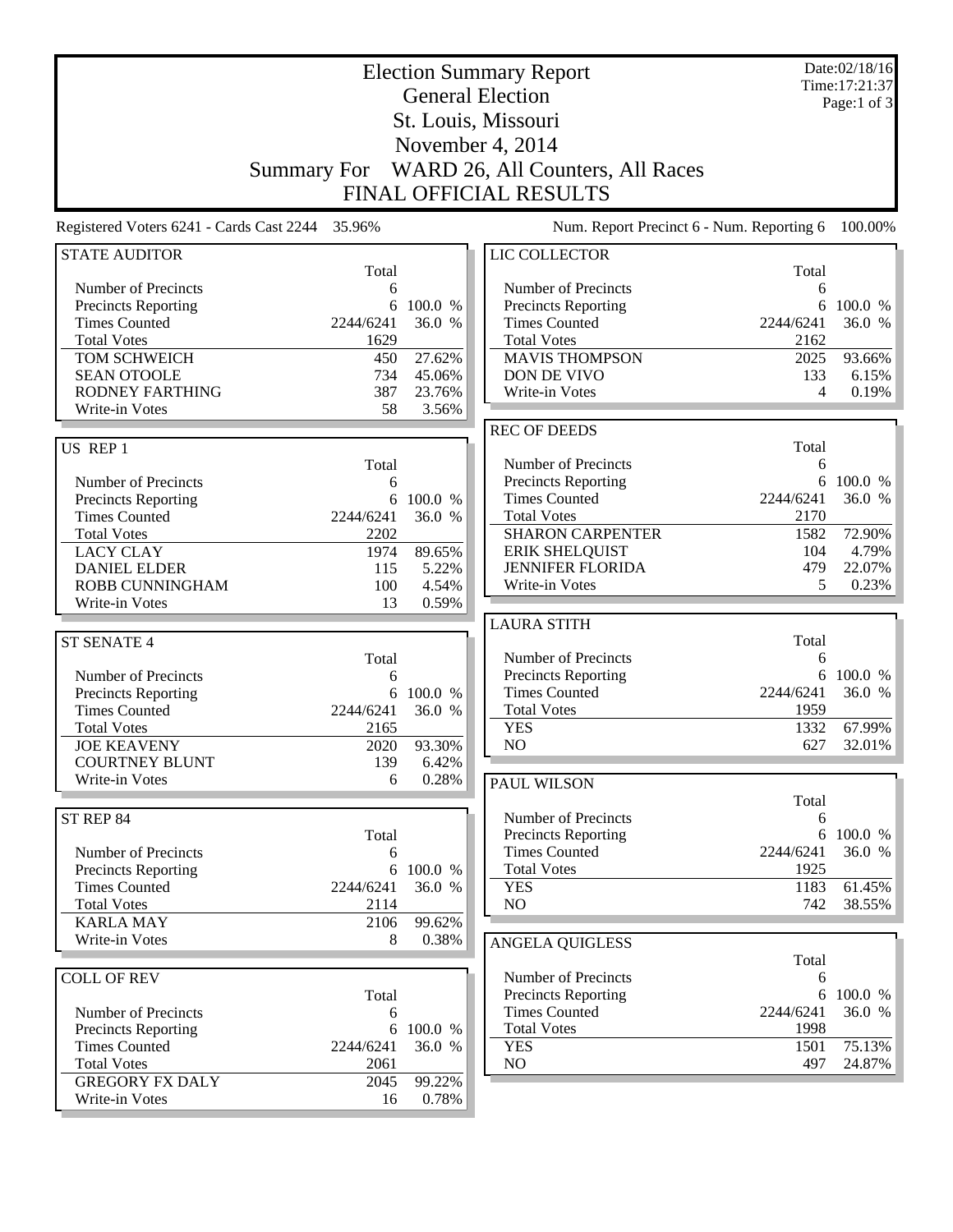|                                                    |            | Date:02/18/16<br>Time: 17:21:37<br>Page: $2$ of $3$ |                                                   |                |                   |  |  |
|----------------------------------------------------|------------|-----------------------------------------------------|---------------------------------------------------|----------------|-------------------|--|--|
| St. Louis, Missouri                                |            |                                                     |                                                   |                |                   |  |  |
| November 4, 2014                                   |            |                                                     |                                                   |                |                   |  |  |
|                                                    |            |                                                     | Summary For WARD 26, All Counters, All Races      |                |                   |  |  |
| <b>FINAL OFFICIAL RESULTS</b>                      |            |                                                     |                                                   |                |                   |  |  |
| Registered Voters 6241 - Cards Cast 2244           | 35.96%     |                                                     | Num. Report Precinct 6 - Num. Reporting 6         |                | 100.00%           |  |  |
| <b>LISA VAN AMBURG</b>                             |            |                                                     | <b>STEVEN OHMER</b>                               |                |                   |  |  |
| Number of Precincts                                | Total<br>6 |                                                     | Number of Precincts                               | Total<br>6     |                   |  |  |
| <b>Precincts Reporting</b>                         | 6          | 100.0 %                                             | <b>Precincts Reporting</b>                        | 6              | 100.0 %           |  |  |
| <b>Times Counted</b>                               | 2244/6241  | 36.0 %                                              | <b>Times Counted</b>                              | 2244/6241      | 36.0 %            |  |  |
| <b>Total Votes</b>                                 | 1923       |                                                     | <b>Total Votes</b>                                | 1896           |                   |  |  |
| <b>YES</b>                                         | 1305       | 67.86%                                              | <b>YES</b>                                        | 1159           | 61.13%            |  |  |
| N <sub>O</sub>                                     | 618        | 32.14%                                              | N <sub>O</sub>                                    | 737            | 38.87%            |  |  |
|                                                    |            |                                                     |                                                   |                |                   |  |  |
| <b>DAVID DOWD</b>                                  |            |                                                     | <b>ELIZABETH HOGAN</b>                            |                |                   |  |  |
|                                                    | Total      |                                                     |                                                   | Total          |                   |  |  |
| Number of Precincts<br><b>Precincts Reporting</b>  | 6<br>6     | 100.0 %                                             | Number of Precincts<br><b>Precincts Reporting</b> | 6<br>6         | 100.0 %           |  |  |
| <b>Times Counted</b>                               | 2244/6241  | 36.0 %                                              | <b>Times Counted</b>                              | 2244/6241      | 36.0 %            |  |  |
| <b>Total Votes</b>                                 | 1938       |                                                     | <b>Total Votes</b>                                | 1916           |                   |  |  |
| <b>YES</b>                                         | 1211       | 62.49%                                              | <b>YES</b>                                        | 1298           | 67.75%            |  |  |
| NO                                                 | 727        | 37.51%                                              | NO                                                | 618            | 32.25%            |  |  |
|                                                    |            |                                                     |                                                   |                |                   |  |  |
| <b>JULIAN BUSH</b>                                 | Total      |                                                     | <b>TIMOTHY WILSON</b>                             | Total          |                   |  |  |
| Number of Precincts                                | 6          |                                                     | Number of Precincts                               | 6              |                   |  |  |
| <b>Precincts Reporting</b>                         | 6          | 100.0 %                                             | Precincts Reporting                               | 6              | 100.0 %           |  |  |
| <b>Times Counted</b>                               | 2244/6241  | 36.0 %                                              | <b>Times Counted</b>                              | 2244/6241      | 36.0 %            |  |  |
| <b>Total Votes</b>                                 | 1916       |                                                     | <b>Total Votes</b>                                | 1899           |                   |  |  |
| <b>YES</b>                                         | 1199       | 62.58%                                              | <b>YES</b>                                        | 1208           | 63.61%            |  |  |
| N <sub>O</sub>                                     | 717        | 37.42%                                              | NO                                                | 691            | 36.39%            |  |  |
| <b>JOHN RILEY</b>                                  |            |                                                     | PAULA BRYANT                                      |                |                   |  |  |
|                                                    | Total      |                                                     |                                                   | Total          |                   |  |  |
| Number of Precincts                                | 6          |                                                     | Number of Precincts                               | 6              |                   |  |  |
| <b>Precincts Reporting</b><br><b>Times Counted</b> | 2244/6241  | 6 100.0 %<br>36.0 %                                 | Precincts Reporting<br><b>Times Counted</b>       | 6<br>2244/6241 | 100.0 %<br>36.0 % |  |  |
| <b>Total Votes</b>                                 | 1907       |                                                     | <b>Total Votes</b>                                | 1941           |                   |  |  |
| <b>YES</b>                                         | 1187       | 62.24%                                              | <b>YES</b>                                        | 1420           | 73.16%            |  |  |
| NO                                                 | 720        | 37.76%                                              | NO                                                | 521            | 26.84%            |  |  |
|                                                    |            |                                                     |                                                   |                |                   |  |  |
| MICHAEL STELZER                                    | Total      |                                                     | <b>MICHAEL NOBLE</b>                              | Total          |                   |  |  |
| Number of Precincts                                | 6          |                                                     | Number of Precincts                               | 6              |                   |  |  |
| <b>Precincts Reporting</b>                         | 6          | 100.0 %                                             | <b>Precincts Reporting</b>                        | 6              | 100.0 %           |  |  |
| <b>Times Counted</b>                               | 2244/6241  | 36.0 %                                              | <b>Times Counted</b>                              | 2244/6241      | 36.0 %            |  |  |
| <b>Total Votes</b>                                 | 1900       |                                                     | <b>Total Votes</b>                                | 1901           |                   |  |  |
| <b>YES</b>                                         | 1105       | 58.16%                                              | <b>YES</b>                                        | 1267           | 66.65%            |  |  |
| NO.                                                | 795        | 41.84%                                              | NO                                                | 634            | 33.35%            |  |  |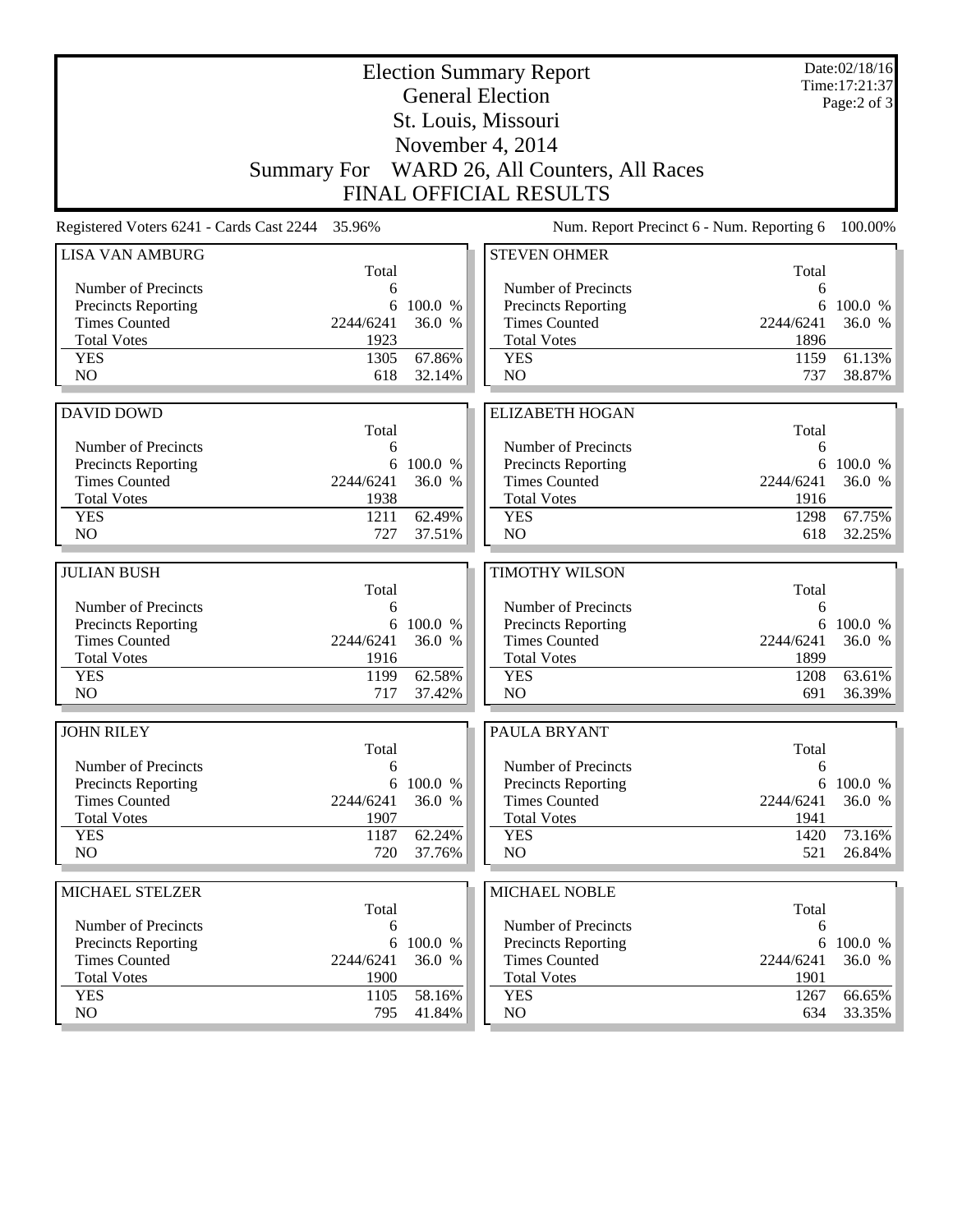| <b>Election Summary Report</b><br><b>General Election</b> |                               |                     |                                                    |                | Date:02/18/16<br>Time: 17:21:37 |  |  |  |
|-----------------------------------------------------------|-------------------------------|---------------------|----------------------------------------------------|----------------|---------------------------------|--|--|--|
|                                                           |                               | Page: 3 of 3        |                                                    |                |                                 |  |  |  |
|                                                           |                               |                     | St. Louis, Missouri                                |                |                                 |  |  |  |
|                                                           |                               |                     | November 4, 2014                                   |                |                                 |  |  |  |
|                                                           |                               |                     |                                                    |                |                                 |  |  |  |
|                                                           | Summary For                   |                     | WARD 26, All Counters, All Races                   |                |                                 |  |  |  |
|                                                           | <b>FINAL OFFICIAL RESULTS</b> |                     |                                                    |                |                                 |  |  |  |
| Registered Voters 6241 - Cards Cast 2244 35.96%           |                               |                     | Num. Report Precinct 6 - Num. Reporting 6          |                | 100.00%                         |  |  |  |
| <b>THERESA BURKE</b>                                      |                               |                     | <b>CON AMEND 6</b>                                 |                |                                 |  |  |  |
|                                                           | Total                         |                     |                                                    | Total          |                                 |  |  |  |
| Number of Precincts                                       | 6                             |                     | Number of Precincts                                | 6              |                                 |  |  |  |
| Precincts Reporting<br><b>Times Counted</b>               | 2244/6241                     | 6 100.0 %<br>36.0 % | <b>Precincts Reporting</b><br><b>Times Counted</b> | 6<br>2244/6241 | 100.0 %<br>36.0 %               |  |  |  |
| <b>Total Votes</b>                                        | 1910                          |                     | <b>Total Votes</b>                                 | 2121           |                                 |  |  |  |
| <b>YES</b>                                                | 1342                          | 70.26%              | <b>YES</b>                                         | 1064           | 50.17%                          |  |  |  |
| N <sub>O</sub>                                            | 568                           | 29.74%              | NO                                                 | 1057           | 49.83%                          |  |  |  |
|                                                           |                               |                     |                                                    |                |                                 |  |  |  |
| <b>BARBARA PEEBLES</b>                                    |                               |                     | <b>CON AMEND 10</b>                                |                |                                 |  |  |  |
|                                                           | Total                         |                     |                                                    | Total          |                                 |  |  |  |
| Number of Precincts                                       | 6                             |                     | Number of Precincts                                | 6              |                                 |  |  |  |
| <b>Precincts Reporting</b>                                |                               | 6 100.0 %           | <b>Precincts Reporting</b>                         | 6              | 100.0 %                         |  |  |  |
| <b>Times Counted</b>                                      | 2244/6241                     | 36.0 %              | <b>Times Counted</b>                               | 2244/6241      | 36.0 %                          |  |  |  |
| <b>Total Votes</b>                                        | 1948                          |                     | <b>Total Votes</b>                                 | 2118           |                                 |  |  |  |
| <b>YES</b>                                                | 1415                          | 72.64%              | <b>YES</b>                                         | 1058           | 49.95%                          |  |  |  |
| N <sub>O</sub>                                            | 533                           | 27.36%              | N <sub>O</sub>                                     | 1060           | $50.05\%$                       |  |  |  |
|                                                           |                               |                     |                                                    |                |                                 |  |  |  |
| <b>CHRIS MCGRAUGH</b>                                     |                               |                     | <b>BOARD OF ED</b>                                 |                |                                 |  |  |  |
| Number of Precincts                                       | Total<br>6                    |                     | Number of Precincts                                | Total<br>6     |                                 |  |  |  |
| Precincts Reporting                                       | 6                             | 100.0 %             | Precincts Reporting                                | 6              | 100.0 %                         |  |  |  |
| <b>Times Counted</b>                                      | 2244/6241                     | 36.0 %              | <b>Times Counted</b>                               | 2244/6241      | 36.0 %                          |  |  |  |
| <b>Total Votes</b>                                        | 1910                          |                     | <b>Total Votes</b>                                 | 2449           |                                 |  |  |  |
| <b>YES</b>                                                | 1153                          | 60.37%              | <b>BILL HAAS</b>                                   | 1043           | 42.59%                          |  |  |  |
| N <sub>O</sub>                                            | 757                           | 39.63%              | <b>DONNA JONES</b>                                 | 1335           | 54.51%                          |  |  |  |
|                                                           |                               |                     | Write-in Votes                                     | 71             | 2.90%                           |  |  |  |
| <b>CON AMEND 2</b>                                        |                               |                     |                                                    |                |                                 |  |  |  |
|                                                           | Total                         |                     | <b>CHARTER AMEND</b>                               |                |                                 |  |  |  |
| Number of Precincts                                       | 6                             |                     |                                                    | Total          |                                 |  |  |  |
| Precincts Reporting                                       |                               | 6 100.0 %           | Number of Precincts                                | 6              |                                 |  |  |  |
| <b>Times Counted</b>                                      | 2244/6241                     | 36.0 %              | <b>Precincts Reporting</b>                         |                | 6 100.0 %                       |  |  |  |
| <b>Total Votes</b>                                        | 2131                          |                     | <b>Times Counted</b>                               | 2244/6241      | 36.0 %                          |  |  |  |
| <b>YES</b>                                                | 1193                          | 55.98%              | <b>Total Votes</b>                                 | 2100           |                                 |  |  |  |
| N <sub>O</sub>                                            | 938                           | 44.02%              | <b>YES</b>                                         | 1484           | 70.67%                          |  |  |  |
|                                                           |                               |                     | NO                                                 | 616            | 29.33%                          |  |  |  |
| <b>CON AMEND 3</b>                                        |                               |                     |                                                    |                |                                 |  |  |  |
| Number of Precincts                                       | Total<br>6                    |                     |                                                    |                |                                 |  |  |  |
| Precincts Reporting                                       | 6                             | 100.0 %             |                                                    |                |                                 |  |  |  |
| <b>Times Counted</b>                                      | 2244/6241                     | 36.0 %              |                                                    |                |                                 |  |  |  |
| <b>Total Votes</b>                                        | 2152                          |                     |                                                    |                |                                 |  |  |  |
| <b>YES</b>                                                | 613                           | 28.49%              |                                                    |                |                                 |  |  |  |
| NO                                                        | 1539                          | 71.51%              |                                                    |                |                                 |  |  |  |
|                                                           |                               |                     |                                                    |                |                                 |  |  |  |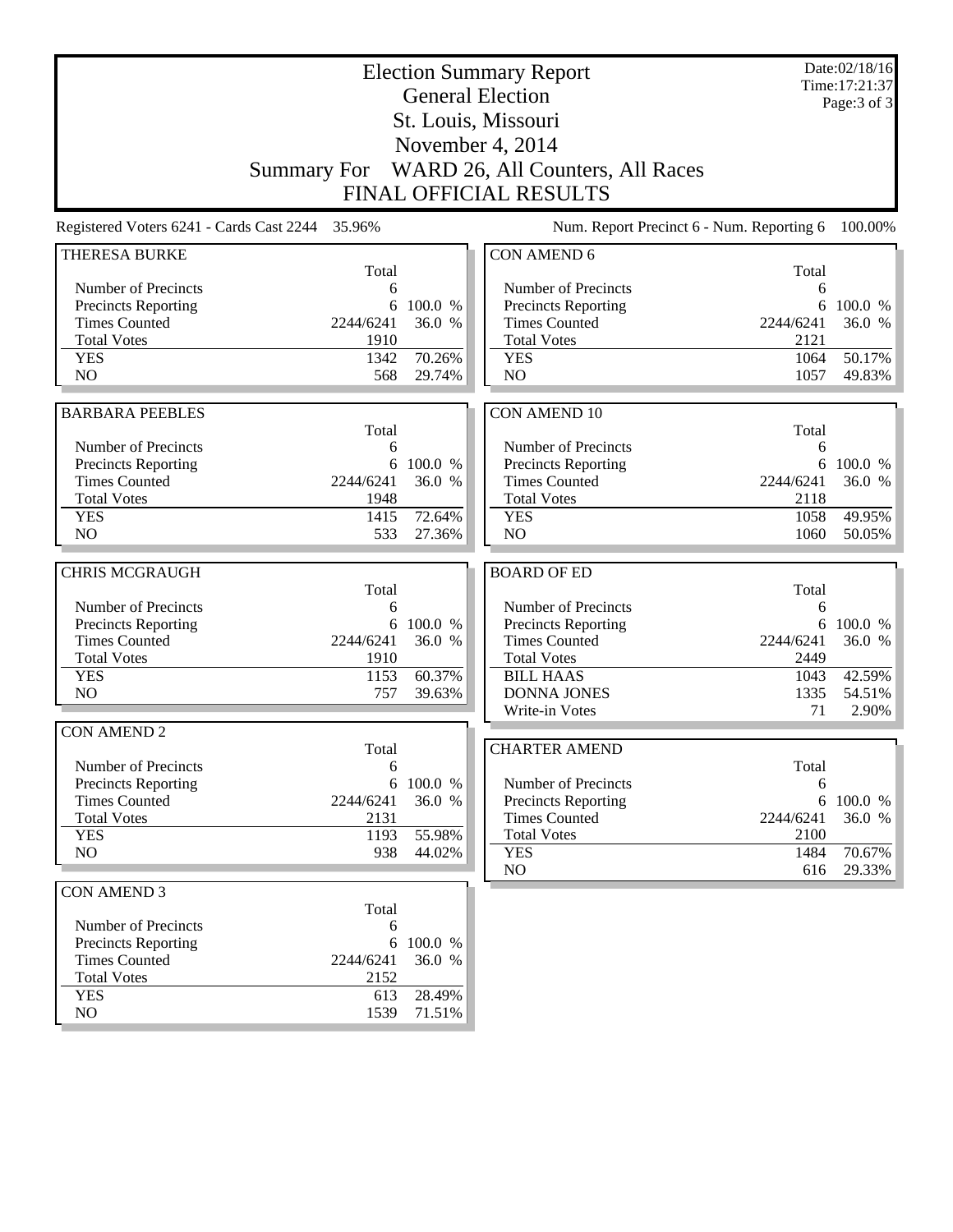| Page:1 of $3$<br>St. Louis, Missouri<br>November 4, 2014<br>WARD 27, All Counters, All Races<br>Summary For<br><b>FINAL OFFICIAL RESULTS</b><br>Registered Voters 7683 - Cards Cast 2349 30.57%<br>Num. Report Precinct 8 - Num. Reporting 8<br>100.00%<br>LIC COLLECTOR<br><b>STATE AUDITOR</b><br>Total<br>Total<br>Number of Precincts<br>8<br>Number of Precincts<br>8<br>8<br>8<br><b>Precincts Reporting</b><br>100.0 %<br>100.0 %<br>Precincts Reporting<br>2349/7683<br>2349/7683<br><b>Times Counted</b><br>30.6 %<br><b>Times Counted</b><br>30.6 %<br><b>Total Votes</b><br><b>Total Votes</b><br>2287<br>1635<br>TOM SCHWEICH<br>20.92%<br><b>MAVIS THOMPSON</b><br>97.99%<br>342<br>2241<br><b>SEAN OTOOLE</b><br>714<br>DON DE VIVO<br>43.67%<br>42<br>1.84%<br><b>RODNEY FARTHING</b><br>514<br>31.44%<br>Write-in Votes<br>4<br>0.17%<br>Write-in Votes<br>3.98%<br>65<br><b>REC OF DEEDS</b><br>US REP 1<br>Total<br>Number of Precincts<br>8<br>Total<br>8<br><b>Precincts Reporting</b><br>100.0 %<br>Number of Precincts<br>8<br>8<br><b>Times Counted</b><br>2349/7683<br>30.6 %<br><b>Precincts Reporting</b><br>100.0 %<br><b>Total Votes</b><br>2288<br><b>Times Counted</b><br>2349/7683<br>30.6 %<br><b>SHARON CARPENTER</b><br>1964<br>85.84%<br><b>Total Votes</b><br>2306<br>32<br>1.40%<br><b>LACY CLAY</b><br>2177<br><b>ERIK SHELQUIST</b><br>94.41%<br><b>JENNIFER FLORIDA</b><br>285<br>12.46%<br><b>DANIEL ELDER</b><br>48<br>2.08%<br>Write-in Votes<br>7<br>0.31%<br>ROBB CUNNINGHAM<br>74<br>3.21%<br>Write-in Votes<br>0.30%<br>7<br><b>LAURA STITH</b><br><b>ST SENATE 4</b><br>Total<br>Number of Precincts<br>8<br>Total<br><b>Precincts Reporting</b><br>8<br>100.0 %<br>Number of Precincts<br>7<br><b>Times Counted</b><br>30.6 %<br>2349/7683<br>Precincts Reporting<br>7<br>100.0 %<br><b>Total Votes</b><br>2029<br><b>Times Counted</b><br>2156/7007<br>30.8 %<br><b>YES</b><br>1375<br>67.77%<br><b>Total Votes</b><br>2055<br>NO<br><b>JOE KEAVENY</b><br>95.62%<br>654<br>32.23%<br>1965<br><b>COURTNEY BLUNT</b><br>80<br>3.89%<br>10<br>Write-in Votes<br>0.49%<br>PAUL WILSON<br>Total<br>ST REP 76<br>Number of Precincts<br>8<br>8<br>Precincts Reporting<br>100.0 %<br>Total<br><b>Times Counted</b><br>2349/7683<br>30.6 %<br>Number of Precincts<br>8<br><b>Precincts Reporting</b><br>8<br>100.0 %<br><b>Total Votes</b><br>2002<br><b>Times Counted</b><br>2349/7683<br>30.6 %<br><b>YES</b><br>1234<br>61.64%<br><b>Total Votes</b><br>2213<br>N <sub>O</sub><br>768<br><b>JOSHUA PETERS</b><br>99.37%<br>2199<br>Write-in Votes<br>14<br>0.63%<br><b>ANGELA QUIGLESS</b><br>Total<br>Number of Precincts<br>8<br><b>COLL OF REV</b><br>8<br>Precincts Reporting<br>100.0 %<br>Total<br><b>Times Counted</b><br>2349/7683<br>30.6 %<br>Number of Precincts<br>8<br><b>Total Votes</b><br>8<br>2066<br><b>Precincts Reporting</b><br>100.0 %<br><b>Times Counted</b><br><b>YES</b><br>73.72%<br>2349/7683<br>30.6 %<br>1523<br>NO<br><b>Total Votes</b><br>543<br>2237<br><b>GREGORY FX DALY</b><br>99.60%<br>2228<br>Write-in Votes<br>9<br>0.40% |  | <b>Election Summary Report</b><br><b>General Election</b> |  |  |  |  |
|------------------------------------------------------------------------------------------------------------------------------------------------------------------------------------------------------------------------------------------------------------------------------------------------------------------------------------------------------------------------------------------------------------------------------------------------------------------------------------------------------------------------------------------------------------------------------------------------------------------------------------------------------------------------------------------------------------------------------------------------------------------------------------------------------------------------------------------------------------------------------------------------------------------------------------------------------------------------------------------------------------------------------------------------------------------------------------------------------------------------------------------------------------------------------------------------------------------------------------------------------------------------------------------------------------------------------------------------------------------------------------------------------------------------------------------------------------------------------------------------------------------------------------------------------------------------------------------------------------------------------------------------------------------------------------------------------------------------------------------------------------------------------------------------------------------------------------------------------------------------------------------------------------------------------------------------------------------------------------------------------------------------------------------------------------------------------------------------------------------------------------------------------------------------------------------------------------------------------------------------------------------------------------------------------------------------------------------------------------------------------------------------------------------------------------------------------------------------------------------------------------------------------------------------------------------------------------------------------------------------------------------------------------------------------------------------------------------------------------------------------------------------------------------------------------------------------------------------------------------------------------------------------------------------------------------------------------------------------------------------------------------------------------------------------------------------------------------------------------------|--|-----------------------------------------------------------|--|--|--|--|
|                                                                                                                                                                                                                                                                                                                                                                                                                                                                                                                                                                                                                                                                                                                                                                                                                                                                                                                                                                                                                                                                                                                                                                                                                                                                                                                                                                                                                                                                                                                                                                                                                                                                                                                                                                                                                                                                                                                                                                                                                                                                                                                                                                                                                                                                                                                                                                                                                                                                                                                                                                                                                                                                                                                                                                                                                                                                                                                                                                                                                                                                                                                  |  |                                                           |  |  |  |  |
|                                                                                                                                                                                                                                                                                                                                                                                                                                                                                                                                                                                                                                                                                                                                                                                                                                                                                                                                                                                                                                                                                                                                                                                                                                                                                                                                                                                                                                                                                                                                                                                                                                                                                                                                                                                                                                                                                                                                                                                                                                                                                                                                                                                                                                                                                                                                                                                                                                                                                                                                                                                                                                                                                                                                                                                                                                                                                                                                                                                                                                                                                                                  |  |                                                           |  |  |  |  |
|                                                                                                                                                                                                                                                                                                                                                                                                                                                                                                                                                                                                                                                                                                                                                                                                                                                                                                                                                                                                                                                                                                                                                                                                                                                                                                                                                                                                                                                                                                                                                                                                                                                                                                                                                                                                                                                                                                                                                                                                                                                                                                                                                                                                                                                                                                                                                                                                                                                                                                                                                                                                                                                                                                                                                                                                                                                                                                                                                                                                                                                                                                                  |  |                                                           |  |  |  |  |
|                                                                                                                                                                                                                                                                                                                                                                                                                                                                                                                                                                                                                                                                                                                                                                                                                                                                                                                                                                                                                                                                                                                                                                                                                                                                                                                                                                                                                                                                                                                                                                                                                                                                                                                                                                                                                                                                                                                                                                                                                                                                                                                                                                                                                                                                                                                                                                                                                                                                                                                                                                                                                                                                                                                                                                                                                                                                                                                                                                                                                                                                                                                  |  |                                                           |  |  |  |  |
|                                                                                                                                                                                                                                                                                                                                                                                                                                                                                                                                                                                                                                                                                                                                                                                                                                                                                                                                                                                                                                                                                                                                                                                                                                                                                                                                                                                                                                                                                                                                                                                                                                                                                                                                                                                                                                                                                                                                                                                                                                                                                                                                                                                                                                                                                                                                                                                                                                                                                                                                                                                                                                                                                                                                                                                                                                                                                                                                                                                                                                                                                                                  |  |                                                           |  |  |  |  |
| 38.36%                                                                                                                                                                                                                                                                                                                                                                                                                                                                                                                                                                                                                                                                                                                                                                                                                                                                                                                                                                                                                                                                                                                                                                                                                                                                                                                                                                                                                                                                                                                                                                                                                                                                                                                                                                                                                                                                                                                                                                                                                                                                                                                                                                                                                                                                                                                                                                                                                                                                                                                                                                                                                                                                                                                                                                                                                                                                                                                                                                                                                                                                                                           |  |                                                           |  |  |  |  |
|                                                                                                                                                                                                                                                                                                                                                                                                                                                                                                                                                                                                                                                                                                                                                                                                                                                                                                                                                                                                                                                                                                                                                                                                                                                                                                                                                                                                                                                                                                                                                                                                                                                                                                                                                                                                                                                                                                                                                                                                                                                                                                                                                                                                                                                                                                                                                                                                                                                                                                                                                                                                                                                                                                                                                                                                                                                                                                                                                                                                                                                                                                                  |  |                                                           |  |  |  |  |
|                                                                                                                                                                                                                                                                                                                                                                                                                                                                                                                                                                                                                                                                                                                                                                                                                                                                                                                                                                                                                                                                                                                                                                                                                                                                                                                                                                                                                                                                                                                                                                                                                                                                                                                                                                                                                                                                                                                                                                                                                                                                                                                                                                                                                                                                                                                                                                                                                                                                                                                                                                                                                                                                                                                                                                                                                                                                                                                                                                                                                                                                                                                  |  |                                                           |  |  |  |  |
|                                                                                                                                                                                                                                                                                                                                                                                                                                                                                                                                                                                                                                                                                                                                                                                                                                                                                                                                                                                                                                                                                                                                                                                                                                                                                                                                                                                                                                                                                                                                                                                                                                                                                                                                                                                                                                                                                                                                                                                                                                                                                                                                                                                                                                                                                                                                                                                                                                                                                                                                                                                                                                                                                                                                                                                                                                                                                                                                                                                                                                                                                                                  |  |                                                           |  |  |  |  |
|                                                                                                                                                                                                                                                                                                                                                                                                                                                                                                                                                                                                                                                                                                                                                                                                                                                                                                                                                                                                                                                                                                                                                                                                                                                                                                                                                                                                                                                                                                                                                                                                                                                                                                                                                                                                                                                                                                                                                                                                                                                                                                                                                                                                                                                                                                                                                                                                                                                                                                                                                                                                                                                                                                                                                                                                                                                                                                                                                                                                                                                                                                                  |  |                                                           |  |  |  |  |
|                                                                                                                                                                                                                                                                                                                                                                                                                                                                                                                                                                                                                                                                                                                                                                                                                                                                                                                                                                                                                                                                                                                                                                                                                                                                                                                                                                                                                                                                                                                                                                                                                                                                                                                                                                                                                                                                                                                                                                                                                                                                                                                                                                                                                                                                                                                                                                                                                                                                                                                                                                                                                                                                                                                                                                                                                                                                                                                                                                                                                                                                                                                  |  |                                                           |  |  |  |  |
|                                                                                                                                                                                                                                                                                                                                                                                                                                                                                                                                                                                                                                                                                                                                                                                                                                                                                                                                                                                                                                                                                                                                                                                                                                                                                                                                                                                                                                                                                                                                                                                                                                                                                                                                                                                                                                                                                                                                                                                                                                                                                                                                                                                                                                                                                                                                                                                                                                                                                                                                                                                                                                                                                                                                                                                                                                                                                                                                                                                                                                                                                                                  |  |                                                           |  |  |  |  |
|                                                                                                                                                                                                                                                                                                                                                                                                                                                                                                                                                                                                                                                                                                                                                                                                                                                                                                                                                                                                                                                                                                                                                                                                                                                                                                                                                                                                                                                                                                                                                                                                                                                                                                                                                                                                                                                                                                                                                                                                                                                                                                                                                                                                                                                                                                                                                                                                                                                                                                                                                                                                                                                                                                                                                                                                                                                                                                                                                                                                                                                                                                                  |  |                                                           |  |  |  |  |
|                                                                                                                                                                                                                                                                                                                                                                                                                                                                                                                                                                                                                                                                                                                                                                                                                                                                                                                                                                                                                                                                                                                                                                                                                                                                                                                                                                                                                                                                                                                                                                                                                                                                                                                                                                                                                                                                                                                                                                                                                                                                                                                                                                                                                                                                                                                                                                                                                                                                                                                                                                                                                                                                                                                                                                                                                                                                                                                                                                                                                                                                                                                  |  |                                                           |  |  |  |  |
|                                                                                                                                                                                                                                                                                                                                                                                                                                                                                                                                                                                                                                                                                                                                                                                                                                                                                                                                                                                                                                                                                                                                                                                                                                                                                                                                                                                                                                                                                                                                                                                                                                                                                                                                                                                                                                                                                                                                                                                                                                                                                                                                                                                                                                                                                                                                                                                                                                                                                                                                                                                                                                                                                                                                                                                                                                                                                                                                                                                                                                                                                                                  |  |                                                           |  |  |  |  |
|                                                                                                                                                                                                                                                                                                                                                                                                                                                                                                                                                                                                                                                                                                                                                                                                                                                                                                                                                                                                                                                                                                                                                                                                                                                                                                                                                                                                                                                                                                                                                                                                                                                                                                                                                                                                                                                                                                                                                                                                                                                                                                                                                                                                                                                                                                                                                                                                                                                                                                                                                                                                                                                                                                                                                                                                                                                                                                                                                                                                                                                                                                                  |  |                                                           |  |  |  |  |
|                                                                                                                                                                                                                                                                                                                                                                                                                                                                                                                                                                                                                                                                                                                                                                                                                                                                                                                                                                                                                                                                                                                                                                                                                                                                                                                                                                                                                                                                                                                                                                                                                                                                                                                                                                                                                                                                                                                                                                                                                                                                                                                                                                                                                                                                                                                                                                                                                                                                                                                                                                                                                                                                                                                                                                                                                                                                                                                                                                                                                                                                                                                  |  |                                                           |  |  |  |  |
|                                                                                                                                                                                                                                                                                                                                                                                                                                                                                                                                                                                                                                                                                                                                                                                                                                                                                                                                                                                                                                                                                                                                                                                                                                                                                                                                                                                                                                                                                                                                                                                                                                                                                                                                                                                                                                                                                                                                                                                                                                                                                                                                                                                                                                                                                                                                                                                                                                                                                                                                                                                                                                                                                                                                                                                                                                                                                                                                                                                                                                                                                                                  |  |                                                           |  |  |  |  |
|                                                                                                                                                                                                                                                                                                                                                                                                                                                                                                                                                                                                                                                                                                                                                                                                                                                                                                                                                                                                                                                                                                                                                                                                                                                                                                                                                                                                                                                                                                                                                                                                                                                                                                                                                                                                                                                                                                                                                                                                                                                                                                                                                                                                                                                                                                                                                                                                                                                                                                                                                                                                                                                                                                                                                                                                                                                                                                                                                                                                                                                                                                                  |  |                                                           |  |  |  |  |
|                                                                                                                                                                                                                                                                                                                                                                                                                                                                                                                                                                                                                                                                                                                                                                                                                                                                                                                                                                                                                                                                                                                                                                                                                                                                                                                                                                                                                                                                                                                                                                                                                                                                                                                                                                                                                                                                                                                                                                                                                                                                                                                                                                                                                                                                                                                                                                                                                                                                                                                                                                                                                                                                                                                                                                                                                                                                                                                                                                                                                                                                                                                  |  |                                                           |  |  |  |  |
|                                                                                                                                                                                                                                                                                                                                                                                                                                                                                                                                                                                                                                                                                                                                                                                                                                                                                                                                                                                                                                                                                                                                                                                                                                                                                                                                                                                                                                                                                                                                                                                                                                                                                                                                                                                                                                                                                                                                                                                                                                                                                                                                                                                                                                                                                                                                                                                                                                                                                                                                                                                                                                                                                                                                                                                                                                                                                                                                                                                                                                                                                                                  |  |                                                           |  |  |  |  |
|                                                                                                                                                                                                                                                                                                                                                                                                                                                                                                                                                                                                                                                                                                                                                                                                                                                                                                                                                                                                                                                                                                                                                                                                                                                                                                                                                                                                                                                                                                                                                                                                                                                                                                                                                                                                                                                                                                                                                                                                                                                                                                                                                                                                                                                                                                                                                                                                                                                                                                                                                                                                                                                                                                                                                                                                                                                                                                                                                                                                                                                                                                                  |  |                                                           |  |  |  |  |
|                                                                                                                                                                                                                                                                                                                                                                                                                                                                                                                                                                                                                                                                                                                                                                                                                                                                                                                                                                                                                                                                                                                                                                                                                                                                                                                                                                                                                                                                                                                                                                                                                                                                                                                                                                                                                                                                                                                                                                                                                                                                                                                                                                                                                                                                                                                                                                                                                                                                                                                                                                                                                                                                                                                                                                                                                                                                                                                                                                                                                                                                                                                  |  |                                                           |  |  |  |  |
|                                                                                                                                                                                                                                                                                                                                                                                                                                                                                                                                                                                                                                                                                                                                                                                                                                                                                                                                                                                                                                                                                                                                                                                                                                                                                                                                                                                                                                                                                                                                                                                                                                                                                                                                                                                                                                                                                                                                                                                                                                                                                                                                                                                                                                                                                                                                                                                                                                                                                                                                                                                                                                                                                                                                                                                                                                                                                                                                                                                                                                                                                                                  |  |                                                           |  |  |  |  |
|                                                                                                                                                                                                                                                                                                                                                                                                                                                                                                                                                                                                                                                                                                                                                                                                                                                                                                                                                                                                                                                                                                                                                                                                                                                                                                                                                                                                                                                                                                                                                                                                                                                                                                                                                                                                                                                                                                                                                                                                                                                                                                                                                                                                                                                                                                                                                                                                                                                                                                                                                                                                                                                                                                                                                                                                                                                                                                                                                                                                                                                                                                                  |  |                                                           |  |  |  |  |
|                                                                                                                                                                                                                                                                                                                                                                                                                                                                                                                                                                                                                                                                                                                                                                                                                                                                                                                                                                                                                                                                                                                                                                                                                                                                                                                                                                                                                                                                                                                                                                                                                                                                                                                                                                                                                                                                                                                                                                                                                                                                                                                                                                                                                                                                                                                                                                                                                                                                                                                                                                                                                                                                                                                                                                                                                                                                                                                                                                                                                                                                                                                  |  |                                                           |  |  |  |  |
|                                                                                                                                                                                                                                                                                                                                                                                                                                                                                                                                                                                                                                                                                                                                                                                                                                                                                                                                                                                                                                                                                                                                                                                                                                                                                                                                                                                                                                                                                                                                                                                                                                                                                                                                                                                                                                                                                                                                                                                                                                                                                                                                                                                                                                                                                                                                                                                                                                                                                                                                                                                                                                                                                                                                                                                                                                                                                                                                                                                                                                                                                                                  |  |                                                           |  |  |  |  |
|                                                                                                                                                                                                                                                                                                                                                                                                                                                                                                                                                                                                                                                                                                                                                                                                                                                                                                                                                                                                                                                                                                                                                                                                                                                                                                                                                                                                                                                                                                                                                                                                                                                                                                                                                                                                                                                                                                                                                                                                                                                                                                                                                                                                                                                                                                                                                                                                                                                                                                                                                                                                                                                                                                                                                                                                                                                                                                                                                                                                                                                                                                                  |  |                                                           |  |  |  |  |
|                                                                                                                                                                                                                                                                                                                                                                                                                                                                                                                                                                                                                                                                                                                                                                                                                                                                                                                                                                                                                                                                                                                                                                                                                                                                                                                                                                                                                                                                                                                                                                                                                                                                                                                                                                                                                                                                                                                                                                                                                                                                                                                                                                                                                                                                                                                                                                                                                                                                                                                                                                                                                                                                                                                                                                                                                                                                                                                                                                                                                                                                                                                  |  |                                                           |  |  |  |  |
|                                                                                                                                                                                                                                                                                                                                                                                                                                                                                                                                                                                                                                                                                                                                                                                                                                                                                                                                                                                                                                                                                                                                                                                                                                                                                                                                                                                                                                                                                                                                                                                                                                                                                                                                                                                                                                                                                                                                                                                                                                                                                                                                                                                                                                                                                                                                                                                                                                                                                                                                                                                                                                                                                                                                                                                                                                                                                                                                                                                                                                                                                                                  |  |                                                           |  |  |  |  |
|                                                                                                                                                                                                                                                                                                                                                                                                                                                                                                                                                                                                                                                                                                                                                                                                                                                                                                                                                                                                                                                                                                                                                                                                                                                                                                                                                                                                                                                                                                                                                                                                                                                                                                                                                                                                                                                                                                                                                                                                                                                                                                                                                                                                                                                                                                                                                                                                                                                                                                                                                                                                                                                                                                                                                                                                                                                                                                                                                                                                                                                                                                                  |  |                                                           |  |  |  |  |
|                                                                                                                                                                                                                                                                                                                                                                                                                                                                                                                                                                                                                                                                                                                                                                                                                                                                                                                                                                                                                                                                                                                                                                                                                                                                                                                                                                                                                                                                                                                                                                                                                                                                                                                                                                                                                                                                                                                                                                                                                                                                                                                                                                                                                                                                                                                                                                                                                                                                                                                                                                                                                                                                                                                                                                                                                                                                                                                                                                                                                                                                                                                  |  |                                                           |  |  |  |  |
|                                                                                                                                                                                                                                                                                                                                                                                                                                                                                                                                                                                                                                                                                                                                                                                                                                                                                                                                                                                                                                                                                                                                                                                                                                                                                                                                                                                                                                                                                                                                                                                                                                                                                                                                                                                                                                                                                                                                                                                                                                                                                                                                                                                                                                                                                                                                                                                                                                                                                                                                                                                                                                                                                                                                                                                                                                                                                                                                                                                                                                                                                                                  |  |                                                           |  |  |  |  |
|                                                                                                                                                                                                                                                                                                                                                                                                                                                                                                                                                                                                                                                                                                                                                                                                                                                                                                                                                                                                                                                                                                                                                                                                                                                                                                                                                                                                                                                                                                                                                                                                                                                                                                                                                                                                                                                                                                                                                                                                                                                                                                                                                                                                                                                                                                                                                                                                                                                                                                                                                                                                                                                                                                                                                                                                                                                                                                                                                                                                                                                                                                                  |  |                                                           |  |  |  |  |
|                                                                                                                                                                                                                                                                                                                                                                                                                                                                                                                                                                                                                                                                                                                                                                                                                                                                                                                                                                                                                                                                                                                                                                                                                                                                                                                                                                                                                                                                                                                                                                                                                                                                                                                                                                                                                                                                                                                                                                                                                                                                                                                                                                                                                                                                                                                                                                                                                                                                                                                                                                                                                                                                                                                                                                                                                                                                                                                                                                                                                                                                                                                  |  |                                                           |  |  |  |  |
|                                                                                                                                                                                                                                                                                                                                                                                                                                                                                                                                                                                                                                                                                                                                                                                                                                                                                                                                                                                                                                                                                                                                                                                                                                                                                                                                                                                                                                                                                                                                                                                                                                                                                                                                                                                                                                                                                                                                                                                                                                                                                                                                                                                                                                                                                                                                                                                                                                                                                                                                                                                                                                                                                                                                                                                                                                                                                                                                                                                                                                                                                                                  |  |                                                           |  |  |  |  |
|                                                                                                                                                                                                                                                                                                                                                                                                                                                                                                                                                                                                                                                                                                                                                                                                                                                                                                                                                                                                                                                                                                                                                                                                                                                                                                                                                                                                                                                                                                                                                                                                                                                                                                                                                                                                                                                                                                                                                                                                                                                                                                                                                                                                                                                                                                                                                                                                                                                                                                                                                                                                                                                                                                                                                                                                                                                                                                                                                                                                                                                                                                                  |  |                                                           |  |  |  |  |
|                                                                                                                                                                                                                                                                                                                                                                                                                                                                                                                                                                                                                                                                                                                                                                                                                                                                                                                                                                                                                                                                                                                                                                                                                                                                                                                                                                                                                                                                                                                                                                                                                                                                                                                                                                                                                                                                                                                                                                                                                                                                                                                                                                                                                                                                                                                                                                                                                                                                                                                                                                                                                                                                                                                                                                                                                                                                                                                                                                                                                                                                                                                  |  |                                                           |  |  |  |  |
|                                                                                                                                                                                                                                                                                                                                                                                                                                                                                                                                                                                                                                                                                                                                                                                                                                                                                                                                                                                                                                                                                                                                                                                                                                                                                                                                                                                                                                                                                                                                                                                                                                                                                                                                                                                                                                                                                                                                                                                                                                                                                                                                                                                                                                                                                                                                                                                                                                                                                                                                                                                                                                                                                                                                                                                                                                                                                                                                                                                                                                                                                                                  |  |                                                           |  |  |  |  |
|                                                                                                                                                                                                                                                                                                                                                                                                                                                                                                                                                                                                                                                                                                                                                                                                                                                                                                                                                                                                                                                                                                                                                                                                                                                                                                                                                                                                                                                                                                                                                                                                                                                                                                                                                                                                                                                                                                                                                                                                                                                                                                                                                                                                                                                                                                                                                                                                                                                                                                                                                                                                                                                                                                                                                                                                                                                                                                                                                                                                                                                                                                                  |  |                                                           |  |  |  |  |
| 26.28%                                                                                                                                                                                                                                                                                                                                                                                                                                                                                                                                                                                                                                                                                                                                                                                                                                                                                                                                                                                                                                                                                                                                                                                                                                                                                                                                                                                                                                                                                                                                                                                                                                                                                                                                                                                                                                                                                                                                                                                                                                                                                                                                                                                                                                                                                                                                                                                                                                                                                                                                                                                                                                                                                                                                                                                                                                                                                                                                                                                                                                                                                                           |  |                                                           |  |  |  |  |
|                                                                                                                                                                                                                                                                                                                                                                                                                                                                                                                                                                                                                                                                                                                                                                                                                                                                                                                                                                                                                                                                                                                                                                                                                                                                                                                                                                                                                                                                                                                                                                                                                                                                                                                                                                                                                                                                                                                                                                                                                                                                                                                                                                                                                                                                                                                                                                                                                                                                                                                                                                                                                                                                                                                                                                                                                                                                                                                                                                                                                                                                                                                  |  |                                                           |  |  |  |  |
|                                                                                                                                                                                                                                                                                                                                                                                                                                                                                                                                                                                                                                                                                                                                                                                                                                                                                                                                                                                                                                                                                                                                                                                                                                                                                                                                                                                                                                                                                                                                                                                                                                                                                                                                                                                                                                                                                                                                                                                                                                                                                                                                                                                                                                                                                                                                                                                                                                                                                                                                                                                                                                                                                                                                                                                                                                                                                                                                                                                                                                                                                                                  |  |                                                           |  |  |  |  |
|                                                                                                                                                                                                                                                                                                                                                                                                                                                                                                                                                                                                                                                                                                                                                                                                                                                                                                                                                                                                                                                                                                                                                                                                                                                                                                                                                                                                                                                                                                                                                                                                                                                                                                                                                                                                                                                                                                                                                                                                                                                                                                                                                                                                                                                                                                                                                                                                                                                                                                                                                                                                                                                                                                                                                                                                                                                                                                                                                                                                                                                                                                                  |  |                                                           |  |  |  |  |
|                                                                                                                                                                                                                                                                                                                                                                                                                                                                                                                                                                                                                                                                                                                                                                                                                                                                                                                                                                                                                                                                                                                                                                                                                                                                                                                                                                                                                                                                                                                                                                                                                                                                                                                                                                                                                                                                                                                                                                                                                                                                                                                                                                                                                                                                                                                                                                                                                                                                                                                                                                                                                                                                                                                                                                                                                                                                                                                                                                                                                                                                                                                  |  |                                                           |  |  |  |  |
|                                                                                                                                                                                                                                                                                                                                                                                                                                                                                                                                                                                                                                                                                                                                                                                                                                                                                                                                                                                                                                                                                                                                                                                                                                                                                                                                                                                                                                                                                                                                                                                                                                                                                                                                                                                                                                                                                                                                                                                                                                                                                                                                                                                                                                                                                                                                                                                                                                                                                                                                                                                                                                                                                                                                                                                                                                                                                                                                                                                                                                                                                                                  |  |                                                           |  |  |  |  |
|                                                                                                                                                                                                                                                                                                                                                                                                                                                                                                                                                                                                                                                                                                                                                                                                                                                                                                                                                                                                                                                                                                                                                                                                                                                                                                                                                                                                                                                                                                                                                                                                                                                                                                                                                                                                                                                                                                                                                                                                                                                                                                                                                                                                                                                                                                                                                                                                                                                                                                                                                                                                                                                                                                                                                                                                                                                                                                                                                                                                                                                                                                                  |  |                                                           |  |  |  |  |
|                                                                                                                                                                                                                                                                                                                                                                                                                                                                                                                                                                                                                                                                                                                                                                                                                                                                                                                                                                                                                                                                                                                                                                                                                                                                                                                                                                                                                                                                                                                                                                                                                                                                                                                                                                                                                                                                                                                                                                                                                                                                                                                                                                                                                                                                                                                                                                                                                                                                                                                                                                                                                                                                                                                                                                                                                                                                                                                                                                                                                                                                                                                  |  |                                                           |  |  |  |  |
|                                                                                                                                                                                                                                                                                                                                                                                                                                                                                                                                                                                                                                                                                                                                                                                                                                                                                                                                                                                                                                                                                                                                                                                                                                                                                                                                                                                                                                                                                                                                                                                                                                                                                                                                                                                                                                                                                                                                                                                                                                                                                                                                                                                                                                                                                                                                                                                                                                                                                                                                                                                                                                                                                                                                                                                                                                                                                                                                                                                                                                                                                                                  |  |                                                           |  |  |  |  |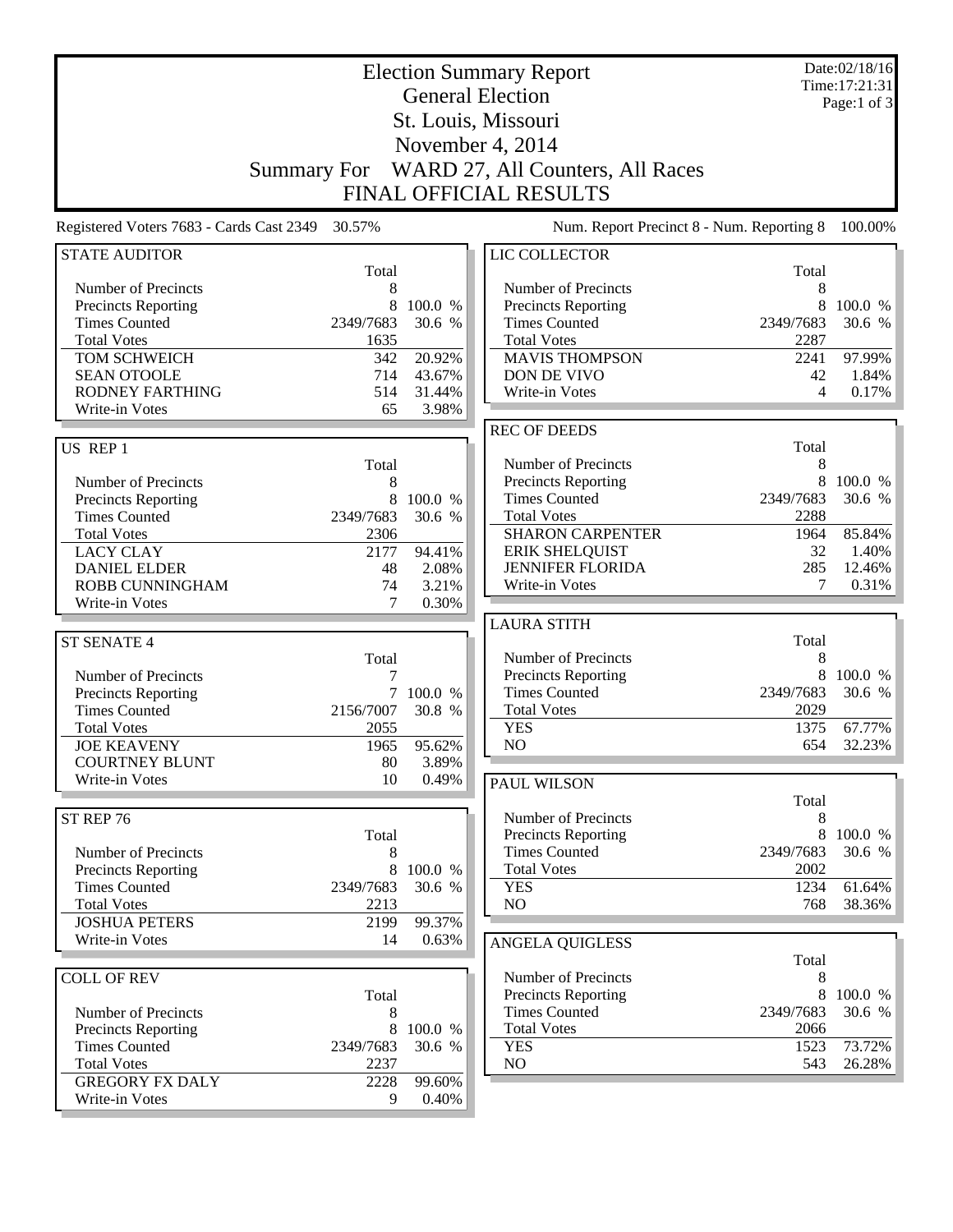|                                          | Date:02/18/16<br>Time: 17:21:31<br>Page: $2$ of $3$ |                  |                                              |             |                  |  |
|------------------------------------------|-----------------------------------------------------|------------------|----------------------------------------------|-------------|------------------|--|
| St. Louis, Missouri                      |                                                     |                  |                                              |             |                  |  |
| November 4, 2014                         |                                                     |                  |                                              |             |                  |  |
|                                          |                                                     |                  | Summary For WARD 27, All Counters, All Races |             |                  |  |
| <b>FINAL OFFICIAL RESULTS</b>            |                                                     |                  |                                              |             |                  |  |
| Registered Voters 7683 - Cards Cast 2349 | 30.57%                                              |                  | Num. Report Precinct 8 - Num. Reporting 8    |             | 100.00%          |  |
| <b>LISA VAN AMBURG</b>                   |                                                     |                  | <b>STEVEN OHMER</b>                          |             |                  |  |
| Number of Precincts                      | Total<br>8                                          |                  | Number of Precincts                          | Total<br>8  |                  |  |
| <b>Precincts Reporting</b>               | 8                                                   | 100.0 %          | <b>Precincts Reporting</b>                   | 8           | 100.0 %          |  |
| <b>Times Counted</b>                     | 2349/7683                                           | 30.6 %           | <b>Times Counted</b>                         | 2349/7683   | 30.6 %           |  |
| <b>Total Votes</b>                       | 1981                                                |                  | <b>Total Votes</b>                           | 1943        |                  |  |
| <b>YES</b>                               | 1326                                                | 66.94%           | <b>YES</b>                                   | 1148        | 59.08%           |  |
| N <sub>O</sub>                           | 655                                                 | 33.06%           | N <sub>O</sub>                               | 795         | 40.92%           |  |
| <b>DAVID DOWD</b>                        |                                                     |                  | <b>ELIZABETH HOGAN</b>                       |             |                  |  |
|                                          | Total                                               |                  |                                              | Total       |                  |  |
| Number of Precincts                      | 8                                                   |                  | Number of Precincts                          | 8           |                  |  |
| <b>Precincts Reporting</b>               | 8                                                   | 100.0 %          | <b>Precincts Reporting</b>                   | 8           | 100.0 %          |  |
| <b>Times Counted</b>                     | 2349/7683                                           | 30.6 %           | <b>Times Counted</b>                         | 2349/7683   | 30.6 %           |  |
| <b>Total Votes</b>                       | 1985                                                |                  | <b>Total Votes</b>                           | 1972        |                  |  |
| <b>YES</b>                               | 1255                                                | 63.22%           | <b>YES</b>                                   | 1341        | 68.00%           |  |
| NO                                       | 730                                                 | 36.78%           | NO                                           | 631         | 32.00%           |  |
| <b>JULIAN BUSH</b>                       |                                                     |                  | <b>TIMOTHY WILSON</b>                        |             |                  |  |
|                                          | Total                                               |                  |                                              | Total       |                  |  |
| Number of Precincts                      | 8                                                   |                  | Number of Precincts                          | 8           |                  |  |
| <b>Precincts Reporting</b>               | 8                                                   | 100.0 %          | Precincts Reporting                          | 8           | 100.0 %          |  |
| <b>Times Counted</b>                     | 2349/7683                                           | 30.6 %           | <b>Times Counted</b>                         | 2349/7683   | 30.6 %           |  |
| <b>Total Votes</b>                       | 1976<br>1254                                        | 63.46%           | <b>Total Votes</b>                           | 1952        |                  |  |
| <b>YES</b><br>N <sub>O</sub>             | 722                                                 | 36.54%           | <b>YES</b><br>NO                             | 1250<br>702 | 64.04%<br>35.96% |  |
|                                          |                                                     |                  |                                              |             |                  |  |
| <b>JOHN RILEY</b>                        | Total                                               |                  | PAULA BRYANT                                 | Total       |                  |  |
| Number of Precincts                      | 8                                                   |                  | Number of Precincts                          | 8           |                  |  |
| <b>Precincts Reporting</b>               | 8                                                   | 100.0 %          | <b>Precincts Reporting</b>                   | 8           | 100.0 %          |  |
| <b>Times Counted</b>                     | 2349/7683                                           | 30.6 %           | <b>Times Counted</b>                         | 2349/7683   | 30.6 %           |  |
| <b>Total Votes</b>                       | 1965                                                |                  | <b>Total Votes</b>                           | 1980        |                  |  |
| <b>YES</b>                               | 1230                                                | 62.60%           | <b>YES</b>                                   | 1448        | 73.13%           |  |
| NO                                       | 735                                                 | 37.40%           | NO                                           | 532         | 26.87%           |  |
| MICHAEL STELZER                          |                                                     |                  | <b>MICHAEL NOBLE</b>                         |             |                  |  |
|                                          | Total                                               |                  |                                              | Total       |                  |  |
| Number of Precincts                      | 8                                                   |                  | Number of Precincts                          | 8           |                  |  |
| Precincts Reporting                      | 8                                                   | 100.0 %          | <b>Precincts Reporting</b>                   | 8           | 100.0 %          |  |
| <b>Times Counted</b>                     | 2349/7683                                           | 30.6 %           | <b>Times Counted</b>                         | 2349/7683   | 30.6 %           |  |
| <b>Total Votes</b>                       | 1945                                                |                  | <b>Total Votes</b>                           | 1945        |                  |  |
| <b>YES</b><br>NO                         | 1169<br>776                                         | 60.10%<br>39.90% | <b>YES</b><br>NO                             | 1285<br>660 | 66.07%<br>33.93% |  |
|                                          |                                                     |                  |                                              |             |                  |  |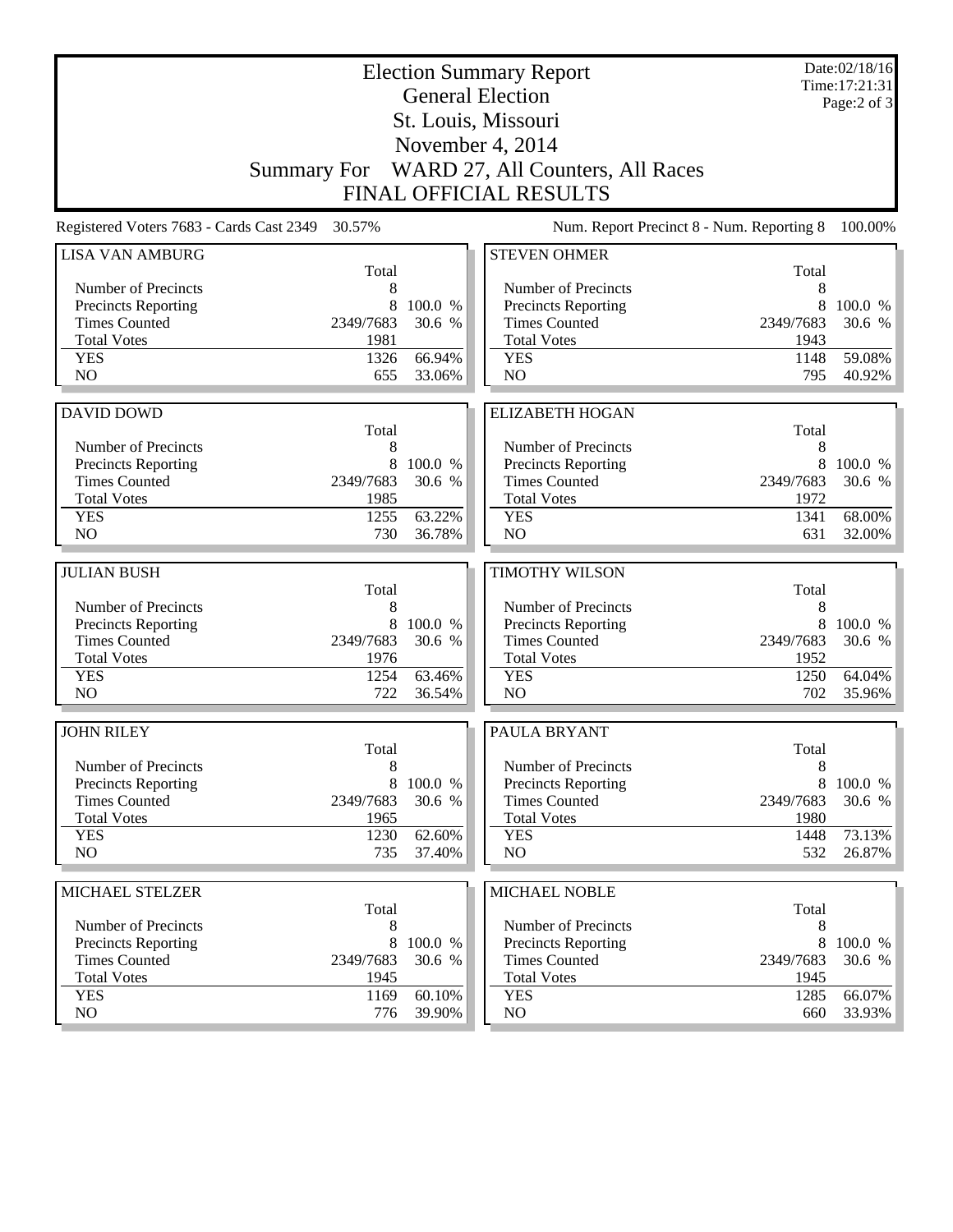| <b>Election Summary Report</b>                     |                  |                   |                                                   |                | Date:02/18/16<br>Time: 17:21:31 |  |  |
|----------------------------------------------------|------------------|-------------------|---------------------------------------------------|----------------|---------------------------------|--|--|
| <b>General Election</b>                            |                  |                   |                                                   |                | Page: 3 of 3                    |  |  |
|                                                    |                  |                   | St. Louis, Missouri                               |                |                                 |  |  |
|                                                    | November 4, 2014 |                   |                                                   |                |                                 |  |  |
|                                                    |                  |                   |                                                   |                |                                 |  |  |
|                                                    |                  |                   | Summary For WARD 27, All Counters, All Races      |                |                                 |  |  |
| <b>FINAL OFFICIAL RESULTS</b>                      |                  |                   |                                                   |                |                                 |  |  |
| Registered Voters 7683 - Cards Cast 2349 30.57%    |                  |                   | Num. Report Precinct 8 - Num. Reporting 8         |                | 100.00%                         |  |  |
| <b>THERESA BURKE</b>                               |                  |                   | <b>CON AMEND 6</b>                                |                |                                 |  |  |
|                                                    | Total            |                   |                                                   | Total          |                                 |  |  |
| Number of Precincts<br>Precincts Reporting         | 8<br>8           | 100.0 %           | Number of Precincts<br><b>Precincts Reporting</b> | 8<br>8         | 100.0 %                         |  |  |
| <b>Times Counted</b>                               | 2349/7683        | 30.6 %            | <b>Times Counted</b>                              | 2349/7683      | 30.6 %                          |  |  |
| <b>Total Votes</b>                                 | 1969             |                   | <b>Total Votes</b>                                | 2140           |                                 |  |  |
| <b>YES</b>                                         | 1379             | 70.04%            | <b>YES</b>                                        | 1104           | 51.59%                          |  |  |
| N <sub>O</sub>                                     | 590              | 29.96%            | N <sub>O</sub>                                    | 1036           | 48.41%                          |  |  |
|                                                    |                  |                   |                                                   |                |                                 |  |  |
| <b>BARBARA PEEBLES</b>                             |                  |                   | <b>CON AMEND 10</b>                               |                |                                 |  |  |
|                                                    | Total            |                   |                                                   | Total          |                                 |  |  |
| Number of Precincts                                | 8                |                   | Number of Precincts                               | 8              |                                 |  |  |
| Precincts Reporting                                | 8                | 100.0 %           | Precincts Reporting                               | 8              | 100.0 %                         |  |  |
| <b>Times Counted</b>                               | 2349/7683        | 30.6 %            | <b>Times Counted</b>                              | 2349/7683      | 30.6 %                          |  |  |
| <b>Total Votes</b>                                 | 1998             |                   | <b>Total Votes</b>                                | 2184           |                                 |  |  |
| <b>YES</b>                                         | 1448             | 72.47%            | <b>YES</b>                                        | 1199           | 54.90%                          |  |  |
|                                                    |                  |                   |                                                   |                | 45.10%                          |  |  |
| N <sub>O</sub>                                     | 550              | 27.53%            | N <sub>O</sub>                                    | 985            |                                 |  |  |
|                                                    |                  |                   |                                                   |                |                                 |  |  |
| <b>CHRIS MCGRAUGH</b>                              |                  |                   | <b>BOARD OF ED</b>                                |                |                                 |  |  |
|                                                    | Total            |                   |                                                   | Total          |                                 |  |  |
| Number of Precincts                                | 8<br>8           |                   | Number of Precincts                               | 8              |                                 |  |  |
| <b>Precincts Reporting</b><br><b>Times Counted</b> | 2349/7683        | 100.0 %<br>30.6 % | Precincts Reporting<br><b>Times Counted</b>       | 8<br>2349/7683 | 100.0 %<br>30.6 %               |  |  |
| <b>Total Votes</b>                                 | 1957             |                   | <b>Total Votes</b>                                | 2425           |                                 |  |  |
| <b>YES</b>                                         | 1202             | 61.42%            | <b>BILL HAAS</b>                                  | 1025           | 42.27%                          |  |  |
| N <sub>O</sub>                                     | 755              | 38.58%            | <b>DONNA JONES</b>                                | 1348           | 55.59%                          |  |  |
|                                                    |                  |                   | Write-in Votes                                    | 52             | 2.14%                           |  |  |
| <b>CON AMEND 2</b>                                 |                  |                   |                                                   |                |                                 |  |  |
|                                                    | Total            |                   | <b>CHARTER AMEND</b>                              |                |                                 |  |  |
| Number of Precincts                                | 8                |                   |                                                   | Total          |                                 |  |  |
| Precincts Reporting                                | 8                | 100.0 %           | Number of Precincts                               | 8              |                                 |  |  |
| <b>Times Counted</b>                               | 2349/7683        | 30.6 %            | Precincts Reporting                               | 8              | 100.0 %                         |  |  |
| <b>Total Votes</b>                                 | 2177             |                   | <b>Times Counted</b>                              | 2349/7683      | 30.6 %                          |  |  |
| <b>YES</b>                                         | 1261             | 57.92%            | <b>Total Votes</b>                                | 2151           |                                 |  |  |
| NO                                                 | 916              | 42.08%            | <b>YES</b><br>NO                                  | 1579<br>572    | 73.41%                          |  |  |
|                                                    |                  |                   |                                                   |                |                                 |  |  |
| <b>CON AMEND 3</b>                                 | Total            |                   |                                                   |                |                                 |  |  |
| Number of Precincts                                | 8                |                   |                                                   |                |                                 |  |  |
| <b>Precincts Reporting</b>                         | 8                | 100.0 %           |                                                   |                |                                 |  |  |
| <b>Times Counted</b>                               | 2349/7683        | 30.6 %            |                                                   |                |                                 |  |  |
| <b>Total Votes</b>                                 | 2213             |                   |                                                   |                |                                 |  |  |
| <b>YES</b><br>NO                                   | 776<br>1437      | 35.07%<br>64.93%  |                                                   |                | 26.59%                          |  |  |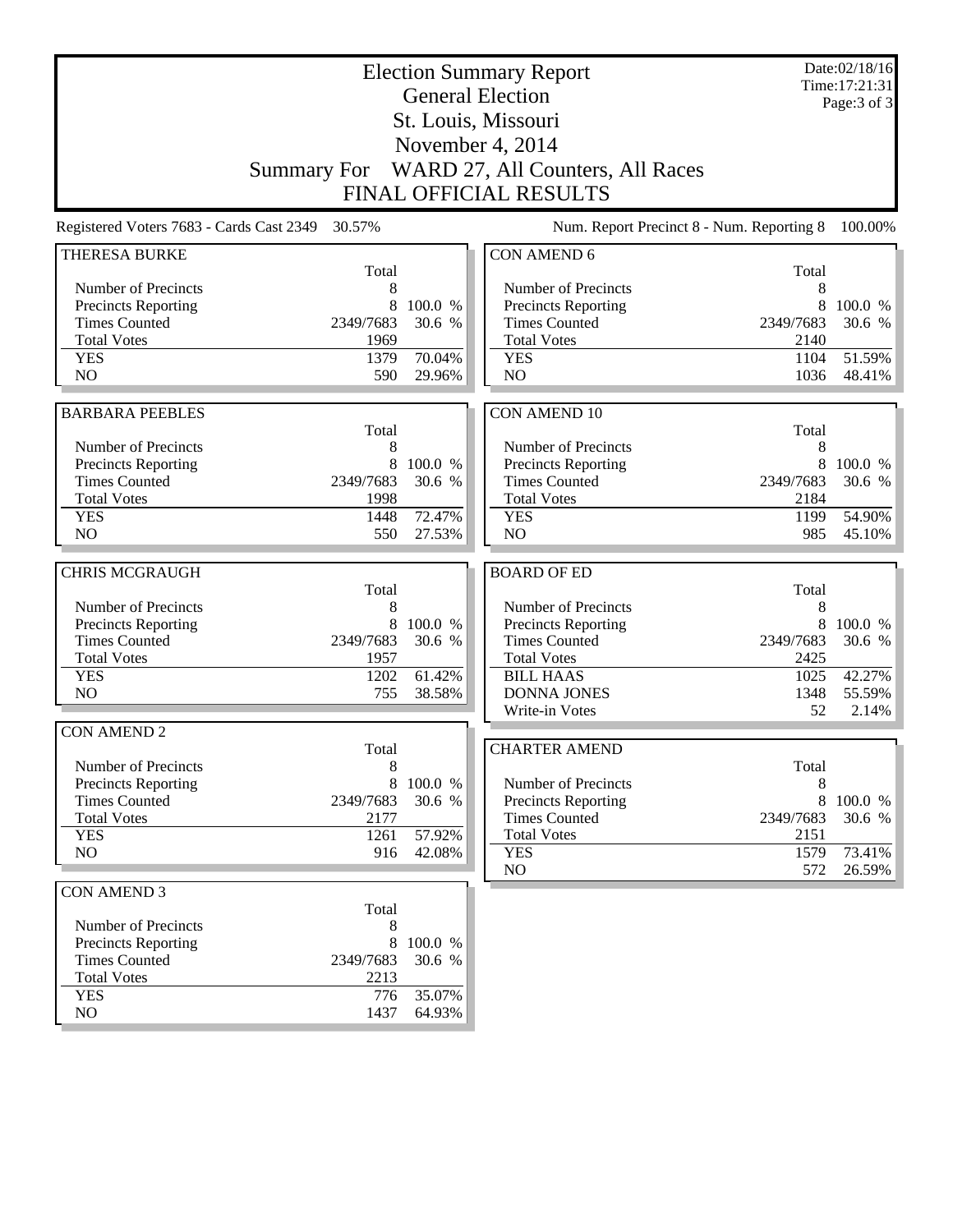|                                          | <b>Election Summary Report</b>                 |               |                                             |                                             |                      |
|------------------------------------------|------------------------------------------------|---------------|---------------------------------------------|---------------------------------------------|----------------------|
|                                          | <b>General Election</b><br>St. Louis, Missouri |               |                                             |                                             |                      |
|                                          |                                                | Page:1 of $3$ |                                             |                                             |                      |
|                                          |                                                |               |                                             |                                             |                      |
|                                          |                                                |               | November 4, 2014                            |                                             |                      |
|                                          | <b>Summary For</b>                             |               | WARD 28, All Counters, All Races            |                                             |                      |
|                                          |                                                |               | <b>FINAL OFFICIAL RESULTS</b>               |                                             |                      |
| Registered Voters 6736 - Cards Cast 2931 | 43.51%                                         |               |                                             | Num. Report Precinct 10 - Num. Reporting 10 | 100.00%              |
| <b>STATE AUDITOR</b>                     | Total                                          |               | <b>COLL OF REV</b>                          | Total                                       |                      |
| Number of Precincts                      | 10                                             |               | Number of Precincts                         | 10                                          |                      |
| <b>Precincts Reporting</b>               |                                                | 10 100.0 %    | Precincts Reporting                         |                                             | 10 100.0 %           |
| <b>Times Counted</b>                     | 2931/6736                                      | 43.5 %        | <b>Times Counted</b>                        | 2931/6736                                   | 43.5 %               |
| <b>Total Votes</b>                       | 2242                                           |               | <b>Total Votes</b>                          | 2494                                        |                      |
| TOM SCHWEICH                             | 1303                                           | 58.12%        | <b>GREGORY FX DALY</b>                      | 2457                                        | 98.52%               |
| <b>SEAN OTOOLE</b>                       | 669                                            | 29.84%        | Write-in Votes                              | 37                                          | 1.48%                |
| RODNEY FARTHING                          | 219                                            | 9.77%         |                                             |                                             |                      |
| Write-in Votes                           | 51                                             | 2.27%         | LIC COLLECTOR                               |                                             |                      |
|                                          |                                                |               |                                             | Total                                       |                      |
| US REP 1                                 |                                                |               | Number of Precincts                         | 10                                          |                      |
|                                          | Total                                          |               | <b>Precincts Reporting</b>                  |                                             | 10 100.0 %           |
| Number of Precincts                      | 10                                             |               | <b>Times Counted</b>                        | 2931/6736                                   | 43.5 %               |
| Precincts Reporting                      |                                                | 10 100.0 %    | <b>Total Votes</b>                          | 2591                                        |                      |
| <b>Times Counted</b>                     | 2931/6736                                      | 43.5 %        | <b>MAVIS THOMPSON</b>                       | 2170                                        | 83.75%               |
| <b>Total Votes</b>                       | 2824                                           |               | DON DE VIVO                                 | 409                                         | 15.79%               |
| <b>LACY CLAY</b>                         | 2113                                           | 74.82%        | Write-in Votes                              | 12                                          | 0.46%                |
| <b>DANIEL ELDER</b>                      | 549                                            | 19.44%        |                                             |                                             |                      |
| ROBB CUNNINGHAM                          | 149                                            | 5.28%         | <b>REC OF DEEDS</b>                         |                                             |                      |
| Write-in Votes                           | 13                                             | 0.46%         |                                             | Total                                       |                      |
|                                          |                                                |               | Number of Precincts                         | 10                                          |                      |
| <b>ST SENATE 4</b>                       |                                                |               | Precincts Reporting<br><b>Times Counted</b> | 2931/6736                                   | 10 100.0 %<br>43.5 % |
| Number of Precincts                      | Total<br>9                                     |               | <b>Total Votes</b>                          | 2828                                        |                      |
| <b>Precincts Reporting</b>               | 9                                              | 100.0 %       | <b>SHARON CARPENTER</b>                     | 1407                                        | 49.75%               |
| <b>Times Counted</b>                     | 2663/6161                                      | 43.2 %        | <b>ERIK SHELQUIST</b>                       | 392                                         | 13.86%               |
| <b>Total Votes</b>                       | 2592                                           |               | <b>JENNIFER FLORIDA</b>                     | 1025                                        | 36.24%               |
| <b>JOE KEAVENY</b>                       | 2127                                           | 82.06%        | Write-in Votes                              | 4                                           | 0.14%                |
| <b>COURTNEY BLUNT</b>                    | 457                                            | 17.63%        |                                             |                                             |                      |
| Write-in Votes                           | 8                                              | 0.31%         | <b>LAURA STITH</b>                          |                                             |                      |
|                                          |                                                |               |                                             | Total                                       |                      |
| ST REP 77                                |                                                |               | Number of Precincts                         | 10                                          |                      |
|                                          | Total                                          |               | Precincts Reporting                         | 10                                          | 100.0 %              |
| Number of Precincts                      | 4                                              |               | <b>Times Counted</b>                        | 2931/6736                                   | 43.5 %               |
| Precincts Reporting                      |                                                | 4 100.0 %     | <b>Total Votes</b>                          | 2391                                        |                      |
| <b>Times Counted</b>                     | 910/2048                                       | 44.4 %        | <b>YES</b>                                  | 1923                                        | 80.43%               |
| <b>Total Votes</b>                       | 766                                            |               | NO                                          | 468                                         | 19.57%               |
| <b>KIMBERLY GARDNER</b>                  | 754                                            | 98.43%        |                                             |                                             |                      |
| Write-in Votes                           | 12                                             | 1.57%         | PAUL WILSON                                 |                                             |                      |
|                                          |                                                |               |                                             | Total                                       |                      |
| ST REP 84                                |                                                |               | Number of Precincts                         | 10                                          |                      |
|                                          | Total                                          |               | Precincts Reporting                         | 10                                          | 100.0 %              |
| Number of Precincts                      | 6                                              |               | <b>Times Counted</b>                        | 2931/6736                                   | 43.5 %               |
| Precincts Reporting                      | 6                                              | 100.0 %       | <b>Total Votes</b>                          | 2322                                        |                      |
| <b>Times Counted</b>                     | 2021/4688                                      | 43.1 %        | <b>YES</b>                                  | 1773                                        | 76.36%               |
| <b>Total Votes</b>                       | 1663                                           |               | NO                                          | 549                                         | 23.64%               |
| <b>KARLA MAY</b>                         | 1636                                           | 98.38%        |                                             |                                             |                      |
| Write-in Votes                           | 27                                             | 1.62%         |                                             |                                             |                      |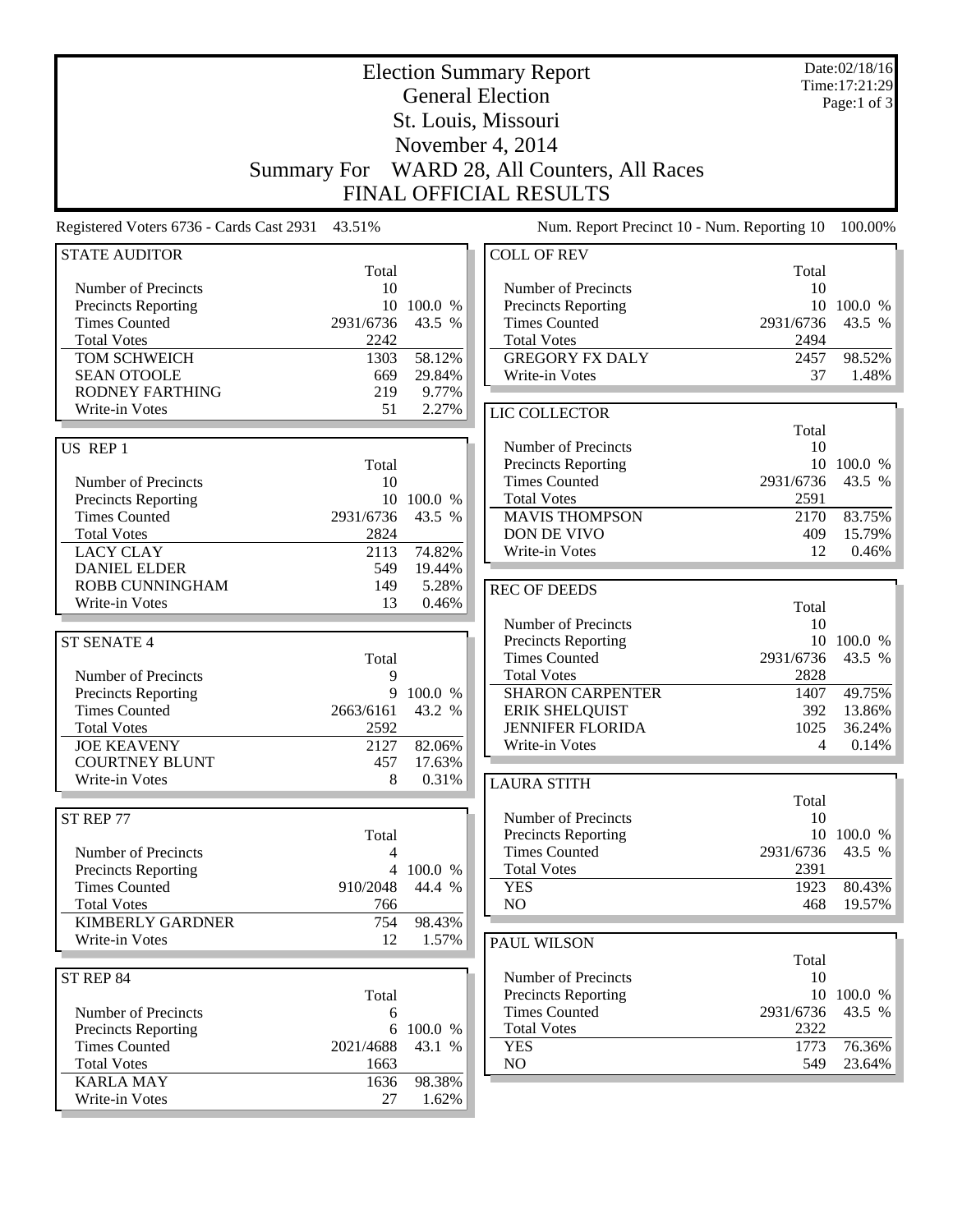|                                                | Date:02/18/16<br>Time: 17:21:29 |                  |                                              |             |                  |
|------------------------------------------------|---------------------------------|------------------|----------------------------------------------|-------------|------------------|
| <b>General Election</b><br>St. Louis, Missouri |                                 |                  |                                              |             | Page: $2$ of $3$ |
| November 4, 2014                               |                                 |                  |                                              |             |                  |
|                                                |                                 |                  | Summary For WARD 28, All Counters, All Races |             |                  |
|                                                |                                 |                  | FINAL OFFICIAL RESULTS                       |             |                  |
|                                                |                                 |                  |                                              |             |                  |
| Registered Voters 6736 - Cards Cast 2931       | 43.51%                          |                  | Num. Report Precinct 10 - Num. Reporting 10  |             | 100.00%          |
| <b>ANGELA QUIGLESS</b>                         | Total                           |                  | MICHAEL STELZER                              | Total       |                  |
| Number of Precincts                            | 10                              |                  | Number of Precincts                          | 10          |                  |
| <b>Precincts Reporting</b>                     | 10                              | 100.0 %          | <b>Precincts Reporting</b>                   | 10          | 100.0 %          |
| <b>Times Counted</b>                           | 2931/6736                       | 43.5 %           | <b>Times Counted</b>                         | 2931/6736   | 43.5 %           |
| <b>Total Votes</b>                             | 2390                            |                  | <b>Total Votes</b>                           | 2211        |                  |
| <b>YES</b>                                     | 1909                            | 79.87%           | <b>YES</b>                                   | 1686        | 76.26%           |
| N <sub>O</sub>                                 | 481                             | 20.13%           | N <sub>O</sub>                               | 525         | 23.74%           |
| <b>LISA VAN AMBURG</b>                         |                                 |                  |                                              |             |                  |
|                                                | Total                           |                  | <b>STEVEN OHMER</b>                          | Total       |                  |
| Number of Precincts                            | 10                              |                  | Number of Precincts                          | 10          |                  |
| <b>Precincts Reporting</b>                     |                                 | 10 100.0 %       | Precincts Reporting                          | 10          | 100.0 %          |
| <b>Times Counted</b>                           | 2931/6736                       | 43.5 %           | <b>Times Counted</b>                         | 2931/6736   | 43.5 %           |
| <b>Total Votes</b>                             | 2337                            |                  | <b>Total Votes</b>                           | 2215        |                  |
| <b>YES</b>                                     | 1877                            | 80.32%           | <b>YES</b>                                   | 1719        | 77.61%           |
| NO                                             | 460                             | 19.68%           | NO                                           | 496         | 22.39%           |
| <b>DAVID DOWD</b>                              |                                 |                  | <b>ELIZABETH HOGAN</b>                       |             |                  |
|                                                | Total                           |                  |                                              | Total       |                  |
| Number of Precincts                            | 10                              |                  | Number of Precincts                          | 10          |                  |
| <b>Precincts Reporting</b>                     |                                 | 10 100.0 %       | Precincts Reporting                          |             | 10 100.0 %       |
| <b>Times Counted</b>                           | 2931/6736                       | 43.5 %           | <b>Times Counted</b>                         | 2931/6736   | 43.5 %           |
| <b>Total Votes</b>                             | 2330                            |                  | <b>Total Votes</b>                           | 2270        |                  |
| <b>YES</b>                                     | 1838                            | 78.88%           | <b>YES</b>                                   | 1848        | 81.41%           |
| N <sub>O</sub>                                 | 492                             | 21.12%           | NO                                           | 422         | 18.59%           |
| <b>JULIAN BUSH</b>                             |                                 |                  | <b>TIMOTHY WILSON</b>                        |             |                  |
|                                                | Total                           |                  |                                              | Total       |                  |
| Number of Precincts                            | 10                              |                  | Number of Precincts                          | 10          |                  |
| <b>Precincts Reporting</b>                     |                                 | 10 100.0 %       | Precincts Reporting                          |             | 10 100.0 %       |
| <b>Times Counted</b>                           | 2931/6736                       | 43.5 %           | <b>Times Counted</b>                         | 2931/6736   | 43.5 %           |
| <b>Total Votes</b>                             | 2257                            |                  | <b>Total Votes</b>                           | 2202        |                  |
| <b>YES</b><br>N <sub>O</sub>                   |                                 | 77.89%           | <b>YES</b>                                   | 1705        | 77.43%<br>22.57% |
|                                                | 1758                            |                  |                                              |             |                  |
|                                                | 499                             | 22.11%           | NO                                           | 497         |                  |
|                                                |                                 |                  |                                              |             |                  |
| <b>JOHN RILEY</b>                              | Total                           |                  | PAULA BRYANT                                 | Total       |                  |
| Number of Precincts                            | 10                              |                  | Number of Precincts                          | 10          |                  |
| Precincts Reporting                            |                                 | 10 100.0 %       | Precincts Reporting                          | 10          | 100.0 %          |
| <b>Times Counted</b>                           | 2931/6736                       | 43.5 %           | <b>Times Counted</b>                         | 2931/6736   | 43.5 %           |
| <b>Total Votes</b>                             | 2236                            |                  | <b>Total Votes</b>                           | 2238        |                  |
| <b>YES</b><br>NO.                              | 1738<br>498                     | 77.73%<br>22.27% | <b>YES</b><br>NO.                            | 1806<br>432 | 80.70%<br>19.30% |